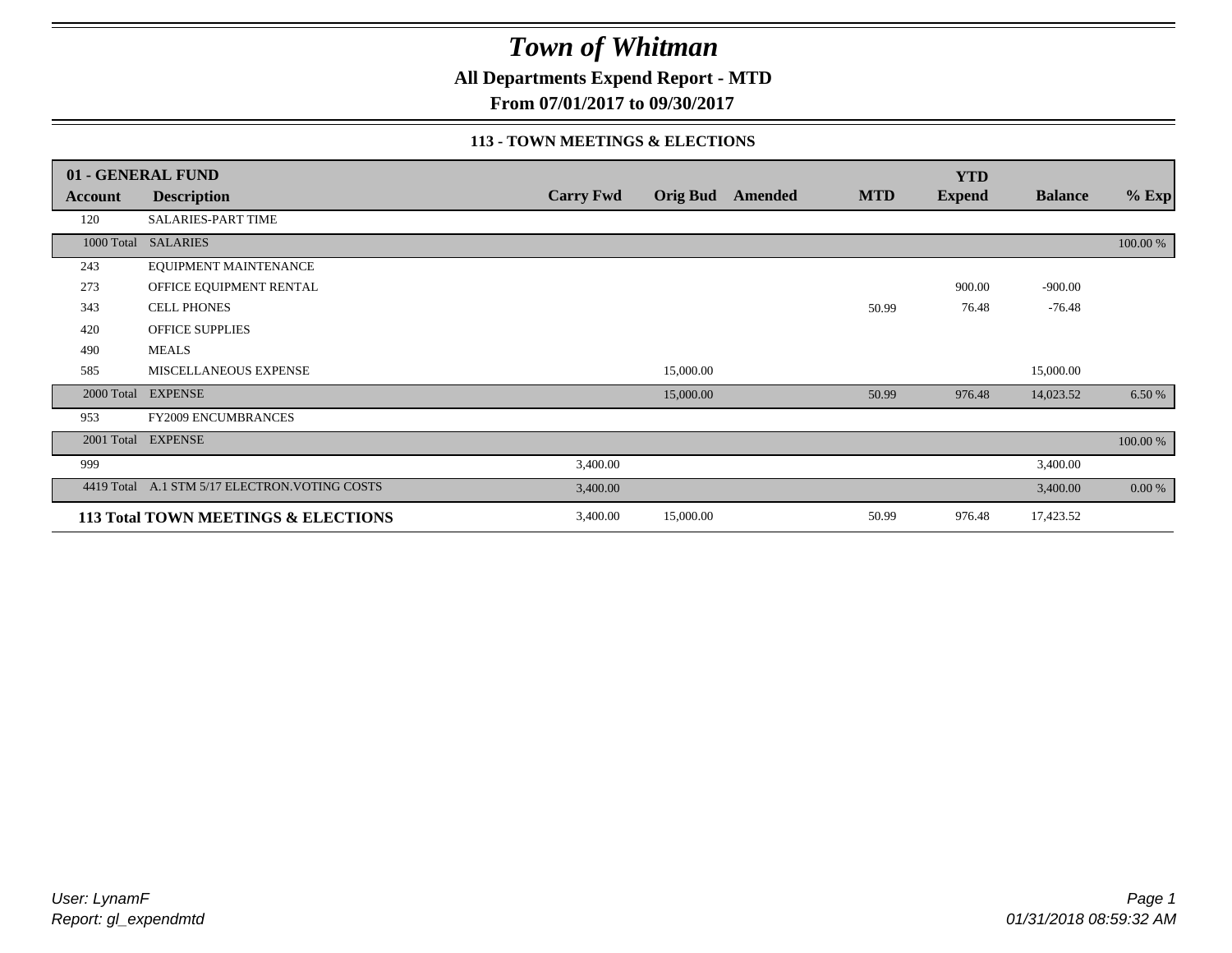### **All Departments Expend Report - MTD**

**From 07/01/2017 to 09/30/2017**

#### **114 - MODERATOR**

|         | 01 - GENERAL FUND          | <b>Carry Fwd</b> | <b>Orig Bud</b> Amended | <b>MTD</b> | <b>YTD</b><br><b>Expend</b> | <b>Balance</b> | $%$ Exp  |
|---------|----------------------------|------------------|-------------------------|------------|-----------------------------|----------------|----------|
| Account | <b>Description</b>         |                  |                         |            |                             |                |          |
| 120     | SALARIES-PART TIME         |                  |                         |            |                             |                |          |
|         | 1000 Total SALARIES        |                  |                         |            |                             |                | 100.00 % |
|         | <b>114 Total MODERATOR</b> |                  |                         |            |                             |                |          |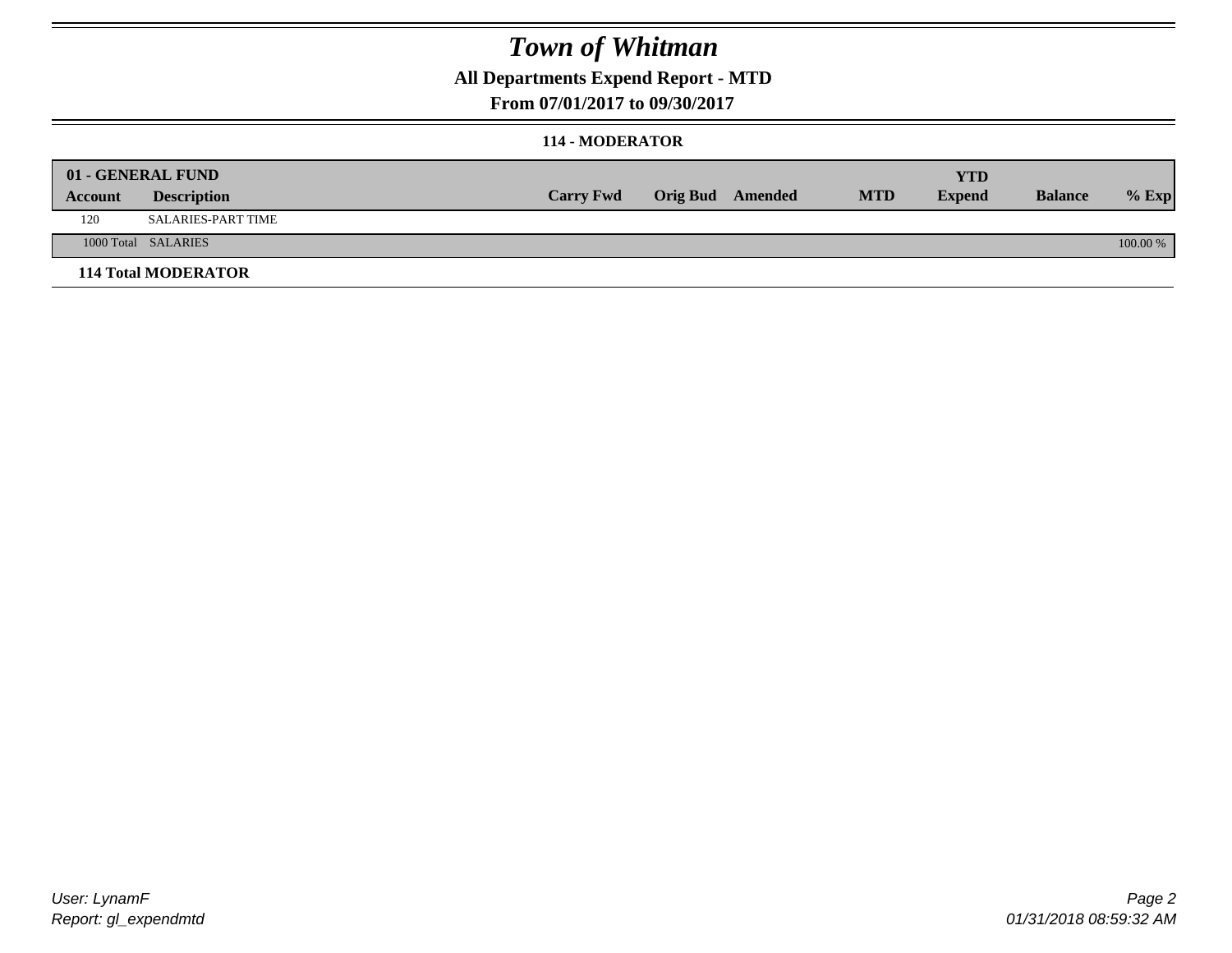### **All Departments Expend Report - MTD**

**From 07/01/2017 to 09/30/2017**

#### **122 - SELECTMEN**

|                | 01 - GENERAL FUND            |                  |           |                         |            | <b>YTD</b>    |                |             |
|----------------|------------------------------|------------------|-----------|-------------------------|------------|---------------|----------------|-------------|
| <b>Account</b> | <b>Description</b>           | <b>Carry Fwd</b> |           | <b>Orig Bud</b> Amended | <b>MTD</b> | <b>Expend</b> | <b>Balance</b> | $%$ Exp     |
| 110            | SALARIES-BOARD MEMBERS       |                  |           |                         |            |               |                |             |
| 111            | SALARIES-ADMINSTRATIVE       |                  |           |                         |            |               |                |             |
|                | 1000 Total SALARIES          |                  |           |                         |            |               |                | $100.00~\%$ |
| 115            | SECRETARIAL                  |                  | 45,491.00 |                         | 3,494.92   | 10,493.76     | 34,997.24      |             |
|                | 1001 Total SALARIES          |                  | 45,491.00 |                         | 3,494.92   | 10,493.76     | 34,997.24      | 23.06 %     |
| 121            | <b>CLERICAL I</b>            |                  |           |                         |            |               |                |             |
| 123            | RECORDING SECRETARY          |                  | 1,648.00  |                         | 126.11     | 243.21        | 1,404.79       |             |
|                | 1003 Total SALARIES          |                  | 1,648.00  |                         | 126.11     | 243.21        | 1,404.79       | 14.75 %     |
| 211            | MUNICIPAL HEARINGS OFFICER   |                  | 2,500.00  |                         | 208.33     | 624.99        | 1,875.01       |             |
|                | 1004 Total SALARIES          |                  | 2,500.00  |                         | 208.33     | 624.99        | 1,875.01       | 24.99 %     |
| 244            | OFFICE EQUIPMENT MAINTENANCE |                  |           |                         |            |               |                |             |
| 304            | <b>ADVERTISING</b>           |                  |           |                         |            | 350.13        | $-350.13$      |             |
| 340            | <b>TELEPHONE</b>             |                  |           |                         |            |               |                |             |
| 605            | CONSULTING SERVICES          |                  |           |                         |            |               |                |             |
| 420            | OFFICE SUPPLIES              |                  |           |                         |            | 72.64         | $-72.64$       |             |
| 585            | MISCELLANEOUS EXPENSE        |                  | 10,400.00 |                         |            | 89.00         | 10,311.00      |             |
| 710            | IN STATE TRAVEL              |                  |           |                         |            |               |                |             |
| 730            | <b>ASSOCIATION DUES</b>      |                  |           |                         |            | 3,158.00      | $-3,158.00$    |             |
| 731            | <b>MEETINGS</b>              |                  |           |                         |            |               |                |             |
| 870            | OFFICE EQUIPMENT             |                  |           |                         |            |               |                |             |
|                | 2000 Total EXPENSE           |                  | 10,400.00 |                         |            | 3,669.77      | 6,730.23       | 35.28 %     |
| 304            | <b>ADVERTISING</b>           |                  |           |                         |            |               |                |             |
|                | 2001 Total EXPENSE           |                  |           |                         |            |               |                | 100.00 %    |
| 306            | <b>BOOKBINDING</b>           |                  |           |                         |            |               |                |             |
| 946            | FY2010 ENCUMBRANCES          |                  |           |                         |            |               |                |             |
| 2002 Total     | <b>EXPENSE</b>               |                  |           |                         |            |               |                | 100.00 %    |
| 711            | EDUC.EXP.-SELECTMEN'S OFFICE |                  |           |                         |            |               |                |             |
|                | 2003 Total EXPENSE           |                  |           |                         |            |               |                | 100.00 %    |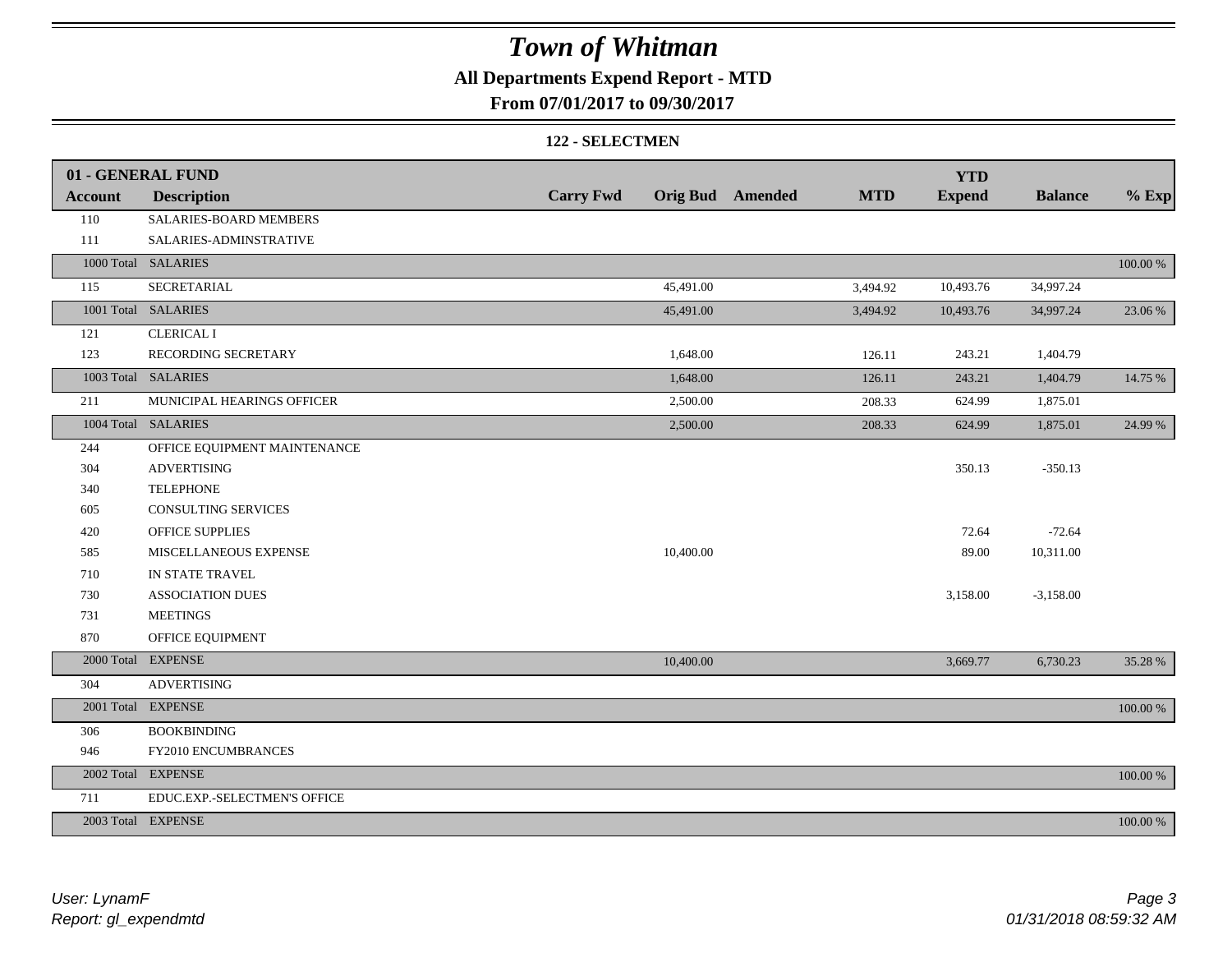### **All Departments Expend Report - MTD**

**From 07/01/2017 to 09/30/2017**

#### **122 - SELECTMEN**

|                | 01 - GENERAL FUND                                  |                  |           |                         |            | <b>YTD</b>    |                |             |
|----------------|----------------------------------------------------|------------------|-----------|-------------------------|------------|---------------|----------------|-------------|
| <b>Account</b> | <b>Description</b>                                 | <b>Carry Fwd</b> |           | <b>Orig Bud</b> Amended | <b>MTD</b> | <b>Expend</b> | <b>Balance</b> | $%$ Exp     |
| 713            | SICK LEAVE BUY-BACK-ALL DEPTS                      |                  | 10,500.00 |                         |            |               | 10,500.00      |             |
| 714            | SICK LEAVE BUY BACK -NON UNION                     |                  |           |                         |            |               |                |             |
| 715            | LONGEVITY-TOWN HALL & NON-UNIO                     |                  | 6,000.00  |                         | 325.00     | 3,075.00      | 2,925.00       |             |
| 716            | ASST.DEPT.HEADS - STIPEND                          |                  | 2,500.00  |                         |            | 2,500.00      |                |             |
| 712            | EDUCATION EXPENSE - ALL DEPTS                      |                  | 8,000.00  |                         | 250.00     | 1,827.05      | 6,172.95       |             |
| 949            | FY2014 ENCUMBRANCES                                |                  |           |                         |            |               |                |             |
|                | 2004 Total EXPENSE                                 |                  | 27,000.00 |                         | 575.00     | 7,402.05      | 19,597.95      | 27.41 %     |
| 717            | FIRE/SPRINKLER ALARM SYS.MAINT                     |                  |           |                         |            |               |                |             |
|                | 2005 Total EXPENSE                                 |                  |           |                         |            |               |                | 100.00 %    |
| 940            | FY2016 ENCUMBRANCES                                |                  |           |                         |            |               |                |             |
| 945            | FY2013 ENCUMBRANCES                                |                  |           |                         |            |               |                |             |
| 948            | <b>FY07 ENCUMBRANCES</b>                           |                  |           |                         |            |               |                |             |
|                | 2006 Total EXPENSE                                 |                  |           |                         |            |               |                | 100.00 %    |
| 999            |                                                    |                  |           |                         |            |               |                |             |
|                | 4403 Total A.14STM.5/16 DEMOLISH 215 SO.AVE.       |                  |           |                         |            |               |                | 100.00 %    |
| 999            |                                                    |                  |           |                         |            |               |                |             |
|                | 4409 Total A.7 STM 1/12/15 DEMOLISH 36 EAST AVENUE |                  |           |                         |            |               |                | 100.00 %    |
| 123            | RECORDING SECRETARY                                |                  |           |                         |            |               |                |             |
| 999            |                                                    |                  |           |                         |            |               |                |             |
|                | 4424 Total ESTABLISH PETTY CASH - TOWN CLERK       |                  |           |                         |            |               |                | 100.00 %    |
| 999            |                                                    |                  |           |                         |            |               |                |             |
|                | 4434 Total A45ATM5/06 MAINT/WHITMN ARMORY          |                  |           |                         |            |               |                | 100.00 %    |
| 999            |                                                    |                  |           |                         |            |               |                |             |
|                | 4447 Total A46BATM5/16&A15STM12/17REP.DUVAL ROOF   |                  |           |                         |            |               |                | 100.00 %    |
| 999            |                                                    |                  |           |                         |            |               |                |             |
|                | 4454 Total A20ATM5/14 PUR.PRNTR./SELECT.OFF.       |                  |           |                         |            |               |                | 100.00 %    |
| 999            |                                                    |                  |           |                         |            |               |                |             |
|                | 4467 Total A.6 ATM5/15 DEBT SERV. HIGH SCH         |                  |           |                         |            |               |                | $100.00~\%$ |

*Report: gl\_expendmtd User: LynamF*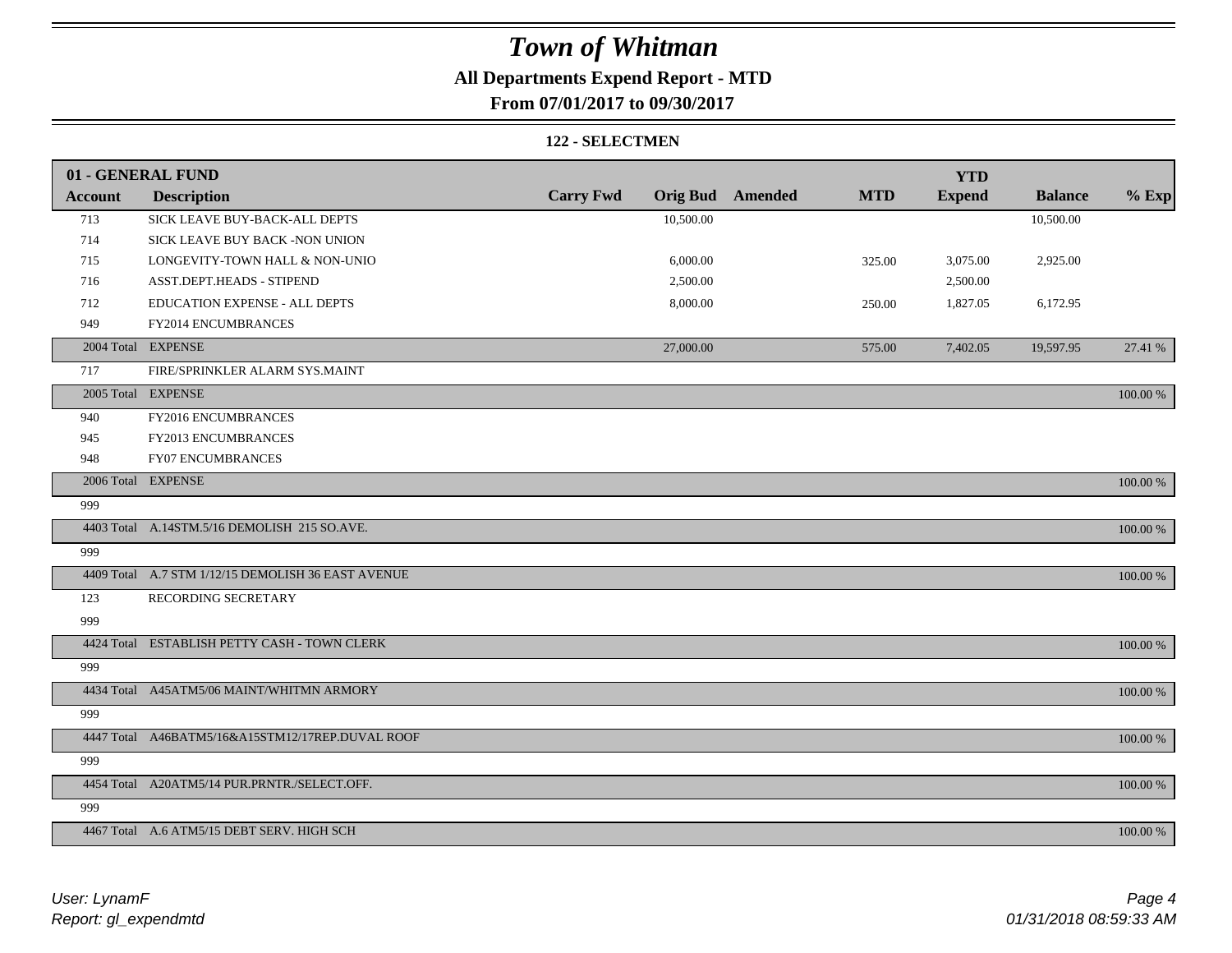### **All Departments Expend Report - MTD**

#### **From 07/01/2017 to 09/30/2017**

#### **122 - SELECTMEN**

|         | 01 - GENERAL FUND                                   |                  |                 |         |            | <b>YTD</b>    |                |          |
|---------|-----------------------------------------------------|------------------|-----------------|---------|------------|---------------|----------------|----------|
| Account | <b>Description</b>                                  | <b>Carry Fwd</b> | <b>Orig Bud</b> | Amended | <b>MTD</b> | <b>Expend</b> | <b>Balance</b> | $%$ Exp  |
| 999     |                                                     | 20,000.00        |                 |         |            |               | 20,000.00      |          |
|         | 4549 Total A.22 ATM 5/16 cons.fees-solar ener.proj. | 20,000.00        |                 |         |            |               | 20,000.00      | 0.00 %   |
| 999     |                                                     |                  |                 |         |            |               |                |          |
|         | 4556 Total ESTABLISH PETTY CASH-POOL PROGRAM        |                  |                 |         |            |               |                | 100.00 % |
|         | <b>122 Total SELECTMEN</b>                          | 20,000.00        | 87,039.00       |         | 4,404.36   | 22,433.78     | 84,605.22      |          |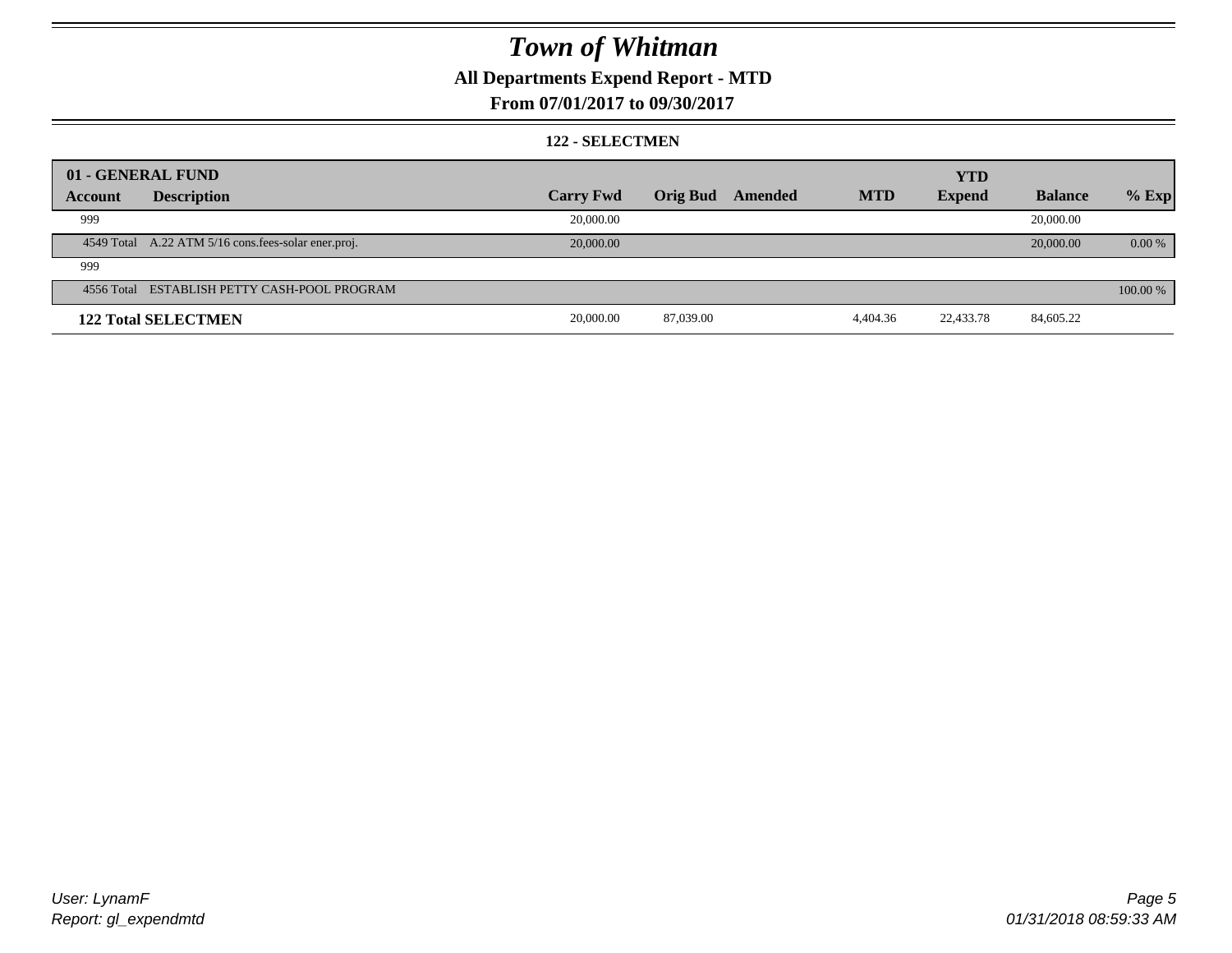**All Departments Expend Report - MTD**

**From 07/01/2017 to 09/30/2017**

#### **123 - TOWN ADMINISTRATOR**

|                | 01 - GENERAL FUND                                   |                  |                 |         |            | <b>YTD</b>    |                |             |
|----------------|-----------------------------------------------------|------------------|-----------------|---------|------------|---------------|----------------|-------------|
| <b>Account</b> | <b>Description</b>                                  | <b>Carry Fwd</b> | <b>Orig Bud</b> | Amended | <b>MTD</b> | <b>Expend</b> | <b>Balance</b> | $%$ Exp     |
| 111            | SALARIES-ADMINSTRATIVE                              |                  | 122,000.00      |         | 9,384.60   | 28,153.80     | 93,846.20      |             |
|                | 1000 Total SALARIES                                 |                  | 122,000.00      |         | 9,384.60   | 28,153.80     | 93,846.20      | 23.07 %     |
| 133            | <b>ASSISTANT</b>                                    |                  | 86,000.00       |         | 6,615.40   | 19,846.20     | 66,153.80      |             |
|                | 1001 Total SALARIES                                 |                  | 86,000.00       |         | 6,615.40   | 19,846.20     | 66,153.80      | 23.07 %     |
| 420            | OFFICE SUPPLIES                                     |                  |                 |         |            |               |                |             |
| 585            | MISCELLANEOUS EXPENSE                               |                  |                 |         |            |               |                |             |
| 710            | IN STATE TRAVEL                                     |                  |                 |         |            |               |                |             |
| 730            | <b>ASSOCIATION DUES</b>                             |                  |                 |         |            |               |                |             |
| 731            | <b>MEETINGS</b>                                     |                  |                 |         |            |               |                |             |
|                | 2000 Total EXPENSE                                  |                  |                 |         |            |               |                | 100.00 %    |
| 945            | FY2013 ENCUMBRANCES                                 |                  |                 |         |            |               |                |             |
|                | 2001 Total EXPENSE                                  |                  |                 |         |            |               |                | $100.00~\%$ |
| 999            |                                                     |                  |                 |         |            |               |                |             |
|                | 4404 Total Res.Fnd. Board up Park Ave. School       |                  |                 |         |            |               |                | $100.00~\%$ |
| 999            |                                                     |                  |                 |         |            |               |                |             |
|                | 4405 Total RES.FND.TR-UPDATE STDY DPW BARN/GAR.     |                  |                 |         |            |               |                | $100.00~\%$ |
| 999            |                                                     |                  | 10,000.00       |         |            |               | 10,000.00      |             |
|                | 4406 Total A.37ATM5/17MAINTAIN T.T/FORECL.PROPERTIE |                  | 10,000.00       |         |            |               | 10,000.00      | $0.00\ \%$  |
| 999            |                                                     |                  | 5,598.00        |         |            |               | 5,598.00       |             |
|                | 4407 Total PILOT PMT.TO ROCKLAND                    |                  | 5,598.00        |         |            |               | 5,598.00       | $0.00\ \%$  |
| 999            |                                                     | 10,000.00        |                 |         |            |               | 10,000.00      |             |
|                | 4408 Total A.26ATM5/14SFTY.&COND.ASSESS.TN.BLDGS.   | 10,000.00        |                 |         |            |               | 10,000.00      | $0.00~\%$   |
| 999            |                                                     |                  |                 |         |            |               |                |             |
|                | 4447 Total A46BATM5/16&A15STM12/17REP.DUVAL ROOF    |                  |                 |         |            |               |                | $100.00~\%$ |
| 999            |                                                     |                  | 28,000.00       |         |            |               | 28,000.00      |             |
|                | 4575 Total A35ATM5/17INSTL.CARD ACCESS TN.BLDGS     |                  | 28,000.00       |         |            |               | 28,000.00      | $0.00~\%$   |
| 999            |                                                     |                  |                 |         |            |               |                |             |
|                | 5620 Total A.31ATM5/07 WEB SITE DEVELOPMT           |                  |                 |         |            |               |                | 100.00 %    |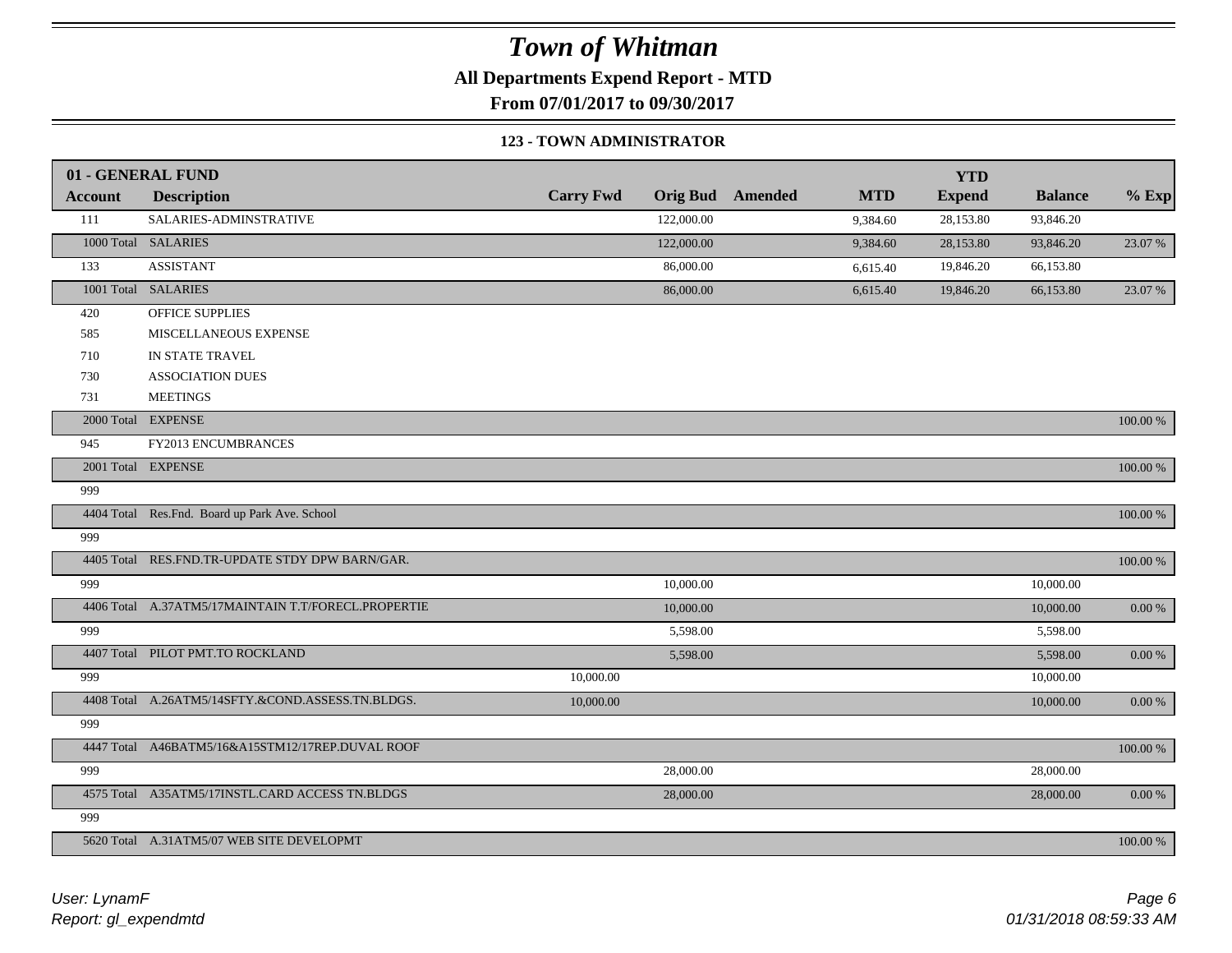**All Departments Expend Report - MTD**

**From 07/01/2017 to 09/30/2017**

#### **123 - TOWN ADMINISTRATOR**

| 01 - GENERAL FUND                    |                  |                     |            | YTD           |                |         |
|--------------------------------------|------------------|---------------------|------------|---------------|----------------|---------|
| <b>Description</b><br><b>Account</b> | <b>Carry Fwd</b> | Orig Bud<br>Amended | <b>MTD</b> | <b>Expend</b> | <b>Balance</b> | $%$ Exp |
| <b>123 Total TOWN ADMINISTRATOR</b>  | 10,000.00        | 251,598.00          | 16,000.00  | 48,000.00     | 213,598.00     |         |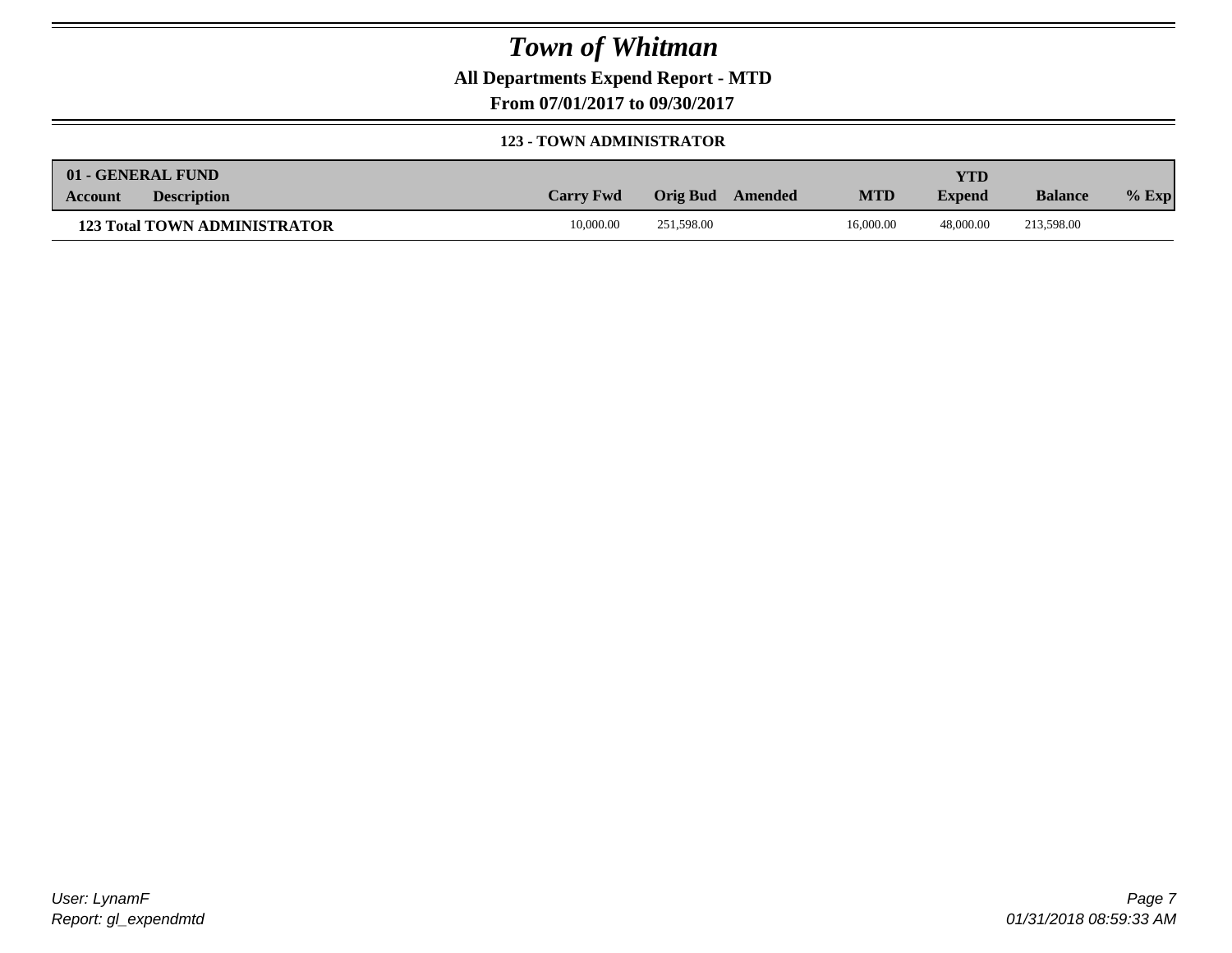### **All Departments Expend Report - MTD**

#### **From 07/01/2017 to 09/30/2017**

#### **129 - BUSINESS MANAGER**

|            | 01 - GENERAL FUND                 |                  |                 |                |            | <b>YTD</b>    |                |          |
|------------|-----------------------------------|------------------|-----------------|----------------|------------|---------------|----------------|----------|
| Account    | <b>Description</b>                | <b>Carry Fwd</b> | <b>Orig Bud</b> | <b>Amended</b> | <b>MTD</b> | <b>Expend</b> | <b>Balance</b> | $%$ Exp  |
| 111        | SALARIES-ADMINSTRATIVE            |                  |                 |                |            |               |                |          |
|            | 1000 Total SALARIES               |                  |                 |                |            |               |                | 100.00 % |
| 420        | OFFICE SUPPLIES                   |                  |                 |                |            |               |                |          |
| 585        | MISCELLANEOUS EXPENSE             |                  |                 |                |            |               |                |          |
| 710        | IN STATE TRAVEL                   |                  |                 |                |            |               |                |          |
| 730        | <b>ASSOCIATION DUES</b>           |                  |                 |                |            |               |                |          |
| 731        | <b>MEETINGS</b>                   |                  |                 |                |            |               |                |          |
| 2000 Total | <b>EXPENSE</b>                    |                  |                 |                |            |               |                | 100.00 % |
| 304        | <b>ADVERTISING</b>                |                  |                 |                |            |               |                |          |
| 2001 Total | <b>EXPENSE</b>                    |                  |                 |                |            |               |                | 100.00 % |
| 593        | <b>RECRUITING EXPENSE</b>         |                  |                 |                |            |               |                |          |
|            | 2002 Total EXPENSE                |                  |                 |                |            |               |                | 100.00 % |
| 948        | <b>FY07 ENCUMBRANCES</b>          |                  |                 |                |            |               |                |          |
|            | 2003 Total EXPENSE                |                  |                 |                |            |               |                | 100.00 % |
|            | <b>129 Total BUSINESS MANAGER</b> |                  |                 |                |            |               |                |          |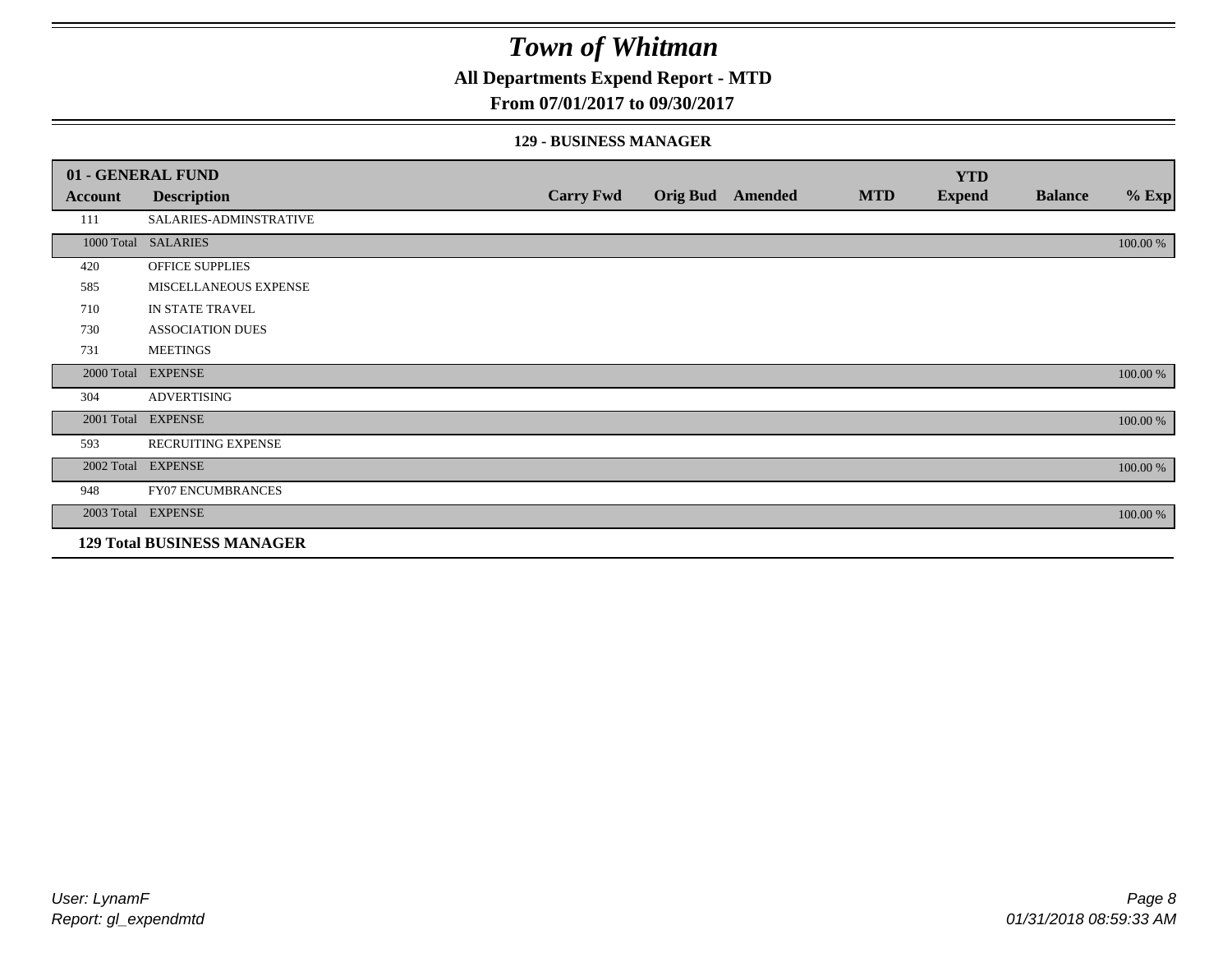### **All Departments Expend Report - MTD**

**From 07/01/2017 to 09/30/2017**

#### **131 - FINANCE COMMITTEE**

|            | 01 - GENERAL FUND                  |                                     |                       | <b>YTD</b>    |                |          |
|------------|------------------------------------|-------------------------------------|-----------------------|---------------|----------------|----------|
| Account    | <b>Description</b>                 | <b>Carry Fwd</b><br><b>Orig Bud</b> | <b>MTD</b><br>Amended | <b>Expend</b> | <b>Balance</b> | $%$ Exp  |
| 116        | <b>CLERICAL</b>                    | 3,447.00                            |                       | 74.12         | 3,372.88       |          |
| 1000 Total | <b>SALARIES</b>                    | 3,447.00                            |                       | 74.12         | 3,372.88       | 2.15 %   |
| 949        | <b>FY2014 ENCUMBRANCES</b>         |                                     |                       |               |                |          |
|            | 1001 Total SALARIES                |                                     |                       |               |                | 100.00 % |
| 420        | <b>OFFICE SUPPLIES</b>             |                                     |                       | 164.43        | $-164.43$      |          |
| 585        | MISCELLANEOUS EXPENSE              | 695.00                              |                       |               | 695.00         |          |
| 730        | <b>ASSOCIATION DUES</b>            |                                     | 210.00                | 210.00        | $-210.00$      |          |
| 731        | <b>MEETINGS</b>                    |                                     |                       |               |                |          |
|            | 2000 Total EXPENSE                 | 695.00                              | 210.00                | 374.43        | 320.57         | 53.87 %  |
|            | <b>131 Total FINANCE COMMITTEE</b> | 4,142.00                            | 210.00                | 448.55        | 3,693.45       |          |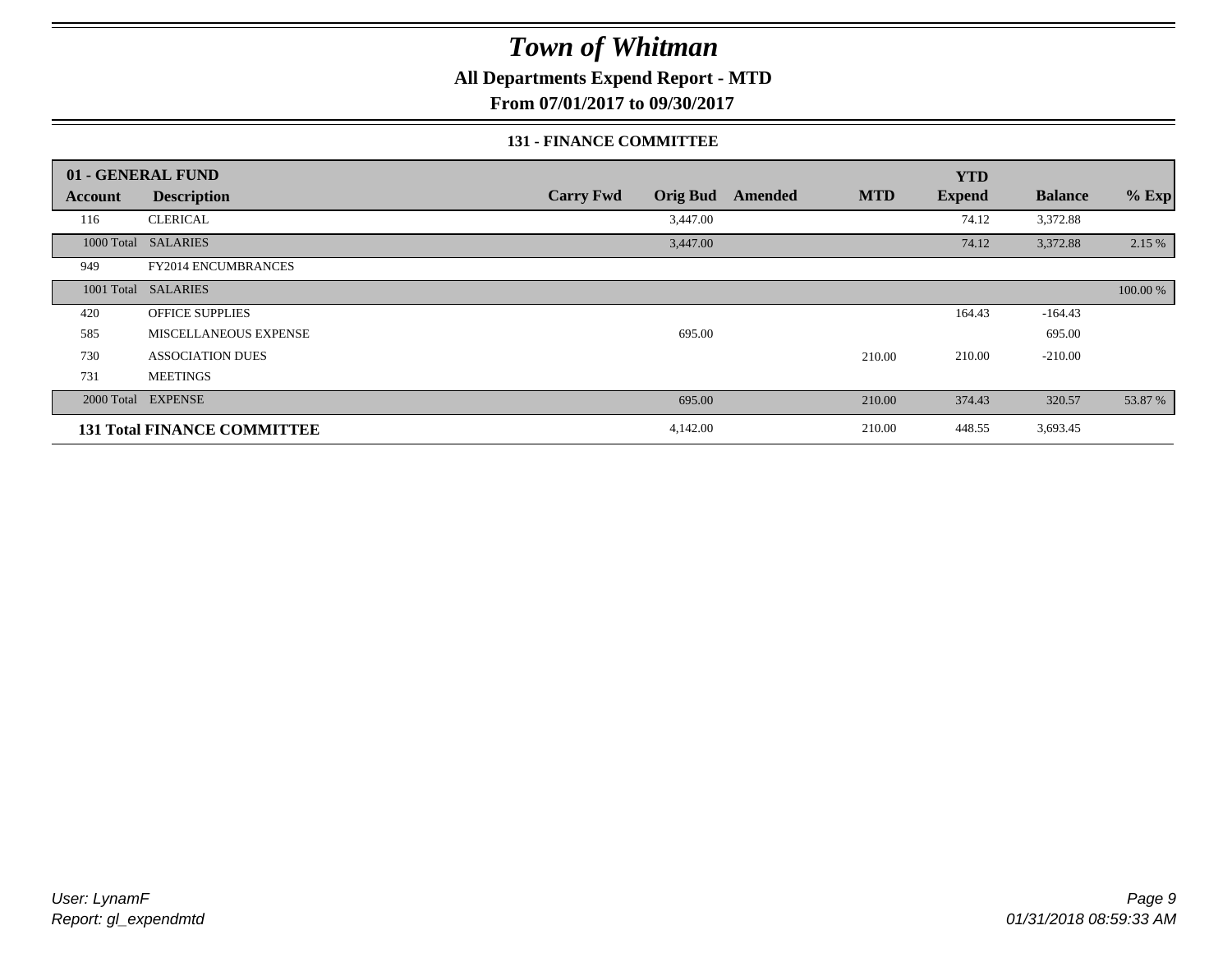### **All Departments Expend Report - MTD**

**From 07/01/2017 to 09/30/2017**

#### **132 - RESERVE FUND**

| 01 - GENERAL FUND                 |                  |                 |         |            | <b>YTD</b>    |                |          |
|-----------------------------------|------------------|-----------------|---------|------------|---------------|----------------|----------|
| <b>Description</b><br>Account     | <b>Carry Fwd</b> | <b>Orig Bud</b> | Amended | <b>MTD</b> | <b>Expend</b> | <b>Balance</b> | $%$ Exp  |
| 999                               |                  | 50,000.00       |         |            |               | 50,000.00      |          |
| 4301 Total RESERVE FUND TRANSFERS |                  | 50,000.00       |         |            |               | 50,000.00      | $0.00\%$ |
| <b>132 Total RESERVE FUND</b>     |                  | 50,000.00       |         |            |               | 50,000.00      |          |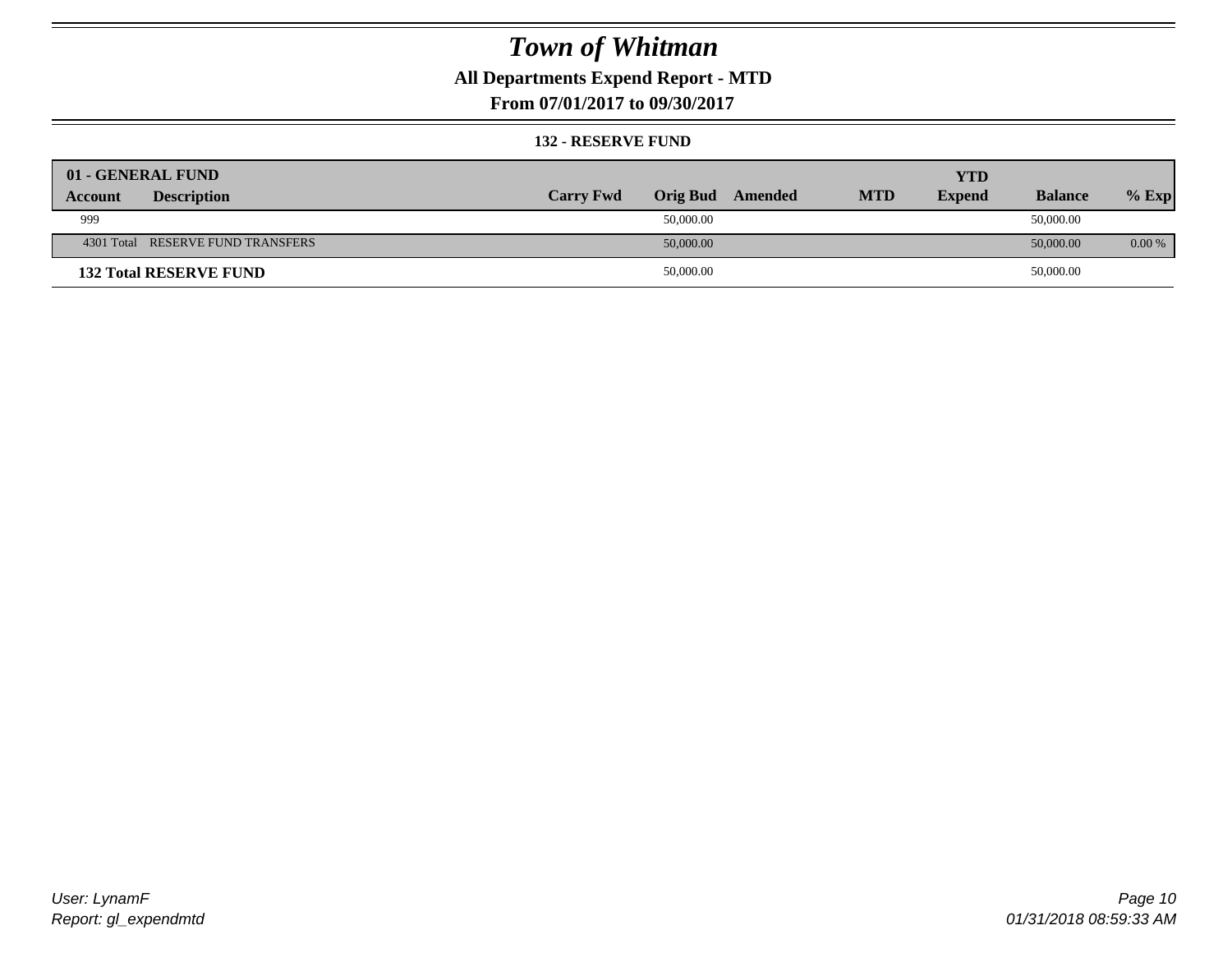### **All Departments Expend Report - MTD**

**From 07/01/2017 to 09/30/2017**

#### **135 - ACCOUNTANT**

|                | 01 - GENERAL FUND            |                                     |                              | <b>YTD</b>    |                |          |
|----------------|------------------------------|-------------------------------------|------------------------------|---------------|----------------|----------|
| <b>Account</b> | <b>Description</b>           | <b>Carry Fwd</b><br><b>Orig Bud</b> | <b>Amended</b><br><b>MTD</b> | <b>Expend</b> | <b>Balance</b> | $%$ Exp  |
| 112            | <b>SALARIES</b>              | 66,127.00                           | 5,086.68                     | 15,260.04     | 50,866.96      |          |
| 146            | SALARIES-LONGEVITY           |                                     |                              |               |                |          |
|                | 1000 Total SALARIES          | 66,127.00                           | 5,086.68                     | 15,260.04     | 50,866.96      | 23.07 %  |
| 121            | <b>CLERICAL I</b>            |                                     |                              |               |                |          |
|                | 1001 Total SALARIES          |                                     |                              |               |                | 100.00 % |
| 116            | <b>CLERICAL</b>              | 40,409.00                           | 3,108.36                     | 9,253.32      | 31,155.68      |          |
|                | 1002 Total SALARIES          | 40,409.00                           | 3,108.36                     | 9,253.32      | 31,155.68      | 22.89 %  |
| 130            | <b>SALARIES-OVERTIME</b>     |                                     |                              |               |                |          |
|                | 1004 Total SALARIES          |                                     |                              |               |                | 100.00 % |
| 143            | SALARIES-COLLEGE INCENTIVE   |                                     |                              |               |                |          |
| 186            | <b>CERTIFICATION STIPEND</b> | 1,000.00                            |                              |               | 1,000.00       |          |
|                | 1005 Total SALARIES          | 1,000.00                            |                              |               | 1,000.00       | 0.00 %   |
| 244            | OFFICE EQUIPMENT MAINTENANCE |                                     |                              |               |                |          |
| 304            | <b>ADVERTISING</b>           |                                     |                              |               |                |          |
| 340            | <b>TELEPHONE</b>             |                                     |                              |               |                |          |
| 420            | <b>OFFICE SUPPLIES</b>       |                                     | 7.99                         | 49.13         | $-49.13$       |          |
| 585            | MISCELLANEOUS EXPENSE        | 1,100.00                            | 22.48                        | 25.07         | 1,074.93       |          |
| 710            | IN STATE TRAVEL              |                                     |                              |               |                |          |
| 730            | <b>ASSOCIATION DUES</b>      |                                     |                              | 60.00         | $-60.00$       |          |
| 731            | <b>MEETINGS</b>              |                                     |                              |               |                |          |
| 870            | OFFICE EQUIPMENT             |                                     |                              |               |                |          |
|                | 2000 Total EXPENSE           | 1,100.00                            | 30.47                        | 134.20        | 965.80         | 12.20 %  |
|                | <b>135 Total ACCOUNTANT</b>  | 108,636.00                          | 8,225.51                     | 24,647.56     | 83,988.44      |          |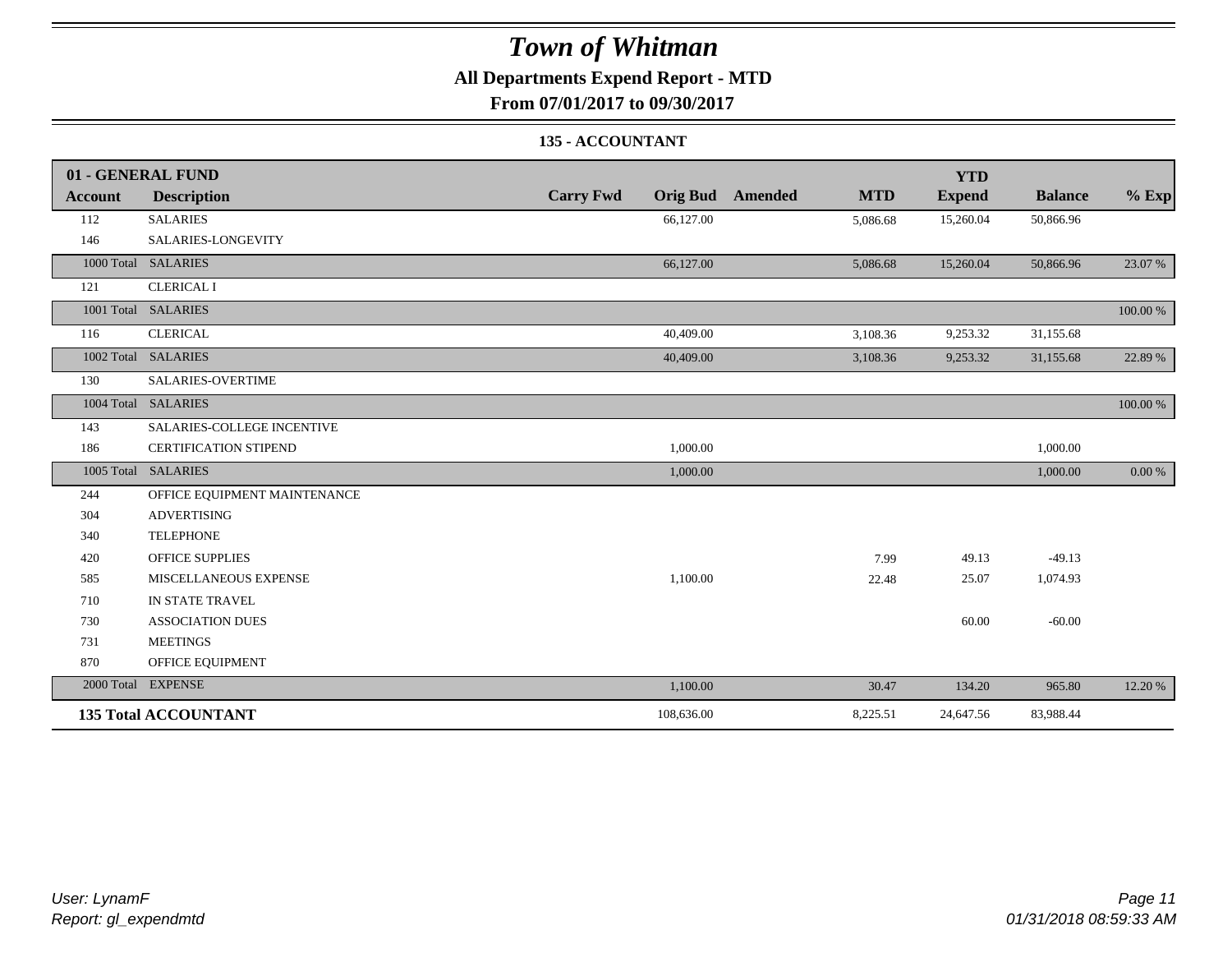**All Departments Expend Report - MTD**

**From 07/01/2017 to 09/30/2017**

#### **136 - AUDIT MUNICIPAL ACCOUNTS**

|                | 01 - GENERAL FUND                         |                  |                 |                |            | <b>YTD</b>    |                |           |
|----------------|-------------------------------------------|------------------|-----------------|----------------|------------|---------------|----------------|-----------|
| <b>Account</b> | <b>Description</b>                        | <b>Carry Fwd</b> | <b>Orig Bud</b> | <b>Amended</b> | <b>MTD</b> | <b>Expend</b> | <b>Balance</b> | $%$ Exp   |
| 252            | <b>SERVICES</b>                           |                  | 45,000.00       |                |            |               | 45,000.00      |           |
| 2000 Total     | <b>EXPENSE</b>                            |                  | 45,000.00       |                |            |               | 45,000.00      | $0.00 \%$ |
| 939            | FY2015 ENCUMBRANCES                       | 2,215.00         |                 |                | 2,215.00   | 2,215.00      |                |           |
| 940            | <b>FY2016 ENCUMBRANCES</b>                | 6,190.00         |                 |                | 1,445.00   | 1,445.00      | 4,745.00       |           |
| 945            | <b>FY2013 ENCUMBRANCES</b>                |                  |                 |                |            |               |                |           |
| 948            | <b>FY07 ENCUMBRANCES</b>                  |                  |                 |                |            |               |                |           |
| 949            | <b>FY2014 ENCUMBRANCES</b>                |                  |                 |                |            |               |                |           |
| 953            | <b>FY2009 ENCUMBRANCES</b>                |                  |                 |                |            |               |                |           |
| 958            | FY2005 ENCUMBRANCES                       |                  |                 |                |            |               |                |           |
| 959            | <b>FY2006 ENCUMBRANCES</b>                |                  |                 |                |            |               |                |           |
| 2001 Total     | <b>EXPENSE</b>                            | 8,405.00         |                 |                | 3,660.00   | 3,660.00      | 4,745.00       | 43.54 %   |
| 999            |                                           |                  |                 |                |            |               |                |           |
| 4421 Total     | A.39ATM5/02GASB34FIX.ASSET SYS            |                  |                 |                |            |               |                | 100.00 %  |
| 999            |                                           |                  |                 |                |            |               |                |           |
|                | 4552 Total A.11 STM 5/05 GASB34 FIX.ASSET |                  |                 |                |            |               |                | 100.00 %  |
|                | <b>136 Total AUDIT MUNICIPAL ACCOUNTS</b> | 8,405.00         | 45,000.00       |                | 3,660.00   | 3,660.00      | 49,745.00      |           |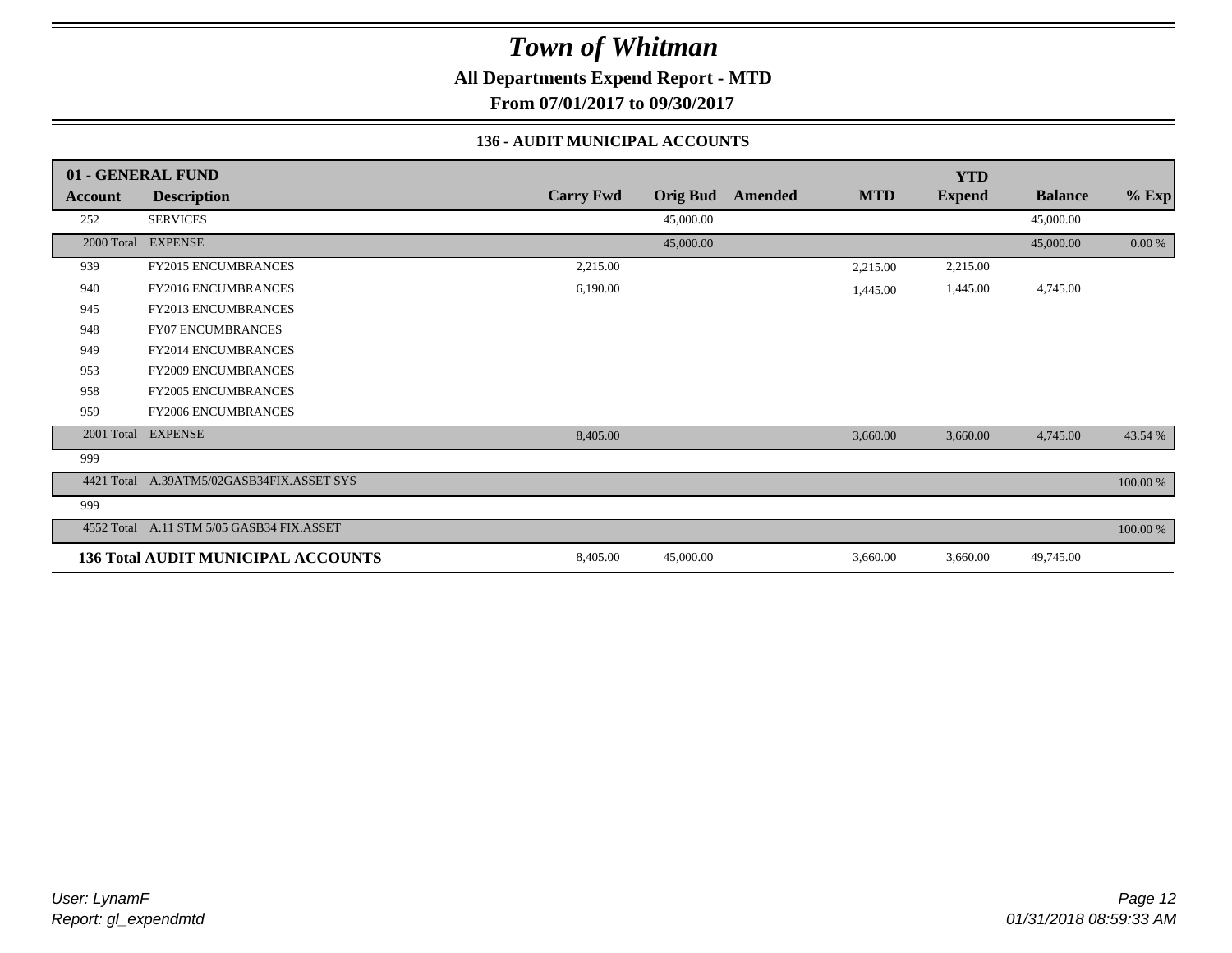**All Departments Expend Report - MTD**

**From 07/01/2017 to 09/30/2017**

#### **137 - CAPITAL IMPROV.ADVISORY COMM.**

|         | 01 - GENERAL FUND                       |                                     |                |            | <b>YTD</b>    |                |           |
|---------|-----------------------------------------|-------------------------------------|----------------|------------|---------------|----------------|-----------|
| Account | <b>Description</b>                      | <b>Carry Fwd</b><br><b>Orig Bud</b> | <b>Amended</b> | <b>MTD</b> | <b>Expend</b> | <b>Balance</b> | $%$ Exp   |
| 123     | RECORDING SECRETARY                     | 1,500.00                            |                |            |               | 1,500.00       |           |
| 959     | <b>FY2006 ENCUMBRANCES</b>              |                                     |                |            |               |                |           |
|         | 1001 Total SALARIES                     | 1,500.00                            |                |            |               | 1,500.00       | $0.00 \%$ |
| 585     | MISCELLANEOUS EXPENSE                   | 200.00                              |                |            |               | 200.00         |           |
|         | 2000 Total EXPENSE                      | 200.00                              |                |            |               | 200.00         | $0.00\%$  |
| 940     | FY2016 ENCUMBRANCES                     |                                     |                |            |               |                |           |
|         | 2001 Total EXPENSE                      |                                     |                |            |               |                | 100.00 %  |
| 833     | <b>EQUIPMENT &amp; FURNISHINGS</b>      |                                     |                |            |               |                |           |
| 834     | <b>ISSUANCE COSTS</b>                   |                                     |                |            |               |                |           |
| 835     | CAP.PROJ.-BUDGET ONLY                   |                                     |                |            |               |                |           |
| 836     | <b>FIRE STATION</b>                     |                                     |                |            |               |                |           |
| 837     | TOWN HALL - AIR CONDITIONING            |                                     |                |            |               |                |           |
|         | 4510 Total A.1STM11/08 CAP.PROJ-BLDGS   |                                     |                |            |               |                | 100.00 %  |
|         | 137 Total CAPITAL IMPROV.ADVISORY COMM. | 1,700.00                            |                |            |               | 1,700.00       |           |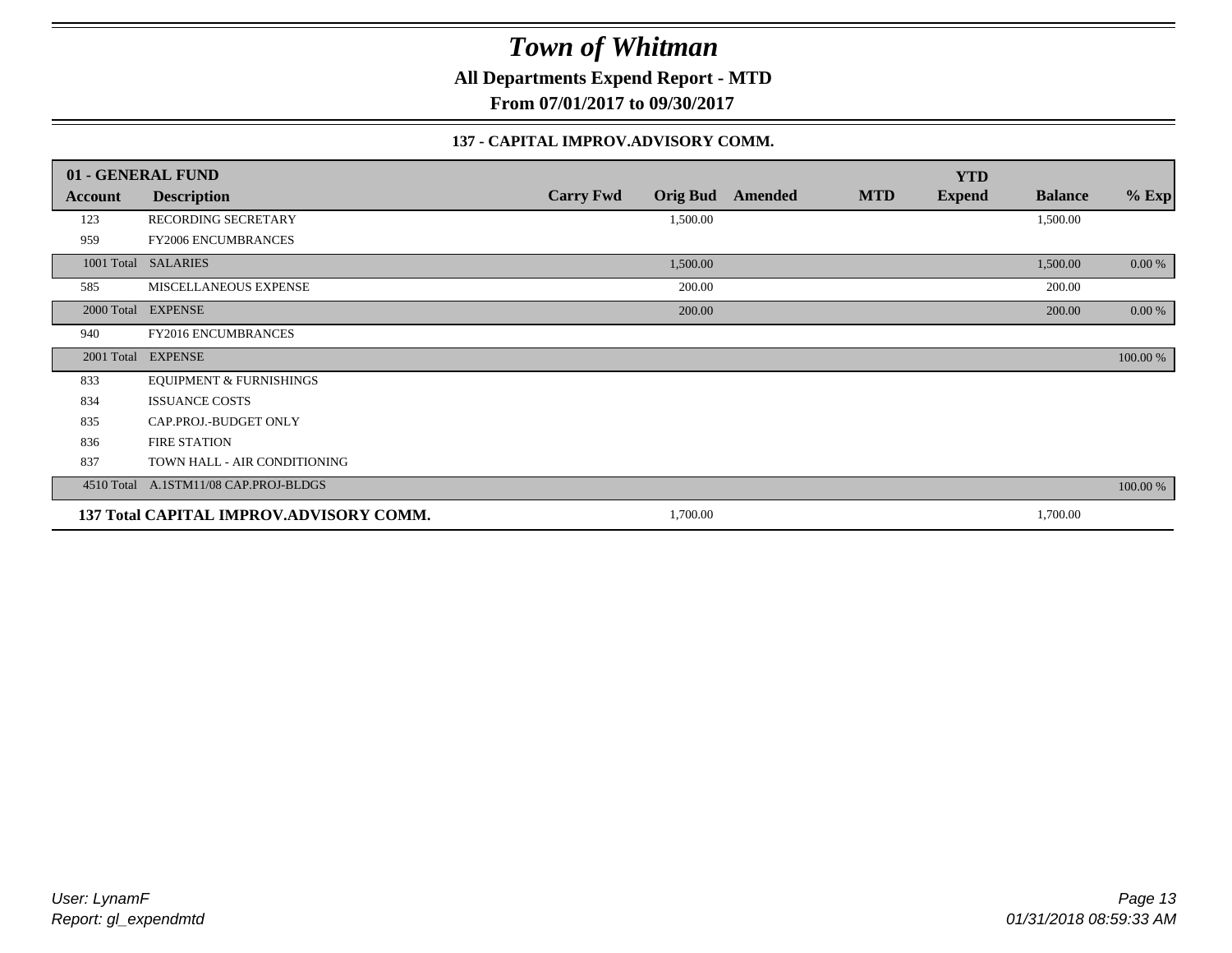**All Departments Expend Report - MTD**

**From 07/01/2017 to 09/30/2017**

#### **138 - BY-LAW STUDY COMMITTEE**

|         | 01 - GENERAL FUND                         |                  |                 |         |            | <b>YTD</b>    |                |          |
|---------|-------------------------------------------|------------------|-----------------|---------|------------|---------------|----------------|----------|
| Account | <b>Description</b>                        | <b>Carry Fwd</b> | <b>Orig Bud</b> | Amended | <b>MTD</b> | <b>Expend</b> | <b>Balance</b> | $%$ Exp  |
| 585     | MISCELLANEOUS EXPENSE                     |                  | 800.00          |         |            |               | 800.00         |          |
|         | 2000 Total EXPENSE                        |                  | 800.00          |         |            |               | 800.00         | $0.00\%$ |
| 999     |                                           |                  |                 |         |            |               |                |          |
|         | 4516 Total A.13 ATM 5/00 PUR.BY-LAW BOOKS |                  |                 |         |            |               |                | 100.00 % |
|         | <b>138 Total BY-LAW STUDY COMMITTEE</b>   |                  | 800.00          |         |            |               | 800.00         |          |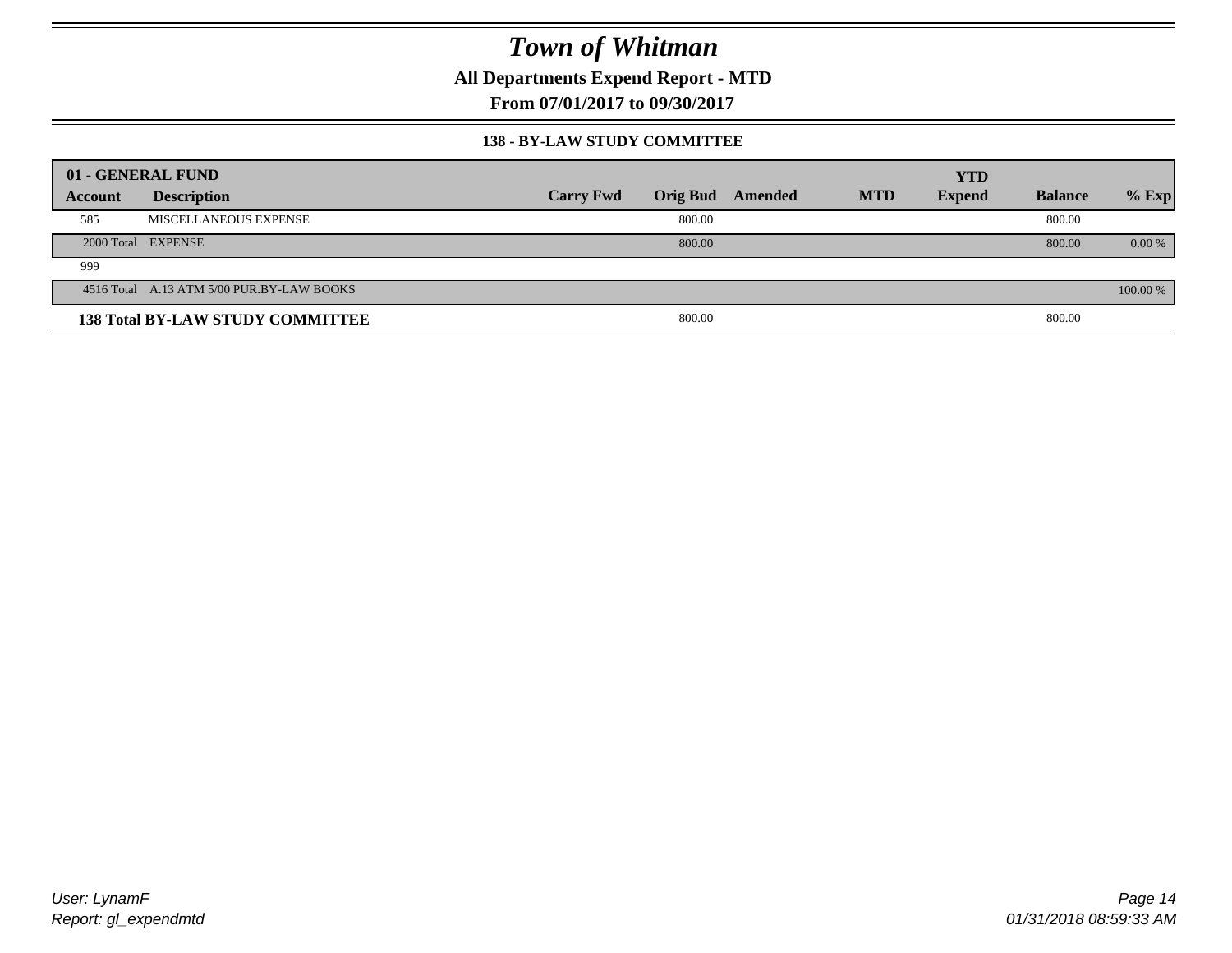### **All Departments Expend Report - MTD**

#### **From 07/01/2017 to 09/30/2017**

#### **141 - ASSESSORS**

|                | 01 - GENERAL FUND            |                  |                                       | <b>YTD</b>    |                |             |
|----------------|------------------------------|------------------|---------------------------------------|---------------|----------------|-------------|
| <b>Account</b> | <b>Description</b>           | <b>Carry Fwd</b> | <b>Orig Bud</b> Amended<br><b>MTD</b> | <b>Expend</b> | <b>Balance</b> | $%$ Exp     |
| 110            | SALARIES-BOARD MEMBERS       |                  |                                       |               |                |             |
|                | 1000 Total SALARIES          |                  |                                       |               |                | 100.00 %    |
| 112            | <b>SALARIES</b>              | 66,127.00        | 5,086.68                              | 15,260.04     | 50,866.96      |             |
| 146            | SALARIES-LONGEVITY           |                  |                                       |               |                |             |
|                | 1001 Total SALARIES          | 66,127.00        | 5,086.68                              | 15,260.04     | 50,866.96      | 23.07 %     |
| 116            | <b>CLERICAL</b>              | 40,409.00        | 3,108.36                              | 9,217.44      | 31,191.56      |             |
|                | 1002 Total SALARIES          | 40,409.00        | 3,108.36                              | 9,217.44      | 31,191.56      | 22.81 %     |
| 121            | <b>CLERICAL I</b>            | 37,707.00        | 2,844.40                              | 8,467.56      | 29,239.44      |             |
|                | 1003 Total SALARIES          | 37,707.00        | 2,844.40                              | 8,467.56      | 29,239.44      | 22.45 %     |
| 123            | RECORDING SECRETARY          |                  |                                       |               |                |             |
| 126            | <b>CLERICAL II</b>           |                  |                                       |               |                |             |
|                | 1004 Total SALARIES          |                  |                                       |               |                | $100.00~\%$ |
| 123            | RECORDING SECRETARY          |                  |                                       |               |                |             |
|                | 1005 Total SALARIES          |                  |                                       |               |                | 100.00 %    |
| 186            | <b>CERTIFICATION STIPEND</b> |                  |                                       |               |                |             |
|                | 1006 Total SALARIES          |                  |                                       |               |                | 100.00 %    |
| 244            | OFFICE EQUIPMENT MAINTENANCE |                  |                                       |               |                |             |
| 306            | <b>BOOKBINDING</b>           |                  |                                       |               |                |             |
| 311            | <b>COMPUTER SERVICES</b>     |                  |                                       |               |                |             |
| 313            | <b>DEEDS &amp; PROBATE</b>   |                  |                                       | 5.00          | $-5.00$        |             |
| 340            | <b>TELEPHONE</b>             |                  |                                       |               |                |             |
| 420            | OFFICE SUPPLIES              |                  |                                       | 19.25         | $-19.25$       |             |
| 585            | MISCELLANEOUS EXPENSE        | 4,500.00         | 62.89                                 | 74.86         | 4,425.14       |             |
| 710            | IN STATE TRAVEL              |                  | 123.59                                | 123.59        | $-123.59$      |             |
| 730            | <b>ASSOCIATION DUES</b>      |                  |                                       | 420.00        | $-420.00$      |             |
| 731            | <b>MEETINGS</b>              |                  | 80.00                                 | 170.00        | $-170.00$      |             |
| 2000 Total     | <b>EXPENSE</b>               | 4,500.00         | 266.48                                | 812.70        | 3,687.30       | 18.06%      |
| 312            | REVALUATION                  | 24,700.00        |                                       |               | 24,700.00      |             |
|                | 2001 Total EXPENSE           | 24,700.00        |                                       |               | 24,700.00      | 0.00 %      |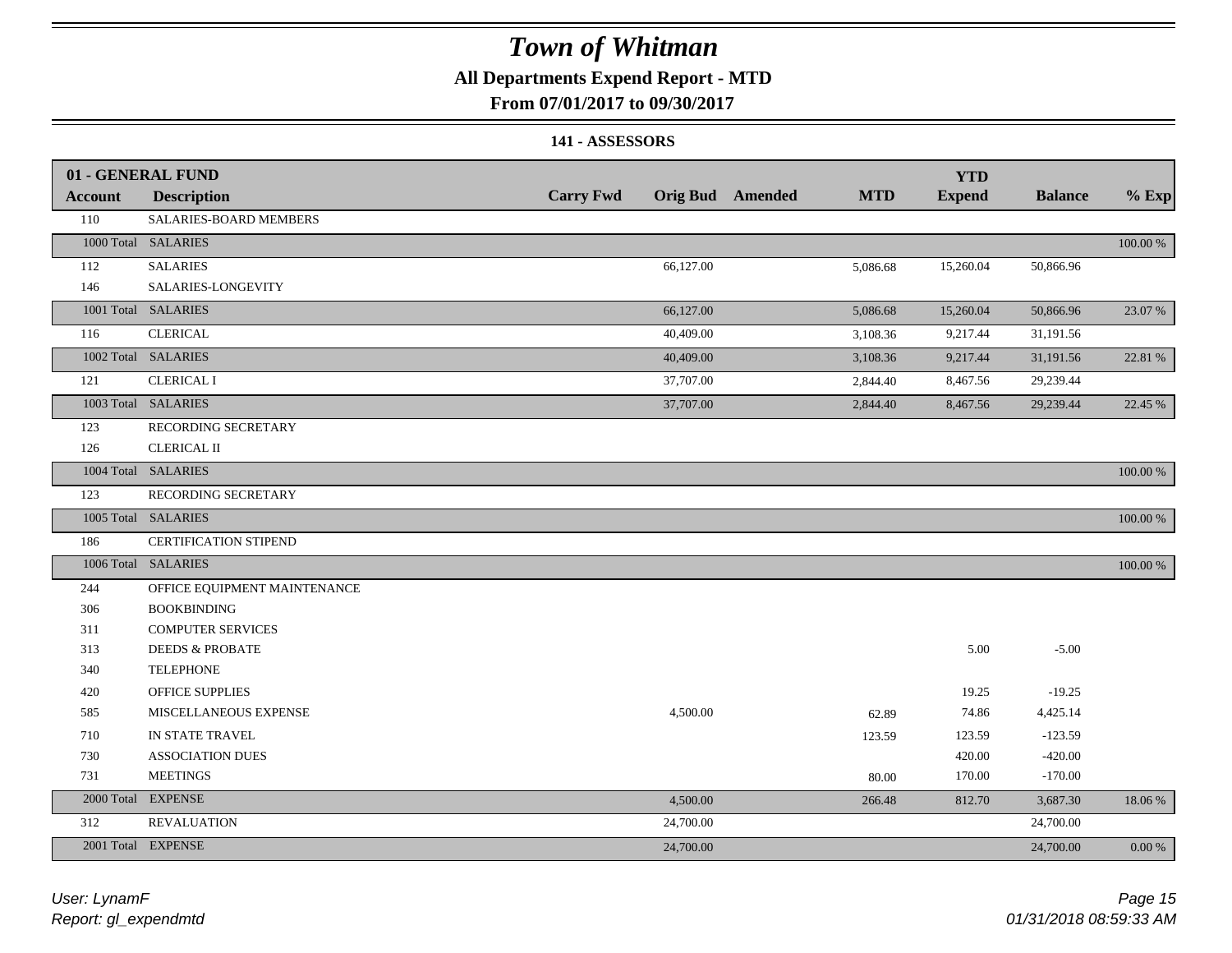### **All Departments Expend Report - MTD**

#### **From 07/01/2017 to 09/30/2017**

#### **141 - ASSESSORS**

| 01 - GENERAL FUND |                                                    |                  |                 |         |            | <b>YTD</b>    |                |          |
|-------------------|----------------------------------------------------|------------------|-----------------|---------|------------|---------------|----------------|----------|
| <b>Account</b>    | <b>Description</b>                                 | <b>Carry Fwd</b> | <b>Orig Bud</b> | Amended | <b>MTD</b> | <b>Expend</b> | <b>Balance</b> | $%$ Exp  |
| 939               | <b>FY2015 ENCUMBRANCES</b>                         |                  |                 |         |            |               |                |          |
| 943               | <b>FY2012 ENCUMBRANCES</b>                         |                  |                 |         |            |               |                |          |
| 946               | <b>FY2010 ENCUMBRANCES</b>                         |                  |                 |         |            |               |                |          |
| 949               | FY2014 ENCUMBRANCES                                |                  |                 |         |            |               |                |          |
|                   | 2002 Total EXPENSE                                 |                  |                 |         |            |               |                | 100.00 % |
| 999               |                                                    |                  |                 |         |            |               |                |          |
|                   | 4410 Total A.15 ATM 5/16 PUR.COPIER-ASSESSORS OFF. |                  |                 |         |            |               |                | 100.00 % |
| 999               |                                                    |                  |                 |         |            |               |                |          |
|                   | 4411 Total A.17ATM5/16 PUR.BATT.-POLICE NTWRK      |                  |                 |         |            |               |                | 100.00 % |
| 999               |                                                    |                  |                 |         |            |               |                |          |
|                   | 4424 Total ESTABLISH PETTY CASH - TOWN CLERK       |                  |                 |         |            |               |                | 100.00 % |
|                   | <b>141 Total ASSESSORS</b>                         |                  | 173,443.00      |         | 11,305.92  | 33,757.74     | 139,685.26     |          |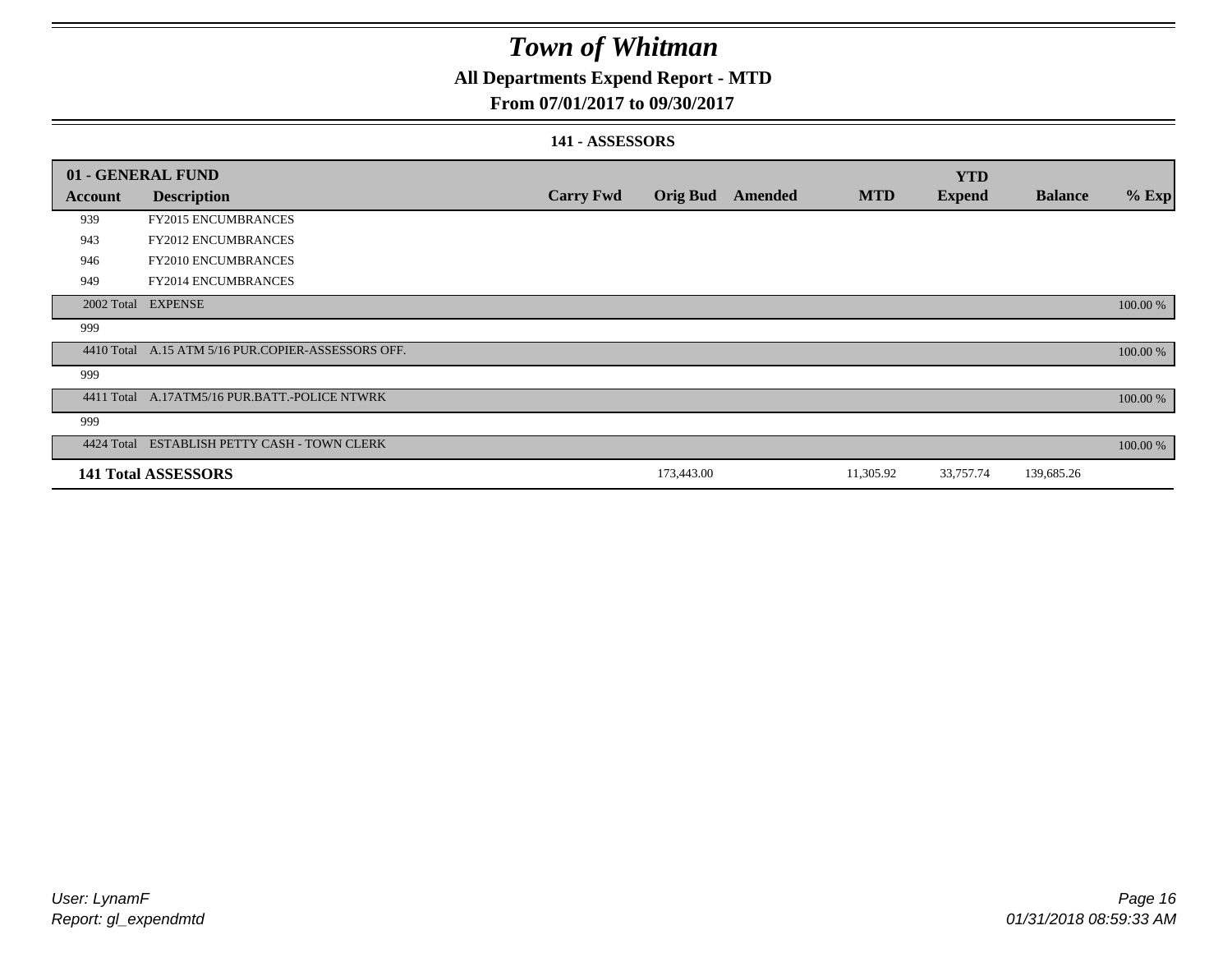### **All Departments Expend Report - MTD**

**From 07/01/2017 to 09/30/2017**

#### **145 - TREASURER**

|                | 01 - GENERAL FUND            |                  |                                       | <b>YTD</b>    |                |             |
|----------------|------------------------------|------------------|---------------------------------------|---------------|----------------|-------------|
| <b>Account</b> | <b>Description</b>           | <b>Carry Fwd</b> | <b>Orig Bud</b> Amended<br><b>MTD</b> | <b>Expend</b> | <b>Balance</b> | $%$ Exp     |
| 112            | <b>SALARIES</b>              | 88,717.00        | 6,824.40                              | 20,473.20     | 68,243.80      |             |
| 146            | SALARIES-LONGEVITY           |                  |                                       |               |                |             |
|                | 1000 Total SALARIES          | 88,717.00        | 6,824.40                              | 20,473.20     | 68,243.80      | 23.07 %     |
| 116            | <b>CLERICAL</b>              | 35,740.00        | 2,742.69                              | 8,039.55      | 27,700.45      |             |
|                | 1001 Total SALARIES          | 35,740.00        | 2,742.69                              | 8,039.55      | 27,700.45      | 22.49 %     |
| 121            | <b>CLERICAL I</b>            | 30,687.00        | 2,404.32                              | 7,183.91      | 23,503.09      |             |
|                | 1002 Total SALARIES          | 30,687.00        | 2,404.32                              | 7,183.91      | 23,503.09      | 23.41 %     |
| 126            | <b>CLERICAL II</b>           | 39,260.00        | 3,019.96                              | 8,990.16      | 30,269.84      |             |
|                | 1003 Total SALARIES          | 39,260.00        | 3,019.96                              | 8,990.16      | 30,269.84      | 22.89 %     |
| 139            | <b>CERTIFICATION STIPEND</b> | 2,000.00         |                                       | 2,000.00      |                |             |
|                | 1004 Total SALARIES          | 2,000.00         |                                       | 2,000.00      |                | 100.00 %    |
| 244            | OFFICE EQUIPMENT MAINTENANCE |                  |                                       |               |                |             |
| 310            | NOTE CERTIFICATION           |                  |                                       |               |                |             |
| 311            | <b>COMPUTER SERVICES</b>     |                  | 390.46                                | 415.82        | $-415.82$      |             |
| 340            | <b>TELEPHONE</b>             |                  |                                       |               |                |             |
| 343            | <b>CELL PHONES</b>           |                  | 101.98                                | 152.97        | $-152.97$      |             |
| 420            | <b>OFFICE SUPPLIES</b>       |                  |                                       | 345.96        | $-345.96$      |             |
| 585            | MISCELLANEOUS EXPENSE        | 19,200.00        | 4.29                                  | 129.29        | 19,070.71      |             |
| 710            | IN STATE TRAVEL              |                  | 51.65                                 | 318.65        | $-318.65$      |             |
| 730            | <b>ASSOCIATION DUES</b>      |                  |                                       | 75.00         | $-75.00$       |             |
| 731            | <b>MEETINGS</b>              |                  |                                       | 95.00         | $-95.00$       |             |
| 741            | <b>SURETY BONDS</b>          |                  |                                       |               |                |             |
| 870            | OFFICE EQUIPMENT             |                  |                                       |               |                |             |
|                | 2000 Total EXPENSE           | 19,200.00        | 548.38                                | 1,532.69      | 17,667.31      | 7.98 %      |
| 308            | <b>BANK CHARGES</b>          | 500.00           |                                       |               | 500.00         |             |
| 953            | <b>FY2009 ENCUMBRANCES</b>   |                  |                                       |               |                |             |
|                | 2001 Total EXPENSE           | 500.00           |                                       |               | 500.00         | $0.00 \%$   |
| 946            | FY2010 ENCUMBRANCES          |                  |                                       |               |                |             |
| 959            | FY2006 ENCUMBRANCES          |                  |                                       |               |                |             |
|                | 2002 Total EXPENSE           |                  |                                       |               |                | $100.00~\%$ |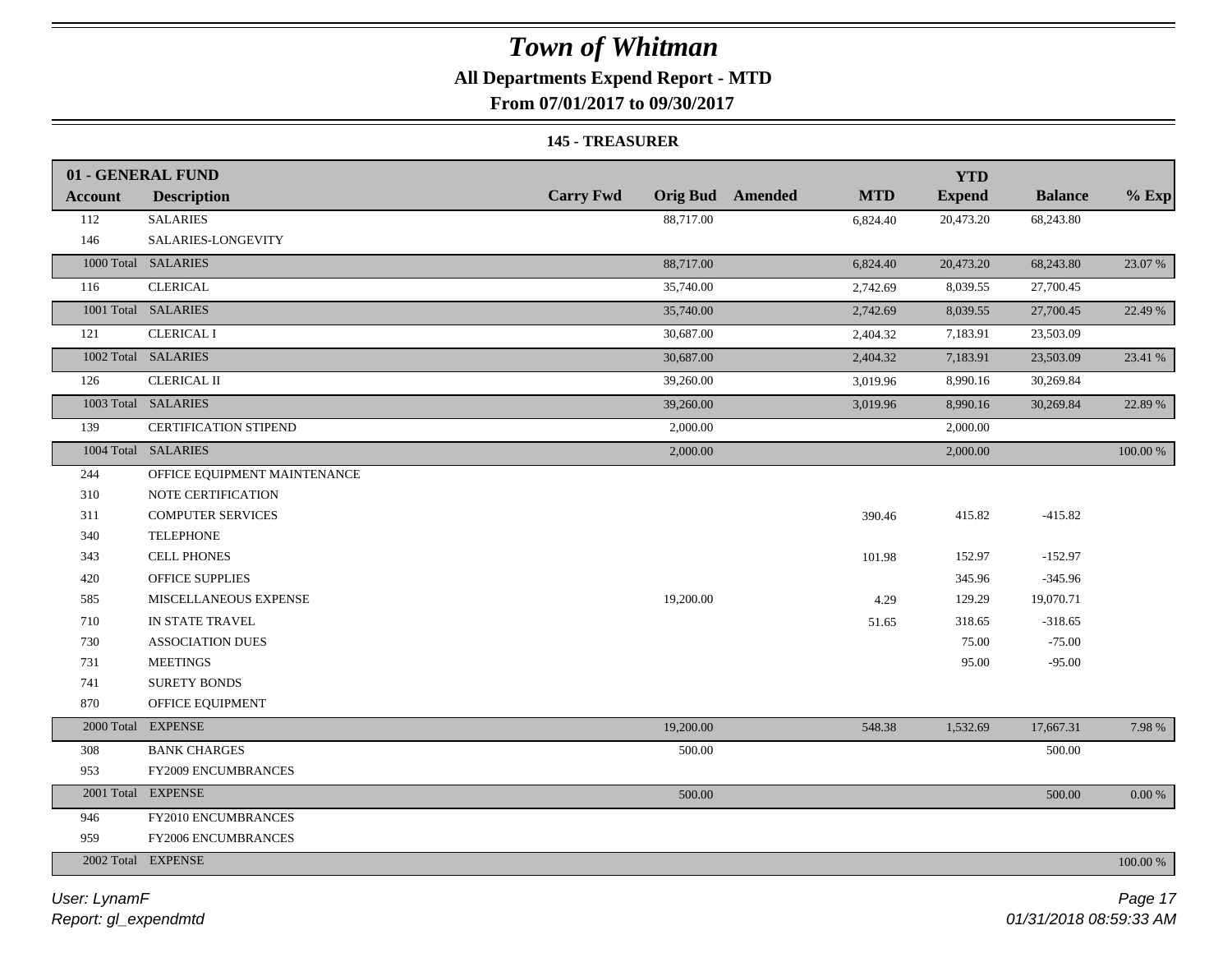### **All Departments Expend Report - MTD**

#### **From 07/01/2017 to 09/30/2017**

#### **145 - TREASURER**

|         | 01 - GENERAL FUND                          |                  |                 |         |            | <b>YTD</b>    |                |          |
|---------|--------------------------------------------|------------------|-----------------|---------|------------|---------------|----------------|----------|
| Account | <b>Description</b>                         | <b>Carry Fwd</b> | <b>Orig Bud</b> | Amended | <b>MTD</b> | <b>Expend</b> | <b>Balance</b> | $%$ Exp  |
| 744     | PENALTY & INTEREST ON PR TAXES             |                  |                 |         |            |               |                |          |
|         | 2003 Total EXPENSE                         |                  |                 |         |            |               |                | 100.00 % |
| 999     |                                            |                  | 7.100.00        |         | 7.100.00   | 7,100.00      |                |          |
|         | 4572 Total A13ATM5/17 GASB45 ACTUARY SERV. |                  | 7,100.00        |         | 7.100.00   | 7.100.00      |                | 100.00 % |
|         | <b>145 Total TREASURER</b>                 |                  | 223,204.00      |         | 22,639.75  | 55,319.51     | 167,884.49     |          |
|         |                                            |                  |                 |         |            |               |                |          |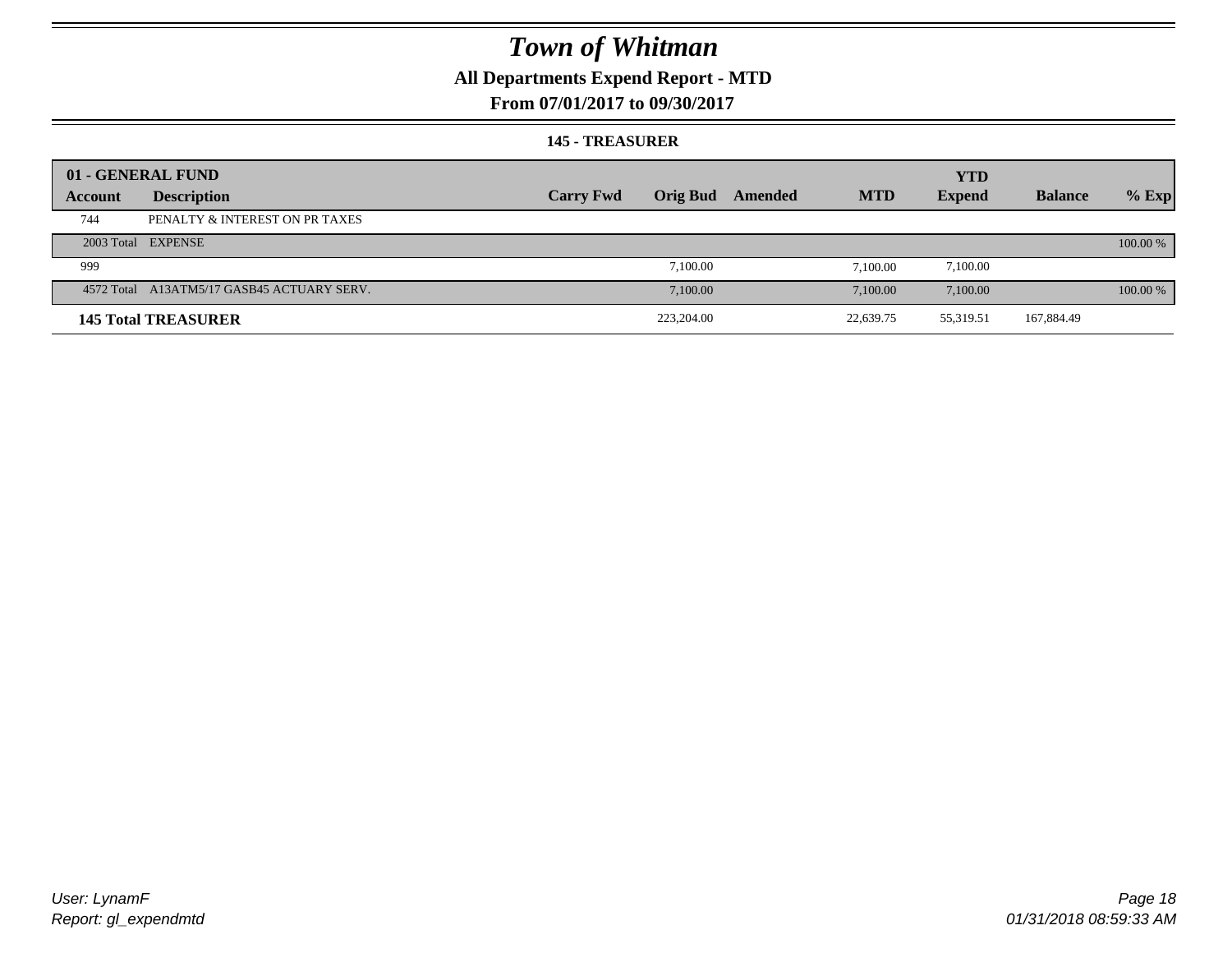### **All Departments Expend Report - MTD**

#### **From 07/01/2017 to 09/30/2017**

#### **146 - COLLECTOR**

|                | 01 - GENERAL FUND            | <b>Carry Fwd</b> |           |                         | <b>MTD</b> | <b>YTD</b>    | <b>Balance</b> |             |
|----------------|------------------------------|------------------|-----------|-------------------------|------------|---------------|----------------|-------------|
| <b>Account</b> | <b>Description</b>           |                  |           | <b>Orig Bud</b> Amended |            | <b>Expend</b> |                | $%$ Exp     |
| 112            | <b>SALARIES</b>              |                  |           |                         |            |               |                |             |
| 146            | SALARIES-LONGEVITY           |                  |           |                         |            |               |                |             |
|                | 1000 Total SALARIES          |                  |           |                         |            |               |                | $100.00~\%$ |
| 116            | <b>CLERICAL</b>              |                  | 40,409.00 |                         | 3,108.36   | 9,253.32      | 31,155.68      |             |
|                | 1001 Total SALARIES          |                  | 40,409.00 |                         | 3,108.36   | 9,253.32      | 31,155.68      | 22.89 %     |
| 121            | <b>CLERICAL I</b>            |                  | 39,260.00 |                         | 3,019.96   | 8,990.16      | 30,269.84      |             |
|                | 1002 Total SALARIES          |                  | 39,260.00 |                         | 3,019.96   | 8,990.16      | 30,269.84      | 22.89 %     |
| 126            | <b>CLERICAL II</b>           |                  |           |                         |            |               |                |             |
|                | 1003 Total SALARIES          |                  |           |                         |            |               |                | 100.00 %    |
| 130            | <b>SALARIES-OVERTIME</b>     |                  | 2,000.00  |                         |            | 356.84        | 1,643.16       |             |
|                | 1004 Total SALARIES          |                  | 2,000.00  |                         |            | 356.84        | 1,643.16       | 17.84 %     |
| 186            | <b>CERTIFICATION STIPEND</b> |                  |           |                         |            |               |                |             |
|                | 1005 Total SALARIES          |                  |           |                         |            |               |                | 100.00 %    |
| 244            | OFFICE EQUIPMENT MAINTENANCE |                  |           |                         |            |               |                |             |
| 340            | <b>TELEPHONE</b>             |                  |           |                         |            |               |                |             |
| 343            | <b>CELL PHONES</b>           |                  |           |                         |            |               |                |             |
| 420            | <b>OFFICE SUPPLIES</b>       |                  |           |                         |            |               |                |             |
| 585            | MISCELLANEOUS EXPENSE        |                  |           |                         |            |               |                |             |
| 710            | IN STATE TRAVEL              |                  |           |                         |            |               |                |             |
| 730            | <b>ASSOCIATION DUES</b>      |                  |           |                         |            |               |                |             |
| 731            | <b>MEETINGS</b>              |                  |           |                         |            |               |                |             |
| 741            | <b>SURETY BONDS</b>          |                  |           |                         |            |               |                |             |
| 870            | OFFICE EQUIPMENT             |                  |           |                         |            |               |                |             |
| 2000 Total     | <b>EXPENSE</b>               |                  |           |                         |            |               |                | $100.00~\%$ |
| 311            | <b>COMPUTER SERVICES</b>     |                  |           |                         |            |               |                |             |
|                | 2001 Total EXPENSE           |                  |           |                         |            |               |                | $100.00~\%$ |
| 958            | FY2005 ENCUMBRANCES          |                  |           |                         |            |               |                |             |
| 939            | <b>FY2015 ENCUMBRANCES</b>   |                  |           |                         |            |               |                |             |
| 943            | FY2012 ENCUMBRANCES          |                  |           |                         |            |               |                |             |
| 948            | FY07 ENCUMBRANCES            |                  |           |                         |            |               |                |             |
|                |                              |                  |           |                         |            |               |                |             |

*Report: gl\_expendmtd User: LynamF*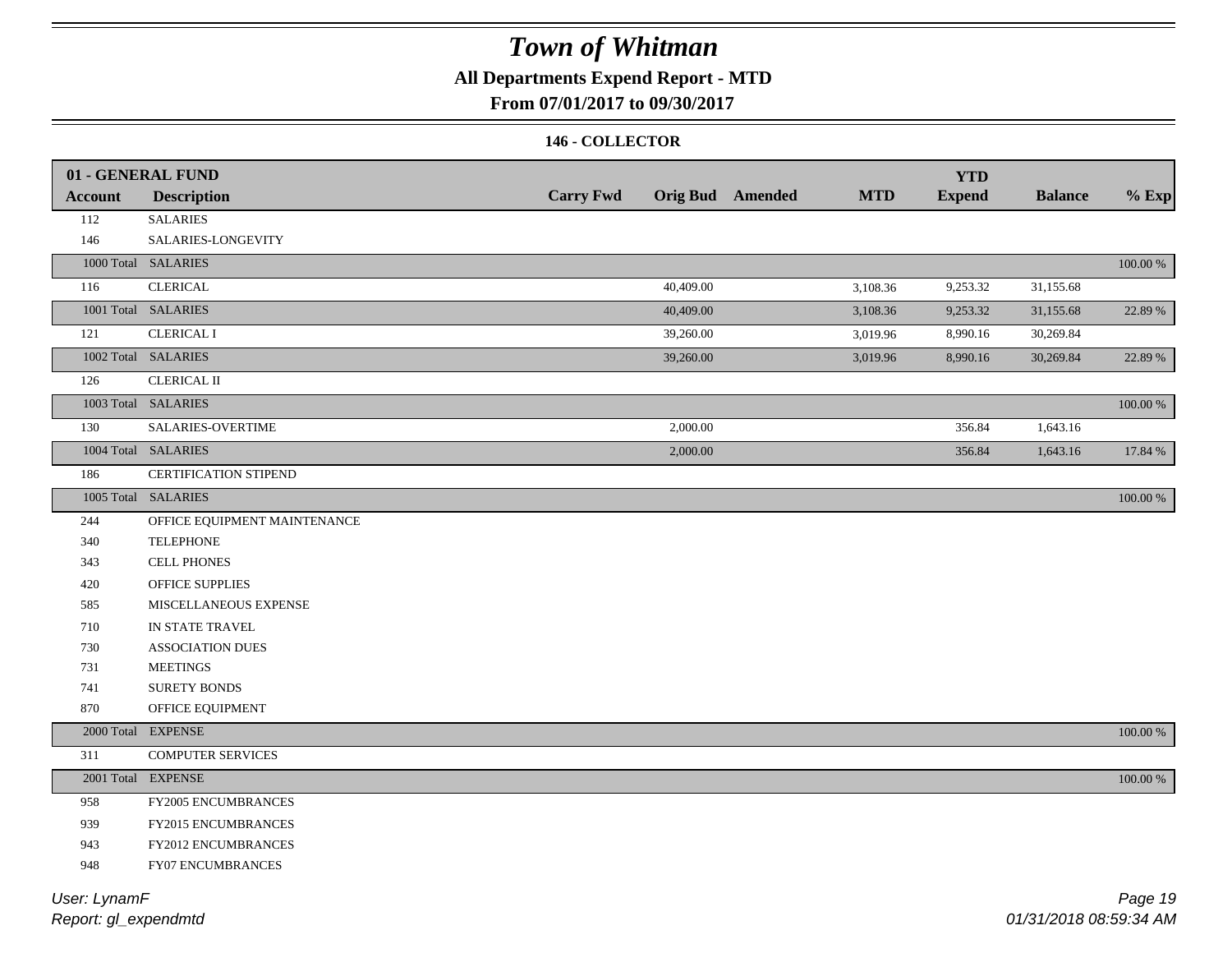### **All Departments Expend Report - MTD**

**From 07/01/2017 to 09/30/2017**

#### **146 - COLLECTOR**

|         | 01 - GENERAL FUND                     |                  |           |                  |            | <b>YTD</b>    |                |          |
|---------|---------------------------------------|------------------|-----------|------------------|------------|---------------|----------------|----------|
| Account | <b>Description</b>                    | <b>Carry Fwd</b> |           | Orig Bud Amended | <b>MTD</b> | <b>Expend</b> | <b>Balance</b> | $%$ Exp  |
| 959     | <b>FY2006 ENCUMBRANCES</b>            |                  |           |                  |            |               |                |          |
|         | 2002 Total EXPENSE                    |                  |           |                  |            |               |                | 100.00 % |
| 999     |                                       |                  |           |                  |            |               |                |          |
|         | 4570 Total A.1 STM 5/07 THEFT REFUNDS |                  |           |                  |            |               |                | 100.00 % |
|         | <b>146 Total COLLECTOR</b>            |                  | 81,669.00 |                  | 6,128.32   | 18,600.32     | 63,068.68      |          |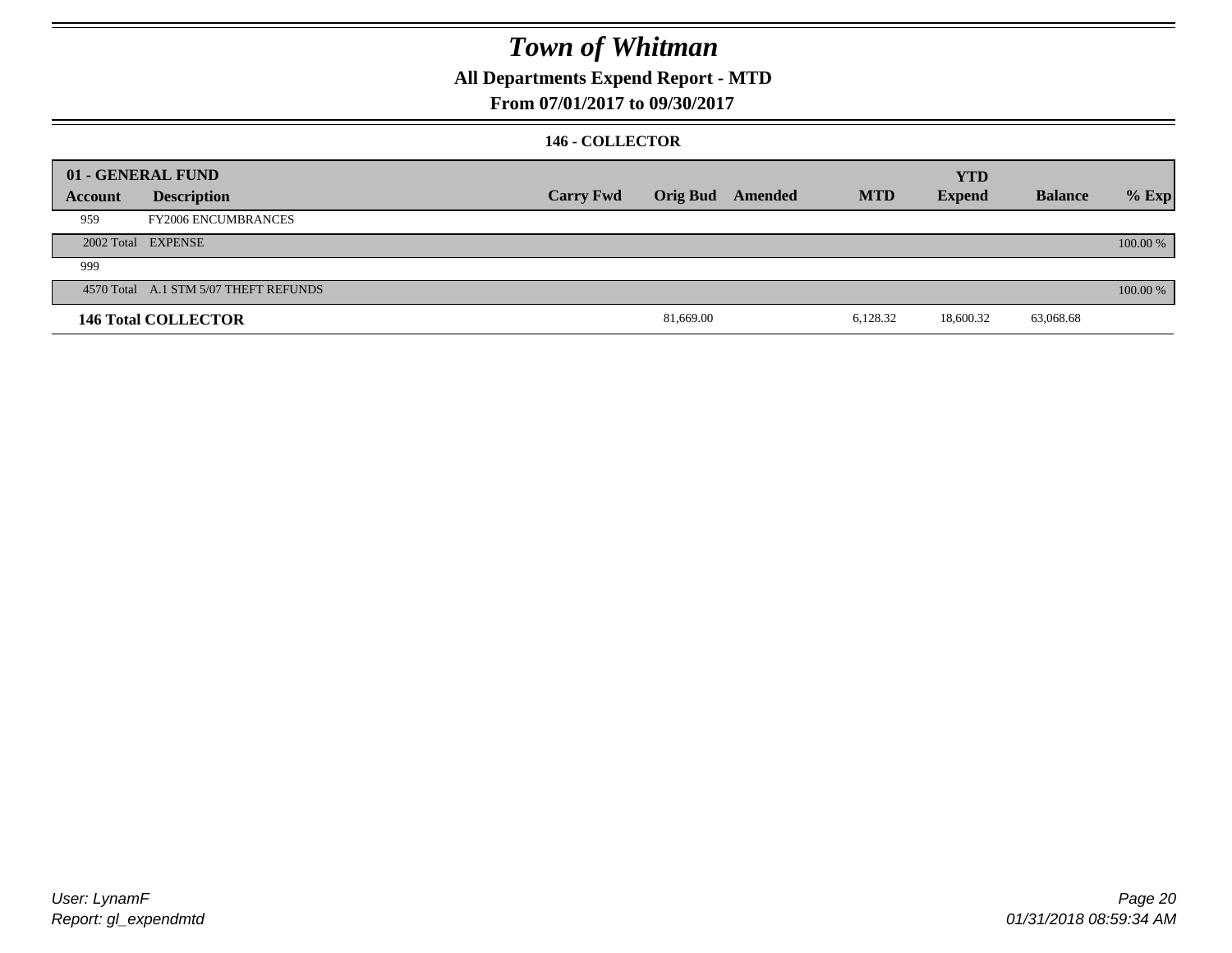### **All Departments Expend Report - MTD**

**From 07/01/2017 to 09/30/2017**

#### **151 - LAW DEPARTMENT**

|         | 01 - GENERAL FUND               |                                     |                       | <b>YTD</b>    |                |          |
|---------|---------------------------------|-------------------------------------|-----------------------|---------------|----------------|----------|
| Account | <b>Description</b>              | <b>Orig Bud</b><br><b>Carry Fwd</b> | <b>MTD</b><br>Amended | <b>Expend</b> | <b>Balance</b> | $%$ Exp  |
| 301     | <b>LEGAL SERVICES</b>           | 145,000.00                          | 13,493.09             | 24,703.09     | 120,296.91     |          |
| 585     | <b>MISCELLANEOUS EXPENSE</b>    | 15,000.00                           |                       | 541.61        | 14,458.39      |          |
|         | 2000 Total EXPENSE              | 160,000.00                          | 13,493.09             | 25,244.70     | 134,755.30     | 15.77 %  |
| 302     | <b>CLAIMS SETTLEMENT</b>        | 5,000.00                            |                       |               | 5,000.00       |          |
|         | 2001 Total EXPENSE              | 5,000.00                            |                       |               | 5,000.00       | 0.00 %   |
| 943     | <b>FY2012 ENCUMBRANCES</b>      |                                     |                       |               |                |          |
| 940     | <b>FY2016 ENCUMBRANCES</b>      |                                     |                       |               |                |          |
| 945     | <b>FY2013 ENCUMBRANCES</b>      |                                     |                       |               |                |          |
|         | 2002 Total EXPENSE              |                                     |                       |               |                | 100.00 % |
|         | <b>151 Total LAW DEPARTMENT</b> | 165,000.00                          | 13,493.09             | 25,244.70     | 139,755.30     |          |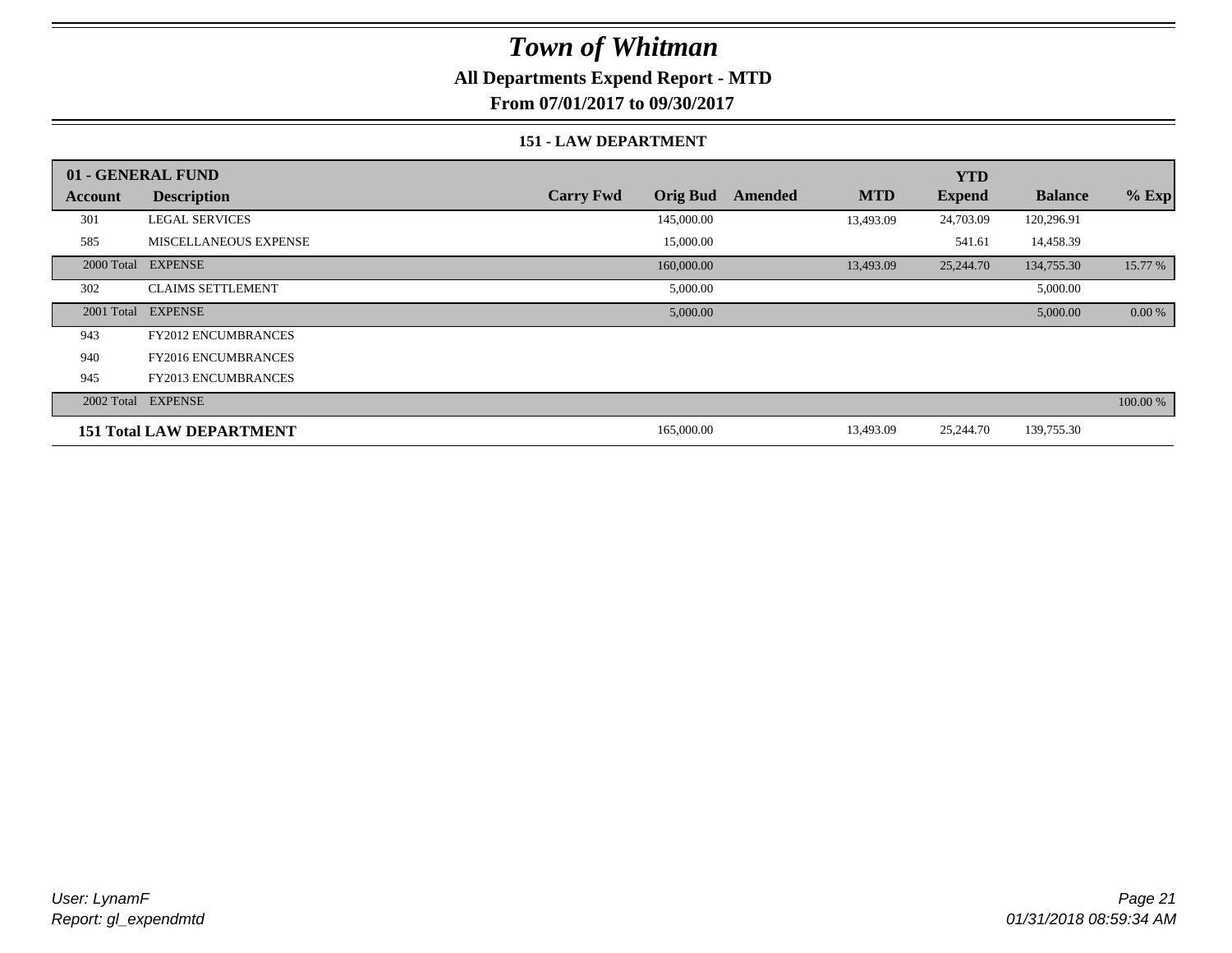### **All Departments Expend Report - MTD**

**From 07/01/2017 to 09/30/2017**

#### **155 - DATA PROCESSING**

|         | 01 - GENERAL FUND                               |                  |                 |         |            | <b>YTD</b>    |                |           |
|---------|-------------------------------------------------|------------------|-----------------|---------|------------|---------------|----------------|-----------|
| Account | <b>Description</b>                              | <b>Carry Fwd</b> | <b>Orig Bud</b> | Amended | <b>MTD</b> | <b>Expend</b> | <b>Balance</b> | $%$ Exp   |
| 112     | <b>SALARIES</b>                                 |                  | 123,850.00      |         | 9,526.92   | 28,580.76     | 95,269.24      |           |
|         | 1000 Total SALARIES                             |                  | 123,850.00      |         | 9,526.92   | 28,580.76     | 95,269.24      | 23.07 %   |
| 116     | <b>CLERICAL</b>                                 |                  |                 |         |            |               |                |           |
|         | 1001 Total SALARIES                             |                  |                 |         |            |               |                | 100.00 %  |
| 243     | EQUIPMENT MAINTENANCE                           |                  |                 |         |            | 4,948.00      | $-4,948.00$    |           |
| 280     | <b>SUPPORT SERVICES</b>                         |                  |                 |         |            |               |                |           |
| 311     | <b>COMPUTER SERVICES</b>                        |                  |                 |         | 1,131.40   | 26,032.65     | $-26,032.65$   |           |
| 340     | <b>TELEPHONE</b>                                |                  |                 |         |            | 1,062.80      | $-1,062.80$    |           |
| 343     | <b>CELL PHONES</b>                              |                  |                 |         | 181.96     | 272.94        | $-272.94$      |           |
| 420     | <b>OFFICE SUPPLIES</b>                          |                  |                 |         |            |               |                |           |
| 585     | MISCELLANEOUS EXPENSE                           |                  | 172,427.00      |         |            |               | 172,427.00     |           |
| 269     | DATA PROCESSING SOFTWARE                        |                  |                 |         | 2,461.49   | 50,868.49     | $-50,868.49$   |           |
| 276     | DATA PROCESSING EQUIP.                          |                  |                 |         | 680.69     | 2,785.24      | $-2,785.24$    |           |
|         | 2000 Total EXPENSE                              |                  | 172,427.00      |         | 4,455.54   | 85,970.12     | 86,456.88      | 49.85 %   |
| 940     | FY2016 ENCUMBRANCES                             |                  |                 |         |            |               |                |           |
| 941     | FY 2017 ENCUMBRANCES                            | 850.28           |                 |         |            | 850.28        |                |           |
| 943     | FY2012 ENCUMBRANCES                             |                  |                 |         |            |               |                |           |
| 948     | <b>FY07 ENCUMBRANCES</b>                        |                  |                 |         |            |               |                |           |
| 949     | <b>FY2014 ENCUMBRANCES</b>                      |                  |                 |         |            |               |                |           |
| 953     | FY2009 ENCUMBRANCES                             |                  |                 |         |            |               |                |           |
| 958     | FY2005 ENCUMBRANCES                             |                  |                 |         |            |               |                |           |
| 945     | FY2013 ENCUMBRANCES                             |                  |                 |         |            |               |                |           |
| 946     | FY2010 ENCUMBRANCES                             |                  |                 |         |            |               |                |           |
|         | 2001 Total EXPENSE                              | 850.28           |                 |         |            | 850.28        |                | 100.00 %  |
| 281     | <b>GIS SYSTEM MAINTENANCE</b>                   |                  | 15,000.00       |         |            |               | 15,000.00      |           |
| 941     | FY 2017 ENCUMBRANCES                            |                  |                 |         |            |               |                |           |
|         | 2002 Total EXPENSE                              |                  | 15,000.00       |         |            |               | 15,000.00      | $0.00~\%$ |
| 999     |                                                 |                  |                 |         |            |               |                |           |
|         | 4402 Total A.16ATM5/16 PUR.WIRELESS NTWK CNTRLR |                  |                 |         |            |               |                | 100.00 %  |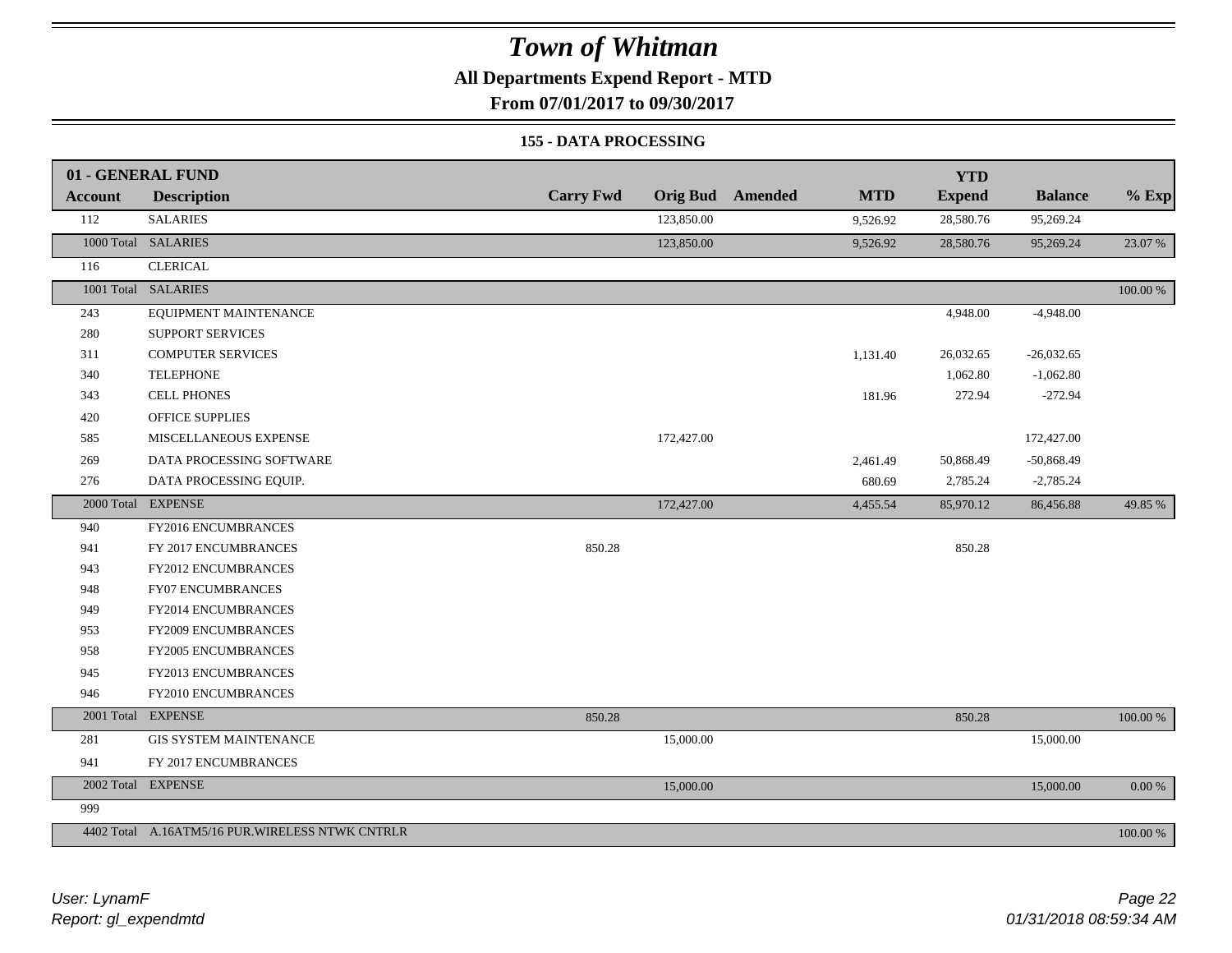### **All Departments Expend Report - MTD**

**From 07/01/2017 to 09/30/2017**

#### **155 - DATA PROCESSING**

|            | 01 - GENERAL FUND                                  |                  |                 |         |            | <b>YTD</b>    |                |           |
|------------|----------------------------------------------------|------------------|-----------------|---------|------------|---------------|----------------|-----------|
| Account    | <b>Description</b>                                 | <b>Carry Fwd</b> | <b>Orig Bud</b> | Amended | <b>MTD</b> | <b>Expend</b> | <b>Balance</b> | $%$ Exp   |
| 999        |                                                    | 1,455.00         |                 |         |            | 172.47        | 1,282.53       |           |
|            | 4411 Total A.17ATM5/16 PUR.BATT.-POLICE NTWRK      | 1,455.00         |                 |         |            | 172.47        | 1,282.53       | 11.85 %   |
| 999        |                                                    |                  |                 |         |            |               |                |           |
|            | 4512 Total A.37ATM 5/15 PUR.2 COPIERS/TOWN OFFICES |                  |                 |         |            |               |                | 100.00 %  |
| 999        |                                                    |                  | 11,000.00       |         |            |               | 11,000.00      |           |
| 4519 Total | A.34ATM 5/17 PUR.MULTI-FUNCTION PRINTER            |                  | 11,000.00       |         |            |               | 11,000.00      | $0.00 \%$ |
| 999        |                                                    |                  | 3,500.00        |         | 3,500.00   | 3,500.00      |                |           |
|            | 4520 Total A33ATM 5/17 PUR.FIREWALLS               |                  | 3,500.00        |         | 3,500.00   | 3,500.00      |                | 100.00 %  |
| 999        |                                                    | 3,413.38         |                 |         |            |               | 3,413.38       |           |
|            | 4526 Total A.36 ATM5/15PUR.POW.SUPPLY/NETWK.EQ.    | 3,413.38         |                 |         |            |               | 3,413.38       | $0.00 \%$ |
| 999        |                                                    | 8,000.00         |                 |         |            |               | 8,000.00       |           |
|            | 4527 Total A.14ATM5/16 PUR.SFTWR NET.SECURITY      | 8,000.00         |                 |         |            |               | 8,000.00       | 0.00 %    |
| 999        |                                                    |                  | 15,000.00       |         |            |               | 15,000.00      |           |
| 4564 Total | A36ATM5/17PUR.COMP.EQ.TN.BLDGS                     |                  | 15,000.00       |         |            |               | 15,000.00      | 0.00 %    |
|            | <b>155 Total DATA PROCESSING</b>                   | 13,718.66        | 340,777.00      |         | 17,482.46  | 119,073.63    | 235,422.03     |           |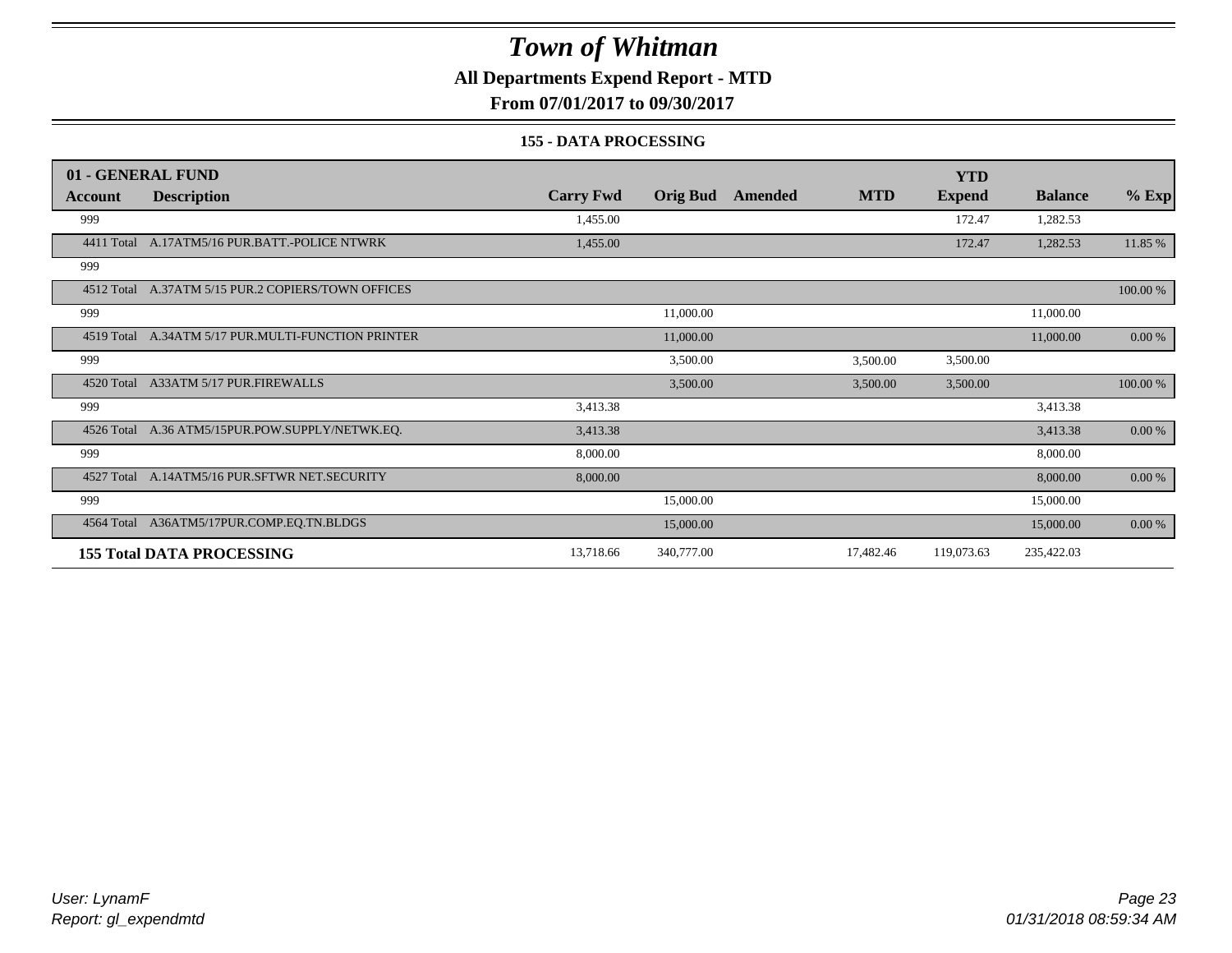**All Departments Expend Report - MTD**

**From 07/01/2017 to 09/30/2017**

#### **158 - TAX TITLE FORECLOSURE-TREAS.**

|         | 01 - GENERAL FUND                             |                  |                 |         |            | <b>YTD</b>    |                |          |
|---------|-----------------------------------------------|------------------|-----------------|---------|------------|---------------|----------------|----------|
| Account | <b>Description</b>                            | <b>Carry Fwd</b> | <b>Orig Bud</b> | Amended | <b>MTD</b> | <b>Expend</b> | <b>Balance</b> | $%$ Exp  |
| 252     | <b>SERVICES</b>                               |                  | 40,000.00       |         | 3.710.68   | 5,595.86      | 34,404.14      |          |
|         | 2000 Total EXPENSE                            |                  | 40,000,00       |         | 3.710.68   | 5.595.86      | 34,404.14      | 13.98 %  |
| 948     | <b>FY07 ENCUMBRANCES</b>                      |                  |                 |         |            |               |                |          |
|         | 2001 Total EXPENSE                            |                  |                 |         |            |               |                | 100.00 % |
|         | <b>158 Total TAX TITLE FORECLOSURE-TREAS.</b> |                  | 40,000.00       |         | 3,710.68   | 5,595.86      | 34,404.14      |          |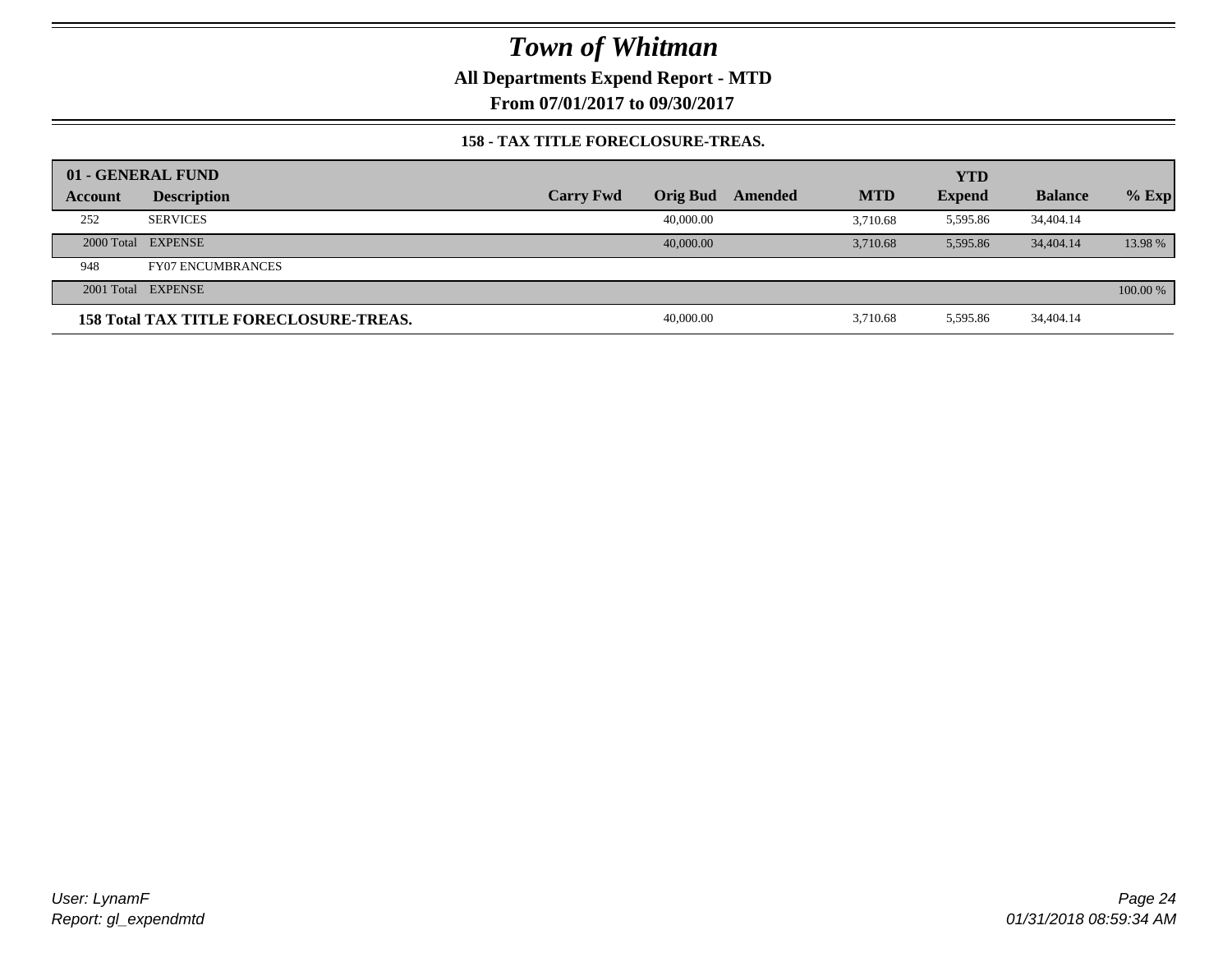**All Departments Expend Report - MTD**

**From 07/01/2017 to 09/30/2017**

#### **159 - TAX TITLE EXPENSE-COLLECTOR**

|         | 01 - GENERAL FUND                            |                  |                         |            | YTD           |                |          |
|---------|----------------------------------------------|------------------|-------------------------|------------|---------------|----------------|----------|
| Account | <b>Description</b>                           | <b>Carry Fwd</b> | <b>Orig Bud</b> Amended | <b>MTD</b> | <b>Expend</b> | <b>Balance</b> | $%$ Exp  |
| 252     | <b>SERVICES</b>                              |                  |                         |            |               |                |          |
|         | 2000 Total EXPENSE                           |                  |                         |            |               |                | 100.00 % |
|         | <b>159 Total TAX TITLE EXPENSE-COLLECTOR</b> |                  |                         |            |               |                |          |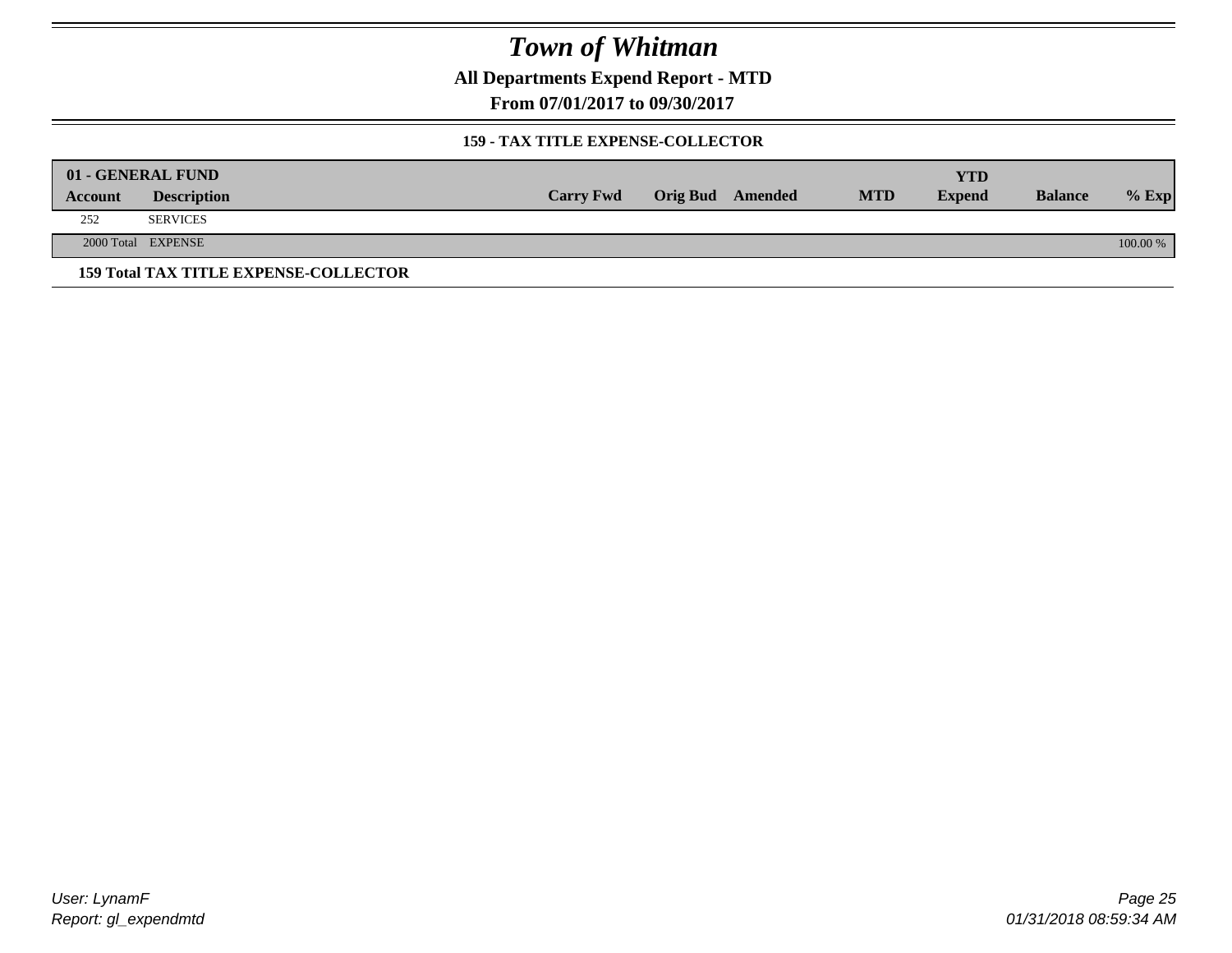### **All Departments Expend Report - MTD**

**From 07/01/2017 to 09/30/2017**

#### **161 - TOWN CLERK**

|                | 01 - GENERAL FUND            |                  |           |                         |            | <b>YTD</b>    |                |             |
|----------------|------------------------------|------------------|-----------|-------------------------|------------|---------------|----------------|-------------|
| <b>Account</b> | <b>Description</b>           | <b>Carry Fwd</b> |           | <b>Orig Bud</b> Amended | <b>MTD</b> | <b>Expend</b> | <b>Balance</b> | $%$ Exp     |
| 112            | <b>SALARIES</b>              |                  | 66,127.00 |                         | 5,086.68   | 15,260.04     | 50,866.96      |             |
| 146            | SALARIES-LONGEVITY           |                  |           |                         |            |               |                |             |
|                | 1000 Total SALARIES          |                  | 66,127.00 |                         | 5,086.68   | 15,260.04     | 50,866.96      | 23.07 %     |
| 116            | <b>CLERICAL</b>              |                  | 40,409.00 |                         | 3,108.36   | 9,217.44      | 31,191.56      |             |
|                | 1001 Total SALARIES          |                  | 40,409.00 |                         | 3,108.36   | 9,217.44      | 31,191.56      | 22.81 %     |
| 126            | <b>CLERICAL II</b>           |                  | 38,663.00 |                         | 2,925.93   | 8,698.81      | 29,964.19      |             |
|                | 1002 Total SALARIES          |                  | 38,663.00 |                         | 2,925.93   | 8,698.81      | 29,964.19      | 22.49 %     |
| 130            | SALARIES-OVERTIME            |                  | 1,000.00  |                         |            |               | 1,000.00       |             |
|                | 1004 Total SALARIES          |                  | 1,000.00  |                         |            |               | 1,000.00       | $0.00\ \%$  |
| 142            | <b>CERTIFICATION STIPEND</b> |                  |           |                         |            |               |                |             |
|                | 1005 Total SALARIES          |                  |           |                         |            |               |                | $100.00~\%$ |
| 244            | OFFICE EQUIPMENT MAINTENANCE |                  |           |                         | 184.80     | 184.80        | $-184.80$      |             |
| 306            | <b>BOOKBINDING</b>           |                  |           |                         |            |               |                |             |
| 314            | <b>MICRO FILM STORAGE</b>    |                  |           |                         |            |               |                |             |
| 340            | <b>TELEPHONE</b>             |                  |           |                         |            |               |                |             |
| 343            | <b>CELL PHONES</b>           |                  |           |                         | 50.99      | 76.49         | $-76.49$       |             |
| 736            | TOWN RECORDS RESTORATION     |                  |           |                         |            |               |                |             |
| 420            | <b>OFFICE SUPPLIES</b>       |                  |           |                         | 198.98     | 198.98        | $-198.98$      |             |
| 585            | MISCELLANEOUS EXPENSE        |                  | 3,950.00  |                         |            | 18.95         | 3,931.05       |             |
| 732            | DOG LICENSES & SUPPLIES      |                  |           |                         |            |               |                |             |
| 710            | IN STATE TRAVEL              |                  |           |                         | 116.63     | 258.94        | $-258.94$      |             |
| 730            | <b>ASSOCIATION DUES</b>      |                  |           |                         |            | 385.00        | $-385.00$      |             |
| 731            | <b>MEETINGS</b>              |                  |           |                         | 96.00      | 584.30        | $-584.30$      |             |
| 741            | <b>SURETY BONDS</b>          |                  |           |                         |            |               |                |             |
| 870            | OFFICE EQUIPMENT             |                  |           |                         |            |               |                |             |
|                | 2000 Total EXPENSE           |                  | 3,950.00  |                         | 647.40     | 1,707.46      | 2,242.54       | 43.22 %     |
| 736            | TOWN RECORDS RESTORATION     |                  | 2,500.00  |                         |            |               | 2,500.00       |             |
|                | 2001 Total EXPENSE           |                  | 2,500.00  |                         |            |               | 2,500.00       | $0.00\ \%$  |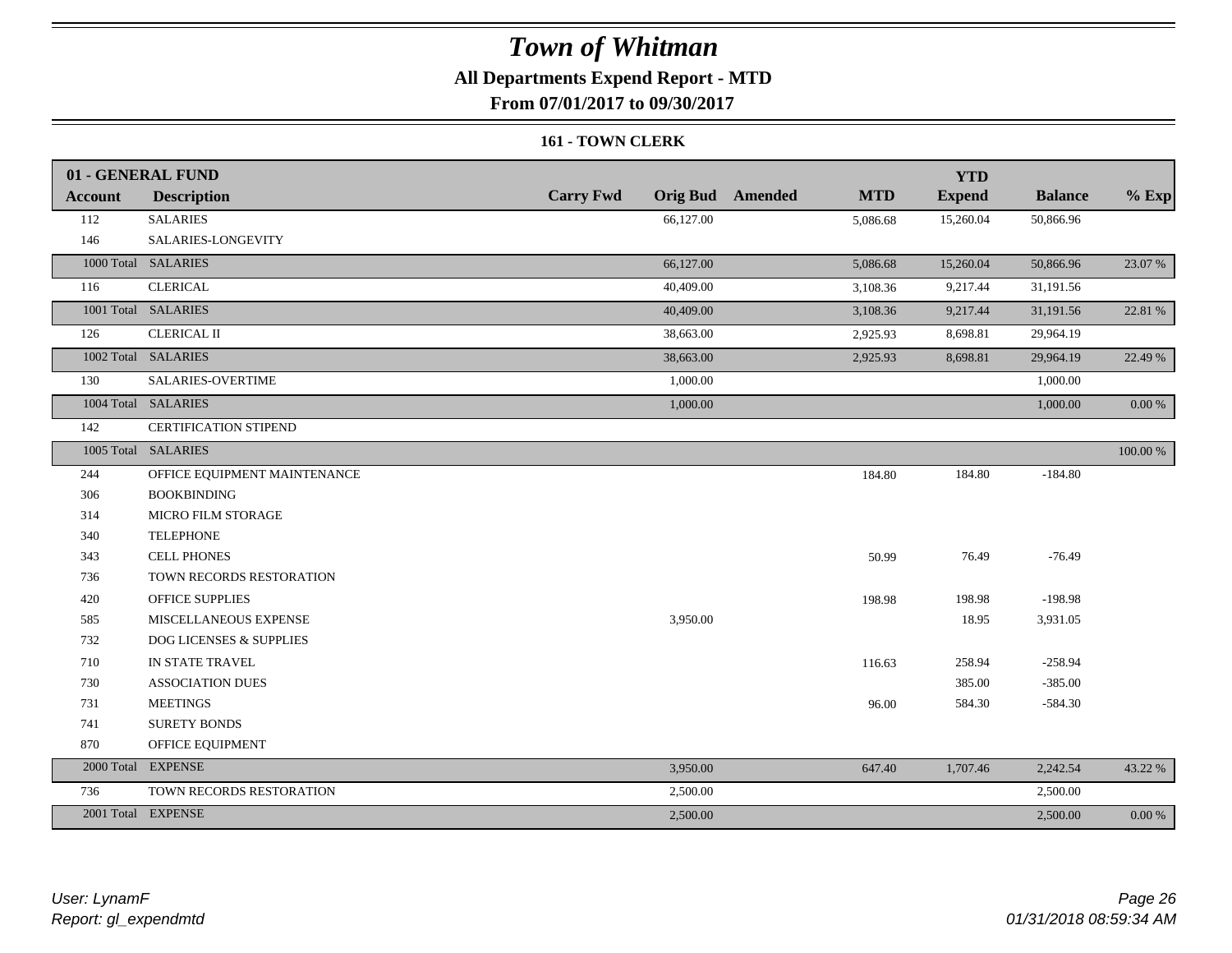### **All Departments Expend Report - MTD**

#### **From 07/01/2017 to 09/30/2017**

#### **161 - TOWN CLERK**

|            | 01 - GENERAL FUND                         |                  |                 |                |            | <b>YTD</b>    |                |          |
|------------|-------------------------------------------|------------------|-----------------|----------------|------------|---------------|----------------|----------|
| Account    | <b>Description</b>                        | <b>Carry Fwd</b> | <b>Orig Bud</b> | <b>Amended</b> | <b>MTD</b> | <b>Expend</b> | <b>Balance</b> | $%$ Exp  |
| 946        | FY2010 ENCUMBRANCES                       |                  |                 |                |            |               |                |          |
| 953        | <b>FY2009 ENCUMBRANCES</b>                |                  |                 |                |            |               |                |          |
|            | 2002 Total EXPENSE                        |                  |                 |                |            |               |                | 100.00 % |
| 732        | <b>DOG LICENSES &amp; SUPPLIES</b>        |                  |                 |                |            |               |                |          |
| 2003 Total | <b>EXPENSE</b>                            |                  |                 |                |            |               |                | 100.00 % |
| 999        |                                           |                  |                 |                |            |               |                |          |
| 4422 Total | A30ATM5/07PURCHASE PRINTER                |                  |                 |                |            |               |                | 100.00 % |
| 999        |                                           |                  |                 |                |            |               |                |          |
| 4424 Total | ESTABLISH PETTY CASH - TOWN CLERK         |                  |                 |                |            |               |                | 100.00 % |
| 999        |                                           |                  |                 |                |            |               |                |          |
|            | 4425 Total A.36ATM5/06MICROF.TN.REC.93-05 |                  |                 |                |            |               |                | 100.00 % |
|            | <b>161 Total TOWN CLERK</b>               |                  | 152,649.00      |                | 11,768.37  | 34,883.75     | 117,765.25     |          |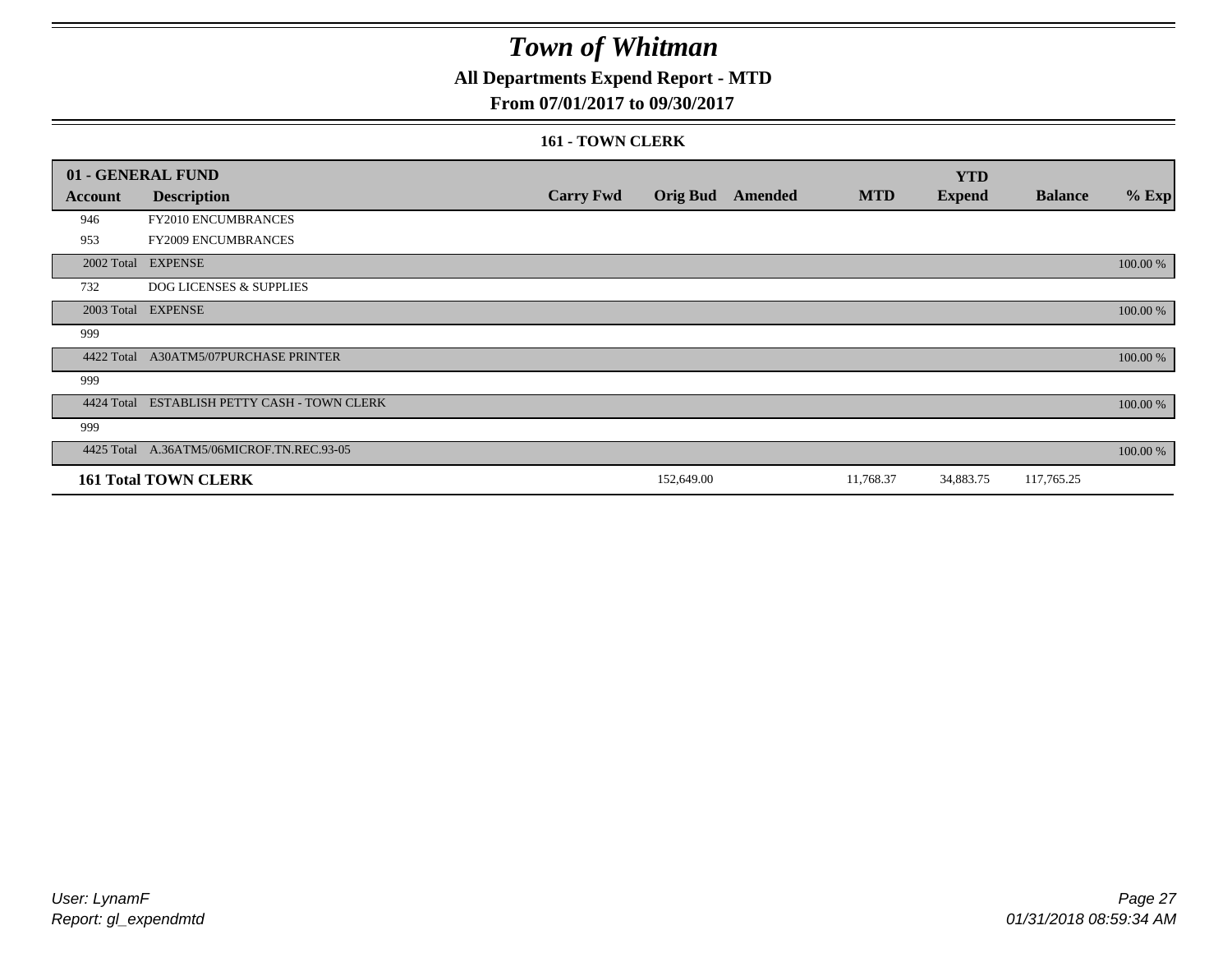### **All Departments Expend Report - MTD**

**From 07/01/2017 to 09/30/2017**

#### **163 - REGISTRARS**

|            | 01 - GENERAL FUND             |                  |                                       | <b>YTD</b>    |                |            |
|------------|-------------------------------|------------------|---------------------------------------|---------------|----------------|------------|
| Account    | <b>Description</b>            | <b>Carry Fwd</b> | <b>Orig Bud</b> Amended<br><b>MTD</b> | <b>Expend</b> | <b>Balance</b> | $%$ Exp    |
| 110        | <b>SALARIES-BOARD MEMBERS</b> | 3,708.00         | 309.00                                | 927.00        | 2,781.00       |            |
| 128        | <b>TOWN CLERK</b>             | 709.00           |                                       | 354.50        | 354.50         |            |
| 1000 Total | <b>SALARIES</b>               | 4,417.00         | 309.00                                | 1,281.50      | 3,135.50       | 29.01 %    |
| 121        | <b>CLERICAL I</b>             |                  |                                       |               |                |            |
|            | 1001 Total SALARIES           |                  |                                       |               |                | 100.00 %   |
| 122        | <b>CANVAS LIST SERVICES</b>   | 4,096.00         |                                       |               | 4,096.00       |            |
|            | 1002 Total SALARIES           | 4,096.00         |                                       |               | 4,096.00       | $0.00\ \%$ |
| 244        | OFFICE EQUIPMENT MAINTENANCE  |                  |                                       |               |                |            |
| 340        | <b>TELEPHONE</b>              |                  |                                       |               |                |            |
| 420        | <b>OFFICE SUPPLIES</b>        | 400.00           |                                       |               | 400.00         |            |
| 731        | <b>MEETINGS</b>               |                  |                                       |               |                |            |
| 2000 Total | <b>EXPENSE</b>                | 400.00           |                                       |               | 400.00         | $0.00 \%$  |
| 342        | <b>PRINTING</b>               | 2,000.00         |                                       |               | 2,000.00       |            |
|            | 2001 Total EXPENSE            | 2,000.00         |                                       |               | 2,000.00       | $0.00 \%$  |
| 590        | <b>CENSUS SUPPLIES</b>        | 1,900.00         |                                       |               | 1,900.00       |            |
| 2002 Total | <b>EXPENSE</b>                | 1,900.00         |                                       |               | 1,900.00       | 0.00 %     |
| 943        | FY2012 ENCUMBRANCES           |                  |                                       |               |                |            |
| 945        | FY2013 ENCUMBRANCES           |                  |                                       |               |                |            |
| 946        | FY2010 ENCUMBRANCES           |                  |                                       |               |                |            |
|            | 2003 Total EXPENSE            |                  |                                       |               |                | 100.00 %   |
|            | <b>163 Total REGISTRARS</b>   | 12,813.00        | 309.00                                | 1,281.50      | 11,531.50      |            |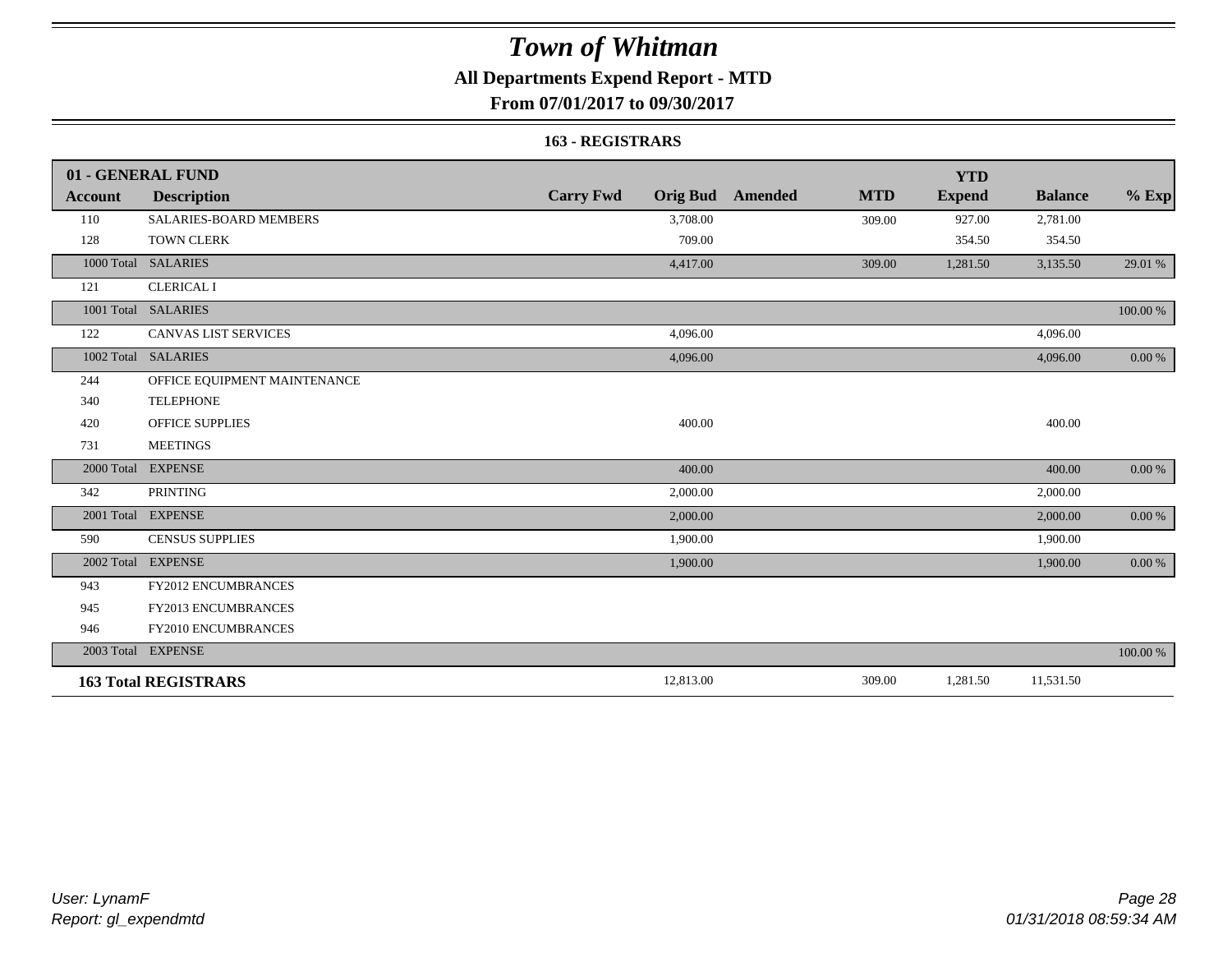**All Departments Expend Report - MTD**

**From 07/01/2017 to 09/30/2017**

#### **171 - CONSERVATION COMMISSION**

|            | 01 - GENERAL FUND                   |                  |                 |                |            | <b>YTD</b>    |                |          |
|------------|-------------------------------------|------------------|-----------------|----------------|------------|---------------|----------------|----------|
| Account    | <b>Description</b>                  | <b>Carry Fwd</b> | <b>Orig Bud</b> | <b>Amended</b> | <b>MTD</b> | <b>Expend</b> | <b>Balance</b> | $%$ Exp  |
| 121        | <b>CLERICAL I</b>                   |                  | 1,340.00        |                | 158.34     | 247.97        | 1,092.03       |          |
|            | 1000 Total SALARIES                 |                  | 1,340.00        |                | 158.34     | 247.97        | 1,092.03       | 18.50 %  |
| 949        | FY2014 ENCUMBRANCES                 |                  |                 |                |            |               |                |          |
| 1001 Total | <b>SALARIES</b>                     |                  |                 |                |            |               |                | 100.00 % |
| 304        | <b>ADVERTISING</b>                  |                  |                 |                |            |               |                |          |
| 307        | ENGINEERING/ARCHITECTURAL           |                  |                 |                |            |               |                |          |
| 420        | <b>OFFICE SUPPLIES</b>              |                  |                 |                |            |               |                |          |
| 585        | MISCELLANEOUS EXPENSE               |                  | 580.00          |                | 7.50       | 7.50          | 572.50         |          |
| 710        | IN STATE TRAVEL                     |                  |                 |                |            |               |                |          |
| 730        | <b>ASSOCIATION DUES</b>             |                  |                 |                |            | 409.00        | $-409.00$      |          |
| 731        | <b>MEETINGS</b>                     |                  |                 |                |            |               |                |          |
| 2000 Total | <b>EXPENSE</b>                      |                  | 580.00          |                | 7.50       | 416.50        | 163.50         | 71.81 %  |
| 733        | CONS. N.O.I. FEES APPROPRIATED      |                  |                 |                |            |               |                |          |
|            | 2001 Total EXPENSE                  |                  |                 |                |            |               |                | 100.00 % |
| 943        | <b>FY2012 ENCUMBRANCES</b>          |                  |                 |                |            |               |                |          |
|            | 2002 Total EXPENSE                  |                  |                 |                |            |               |                | 100.00 % |
| 999        |                                     |                  |                 |                |            |               |                |          |
| 4401 Total | A.12STM12/17PHS1 ASSESS.HOBART POND |                  |                 |                |            |               |                | 100.00 % |
|            | 171 Total CONSERVATION COMMISSION   |                  | 1,920.00        |                | 165.84     | 664.47        | 1,255.53       |          |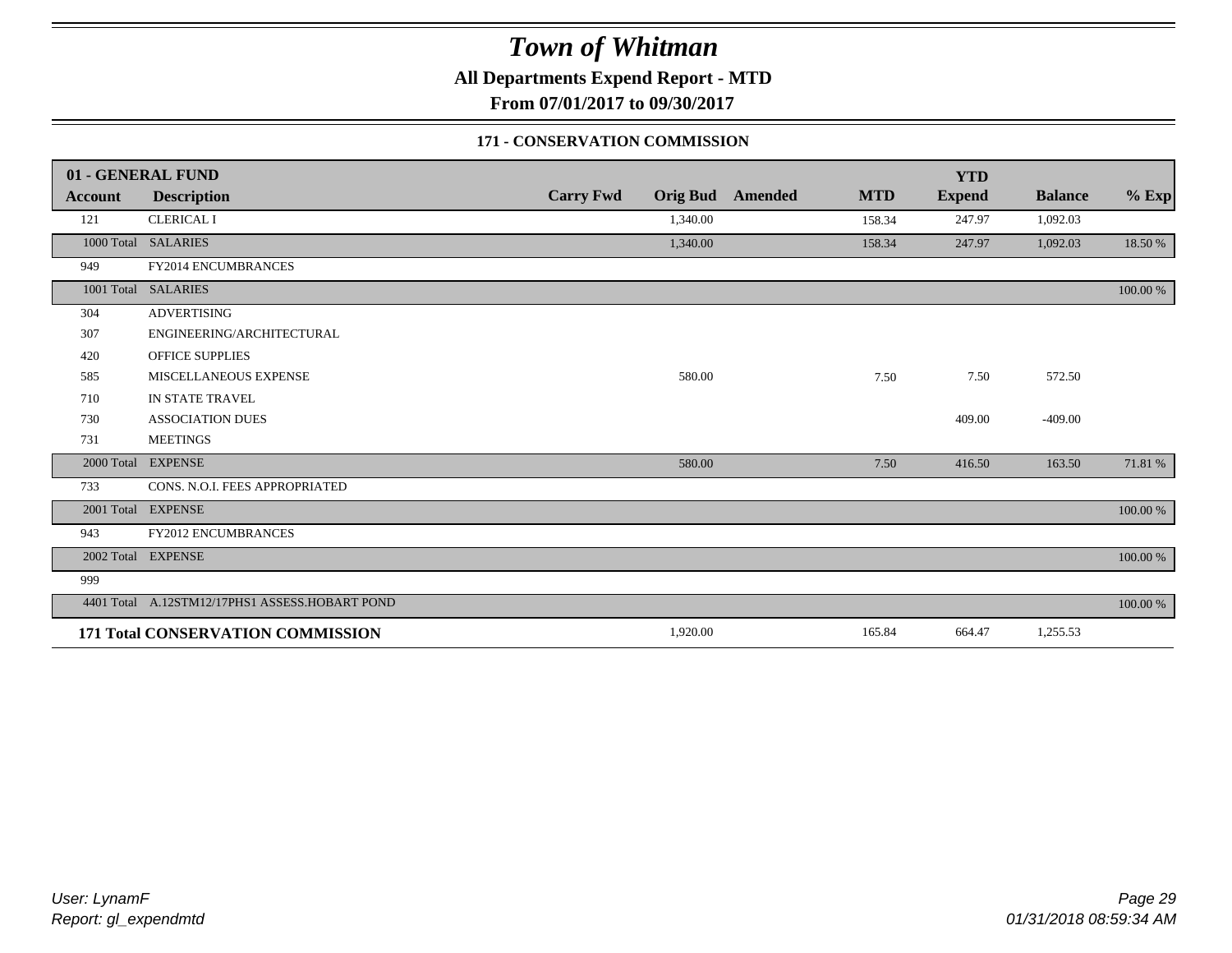### **All Departments Expend Report - MTD**

**From 07/01/2017 to 09/30/2017**

#### **175 - PLANNING BOARD**

|            | 01 - GENERAL FUND               |                                     |                              | <b>YTD</b>    |                |          |
|------------|---------------------------------|-------------------------------------|------------------------------|---------------|----------------|----------|
| Account    | <b>Description</b>              | <b>Carry Fwd</b><br><b>Orig Bud</b> | <b>MTD</b><br><b>Amended</b> | <b>Expend</b> | <b>Balance</b> | $%$ Exp  |
| 121        | <b>CLERICAL I</b>               | 6,805.00                            | 157.95                       | 473.85        | 6,331.15       |          |
|            | 1000 Total SALARIES             | 6,805.00                            | 157.95                       | 473.85        | 6,331.15       | 6.96 %   |
| 939        | <b>FY2015 ENCUMBRANCES</b>      |                                     |                              |               |                |          |
|            | 1001 Total SALARIES             |                                     |                              |               |                | 100.00 % |
| 304        | <b>ADVERTISING</b>              |                                     |                              |               |                |          |
| 420        | <b>OFFICE SUPPLIES</b>          |                                     |                              |               |                |          |
| 585        | MISCELLANEOUS EXPENSE           | 400.00                              |                              |               | 400.00         |          |
| 730        | <b>ASSOCIATION DUES</b>         |                                     |                              |               |                |          |
| 2000 Total | <b>EXPENSE</b>                  | 400.00                              |                              |               | 400.00         | 0.00 %   |
| 121        | <b>CLERICAL I</b>               |                                     |                              |               |                |          |
| 852        | A.21STM11/00 TOWN MASTER PLAN   |                                     |                              |               |                |          |
|            | 2001 Total EXPENSE              |                                     |                              |               |                | 100.00 % |
|            | <b>175 Total PLANNING BOARD</b> | 7,205.00                            | 157.95                       | 473.85        | 6,731.15       |          |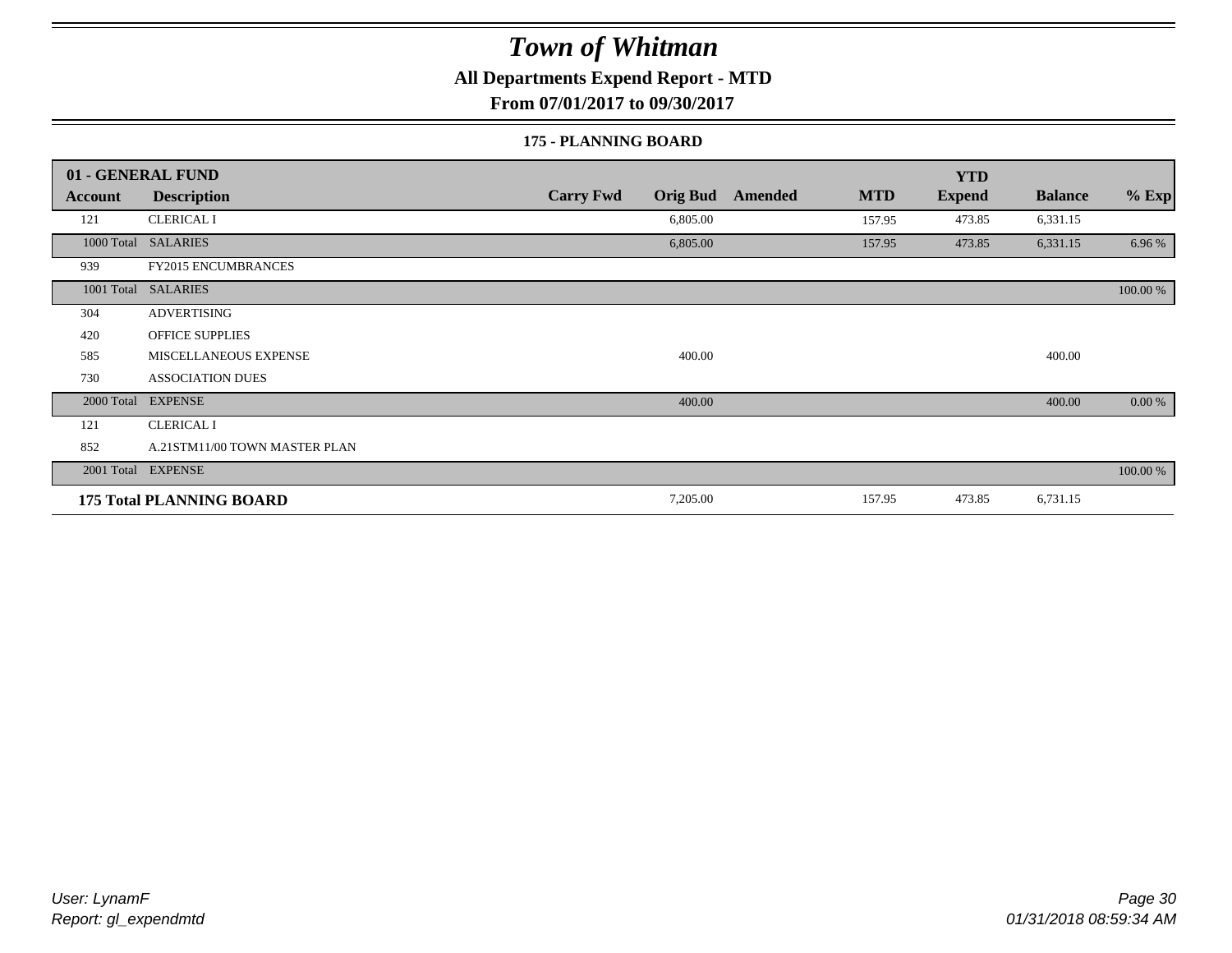**All Departments Expend Report - MTD**

**From 07/01/2017 to 09/30/2017**

#### **176 - ZONING BOARD OF APPEALS**

|            | 01 - GENERAL FUND                        |                                     |         |            | <b>YTD</b>    |                |          |
|------------|------------------------------------------|-------------------------------------|---------|------------|---------------|----------------|----------|
| Account    | <b>Description</b>                       | <b>Orig Bud</b><br><b>Carry Fwd</b> | Amended | <b>MTD</b> | <b>Expend</b> | <b>Balance</b> | $%$ Exp  |
| 110        | SALARIES-BOARD MEMBERS                   |                                     |         |            |               |                |          |
|            | 1000 Total SALARIES                      |                                     |         |            |               |                | 100.00 % |
| 121        | <b>CLERICAL I</b>                        | 5,100.00                            |         | 408.00     | 918.00        | 4,182.00       |          |
| 1001 Total | <b>SALARIES</b>                          | 5,100.00                            |         | 408.00     | 918.00        | 4,182.00       | 18.00 %  |
| 304        | ADVERTISING                              |                                     |         |            |               |                |          |
| 420        | <b>OFFICE SUPPLIES</b>                   |                                     |         | 58.99      | 58.99         | $-58.99$       |          |
| 585        | <b>MISCELLANEOUS EXPENSE</b>             | 500.00                              |         |            |               | 500.00         |          |
| 710        | IN STATE TRAVEL                          |                                     |         |            |               |                |          |
| 730        | <b>ASSOCIATION DUES</b>                  |                                     |         |            |               |                |          |
| 731        | <b>MEETINGS</b>                          |                                     |         |            |               |                |          |
|            | 2000 Total EXPENSE                       | 500.00                              |         | 58.99      | 58.99         | 441.01         | 11.79 %  |
|            | <b>176 Total ZONING BOARD OF APPEALS</b> | 5,600.00                            |         | 466.99     | 976.99        | 4,623.01       |          |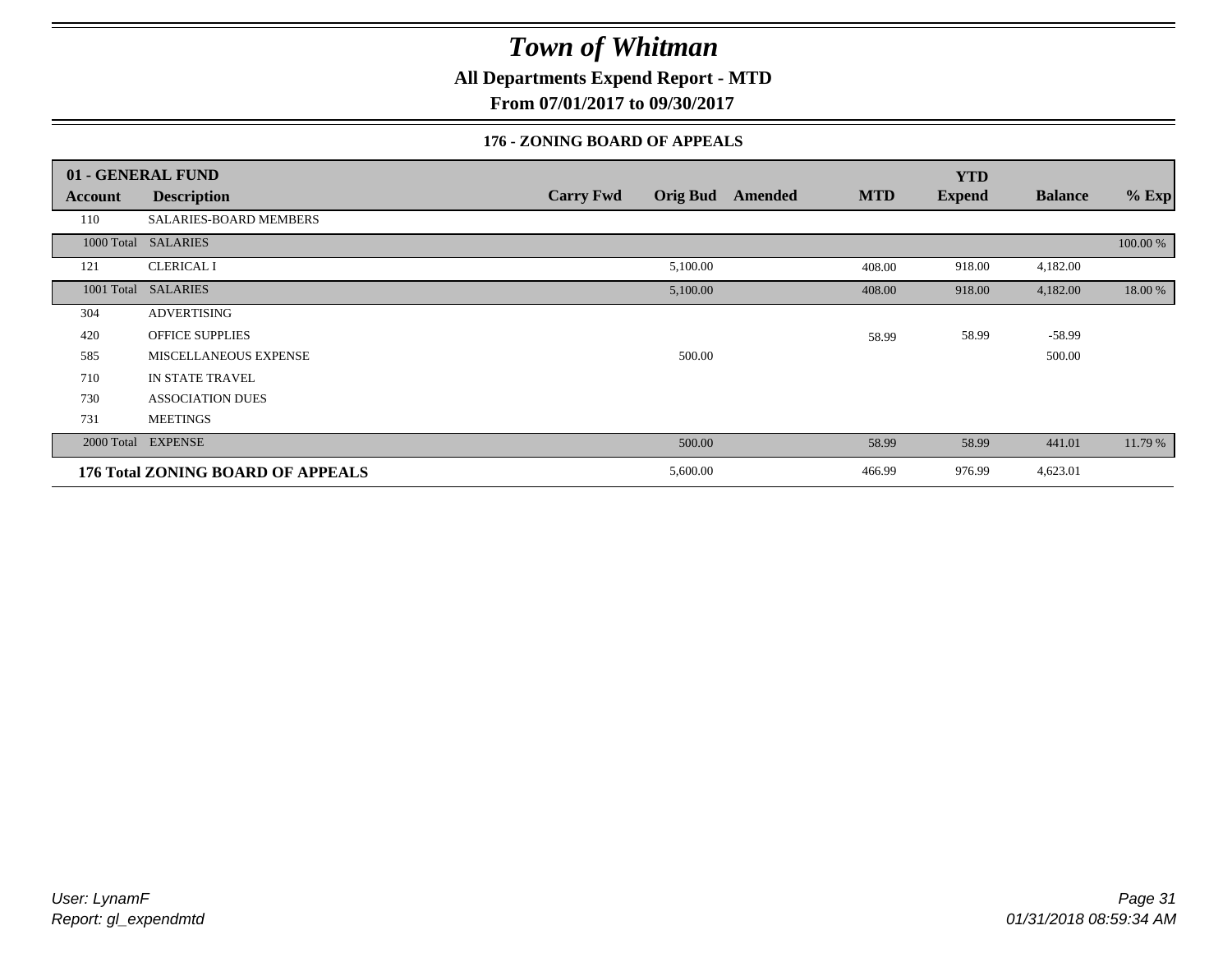**All Departments Expend Report - MTD**

**From 07/01/2017 to 09/30/2017**

#### **189 - AFFIRMATIVE ACTION OFFICER**

|         | 01 - GENERAL FUND                           |                  |                 |         |            | <b>YTD</b>    |                |          |
|---------|---------------------------------------------|------------------|-----------------|---------|------------|---------------|----------------|----------|
| Account | <b>Description</b>                          | <b>Carry Fwd</b> | <b>Orig Bud</b> | Amended | <b>MTD</b> | <b>Expend</b> | <b>Balance</b> | $%$ Exp  |
| 112     | <b>SALARIES</b>                             |                  |                 |         |            |               |                |          |
| 167     | <b>INTERPRETIVE SERVICES</b>                |                  |                 |         |            |               |                |          |
|         | 1000 Total SALARIES                         |                  |                 |         |            |               |                | 100.00 % |
| 167     | <b>INTERPRETIVE SERVICES</b>                |                  | 500.00          |         |            |               | 500.00         |          |
|         | 2000 Total EXPENSE                          |                  | 500.00          |         |            |               | 500.00         | 0.00 %   |
|         | <b>189 Total AFFIRMATIVE ACTION OFFICER</b> |                  | 500.00          |         |            |               | 500.00         |          |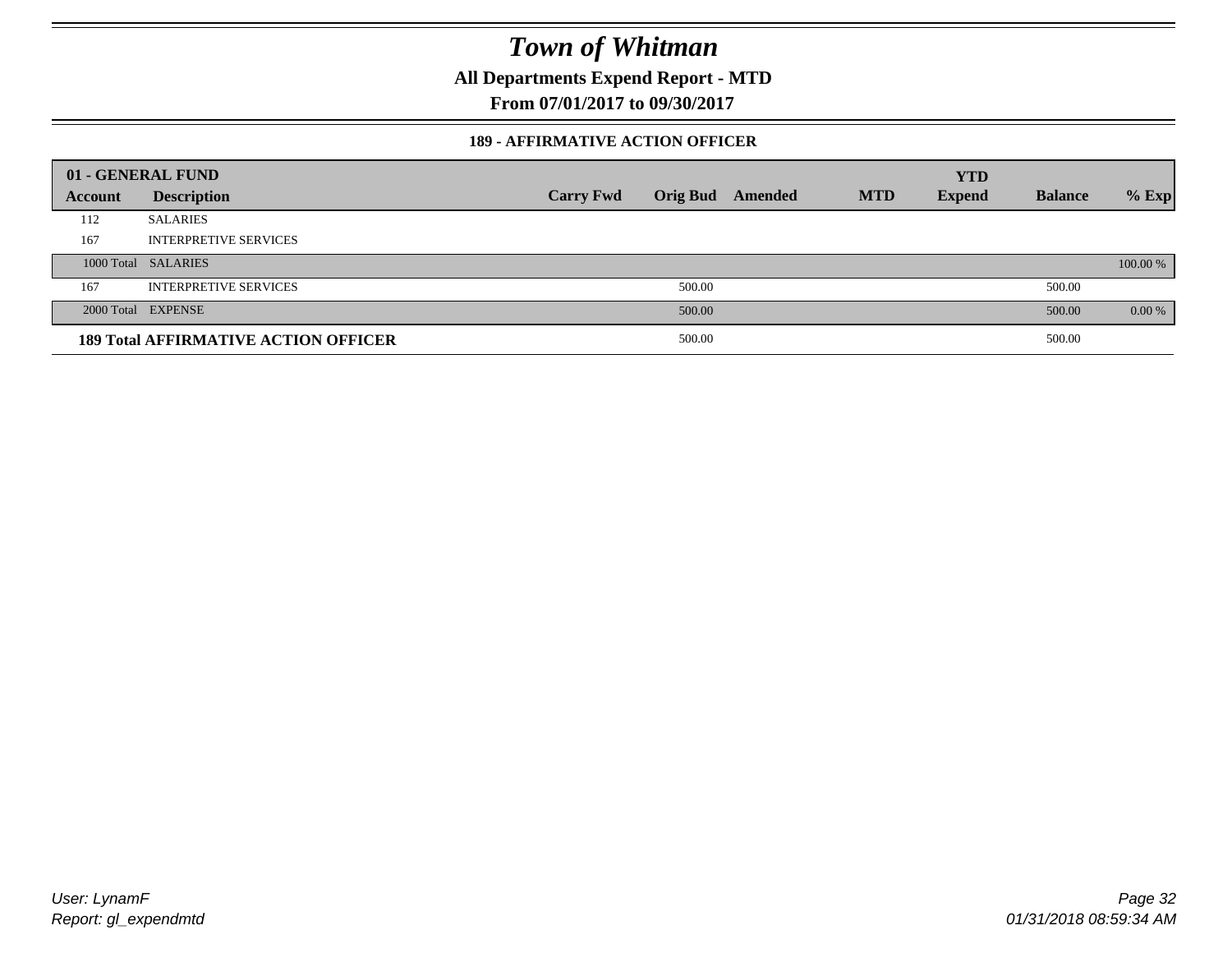**All Departments Expend Report - MTD**

**From 07/01/2017 to 09/30/2017**

#### **192 - TOWN HALL MAINTENANCE**

|                | 01 - GENERAL FUND                        |                  |           |                         |            | <b>YTD</b>    |                |             |
|----------------|------------------------------------------|------------------|-----------|-------------------------|------------|---------------|----------------|-------------|
| <b>Account</b> | <b>Description</b>                       | <b>Carry Fwd</b> |           | <b>Orig Bud</b> Amended | <b>MTD</b> | <b>Expend</b> | <b>Balance</b> | $%$ Exp     |
| 112            | <b>SALARIES</b>                          |                  | 49,130.00 |                         | 3,779.20   | 11,337.60     | 37,792.40      |             |
| 117            | <b>CUSTODIAL</b>                         |                  |           |                         |            |               |                |             |
|                | 1000 Total SALARIES                      |                  | 49,130.00 |                         | 3,779.20   | 11,337.60     | 37,792.40      | 23.07 %     |
| 120            | SALARIES-PART TIME                       |                  | 5,000.00  |                         |            |               | 5,000.00       |             |
| 130            | SALARIES-OVERTIME                        |                  | 4,000.00  |                         |            | 106.29        | 3,893.71       |             |
| 188            | MAINTENANCE TECHNICIAN                   |                  | 23,300.00 |                         | 1,757.44   | 5,821.52      | 17,478.48      |             |
|                | 1001 Total SALARIES                      |                  | 32,300.00 |                         | 1,757.44   | 5,927.81      | 26,372.19      | 18.35 %     |
| 943            | <b>FY2012 ENCUMBRANCES</b>               |                  |           |                         |            |               |                |             |
|                | 1002 Total SALARIES                      |                  |           |                         |            |               |                | 100.00 %    |
| 130            | SALARIES-OVERTIME                        |                  |           |                         |            |               |                |             |
|                | 1003 Total SALARIES                      |                  |           |                         |            |               |                | $100.00~\%$ |
| 210            | <b>ELECTRICITY</b>                       |                  |           |                         | 4,136.84   | 10,480.55     | $-10,480.55$   |             |
| 212            | <b>GAS (NATURAL)</b>                     |                  |           |                         | 120.15     | 320.24        | $-320.24$      |             |
| 214            | OIL (HEATING)                            |                  |           |                         |            |               |                |             |
| 243            | EQUIPMENT MAINTENANCE                    |                  |           |                         |            |               |                |             |
| 340            | <b>TELEPHONE</b>                         |                  |           |                         |            |               |                |             |
| 343            | <b>CELL PHONES</b>                       |                  |           |                         | 251.97     | 302.96        | $-302.96$      |             |
| 430            | <b>BUILDING MAINTENANCE &amp; REPAIR</b> |                  |           |                         | 513.00     | 1,503.00      | $-1,503.00$    |             |
| 450            | <b>CUSTODIAL SUPPLIES</b>                |                  |           |                         | 303.47     | 1,239.34      | $-1,239.34$    |             |
| 481            | <b>GASOLINE</b>                          |                  |           |                         |            | 20.09         | $-20.09$       |             |
| 585            | MISCELLANEOUS EXPENSE                    |                  | 90,000.00 |                         | 64.86      | 178.47        | 89,821.53      |             |
|                | 2000 Total EXPENSE                       |                  | 90,000.00 |                         | 5,390.29   | 14,044.65     | 75,955.35      | 15.60 %     |
| 221            | <b>CUSTODIAL SERVICES</b>                |                  | 45,320.00 |                         | 3,320.48   | 9,739.99      | 35,580.01      |             |
| 239            | ELEVATOR MAINTENANCE                     |                  | 7,000.00  |                         | 200.00     | 1,200.00      | 5,800.00       |             |
|                | 2001 Total EXPENSE                       |                  | 52,320.00 |                         | 3,520.48   | 10,939.99     | 41,380.01      | 20.90 %     |
| 948            | <b>FY07 ENCUMBRANCES</b>                 |                  |           |                         |            |               |                |             |
| 949            | <b>FY2014 ENCUMBRANCES</b>               |                  |           |                         |            |               |                |             |
| 941            | FY 2017 ENCUMBRANCES                     | 9.50             |           |                         |            | 9.50          |                |             |
| 939            | <b>FY2015 ENCUMBRANCES</b>               |                  |           |                         |            |               |                |             |
| 940            | FY2016 ENCUMBRANCES                      |                  |           |                         |            |               |                |             |
|                |                                          |                  |           |                         |            |               |                |             |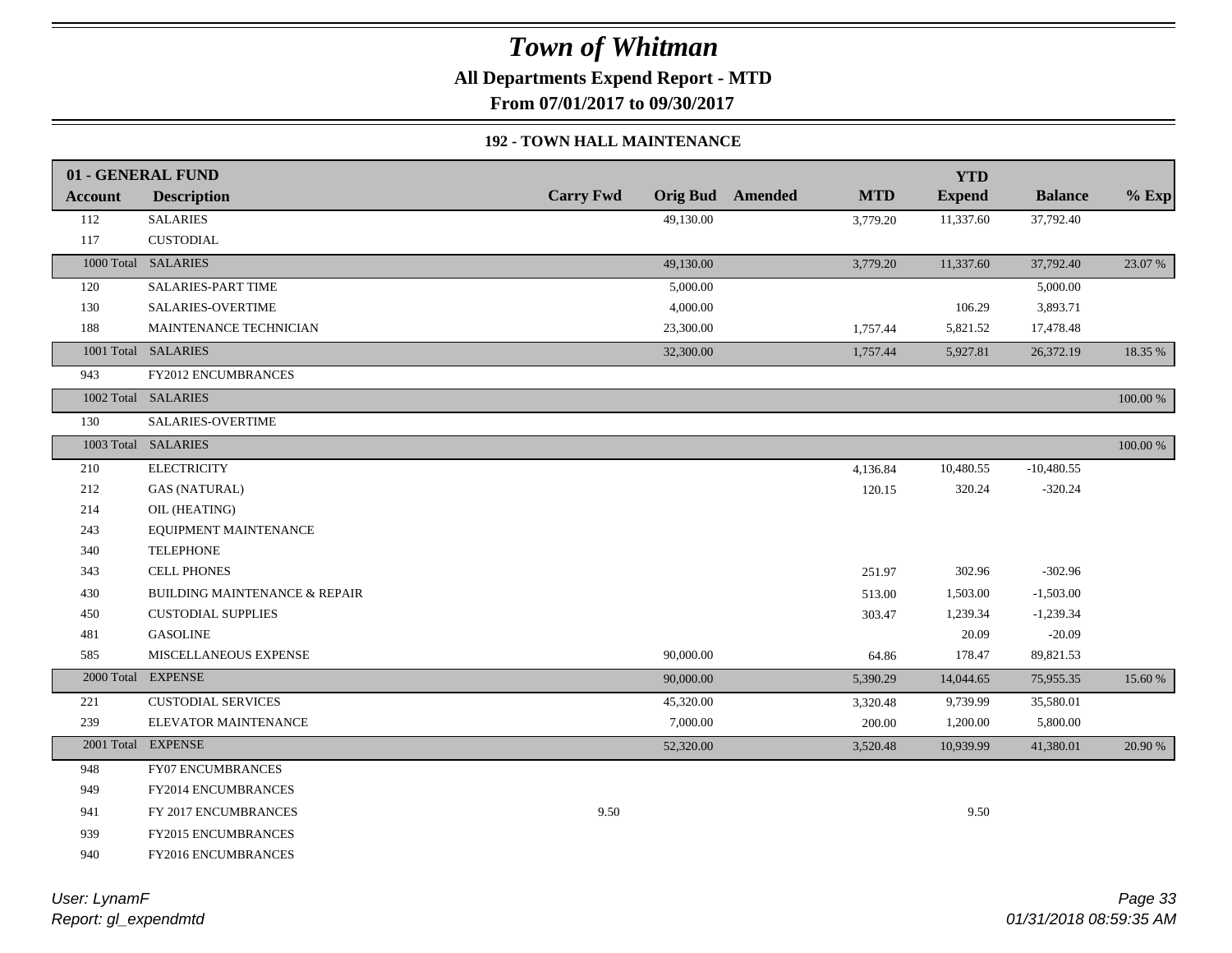**All Departments Expend Report - MTD**

**From 07/01/2017 to 09/30/2017**

#### **192 - TOWN HALL MAINTENANCE**

|                | 01 - GENERAL FUND                                   |                  |            |                         |            | <b>YTD</b>    |                |           |
|----------------|-----------------------------------------------------|------------------|------------|-------------------------|------------|---------------|----------------|-----------|
| <b>Account</b> | <b>Description</b>                                  | <b>Carry Fwd</b> |            | <b>Orig Bud</b> Amended | <b>MTD</b> | <b>Expend</b> | <b>Balance</b> | $%$ Exp   |
| 943            | FY2012 ENCUMBRANCES                                 |                  |            |                         |            |               |                |           |
|                | 2002 Total EXPENSE                                  | 9.50             |            |                         |            | 9.50          |                | 100.00 %  |
| 999            |                                                     |                  |            |                         |            |               |                |           |
|                | 4400 Total A.41ATM 5/05T.HALL BRICK REPOI           |                  |            |                         |            |               |                | 100.00 %  |
| 999            |                                                     |                  | 18,000.00  |                         |            |               | 18,000.00      |           |
|                | 4415 Total A.15ATM5/17REPLACE T.HALL FIRE PANEL     |                  | 18,000.00  |                         |            |               | 18,000.00      | $0.00 \%$ |
| 999            |                                                     |                  |            |                         |            |               |                |           |
|                | 4417 Total A.6STM9/15/03PAVE T.H.PKG.LOT            |                  |            |                         |            |               |                | 100.00 %  |
| 999            |                                                     |                  |            |                         |            |               |                |           |
| 999            |                                                     |                  |            |                         |            |               |                |           |
|                | 4418 Total A.37B ATM5/03REPLACE T.H.DOOR            |                  |            |                         |            |               |                | 100.00 %  |
| 999            |                                                     |                  |            |                         |            |               |                |           |
|                | 4420 Total A.2STM 5/6/02REPLACE T/H DOORS           |                  |            |                         |            |               |                | 100.00 %  |
| 999            |                                                     |                  |            |                         |            |               |                |           |
|                | 4435 Total A27A ATM5/16TN.KEN.-REP.FLR.INST.FENC    |                  |            |                         |            |               |                | 100.00 %  |
| 999            |                                                     |                  |            |                         |            |               |                |           |
|                | 4462 Total A.32ATM5/5/13 Pur/Install T.H. Generator |                  |            |                         |            |               |                | 100.00 %  |
| 999            |                                                     |                  |            |                         |            |               |                |           |
|                | 4464 Total A.9 STM 5/14 REWIRE TOWN KENNEL          |                  |            |                         |            |               |                | 100.00 %  |
| 999            |                                                     |                  |            |                         |            |               |                |           |
|                | 4468 Total A.28 PUR.DOCMT.STOR.SYS-TN.HALL          |                  |            |                         |            |               |                | 100.00 %  |
| 999            |                                                     |                  |            |                         |            |               |                |           |
|                | 4553 Total A.16 STM 5/05 RE-KEY ACCESS TO           |                  |            |                         |            |               |                | 100.00 %  |
|                | <b>192 Total TOWN HALL MAINTENANCE</b>              | 9.50             | 241,750.00 |                         | 14,447.41  | 42,259.55     | 199,499.95     |           |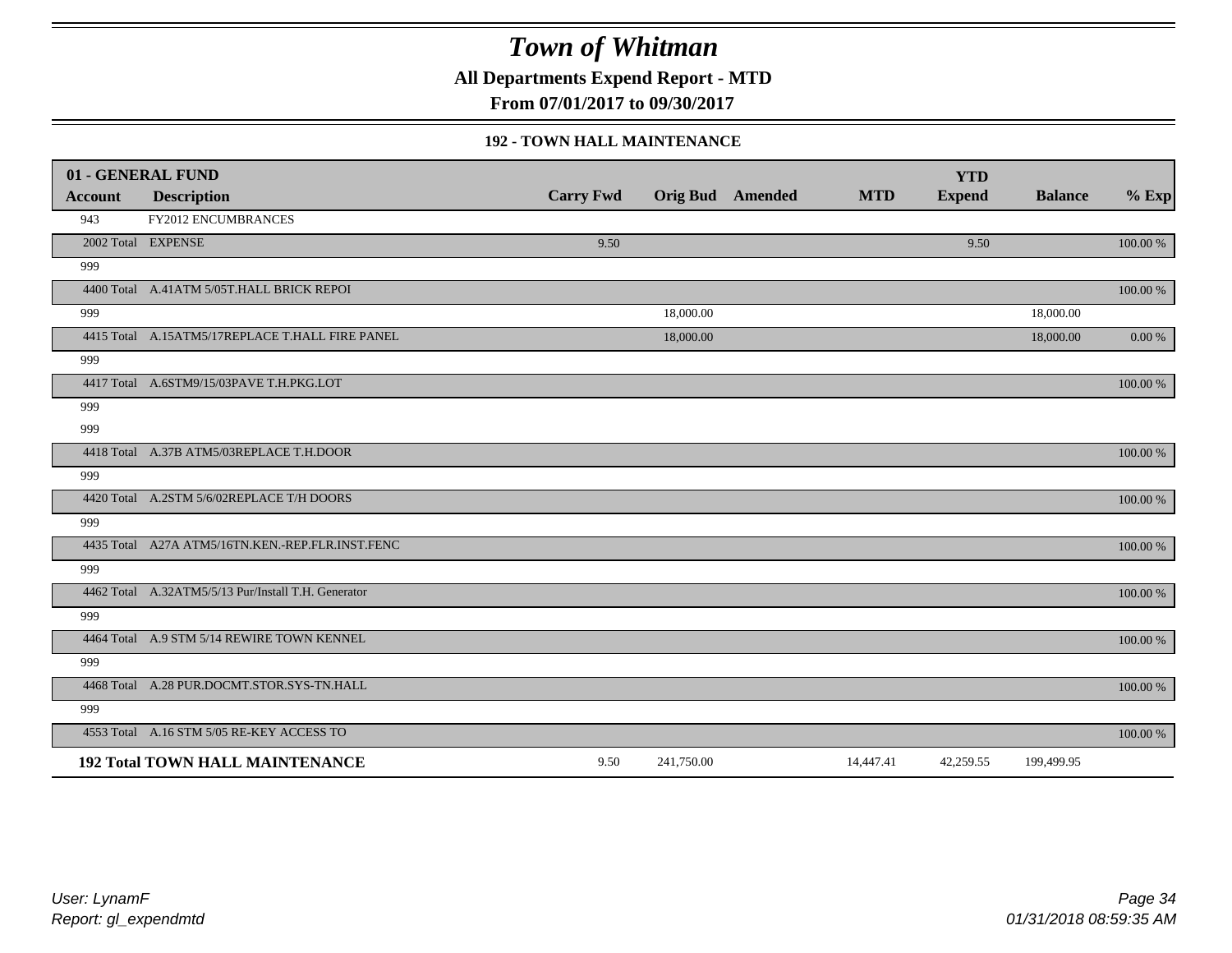### **All Departments Expend Report - MTD**

**From 07/01/2017 to 09/30/2017**

#### **193 - FACILITIES MANAGER**

|         | 01 - GENERAL FUND                   |                  |                 |         |            | YTD           |                |         |
|---------|-------------------------------------|------------------|-----------------|---------|------------|---------------|----------------|---------|
| Account | <b>Description</b>                  | <b>Carry Fwd</b> | <b>Orig Bud</b> | Amended | <b>MTD</b> | <b>Expend</b> | <b>Balance</b> | $%$ Exp |
| 137     | <b>FACILITIES MANAGER</b>           |                  | 13,422.00       |         | 1.032.48   | 3,097.44      | 10,324.56      |         |
|         | 1000 Total SALARIES                 |                  | 13,422.00       |         | 1.032.48   | 3.097.44      | 10.324.56      | 23.07 % |
|         | <b>193 Total FACILITIES MANAGER</b> |                  | 13,422.00       |         | 1,032.48   | 3.097.44      | 10,324.56      |         |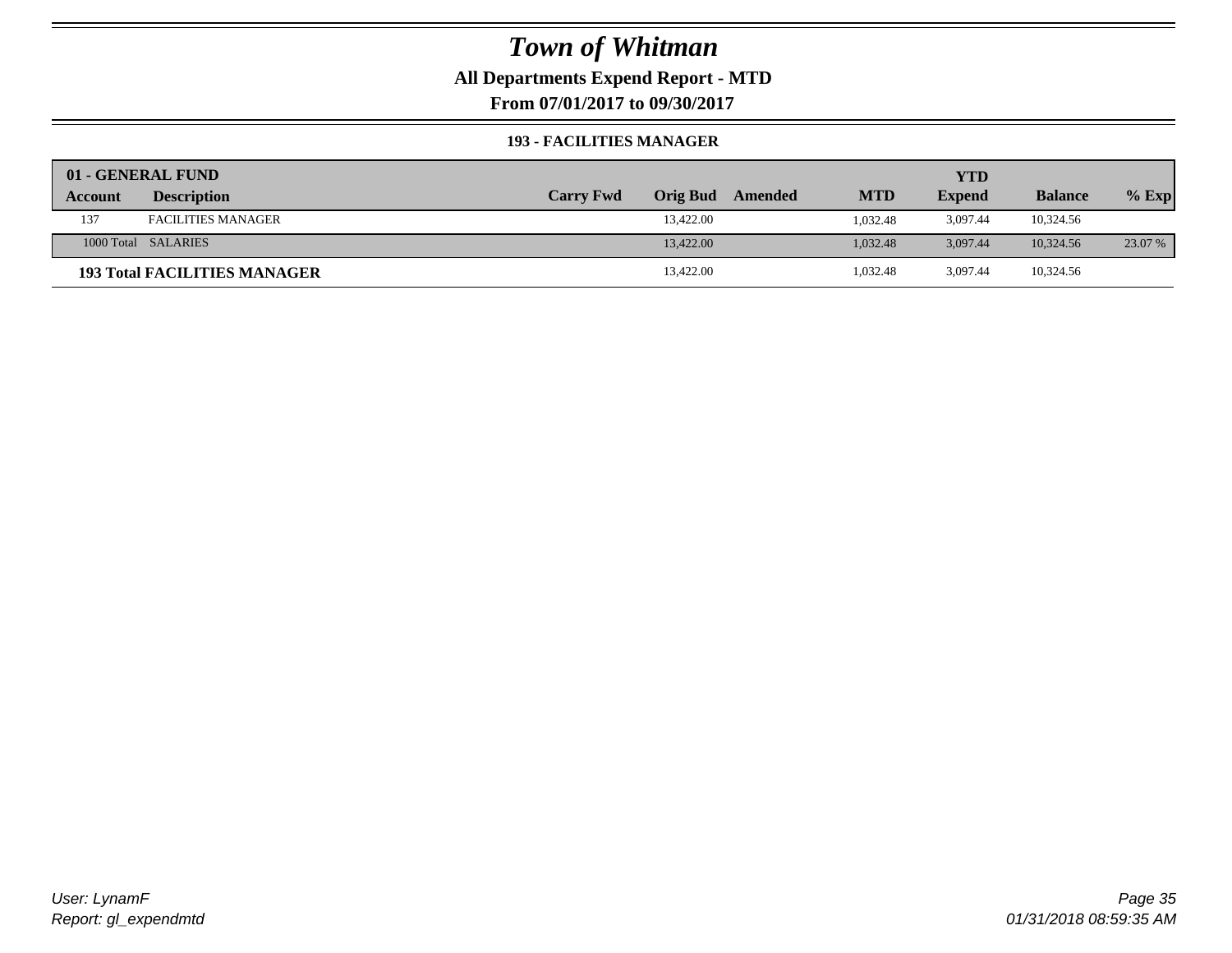### **All Departments Expend Report - MTD**

#### **From 07/01/2017 to 09/30/2017**

#### **195 - TOWN REPORTS**

|         | 01 - GENERAL FUND             |                  |          |                         |            | <b>YTD</b>    |                |          |
|---------|-------------------------------|------------------|----------|-------------------------|------------|---------------|----------------|----------|
| Account | <b>Description</b>            | <b>Carry Fwd</b> |          | <b>Orig Bud</b> Amended | <b>MTD</b> | <b>Expend</b> | <b>Balance</b> | $%$ Exp  |
| 252     | <b>SERVICES</b>               |                  |          |                         |            |               |                |          |
| 342     | PRINTING                      |                  | 7,000.00 |                         |            |               | 7,000.00       |          |
|         | 2000 Total EXPENSE            |                  | 7,000.00 |                         |            |               | 7,000.00       | $0.00\%$ |
| 945     | <b>FY2013 ENCUMBRANCES</b>    |                  |          |                         |            |               |                |          |
| 958     | <b>FY2005 ENCUMBRANCES</b>    |                  |          |                         |            |               |                |          |
|         | 2001 Total EXPENSE            |                  |          |                         |            |               |                | 100.00 % |
|         | <b>195 Total TOWN REPORTS</b> |                  | 7,000.00 |                         |            |               | 7,000.00       |          |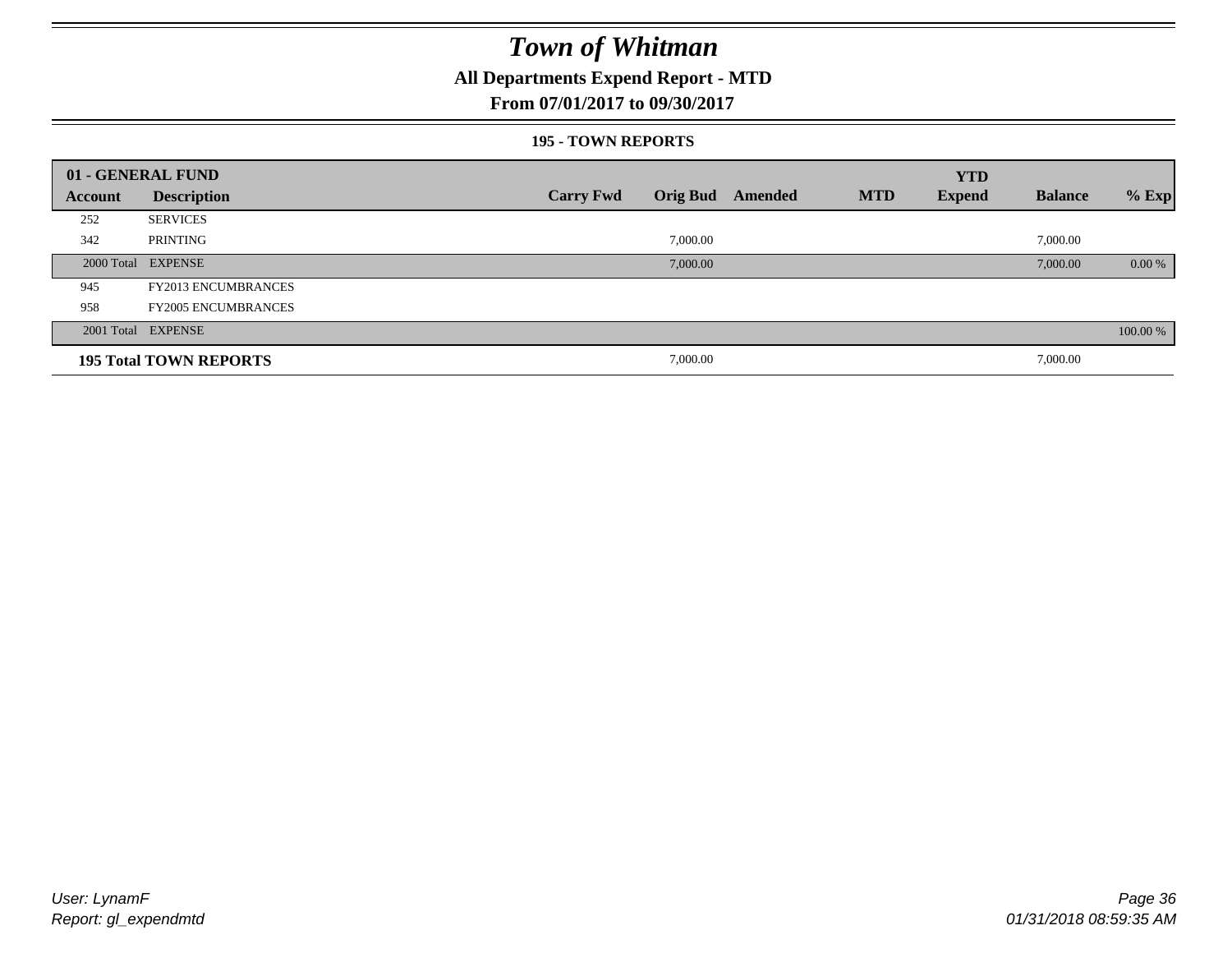### **All Departments Expend Report - MTD**

**From 07/01/2017 to 09/30/2017**

#### **196 - MAILING & DUPLICATING**

|            | 01 - GENERAL FUND                          |                  |                 |         |            | <b>YTD</b>    |                |          |
|------------|--------------------------------------------|------------------|-----------------|---------|------------|---------------|----------------|----------|
| Account    | <b>Description</b>                         | <b>Carry Fwd</b> | <b>Orig Bud</b> | Amended | <b>MTD</b> | <b>Expend</b> | <b>Balance</b> | $%$ Exp  |
| 277        | POSTAGE METER RENTAL                       |                  |                 |         |            |               |                |          |
| 279        | MAILING EQUIPMENT MAINTENANCE              |                  | 4,200.00        |         |            | 971.49        | 3,228.51       |          |
| 344        | <b>POSTAGE</b>                             |                  | 39,000.00       |         | 428.93     | 10,669.47     | 28,330.53      |          |
| 585        | MISCELLANEOUS EXPENSE                      |                  |                 |         |            | 468.33        | $-468.33$      |          |
| 2000 Total | <b>EXPENSE</b>                             |                  | 43,200.00       |         | 428.93     | 12,109.29     | 31,090.71      | 28.03 %  |
| 278        | LEASE/PUR.MAINT.POSTAL METER               |                  |                 |         |            |               |                |          |
| 2001 Total | <b>EXPENSE</b>                             |                  |                 |         |            |               |                | 100.00 % |
| 275        | PHOTOCOPIER MAINTENANCE                    |                  |                 |         |            | 2,355.00      | $-2,355.00$    |          |
| 421        | <b>DUPLICATING SUPPLIES</b>                |                  | 9,000.00        |         |            | 553.96        | 8,446.04       |          |
| 2002 Total | <b>EXPENSE</b>                             |                  | 9,000.00        |         |            | 2,908.96      | 6,091.04       | 32.32 %  |
| 940        | FY2016 ENCUMBRANCES                        |                  |                 |         |            |               |                |          |
| 941        | FY 2017 ENCUMBRANCES                       |                  |                 |         |            |               |                |          |
|            | 2003 Total EXPENSE                         |                  |                 |         |            |               |                | 100.00 % |
| 999        |                                            |                  |                 |         |            |               |                |          |
| 4401 Total | A.12STM12/17PHS1 ASSESS.HOBART POND        |                  |                 |         |            |               |                | 100.00 % |
|            | <b>196 Total MAILING &amp; DUPLICATING</b> |                  | 52,200.00       |         | 428.93     | 15,018.25     | 37,181.75      |          |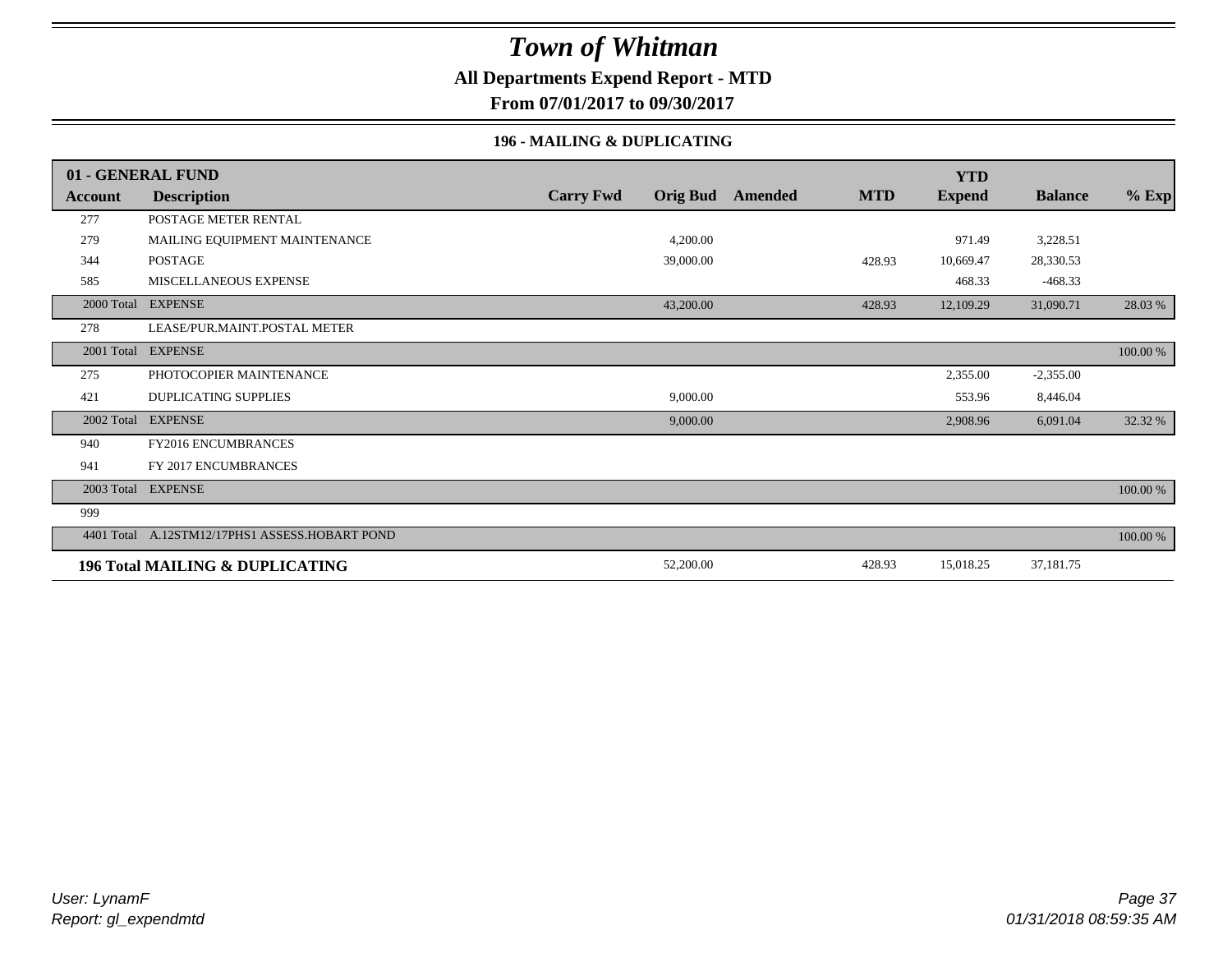**All Departments Expend Report - MTD**

**From 07/01/2017 to 09/30/2017**

#### **197 - CENTRAL TELEPHONE SYSTEM**

|                | 01 - GENERAL FUND                                |                  |                 |         |            | <b>YTD</b>    |                |             |
|----------------|--------------------------------------------------|------------------|-----------------|---------|------------|---------------|----------------|-------------|
| <b>Account</b> | <b>Description</b>                               | <b>Carry Fwd</b> | <b>Orig Bud</b> | Amended | <b>MTD</b> | <b>Expend</b> | <b>Balance</b> | $%$ Exp     |
| 340            | <b>TELEPHONE</b>                                 |                  | 36,000.00       |         | 1,323.80   | 11,595.75     | 24,404.25      |             |
| 343            | <b>CELL PHONES</b>                               |                  |                 |         | 231.99     | 422.97        | $-422.97$      |             |
| 2000 Total     | <b>EXPENSE</b>                                   |                  | 36,000.00       |         | 1,555.79   | 12,018.72     | 23,981.28      | 33.38 %     |
| 340            | <b>TELEPHONE</b>                                 |                  |                 |         |            |               |                |             |
| 939            | <b>FY2015 ENCUMBRANCES</b>                       |                  |                 |         |            |               |                |             |
| 946            | FY2010 ENCUMBRANCES                              |                  |                 |         |            |               |                |             |
|                | 2001 Total EXPENSE                               |                  |                 |         |            |               |                | 100.00 %    |
| 939            | <b>FY2015 ENCUMBRANCES</b>                       |                  |                 |         |            |               |                |             |
| 940            | FY2016 ENCUMBRANCES                              |                  |                 |         |            |               |                |             |
| 943            | FY2012 ENCUMBRANCES                              |                  |                 |         |            |               |                |             |
| 945            | FY2013 ENCUMBRANCES                              |                  |                 |         |            |               |                |             |
| 948            | <b>FY07 ENCUMBRANCES</b>                         |                  |                 |         |            |               |                |             |
| 949            | FY2014 ENCUMBRANCES                              |                  |                 |         |            |               |                |             |
| 953            | <b>FY2009 ENCUMBRANCES</b>                       |                  |                 |         |            |               |                |             |
| 959            | FY2006 ENCUMBRANCES                              |                  |                 |         |            |               |                |             |
| 941            | FY 2017 ENCUMBRANCES                             |                  |                 |         |            |               |                |             |
| 2002 Total     | <b>EXPENSE</b>                                   |                  |                 |         |            |               |                | $100.00~\%$ |
| 999            |                                                  |                  |                 |         |            |               |                |             |
|                | 4402 Total A.16ATM5/16 PUR. WIRELESS NTWK CNTRLR |                  |                 |         |            |               |                | 100.00 %    |
|                | <b>197 Total CENTRAL TELEPHONE SYSTEM</b>        |                  | 36,000.00       |         | 1,555.79   | 12,018.72     | 23,981.28      |             |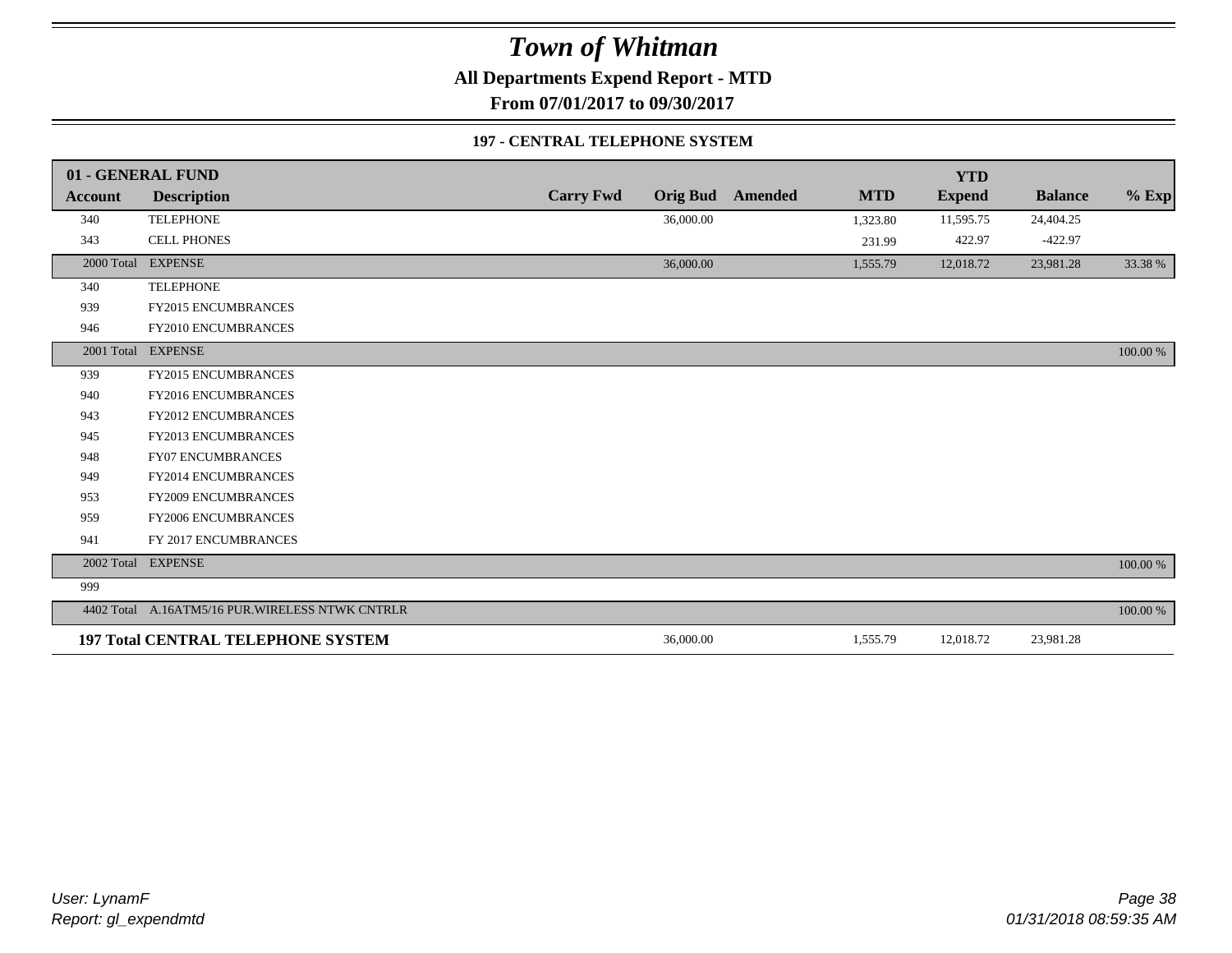**All Departments Expend Report - MTD**

**From 07/01/2017 to 09/30/2017**

#### **199 - FAIR HOUSING COMMITTEE**

|         | 01 - GENERAL FUND                       |                  |                         |            | <b>YTD</b>    |                |          |
|---------|-----------------------------------------|------------------|-------------------------|------------|---------------|----------------|----------|
| Account | <b>Description</b>                      | <b>Carry Fwd</b> | <b>Orig Bud</b> Amended | <b>MTD</b> | <b>Expend</b> | <b>Balance</b> | $%$ Exp  |
| 111     | SALARIES-ADMINSTRATIVE                  |                  |                         |            |               |                |          |
|         | 1000 Total SALARIES                     |                  |                         |            |               |                | 100.00 % |
| 121     | <b>CLERICAL I</b>                       |                  |                         |            |               |                |          |
|         | 1001 Total SALARIES                     |                  |                         |            |               |                | 100.00 % |
| 420     | <b>OFFICE SUPPLIES</b>                  |                  |                         |            |               |                |          |
| 585     | MISCELLANEOUS EXPENSE                   |                  |                         |            |               |                |          |
|         | 2000 Total EXPENSE                      |                  |                         |            |               |                | 100.00 % |
|         | <b>199 Total FAIR HOUSING COMMITTEE</b> |                  |                         |            |               |                |          |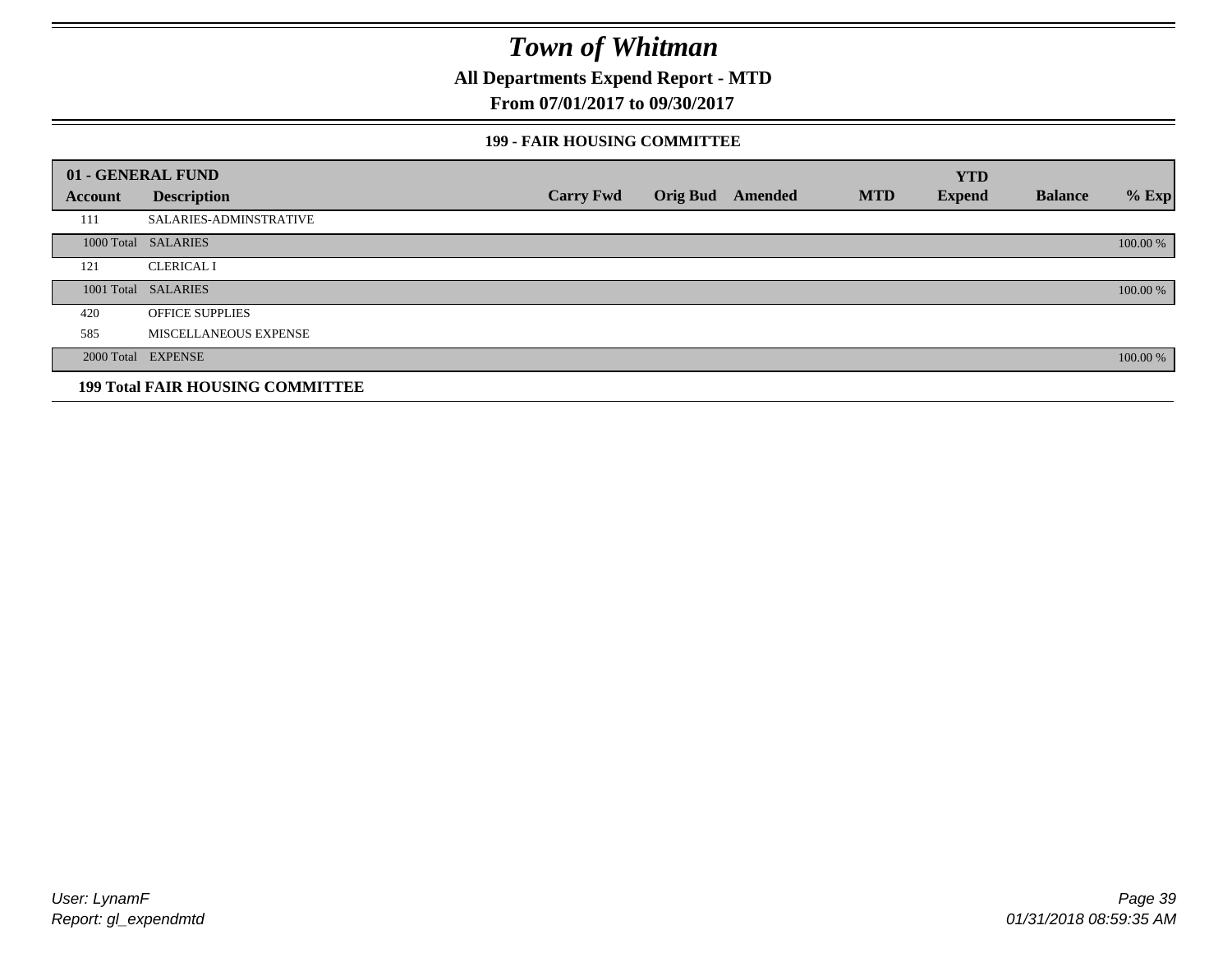### **All Departments Expend Report - MTD**

### **From 07/01/2017 to 09/30/2017**

|                  | 01 - GENERAL FUND              |                  |                 |         |            | <b>YTD</b>    |                |          |
|------------------|--------------------------------|------------------|-----------------|---------|------------|---------------|----------------|----------|
| <b>Account</b>   | <b>Description</b>             | <b>Carry Fwd</b> | <b>Orig Bud</b> | Amended | <b>MTD</b> | <b>Expend</b> | <b>Balance</b> | $%$ Exp  |
| 111              | SALARIES-ADMINSTRATIVE         |                  | 169,958.00      |         | 13,037.88  | 39,579.28     | 130,378.72     |          |
| 282              | DEPUTY CHIEF-SALARY            |                  | 133,551.00      |         | 10,245.00  | 31,100.89     | 102,450.11     |          |
|                  | 1000 Total SALARIES            |                  | 303,509.00      |         | 23,282.88  | 70,680.17     | 232,828.83     | 23.28 %  |
| 112              | <b>SALARIES</b>                |                  | 2,441,276.00    |         | 115,322.00 | 350,034.78    | 2,091,241.22   |          |
| 130              | SALARIES-OVERTIME              |                  |                 |         | 33,596.76  | 111,819.15    | $-111,819.15$  |          |
| 132              | SALARIES-RESERVE SERVICES      |                  |                 |         |            |               |                |          |
| 134              | SALARIES-DPW COVERAGE          |                  |                 |         |            |               |                |          |
| 135              | SALARIES-COURT TIME            |                  |                 |         | 2,456.69   | 7,844.78      | $-7,844.78$    |          |
| 143              | SALARIES-COLLEGE INCENTIVE     |                  |                 |         | 15,702.37  | 48,251.65     | $-48,251.65$   |          |
| 145              | SALARIES-HOLIDAY               |                  |                 |         |            |               |                |          |
| 146              | SALARIES-LONGEVITY             |                  |                 |         |            |               |                |          |
| 147              | SALARIES-SHIFT DIFFERENTIAL    |                  |                 |         | 6,392.65   | 19,252.02     | $-19,252.02$   |          |
| 148              | SERVICE TRAINING               |                  |                 |         | 3,117.04   | 8,778.52      | $-8,778.52$    |          |
| 149              | SERVICE TRAINING-COLLEGE INCEN |                  |                 |         |            |               |                |          |
| 188              | MAINTENANCE TECHNICIAN         |                  |                 |         |            |               |                |          |
|                  | 1001 Total SALARIES            |                  | 2,441,276.00    |         | 176,587.51 | 545,980.90    | 1,895,295.10   | 22.36 %  |
| 130              | SALARIES-OVERTIME              |                  |                 |         |            |               |                |          |
|                  | 1002 Total SALARIES            |                  |                 |         |            |               |                | 100.00 % |
| $\overline{132}$ | SALARIES-RESERVE SERVICES      |                  |                 |         |            |               |                |          |
|                  | 1003 Total SALARIES            |                  |                 |         |            |               |                | 100.00 % |
| 134              | SALARIES-DPW COVERAGE          |                  |                 |         |            |               |                |          |
|                  | 1004 Total SALARIES            |                  |                 |         |            |               |                | 100.00 % |
| 135              | SALARIES-COURT TIME            |                  |                 |         |            |               |                |          |
|                  | 1005 Total SALARIES            |                  |                 |         |            |               |                | 100.00 % |
| 140              | SALARIES-CHIEF-COLLEGE INCENT. |                  |                 |         |            |               |                |          |
| 284              | DEPUTY CHIEF-COLLEGE INCENTIVE |                  |                 |         |            |               |                |          |
|                  | 1006 Total SALARIES            |                  |                 |         |            |               |                | 100.00 % |
| 141              | SALARIES-CHIEF-HOLIDAY         |                  |                 |         |            |               |                |          |
| 283              | DEPUTY CHIEF-HOLIDAY PAY       |                  |                 |         |            |               |                |          |
|                  | 1007 Total SALARIES            |                  |                 |         |            |               |                | 100.00 % |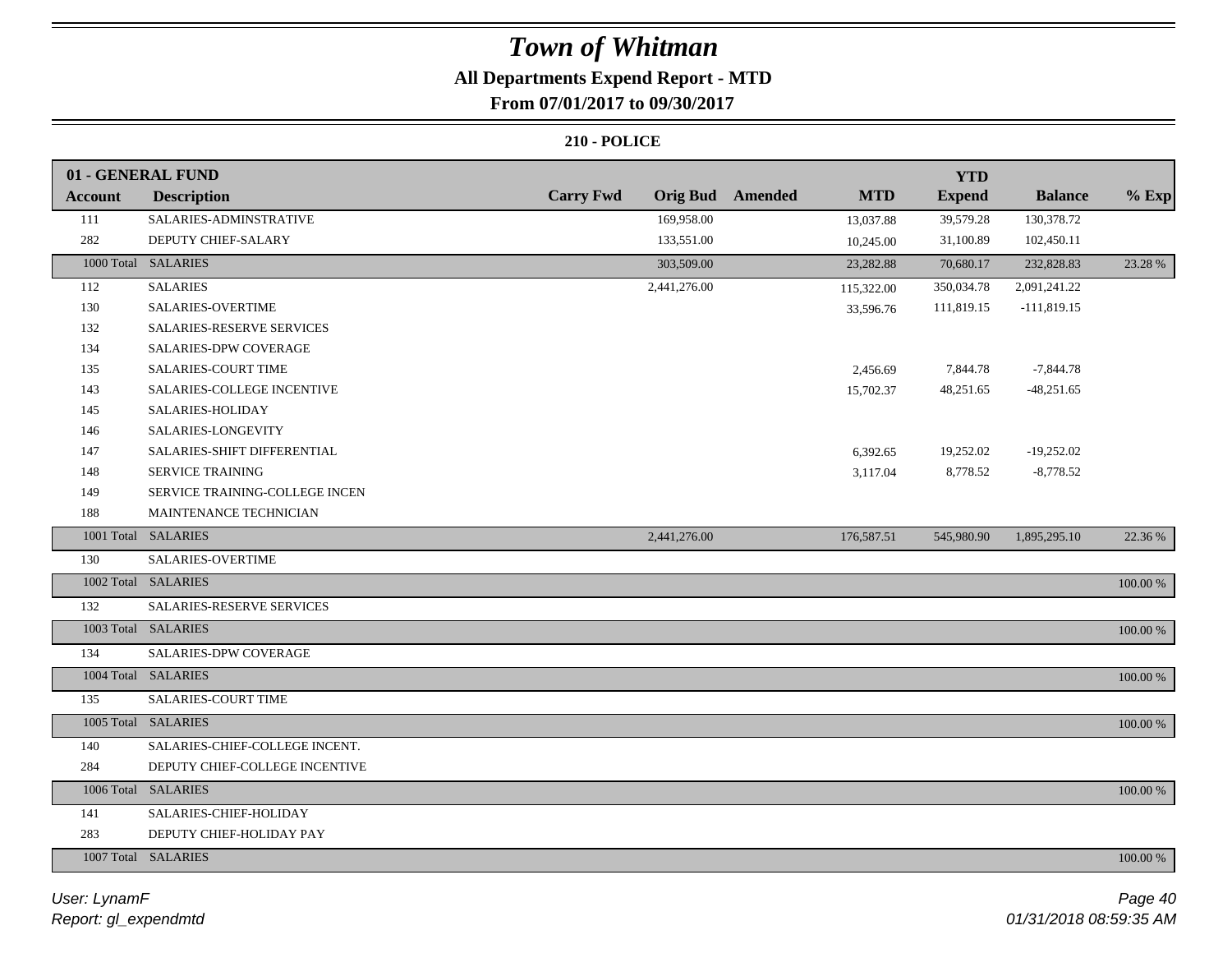### **All Departments Expend Report - MTD**

### **From 07/01/2017 to 09/30/2017**

|         | 01 - GENERAL FUND              |                  |           |                         |            | <b>YTD</b>    |                |          |
|---------|--------------------------------|------------------|-----------|-------------------------|------------|---------------|----------------|----------|
| Account | <b>Description</b>             | <b>Carry Fwd</b> |           | <b>Orig Bud</b> Amended | <b>MTD</b> | <b>Expend</b> | <b>Balance</b> | $%$ Exp  |
| 143     | SALARIES-COLLEGE INCENTIVE     |                  |           |                         |            |               |                |          |
|         | 1008 Total SALARIES            |                  |           |                         |            |               |                | 100.00 % |
| 145     | SALARIES-HOLIDAY               |                  |           |                         |            |               |                |          |
|         | 1009 Total SALARIES            |                  |           |                         |            |               |                | 100.00 % |
| 146     | SALARIES-LONGEVITY             |                  |           |                         |            |               |                |          |
|         | 1010 Total SALARIES            |                  |           |                         |            |               |                | 100.00 % |
| 147     | SALARIES-SHIFT DIFFERENTIAL    |                  |           |                         |            |               |                |          |
|         | 1011 Total SALARIES            |                  |           |                         |            |               |                | 100.00 % |
| 148     | <b>SERVICE TRAINING</b>        |                  |           |                         |            |               |                |          |
|         | 1012 Total SALARIES            |                  |           |                         |            |               |                | 100.00 % |
| 149     | SERVICE TRAINING-COLLEGE INCEN |                  |           |                         |            |               |                |          |
|         | 1013 Total SALARIES            |                  |           |                         |            |               |                | 100.00 % |
| 152     | <b>CELL WATCH</b>              |                  |           |                         |            |               |                |          |
|         | 1014 Total SALARIES            |                  |           |                         |            |               |                | 100.00 % |
| 158     | KEEPER OF THE JAILS            |                  |           |                         |            |               |                |          |
|         | 1015 Total SALARIES            |                  |           |                         |            |               |                | 100.00 % |
| 116     | <b>CLERICAL</b>                |                  | 47,015.00 |                         | 3,616.52   | 10,849.56     | 36,165.44      |          |
| 120     | SALARIES-PART TIME             |                  | 20,914.00 |                         | 1,576.03   | 4,722.51      | 16,191.49      |          |
|         | 1016 Total SALARIES            |                  | 67,929.00 |                         | 5,192.55   | 15,572.07     | 52,356.93      | 22.92 %  |
| 117     | <b>CUSTODIAL</b>               |                  |           |                         |            |               |                |          |
|         | 1017 Total SALARIES            |                  |           |                         |            |               |                | 100.00 % |
| 210     | <b>ELECTRICITY</b>             |                  |           |                         |            |               |                |          |
| 242     | VEHICLE MAINTENANCE            |                  |           |                         | 4,473.15   | 11,818.89     | $-11,818.89$   |          |
| 243     | EQUIPMENT MAINTENANCE          |                  |           |                         | 23.95      | 3,106.85      | $-3,106.85$    |          |
| 275     | PHOTOCOPIER MAINTENANCE        |                  |           |                         |            |               |                |          |
| 303     | RESERVE OFFICERS - STIPEND     |                  |           |                         |            |               |                |          |
| 305     | <b>INSTRUCTIONAL</b>           |                  |           |                         | 375.00     | 1,120.00      | $-1,120.00$    |          |
| 311     | <b>COMPUTER SERVICES</b>       |                  |           |                         | 246.35     | 11,438.63     | $-11,438.63$   |          |
| 340     | <b>TELEPHONE</b>               |                  |           |                         |            |               |                |          |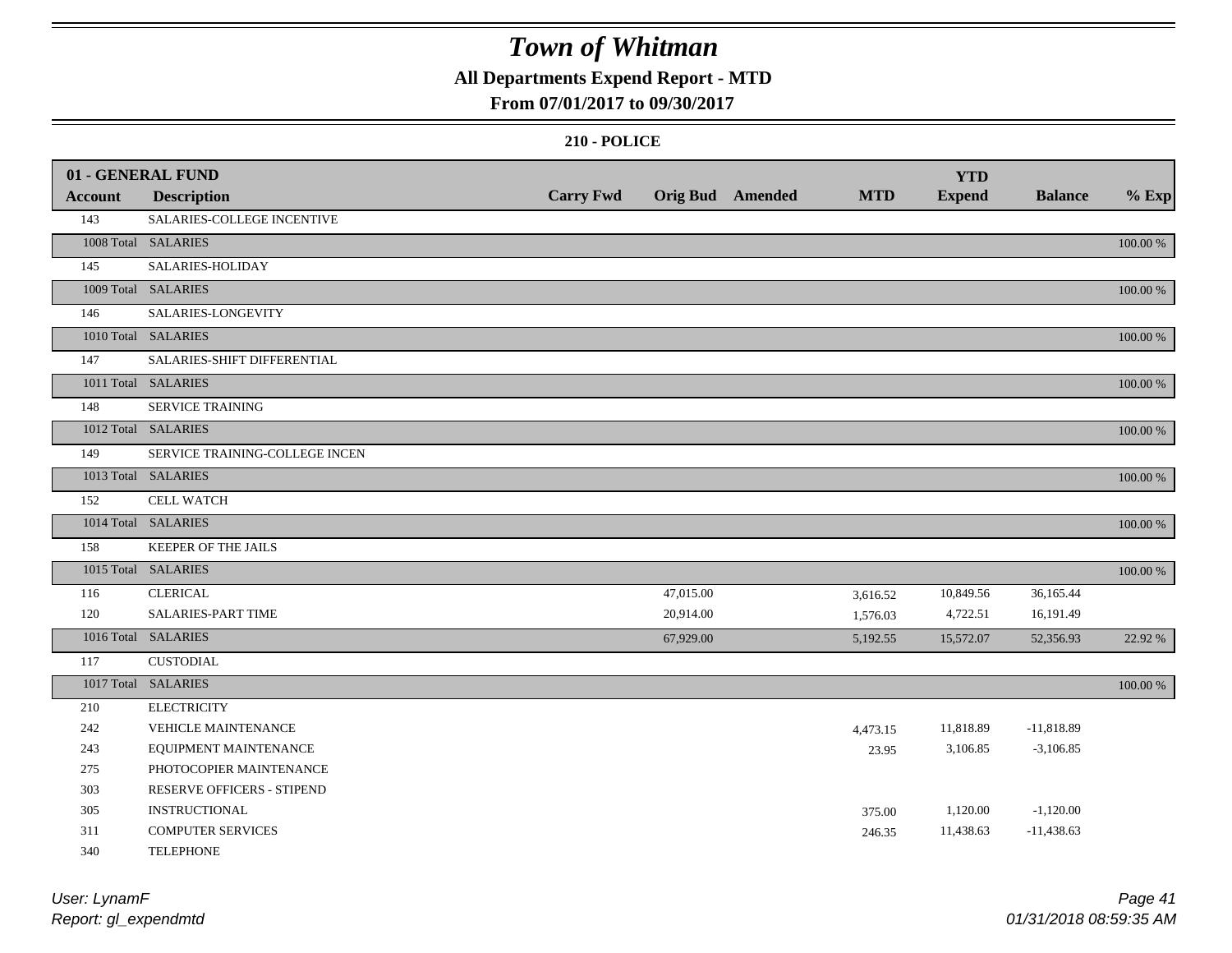### **All Departments Expend Report - MTD**

**From 07/01/2017 to 09/30/2017**

|                | 01 - GENERAL FUND                                 |                  |                  |            | <b>YTD</b>    |                |             |
|----------------|---------------------------------------------------|------------------|------------------|------------|---------------|----------------|-------------|
| <b>Account</b> | <b>Description</b>                                | <b>Carry Fwd</b> | Orig Bud Amended | <b>MTD</b> | <b>Expend</b> | <b>Balance</b> | $%$ Exp     |
| 343            | <b>CELL PHONES</b>                                |                  |                  | 1,651.62   | 2,477.43      | $-2,477.43$    |             |
| 420            | <b>OFFICE SUPPLIES</b>                            |                  |                  |            | 658.69        | $-658.69$      |             |
| 430            | <b>BUILDING MAINTENANCE &amp; REPAIR</b>          |                  |                  | 3,541.40   | 9,831.23      | $-9,831.23$    |             |
| 450            | <b>CUSTODIAL SUPPLIES</b>                         |                  |                  |            | 584.53        | $-584.53$      |             |
| 481            | <b>GASOLINE</b>                                   |                  |                  | 2,821.51   | 7,533.96      | $-7,533.96$    |             |
| 582            | <b>UNIFORMS</b>                                   |                  |                  | 6,732.61   | 13,606.35     | $-13,606.35$   |             |
| 583            | <b>CRIME PREVENTION</b>                           |                  |                  | 4,637.64   | 4,903.54      | $-4,903.54$    |             |
| 585            | MISCELLANEOUS EXPENSE                             | 215,000.00       |                  | 353.13     | 7,256.00      | 207,744.00     |             |
| 320            | HEALTH CLUB MEMBERSHIPS                           |                  |                  |            |               |                |             |
| 596            | <b>OCCUPANCY-UTILITIES</b>                        |                  |                  |            |               |                |             |
| 730            | <b>ASSOCIATION DUES</b>                           |                  |                  |            | 4,400.00      | $-4,400.00$    |             |
| 731            | <b>MEETINGS</b>                                   |                  |                  |            | 160.00        | $-160.00$      |             |
|                | 2000 Total EXPENSE                                | 215,000.00       |                  | 24,856.36  | 78,896.10     | 136,103.90     | 36.69 %     |
| 596            | OCCUPANCY-UTILITIES                               | 57,200.00        |                  | 4,130.27   | 11,717.30     | 45,482.70      |             |
| 595            | DRUG ENFORCEMENT EXPENSE                          |                  |                  |            |               |                |             |
|                | 2001 Total EXPENSE                                | 57,200.00        |                  | 4,130.27   | 11,717.30     | 45,482.70      | 20.48 %     |
| 939            | FY2015 ENCUMBRANCES                               |                  |                  |            |               |                |             |
| 953            | FY2009 ENCUMBRANCES                               |                  |                  |            |               |                |             |
| 958            | FY2005 ENCUMBRANCES                               |                  |                  |            |               |                |             |
| 948            | <b>FY07 ENCUMBRANCES</b>                          |                  |                  |            |               |                |             |
| 959            | FY2006 ENCUMBRANCES                               |                  |                  |            |               |                |             |
| 287            | <b>AUXILIARY POLICE EXPENSE</b>                   |                  |                  |            |               |                |             |
| 949            | FY2014 ENCUMBRANCES                               |                  |                  |            |               |                |             |
| 940            | FY2016 ENCUMBRANCES                               |                  |                  |            |               |                |             |
| 945            | FY2013 ENCUMBRANCES                               |                  |                  |            |               |                |             |
|                | 2002 Total EXPENSE                                |                  |                  |            |               |                | $100.00~\%$ |
| 739            | <b>AUXILIARY POLICE</b>                           | 3,833.00         |                  | 79.98      | 729.95        | 3,103.05       |             |
|                | 2003 Total EXPENSE                                | 3,833.00         |                  | 79.98      | 729.95        | 3,103.05       | 19.04 %     |
| 999            |                                                   | 63,557.66        |                  |            | 62,355.12     | 1,202.54       |             |
|                | 4426 Total A.20ATM5/17PUR26MOTOROLA POLICE RADIOS | 63,557.66        |                  |            | 62,355.12     | 1,202.54       | 98.10 %     |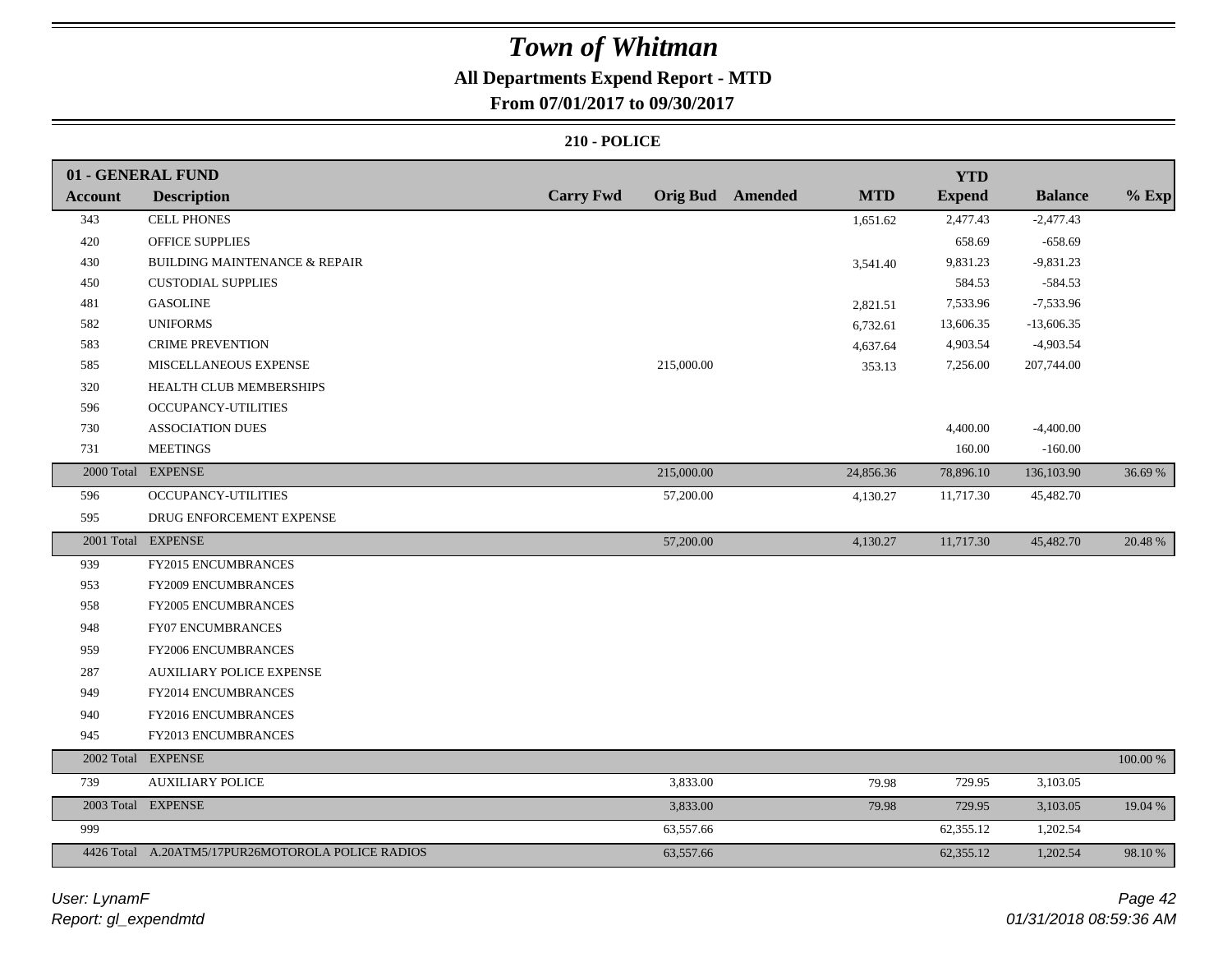### **All Departments Expend Report - MTD**

### **From 07/01/2017 to 09/30/2017**

|                | 01 - GENERAL FUND                                 |                  |                  |            | <b>YTD</b>    |                |             |
|----------------|---------------------------------------------------|------------------|------------------|------------|---------------|----------------|-------------|
| <b>Account</b> | <b>Description</b>                                | <b>Carry Fwd</b> | Orig Bud Amended | <b>MTD</b> | <b>Expend</b> | <b>Balance</b> | $%$ Exp     |
| 999            |                                                   |                  |                  |            |               |                |             |
|                | 4427 Total A24ATM5/15LEA/PUR CRUIS(3RD OF 3)      |                  |                  |            |               |                | 100.00 %    |
| 999            |                                                   |                  |                  |            |               |                |             |
|                | 4428 Total A25ATM5/15 LEA/PUR CRUIS.1OF3          |                  |                  |            |               |                | $100.00~\%$ |
| 999            |                                                   | 3,285.00         |                  |            |               | 3,285.00       |             |
|                | 4429 Total A34ATM5/16PUR.45 BULLET PROOF VESTS    | 3,285.00         |                  |            |               | 3,285.00       | $0.00~\%$   |
| 999            |                                                   |                  | 10,080.00        |            | 10,080.00     |                |             |
|                | 4430 Total A22ATM5/17 PUR.BODY ARMOR KITS         |                  | 10,080.00        |            | 10,080.00     |                | 100.00 %    |
| 999            |                                                   |                  |                  |            |               |                |             |
|                | 4431 Total A17 ATM5/11BULLET PROOF VESTS          |                  |                  |            |               |                | 100.00 %    |
| 999            |                                                   |                  |                  |            |               |                |             |
|                | 4432 Total A.14ATM5/14PUR.ELECTROSHOCK WEAPONS    |                  |                  |            |               |                | 100.00 %    |
| 999            |                                                   |                  |                  |            |               |                |             |
|                | 4433 Total A23ATM5/13 LEA/PUR AN.CNTRL.VEH.(3/3)  |                  |                  |            |               |                | 100.00 %    |
| 999            |                                                   |                  |                  |            |               |                |             |
|                | 4444 Total A25 ATM5/14 PUR. VOICE RECORD. SYS.    |                  |                  |            |               |                | 100.00 %    |
| 999            |                                                   |                  | 11,050.54        |            | 11,050.54     |                |             |
|                | 4445 Total A.21ATM5/17 PUR.6 TASERS-POLICE        |                  | 11,050.54        |            | 11,050.54     |                | 100.00 %    |
| 999            |                                                   |                  |                  |            |               |                |             |
|                | 4446 Total A12 ATM5/16 PUR.6 POLICE TASERS        |                  |                  |            |               |                | 100.00 %    |
| 999            |                                                   |                  |                  |            |               |                |             |
|                | 4513 Total A7 STM5/14PUR&INSTL.3VidTac VIDEO SYS. |                  |                  |            |               |                | 100.00 %    |
| 999            |                                                   |                  |                  |            |               |                |             |
|                | 4514 Total A26 ATM 5/15 LEASE MOTORCYCLE          |                  |                  |            |               |                | 100.00 %    |
| 999            |                                                   |                  | 4,400.00         |            | 4,400.00      |                |             |
|                | 4524 Total A18ATM5/17LEASE / HARLEY-DAV (1YR)     |                  | 4,400.00         |            | 4,400.00      |                | 100.00 %    |
| 999            |                                                   |                  | 30,260.77        |            | 30,260.57     | 0.20           |             |
|                | 4544 Total A.16ATM 5/17L/P 2016 FORD SUV(2)2ND/3  |                  | 30,260.77        |            | 30,260.57     | 0.20           | 99.99 %     |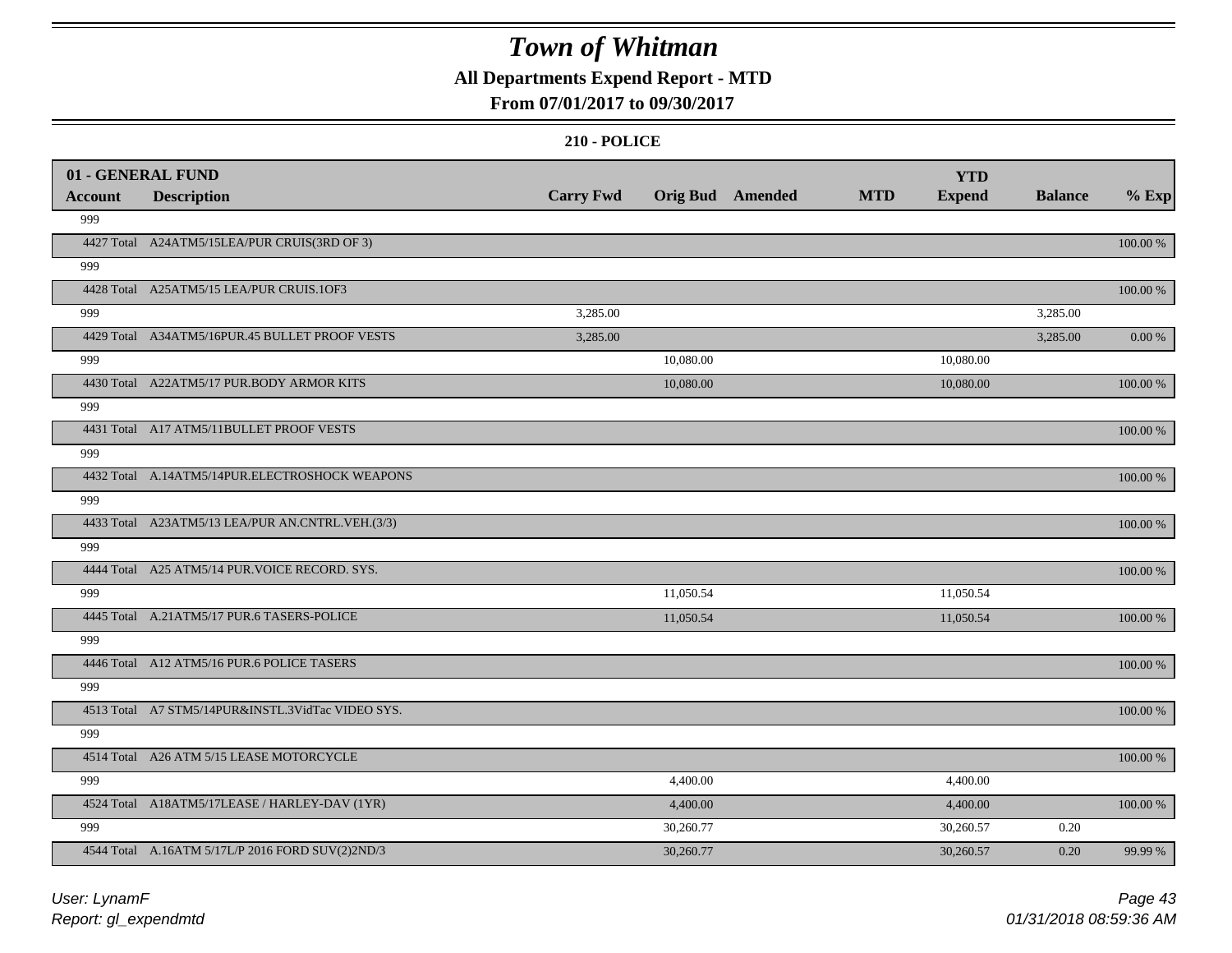### **All Departments Expend Report - MTD**

### **From 07/01/2017 to 09/30/2017**

|                         | 01 - GENERAL FUND                              |                  |                 |         |              | <b>YTD</b>    |                |          |
|-------------------------|------------------------------------------------|------------------|-----------------|---------|--------------|---------------|----------------|----------|
| Account                 | <b>Description</b>                             | <b>Carry Fwd</b> | <b>Orig Bud</b> | Amended | <b>MTD</b>   | <b>Expend</b> | <b>Balance</b> | $%$ Exp  |
| 999                     |                                                |                  |                 |         |              |               |                |          |
| 4545 Total              | A.33ATM 5/16 L/P 2014CRUIS.3RD/3               |                  |                 |         |              |               |                | 100.00 % |
| 999                     |                                                |                  |                 |         |              |               |                |          |
| 4546 Total              | A13ATM5/16PUR 2 MOBILE DATA TERM               |                  |                 |         |              |               |                | 100.00 % |
| 999                     |                                                |                  |                 |         |              |               |                |          |
| 4550 Total              | A.24 ATM 5/15 L/P CRUISER 2ND 0F 3             |                  |                 |         |              |               |                | 100.00 % |
| 999                     |                                                |                  | 13,732.91       |         | 13,732.91    | 13,732.91     |                |          |
|                         | 4551 Total A.19 ATM 5/17 L/P FORD EXPLORER 1/3 |                  | 13,732.91       |         | 13,732.91    | 13,732.91     |                | 100.00 % |
| 999                     |                                                |                  | 11,332.69       |         | 11,332.69    | 11,332.69     |                |          |
|                         | 4571 Total A.17ATM5/17L/P 2015 CRUIS.3/3       |                  | 11,332.69       |         | 11,332.69    | 11,332.69     |                | 100.00 % |
| <b>210 Total POLICE</b> |                                                | 3,285.00         | 3,233,161.57    |         | 259, 195. 15 | 866,788.32    | 2,369,658.25   |          |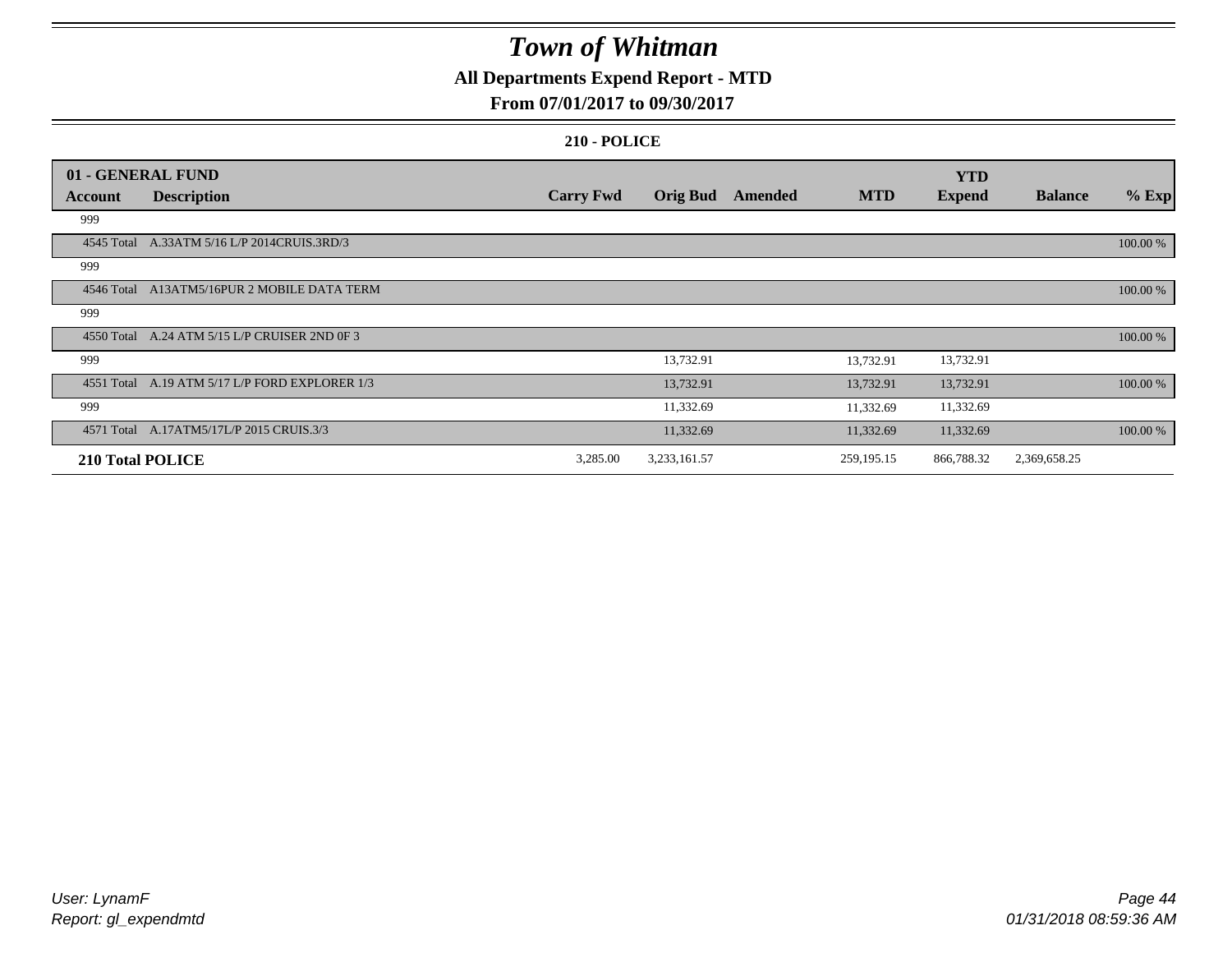### **All Departments Expend Report - MTD**

### **From 07/01/2017 to 09/30/2017**

|                | 01 - GENERAL FUND              |                  |                 |         |            | <b>YTD</b>    |                |          |
|----------------|--------------------------------|------------------|-----------------|---------|------------|---------------|----------------|----------|
| <b>Account</b> | <b>Description</b>             | <b>Carry Fwd</b> | <b>Orig Bud</b> | Amended | <b>MTD</b> | <b>Expend</b> | <b>Balance</b> | $%$ Exp  |
| 111            | SALARIES-ADMINSTRATIVE         |                  | 157,500.00      |         | 12,082.20  | 36,678.11     | 120,821.89     |          |
|                | 1000 Total SALARIES            |                  | 157,500.00      |         | 12,082.20  | 36,678.11     | 120,821.89     | 23.28 %  |
| 112            | <b>SALARIES</b>                |                  | 2,887,814.00    |         | 133,085.73 | 373,642.91    | 2,514,171.09   |          |
| 130            | SALARIES-OVERTIME              |                  |                 |         | 59,579.01  | 199,885.89    | -199,885.89    |          |
| 138            | SICK LEAVE BUY-BACK            |                  |                 |         |            |               |                |          |
| 143            | SALARIES-COLLEGE INCENTIVE     |                  |                 |         |            |               |                |          |
| 145            | SALARIES-HOLIDAY               |                  |                 |         |            |               |                |          |
| 146            | SALARIES-LONGEVITY             |                  |                 |         |            |               |                |          |
| 940            | FY2016 ENCUMBRANCES            |                  |                 |         |            |               |                |          |
| 941            | FY 2017 ENCUMBRANCES           | 18,645.62        |                 |         | 2,052.74   | 14,904.93     | 3,740.69       |          |
| 949            | FY2014 ENCUMBRANCES            |                  |                 |         |            |               |                |          |
| 959            | FY2006 ENCUMBRANCES            |                  |                 |         |            |               |                |          |
|                | 1001 Total SALARIES            | 18,645.62        | 2,887,814.00    |         | 194,717.48 | 588,433.73    | 2,318,025.89   | 20.24 %  |
| 140            | SALARIES-CHIEF-COLLEGE INCENT. |                  |                 |         |            |               |                |          |
|                | 1002 Total SALARIES            |                  |                 |         |            |               |                | 100.00 % |
| 141            | SALARIES-CHIEF-HOLIDAY         |                  |                 |         |            |               |                |          |
|                | 1003 Total SALARIES            |                  |                 |         |            |               |                | 100.00 % |
| 121            | <b>CLERICAL I</b>              |                  | 40,439.00       |         | 3,110.40   | 9,331.20      | 31,107.80      |          |
|                | 1004 Total SALARIES            |                  | 40,439.00       |         | 3,110.40   | 9,331.20      | 31,107.80      | 23.07 %  |
| 130            | <b>SALARIES-OVERTIME</b>       |                  |                 |         |            |               |                |          |
|                | 1005 Total SALARIES            |                  |                 |         |            |               |                | 100.00 % |
| 138            | SICK LEAVE BUY-BACK            |                  |                 |         |            |               |                |          |
|                | 1007 Total SALARIES            |                  |                 |         |            |               |                | 100.00 % |
| 210            | <b>ELECTRICITY</b>             |                  |                 |         | 3,681.19   | 5,417.03      | $-5,417.03$    |          |
| 212            | <b>GAS (NATURAL)</b>           |                  |                 |         |            | 152.35        | $-152.35$      |          |
| 214            | OIL (HEATING)                  |                  |                 |         |            |               |                |          |
| 242            | VEHICLE MAINTENANCE            |                  |                 |         | 211.78     | 16,476.50     | $-16,476.50$   |          |
| 243            | EQUIPMENT MAINTENANCE          |                  |                 |         | 5.44       | 1,863.94      | $-1,863.94$    |          |
| 271            | VEHICLE RENTAL                 |                  |                 |         |            |               |                |          |
| 305            | INSTRUCTIONAL                  |                  |                 |         | 65.00      | 326.65        | $-326.65$      |          |
|                |                                |                  |                 |         |            |               |                |          |

| User: LynamF         |  |
|----------------------|--|
| Report: gl_expendmtd |  |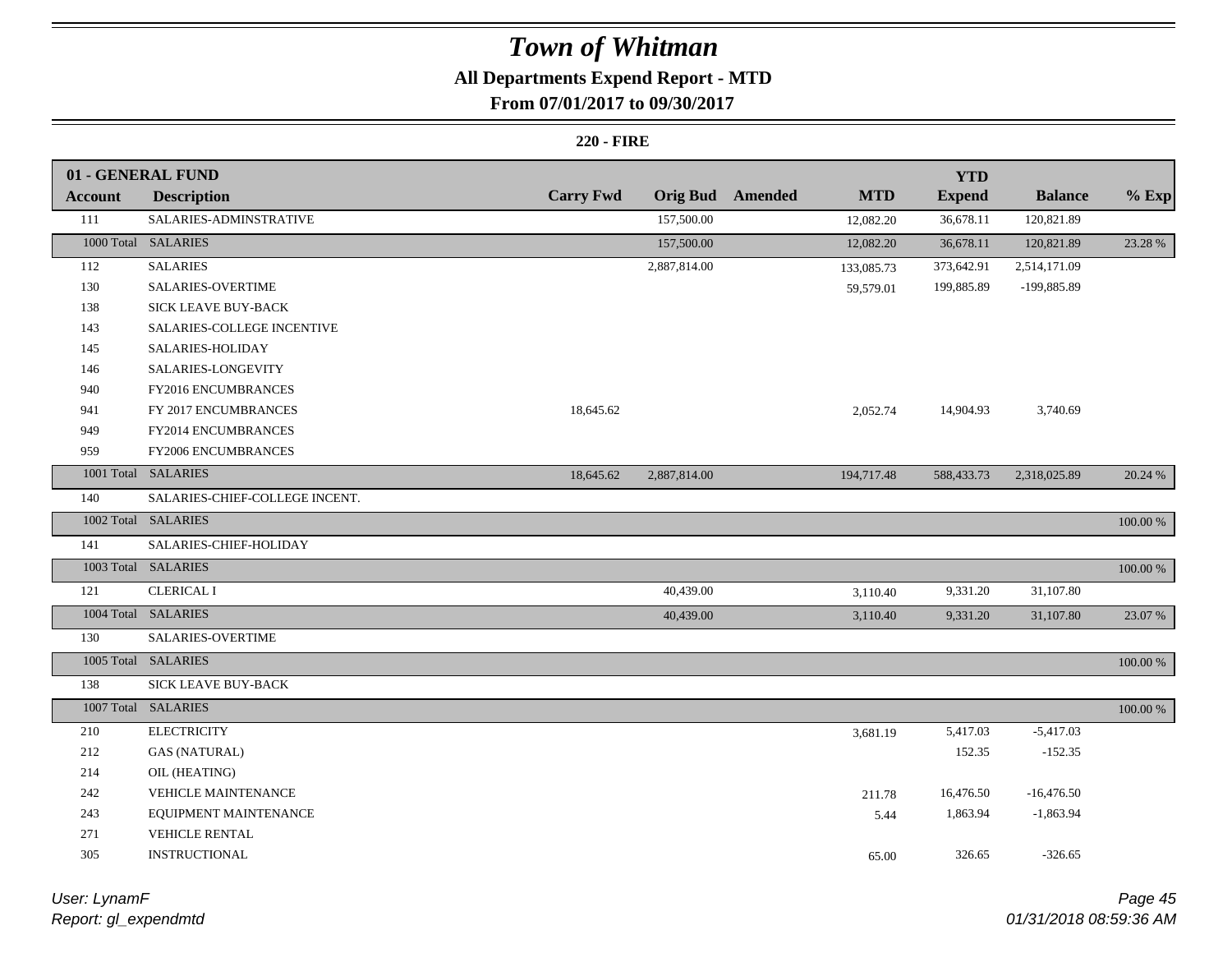### **All Departments Expend Report - MTD**

**From 07/01/2017 to 09/30/2017**

|         | 01 - GENERAL FUND                        |                  |            |                         |            | <b>YTD</b>    |                |         |
|---------|------------------------------------------|------------------|------------|-------------------------|------------|---------------|----------------|---------|
| Account | <b>Description</b>                       | <b>Carry Fwd</b> |            | <b>Orig Bud</b> Amended | <b>MTD</b> | <b>Expend</b> | <b>Balance</b> | $%$ Exp |
| 340     | <b>TELEPHONE</b>                         |                  |            |                         |            |               |                |         |
| 341     | <b>AMBULANCE LICENSES</b>                |                  |            |                         |            | 300.00        | $-300.00$      |         |
| 343     | <b>CELL PHONES</b>                       |                  |            |                         | 728.14     | 1,092.21      | $-1,092.21$    |         |
| 420     | OFFICE SUPPLIES                          |                  |            |                         |            | 65.00         | $-65.00$       |         |
| 430     | <b>BUILDING MAINTENANCE &amp; REPAIR</b> |                  |            |                         | 6,797.98   | 15,988.45     | $-15,988.45$   |         |
| 481     | <b>GASOLINE</b>                          |                  |            |                         | 1,753.72   | 4,490.20      | $-4,490.20$    |         |
| 580     | FIRE SUPPLIES/PROTECT GEAR               |                  |            |                         | 1,349.27   | 1,349.27      | $-1,349.27$    |         |
| 581     | AMBULANCE SUPPLIES & EXPENSE             |                  |            |                         |            |               |                |         |
| 582     | <b>UNIFORMS</b>                          |                  |            |                         |            | 1,400.00      | $-1,400.00$    |         |
| 585     | MISCELLANEOUS EXPENSE                    |                  | 200,000.00 |                         | 3,309.16   | 9,858.41      | 190,141.59     |         |
| 320     | HEALTH CLUB MEMBERSHIPS                  |                  |            |                         |            |               |                |         |
| 717     | FIRE/SPRINKLER ALARM SYS.MAINT           |                  |            |                         |            |               |                |         |
| 730     | <b>ASSOCIATION DUES</b>                  |                  |            |                         | 400.00     | 1,724.00      | $-1,724.00$    |         |
| 731     | <b>MEETINGS</b>                          |                  |            |                         |            |               |                |         |
|         | 2000 Total EXPENSE                       |                  | 200,000.00 |                         | 18,301.68  | 60,504.01     | 139,495.99     | 30.25 % |
| 354     | FIRE / SPRINKLER ALARM SYSTEM            |                  | 12,500.00  |                         | 256.70     | 4,625.45      | 7,874.55       |         |
|         | 2001 Total EXPENSE                       |                  | 12,500.00  |                         | 256.70     | 4,625.45      | 7,874.55       | 37.00 % |
| 948     | FY07 ENCUMBRANCES                        |                  |            |                         |            |               |                |         |
| 939     | FY2015 ENCUMBRANCES                      |                  |            |                         |            |               |                |         |
| 940     | FY2016 ENCUMBRANCES                      |                  |            |                         |            |               |                |         |
| 941     | FY 2017 ENCUMBRANCES                     | 2,616.00         |            |                         |            |               | 2,616.00       |         |
| 943     | FY2012 ENCUMBRANCES                      |                  |            |                         |            |               |                |         |
| 945     | FY2013 ENCUMBRANCES                      |                  |            |                         |            |               |                |         |
| 946     | FY2010 ENCUMBRANCES                      |                  |            |                         |            |               |                |         |
| 949     | FY2014 ENCUMBRANCES                      |                  |            |                         |            |               |                |         |
| 953     | <b>FY2009 ENCUMBRANCES</b>               |                  |            |                         |            |               |                |         |
| 958     | FY2005 ENCUMBRANCES                      |                  |            |                         |            |               |                |         |
| 959     | FY2006 ENCUMBRANCES                      |                  |            |                         |            |               |                |         |
|         | 2002 Total EXPENSE                       | 2,616.00         |            |                         |            |               | 2,616.00       | 0.00 %  |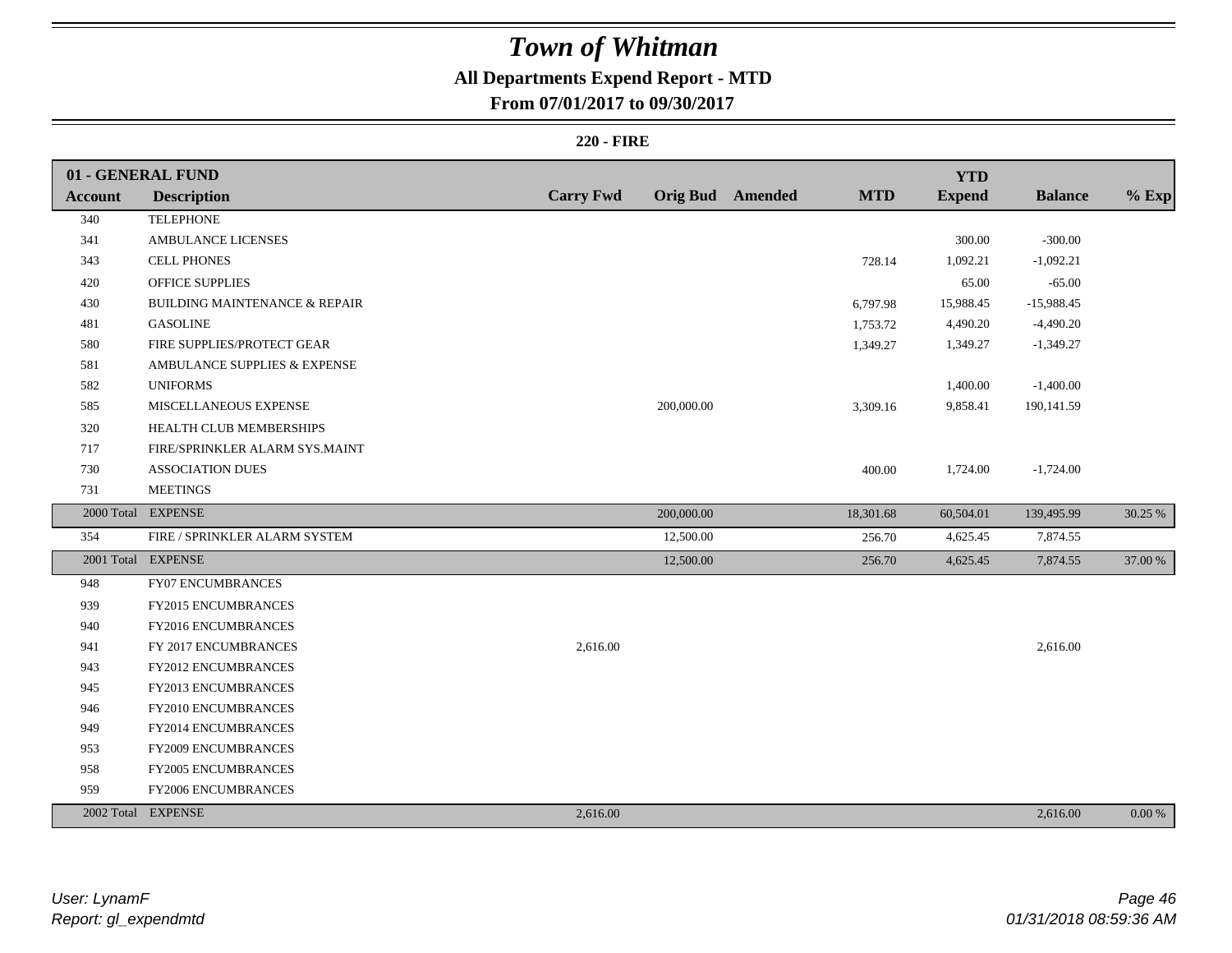### **All Departments Expend Report - MTD**

### **From 07/01/2017 to 09/30/2017**

|                | 01 - GENERAL FUND                                   |                  |                 |         |            | <b>YTD</b>    |                |             |
|----------------|-----------------------------------------------------|------------------|-----------------|---------|------------|---------------|----------------|-------------|
| <b>Account</b> | <b>Description</b>                                  | <b>Carry Fwd</b> | <b>Orig Bud</b> | Amended | <b>MTD</b> | <b>Expend</b> | <b>Balance</b> | $%$ Exp     |
| 382            | ARMORY BUILDING MAINTENANCE                         |                  | 10,000.00       |         | 116.66     | 457.36        | 9,542.64       |             |
|                | 2003 Total EXPENSE                                  |                  | 10,000.00       |         | 116.66     | 457.36        | 9,542.64       | 4.57 %      |
| 353            | REGIONAL DISPATCH                                   |                  | 53,045.00       |         | 2,300.00   | 15,175.00     | 37,870.00      |             |
|                | 2004 Total EXPENSE                                  |                  | 53,045.00       |         | 2,300.00   | 15,175.00     | 37,870.00      | 28.60 %     |
| 999            |                                                     |                  |                 |         |            |               |                |             |
|                | 4436 Total A.2 STM 5/4/15 PUR.FIRE/CHF AUTO         |                  |                 |         |            |               |                | 100.00 %    |
| 999            |                                                     |                  |                 |         |            |               |                |             |
|                | 4437 Total A20ATM5/15LEA/PUR2015PUMP.ENG.1/8        |                  |                 |         |            |               |                | 100.00 %    |
| 580            | FIRE SUPPLIES/PROTECT GEAR                          |                  | 20,000.00       |         | 11,141.28  | 16,479.98     | 3,520.02       |             |
|                | 4438 Total A.23ATM 5/17EQUIP NEW FIREFIGHTERS       |                  | 20,000.00       |         | 11,141.28  | 16,479.98     | 3,520.02       | 82.39 %     |
| 999            |                                                     |                  | 70,926.90       |         |            | 70,926.90     |                |             |
|                | 4439 Total A24ATM5/17L/P 2015 PUMP.ENG.3/8          |                  | 70,926.90       |         |            | 70,926.90     |                | 100.00 %    |
| 999            |                                                     |                  |                 |         |            |               |                |             |
|                | 4440 Total A21ATM 5/09 PUR.FIRE/CHF AUTO            |                  |                 |         |            |               |                | 100.00 %    |
| 999            |                                                     |                  |                 |         |            |               |                |             |
|                | 4441 Total A11ATM5/16 FUND REGIONAL DISPATCH        |                  |                 |         |            |               |                | 100.00 %    |
| 999            |                                                     |                  |                 |         |            |               |                |             |
|                | 4442 Total A.42 ATM5/16 PUR.PROT.EQ./FIRE DEPT      |                  |                 |         |            |               |                | 100.00 %    |
| 999            |                                                     |                  | 22,204.00       |         |            |               | 22,204.00      |             |
|                | 4443 Total A27ATM5/17 SELF CONT.BR.APPAR.10%MTCH    |                  | 22,204.00       |         |            |               | 22,204.00      | $0.00\ \%$  |
| 999            |                                                     |                  |                 |         |            |               |                |             |
|                | 4458 Total A.16STM12/17REPL.ROOFTOP UNITS-FIRE STA. |                  |                 |         |            |               |                | 100.00 %    |
| 999            |                                                     |                  |                 |         |            |               |                |             |
|                | 4502 Total A19ATM5/15 LEA/PUR&EQUIP. AMB. (5/5)     |                  |                 |         |            |               |                | 100.00 %    |
| 999            |                                                     |                  |                 |         |            |               |                |             |
|                | 4517 Total A.39ATM5/16PUR.DEFIBRILLATORS            |                  |                 |         |            |               |                | $100.00~\%$ |
| 999            |                                                     |                  |                 |         |            |               |                |             |
|                | 4518 Total A.29 ATM 5/14 FUND REGIONAL DISPATCH     |                  |                 |         |            |               |                | 100.00 %    |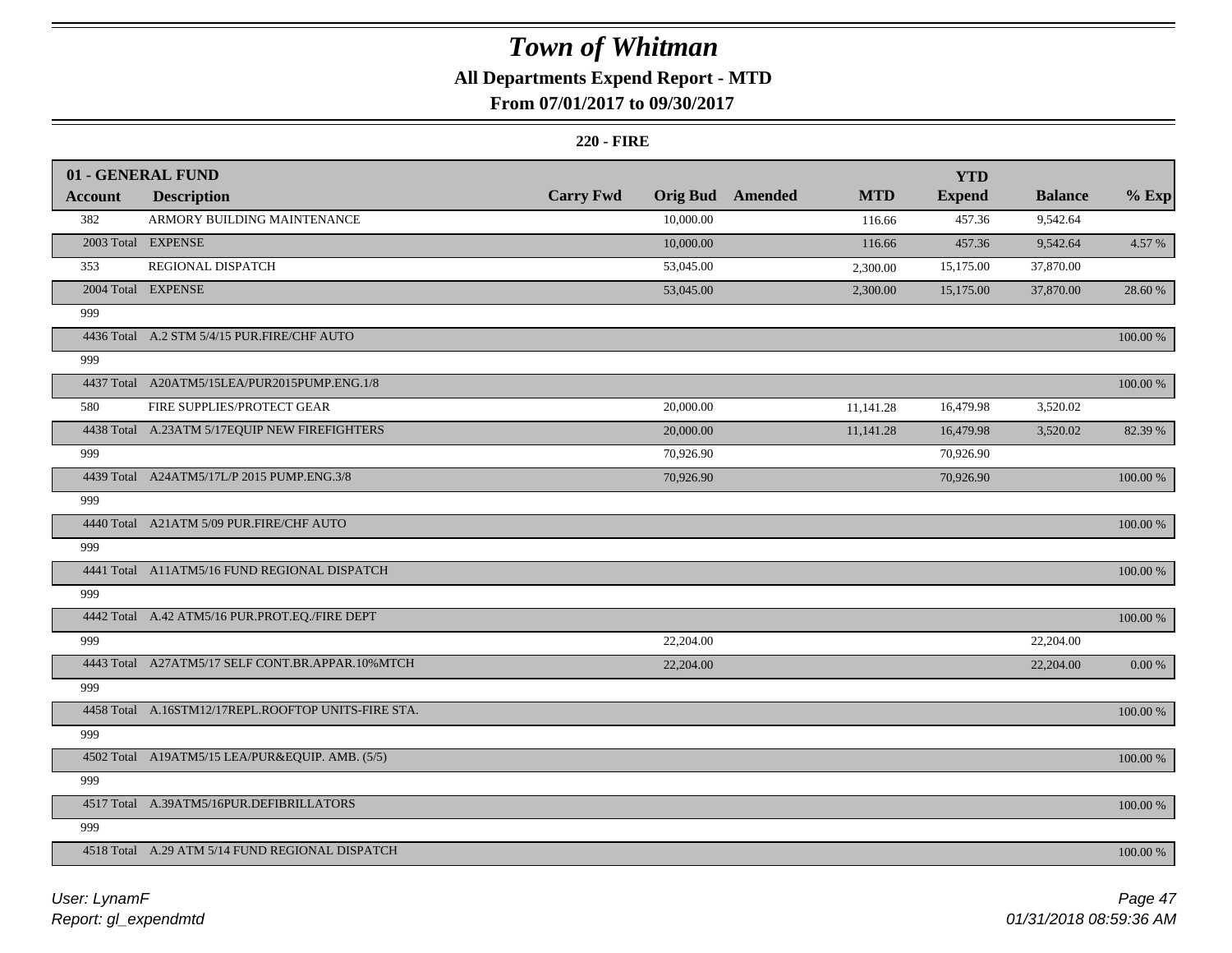### **All Departments Expend Report - MTD**

### **From 07/01/2017 to 09/30/2017**

|                | 01 - GENERAL FUND                                 |                  |                 |         |            | <b>YTD</b>    |                |             |
|----------------|---------------------------------------------------|------------------|-----------------|---------|------------|---------------|----------------|-------------|
| Account        | <b>Description</b>                                | <b>Carry Fwd</b> | <b>Orig Bud</b> | Amended | <b>MTD</b> | <b>Expend</b> | <b>Balance</b> | $%$ Exp     |
| 999            |                                                   |                  | 60,000.00       |         |            |               | 60,000.00      |             |
| 4528 Total     | A25ATM5/17&19STM12/17REFURB1990PUMP.ENG           |                  | 60,000.00       |         |            |               | 60,000.00      | 0.00 %      |
| 999            |                                                   |                  |                 |         |            |               |                |             |
|                | 4530 Total A.16ATM5/14 PUR EMS REPORTING SOFTWARE |                  |                 |         |            |               |                | $100.00~\%$ |
| 999            |                                                   |                  | 40,050.28       |         |            | 39,955.74     | 94.54          |             |
|                | 4547 Total A.26 STM5/17 LEA/PUR.2017 AMB. 1/5     |                  | 40,050.28       |         |            | 39,955.74     | 94.54          | 99.76%      |
| 999            |                                                   |                  |                 |         |            |               |                |             |
|                | 4554 Total A.38ATM5/16PUR.JAWS OF LIFE TOOLS      |                  |                 |         |            |               |                | 100.00 %    |
| 999            |                                                   |                  |                 |         |            |               |                |             |
|                | 4558 Total A19ATM5/14 REPL. FIRE STA.HEAT UNITS   |                  |                 |         |            |               |                | 100.00 %    |
| 999            |                                                   |                  |                 |         |            |               |                |             |
|                | 4559 Total A.40ATM5/16LEA/PUR&EQ.2012.AMB.4/4     |                  |                 |         |            |               |                | $100.00~\%$ |
| 999            |                                                   |                  |                 |         |            |               |                |             |
|                | 4566 Total A.18STM12/17RADIO SYSTEM-FIRE DEPT     |                  |                 |         |            |               |                | 100.00 %    |
| 999            |                                                   |                  |                 |         |            |               |                |             |
|                | 4567 Total A.37ATM 5/16PUR2.AMB.STRCHS&STRUC.SYS  |                  |                 |         |            |               |                | 100.00 %    |
| 999            |                                                   |                  |                 |         |            |               |                |             |
|                | 4568 Total A.18ATM 5/14 PUR/EQ.FIRE COMMAND VEH.  |                  |                 |         |            |               |                | 100.00 %    |
| 220 Total FIRE |                                                   | 21,261.62        | 3,574,479.18    |         | 242,026.40 | 842,567.48    | 2,753,173.32   |             |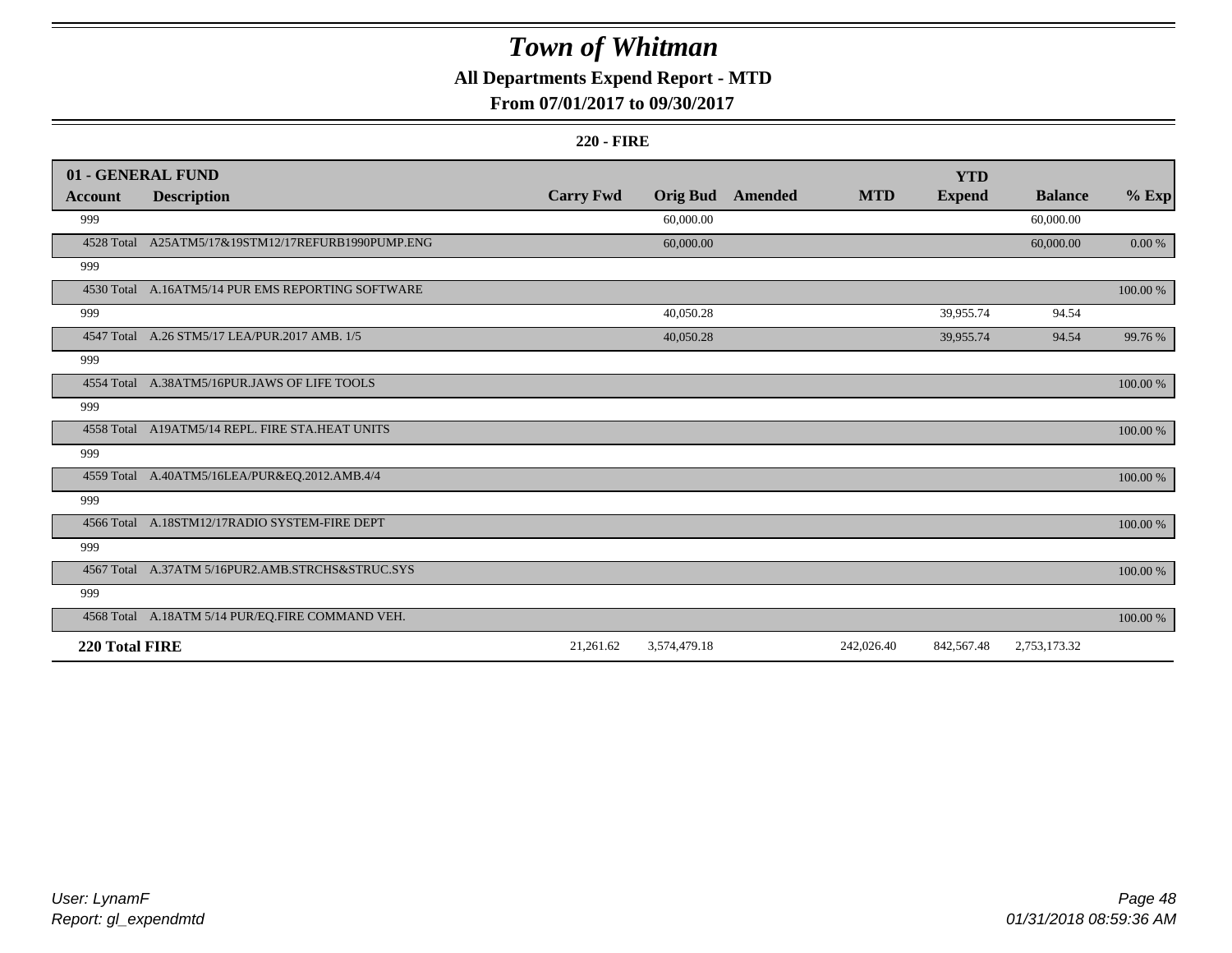**All Departments Expend Report - MTD**

**From 07/01/2017 to 09/30/2017**

#### **221 - FIRE ALARM MAINTENANCE**

|         | 01 - GENERAL FUND                         |                  |                 |         |            | <b>YTD</b>    |                |          |
|---------|-------------------------------------------|------------------|-----------------|---------|------------|---------------|----------------|----------|
| Account | <b>Description</b>                        | <b>Carry Fwd</b> | <b>Orig Bud</b> | Amended | <b>MTD</b> | <b>Expend</b> | <b>Balance</b> | $%$ Exp  |
| 585     | MISCELLANEOUS EXPENSE                     |                  |                 |         |            |               |                |          |
|         | 2000 Total EXPENSE                        |                  |                 |         |            |               |                | 100.00 % |
| 945     | <b>FY2013 ENCUMBRANCES</b>                |                  |                 |         |            |               |                |          |
| 946     | <b>FY2010 ENCUMBRANCES</b>                |                  |                 |         |            |               |                |          |
| 949     | <b>FY2014 ENCUMBRANCES</b>                |                  |                 |         |            |               |                |          |
|         | 2001 Total EXPENSE                        |                  |                 |         |            |               |                | 100.00 % |
| 999     |                                           |                  |                 |         |            |               |                |          |
|         | 4423 Total A.4STM5/6/02FIRE ALMS.TN.BLDGS |                  |                 |         |            |               |                | 100.00 % |
|         | <b>221 Total FIRE ALARM MAINTENANCE</b>   |                  |                 |         |            |               |                |          |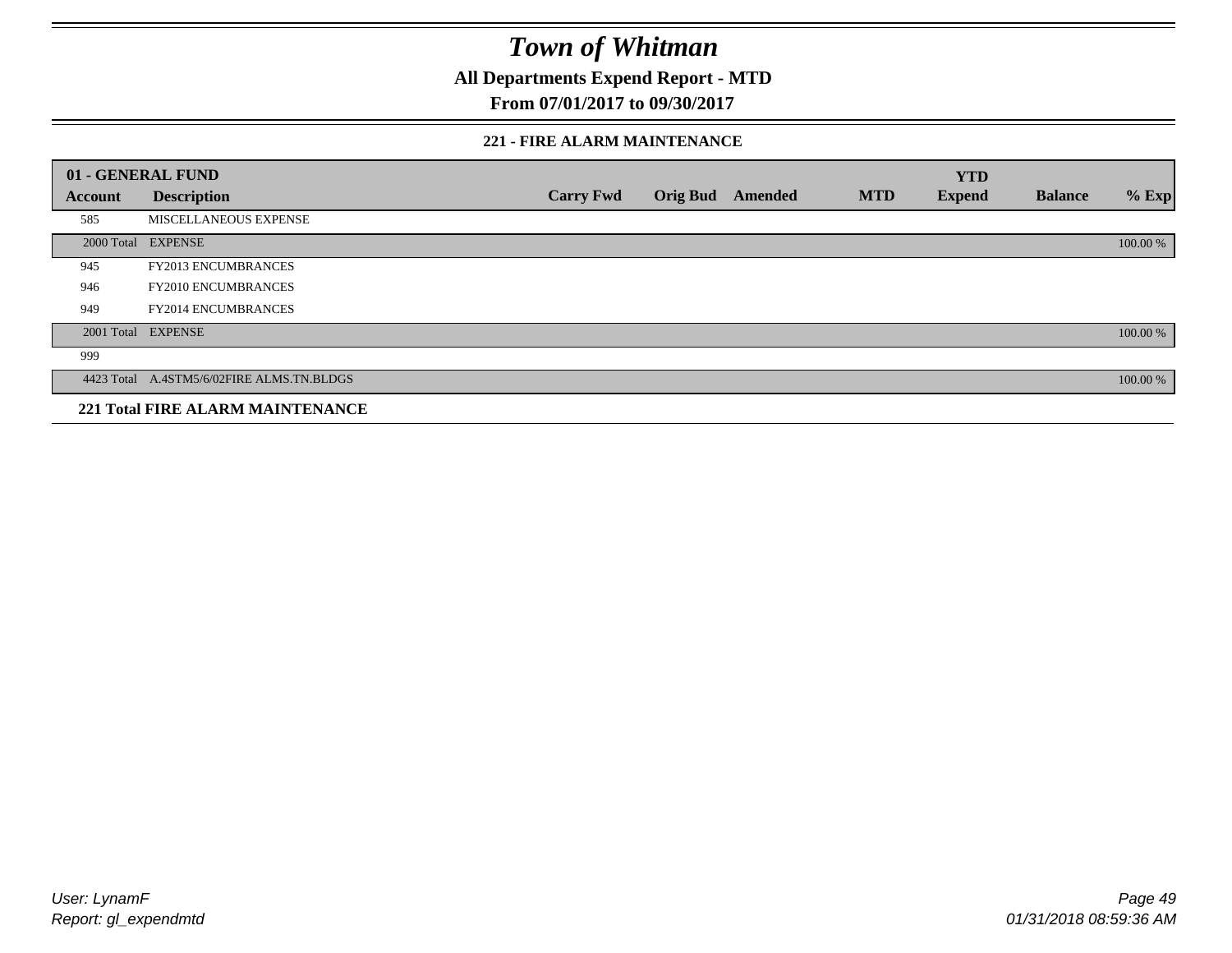### **All Departments Expend Report - MTD**

#### **From 07/01/2017 to 09/30/2017**

#### **222 - FOREST FIRES**

|         | 01 - GENERAL FUND             |                  |          |                  |            | <b>YTD</b>    |                |          |
|---------|-------------------------------|------------------|----------|------------------|------------|---------------|----------------|----------|
| Account | <b>Description</b>            | <b>Carry Fwd</b> |          | Orig Bud Amended | <b>MTD</b> | <b>Expend</b> | <b>Balance</b> | $%$ Exp  |
| 112     | <b>SALARIES</b>               |                  |          |                  |            |               |                |          |
|         | 1000 Total SALARIES           |                  |          |                  |            |               |                | 100.00 % |
| 585     | MISCELLANEOUS EXPENSE         |                  | 2,000.00 |                  | 1,618.49   | 2,000.00      |                |          |
|         | 2000 Total EXPENSE            |                  | 2,000.00 |                  | 1,618.49   | 2,000.00      |                | 100.00 % |
| 943     | <b>FY2012 ENCUMBRANCES</b>    |                  |          |                  |            |               |                |          |
| 945     | <b>FY2013 ENCUMBRANCES</b>    |                  |          |                  |            |               |                |          |
| 946     | <b>FY2010 ENCUMBRANCES</b>    |                  |          |                  |            |               |                |          |
|         | 2001 Total EXPENSE            |                  |          |                  |            |               |                | 100.00 % |
|         | <b>222 Total FOREST FIRES</b> |                  | 2,000.00 |                  | 1,618.49   | 2,000.00      |                |          |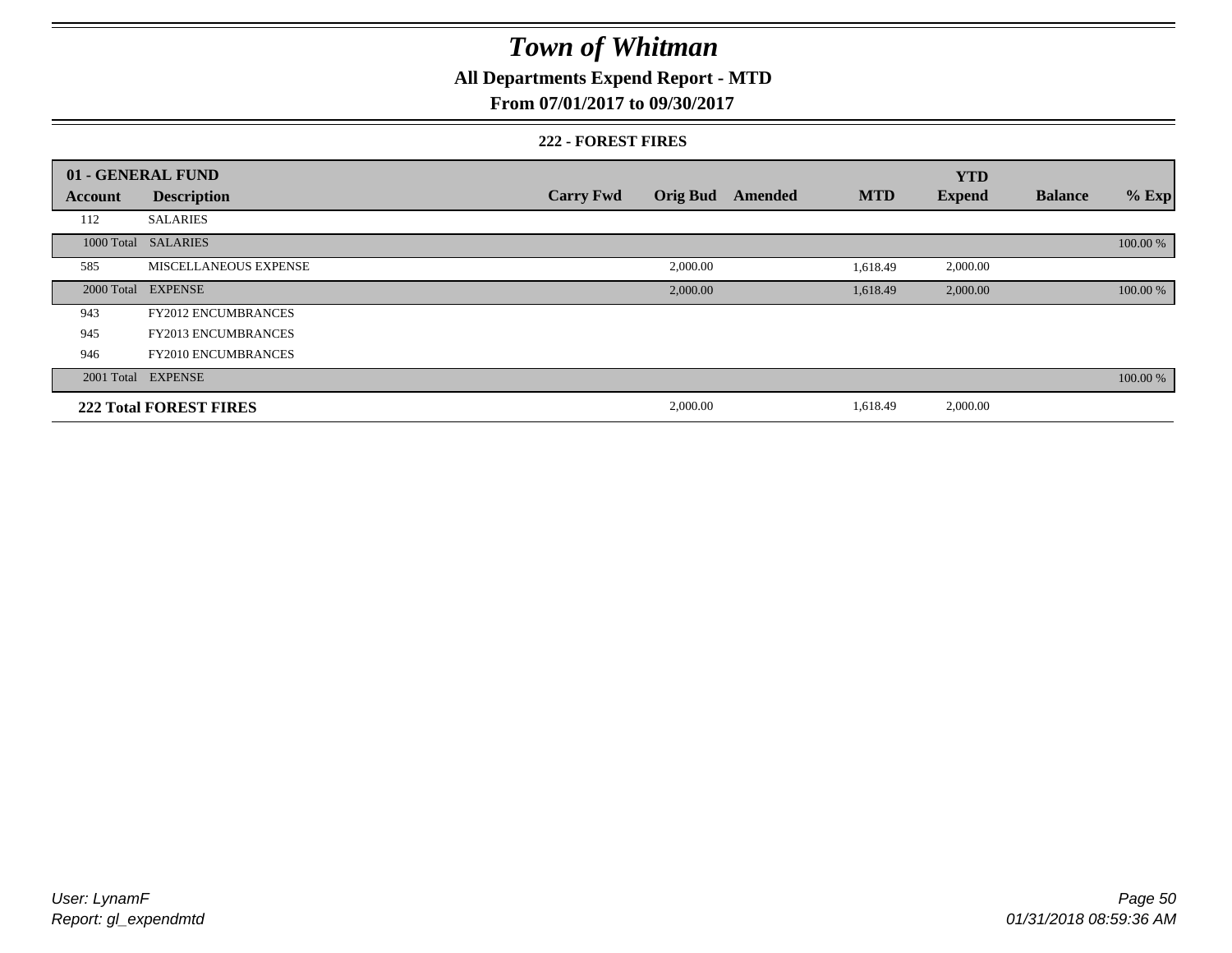**All Departments Expend Report - MTD**

**From 07/01/2017 to 09/30/2017**

#### **230 - RIGHT TO KNOW LAW BUDGET**

|         | 01 - GENERAL FUND                  |                  |                         |            | YTD           |                |            |
|---------|------------------------------------|------------------|-------------------------|------------|---------------|----------------|------------|
| Account | <b>Description</b>                 | <b>Carry Fwd</b> | <b>Orig Bud</b> Amended | <b>MTD</b> | <b>Expend</b> | <b>Balance</b> | $%$ Exp    |
| 585     | MISCELLANEOUS EXPENSE              |                  |                         |            |               |                |            |
|         | 2000 Total EXPENSE                 |                  |                         |            |               |                | $100.00\%$ |
|         | 230 Total RIGHT TO KNOW LAW BUDGET |                  |                         |            |               |                |            |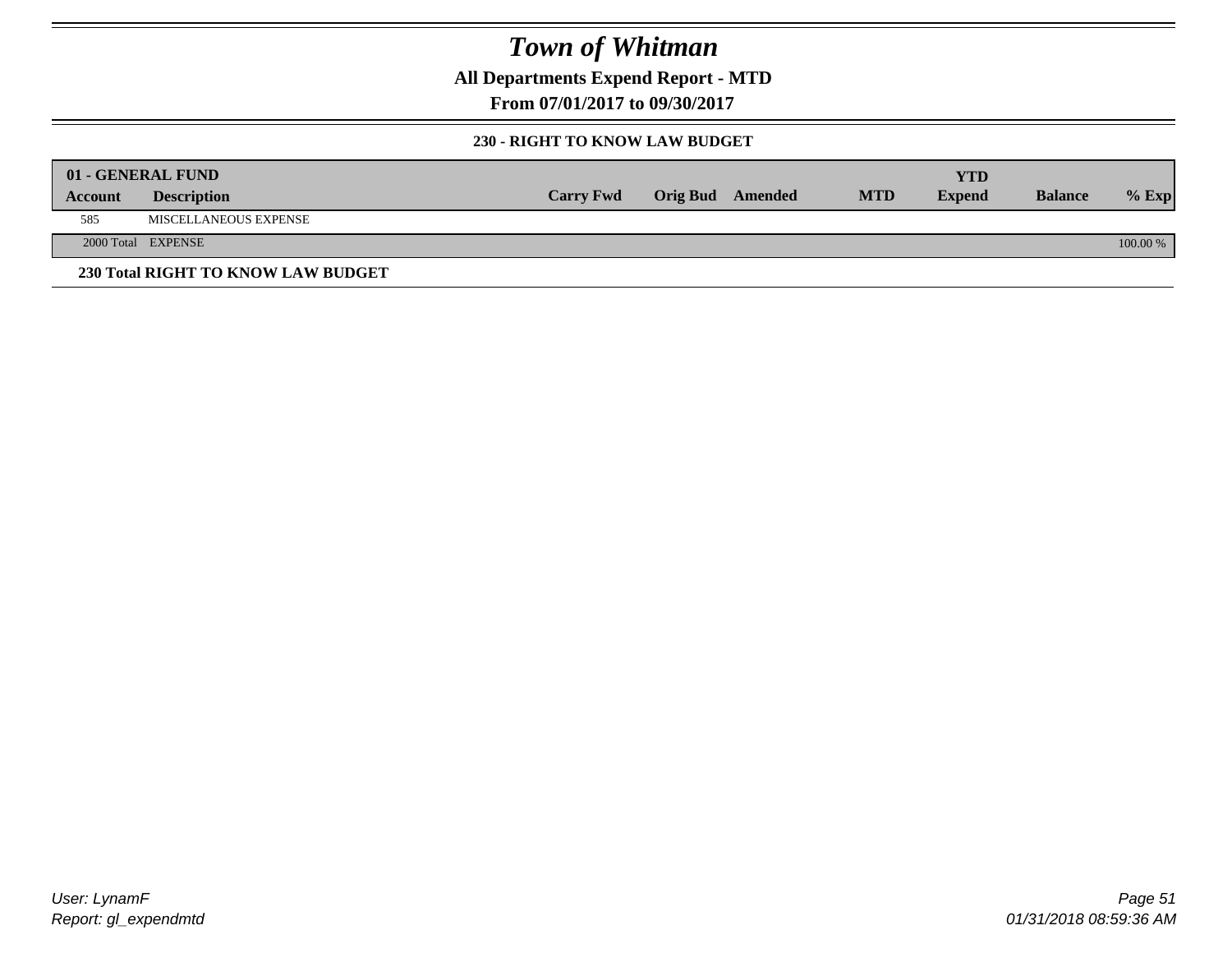### **All Departments Expend Report - MTD**

**From 07/01/2017 to 09/30/2017**

#### **231 - AMBULANCE REPAIR**

|         | 01 - GENERAL FUND          |                  |                 |         |            | <b>YTD</b>    |                |          |
|---------|----------------------------|------------------|-----------------|---------|------------|---------------|----------------|----------|
| Account | <b>Description</b>         | <b>Carry Fwd</b> | <b>Orig Bud</b> | Amended | <b>MTD</b> | <b>Expend</b> | <b>Balance</b> | $%$ Exp  |
| 585     | MISCELLANEOUS EXPENSE      |                  | 25,000.00       |         | 2.978.07   | 4.946.02      | 20,053.98      |          |
|         | 2000 Total EXPENSE         |                  | 25,000.00       |         | 2,978.07   | 4,946.02      | 20,053.98      | 19.78 %  |
| 939     | <b>FY2015 ENCUMBRANCES</b> |                  |                 |         |            |               |                |          |
|         | 2001 Total EXPENSE         |                  |                 |         |            |               |                | 100.00 % |
|         | 231 Total AMBULANCE REPAIR |                  | 25,000.00       |         | 2,978.07   | 4.946.02      | 20,053.98      |          |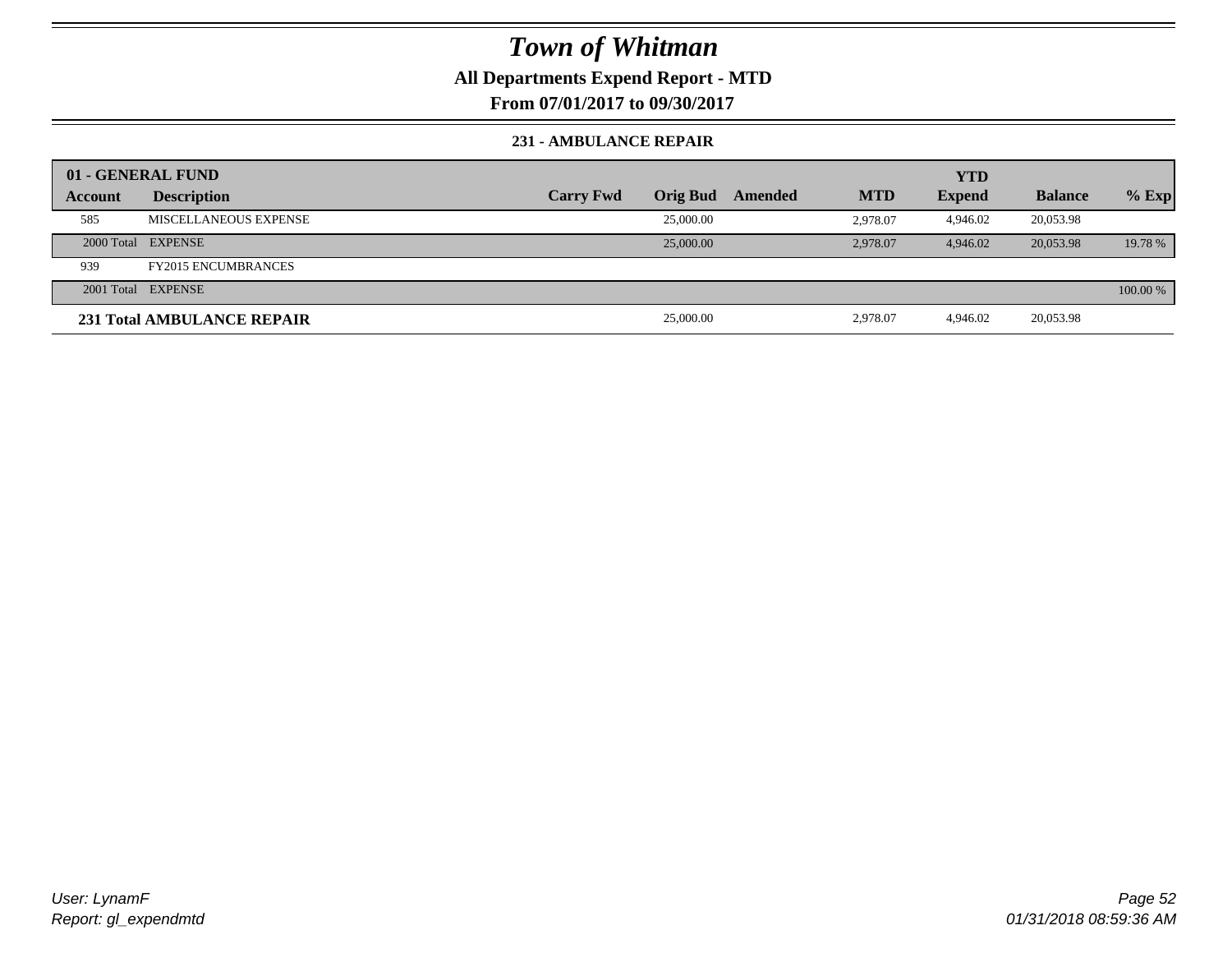### **All Departments Expend Report - MTD**

**From 07/01/2017 to 09/30/2017**

#### **233 - AMBULANCE BILLING**

|         | 01 - GENERAL FUND           |                  |                 |         |            | <b>YTD</b>    |                |          |
|---------|-----------------------------|------------------|-----------------|---------|------------|---------------|----------------|----------|
| Account | <b>Description</b>          | <b>Carry Fwd</b> | <b>Orig Bud</b> | Amended | <b>MTD</b> | <b>Expend</b> | <b>Balance</b> | $%$ Exp  |
| 252     | <b>SERVICES</b>             |                  | 28,000.00       |         | 3,201.02   | 6,437.71      | 21,562.29      |          |
|         | 2000 Total EXPENSE          |                  | 28,000.00       |         | 3,201.02   | 6,437.71      | 21,562.29      | 22.99 %  |
| 941     | FY 2017 ENCUMBRANCES        | 3,254.58         |                 |         |            | 3,254.58      |                |          |
| 943     | <b>FY2012 ENCUMBRANCES</b>  |                  |                 |         |            |               |                |          |
| 945     | <b>FY2013 ENCUMBRANCES</b>  |                  |                 |         |            |               |                |          |
| 946     | <b>FY2010 ENCUMBRANCES</b>  |                  |                 |         |            |               |                |          |
| 949     | <b>FY2014 ENCUMBRANCES</b>  |                  |                 |         |            |               |                |          |
| 959     | <b>FY2006 ENCUMBRANCES</b>  |                  |                 |         |            |               |                |          |
|         | 2001 Total EXPENSE          | 3,254.58         |                 |         |            | 3,254.58      |                | 100.00 % |
|         | 233 Total AMBULANCE BILLING | 3,254.58         | 28,000.00       |         | 3,201.02   | 9,692.29      | 21,562.29      |          |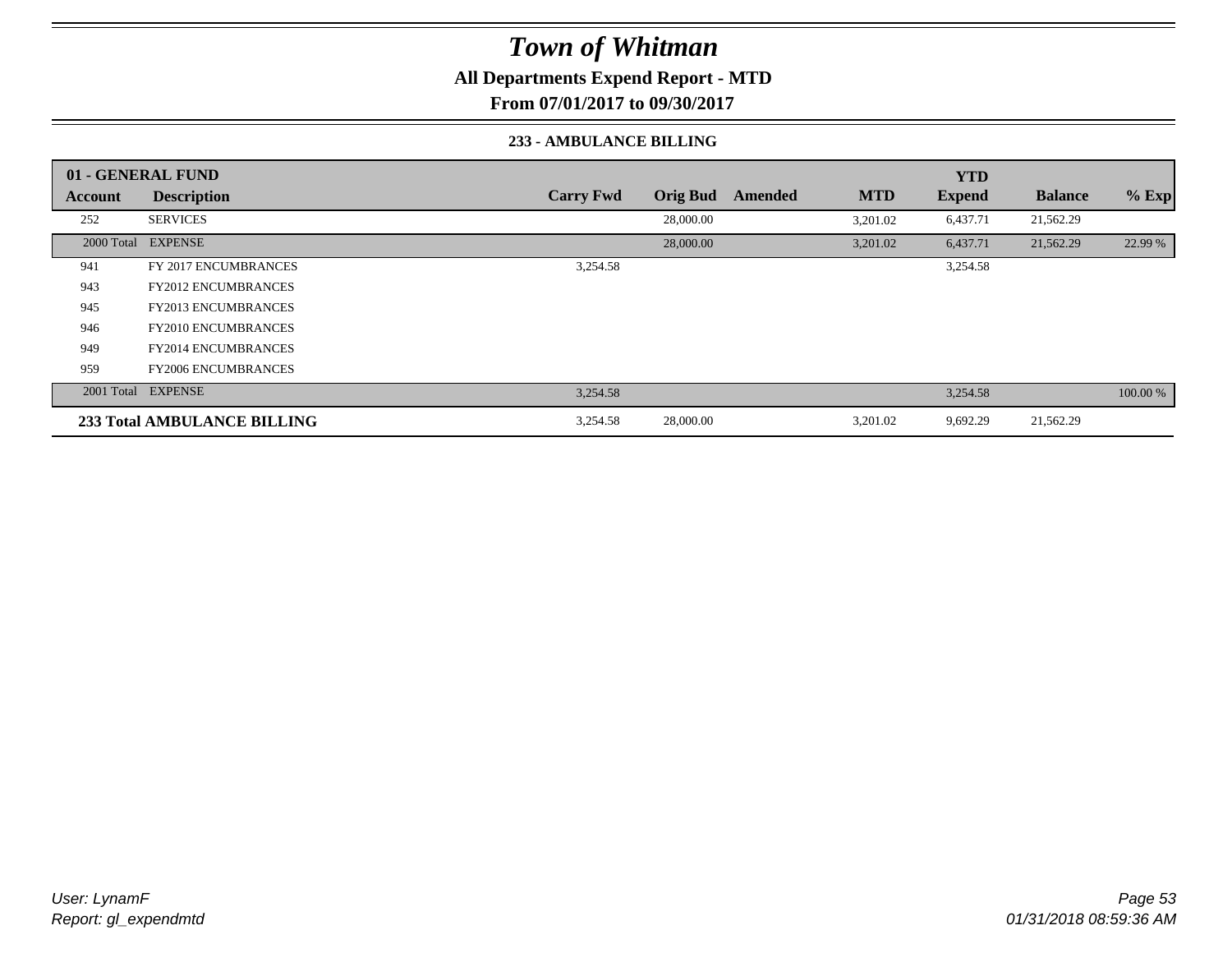### **All Departments Expend Report - MTD**

**From 07/01/2017 to 09/30/2017**

#### **241 - BUILDING INSPECTOR**

|                | 01 - GENERAL FUND                   |                  |                                       | <b>YTD</b>    |                |          |
|----------------|-------------------------------------|------------------|---------------------------------------|---------------|----------------|----------|
| <b>Account</b> | <b>Description</b>                  | <b>Carry Fwd</b> | <b>Orig Bud</b> Amended<br><b>MTD</b> | <b>Expend</b> | <b>Balance</b> | $%$ Exp  |
| 120            | SALARIES-PART TIME                  | 64,201.00        | 4,938.52                              | 14,815.56     | 49,385.44      |          |
|                | 1000 Total SALARIES                 | 64,201.00        | 4,938.52                              | 14,815.56     | 49,385.44      | 23.07 %  |
| 121            | <b>CLERICAL I</b>                   | 46,257.00        | 3,517.09                              | 10,592.34     | 35,664.66      |          |
|                | 1001 Total SALARIES                 | 46,257.00        | 3,517.09                              | 10,592.34     | 35,664.66      | 22.89 %  |
| 126            | <b>CLERICAL II</b>                  |                  |                                       |               |                |          |
|                | 1002 Total SALARIES                 |                  |                                       |               |                | 100.00 % |
| 133            | <b>ASSISTANT</b>                    | 1,700.00         |                                       | 150.00        | 1,550.00       |          |
|                | 1003 Total SALARIES                 | 1,700.00         |                                       | 150.00        | 1,550.00       | 8.82%    |
| 242            | VEHICLE MAINTENANCE                 |                  |                                       |               |                |          |
| 340            | <b>TELEPHONE</b>                    |                  |                                       |               |                |          |
| 343            | <b>CELL PHONES</b>                  |                  | 101.98                                | 152.97        | $-152.97$      |          |
| 420            | <b>OFFICE SUPPLIES</b>              |                  | 200.15                                | 200.15        | $-200.15$      |          |
| 481            | <b>GASOLINE</b>                     |                  |                                       |               |                |          |
| 585            | MISCELLANEOUS EXPENSE               | 4,869.00         |                                       |               | 4,869.00       |          |
| 730            | <b>ASSOCIATION DUES</b>             |                  |                                       |               |                |          |
| 731            | <b>MEETINGS</b>                     |                  | 90.00                                 | 90.00         | $-90.00$       |          |
| 746            | <b>AUTO EXPENSE</b>                 |                  | 77.41                                 | 206.12        | $-206.12$      |          |
|                | 2000 Total EXPENSE                  | 4,869.00         | 469.54                                | 649.24        | 4,219.76       | 13.33 %  |
| 710            | IN STATE TRAVEL                     |                  |                                       |               |                |          |
| 746            | <b>AUTO EXPENSE</b>                 | 800.00           | 41.98                                 | 41.98         | 758.02         |          |
|                | 2001 Total EXPENSE                  | 800.00           | 41.98                                 | 41.98         | 758.02         | 5.24 %   |
| 940            | FY2016 ENCUMBRANCES                 |                  |                                       |               |                |          |
| 943            | FY2012 ENCUMBRANCES                 |                  |                                       |               |                |          |
| 939            | FY2015 ENCUMBRANCES                 |                  |                                       |               |                |          |
| 949            | FY2014 ENCUMBRANCES                 |                  |                                       |               |                |          |
|                | 2002 Total EXPENSE                  |                  |                                       |               |                | 100.00 % |
| 750            | RS.FD.-DEMO.BARN-655 WASHINGTON ST. |                  |                                       |               |                |          |
|                | 2003 Total EXPENSE                  |                  |                                       |               |                | 100.00 % |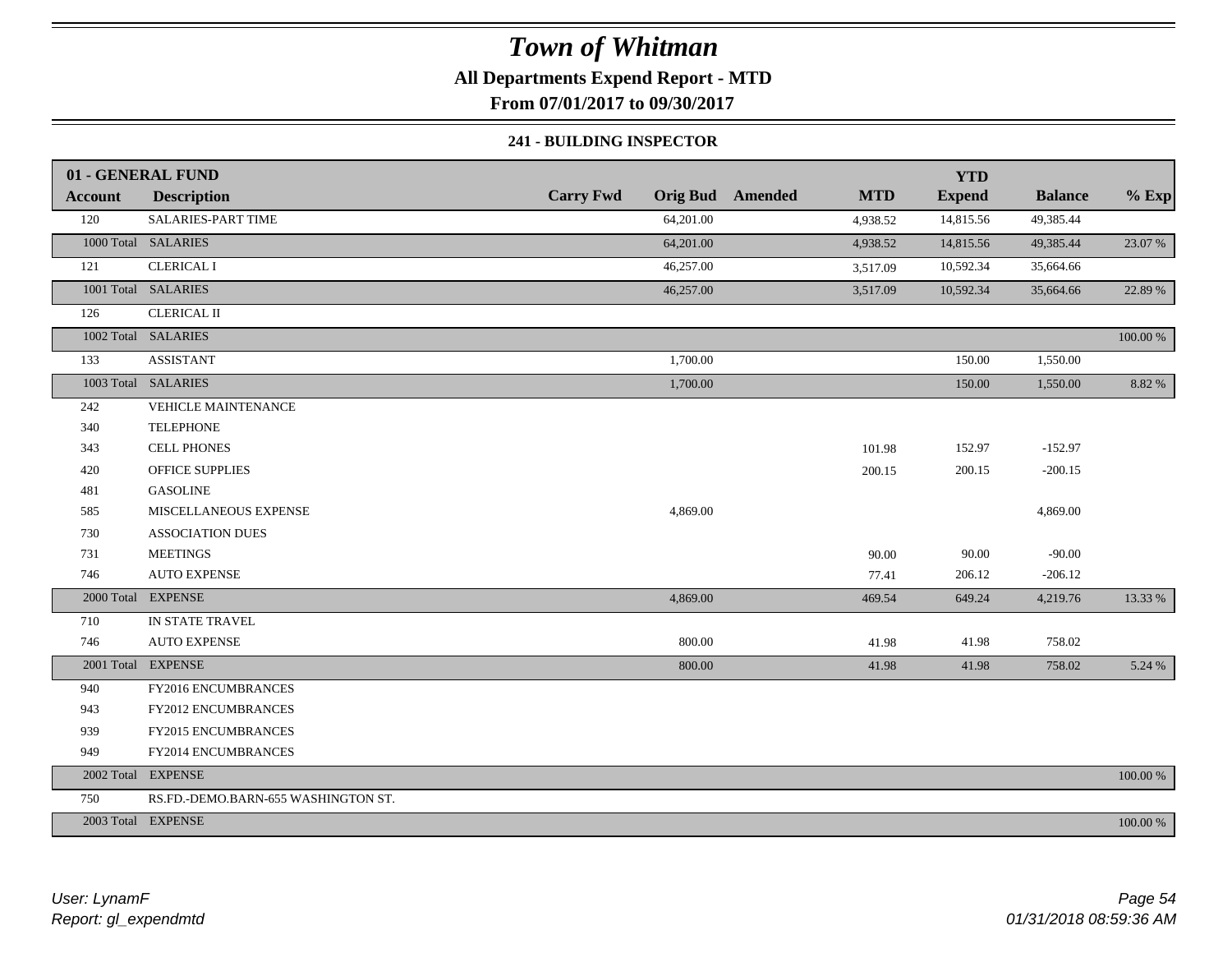### **All Departments Expend Report - MTD**

**From 07/01/2017 to 09/30/2017**

#### **241 - BUILDING INSPECTOR**

|         | 01 - GENERAL FUND                     |                  |                 |         |            | <b>YTD</b>    |                |          |
|---------|---------------------------------------|------------------|-----------------|---------|------------|---------------|----------------|----------|
| Account | <b>Description</b>                    | <b>Carry Fwd</b> | <b>Orig Bud</b> | Amended | <b>MTD</b> | <b>Expend</b> | <b>Balance</b> | $%$ Exp  |
| 753     | RS.FD.-COND.PROP.- 64 STAR ST.        |                  |                 |         |            |               |                |          |
| 754     | RES. FND. TR. - BOARD UP 35 EAST AVE. |                  |                 |         |            |               |                |          |
|         | 2004 Total EXPENSE                    |                  |                 |         |            |               |                | 100.00 % |
|         | 241 Total BUILDING INSPECTOR          |                  | 117,827.00      |         | 8,967.13   | 26.249.12     | 91,577.88      |          |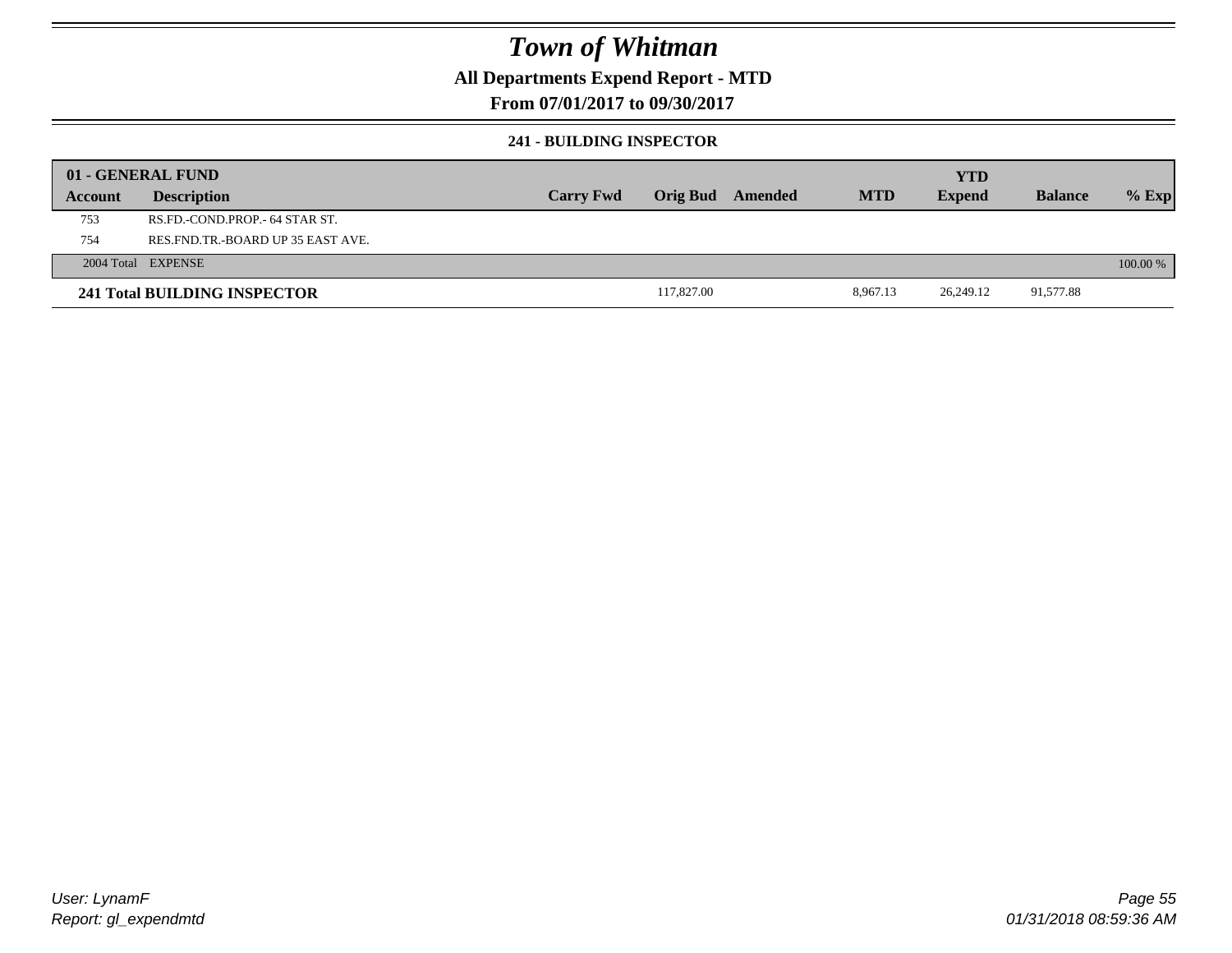### **All Departments Expend Report - MTD**

**From 07/01/2017 to 09/30/2017**

#### **242 - GAS INSPECTOR**

|                | 01 - GENERAL FUND              |                                     |                       | <b>YTD</b>    |                |         |
|----------------|--------------------------------|-------------------------------------|-----------------------|---------------|----------------|---------|
| <b>Account</b> | <b>Description</b>             | <b>Orig Bud</b><br><b>Carry Fwd</b> | <b>MTD</b><br>Amended | <b>Expend</b> | <b>Balance</b> | $%$ Exp |
| 120            | <b>SALARIES-PART TIME</b>      | 4,571.00                            | 380.92                | 1,142.76      | 3,428.24       |         |
|                | 1000 Total SALARIES            | 4,571.00                            | 380.92                | 1,142.76      | 3,428.24       | 25.00 % |
| 420            | <b>OFFICE SUPPLIES</b>         |                                     |                       |               |                |         |
| 585            | MISCELLANEOUS EXPENSE          | 400.00                              |                       |               | 400.00         |         |
| 710            | <b>IN STATE TRAVEL</b>         |                                     | 24.07                 | 24.07         | $-24.07$       |         |
| 731            | <b>MEETINGS</b>                |                                     |                       |               |                |         |
|                | 2000 Total EXPENSE             | 400.00                              | 24.07                 | 24.07         | 375.93         | 6.01%   |
|                | <b>242 Total GAS INSPECTOR</b> | 4,971.00                            | 404.99                | 1,166.83      | 3,804.17       |         |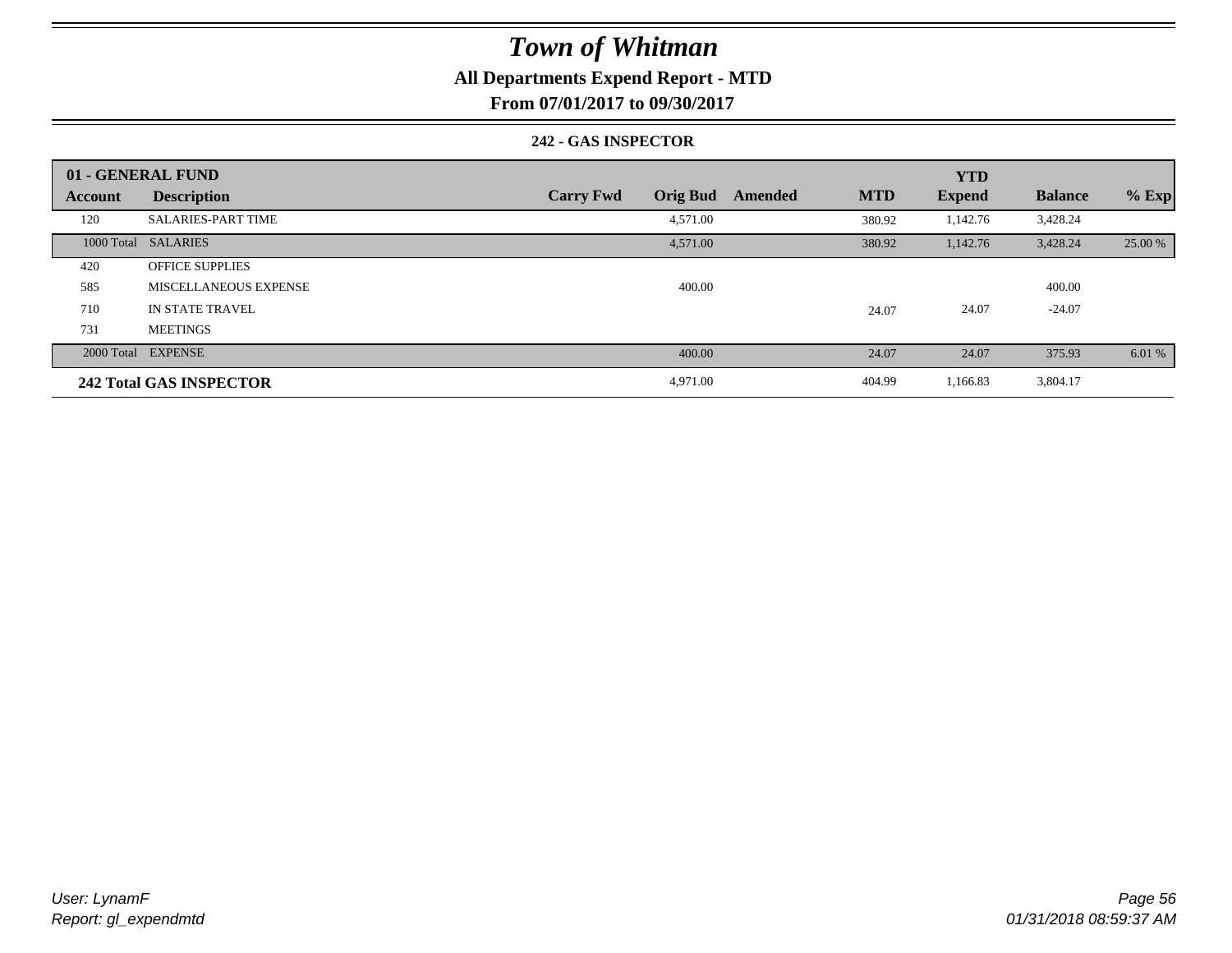### **All Departments Expend Report - MTD**

**From 07/01/2017 to 09/30/2017**

#### **243 - PLUMBING INSPECTOR**

|                | 01 - GENERAL FUND            |                                     |                       | <b>YTD</b>    |                |         |
|----------------|------------------------------|-------------------------------------|-----------------------|---------------|----------------|---------|
| <b>Account</b> | <b>Description</b>           | <b>Orig Bud</b><br><b>Carry Fwd</b> | <b>MTD</b><br>Amended | <b>Expend</b> | <b>Balance</b> | $%$ Exp |
| 120            | <b>SALARIES-PART TIME</b>    | 11,106.00                           | 925.50                | 2,776.50      | 8,329.50       |         |
|                | 1000 Total SALARIES          | 11,106.00                           | 925.50                | 2,776.50      | 8,329.50       | 25.00 % |
| 420            | <b>OFFICE SUPPLIES</b>       |                                     |                       |               |                |         |
| 585            | MISCELLANEOUS EXPENSE        | 500.00                              |                       |               | 500.00         |         |
| 710            | <b>IN STATE TRAVEL</b>       |                                     |                       |               |                |         |
| 731            | <b>MEETINGS</b>              |                                     |                       |               |                |         |
|                | 2000 Total EXPENSE           | 500.00                              |                       |               | 500.00         | 0.00%   |
|                | 243 Total PLUMBING INSPECTOR | 11,606.00                           | 925.50                | 2,776.50      | 8,829.50       |         |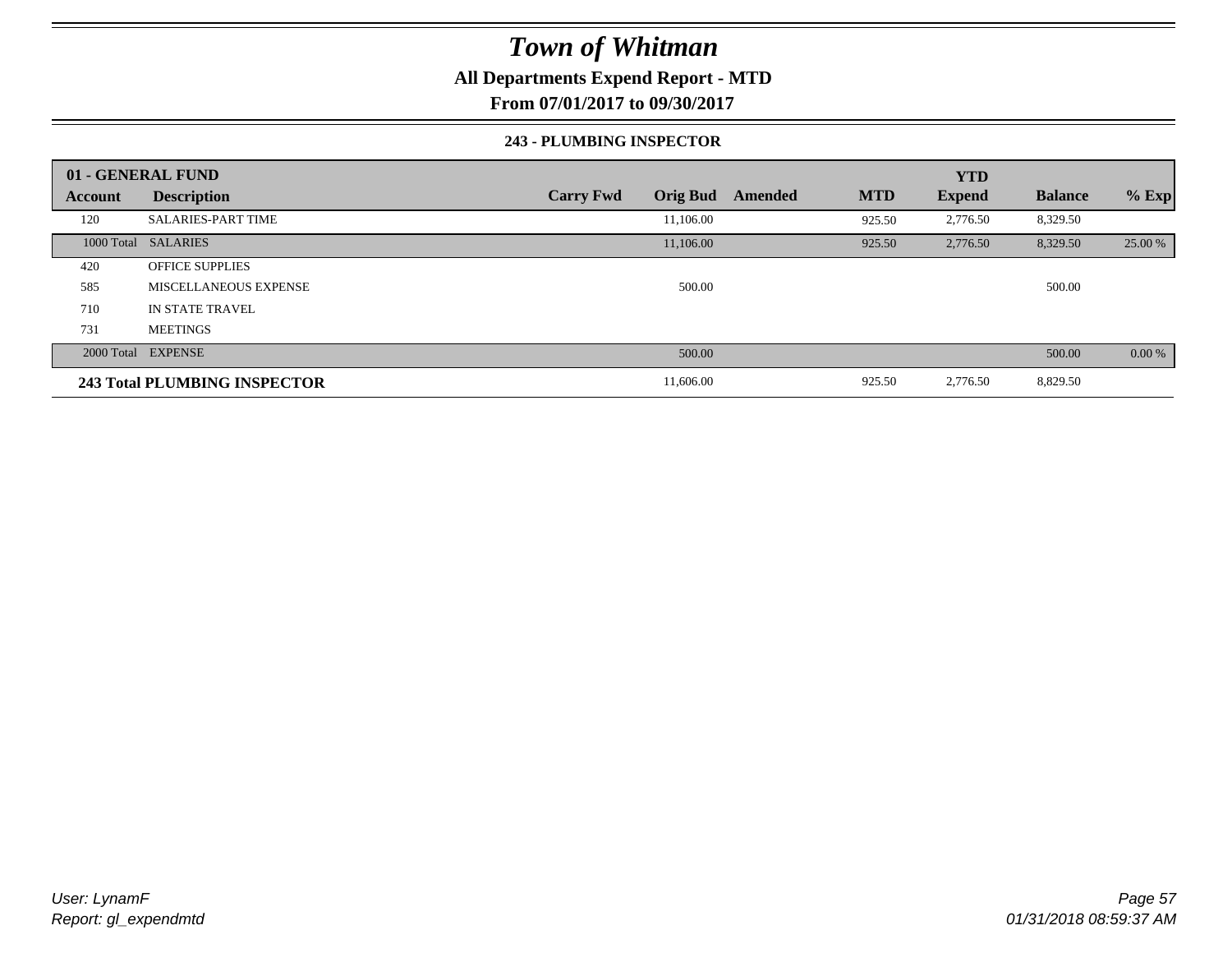**All Departments Expend Report - MTD**

**From 07/01/2017 to 09/30/2017**

#### **244 - SEALER OF WEIGHTS & MEASURES**

|         | 01 - GENERAL FUND                        |                  |                 |         |            | <b>YTD</b>    |                |          |
|---------|------------------------------------------|------------------|-----------------|---------|------------|---------------|----------------|----------|
| Account | <b>Description</b>                       | <b>Carry Fwd</b> | <b>Orig Bud</b> | Amended | <b>MTD</b> | <b>Expend</b> | <b>Balance</b> | $%$ Exp  |
| 120     | <b>SALARIES-PART TIME</b>                |                  | 4,526.00        |         | 565.74     | 565.74        | 3,960.26       |          |
|         | 1000 Total SALARIES                      |                  | 4,526.00        |         | 565.74     | 565.74        | 3,960.26       | 12.49 %  |
| 420     | <b>OFFICE SUPPLIES</b>                   |                  |                 |         |            |               |                |          |
| 585     | MISCELLANEOUS EXPENSE                    |                  | 550.00          |         |            |               | 550.00         |          |
| 710     | IN STATE TRAVEL                          |                  |                 |         |            |               |                |          |
| 730     | <b>ASSOCIATION DUES</b>                  |                  |                 |         |            |               |                |          |
| 731     | <b>MEETINGS</b>                          |                  |                 |         |            |               |                |          |
|         | 2000 Total EXPENSE                       |                  | 550.00          |         |            |               | 550.00         | 0.00 %   |
| 243     | EQUIPMENT MAINTENANCE                    |                  | 125.00          |         |            |               | 125.00         |          |
|         | 2001 Total EXPENSE                       |                  | 125.00          |         |            |               | 125.00         | 0.00 %   |
| 949     | <b>FY2014 ENCUMBRANCES</b>               |                  |                 |         |            |               |                |          |
|         | 2002 Total EXPENSE                       |                  |                 |         |            |               |                | 100.00 % |
| 999     |                                          |                  |                 |         |            |               |                |          |
|         | 3801 Total RESERVE FND.TRAN. - EQUIPMENT |                  |                 |         |            |               |                | 100.00 % |
|         | 244 Total SEALER OF WEIGHTS & MEASURES   |                  | 5,201.00        |         | 565.74     | 565.74        | 4,635.26       |          |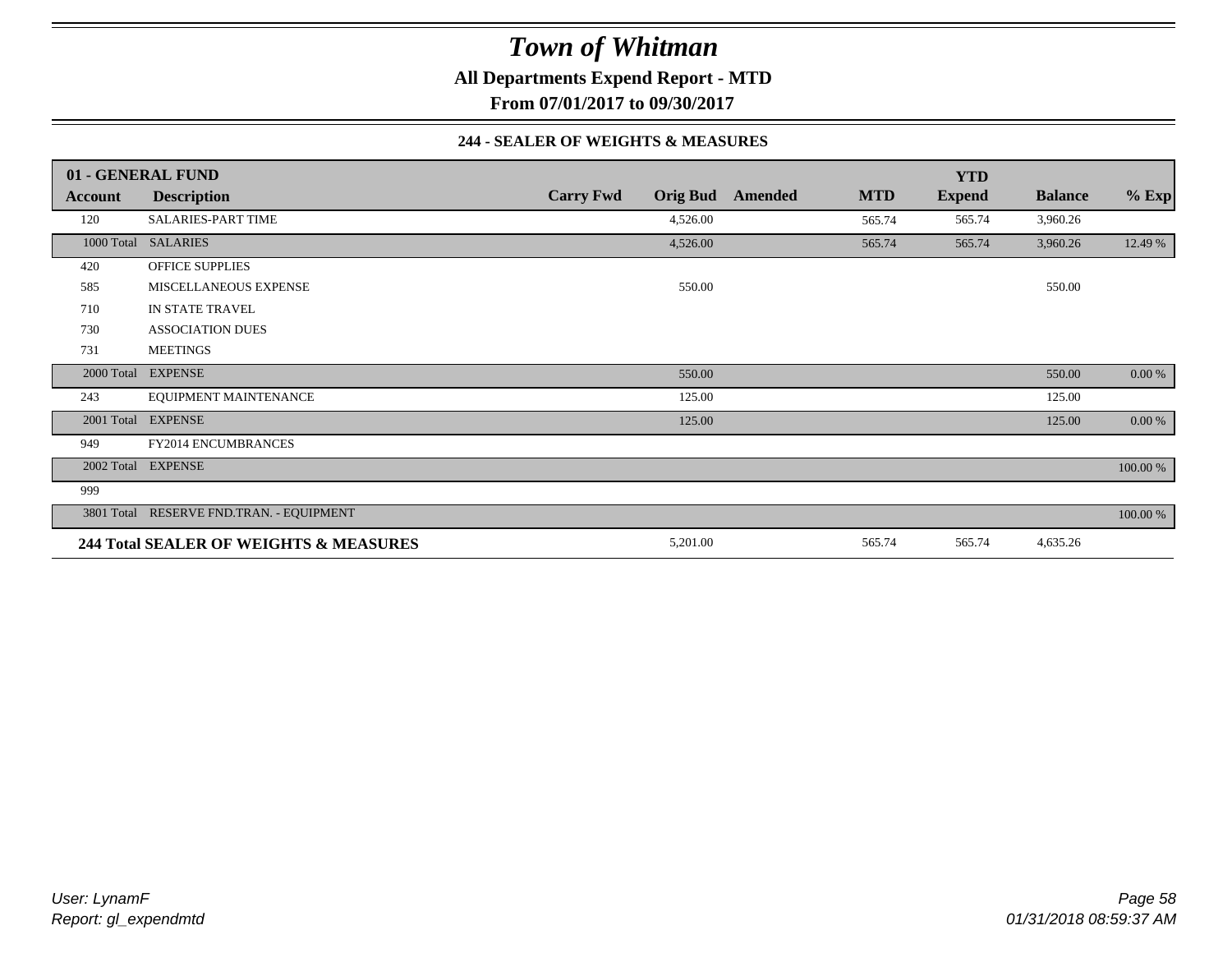**All Departments Expend Report - MTD**

**From 07/01/2017 to 09/30/2017**

#### **245 - ELECTRICAL INSPECTOR**

|         | 01 - GENERAL FUND                     |                                     |                       | <b>YTD</b>    |                |          |
|---------|---------------------------------------|-------------------------------------|-----------------------|---------------|----------------|----------|
| Account | <b>Description</b>                    | <b>Orig Bud</b><br><b>Carry Fwd</b> | <b>MTD</b><br>Amended | <b>Expend</b> | <b>Balance</b> | $%$ Exp  |
| 120     | <b>SALARIES-PART TIME</b>             | 16,454.00                           | 1,371.17              | 4,113.51      | 12,340.49      |          |
| 219     | <b>EMERGENCY RESPONSE</b>             | 1,200.00                            | 300.00                | 600.00        | 600.00         |          |
|         | 1000 Total SALARIES                   | 17,654.00                           | 1,671.17              | 4,713.51      | 12,940.49      | 26.69 %  |
| 340     | <b>TELEPHONE</b>                      |                                     |                       |               |                |          |
| 343     | <b>CELL PHONES</b>                    |                                     |                       |               |                |          |
| 420     | OFFICE SUPPLIES                       |                                     |                       |               |                |          |
| 585     | MISCELLANEOUS EXPENSE                 | 2,600.00                            |                       |               | 2,600.00       |          |
| 710     | IN STATE TRAVEL                       |                                     | 32.10                 | 32.10         | $-32.10$       |          |
| 948     | <b>FY07 ENCUMBRANCES</b>              |                                     |                       |               |                |          |
|         | 2000 Total EXPENSE                    | 2,600.00                            | 32.10                 | 32.10         | 2,567.90       | 1.23 %   |
| 948     | <b>FY07 ENCUMBRANCES</b>              |                                     |                       |               |                |          |
|         | 2001 Total EXPENSE                    |                                     |                       |               |                | 100.00 % |
|         | <b>245 Total ELECTRICAL INSPECTOR</b> | 20,254.00                           | 1,703.27              | 4,745.61      | 15,508.39      |          |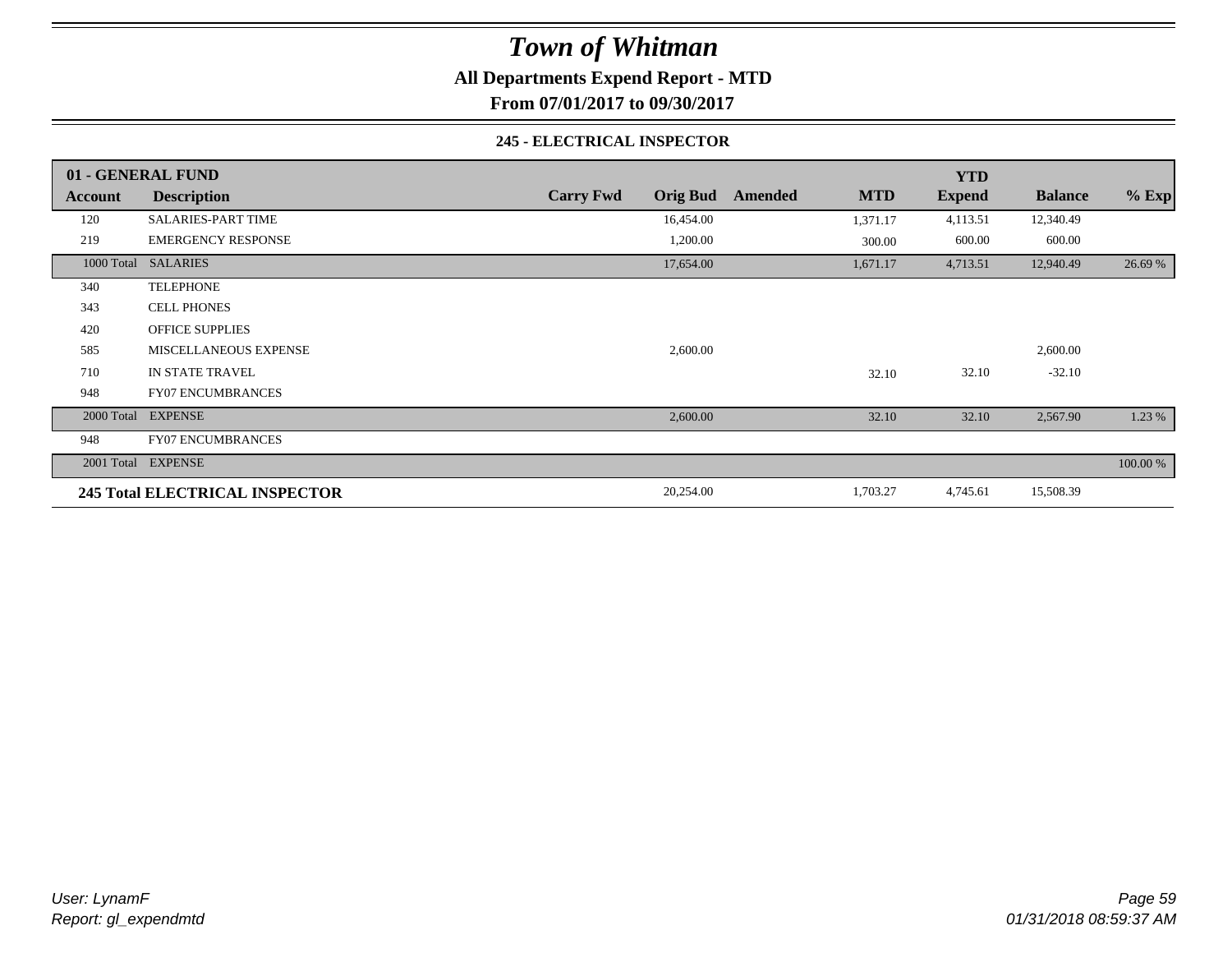### **All Departments Expend Report - MTD**

**From 07/01/2017 to 09/30/2017**

#### **291 - CIVIL DEFENSE**

|                | 01 - GENERAL FUND              |                  |           |                         |            | <b>YTD</b>    |                |          |
|----------------|--------------------------------|------------------|-----------|-------------------------|------------|---------------|----------------|----------|
| <b>Account</b> | <b>Description</b>             | <b>Carry Fwd</b> |           | <b>Orig Bud</b> Amended | <b>MTD</b> | <b>Expend</b> | <b>Balance</b> | $%$ Exp  |
| 112            | <b>SALARIES</b>                |                  |           |                         |            |               |                |          |
|                | 1000 Total SALARIES            |                  |           |                         |            |               |                | 100.00 % |
| 116            | <b>CLERICAL</b>                |                  | 3,742.00  |                         | 935.50     | 935.50        | 2,806.50       |          |
|                | 1001 Total SALARIES            |                  | 3,742.00  |                         | 935.50     | 935.50        | 2,806.50       | 25.00 %  |
| 242            | <b>VEHICLE MAINTENANCE</b>     |                  |           |                         |            |               |                |          |
| 243            | EQUIPMENT MAINTENANCE          |                  |           |                         |            |               |                |          |
| 311            | <b>COMPUTER SERVICES</b>       |                  |           |                         |            |               |                |          |
| 340            | <b>TELEPHONE</b>               |                  |           |                         |            |               |                |          |
| 343            | <b>CELL PHONES</b>             |                  |           |                         | 79.98      | 119.97        | $-119.97$      |          |
| 748            | <b>GENERATOR MAINTENANCE</b>   |                  |           |                         |            |               |                |          |
| 420            | OFFICE SUPPLIES                |                  |           |                         |            |               |                |          |
| 582            | <b>UNIFORMS</b>                |                  |           |                         |            |               |                |          |
| 585            | MISCELLANEOUS EXPENSE          |                  | 3,500.00  |                         | 101.62     | 101.62        | 3,398.38       |          |
| 730            | <b>ASSOCIATION DUES</b>        |                  |           |                         |            |               |                |          |
| 740            | <b>INSURANCE PREMIUMS</b>      |                  |           |                         |            |               |                |          |
|                | 2000 Total EXPENSE             |                  | 3,500.00  |                         | 181.60     | 221.59        | 3,278.41       | 6.33 %   |
| 311            | <b>COMPUTER SERVICES</b>       |                  |           |                         |            |               |                |          |
| 343            | <b>CELL PHONES</b>             |                  |           |                         |            |               |                |          |
| 739            | <b>AUXILIARY POLICE</b>        |                  |           |                         |            |               |                |          |
|                | 2001 Total EXPENSE             |                  |           |                         |            |               |                | 100.00 % |
| 943            | FY2012 ENCUMBRANCES            |                  |           |                         |            |               |                |          |
| 946            | FY2010 ENCUMBRANCES            |                  |           |                         |            |               |                |          |
| 949            | FY2014 ENCUMBRANCES            |                  |           |                         |            |               |                |          |
|                | 2002 Total EXPENSE             |                  |           |                         |            |               |                | 100.00 % |
| 748            | <b>GENERATOR MAINTENANCE</b>   |                  | 7,300.00  |                         | 473.05     | 1,773.05      | 5,526.95       |          |
|                | 2003 Total EXPENSE             |                  | 7,300.00  |                         | 473.05     | 1,773.05      | 5,526.95       | 24.28 %  |
|                | <b>291 Total CIVIL DEFENSE</b> |                  | 14,542.00 |                         | 1,590.15   | 2,930.14      | 11,611.86      |          |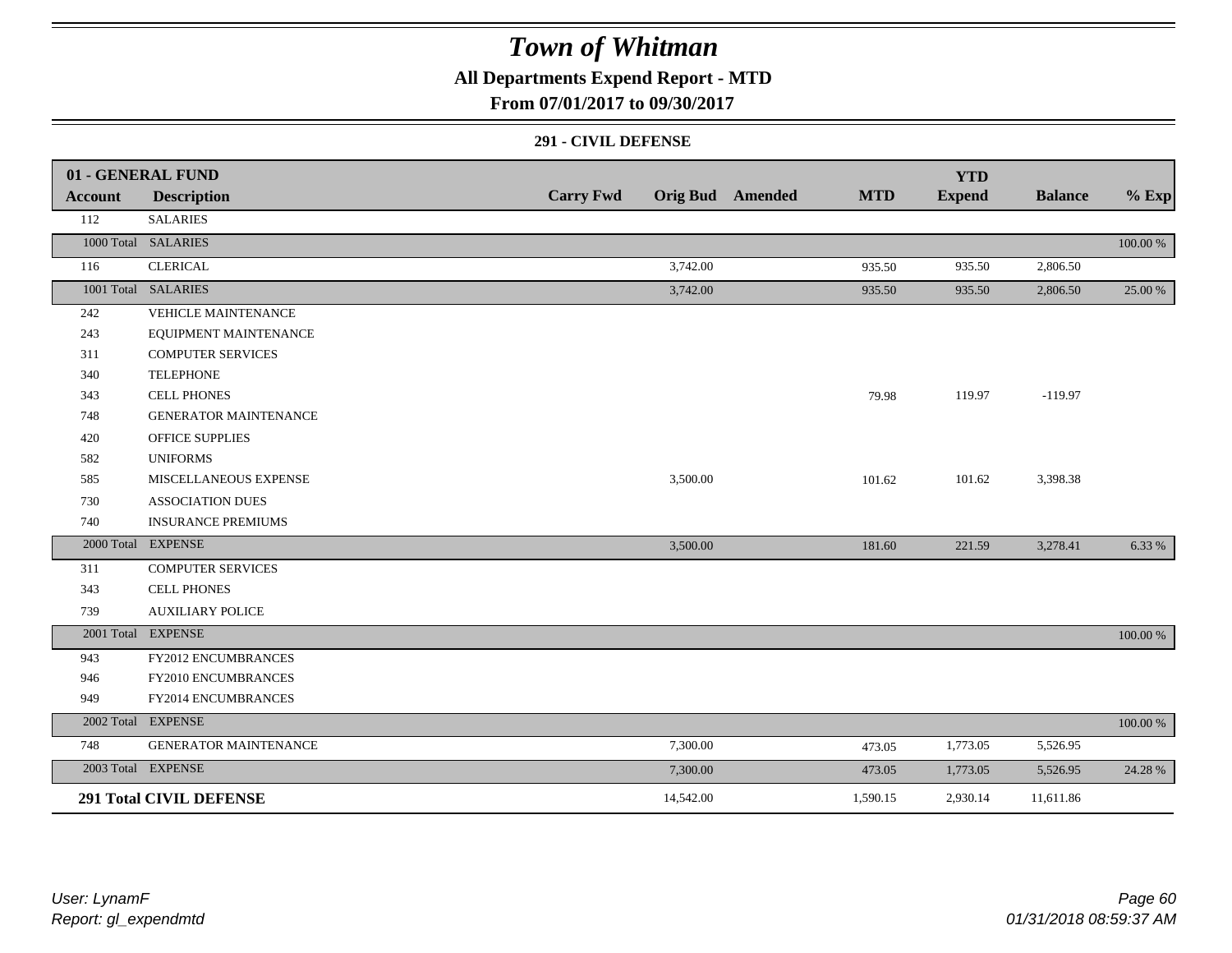**All Departments Expend Report - MTD**

**From 07/01/2017 to 09/30/2017**

### **292 - SMALL ANIMAL CONTROL**

|                | 01 - GENERAL FUND                                  |                  |                                       | <b>YTD</b>    |                |          |
|----------------|----------------------------------------------------|------------------|---------------------------------------|---------------|----------------|----------|
| <b>Account</b> | <b>Description</b>                                 | <b>Carry Fwd</b> | <b>Orig Bud</b> Amended<br><b>MTD</b> | <b>Expend</b> | <b>Balance</b> | $%$ Exp  |
| 112            | <b>SALARIES</b>                                    | 29,195.00        | 1,764.28                              | 3,339.53      | 25,855.47      |          |
|                | 1000 Total SALARIES                                | 29,195.00        | 1,764.28                              | 3,339.53      | 25,855.47      | 11.43 %  |
| 120            | SALARIES-PART TIME                                 | 15,641.00        | 1,610.84                              | 4,465.52      | 11,175.48      |          |
|                | 1001 Total SALARIES                                | 15,641.00        | 1,610.84                              | 4,465.52      | 11,175.48      | 28.55 %  |
| 210            | <b>ELECTRICITY</b>                                 |                  | 131.54                                | 407.52        | $-407.52$      |          |
| 212            | <b>GAS (NATURAL)</b>                               |                  | 24.50                                 | 65.10         | $-65.10$       |          |
| 242            | <b>VEHICLE MAINTENANCE</b>                         |                  | 60.00                                 | 210.00        | $-210.00$      |          |
| 340            | <b>TELEPHONE</b>                                   |                  |                                       |               |                |          |
| 343            | <b>CELL PHONES</b>                                 |                  | 209.42                                | 209.42        | $-209.42$      |          |
| 430            | <b>BUILDING MAINTENANCE &amp; REPAIR</b>           |                  |                                       | 218.00        | $-218.00$      |          |
| 481            | <b>GASOLINE</b>                                    |                  |                                       |               |                |          |
| 585            | MISCELLANEOUS EXPENSE                              | 10,234.00        | 416.69                                | 1,347.18      | 8,886.82       |          |
| 586            | <b>CARE OF ANIMALS</b>                             |                  |                                       |               |                |          |
| 730            | <b>ASSOCIATION DUES</b>                            |                  |                                       |               |                |          |
|                | 2000 Total EXPENSE                                 | 10,234.00        | 842.15                                | 2,457.22      | 7,776.78       | 24.01 %  |
| 200            | <b>BURIAL OF DEAD ANIMALS</b>                      | 4,088.00         | 75.00                                 | 75.00         | 4,013.00       |          |
|                | 2001 Total EXPENSE                                 | 4,088.00         | 75.00                                 | 75.00         | 4,013.00       | 1.83 %   |
| 941            | FY 2017 ENCUMBRANCES                               | 390.00           |                                       | 390.00        |                |          |
| 945            | FY2013 ENCUMBRANCES                                |                  |                                       |               |                |          |
| 940            | FY2016 ENCUMBRANCES                                |                  |                                       |               |                |          |
|                | 2002 Total EXPENSE                                 | 390.00           |                                       | 390.00        |                | 100.00 % |
| 999            |                                                    |                  |                                       |               |                |          |
|                | 4433 Total A23ATM5/13 LEA/PUR AN.CNTRL.VEH.(3/3)   |                  |                                       |               |                | 100.00 % |
| 999            |                                                    | 11,300.00        |                                       |               | 11,300.00      |          |
|                | 4435 Total A27A ATM5/16TN.KEN.-REP.FLR.INST.FENC   | 11,300.00        |                                       |               | 11,300.00      | 0.00 %   |
| 999            |                                                    |                  |                                       |               |                |          |
|                | 4463 Total A.17ATM5/13 REP.TO ANIMAL CONT.FACILITY |                  |                                       |               |                | 100.00 % |
| 999            |                                                    |                  |                                       |               |                |          |
|                | 4464 Total A.9 STM 5/14 REWIRE TOWN KENNEL         |                  |                                       |               |                | 100.00 % |
|                |                                                    |                  |                                       |               |                |          |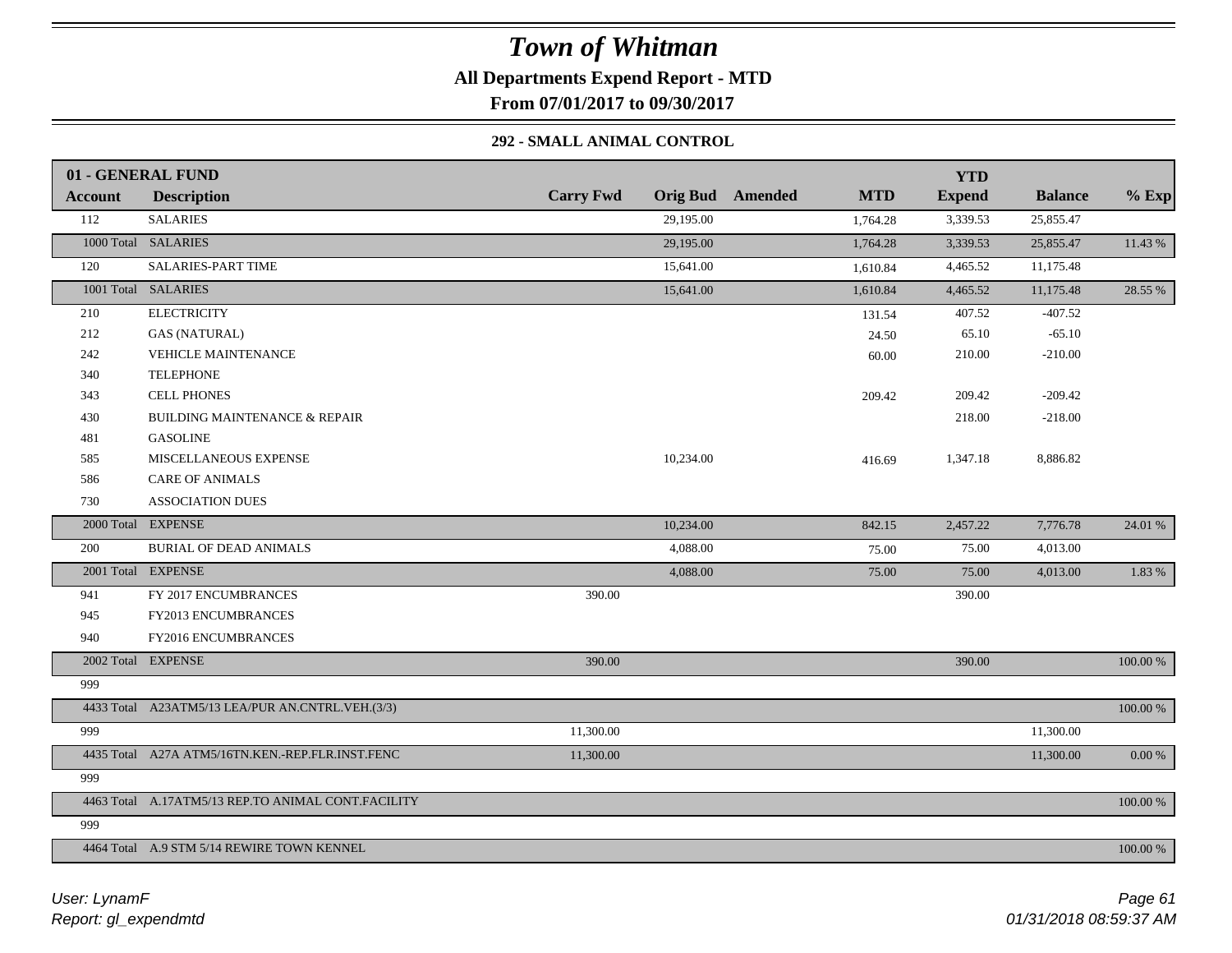**All Departments Expend Report - MTD**

**From 07/01/2017 to 09/30/2017**

#### **292 - SMALL ANIMAL CONTROL**

| 01 - GENERAL FUND                     |                  |                     |            | YTD           |                |         |
|---------------------------------------|------------------|---------------------|------------|---------------|----------------|---------|
| <b>Description</b><br><b>Account</b>  | <b>Carry Fwd</b> | Orig Bud<br>Amended | <b>MTD</b> | <b>Expend</b> | <b>Balance</b> | $%$ Exp |
| <b>292 Total SMALL ANIMAL CONTROL</b> | 1.690.00         | 59,158.00           | 4.292.27   | 10.727.27     | 60,120.73      |         |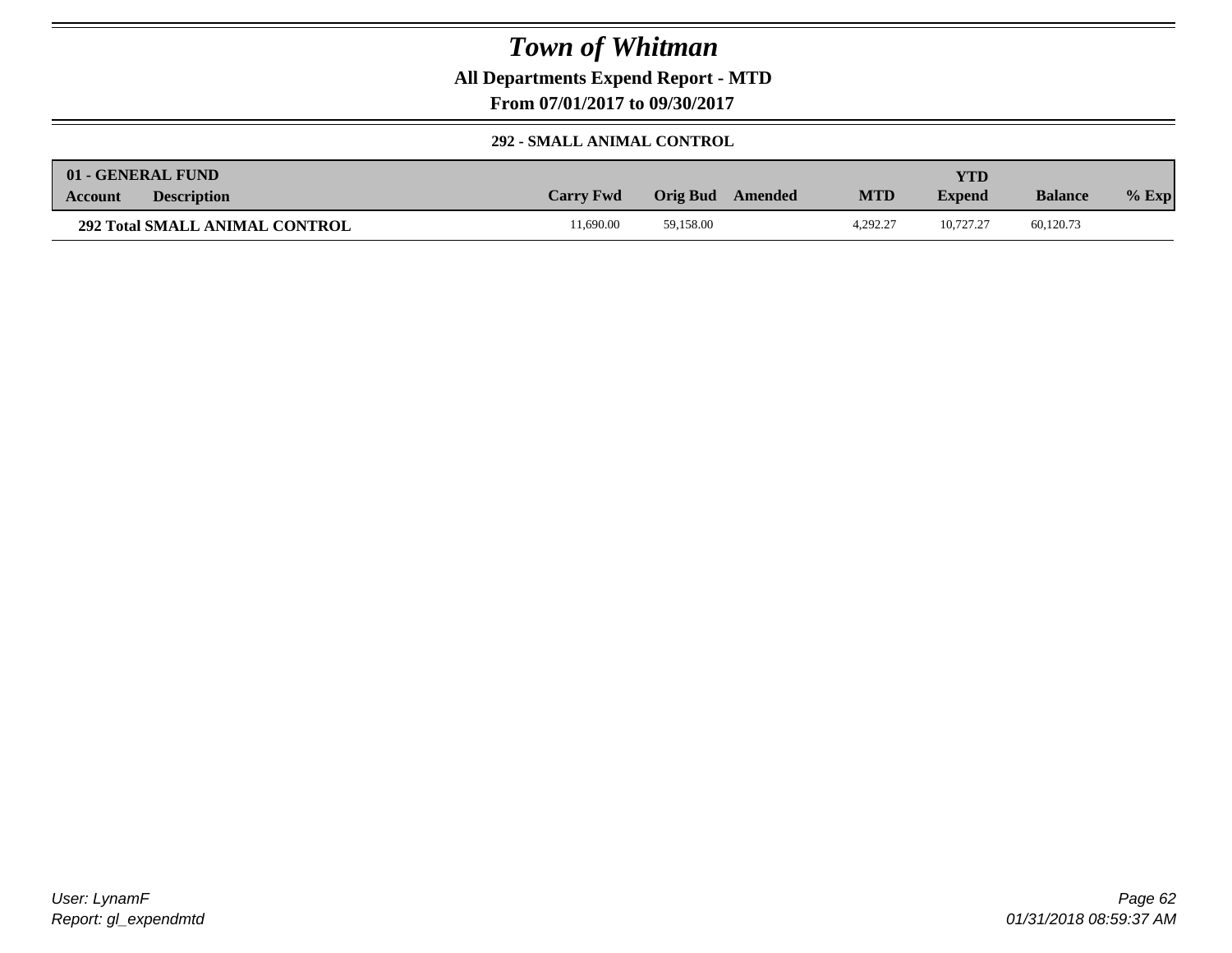### **All Departments Expend Report - MTD**

**From 07/01/2017 to 09/30/2017**

#### **300 - SCHOOL DEPARTMENT**

| Account | 01 - GENERAL FUND<br><b>Description</b>             | <b>Carry Fwd</b> |           | <b>Orig Bud</b> Amended | <b>MTD</b> | <b>YTD</b><br><b>Expend</b> | <b>Balance</b> | $%$ Exp    |
|---------|-----------------------------------------------------|------------------|-----------|-------------------------|------------|-----------------------------|----------------|------------|
| 718     | HOLT SCHOOL-MAINTENANCE & EXP.                      |                  |           |                         |            |                             |                |            |
|         | 2000 Total EXPENSE                                  |                  |           |                         |            |                             |                | 100.00 %   |
|         |                                                     |                  |           |                         |            |                             |                |            |
| 940     | FY2016 ENCUMBRANCES                                 |                  |           |                         |            |                             |                |            |
| 945     | FY2013 ENCUMBRANCES                                 |                  |           |                         |            |                             |                |            |
|         | 2001 Total EXPENSE                                  |                  |           |                         |            |                             |                | 100.00 %   |
| 999     |                                                     |                  |           |                         |            |                             |                |            |
|         | 4444 Total A25 ATM5/14 PUR. VOICE RECORD. SYS.      |                  |           |                         |            |                             |                | 100.00 %   |
| 999     |                                                     | 300,000.00       |           |                         |            |                             | 300,000.00     |            |
|         | 4447 Total A46BATM5/16&A15STM12/17REP.DUVAL ROOF    | 300,000.00       |           |                         |            |                             | 300,000.00     | 0.00 %     |
| 999     |                                                     | 5,142.25         |           |                         |            |                             | 5,142.25       |            |
|         | 4449 Total A46A ATM5/16ENG.&DESIGN DUVAL ROOF       | 5,142.25         |           |                         |            |                             | 5,142.25       | $0.00\ \%$ |
| 999     |                                                     |                  |           |                         |            |                             |                |            |
|         | 4450 Total A.51ATM5/16 PUR.ACOUST.MAT.CON&DUV       |                  |           |                         |            |                             |                | 100.00 %   |
| 999     |                                                     | 8,000.00         |           |                         |            |                             | 8,000.00       |            |
|         | 4458 Total A.16STM12/17REPL.ROOFTOP UNITS-FIRE STA. | 8,000.00         |           |                         |            |                             | 8,000.00       | $0.00\ \%$ |
| 999     |                                                     |                  |           |                         |            |                             |                |            |
|         | 4461 Total A.13STM12/17REPL2ROOFTOP UNITS-MID.SCH   |                  |           |                         |            |                             |                | 100.00 %   |
| 999     |                                                     |                  |           |                         |            |                             |                |            |
|         | 4540 Total A.50ATM5/16REPLACE CARPETS CONL&MID.     |                  |           |                         |            |                             |                | 100.00 %   |
| 999     |                                                     |                  | 25,000.00 |                         |            |                             | 25,000.00      |            |
|         | 4574 Total A.S2 ATM5/17 MIDDLE SCH.GYM FLOOR        |                  | 25,000.00 |                         |            |                             | 25,000.00      | $0.00\ \%$ |
| 999     |                                                     |                  | 12,000.00 |                         |            |                             | 12,000.00      |            |
|         | 4580 Total A.S3ATM5/17PHS.ED.CURT.&PORT.BLCH.MID.SC |                  | 12,000.00 |                         |            |                             | 12,000.00      | 0.00 %     |
| 999     |                                                     |                  | 16,000.00 |                         |            |                             | 16,000.00      |            |
|         | 4581 Total A.S4ATM5/17EXT.DOORS-DUV,CON.MID.        |                  | 16,000.00 |                         |            |                             | 16,000.00      | 0.00 %     |
| 999     |                                                     |                  | 13,000.00 |                         |            |                             | 13,000.00      |            |
|         | 4582 Total A.S6ATM5/17 SEAL PLAYGRDS.DUV,CON,MID.   |                  | 13,000.00 |                         |            |                             | 13,000.00      | $0.00\ \%$ |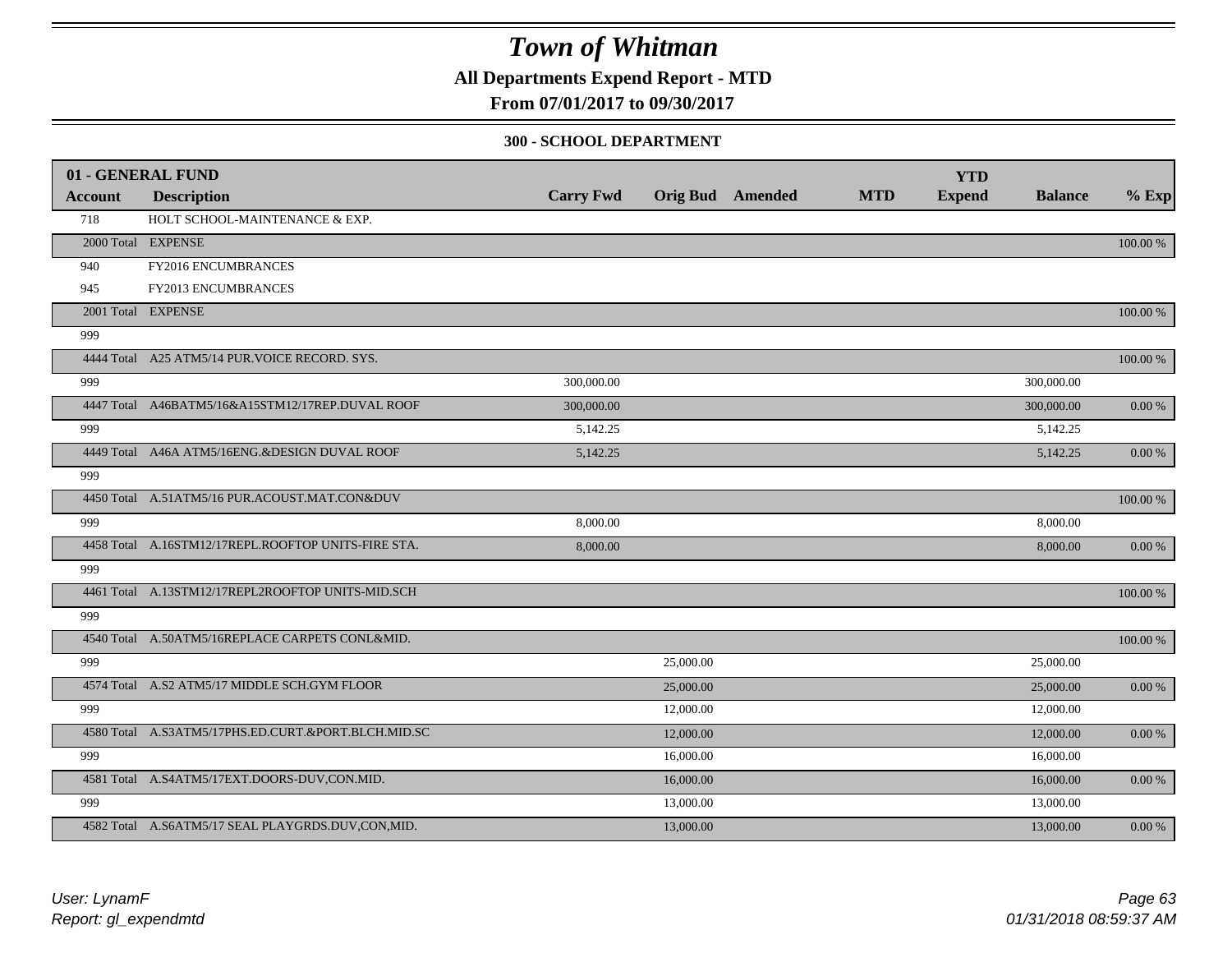**All Departments Expend Report - MTD**

**From 07/01/2017 to 09/30/2017**

#### **300 - SCHOOL DEPARTMENT**

|                | 01 - GENERAL FUND                            |                  |                 |         |            | <b>YTD</b>    |                |          |
|----------------|----------------------------------------------|------------------|-----------------|---------|------------|---------------|----------------|----------|
| <b>Account</b> | <b>Description</b>                           | <b>Carry Fwd</b> | <b>Orig Bud</b> | Amended | <b>MTD</b> | <b>Expend</b> | <b>Balance</b> | $%$ Exp  |
| 999            |                                              |                  | 20,000.00       |         |            |               | 20,000.00      |          |
|                | 4583 Total A.S7ATM5/17REPAIR SIDEWALKS-DUVAL |                  | 20,000.00       |         |            |               | 20,000.00      | $0.00\%$ |
|                | <b>300 Total SCHOOL DEPARTMENT</b>           | 313,142.25       | 86,000.00       |         |            |               | 399,142.25     |          |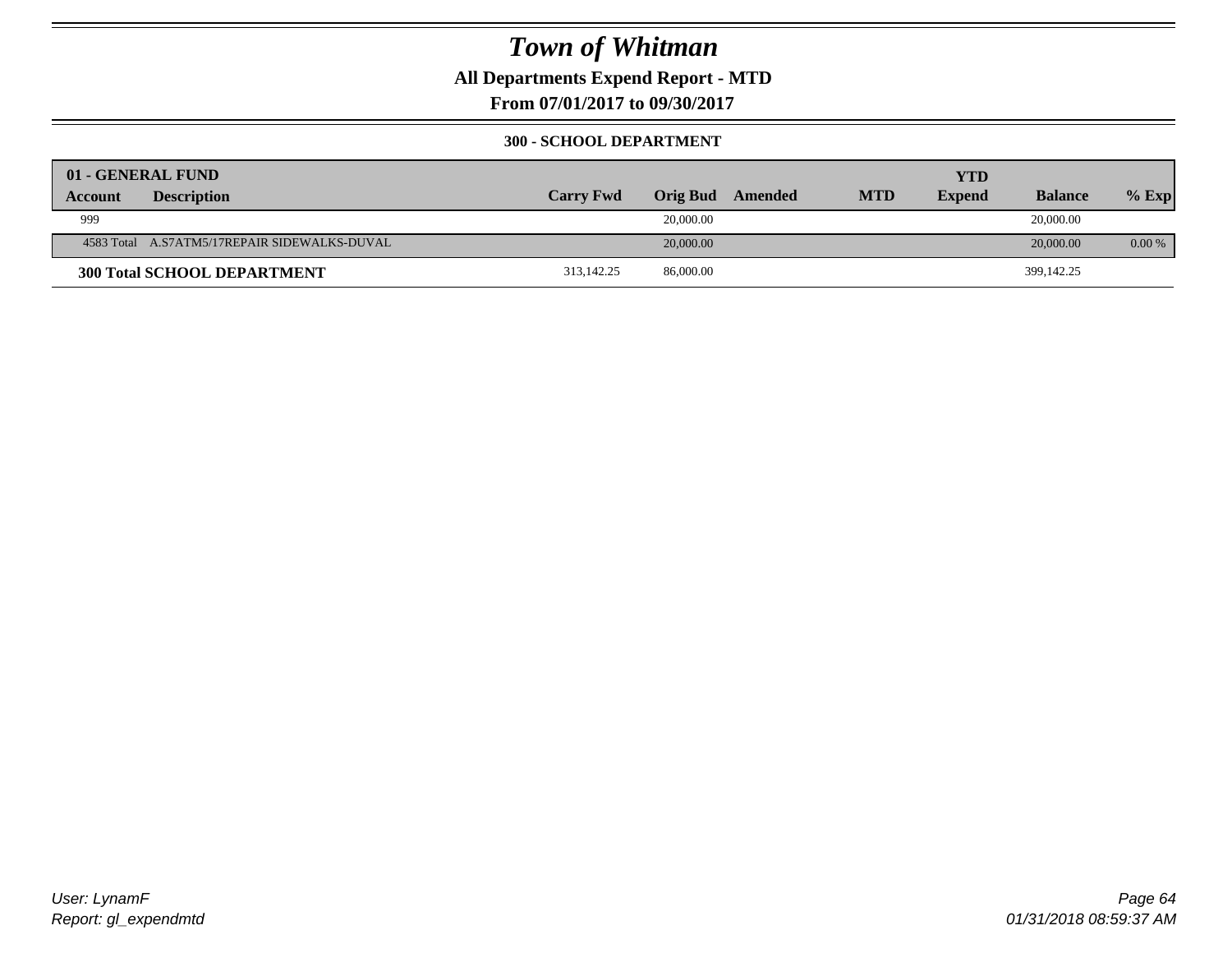### **All Departments Expend Report - MTD**

**From 07/01/2017 to 09/30/2017**

#### **301 - VOCATIONAL TRAINING**

|            | 01 - GENERAL FUND                    |                  |                 |         |            | <b>YTD</b>    |                |          |
|------------|--------------------------------------|------------------|-----------------|---------|------------|---------------|----------------|----------|
| Account    | <b>Description</b>                   | <b>Carry Fwd</b> | <b>Orig Bud</b> | Amended | <b>MTD</b> | <b>Expend</b> | <b>Balance</b> | $%$ Exp  |
| 319        | SO.SH.VO.TEC.ADD'L APP.              |                  |                 |         |            |               |                |          |
| 321        | SOUTH SHORE VOCATIONAL-TECH.         |                  | 1,429,657.00    |         |            | 357,414.25    | 1,072,242.75   |          |
| 2000 Total | <b>EXPENSE</b>                       |                  | 1,429,657.00    |         |            | 357,414.25    | 1,072,242.75   | 25.00 %  |
| 112        | <b>SALARIES</b>                      |                  |                 |         |            |               |                |          |
| 322        | OTHER VOCATIONAL TUITION             |                  | 266,000.00      |         |            |               | 266,000.00     |          |
| 2001 Total | <b>EXPENSE</b>                       |                  | 266,000.00      |         |            |               | 266,000.00     | 0.00 %   |
| 710        | <b>IN STATE TRAVEL</b>               |                  | 49,000.00       |         |            |               | 49,000.00      |          |
|            | 2002 Total EXPENSE                   |                  | 49,000.00       |         |            |               | 49,000.00      | 0.00 %   |
| 946        | FY2010 ENCUMBRANCES                  |                  |                 |         |            |               |                |          |
|            | 2003 Total EXPENSE                   |                  |                 |         |            |               |                | 100.00 % |
|            | <b>301 Total VOCATIONAL TRAINING</b> |                  | 1,744,657.00    |         |            | 357,414.25    | 1,387,242.75   |          |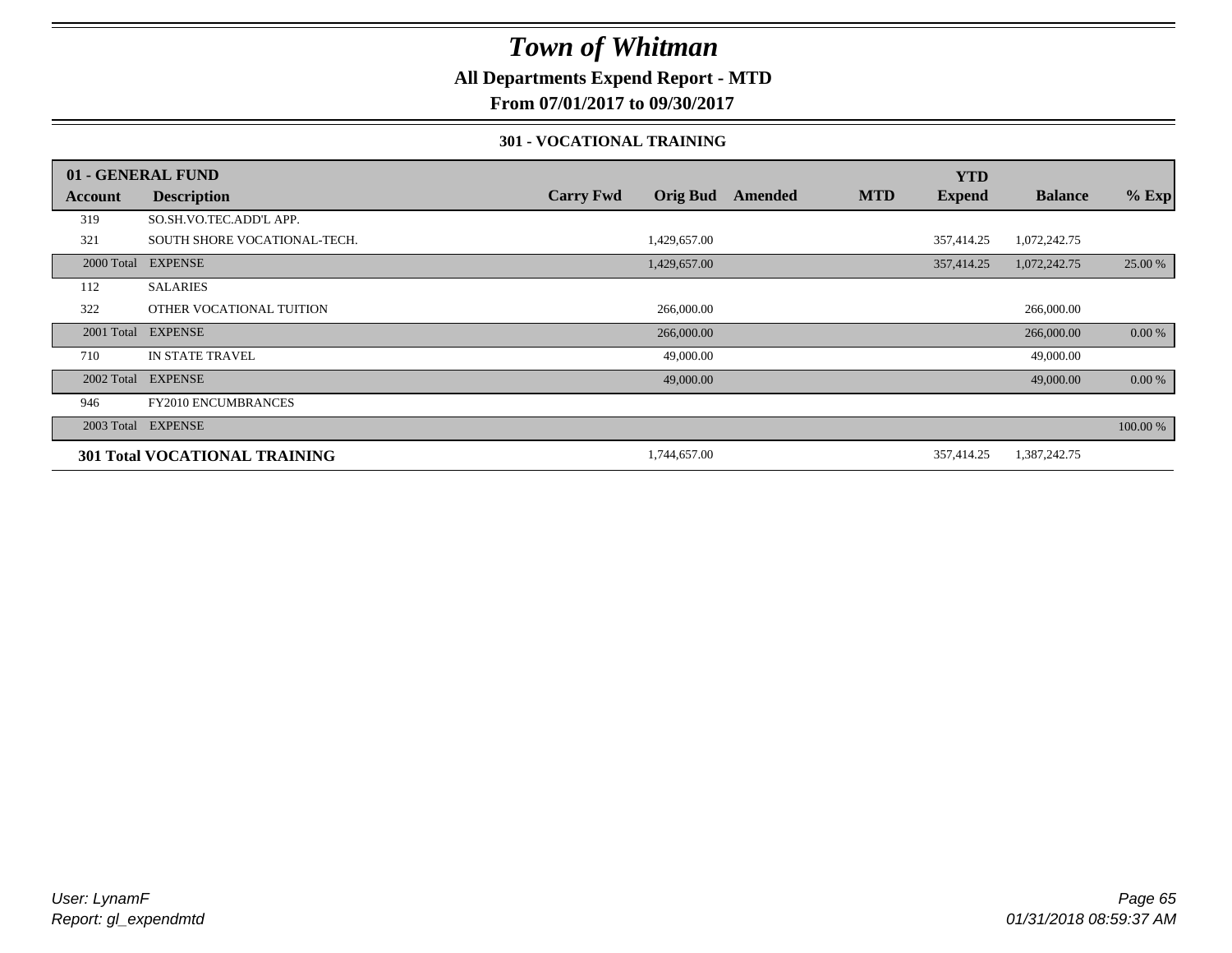**All Departments Expend Report - MTD**

**From 07/01/2017 to 09/30/2017**

#### **320 - WHITMAN-HANSON REGIONAL**

|         | 01 - GENERAL FUND                                |                  |               |                         |            | <b>YTD</b>    |                |            |
|---------|--------------------------------------------------|------------------|---------------|-------------------------|------------|---------------|----------------|------------|
| Account | <b>Description</b>                               | <b>Carry Fwd</b> |               | <b>Orig Bud</b> Amended | <b>MTD</b> | <b>Expend</b> | <b>Balance</b> | $%$ Exp    |
| 324     | <b>CROSSING GUARDS</b>                           |                  | 38,262.00     |                         | 3,126.62   | 3,126.62      | 35,135.38      |            |
|         | 1000 Total SALARIES                              |                  | 38,262.00     |                         | 3,126.62   | 3,126.62      | 35,135.38      | 8.17%      |
| 305     | <b>INSTRUCTIONAL</b>                             |                  | 12,064,192.00 |                         |            | 3,016,048.00  | 9,048,144.00   |            |
|         | 2000 Total EXPENSE                               |                  | 12,064,192.00 |                         |            | 3,016,048.00  | 9,048,144.00   | 25.00 %    |
| 323     | NON-MANDATED BUSSING                             |                  | 365,362.00    |                         |            | 91,340.50     | 274,021.50     |            |
| 943     | <b>FY2012 ENCUMBRANCES</b>                       |                  |               |                         |            |               |                |            |
|         | 2001 Total EXPENSE                               |                  | 365,362.00    |                         |            | 91,340.50     | 274,021.50     | 25.00 %    |
| 324     | <b>CROSSING GUARDS</b>                           |                  |               |                         | 55.49      | 55.49         | $-55.49$       |            |
|         | 2002 Total EXPENSE                               |                  |               |                         | 55.49      | 55.49         | $-55.49$       | 100.00 %   |
| 999     |                                                  |                  |               |                         |            |               |                |            |
|         | 4452 Total A.53ATM5/16REPAIR WALKWAYS -WHRS      |                  |               |                         |            |               |                | 100.00 %   |
| 999     |                                                  | 15,525.00        |               |                         |            |               | 15,525.00      |            |
|         | 4453 Total A54ATM5/16REPL.BLCHER CHAIR LIFT WHRS | 15,525.00        |               |                         |            |               | 15,525.00      | $0.00\ \%$ |
| 999     |                                                  |                  |               |                         |            |               |                |            |
|         | 4455 Total A7STM 5/16 REPL.HOT WTR. SYS.WHRHS    |                  |               |                         |            |               |                | 100.00 %   |
| 999     |                                                  |                  |               |                         |            |               |                |            |
|         | 4457 Total A.14STM12/17MOVING P-K PROG.TO W-H    |                  |               |                         |            |               |                | 100.00 %   |
| 999     |                                                  |                  |               |                         |            |               |                |            |
|         | 4459 Total A.8STM5/17 PUR.W.H.R.SCHL LUNCH VAN   |                  |               |                         |            |               |                | 100.00 %   |
| 999     |                                                  |                  |               |                         |            |               |                |            |
|         | 4460 Total A.52ATM5/16RECONSTR.TENNIS CTS.WHRS   |                  |               |                         |            |               |                | 100.00 %   |
| 999     |                                                  |                  |               |                         |            |               |                |            |
|         | 4465 Total A.23 ATM 5/16 DEBT SERV.HIGH SCH.     |                  |               |                         |            |               |                | 100.00 %   |
| 999     |                                                  |                  | 478,603.35    |                         |            | 478,603.35    |                |            |
|         | 4466 Total A.9 ATM 5/17 DEBT SERV. HIGH SCHOOL   |                  | 478,603.35    |                         |            | 478,603.35    |                | 100.00 %   |
| 999     |                                                  |                  |               |                         |            |               |                |            |
|         | 4467 Total A.6 ATM5/15 DEBT SERV. HIGH SCH       |                  |               |                         |            |               |                | 100.00 %   |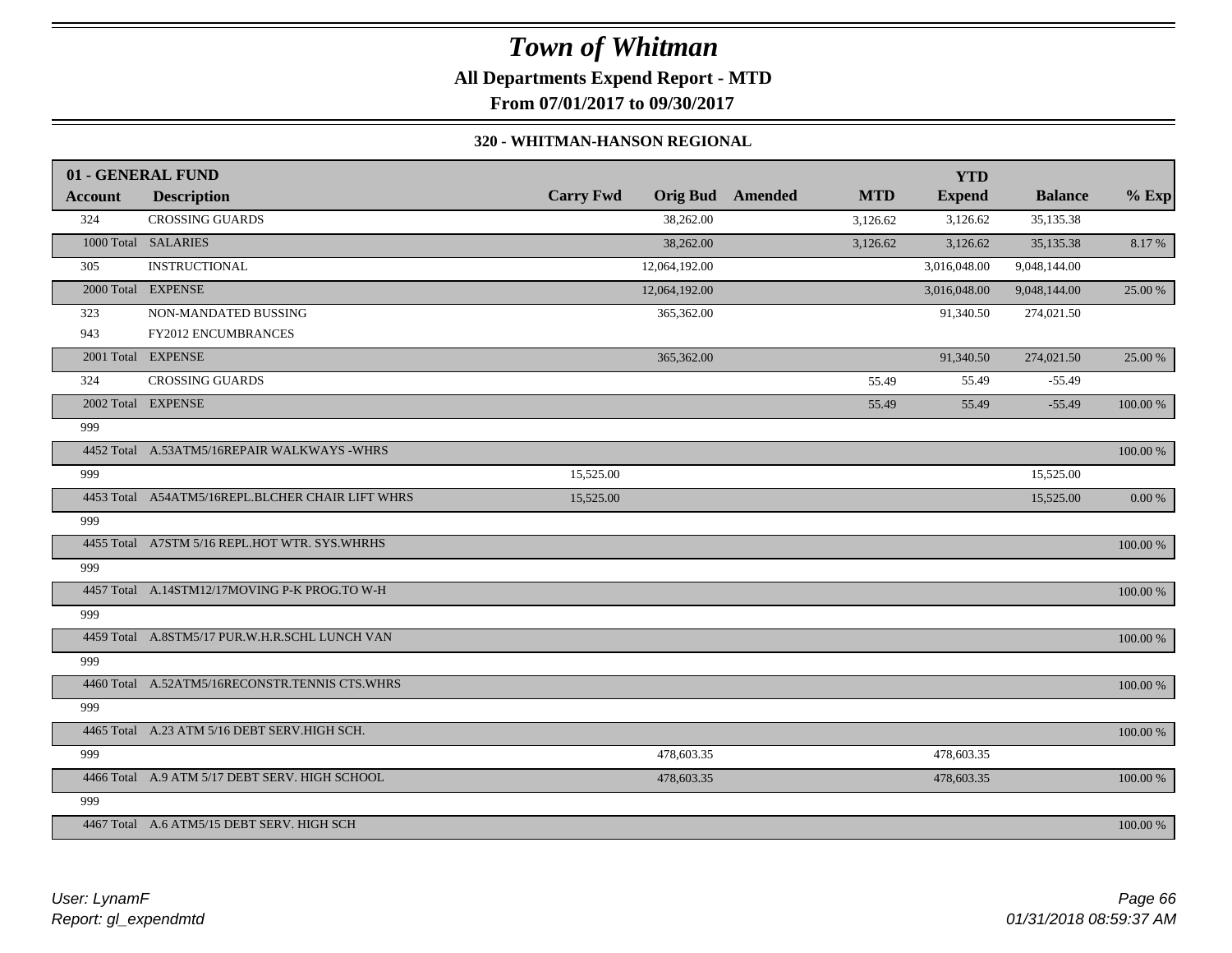**All Departments Expend Report - MTD**

**From 07/01/2017 to 09/30/2017**

#### **320 - WHITMAN-HANSON REGIONAL**

|            | 01 - GENERAL FUND                               |                  |                 |         |            | <b>YTD</b>    |                |          |
|------------|-------------------------------------------------|------------------|-----------------|---------|------------|---------------|----------------|----------|
| Account    | <b>Description</b>                              | <b>Carry Fwd</b> | <b>Orig Bud</b> | Amended | <b>MTD</b> | <b>Expend</b> | <b>Balance</b> | $%$ Exp  |
| 999        |                                                 |                  |                 |         |            |               |                |          |
| 4555 Total | ESTABLISH PETTY CASH-PARK PROGRAM               |                  |                 |         |            |               |                | 100.00 % |
| 999        |                                                 |                  | 253,087.00      |         |            |               | 253,087.00     |          |
|            | 4590 Total A.S8ATM5/17 RESTORE TURF-HIGH SCHOOL |                  | 253,087.00      |         |            |               | 253,087.00     | 0.00 %   |
| 999        |                                                 |                  | 23,820.00       |         |            |               | 23,820.00      |          |
| 4591 Total | A.S10ATM 5/17REP.POTHOLES&CRAKS-H.S.            |                  | 23,820.00       |         |            |               | 23,820.00      | 0.00 %   |
| 999        |                                                 |                  | 11,910.00       |         |            |               | 11,910.00      |          |
| 4592 Total | A.S11ATM5/17CROSSING LIGHTS-H.S.                |                  | 11,910.00       |         |            |               | 11,910.00      | 0.00 %   |
| 999        |                                                 |                  | 14,887.00       |         |            |               | 14,887.00      |          |
|            | 4593 Total A.S13ATM5/17ENVELOPE REPAIRS-H.S.    |                  | 14,887.00       |         |            |               | 14,887.00      | 0.00 %   |
| 999        |                                                 |                  | 20,842.00       |         |            |               | 20,842.00      |          |
|            | 4594 Total A.S14ATM5/17 HOT WATER HEATER -H.S.  |                  | 20,842.00       |         |            |               | 20,842.00      | 0.00 %   |
|            | 320 Total WHITMAN-HANSON REGIONAL               | 15,525.00        | 13,270,965.35   |         | 3,182.11   | 3,589,173.96  | 9,697,316.39   |          |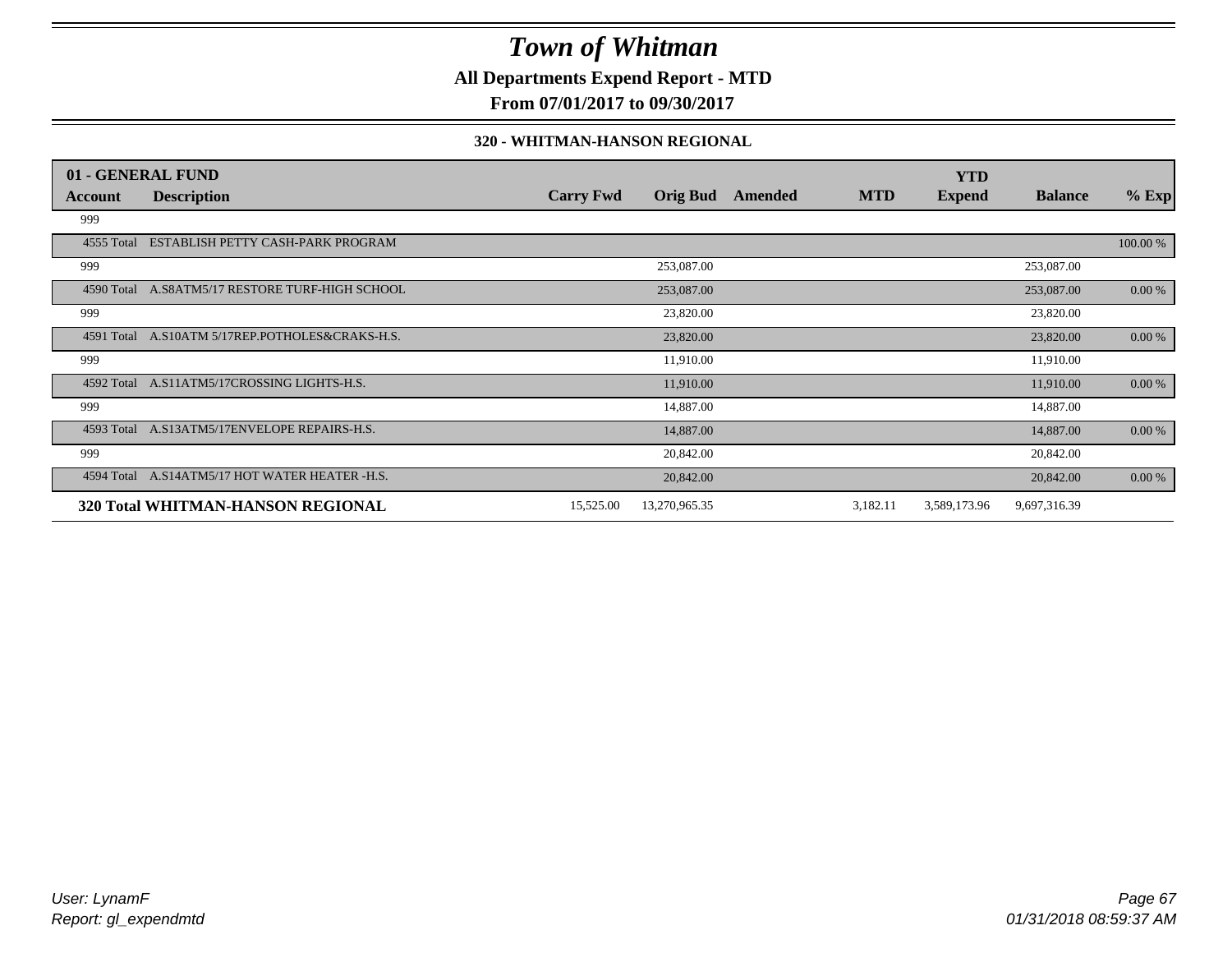### **All Departments Expend Report - MTD**

### **From 07/01/2017 to 09/30/2017**

#### **294 - DPW-TREE DEPARTMENT**

|         | 01 - GENERAL FUND              |                  |                         |            | <b>YTD</b>    |                |          |
|---------|--------------------------------|------------------|-------------------------|------------|---------------|----------------|----------|
| Account | <b>Description</b>             | <b>Carry Fwd</b> | <b>Orig Bud</b> Amended | <b>MTD</b> | <b>Expend</b> | <b>Balance</b> | $%$ Exp  |
| 247     | <b>INSECT CONTROL</b>          |                  |                         |            |               |                |          |
| 460     | <b>GROUNDSKEEPING SUPPLIES</b> |                  |                         |            |               |                |          |
| 585     | MISCELLANEOUS EXPENSE          |                  |                         |            |               |                |          |
|         | 2000 Total EXPENSE             |                  |                         |            |               |                | 100.00 % |
|         | 294 Total DPW-TREE DEPARTMENT  |                  |                         |            |               |                |          |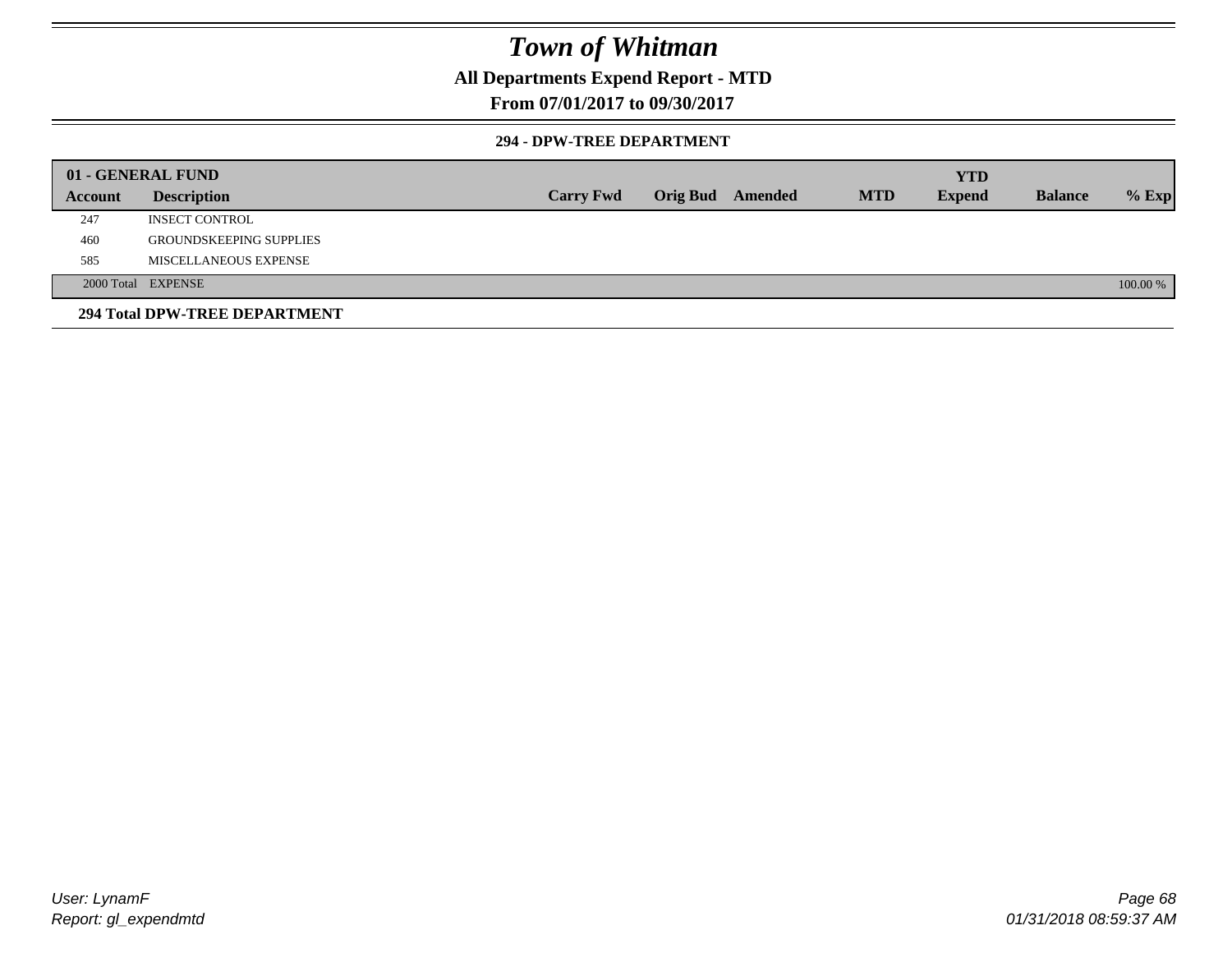### **All Departments Expend Report - MTD**

**From 07/01/2017 to 09/30/2017**

#### **400 - DPW SALARIES**

|                | 01 - GENERAL FUND                             |                                     |                       | <b>YTD</b>    |                |          |
|----------------|-----------------------------------------------|-------------------------------------|-----------------------|---------------|----------------|----------|
| <b>Account</b> | <b>Description</b>                            | <b>Carry Fwd</b><br><b>Orig Bud</b> | <b>MTD</b><br>Amended | <b>Expend</b> | <b>Balance</b> | $%$ Exp  |
| 113            | DIVISIONAL LABOR-REGULAR                      | 470,491.00                          | 31,906.40             | 95,719.20     | 374,771.80     |          |
| 114            | DIVISIONAL LABOR-O.T.                         |                                     | 2,650.25              | 7,550.46      | $-7,550.46$    |          |
| 116            | <b>CLERICAL</b>                               | 42,825.00                           | 3,294.20              | 9,882.60      | 32,942.40      |          |
| 123            | <b>RECORDING SECRETARY</b>                    | 1,666.00                            | 121.20                | 355.68        | 1,310.32       |          |
| 144            | <b>EDUCATION INCENTIVE</b>                    |                                     |                       |               |                |          |
| 146            | SALARIES-LONGEVITY                            | 1,675.00                            |                       |               | 1,675.00       |          |
| 222            | CDL LIC. / STIPEND                            |                                     |                       |               |                |          |
| 939            | <b>FY2015 ENCUMBRANCES</b>                    |                                     |                       |               |                |          |
| 1000 Total     | <b>SALARIES</b>                               | 516,657.00                          | 37,972.05             | 113,507.94    | 403,149.06     | 21.96 %  |
| 119            | SALARY-ASSIST.SUPERINTENDENT                  | 96,458.00                           | 7,399.52              | 22,462.83     | 73,995.17      |          |
| 222            | CDL LIC. / STIPEND                            | 960.00                              |                       | 960.00        |                |          |
| 234            | <b>SALARIES - UNUSED SICK &amp; VAC. TIME</b> |                                     |                       |               |                |          |
| 1001 Total     | <b>SALARIES</b>                               | 97,418.00                           | 7,399.52              | 23,422.83     | 73,995.17      | 24.04 %  |
| 138            | <b>SICK LEAVE BUY-BACK</b>                    |                                     |                       |               |                |          |
| 1002 Total     | <b>SALARIES</b>                               |                                     |                       |               |                | 100.00 % |
|                | <b>400 Total DPW SALARIES</b>                 | 614,075.00                          | 45,371.57             | 136,930.77    | 477,144.23     |          |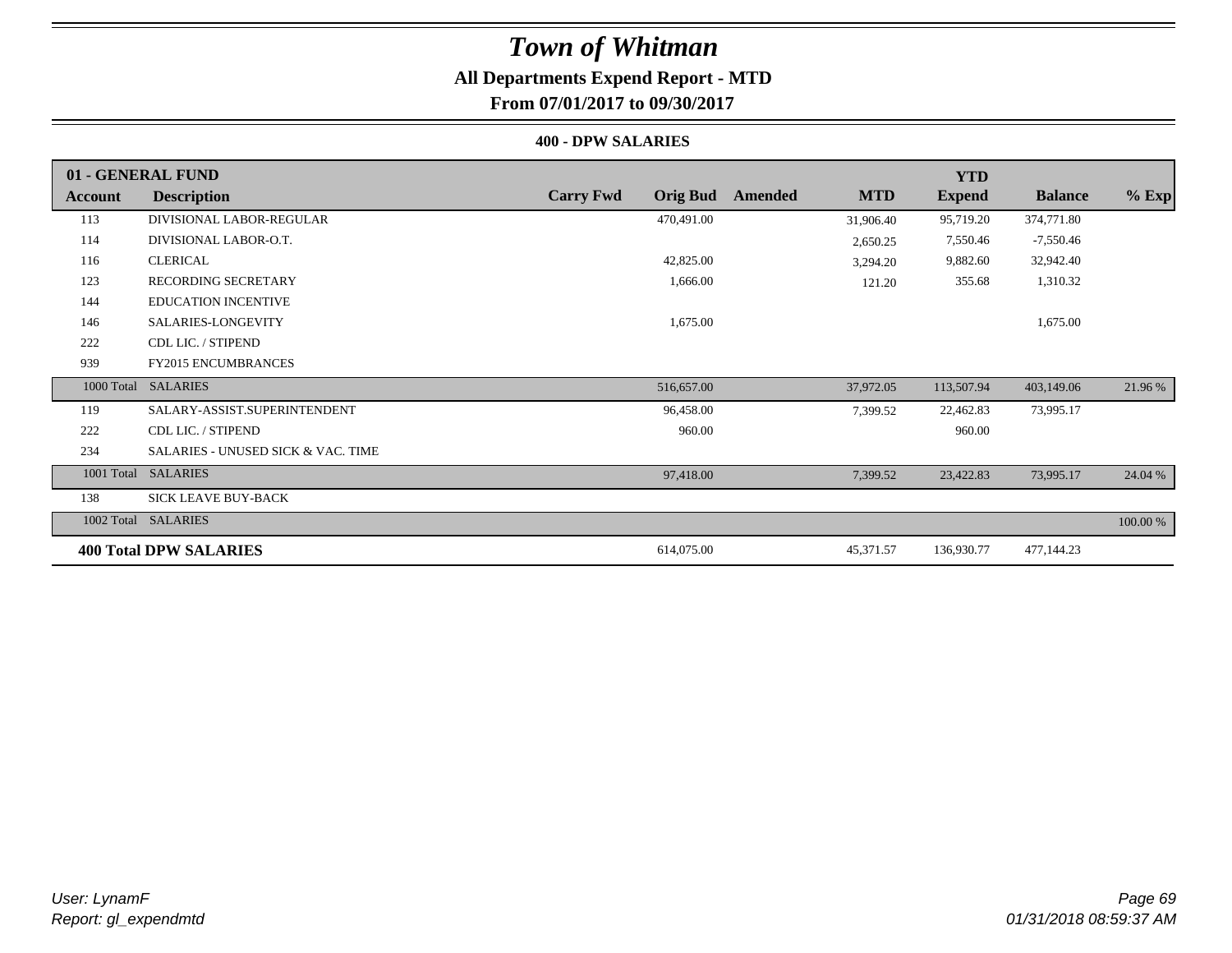### **All Departments Expend Report - MTD**

**From 07/01/2017 to 09/30/2017**

#### **402 - DPW-DIVISIONAL EXPENSE**

|                | 01 - GENERAL FUND              |                  |            |                         |            | <b>YTD</b>    |                |             |
|----------------|--------------------------------|------------------|------------|-------------------------|------------|---------------|----------------|-------------|
| <b>Account</b> | <b>Description</b>             | <b>Carry Fwd</b> |            | <b>Orig Bud</b> Amended | <b>MTD</b> | <b>Expend</b> | <b>Balance</b> | $%$ Exp     |
| 247            | <b>INSECT CONTROL</b>          |                  |            |                         |            |               |                |             |
| 460            | <b>GROUNDSKEEPING SUPPLIES</b> |                  |            |                         |            |               |                |             |
| 582            | <b>UNIFORMS</b>                |                  |            |                         |            |               |                |             |
| 585            | MISCELLANEOUS EXPENSE          |                  | 172,100.00 |                         |            |               | 172,100.00     |             |
|                | 2294 Total DPW-TREE DEPARTMENT |                  | 172,100.00 |                         |            |               | 172,100.00     | $0.00\%$    |
| 144            | EDUCATION INCENTIVE            |                  |            |                         |            |               |                |             |
| 244            | OFFICE EQUIPMENT MAINTENANCE   |                  |            |                         |            |               |                |             |
| 340            | <b>TELEPHONE</b>               |                  |            |                         | 38.80      | 77.60         | $-77.60$       |             |
| 343            | <b>CELL PHONES</b>             |                  |            |                         | 741.84     | 1,112.76      | $-1,112.76$    |             |
| 948            | FY07 ENCUMBRANCES              |                  |            |                         |            |               |                |             |
| 949            | FY2014 ENCUMBRANCES            |                  |            |                         |            |               |                |             |
| 420            | OFFICE SUPPLIES                |                  |            |                         |            | 271.07        | $-271.07$      |             |
| 422            | COPY EXPENSE                   |                  |            |                         |            |               |                |             |
| 582            | <b>UNIFORMS</b>                |                  |            |                         |            | 400.00        | $-400.00$      |             |
| 585            | MISCELLANEOUS EXPENSE          |                  |            |                         |            | 379.90        | $-379.90$      |             |
| 939            | <b>FY2015 ENCUMBRANCES</b>     |                  |            |                         |            |               |                |             |
| 730            | <b>ASSOCIATION DUES</b>        |                  |            |                         |            |               |                |             |
| 870            | OFFICE EQUIPMENT               |                  |            |                         |            |               |                |             |
| 2405 Total     | DPW-ADMINISTRATION             |                  |            |                         | 780.64     | 2,241.33      | $-2,241.33$    | 100.00 %    |
| 530            | <b>CHEMICALS</b>               |                  |            |                         |            |               |                |             |
| 582            | <b>UNIFORMS</b>                |                  |            |                         |            |               |                |             |
| 585            | MISCELLANEOUS EXPENSE          |                  |            |                         |            |               |                |             |
| 730            | <b>ASSOCIATION DUES</b>        |                  |            |                         |            |               |                |             |
| 731            | <b>MEETINGS</b>                |                  |            |                         |            |               |                |             |
| 943            | FY2012 ENCUMBRANCES            |                  |            |                         |            |               |                |             |
|                | 2411 Total DPW-ENGINEERING     |                  |            |                         |            |               |                | $100.00~\%$ |
| 245            | ROADWAY MAINTENANCE            |                  |            |                         | 1,166.80   | 2,345.80      | $-2,345.80$    |             |
| 248            | STREET SIGNS & MARKINGS        |                  |            |                         |            | 790.81        | $-790.81$      |             |
| 250            | <b>DRAINAGE</b>                |                  |            |                         |            |               |                |             |
| 272            | EQUIPMENT RENTAL               |                  |            |                         |            |               |                |             |
| 582            | <b>UNIFORMS</b>                |                  |            |                         | 1,070.64   | 3,097.93      | $-3,097.93$    |             |
|                |                                |                  |            |                         |            |               |                |             |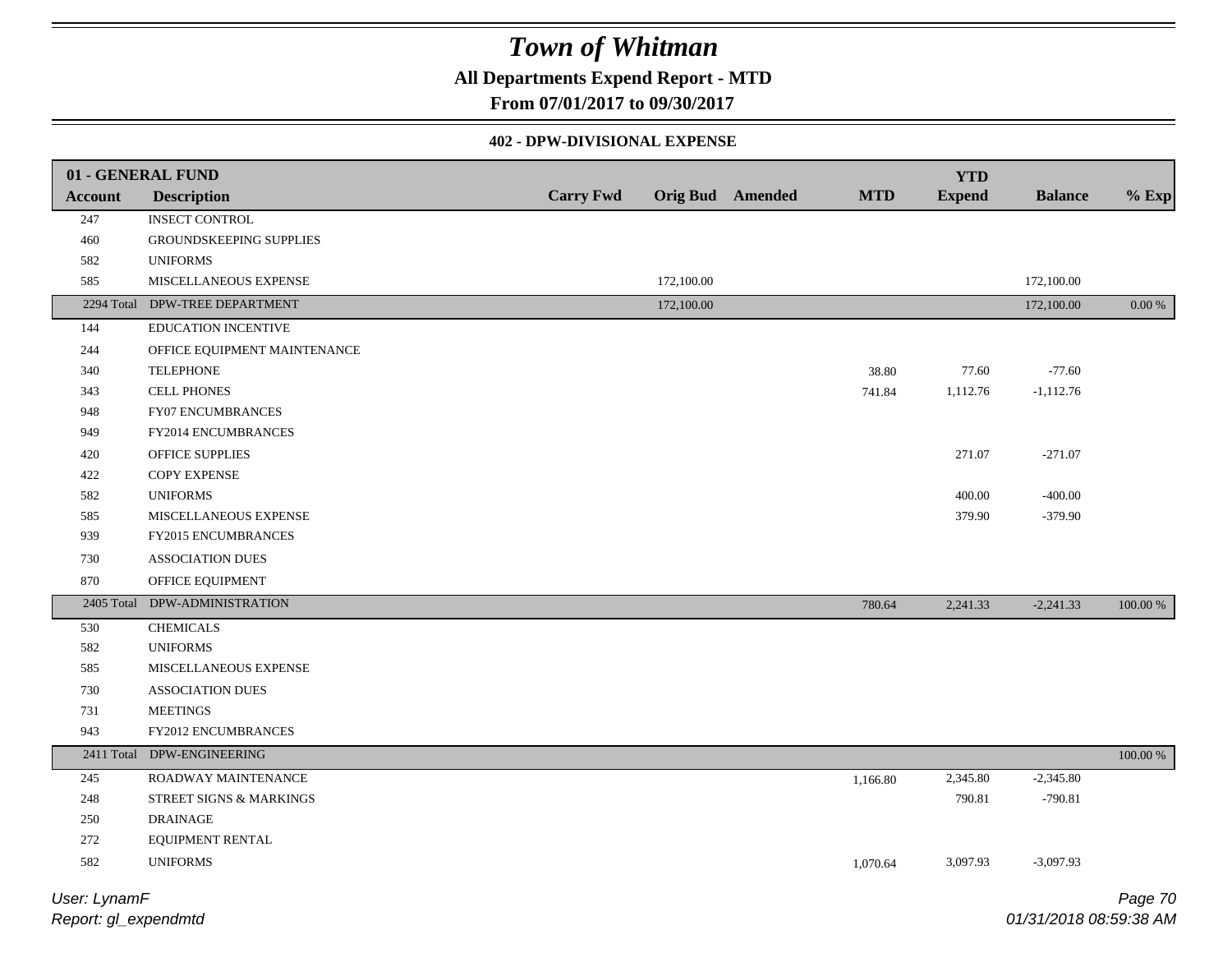**All Departments Expend Report - MTD**

**From 07/01/2017 to 09/30/2017**

#### **402 - DPW-DIVISIONAL EXPENSE**

|            | 01 - GENERAL FUND                         |                  |            |                         |            | <b>YTD</b>    |                |          |
|------------|-------------------------------------------|------------------|------------|-------------------------|------------|---------------|----------------|----------|
| Account    | <b>Description</b>                        | <b>Carry Fwd</b> |            | <b>Orig Bud</b> Amended | <b>MTD</b> | <b>Expend</b> | <b>Balance</b> | $%$ Exp  |
| 585        | MISCELLANEOUS EXPENSE                     |                  |            |                         | 1,029.64   | 1,570.31      | $-1,570.31$    |          |
|            | 2422 Total DPW-HIGHWAY CONSTRUCT. & MAINT |                  |            |                         | 3,267.08   | 7,804.85      | $-7,804.85$    | 100.00 % |
| 582        | <b>UNIFORMS</b>                           |                  |            |                         |            |               |                |          |
| 585        | MISCELLANEOUS EXPENSE                     |                  |            |                         |            |               |                |          |
|            | 2427 Total FUEL DEPOT MAINTENANCE         |                  |            |                         |            |               |                | 100.00 % |
| 210        | <b>ELECTRICITY</b>                        |                  |            |                         | 774.70     | 2,065.46      | $-2,065.46$    |          |
| 212        | <b>GAS (NATURAL)</b>                      |                  |            |                         | 56.01      | 148.95        | $-148.95$      |          |
| 214        | OIL (HEATING)                             |                  |            |                         |            |               |                |          |
| 430        | <b>BUILDING MAINTENANCE &amp; REPAIR</b>  |                  |            |                         | 250.00     | 505.12        | $-505.12$      |          |
| 530        | <b>CHEMICALS</b>                          |                  |            |                         |            |               |                |          |
| 582        | <b>UNIFORMS</b>                           |                  |            |                         |            |               |                |          |
| 585        | MISCELLANEOUS EXPENSE                     |                  |            |                         | 79.50      | 79.50         | $-79.50$       |          |
| 2428 Total | DPW-BUILDING & YARD MAINT.                |                  |            |                         | 1,160.21   | 2,799.03      | $-2,799.03$    | 100.00 % |
| 242        | <b>VEHICLE MAINTENANCE</b>                |                  |            |                         | 1,593.80   | 4,076.63      | $-4,076.63$    |          |
| 481        | <b>GASOLINE</b>                           |                  |            |                         | 3,404.15   | 5,511.08      | $-5,511.08$    |          |
| 582        | <b>UNIFORMS</b>                           |                  |            |                         |            |               |                |          |
| 585        | MISCELLANEOUS EXPENSE                     |                  |            |                         |            |               |                |          |
| 945        | FY2013 ENCUMBRANCES                       |                  |            |                         |            |               |                |          |
|            | 2429 Total DPW-EQUIPMENT MAINTENANCE      |                  |            |                         | 4,997.95   | 9,587.71      | $-9,587.71$    | 100.00 % |
| 272        | <b>EQUIPMENT RENTAL</b>                   |                  |            |                         |            |               |                |          |
| 311        | COMPUTER SERVICES                         |                  |            |                         |            |               |                |          |
|            | 2450 Total DPW-WATER                      |                  |            |                         |            |               |                | 100.00 % |
| 241        | RECREATIONAL FACILITIES MAINT.            |                  |            |                         |            |               |                |          |
| 460        | <b>GROUNDSKEEPING SUPPLIES</b>            |                  |            |                         | 103.55     | 749.18        | $-749.18$      |          |
| 582        | <b>UNIFORMS</b>                           |                  |            |                         | 578.27     | 1,027.48      | $-1,027.48$    |          |
| 585        | MISCELLANEOUS EXPENSE                     |                  |            |                         | 380.00     | 475.52        | $-475.52$      |          |
|            | 2650 Total DPW-PARK MAINTENANCE           |                  |            |                         | 1,061.82   | 2,252.18      | $-2,252.18$    | 100.00 % |
|            | <b>402 Total DPW-DIVISIONAL EXPENSE</b>   |                  | 172,100.00 |                         | 11,267.70  | 24,685.10     | 147,414.90     |          |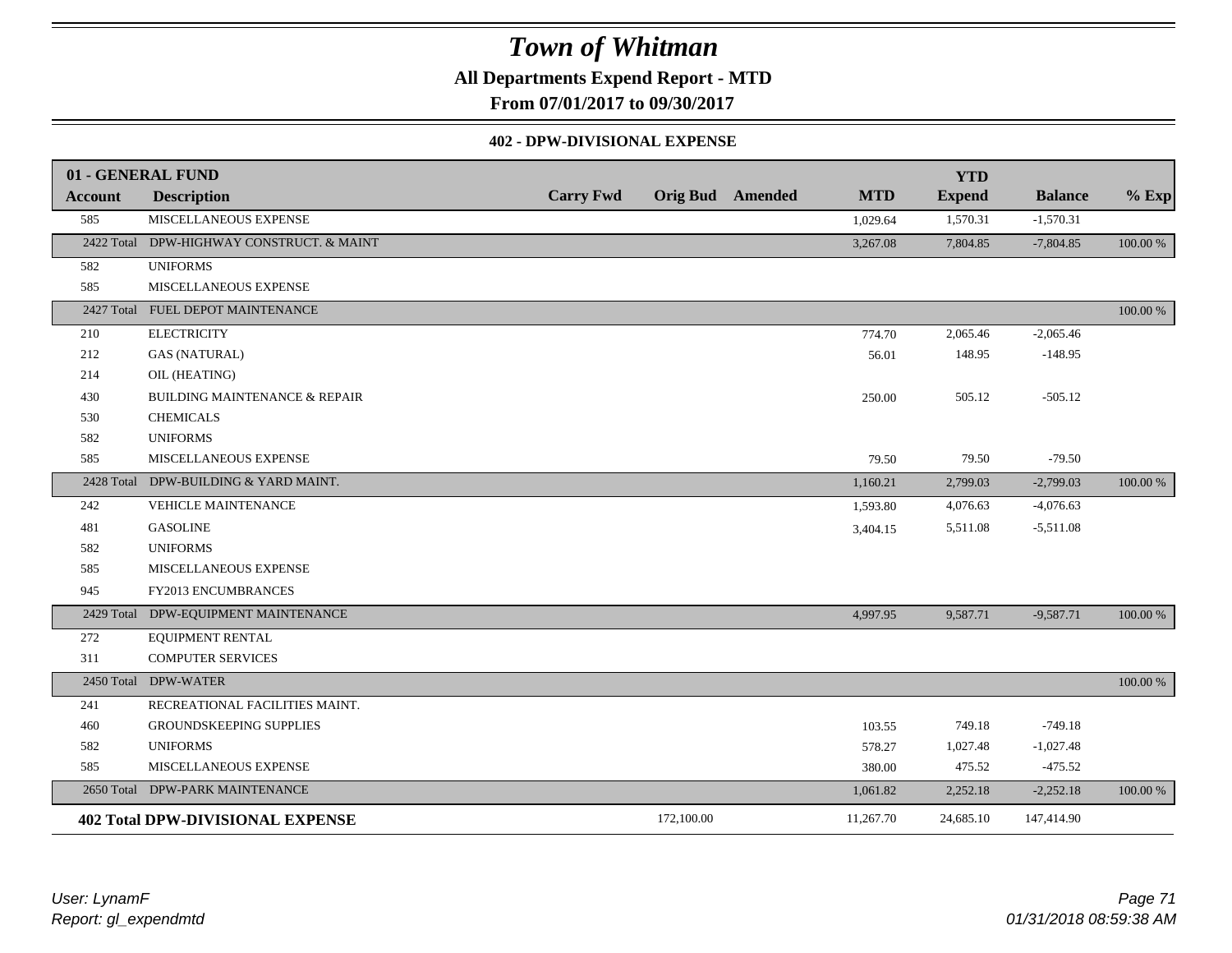**All Departments Expend Report - MTD**

**From 07/01/2017 to 09/30/2017**

#### **403 - DPW - SPECIAL ARTICLES**

|                | 01 - GENERAL FUND                                   |                  |           |                         |            | <b>YTD</b>    |                |             |
|----------------|-----------------------------------------------------|------------------|-----------|-------------------------|------------|---------------|----------------|-------------|
| <b>Account</b> | <b>Description</b>                                  | <b>Carry Fwd</b> |           | <b>Orig Bud</b> Amended | <b>MTD</b> | <b>Expend</b> | <b>Balance</b> | $%$ Exp     |
| 999            |                                                     |                  | 42,105.55 |                         |            | 42,105.55     |                |             |
|                | 4498 Total A.32ATM5/17LEA/PUR.2017SDWALK PLOW       |                  | 42,105.55 |                         |            | 42,105.55     |                | 100.00 %    |
| 999            |                                                     |                  |           |                         |            |               |                |             |
|                | 4503 Total A16ATM 5/15 PUR.PICKUP TRUCK W/PLOW      |                  |           |                         |            |               |                | 100.00 %    |
| 999            |                                                     |                  |           |                         |            |               |                |             |
|                | 4504 Total A14ATM 5/15 INSTALL TRAFFIC CNTRL.SIGNAL |                  |           |                         |            |               |                | 100.00 %    |
| 999            |                                                     |                  |           |                         |            |               |                |             |
|                | 4505 Total A17ATM 5/15 PUR.48" LAWN MOWER           |                  |           |                         |            |               |                | 100.00 %    |
| 999            |                                                     |                  |           |                         |            |               |                |             |
|                | 4506 Total A.9ATM5/16 CH.90 REPAIR STS.& S/WALKS    |                  |           |                         |            |               |                | 100.00 %    |
| 999            |                                                     |                  |           |                         |            |               |                |             |
|                | 4507 Total A10ATM5/16Pur&instdump trk.body&lift     |                  |           |                         |            |               |                | 100.00 %    |
| 999            |                                                     |                  |           |                         |            |               |                |             |
|                | 4508 Total A.23ATM5/14PUR.3 SOLAR TRAFIC BEACONS    |                  |           |                         |            |               |                | 100.00 %    |
| 999            |                                                     |                  |           |                         |            |               |                |             |
|                | 4509 Total A.27 ATM 5/09 PUR.11FT.POW.REV.PLOW      |                  |           |                         |            |               |                | 100.00 %    |
| 999            |                                                     |                  |           |                         |            |               |                |             |
|                | 4525 Total A.25ATM5/13CONSTRUCT STS&SIDEWKS         |                  |           |                         |            |               |                | 100.00 %    |
| 999            |                                                     |                  |           |                         |            |               |                |             |
|                | 4529 Total A31ATM 5/17CH90 REPAIR STS.& S/WALKS     |                  |           |                         |            |               |                | 100.00 %    |
| 999            |                                                     |                  |           |                         |            |               |                |             |
|                | 4531 Total A13 ATM 5/15 CH90 REPAIR STS.& S/WALKS   |                  |           |                         |            |               |                | 100.00 %    |
| 999            |                                                     |                  |           |                         |            |               |                |             |
|                | 4535 Total A24ATM5/10CH90PUR.PRE-MIX HEATER TRAILER |                  |           |                         |            |               |                | $100.00~\%$ |
| 999            |                                                     |                  |           |                         |            |               |                |             |
|                | 4537 Total A15 ATM 5/15 CH 90 REPAIR STS.& S/WALKS  |                  |           |                         |            |               |                | 100.00 %    |
| 999            |                                                     |                  |           |                         |            |               |                |             |
|                | 4541 Total A.39 ATM 5/04STS -WHIT.WDS               |                  |           |                         |            |               |                | 100.00 %    |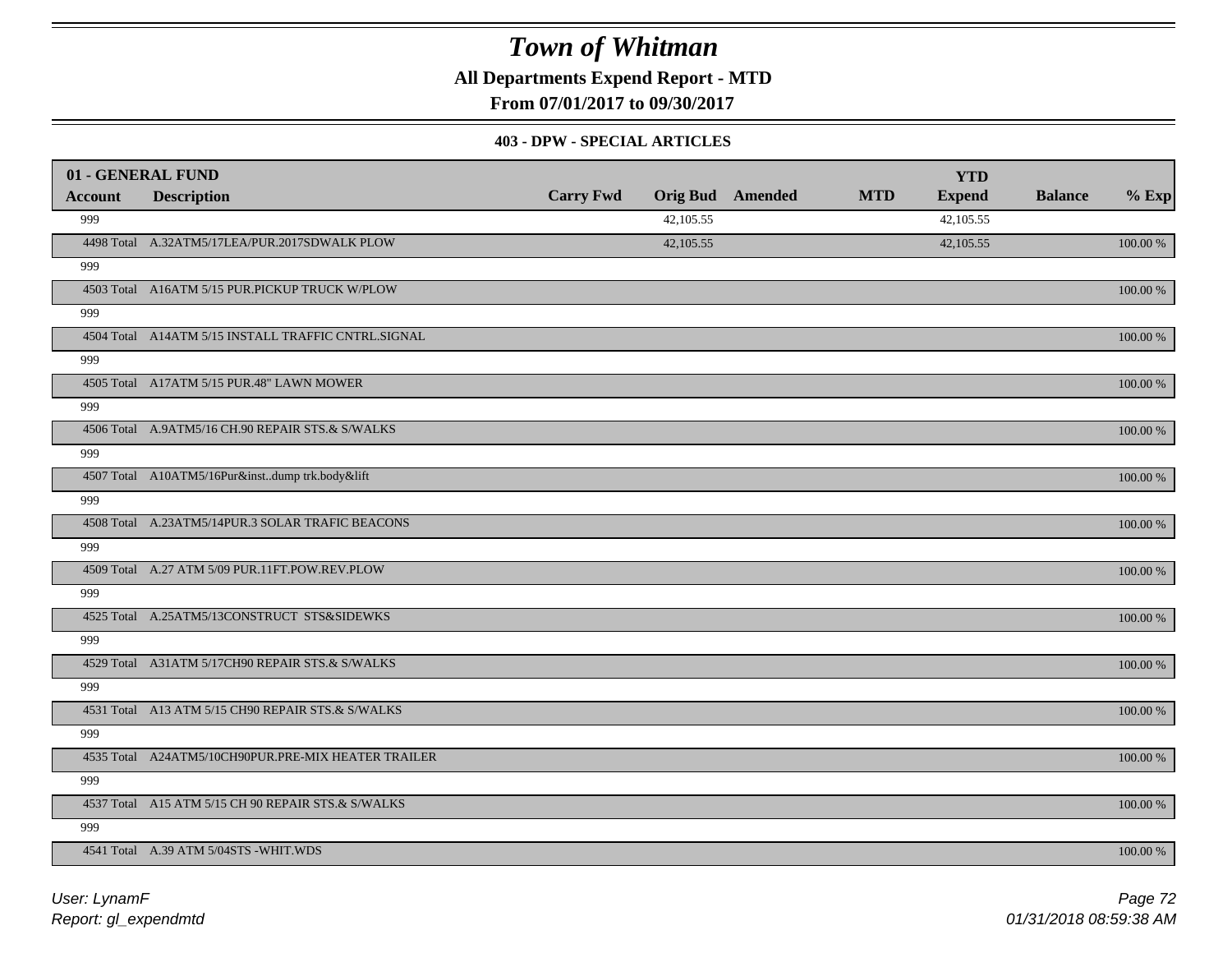**All Departments Expend Report - MTD**

**From 07/01/2017 to 09/30/2017**

### **403 - DPW - SPECIAL ARTICLES**

|            | 01 - GENERAL FUND                         |                  |                 |         |            | <b>YTD</b>    |                |          |
|------------|-------------------------------------------|------------------|-----------------|---------|------------|---------------|----------------|----------|
| Account    | <b>Description</b>                        | <b>Carry Fwd</b> | <b>Orig Bud</b> | Amended | <b>MTD</b> | <b>Expend</b> | <b>Balance</b> | $%$ Exp  |
| 999        |                                           |                  |                 |         |            |               |                |          |
|            | 4542 Total A.40ATM5/04 PREP.STS.FOR ACCEP |                  |                 |         |            |               |                | 100.00 % |
| 999        |                                           | 15,690.50        |                 |         |            |               | 15,690.50      |          |
|            | 4561 Total A.27B ATM 5/16 DPW SITE EVAL.  | 15,690.50        |                 |         |            |               | 15,690.50      | 0.00 %   |
| 999        |                                           |                  |                 |         |            |               |                |          |
|            | 4569 Total A6 STM12/17INSTALL GEN.@ DPW   |                  |                 |         |            |               |                | 100.00 % |
| 999        |                                           |                  |                 |         |            |               |                |          |
| 4576 Total | <b>ESTABLISH PETTY CASH-DPW</b>           |                  |                 |         |            |               |                | 100.00 % |
|            | <b>403 Total DPW - SPECIAL ARTICLES</b>   | 15,690.50        | 42,105.55       |         |            | 42,105.55     | 15,690.50      |          |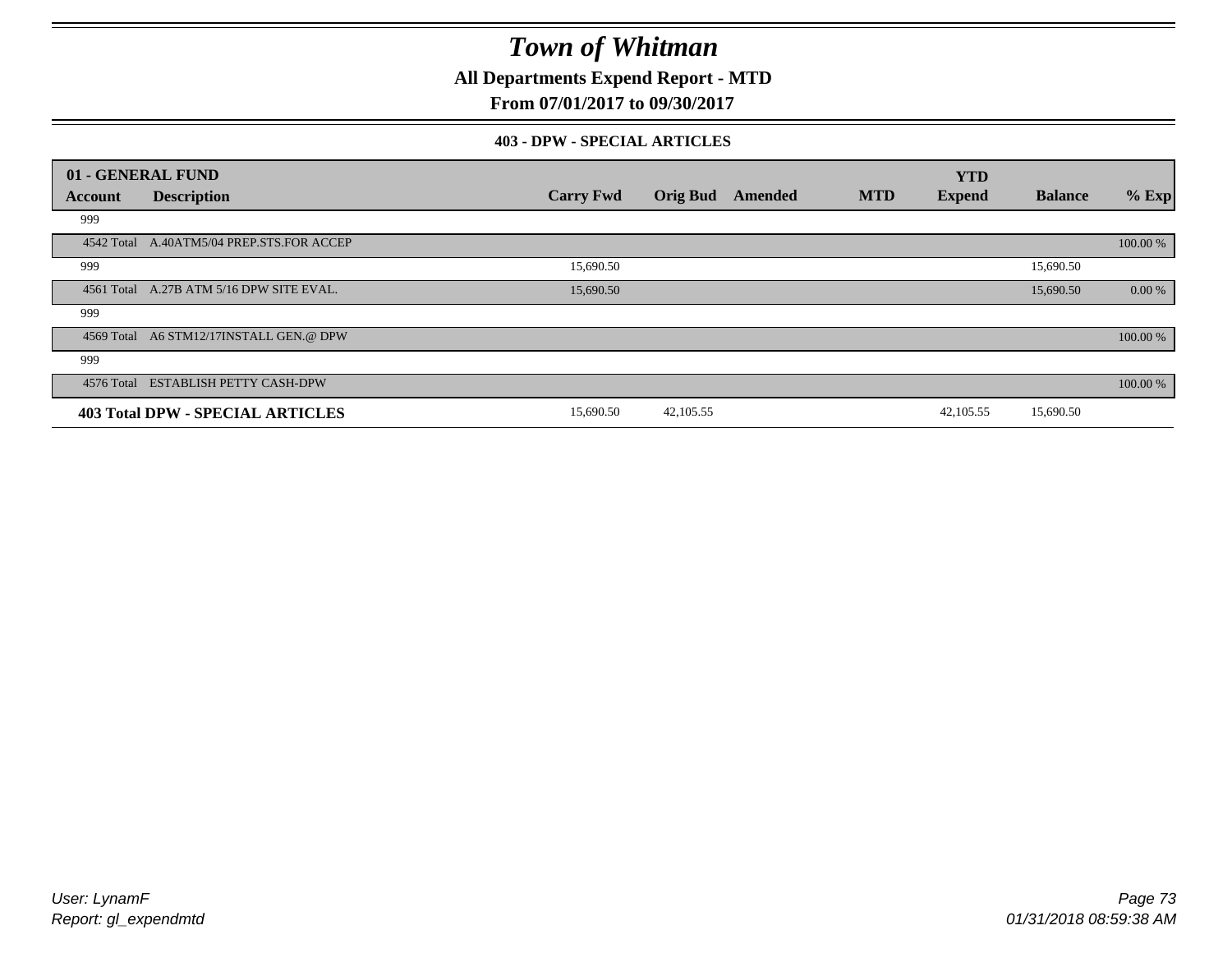## **All Departments Expend Report - MTD**

### **From 07/01/2017 to 09/30/2017**

### **405 - DPW-ADMINSTRATION**

|         | 01 - GENERAL FUND                  |                  |                         |            | <b>YTD</b>    |                |          |
|---------|------------------------------------|------------------|-------------------------|------------|---------------|----------------|----------|
| Account | <b>Description</b>                 | <b>Carry Fwd</b> | <b>Orig Bud</b> Amended | <b>MTD</b> | <b>Expend</b> | <b>Balance</b> | $%$ Exp  |
| 111     | SALARIES-ADMINSTRATIVE             |                  |                         |            |               |                |          |
|         | 1000 Total SALARIES                |                  |                         |            |               |                | 100.00 % |
| 244     | OFFICE EQUIPMENT MAINTENANCE       |                  |                         |            |               |                |          |
| 340     | <b>TELEPHONE</b>                   |                  |                         |            |               |                |          |
| 871     | OPERATING EQUIPMENT                |                  |                         |            |               |                |          |
| 877     | DEP ADMINISTRATIVE ASSESSMENT      |                  |                         |            |               |                |          |
| 420     | OFFICE SUPPLIES                    |                  |                         |            |               |                |          |
| 422     | <b>COPY EXPENSE</b>                |                  |                         |            |               |                |          |
| 585     | MISCELLANEOUS EXPENSE              |                  |                         |            |               |                |          |
| 730     | <b>ASSOCIATION DUES</b>            |                  |                         |            |               |                |          |
| 870     | OFFICE EQUIPMENT                   |                  |                         |            |               |                |          |
|         | 2000 Total EXPENSE                 |                  |                         |            |               |                | 100.00 % |
|         | <b>405 Total DPW-ADMINSTRATION</b> |                  |                         |            |               |                |          |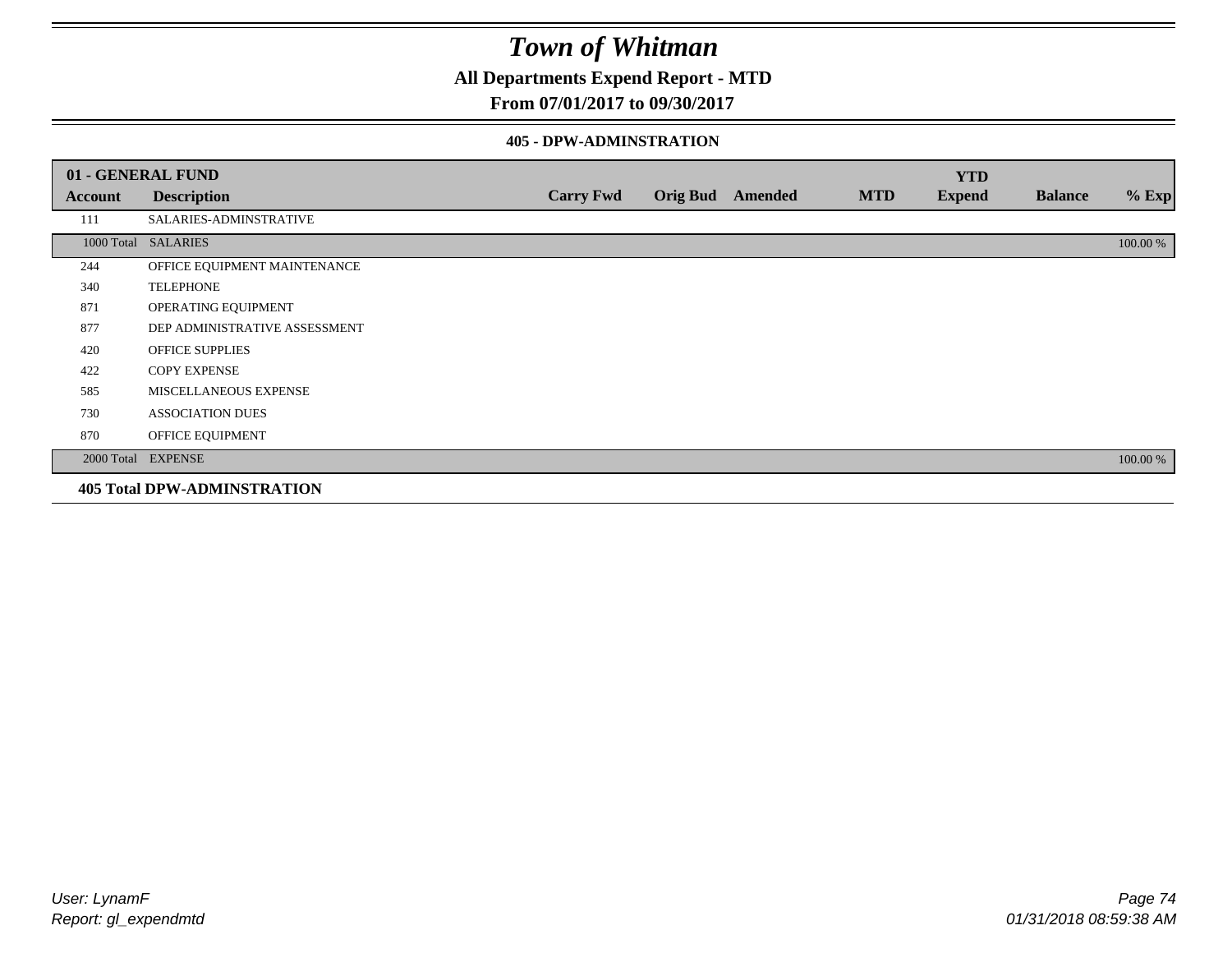**All Departments Expend Report - MTD**

**From 07/01/2017 to 09/30/2017**

### **414 - DPW-POLICE COVERAGE**

|         | 01 - GENERAL FUND             |                  |                 |         |            | <b>YTD</b>    |                |          |
|---------|-------------------------------|------------------|-----------------|---------|------------|---------------|----------------|----------|
| Account | <b>Description</b>            | <b>Carry Fwd</b> | <b>Orig Bud</b> | Amended | <b>MTD</b> | <b>Expend</b> | <b>Balance</b> | $%$ Exp  |
| 134     | <b>SALARIES-DPW COVERAGE</b>  |                  | 19,000.00       |         | 1.123.28   | 3,542.80      | 15,457.20      |          |
|         | 1000 Total SALARIES           |                  | 19,000.00       |         | 1,123.28   | 3.542.80      | 15,457.20      | 18.64 %  |
| 941     | FY 2017 ENCUMBRANCES          | 3.220.00         |                 |         |            | 3.220.00      |                |          |
|         | 2001 Total EXPENSE            | 3.220.00         |                 |         |            | 3.220.00      |                | 100.00 % |
|         | 414 Total DPW-POLICE COVERAGE | 3.220.00         | 19,000.00       |         | 1,123.28   | 6.762.80      | 15,457.20      |          |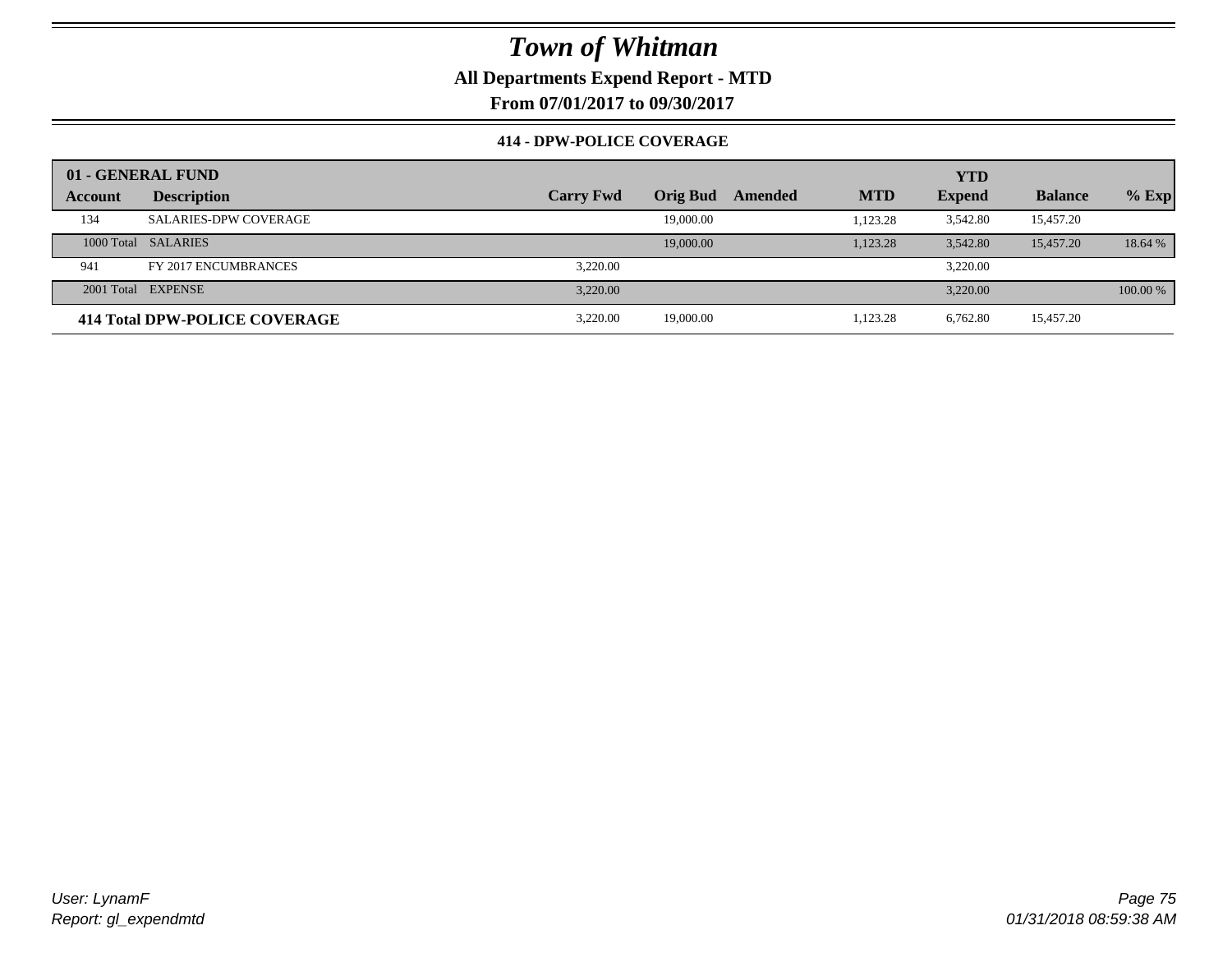## **All Departments Expend Report - MTD**

### **From 07/01/2017 to 09/30/2017**

### **423 - SNOW & ICE CONTROL**

|         | 01 - GENERAL FUND            |                  |            |                         |            | <b>YTD</b>    |                |          |
|---------|------------------------------|------------------|------------|-------------------------|------------|---------------|----------------|----------|
| Account | <b>Description</b>           | <b>Carry Fwd</b> |            | <b>Orig Bud</b> Amended | <b>MTD</b> | <b>Expend</b> | <b>Balance</b> | $%$ Exp  |
| 114     | DIVISIONAL LABOR-O.T.        |                  |            |                         |            |               |                |          |
|         | 1000 Total SALARIES          |                  |            |                         |            |               |                | 100.00 % |
| 272     | <b>EQUIPMENT RENTAL</b>      |                  |            |                         |            |               |                |          |
| 530     | <b>CHEMICALS</b>             |                  |            |                         |            |               |                |          |
| 585     | MISCELLANEOUS EXPENSE        |                  | 120,000.00 |                         |            | 294.98        | 119,705.02     |          |
|         | 2000 Total EXPENSE           |                  | 120,000.00 |                         |            | 294.98        | 119,705.02     | 0.24%    |
|         | 423 Total SNOW & ICE CONTROL |                  | 120,000.00 |                         |            | 294.98        | 119,705.02     |          |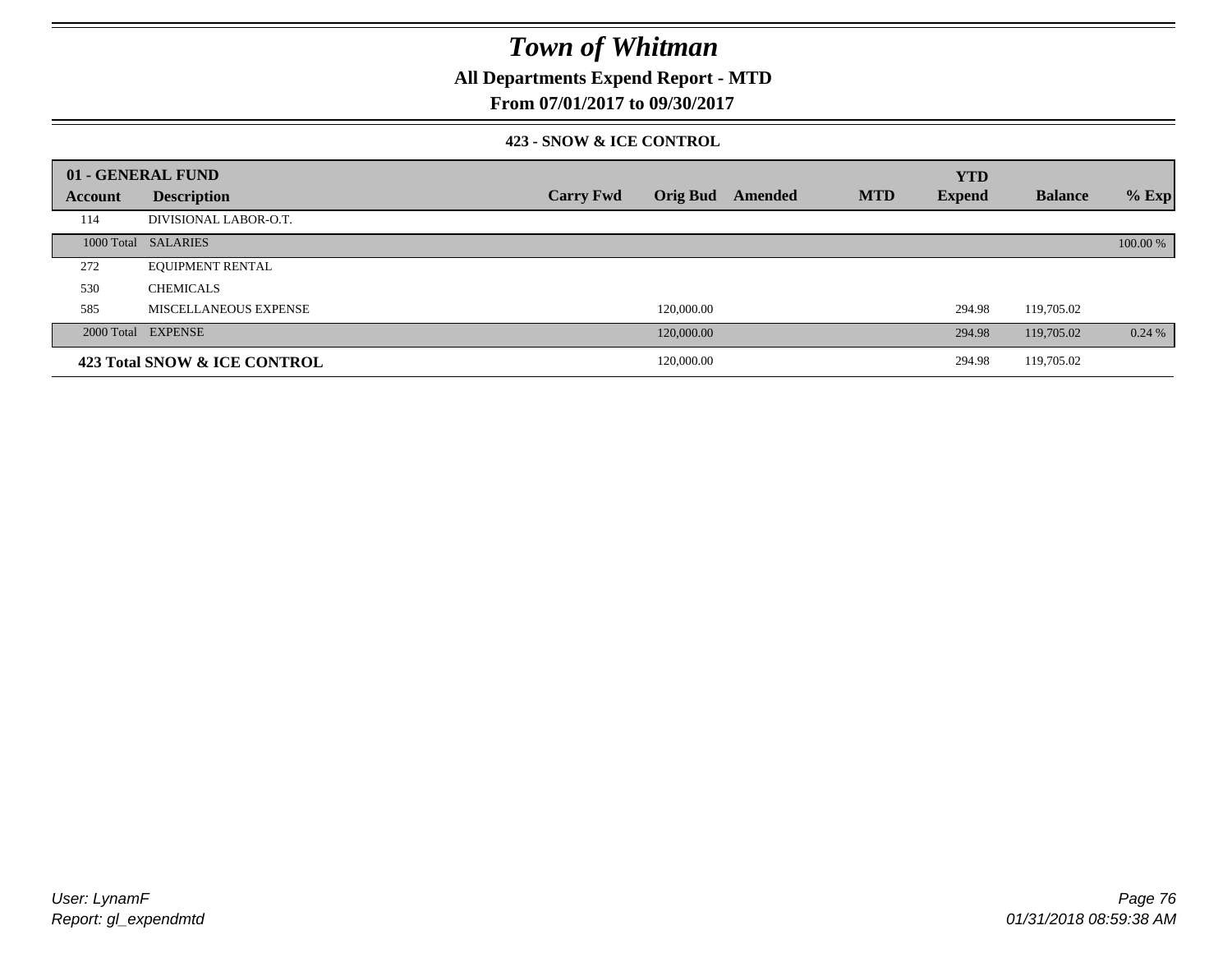## **All Departments Expend Report - MTD**

**From 07/01/2017 to 09/30/2017**

### **424 - STREET LIGHTS**

|         | 01 - GENERAL FUND              |                  |                 |         |            | <b>YTD</b>    |                |          |
|---------|--------------------------------|------------------|-----------------|---------|------------|---------------|----------------|----------|
| Account | <b>Description</b>             | <b>Carry Fwd</b> | <b>Orig Bud</b> | Amended | <b>MTD</b> | <b>Expend</b> | <b>Balance</b> | $%$ Exp  |
| 210     | <b>ELECTRICITY</b>             |                  | 140,000.00      |         | 11.839.00  | 24,382.86     | 115,617.14     |          |
|         | 2000 Total EXPENSE             |                  | 140,000.00      |         | 11,839.00  | 24,382.86     | 115,617.14     | 17.41 %  |
| 940     | <b>FY2016 ENCUMBRANCES</b>     |                  |                 |         |            |               |                |          |
| 945     | <b>FY2013 ENCUMBRANCES</b>     |                  |                 |         |            |               |                |          |
| 953     | <b>FY2009 ENCUMBRANCES</b>     |                  |                 |         |            |               |                |          |
|         | 2001 Total EXPENSE             |                  |                 |         |            |               |                | 100.00 % |
|         | <b>424 Total STREET LIGHTS</b> |                  | 140,000.00      |         | 11,839.00  | 24,382.86     | 115,617.14     |          |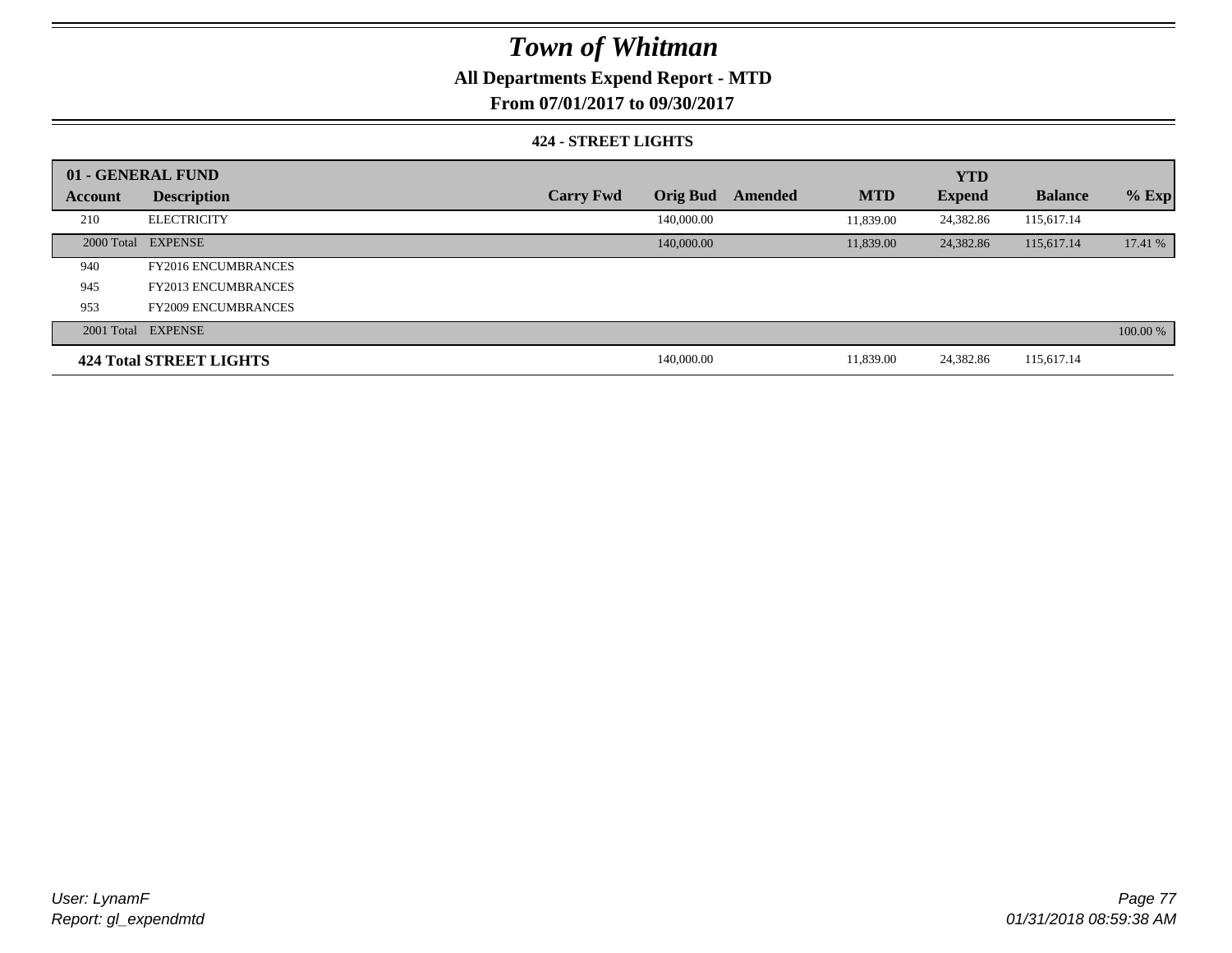**All Departments Expend Report - MTD**

**From 07/01/2017 to 09/30/2017**

### **433 - DPW-WASTE COLLECTION & DISP.**

|                | 01 - GENERAL FUND                      |                  |                 |         |            | <b>YTD</b>    |                |          |
|----------------|----------------------------------------|------------------|-----------------|---------|------------|---------------|----------------|----------|
| <b>Account</b> | <b>Description</b>                     | <b>Carry Fwd</b> | <b>Orig Bud</b> | Amended | <b>MTD</b> | <b>Expend</b> | <b>Balance</b> | $%$ Exp  |
| 112            | <b>SALARIES</b>                        |                  |                 |         |            |               |                |          |
| 380            | <b>DISPOSAL COSTS</b>                  |                  | 1,121,059.00    |         | 82,021.98  | 173,670.94    | 947,388.06     |          |
| 585            | <b>MISCELLANEOUS EXPENSE</b>           |                  |                 |         | 3,580.74   | 8,430.74      | $-8,430.74$    |          |
| 2000 Total     | <b>EXPENSE</b>                         |                  | 1,121,059.00    |         | 85,602.72  | 182, 101.68   | 938,957.32     | 16.24 %  |
| 939            | <b>FY2015 ENCUMBRANCES</b>             |                  |                 |         |            |               |                |          |
| 943            | <b>FY2012 ENCUMBRANCES</b>             |                  |                 |         |            |               |                |          |
| 945            | <b>FY2013 ENCUMBRANCES</b>             |                  |                 |         |            |               |                |          |
| 2001 Total     | <b>EXPENSE</b>                         |                  |                 |         |            |               |                | 100.00 % |
| 999            |                                        |                  |                 |         |            |               |                |          |
| 4496 Total     | A.9STM6/5/97PUR.RECYCLING BINS         |                  |                 |         |            |               |                | 100.00 % |
|                | 433 Total DPW-WASTE COLLECTION & DISP. |                  | 1,121,059.00    |         | 85,602.72  | 182, 101.68   | 938,957.32     |          |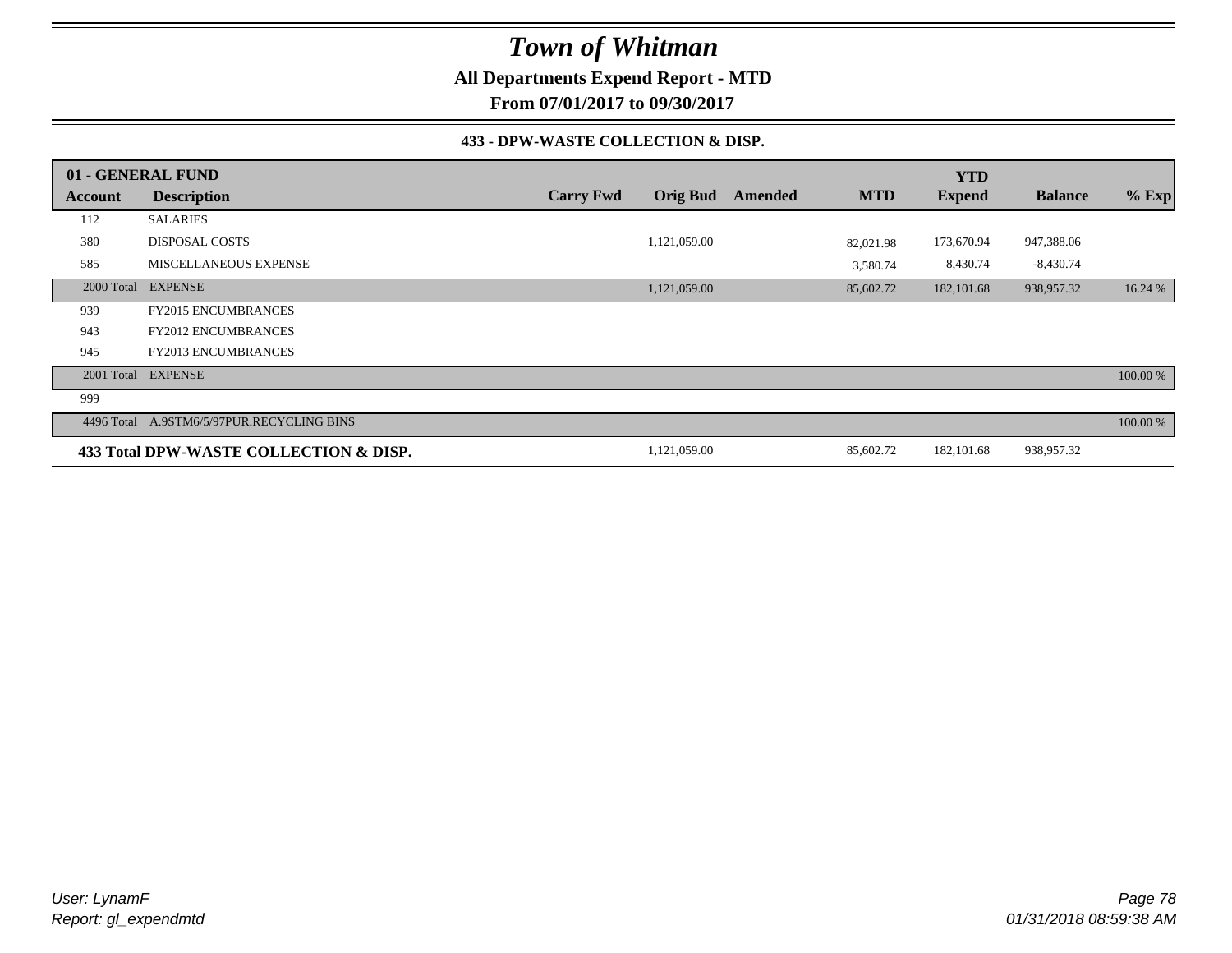## **All Departments Expend Report - MTD**

## **From 07/01/2017 to 09/30/2017**

### **452 - WATER PURCHASE**

|         | 01 - GENERAL FUND               |                  |                 |         |            | <b>YTD</b>    |                |          |
|---------|---------------------------------|------------------|-----------------|---------|------------|---------------|----------------|----------|
| Account | <b>Description</b>              | <b>Carry Fwd</b> | <b>Orig Bud</b> | Amended | <b>MTD</b> | <b>Expend</b> | <b>Balance</b> | $%$ Exp  |
| 230     | <b>WATER PURCHASE</b>           |                  |                 |         |            |               |                |          |
| 585     | MISCELLANEOUS EXPENSE           |                  |                 |         |            |               |                |          |
|         | 2000 Total EXPENSE              |                  |                 |         |            |               |                | 100.00 % |
| 940     | <b>FY2016 ENCUMBRANCES</b>      |                  |                 |         |            |               |                |          |
| 949     | <b>FY2014 ENCUMBRANCES</b>      |                  |                 |         |            |               |                |          |
|         | 2001 Total EXPENSE              |                  |                 |         |            |               |                | 100.00 % |
|         | <b>452 Total WATER PURCHASE</b> |                  |                 |         |            |               |                |          |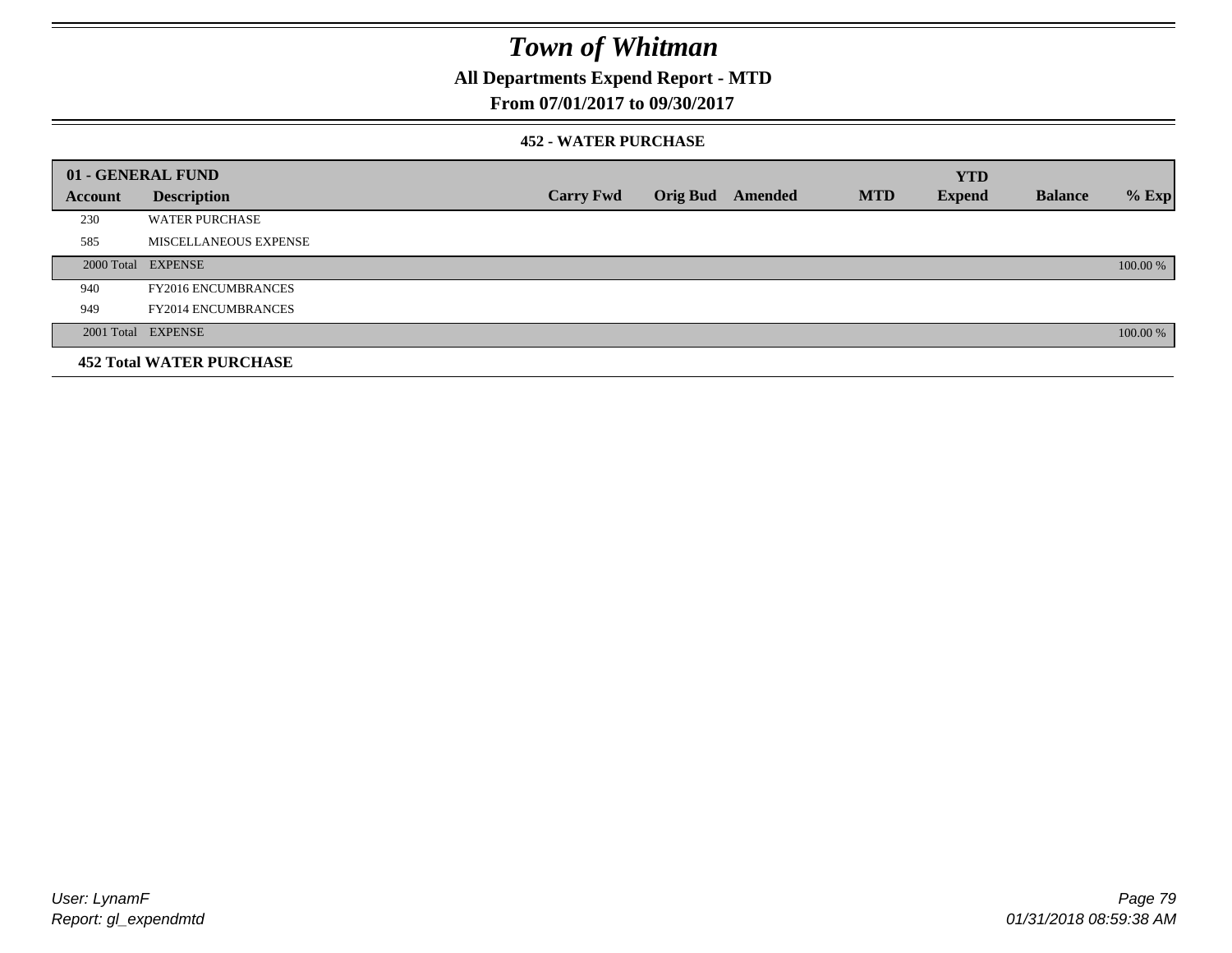**All Departments Expend Report - MTD**

**From 07/01/2017 to 09/30/2017**

### **492 - CARE OF SOLDIERS GRAVES**

|         | 01 - GENERAL FUND                        |                  |          |         |            | YTD           |                |          |
|---------|------------------------------------------|------------------|----------|---------|------------|---------------|----------------|----------|
| Account | <b>Description</b>                       | <b>Carry Fwd</b> | Orig Bud | Amended | <b>MTD</b> | <b>Expend</b> | <b>Balance</b> | $%$ Exp  |
| 240     | BUILDING & GROUNDS MAINT.                |                  | 1,500.00 |         |            | 1,500.00      |                |          |
|         | 2000 Total EXPENSE                       |                  | 1,500.00 |         |            | 1,500.00      |                | 100.00 % |
|         | <b>492 Total CARE OF SOLDIERS GRAVES</b> |                  | 1,500.00 |         |            | 1,500.00      |                |          |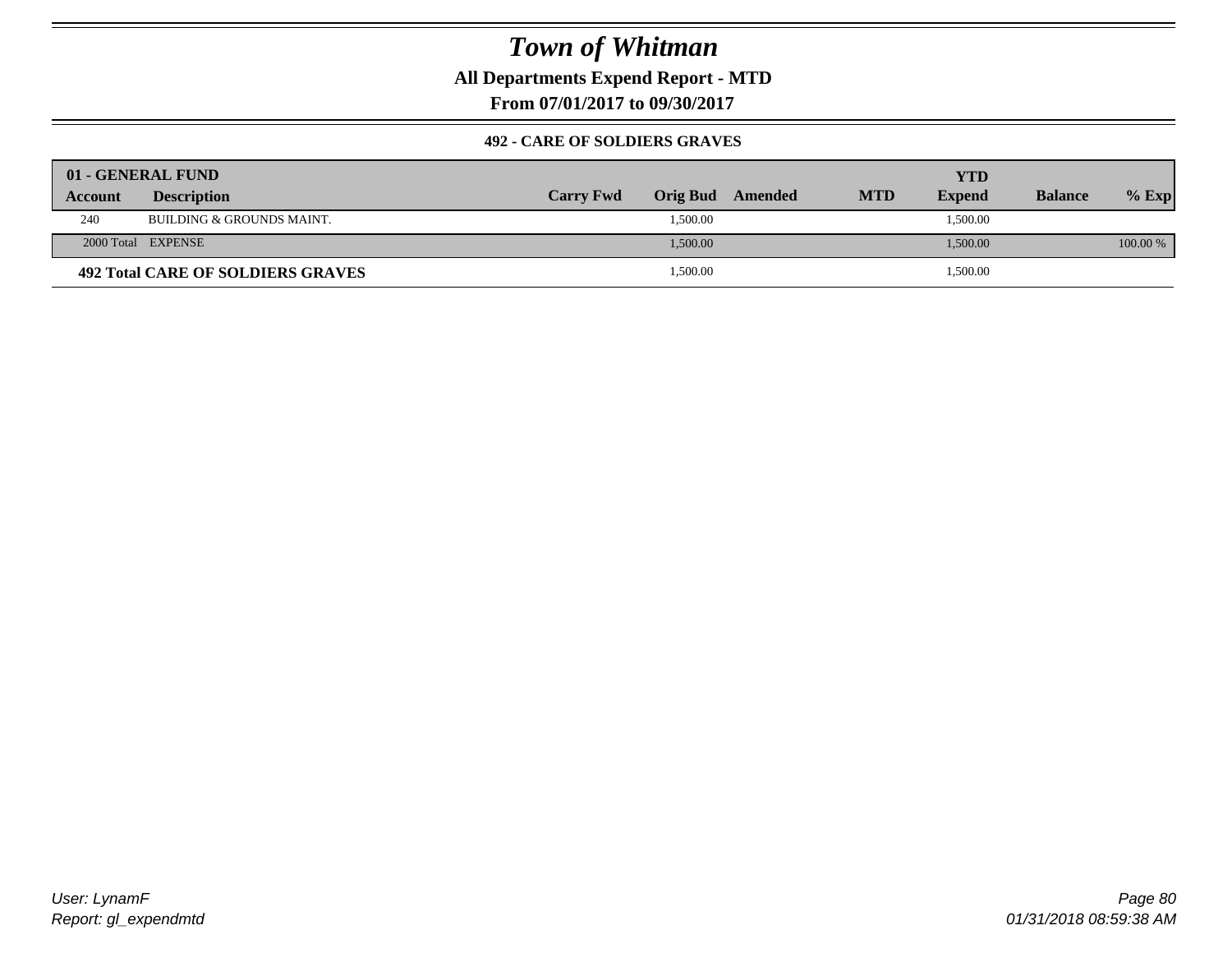## **All Departments Expend Report - MTD**

**From 07/01/2017 to 09/30/2017**

### **510 - BOARD OF HEALTH**

|                | 01 - GENERAL FUND            |                  |                                       | <b>YTD</b>    |                |             |
|----------------|------------------------------|------------------|---------------------------------------|---------------|----------------|-------------|
| <b>Account</b> | <b>Description</b>           | <b>Carry Fwd</b> | <b>MTD</b><br><b>Orig Bud</b> Amended | <b>Expend</b> | <b>Balance</b> | $%$ Exp     |
| 110            | SALARIES-BOARD MEMBERS       |                  |                                       |               |                |             |
|                | 1001 Total SALARIES          |                  |                                       |               |                | 100.00 %    |
| 120            | SALARIES-PART TIME           | 39,343.00        | 3,084.90                              | 8,784.62      | 30,558.38      |             |
|                | 1002 Total SALARIES          | 39,343.00        | 3,084.90                              | 8,784.62      | 30,558.38      | 22.32 %     |
| 121            | <b>CLERICAL I</b>            | 24,867.00        | 1,912.80                              | 5,738.40      | 19,128.60      |             |
|                | 1003 Total SALARIES          | 24,867.00        | 1,912.80                              | 5,738.40      | 19,128.60      | 23.07 %     |
| 123            | RECORDING SECRETARY          | 3,501.00         | 271.85                                | 692.57        | 2,808.43       |             |
|                | 1004 Total SALARIES          | 3,501.00         | 271.85                                | 692.57        | 2,808.43       | 19.78 %     |
| 133            | <b>ASSISTANT</b>             | 1,800.00         | 91.00                                 | 169.00        | 1,631.00       |             |
|                | 1005 Total SALARIES          | 1,800.00         | 91.00                                 | 169.00        | 1,631.00       | 9.38 %      |
| 126            | <b>CLERICAL II</b>           | 1,366.00         | 215.20                                | 346.71        | 1,019.29       |             |
|                | 1006 Total SALARIES          | 1,366.00         | 215.20                                | 346.71        | 1,019.29       | 25.38 %     |
| 482            | RESERVE FUND TRANS.-SALARIES |                  |                                       |               |                |             |
| 483            | RESERVE FUND TRANS.-VACATION |                  |                                       |               |                |             |
|                | 1019 Total SALARIES          |                  |                                       |               |                | $100.00~\%$ |
| 150            | <b>ANIMAL INSPECTOR</b>      | 804.00           | 30.00                                 | 60.00         | 744.00         |             |
| 151            | <b>BURIAL DEAD ANIMALS</b>   |                  |                                       |               |                |             |
| 315            | <b>BURIAL AGENT</b>          | 275.00           |                                       |               | 275.00         |             |
| 316            | <b>LABORATORY FEES</b>       |                  |                                       |               |                |             |
| 340            | <b>TELEPHONE</b>             |                  |                                       |               |                |             |
| 343            | <b>CELL PHONES</b>           |                  |                                       |               |                |             |
| 420            | <b>OFFICE SUPPLIES</b>       |                  | 38.03                                 | 55.93         | $-55.93$       |             |
| 501            | <b>CLINIC EXPENSE</b>        |                  |                                       |               |                |             |
| 585            | MISCELLANEOUS EXPENSE        | 2,500.00         |                                       | 200.59        | 2,299.41       |             |
| 730            | <b>ASSOCIATION DUES</b>      |                  |                                       | 150.00        | $-150.00$      |             |
| 731            | <b>MEETINGS</b>              |                  |                                       |               |                |             |
| 737            | RABID ANIMAL EXPENSE         | 200.00           |                                       | 35.00         | 165.00         |             |
| 738            | HOUSEHOLD HAZARDOUS WASTE    | 3,000.00         |                                       |               | 3,000.00       |             |
|                | 2000 Total EXPENSE           | 6,779.00         | 68.03                                 | 501.52        | 6,277.48       | 7.39 %      |

*Report: gl\_expendmtd User: LynamF*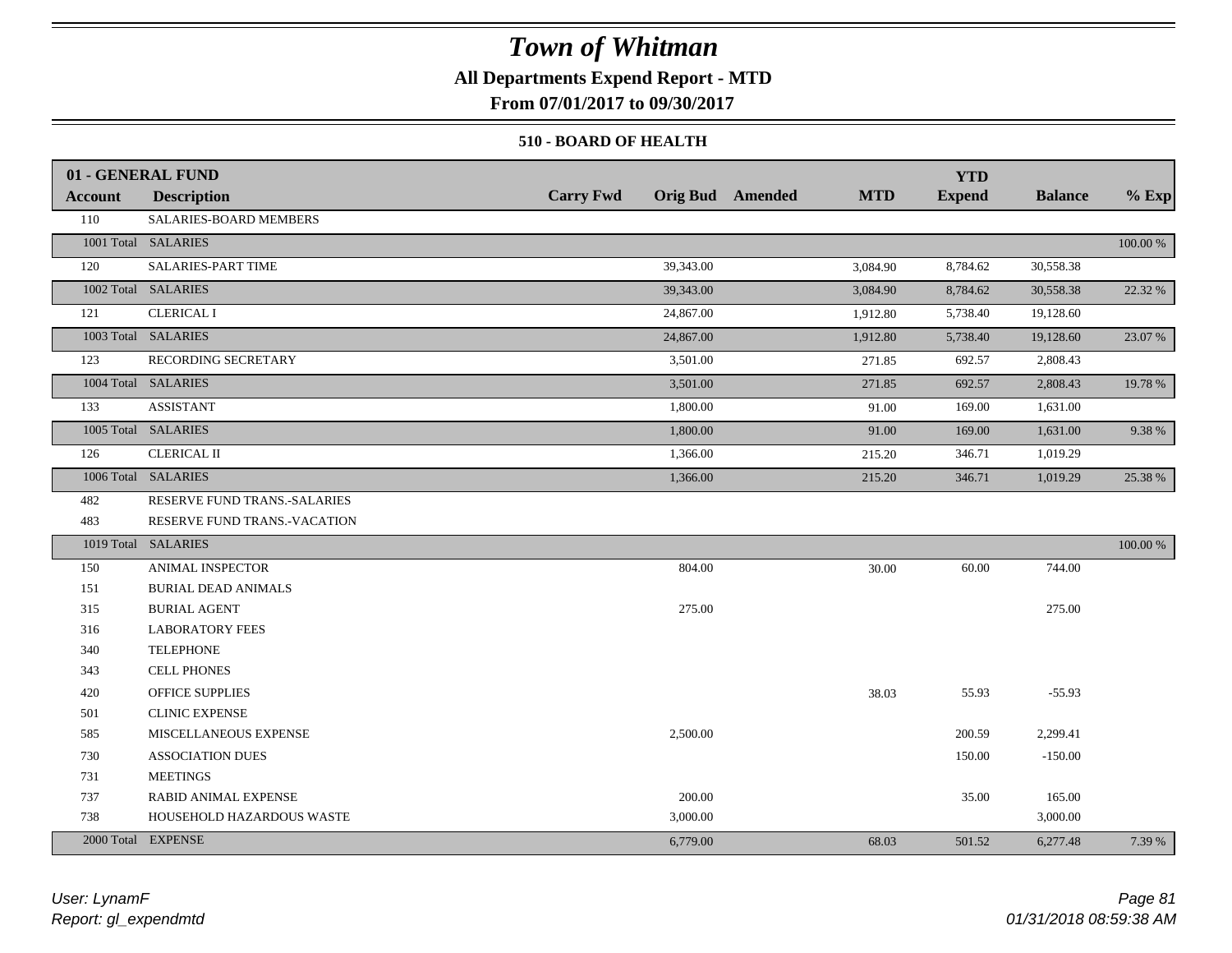## **All Departments Expend Report - MTD**

**From 07/01/2017 to 09/30/2017**

### **510 - BOARD OF HEALTH**

|            | 01 - GENERAL FUND                           |                  |                 |         |            | <b>YTD</b>    |                |           |
|------------|---------------------------------------------|------------------|-----------------|---------|------------|---------------|----------------|-----------|
| Account    | <b>Description</b>                          | <b>Carry Fwd</b> | <b>Orig Bud</b> | Amended | <b>MTD</b> | <b>Expend</b> | <b>Balance</b> | $%$ Exp   |
| 710        | IN STATE TRAVEL                             |                  | 1,443.00        |         |            | 38.25         | 1,404.75       |           |
|            | 2001 Total EXPENSE                          |                  | 1,443.00        |         |            | 38.25         | 1,404.75       | 2.65 %    |
| 940        | FY2016 ENCUMBRANCES                         |                  |                 |         |            |               |                |           |
|            | 2002 Total EXPENSE                          |                  |                 |         |            |               |                | 100.00 %  |
| 999        |                                             |                  |                 |         |            |               |                |           |
| 4448 Total | A5 ATM 5/15 HAZARDOUS WSTE.DAY              |                  |                 |         |            |               |                | 100.00 %  |
| 999        |                                             | 2,648.96         |                 |         |            |               | 2,648.96       |           |
|            | 4451 Total A.6 ATM 5/16 HAZ.WASTE.DAY       | 2,648.96         |                 |         |            |               | 2,648.96       | $0.00 \%$ |
| 999        |                                             |                  |                 |         |            |               |                |           |
| 4456 Total | A.27ATM5/14 HAZ.WASTE DAY                   |                  |                 |         |            |               |                | 100.00 %  |
| 999        |                                             |                  |                 |         |            |               |                |           |
| 4459 Total | A.8STM5/17 PUR.W.H.R.SCHL LUNCH VAN         |                  |                 |         |            |               |                | 100.00 %  |
| 999        |                                             |                  | 1,500.00        |         |            |               | 1,500.00       |           |
|            | 4543 Total A.14 ATM5/17 B.O.H.SITE TRAINING |                  | 1,500.00        |         |            |               | 1,500.00       | $0.00 \%$ |
|            | <b>510 Total BOARD OF HEALTH</b>            | 2,648.96         | 80,599.00       |         | 5,643.78   | 16,271.07     | 66,976.89      |           |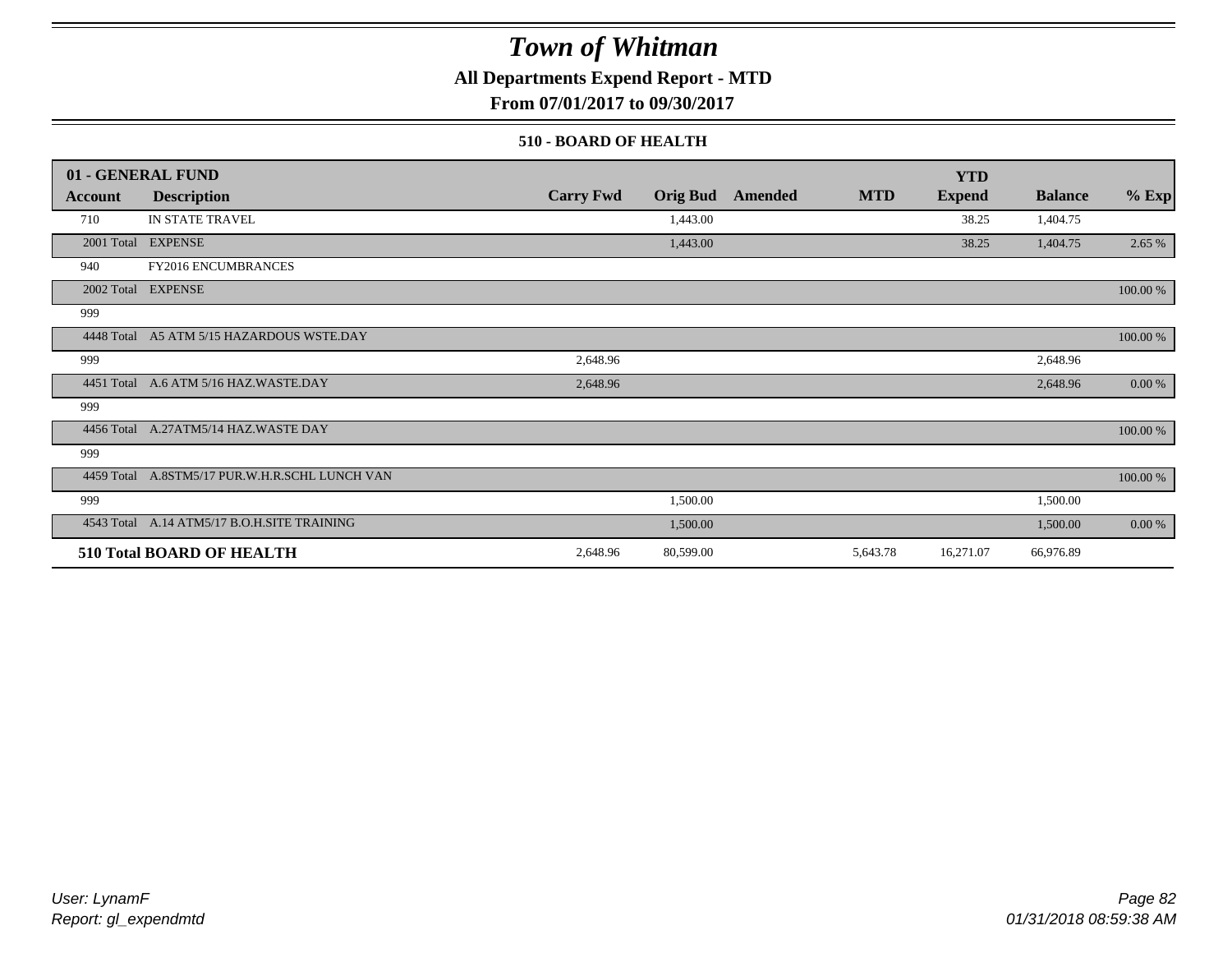**All Departments Expend Report - MTD**

**From 07/01/2017 to 09/30/2017**

### **519 - BOH-SEWER HOOK-UP INSPECTORS**

|         | 01 - GENERAL FUND                      |                  |                  |            | YTD           |                |            |
|---------|----------------------------------------|------------------|------------------|------------|---------------|----------------|------------|
| Account | <b>Description</b>                     | <b>Carry Fwd</b> | Orig Bud Amended | <b>MTD</b> | <b>Expend</b> | <b>Balance</b> | $%$ Exp    |
| 120     | <b>SALARIES-PART TIME</b>              |                  |                  |            |               |                |            |
|         | 1000 Total SALARIES                    |                  |                  |            |               |                | $100.00\%$ |
|         | 519 Total BOH-SEWER HOOK-UP INSPECTORS |                  |                  |            |               |                |            |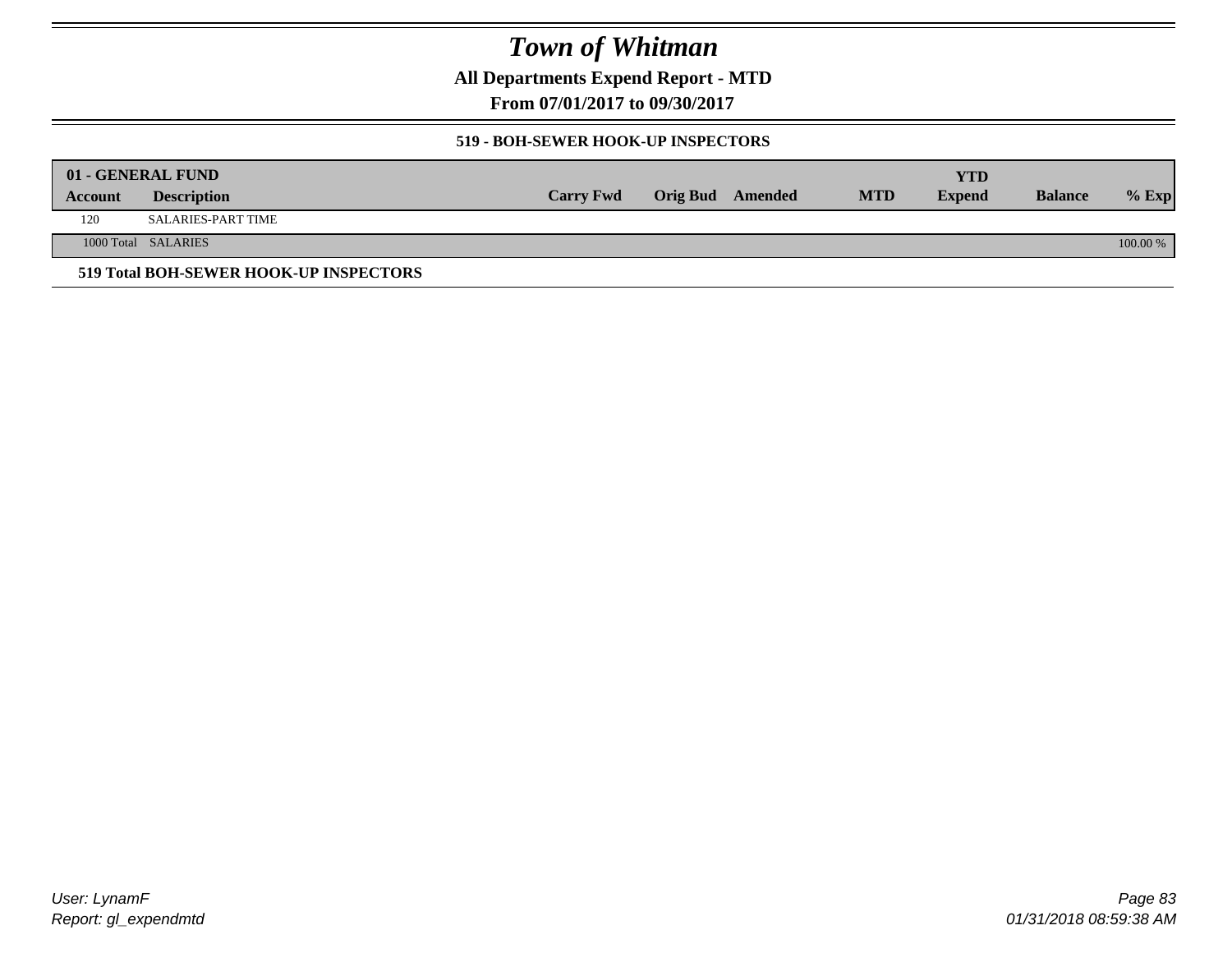## **All Departments Expend Report - MTD**

**From 07/01/2017 to 09/30/2017**

### **522 - VISITING NURSE**

|         | 01 - GENERAL FUND          |                  |                 |         |            | <b>YTD</b>    |                |          |
|---------|----------------------------|------------------|-----------------|---------|------------|---------------|----------------|----------|
| Account | <b>Description</b>         | <b>Carry Fwd</b> | <b>Orig Bud</b> | Amended | <b>MTD</b> | <b>Expend</b> | <b>Balance</b> | $%$ Exp  |
| 300     | MEDICAL & DENTAL EXPENSE   |                  | 18,025.00       |         | 821.42     | 1,642.84      | 16,382.16      |          |
|         | 2000 Total EXPENSE         |                  | 18,025,00       |         | 821.42     | 1.642.84      | 16,382.16      | 9.11 %   |
| 946     | <b>FY2010 ENCUMBRANCES</b> |                  |                 |         |            |               |                |          |
|         | 2001 Total EXPENSE         |                  |                 |         |            |               |                | 100.00 % |
|         | 522 Total VISITING NURSE   |                  | 18,025.00       |         | 821.42     | 1.642.84      | 16,382.16      |          |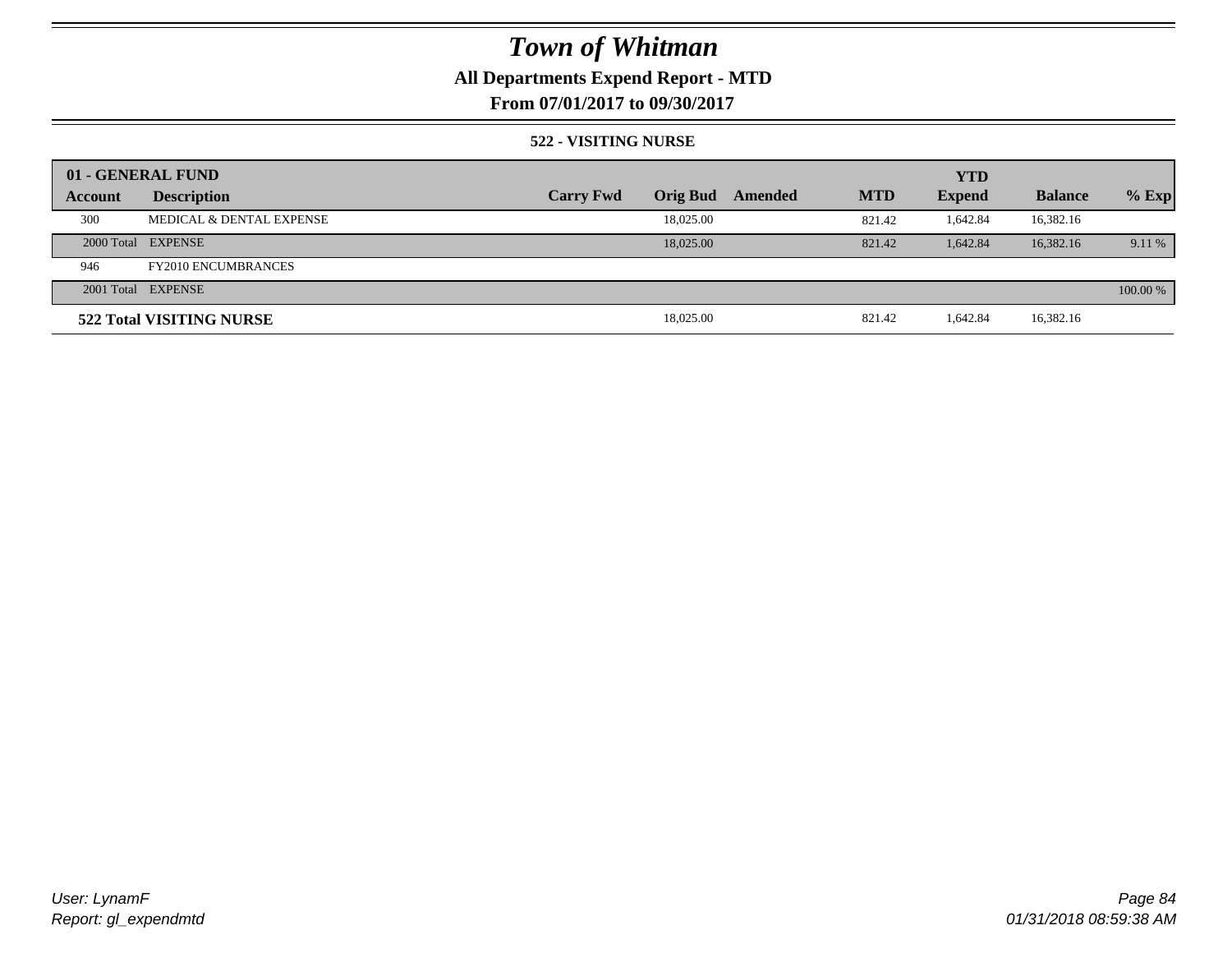## **All Departments Expend Report - MTD**

### **From 07/01/2017 to 09/30/2017**

### **524 - DENTAL**

|         | 01 - GENERAL FUND       |                  |                  |            | <b>YTD</b>    |                |          |
|---------|-------------------------|------------------|------------------|------------|---------------|----------------|----------|
| Account | <b>Description</b>      | <b>Carry Fwd</b> | Orig Bud Amended | <b>MTD</b> | <b>Expend</b> | <b>Balance</b> | $%$ Exp  |
| 730     | <b>ASSOCIATION DUES</b> |                  |                  |            |               |                |          |
|         | 2000 Total EXPENSE      |                  |                  |            |               |                | 100.00 % |
|         | <b>524 Total DENTAL</b> |                  |                  |            |               |                |          |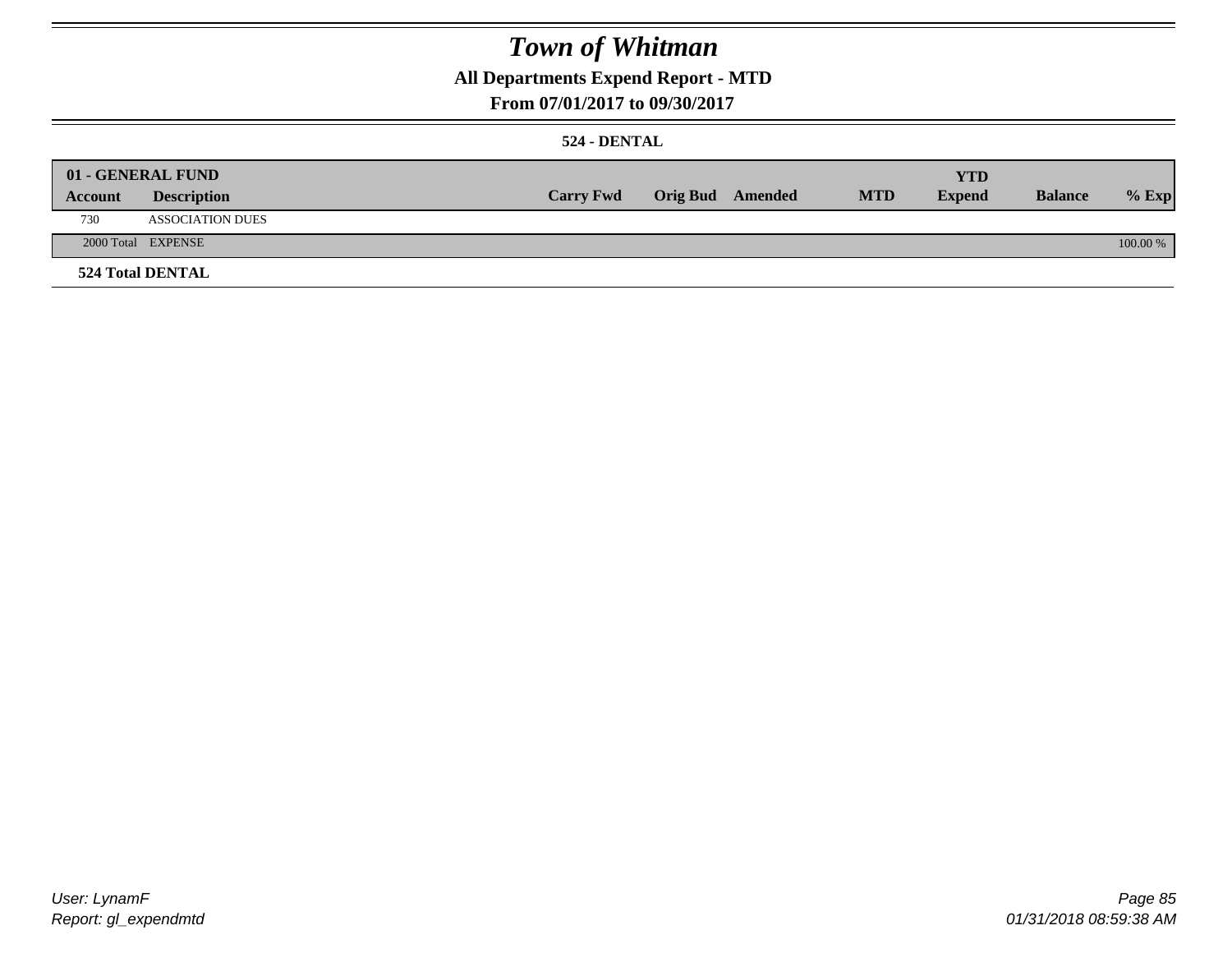## **All Departments Expend Report - MTD**

**From 07/01/2017 to 09/30/2017**

### **541 - COUNCIL ON AGING**

|         | 01 - GENERAL FUND                        |                                     |                       | <b>YTD</b>    |                |          |
|---------|------------------------------------------|-------------------------------------|-----------------------|---------------|----------------|----------|
| Account | <b>Description</b>                       | <b>Carry Fwd</b><br><b>Orig Bud</b> | <b>MTD</b><br>Amended | <b>Expend</b> | <b>Balance</b> | $%$ Exp  |
| 111     | SALARIES-ADMINSTRATIVE                   | 66,127.00                           | 5,086.68              | 15,260.04     | 50,866.96      |          |
| 138     | <b>SICK LEAVE BUY-BACK</b>               |                                     |                       |               |                |          |
| 146     | SALARIES-LONGEVITY                       |                                     |                       |               |                |          |
|         | 1000 Total SALARIES                      | 66,127.00                           | 5,086.68              | 15,260.04     | 50,866.96      | 23.07 %  |
| 121     | <b>CLERICAL I</b>                        | 41,001.00                           | 3,132.60              | 9,419.12      | 31,581.88      |          |
|         | 1001 Total SALARIES                      | 41,001.00                           | 3,132.60              | 9,419.12      | 31,581.88      | 22.97 %  |
| 117     | <b>CUSTODIAL</b>                         |                                     |                       |               |                |          |
|         | 1002 Total SALARIES                      |                                     |                       |               |                | 100.00 % |
| 157     | <b>BUS DRIVER</b>                        | 35,051.00                           | 2,343.34              | 6,691.44      | 28,359.56      |          |
|         | 1003 Total SALARIES                      | 35,051.00                           | 2,343.34              | 6,691.44      | 28,359.56      | 19.09 %  |
| 129     | ADDITIONAL CLERICAL                      | 32,979.00                           | 2,536.80              | 7,610.40      | 25,368.60      |          |
|         | 1004 Total SALARIES                      | 32,979.00                           | 2,536.80              | 7,610.40      | 25,368.60      | 23.07 %  |
| 131     | <b>SOCIAL WORKER</b>                     | 32,466.00                           | 2,497.32              | 7,491.96      | 24,974.04      |          |
|         | 1005 Total SALARIES                      | 32,466.00                           | 2,497.32              | 7,491.96      | 24,974.04      | 23.07 %  |
| 210     | <b>ELECTRICITY</b>                       |                                     | 307.85                | 869.85        | $-869.85$      |          |
| 212     | <b>GAS (NATURAL)</b>                     |                                     | 32.10                 | 86.95         | $-86.95$       |          |
| 242     | <b>VEHICLE MAINTENANCE</b>               |                                     |                       |               |                |          |
| 340     | <b>TELEPHONE</b>                         |                                     |                       |               |                |          |
| 343     | <b>CELL PHONES</b>                       |                                     | 166.26                | 249.39        | $-249.39$      |          |
| 420     | <b>OFFICE SUPPLIES</b>                   |                                     |                       |               |                |          |
| 481     | <b>GASOLINE</b>                          |                                     |                       |               |                |          |
| 585     | MISCELLANEOUS EXPENSE                    | 15,157.00                           | 21.45                 | 72.80         | 15,084.20      |          |
| 430     | <b>BUILDING MAINTENANCE &amp; REPAIR</b> |                                     |                       | 22.18         | $-22.18$       |          |
| 710     | IN STATE TRAVEL                          |                                     |                       |               |                |          |
| 730     | <b>ASSOCIATION DUES</b>                  |                                     |                       |               |                |          |
| 731     | <b>MEETINGS</b>                          |                                     |                       |               |                |          |
| 870     | OFFICE EQUIPMENT                         |                                     |                       |               |                |          |
|         | 2000 Total EXPENSE                       | 15,157.00                           | 527.66                | 1,301.17      | 13,855.83      | 8.58%    |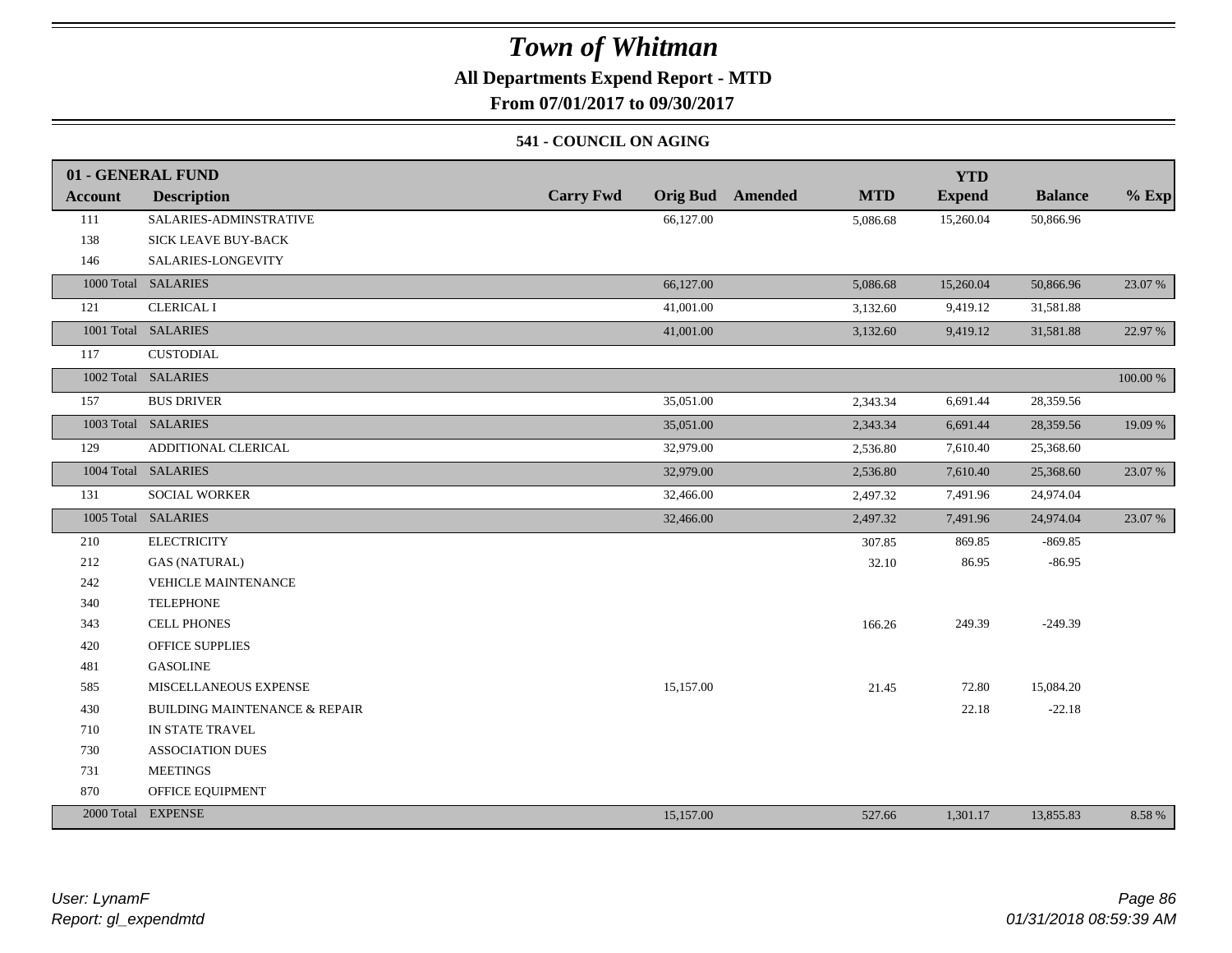## **All Departments Expend Report - MTD**

## **From 07/01/2017 to 09/30/2017**

### **541 - COUNCIL ON AGING**

|            | 01 - GENERAL FUND                                  |                  |                 |                |            | <b>YTD</b>    |                |          |
|------------|----------------------------------------------------|------------------|-----------------|----------------|------------|---------------|----------------|----------|
| Account    | <b>Description</b>                                 | <b>Carry Fwd</b> | <b>Orig Bud</b> | <b>Amended</b> | <b>MTD</b> | <b>Expend</b> | <b>Balance</b> | $%$ Exp  |
| 940        | FY2016 ENCUMBRANCES                                |                  |                 |                |            |               |                |          |
| 941        | FY 2017 ENCUMBRANCES                               |                  |                 |                |            |               |                |          |
| 943        | FY2012 ENCUMBRANCES                                |                  |                 |                |            |               |                |          |
| 945        | <b>FY2013 ENCUMBRANCES</b>                         |                  |                 |                |            |               |                |          |
|            | 2002 Total EXPENSE                                 |                  |                 |                |            |               |                | 100.00 % |
| 999        |                                                    |                  |                 |                |            |               |                |          |
| 4492 Total | A.6 STM 5/7/12 PUR.CHAIRS-SENIOR CTR.              |                  |                 |                |            |               |                | 100.00 % |
| 999        |                                                    |                  |                 |                |            |               |                |          |
|            | 4493 Total A19 ATM 5/12 C.O.A. BUILDING REPAIRS    |                  |                 |                |            |               |                | 100.00 % |
| 999        |                                                    | 3,061.00         |                 |                |            | 3,061.00      |                |          |
|            | 4494 Total A.5STM5/17TOWN SHR.WHL CHR.EQ.BUS       | 3,061.00         |                 |                |            | 3,061.00      |                | 100.00 % |
| 999        |                                                    |                  |                 |                |            |               |                |          |
|            | 4534 Total A.3 STM 11/13 CH90 REPAIR STS.& S/WALKS |                  |                 |                |            |               |                | 100.00 % |
| 999        |                                                    |                  |                 |                |            |               |                |          |
|            | 4557 Total A.17 ATM 5/13 REPAVE COA PARKING LOT    |                  |                 |                |            |               |                | 100.00 % |
| 999        |                                                    |                  |                 |                |            |               |                |          |
|            | 4563 Total A.27A ATM 5/16 AIR COND. SEN.CTR.       |                  |                 |                |            |               |                | 100.00 % |
|            | 541 Total COUNCIL ON AGING                         | 3,061.00         | 222,781.00      |                | 16,124.40  | 50,835.13     | 175,006.87     |          |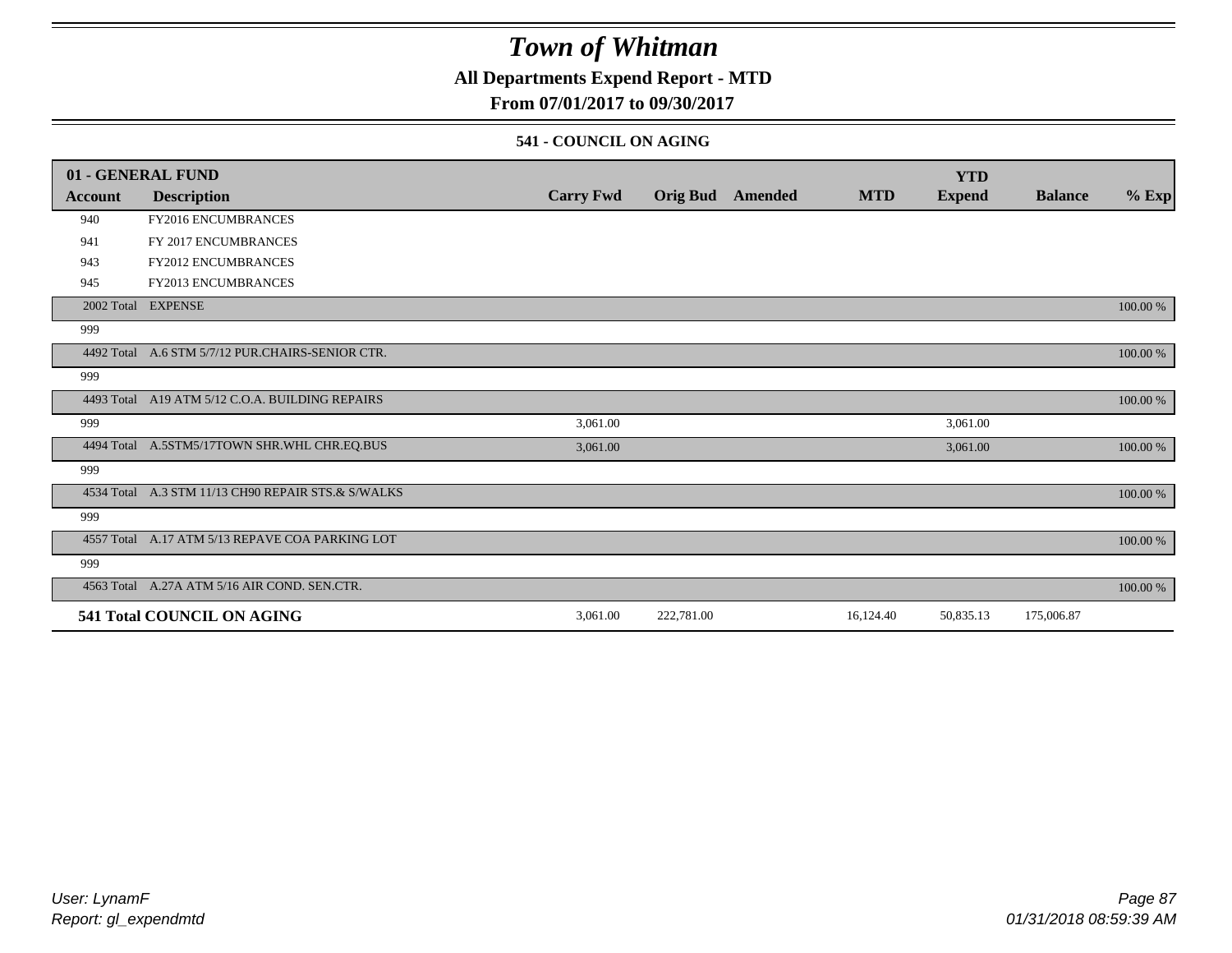## **All Departments Expend Report - MTD**

**From 07/01/2017 to 09/30/2017**

### **543 - VETERANS SERVICES**

|            | 01 - GENERAL FUND                  |                  |           |                  |            | <b>YTD</b>    |                |          |
|------------|------------------------------------|------------------|-----------|------------------|------------|---------------|----------------|----------|
| Account    | <b>Description</b>                 | <b>Carry Fwd</b> |           | Orig Bud Amended | <b>MTD</b> | <b>Expend</b> | <b>Balance</b> | $%$ Exp  |
| 112        | <b>SALARIES</b>                    |                  |           |                  |            |               |                |          |
| 1000 Total | <b>SALARIES</b>                    |                  |           |                  |            |               |                | 100.00 % |
| 120        | <b>SALARIES-PART TIME</b>          |                  |           |                  |            |               |                |          |
| 1001 Total | <b>SALARIES</b>                    |                  |           |                  |            |               |                | 100.00 % |
| 330        | <b>DISTRICT SERVICES</b>           |                  | 45,100.00 |                  | 20.17      | 20.17         | 45,079.83      |          |
| 340        | <b>TELEPHONE</b>                   |                  |           |                  |            |               |                |          |
| 343        | <b>CELL PHONES</b>                 |                  |           |                  | 101.98     | 152.97        | $-152.97$      |          |
| 420        | <b>OFFICE SUPPLIES</b>             |                  |           |                  |            |               |                |          |
| 585        | MISCELLANEOUS EXPENSE              |                  | 1,500.00  |                  |            |               | 1,500.00       |          |
| 730        | <b>ASSOCIATION DUES</b>            |                  |           |                  |            |               |                |          |
| 731        | <b>MEETINGS</b>                    |                  |           |                  |            |               |                |          |
| 2000 Total | <b>EXPENSE</b>                     |                  | 46,600.00 |                  | 122.15     | 173.14        | 46,426.86      | 0.37 %   |
| 710        | IN STATE TRAVEL                    |                  | 1,000.00  |                  |            |               | 1,000.00       |          |
| 2001 Total | <b>EXPENSE</b>                     |                  | 1,000.00  |                  |            |               | 1,000.00       | 0.00 %   |
| 999        |                                    |                  |           |                  |            |               |                |          |
| 4412 Total | TRI-TOWN PARADE                    |                  |           |                  |            |               |                | 100.00 % |
|            | <b>543 Total VETERANS SERVICES</b> |                  | 47,600.00 |                  | 122.15     | 173.14        | 47,426.86      |          |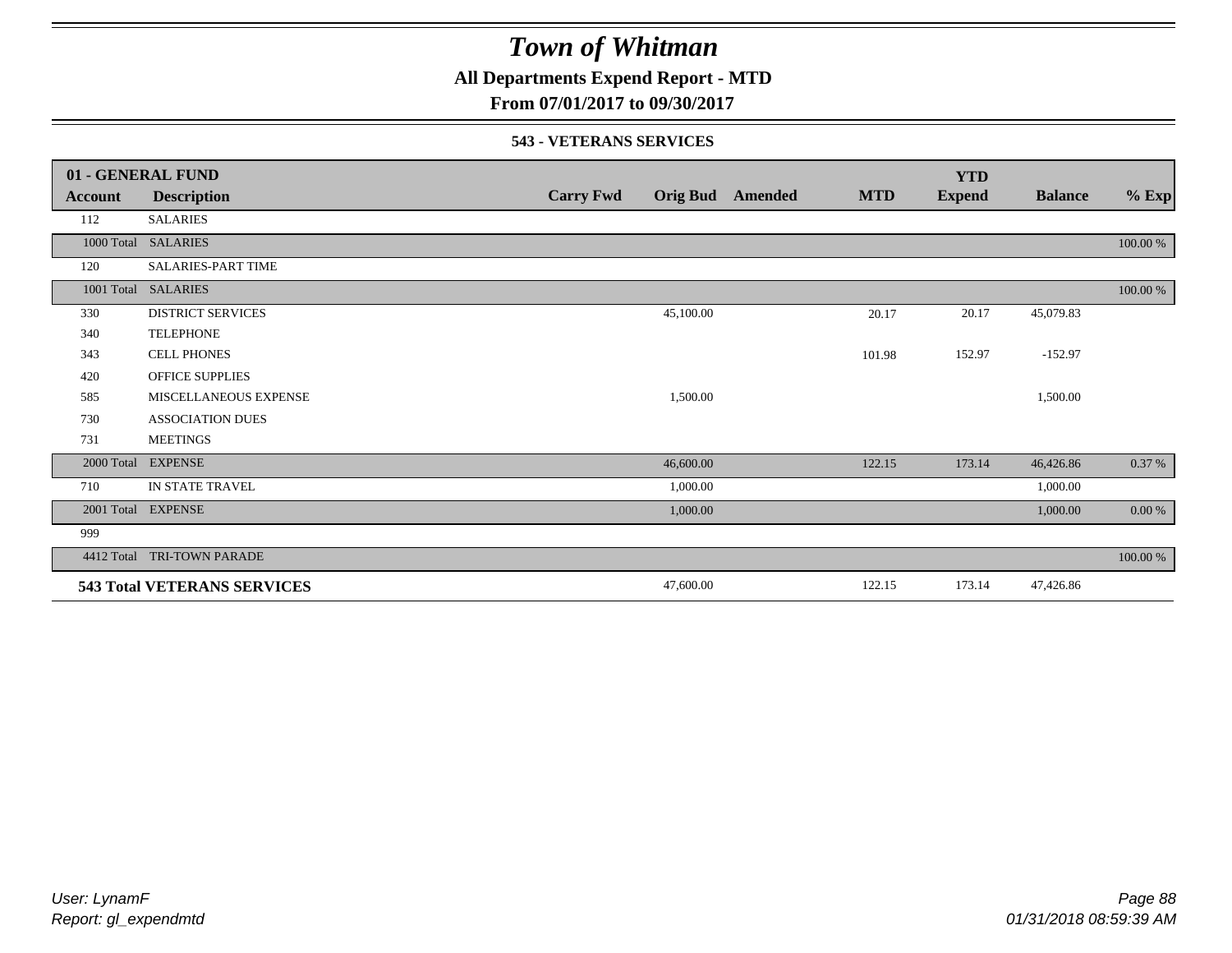## **All Departments Expend Report - MTD**

**From 07/01/2017 to 09/30/2017**

### **544 - VETERANS BENEFITS**

|         | 01 - GENERAL FUND                  |                  |                 |         |            | <b>YTD</b>    |                |         |
|---------|------------------------------------|------------------|-----------------|---------|------------|---------------|----------------|---------|
| Account | <b>Description</b>                 | <b>Carry Fwd</b> | <b>Orig Bud</b> | Amended | <b>MTD</b> | <b>Expend</b> | <b>Balance</b> | $%$ Exp |
| 585     | <b>MISCELLANEOUS EXPENSE</b>       |                  |                 |         |            |               |                |         |
| 770     | <b>SUBSISTENCE</b>                 |                  | 200,000.00      |         | 13,592.61  | 38,913.03     | 161,086.97     |         |
| 771     | <b>FOOD</b>                        |                  |                 |         |            |               |                |         |
| 772     | <b>FUEL</b>                        |                  |                 |         |            |               |                |         |
| 773     | <b>HOSPITAL</b>                    |                  |                 |         |            |               |                |         |
| 774     | <b>MEDICAL CARE</b>                |                  |                 |         |            |               |                |         |
| 775     | <b>MEDICAL SUPPLIES</b>            |                  |                 |         |            |               |                |         |
| 776     | <b>HOUSING</b>                     |                  |                 |         |            |               |                |         |
|         | 2000 Total EXPENSE                 |                  | 200,000.00      |         | 13,592.61  | 38,913.03     | 161,086.97     | 19.45 % |
|         | <b>544 Total VETERANS BENEFITS</b> |                  | 200,000.00      |         | 13,592.61  | 38,913.03     | 161,086.97     |         |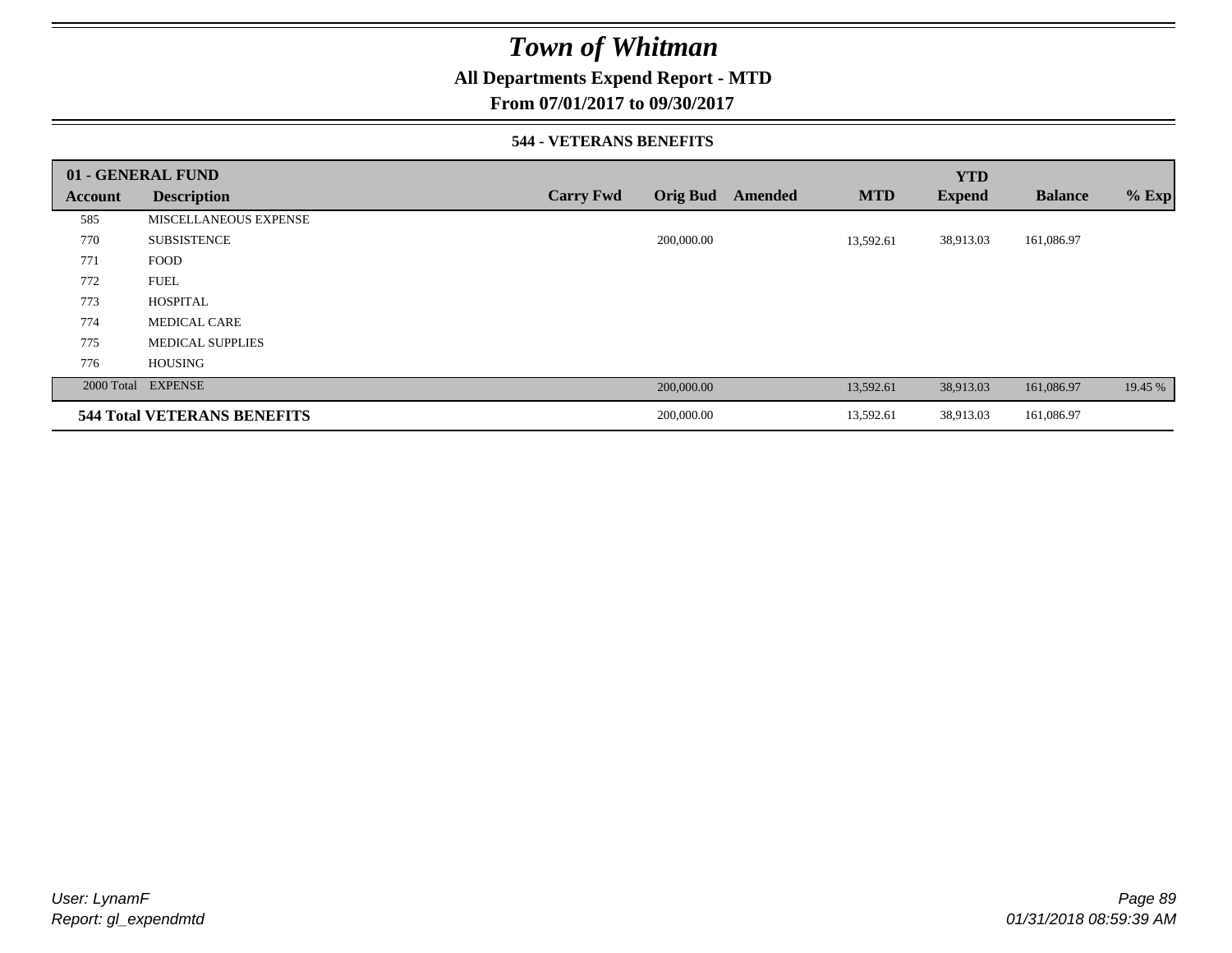## **All Departments Expend Report - MTD**

**From 07/01/2017 to 09/30/2017**

### **545 - DAV RENTAL**

|         | 01 - GENERAL FUND           |                  |                         |            | <b>YTD</b>    |                |          |
|---------|-----------------------------|------------------|-------------------------|------------|---------------|----------------|----------|
| Account | <b>Description</b>          | <b>Carry Fwd</b> | <b>Orig Bud</b> Amended | <b>MTD</b> | <b>Expend</b> | <b>Balance</b> | $%$ Exp  |
| 270     | BUILDING RENTAL             |                  |                         |            |               |                |          |
|         | 2000 Total EXPENSE          |                  |                         |            |               |                | 100.00 % |
|         | <b>545 Total DAV RENTAL</b> |                  |                         |            |               |                |          |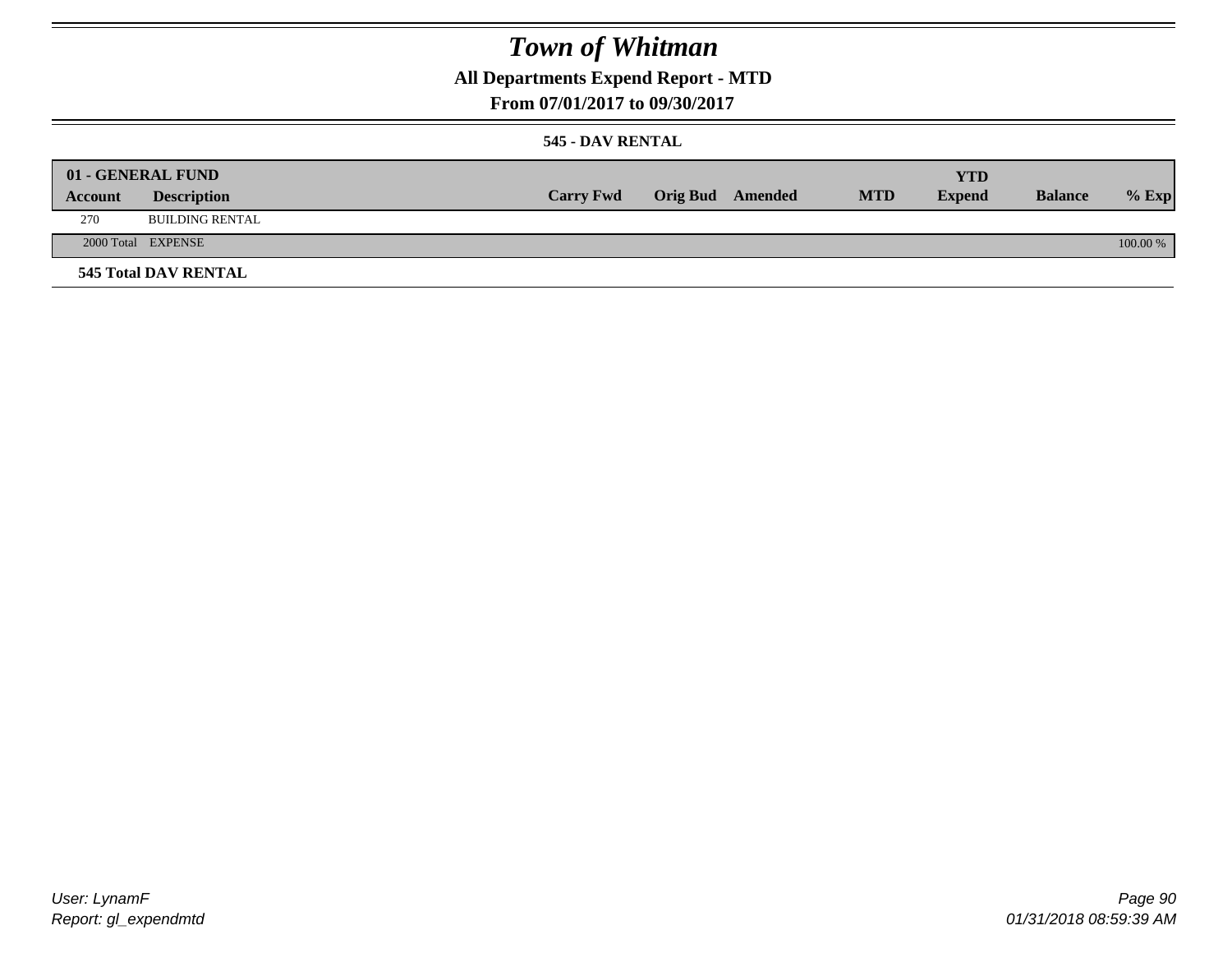**All Departments Expend Report - MTD**

## **From 07/01/2017 to 09/30/2017**

### **550 - MISC. HUMAN SERVICES**

|         | 01 - GENERAL FUND                             |                  |                 |                |            | <b>YTD</b>    |                |          |
|---------|-----------------------------------------------|------------------|-----------------|----------------|------------|---------------|----------------|----------|
| Account | <b>Description</b>                            | <b>Carry Fwd</b> | <b>Orig Bud</b> | <b>Amended</b> | <b>MTD</b> | <b>Expend</b> | <b>Balance</b> | $%$ Exp  |
| 939     | <b>FY2015 ENCUMBRANCES</b>                    |                  |                 |                |            |               |                |          |
| 943     | <b>FY2012 ENCUMBRANCES</b>                    |                  |                 |                |            |               |                |          |
| 945     | <b>FY2013 ENCUMBRANCES</b>                    |                  |                 |                |            |               |                |          |
| 999     |                                               |                  | 12,000.00       |                |            |               | 12,000.00      |          |
|         | 4414 Total ART.2 ATM 5/12 WHITMAN COUNS.      |                  | 12,000.00       |                |            |               | 12,000.00      | 0.00 %   |
| 999     |                                               |                  | 500.00          |                |            |               | 500.00         |          |
|         | 4416 Total A.2 ATM 5/12 PLYMOUTH CTY.EXT.     |                  | 500.00          |                |            |               | 500.00         | 0.00 %   |
| 999     |                                               |                  |                 |                |            |               |                |          |
|         | 4522 Total WINTER RAPID REC. PR.fy14-M.D.O.T. |                  |                 |                |            |               |                | 100.00 % |
|         | 550 Total MISC. HUMAN SERVICES                |                  | 12,500.00       |                |            |               | 12,500.00      |          |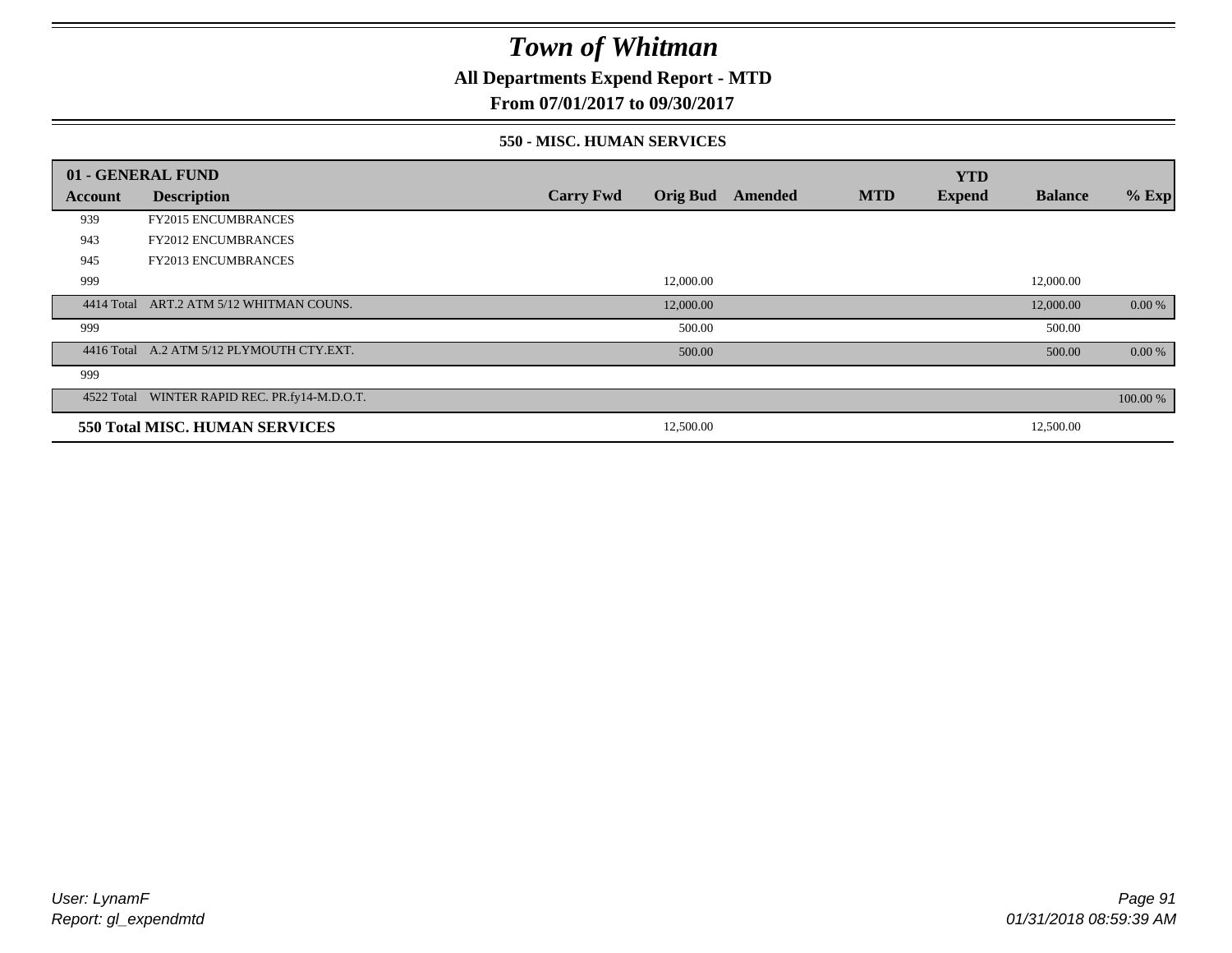## **All Departments Expend Report - MTD**

**From 07/01/2017 to 09/30/2017**

### **610 - LIBRARY**

|                | 01 - GENERAL FUND                        |                  |                                       | <b>YTD</b>    |                |          |
|----------------|------------------------------------------|------------------|---------------------------------------|---------------|----------------|----------|
| <b>Account</b> | <b>Description</b>                       | <b>Carry Fwd</b> | <b>Orig Bud</b> Amended<br><b>MTD</b> | <b>Expend</b> | <b>Balance</b> | $%$ Exp  |
| 111            | SALARIES-ADMINSTRATIVE                   | 67,095.00        | 5,161.16                              | 15,483.48     | 51,611.52      |          |
| 138            | SICK LEAVE BUY-BACK                      |                  |                                       |               |                |          |
| 146            | SALARIES-LONGEVITY                       | 1,200.00         |                                       | 1,200.00      |                |          |
|                | 1000 Total SALARIES                      | 68,295.00        | 5,161.16                              | 16,683.48     | 51,611.52      | 24.42 %  |
| 153            | SALARY-REF.LIBRARIAN-P.T.                |                  |                                       |               |                |          |
|                | 1001 Total SALARIES                      |                  |                                       |               |                | 100.00 % |
| 154            | SALARY-ASSISTANT DIRECTOR                | 48,539.00        | 3,733.76                              | 11,201.28     | 37,337.72      |          |
|                | 1002 Total SALARIES                      | 48,539.00        | 3,733.76                              | 11,201.28     | 37,337.72      | 23.07 %  |
| 155            | SALARY-CIRCULATION SUPERVISOR            | 45,751.00        | 3,437.00                              | 10,311.00     | 35,440.00      |          |
|                | 1003 Total SALARIES                      | 45,751.00        | 3,437.00                              | 10,311.00     | 35,440.00      | 22.53 %  |
| 156            | SALARY-YOUTH SERV. LIBRARIAN             | 44,032.00        | 3,327.80                              | 9,983.40      | 34,048.60      |          |
|                | 1004 Total SALARIES                      | 44,032.00        | 3,327.80                              | 9,983.40      | 34,048.60      | 22.67 %  |
| 159            | SALARY-LIBRARY TECHNICIANS-P.T.          | 71,975.00        | 5,608.23                              | 15,088.98     | 56,886.02      |          |
|                | 1005 Total SALARIES                      | 71,975.00        | 5,608.23                              | 15,088.98     | 56,886.02      | 20.96 %  |
| 117            | <b>CUSTODIAL</b>                         |                  |                                       |               |                |          |
|                | 1006 Total SALARIES                      |                  |                                       |               |                | 100.00 % |
| 220            | SENIOR LIBRARY TECHNICIAN                | 40,179.00        | 3,018.40                              | 9,055.20      | 31,123.80      |          |
|                | 1007 Total SALARIES                      | 40,179.00        | 3,018.40                              | 9,055.20      | 31,123.80      | 22.53 %  |
| 949            | FY2014 ENCUMBRANCES                      |                  |                                       |               |                |          |
|                | 1008 Total SALARIES                      |                  |                                       |               |                | 100.00 % |
| 210            | <b>ELECTRICITY</b>                       |                  |                                       |               |                |          |
| 212            | <b>GAS (NATURAL)</b>                     |                  |                                       |               |                |          |
| 244            | OFFICE EQUIPMENT MAINTENANCE             |                  | 12.00                                 | 1,790.64      | $-1,790.64$    |          |
| 311            | <b>COMPUTER SERVICES</b>                 |                  |                                       |               |                |          |
| 340            | <b>TELEPHONE</b>                         |                  |                                       |               |                |          |
| 589            | CATALOGING                               |                  |                                       |               |                |          |
| 420            | <b>OFFICE SUPPLIES</b>                   |                  | 662.97                                | 1,737.55      | $-1,737.55$    |          |
| 430            | <b>BUILDING MAINTENANCE &amp; REPAIR</b> |                  |                                       |               |                |          |
| 585            | MISCELLANEOUS EXPENSE                    | 44,094.00        | 10.36                                 | 15.54         | 44,078.46      |          |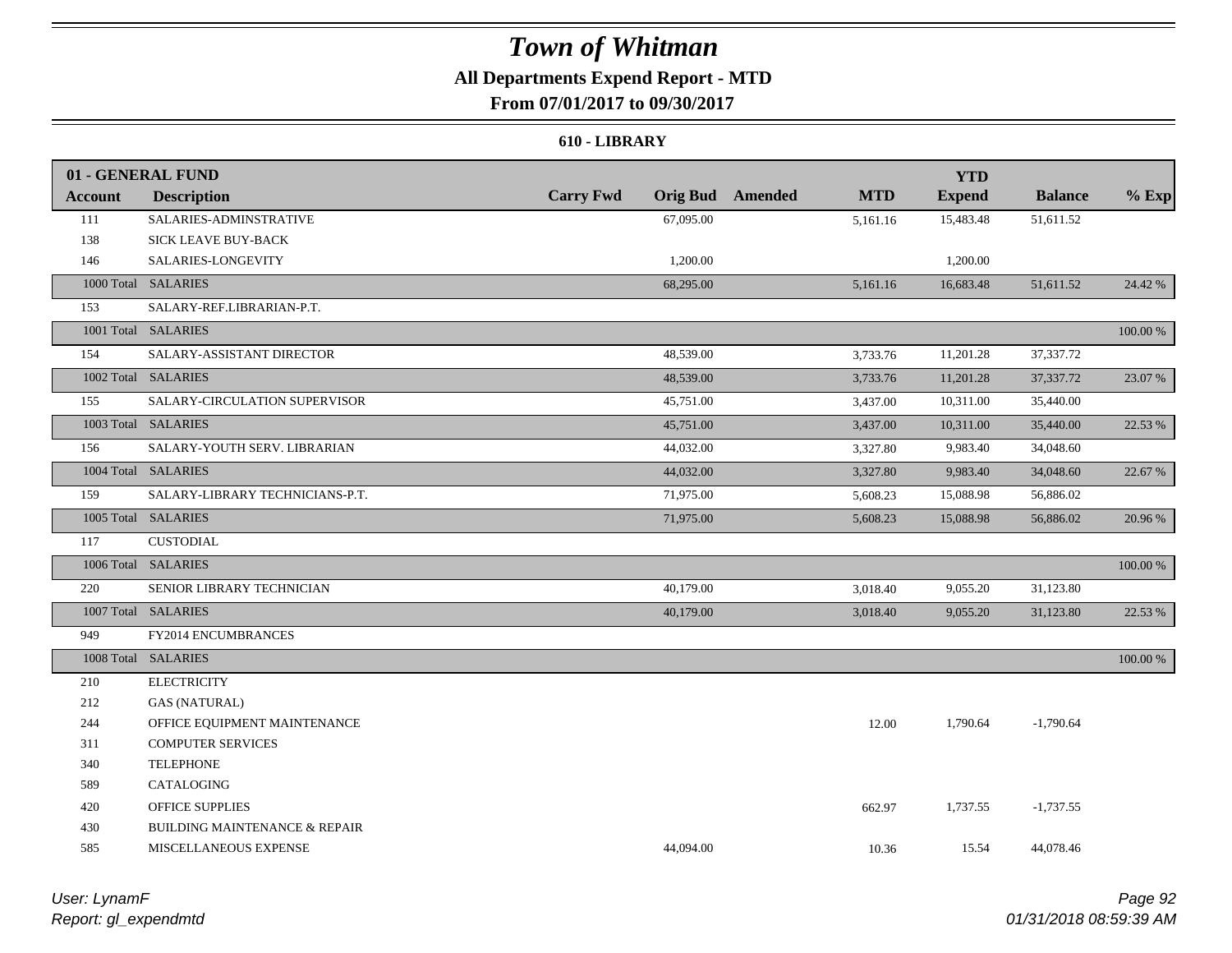## **All Departments Expend Report - MTD**

## **From 07/01/2017 to 09/30/2017**

### **610 - LIBRARY**

|                | 01 - GENERAL FUND                               |                  |           |                         |            | <b>YTD</b>    |                |             |
|----------------|-------------------------------------------------|------------------|-----------|-------------------------|------------|---------------|----------------|-------------|
| <b>Account</b> | <b>Description</b>                              | <b>Carry Fwd</b> |           | <b>Orig Bud</b> Amended | <b>MTD</b> | <b>Expend</b> | <b>Balance</b> | $%$ Exp     |
| 587            | <b>BOOKS</b>                                    |                  |           |                         | 7,279.81   | 16,554.76     | $-16,554.76$   |             |
| 588            | <b>PERIODICALS</b>                              |                  |           |                         |            |               |                |             |
| 939            | FY2015 ENCUMBRANCES                             |                  |           |                         |            |               |                |             |
| 710            | IN STATE TRAVEL                                 |                  |           |                         |            |               |                |             |
| 730            | <b>ASSOCIATION DUES</b>                         |                  |           |                         |            |               |                |             |
| 731            | <b>MEETINGS</b>                                 |                  |           |                         |            |               |                |             |
|                | 2000 Total EXPENSE                              |                  | 44,094.00 |                         | 7,965.14   | 20,098.49     | 23,995.51      | 45.58 %     |
| 210            | <b>ELECTRICITY</b>                              |                  | 23,692.00 |                         | 2,412.51   | 3,545.30      | 20,146.70      |             |
| 212            | <b>GAS (NATURAL)</b>                            |                  |           |                         | 57.05      | 83.44         | $-83.44$       |             |
| 213            | MAINTENANCE CONTRACTS                           |                  |           |                         |            |               |                |             |
| 240            | BUILDING & GROUNDS MAINT.                       |                  |           |                         | 907.76     | 1,308.95      | $-1,308.95$    |             |
|                | 2001 Total EXPENSE                              |                  | 23,692.00 |                         | 3,377.32   | 4,937.69      | 18,754.31      | 20.84 %     |
| 940            | FY2016 ENCUMBRANCES                             |                  |           |                         |            |               |                |             |
| 946            | FY2010 ENCUMBRANCES                             |                  |           |                         |            |               |                |             |
|                | 2002 Total EXPENSE                              |                  |           |                         |            |               |                | 100.00 %    |
| 940            | FY2016 ENCUMBRANCES                             |                  |           |                         |            |               |                |             |
|                | 2003 Total EXPENSE                              |                  |           |                         |            |               |                | 100.00 %    |
| 215            | <b>OCLN MEMBERSHIP</b>                          |                  | 22,053.00 |                         |            | 22,052.59     | 0.41           |             |
| 943            | FY2012 ENCUMBRANCES                             |                  |           |                         |            |               |                |             |
|                | 2004 Total EXPENSE                              |                  | 22,053.00 |                         |            | 22,052.59     | 0.41           | 99.99%      |
| 949            | FY2014 ENCUMBRANCES                             |                  |           |                         |            |               |                |             |
| 943            | <b>FY2012 ENCUMBRANCES</b>                      |                  |           |                         |            |               |                |             |
| 945            | FY2013 ENCUMBRANCES                             |                  |           |                         |            |               |                |             |
|                | 2009 Total EXPENSE                              |                  |           |                         |            |               |                | 100.00 %    |
| 999            |                                                 |                  |           |                         |            |               |                |             |
|                | 4490 Total A19 ATM 5/12 REPAIR&PAINT LIBRARY    |                  |           |                         |            |               |                | $100.00~\%$ |
| 999            |                                                 |                  |           |                         |            |               |                |             |
|                | 4501 Total A.17 ATM 5/13 PAINT & REPAIR LIBRARY |                  |           |                         |            |               |                | 100.00 %    |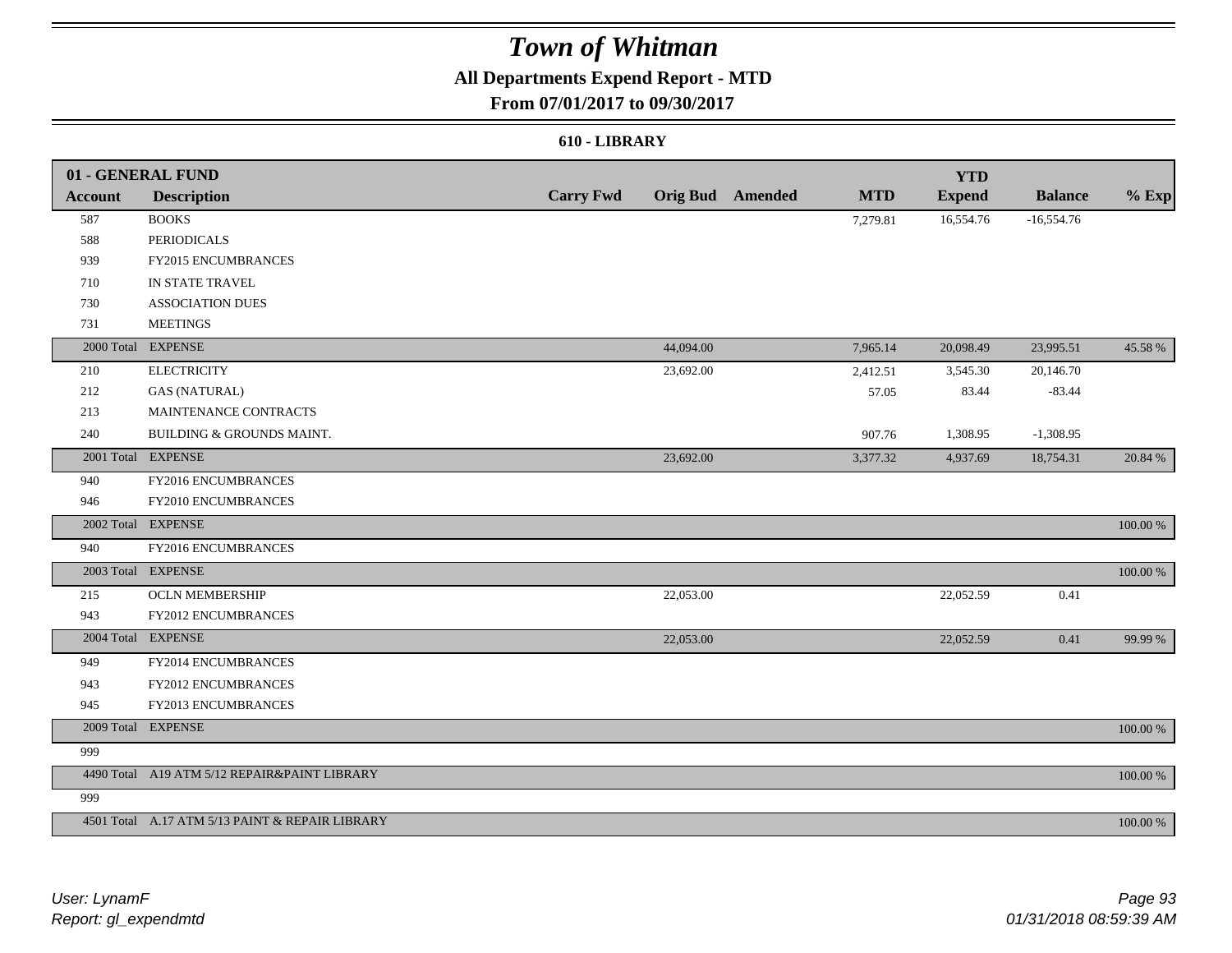## **All Departments Expend Report - MTD**

## **From 07/01/2017 to 09/30/2017**

#### **610 - LIBRARY**

|         | 01 - GENERAL FUND                            |                  |            |                         |            | <b>YTD</b>    |                |          |
|---------|----------------------------------------------|------------------|------------|-------------------------|------------|---------------|----------------|----------|
| Account | <b>Description</b>                           | <b>Carry Fwd</b> |            | <b>Orig Bud</b> Amended | <b>MTD</b> | <b>Expend</b> | <b>Balance</b> | $%$ Exp  |
| 999     |                                              |                  |            |                         |            |               |                |          |
|         | 4523 Total A.10STM5/2/11 REPAIR HEATING SYS. |                  |            |                         |            |               |                | 100.00 % |
| 999     |                                              |                  |            |                         |            |               |                |          |
|         | 4573 Total A.10ATM5/14 PAVE LIB. PARKING LOT |                  |            |                         |            |               |                | 100.00 % |
|         | <b>610 Total LIBRARY</b>                     |                  | 408,610.00 |                         | 35,628.81  | 119,412.11    | 289,197.89     |          |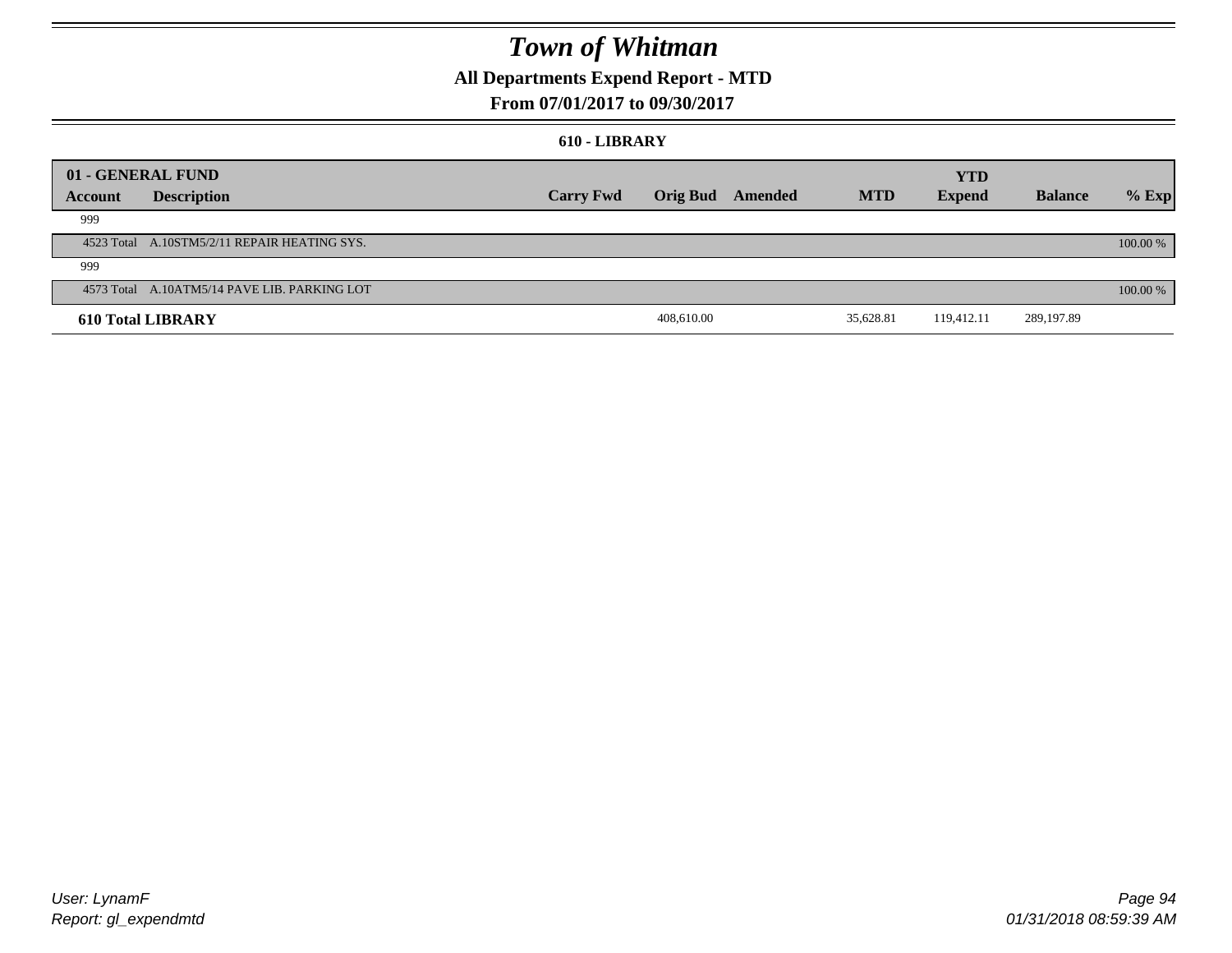## **All Departments Expend Report - MTD**

**From 07/01/2017 to 09/30/2017**

### **630 - RECREATION**

|                | 01 - GENERAL FUND                        |                  |           |                         |            | <b>YTD</b>    |                |          |
|----------------|------------------------------------------|------------------|-----------|-------------------------|------------|---------------|----------------|----------|
| <b>Account</b> | <b>Description</b>                       | <b>Carry Fwd</b> |           | <b>Orig Bud</b> Amended | <b>MTD</b> | <b>Expend</b> | <b>Balance</b> | $%$ Exp  |
| 111            | SALARIES-ADMINSTRATIVE                   |                  | 17,795.00 |                         | 1,482.92   | 4,448.76      | 13,346.24      |          |
|                | 1000 Total SALARIES                      |                  | 17,795.00 |                         | 1,482.92   | 4,448.76      | 13,346.24      | 25.00 %  |
| 124            | SALARIES-POOL                            |                  | 8,000.00  |                         |            | 8,000.00      |                |          |
|                | 1001 Total SALARIES                      |                  | 8,000.00  |                         |            | 8,000.00      |                | 100.00 % |
| 120            | SALARIES-PART TIME                       |                  |           |                         |            |               |                |          |
|                | 1002 Total SALARIES                      |                  |           |                         |            |               |                | 100.00 % |
| 125            | SALARIES-WINTER PROGRAM                  |                  |           |                         |            |               |                |          |
|                | 1003 Total SALARIES                      |                  |           |                         |            |               |                | 100.00 % |
| 127            | PARK PROGRAM                             |                  |           |                         |            |               |                |          |
|                | 1004 Total SALARIES                      |                  |           |                         |            |               |                | 100.00 % |
| 210            | <b>ELECTRICITY</b>                       |                  |           |                         | 64.78      | 122.74        | $-122.74$      |          |
| 340            | <b>TELEPHONE</b>                         |                  |           |                         | 24.52      | 48.75         | $-48.75$       |          |
| 430            | <b>BUILDING MAINTENANCE &amp; REPAIR</b> |                  |           |                         |            | 26.92         | $-26.92$       |          |
| 584            | RECREATIONAL SUPPLIES                    |                  |           |                         | 89.40      | 89.40         | $-89.40$       |          |
| 585            | MISCELLANEOUS EXPENSE                    |                  | 6,100.00  |                         | 472.50     | 911.96        | 5,188.04       |          |
| 591            | <b>FOURTH OF JULY</b>                    |                  |           |                         |            | 2,025.00      | $-2,025.00$    |          |
| 710            | IN STATE TRAVEL                          |                  |           |                         |            |               |                |          |
| 730            | <b>ASSOCIATION DUES</b>                  |                  |           |                         |            |               |                |          |
| 731            | <b>MEETINGS</b>                          |                  |           |                         |            |               |                |          |
| 749            | POOL MAINTENANCE                         |                  |           |                         |            | 1,674.82      | $-1,674.82$    |          |
|                | 2000 Total EXPENSE                       |                  | 6,100.00  |                         | 651.20     | 4,899.59      | 1,200.41       | 80.32 %  |
| 939            | FY2015 ENCUMBRANCES                      |                  |           |                         |            |               |                |          |
| 948            | FY07 ENCUMBRANCES                        |                  |           |                         |            |               |                |          |
| 959            | FY2006 ENCUMBRANCES                      |                  |           |                         |            |               |                |          |
|                | 2001 Total EXPENSE                       |                  |           |                         |            |               |                | 100.00 % |
| 999            |                                          |                  |           |                         |            |               |                |          |
|                | 4412 Total TRI-TOWN PARADE               |                  |           |                         |            |               |                | 100.00 % |
| 999            |                                          |                  |           |                         |            |               |                |          |
|                | 4413 Total RES.FD.TR.POOL FILTER REPAIRS |                  |           |                         |            |               |                | 100.00 % |

*Report: gl\_expendmtd User: LynamF*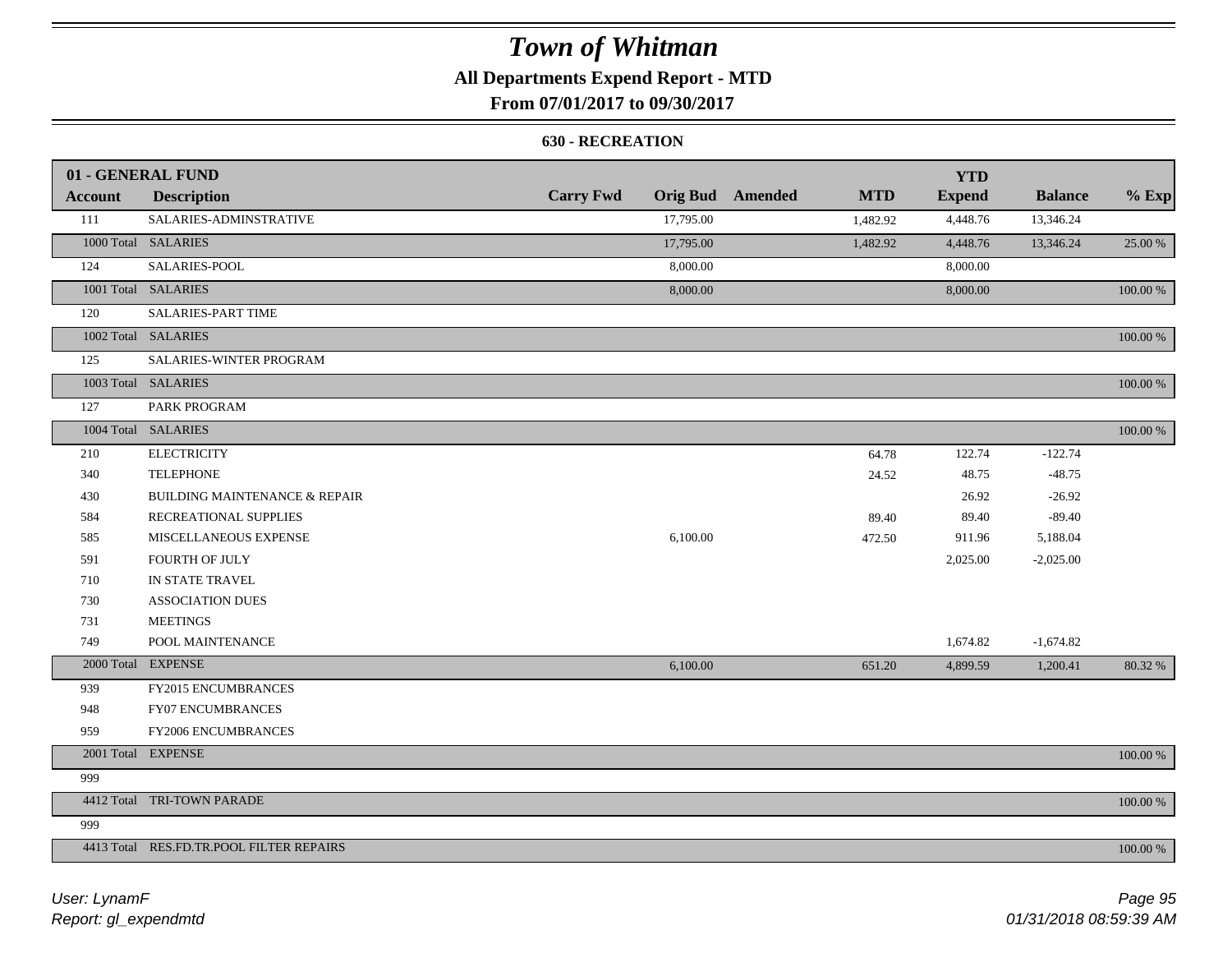## **All Departments Expend Report - MTD**

## **From 07/01/2017 to 09/30/2017**

#### **630 - RECREATION**

|         | 01 - GENERAL FUND                                   |                  |                 |         |            | <b>YTD</b>    |                |          |
|---------|-----------------------------------------------------|------------------|-----------------|---------|------------|---------------|----------------|----------|
| Account | <b>Description</b>                                  | <b>Carry Fwd</b> | <b>Orig Bud</b> | Amended | <b>MTD</b> | <b>Expend</b> | <b>Balance</b> | $%$ Exp  |
| 999     |                                                     |                  |                 |         |            |               |                |          |
|         | 4489 Total A18STM11/00 PLAYGROUND REPAIRS           |                  |                 |         |            |               |                | 100.00 % |
| 999     |                                                     |                  |                 |         |            |               |                |          |
|         | 4491 Total A14STM5/6/13REP/UPGR.POOL FILTRATION SYS |                  |                 |         |            |               |                | 100.00 % |
| 999     |                                                     |                  |                 |         |            |               |                |          |
|         | 4555 Total ESTABLISH PETTY CASH-PARK PROGRAM        |                  |                 |         |            |               |                | 100.00 % |
| 999     |                                                     |                  |                 |         |            |               |                |          |
|         | 4556 Total ESTABLISH PETTY CASH-POOL PROGRAM        |                  |                 |         |            |               |                | 100.00 % |
|         | <b>630 Total RECREATION</b>                         |                  | 31,895.00       |         | 2,134.12   | 17,348.35     | 14,546.65      |          |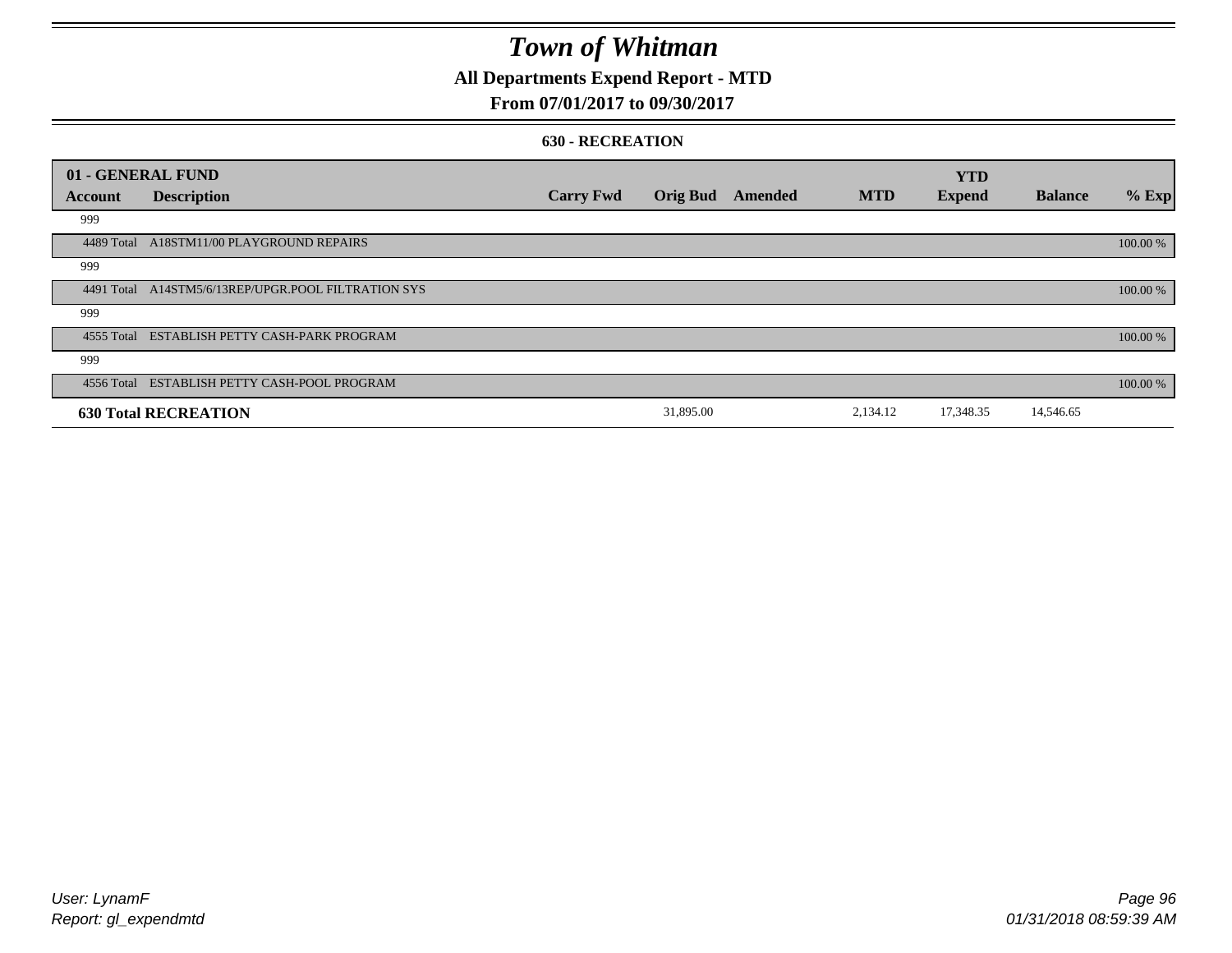**All Departments Expend Report - MTD**

**From 07/01/2017 to 09/30/2017**

## **650 - DPW-BANDSTAND & PARK MAINTENANCE**

|            | 01 - GENERAL FUND                          |                  |                 |         |            | <b>YTD</b>    |                |          |
|------------|--------------------------------------------|------------------|-----------------|---------|------------|---------------|----------------|----------|
| Account    | <b>Description</b>                         | <b>Carry Fwd</b> | <b>Orig Bud</b> | Amended | <b>MTD</b> | <b>Expend</b> | <b>Balance</b> | $%$ Exp  |
| 241        | RECREATIONAL FACILITIES MAINT.             |                  |                 |         |            |               |                |          |
| 460        | <b>GROUNDSKEEPING SUPPLIES</b>             |                  |                 |         |            |               |                |          |
| 585        | MISCELLANEOUS EXPENSE                      |                  | 2,000.00        |         |            |               | 2,000.00       |          |
|            | 2000 Total EXPENSE                         |                  | 2,000.00        |         |            |               | 2,000.00       | 0.00 %   |
| 999        |                                            | 9,748.66         |                 |         |            |               | 9,748.66       |          |
| 4485 Total | A.40ATM05/07PARK GRTS-TN.MATCH             | 9,748.66         |                 |         |            |               | 9,748.66       | 0.00 %   |
| 999        |                                            | 79,913.66        |                 |         | 5,535.12   | 35,386.94     | 44,526.72      |          |
| 4486 Total | A6 STM5/17 TOWN PARK UPGRADES              | 79,913.66        |                 |         | 5,535.12   | 35,386.94     | 44,526.72      | 44.28%   |
| 999        |                                            |                  |                 |         |            |               |                |          |
| 4487 Total | A.19STM11/00 MSTR PLAN-TN.PARK             |                  |                 |         |            |               |                | 100.00 % |
| 999        |                                            |                  |                 |         |            |               |                |          |
| 4488 Total | A10STM5/14TOWN PARK ADA IMPROVE            |                  |                 |         |            |               |                | 100.00 % |
|            | 650 Total DPW-BANDSTAND & PARK MAINTENANCE | 89,662.32        | 2,000.00        |         | 5,535.12   | 35,386.94     | 56,275.38      |          |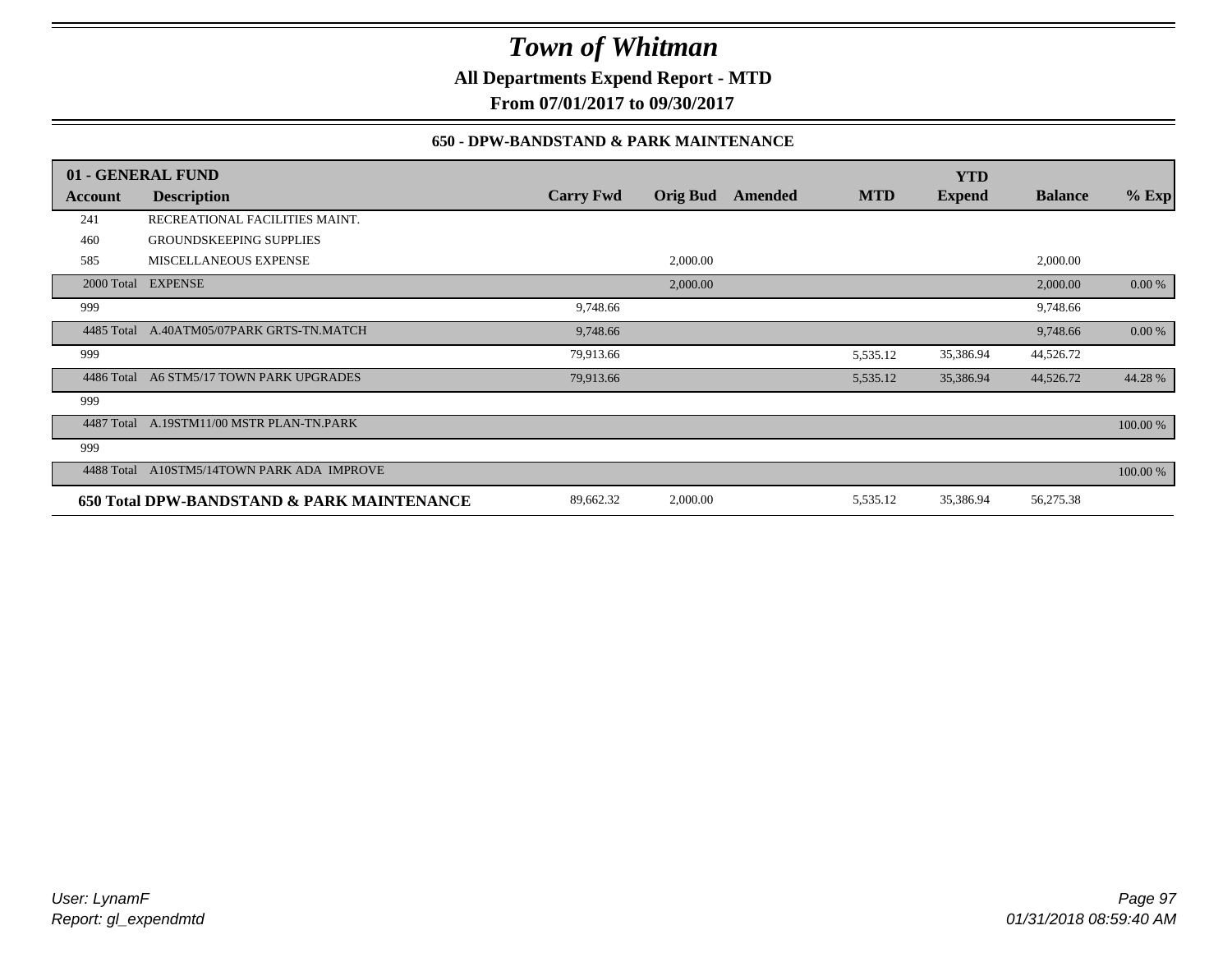**All Departments Expend Report - MTD**

**From 07/01/2017 to 09/30/2017**

### **651 - BANDSTAND MAINTENANCE**

| 01 - GENERAL FUND |                                            |                  |                         |            | <b>YTD</b>    |                |          |
|-------------------|--------------------------------------------|------------------|-------------------------|------------|---------------|----------------|----------|
| <b>Account</b>    | <b>Description</b>                         | <b>Carry Fwd</b> | <b>Orig Bud</b> Amended | <b>MTD</b> | <b>Expend</b> | <b>Balance</b> | $%$ Exp  |
| 585               | MISCELLANEOUS EXPENSE                      |                  |                         |            |               |                |          |
|                   | 2000 Total EXPENSE                         |                  |                         |            |               |                | 100.00 % |
| 999               |                                            |                  |                         |            |               |                |          |
|                   | 4488 Total A10STM5/14TOWN PARK ADA IMPROVE |                  |                         |            |               |                | 100.00 % |
|                   | <b>651 Total BANDSTAND MAINTENANCE</b>     |                  |                         |            |               |                |          |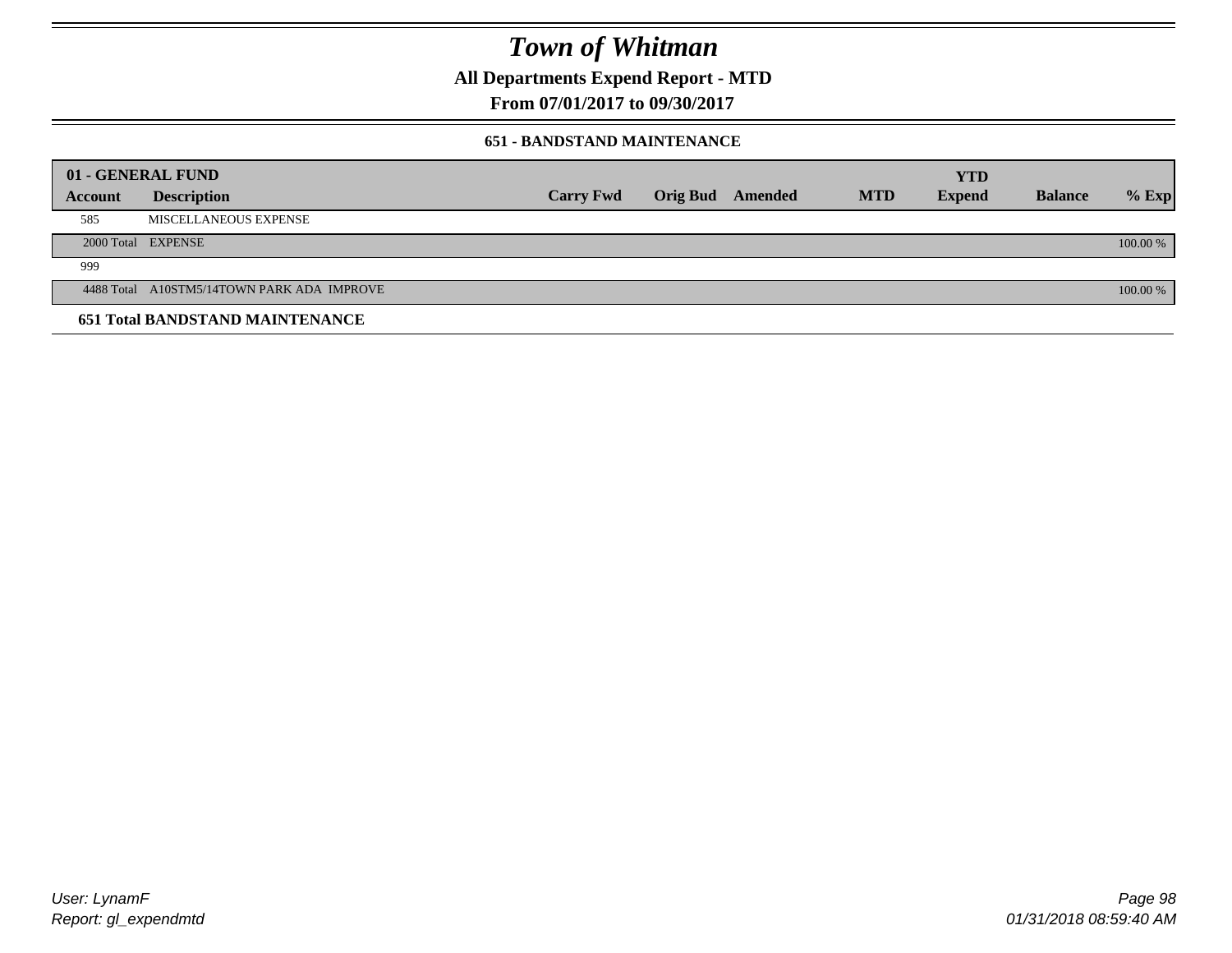## **All Departments Expend Report - MTD**

**From 07/01/2017 to 09/30/2017**

### **691 - HISTORICAL COMMISSION**

|            | 01 - GENERAL FUND                               |                  |                 |                |            | <b>YTD</b>    |                |          |
|------------|-------------------------------------------------|------------------|-----------------|----------------|------------|---------------|----------------|----------|
| Account    | <b>Description</b>                              | <b>Carry Fwd</b> | <b>Orig Bud</b> | <b>Amended</b> | <b>MTD</b> | <b>Expend</b> | <b>Balance</b> | $%$ Exp  |
| 420        | OFFICE SUPPLIES                                 |                  |                 |                |            |               |                |          |
| 585        | MISCELLANEOUS EXPENSE                           |                  | 500.00          |                |            | 200.00        | 300.00         |          |
| 730        | <b>ASSOCIATION DUES</b>                         |                  |                 |                |            |               |                |          |
| 731        | <b>MEETINGS</b>                                 |                  |                 |                |            |               |                |          |
| 2000 Total | <b>EXPENSE</b>                                  |                  | 500.00          |                |            | 200.00        | 300.00         | 40.00 %  |
| 945        | <b>FY2013 ENCUMBRANCES</b>                      |                  |                 |                |            |               |                |          |
| 953        | <b>FY2009 ENCUMBRANCES</b>                      |                  |                 |                |            |               |                |          |
| 2001 Total | <b>EXPENSE</b>                                  |                  |                 |                |            |               |                | 100.00 % |
| 999        |                                                 |                  |                 |                |            |               |                |          |
|            | 4484 Total A.3STM5/13TN.HALL HIST.REG.MTCH.FNDS |                  |                 |                |            |               |                | 100.00 % |
|            | 691 Total HISTORICAL COMMISSION                 |                  | 500.00          |                |            | 200.00        | 300.00         |          |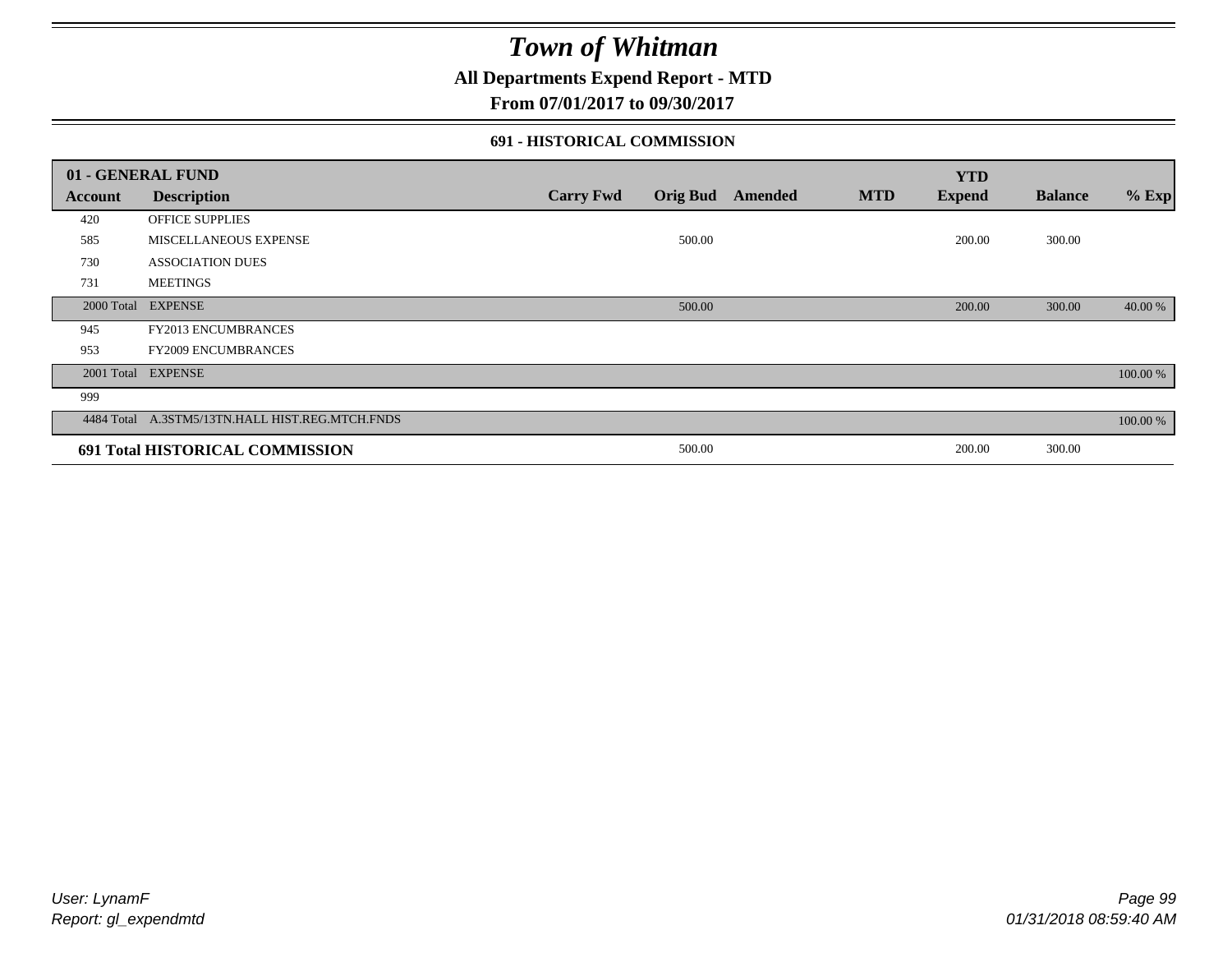## **All Departments Expend Report - MTD**

**From 07/01/2017 to 09/30/2017**

### **692 - MEMORIAL DAY**

|         | 01 - GENERAL FUND             |                  |                 |         |            | <b>YTD</b>    |                |          |
|---------|-------------------------------|------------------|-----------------|---------|------------|---------------|----------------|----------|
| Account | <b>Description</b>            | <b>Carry Fwd</b> | <b>Orig Bud</b> | Amended | <b>MTD</b> | <b>Expend</b> | <b>Balance</b> | $%$ Exp  |
| 585     | MISCELLANEOUS EXPENSE         |                  | 2.200.00        |         |            |               | 2,200.00       |          |
|         | 2000 Total EXPENSE            |                  | 2,200.00        |         |            |               | 2,200.00       | 0.00 %   |
| 945     | <b>FY2013 ENCUMBRANCES</b>    |                  |                 |         |            |               |                |          |
|         | 2001 Total EXPENSE            |                  |                 |         |            |               |                | 100.00 % |
|         | <b>692 Total MEMORIAL DAY</b> |                  | 2,200.00        |         |            |               | 2,200.00       |          |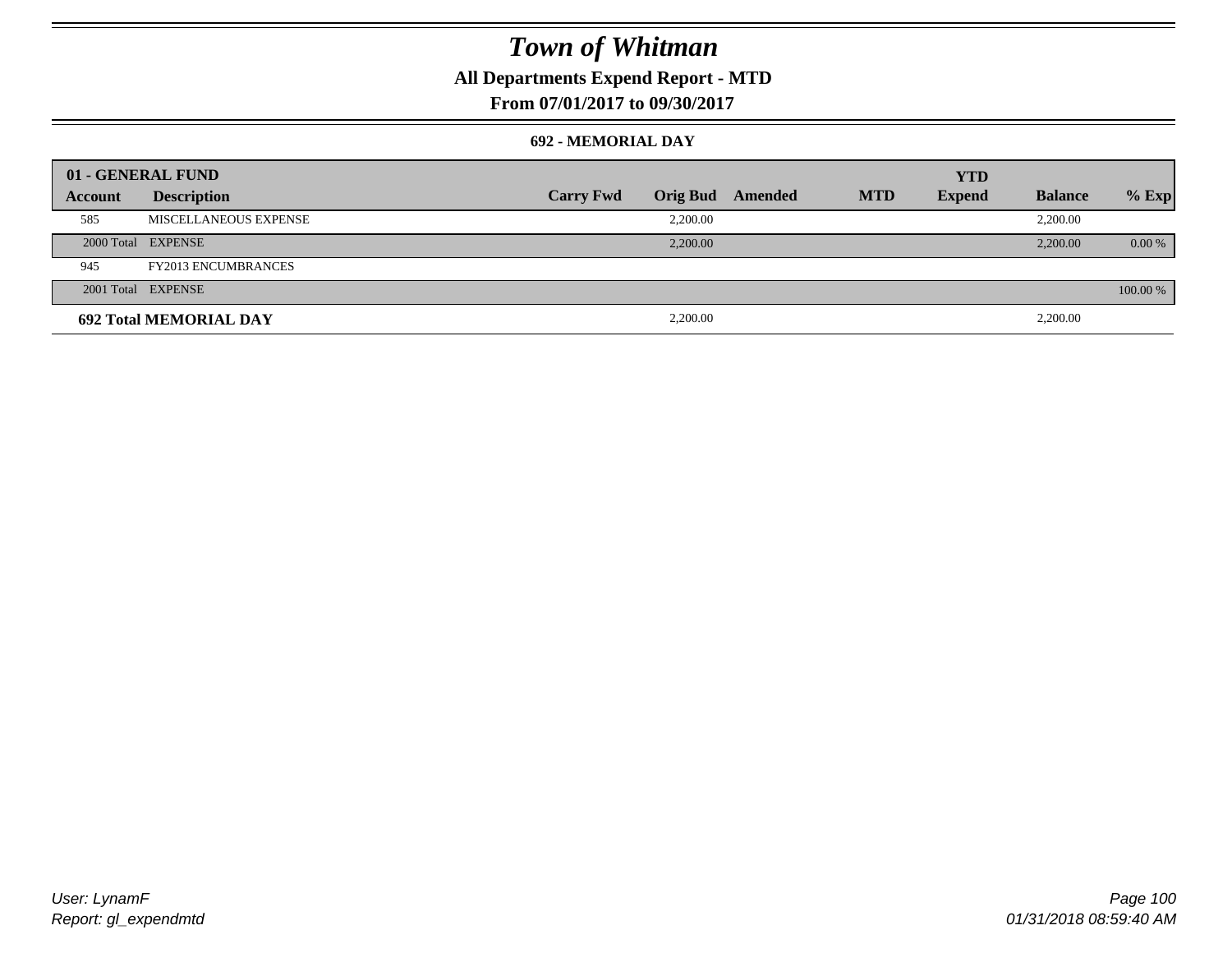**All Departments Expend Report - MTD**

**From 07/01/2017 to 09/30/2017**

### **693 - 125TH ANNIVERSARY CELEBRATION**

|                | 01 - GENERAL FUND                       |                  |                         |            | YTD           |                |          |
|----------------|-----------------------------------------|------------------|-------------------------|------------|---------------|----------------|----------|
| <b>Account</b> | <b>Description</b>                      | <b>Carry Fwd</b> | <b>Orig Bud</b> Amended | <b>MTD</b> | <b>Expend</b> | <b>Balance</b> | $%$ Exp  |
| 585            | MISCELLANEOUS EXPENSE                   |                  |                         |            |               |                |          |
|                | 2000 Total EXPENSE                      |                  |                         |            |               |                | 100.00 % |
|                | 693 Total 125TH ANNIVERSARY CELEBRATION |                  |                         |            |               |                |          |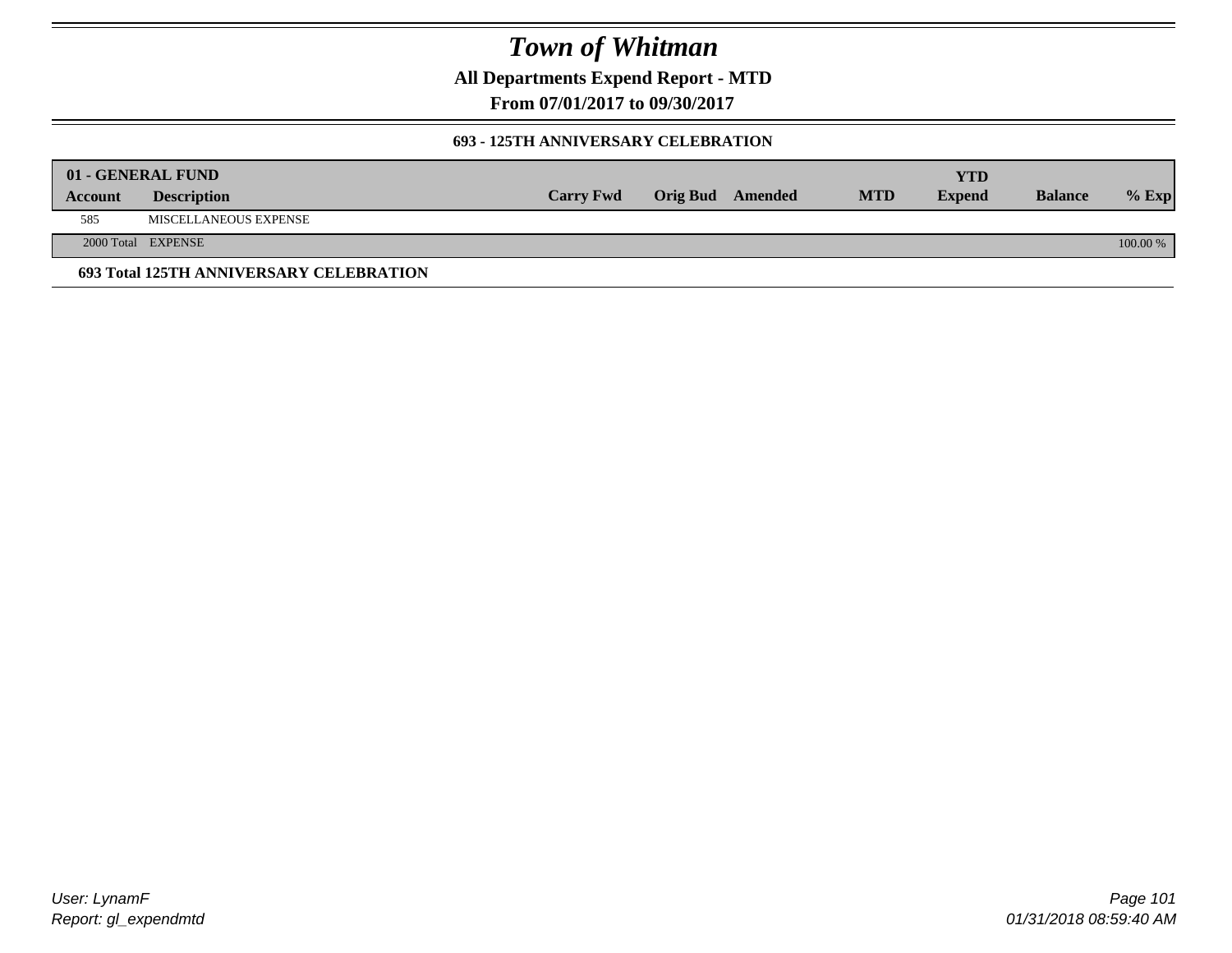## **All Departments Expend Report - MTD**

## **From 07/01/2017 to 09/30/2017**

#### **710 - RETIREMENT OF DEBT**

|                | 01 - GENERAL FUND                                 |                  |            |                         |            | <b>YTD</b>    |                |          |
|----------------|---------------------------------------------------|------------------|------------|-------------------------|------------|---------------|----------------|----------|
| <b>Account</b> | <b>Description</b>                                | <b>Carry Fwd</b> |            | <b>Orig Bud</b> Amended | <b>MTD</b> | <b>Expend</b> | <b>Balance</b> | $%$ Exp  |
| 910            | MAT.PRIN.L.T.DEBT 6/1/2008                        |                  |            |                         |            |               |                |          |
| 911            | INT.LONG TERM DEBT WTR/SWR                        |                  |            |                         |            |               |                |          |
| 912            | MAT.PRIN.-L.TERM DEBT TN.BLDGS                    |                  |            |                         |            |               |                |          |
| 919            | <b>INT.LONG TERM DEBT - WATER</b>                 |                  |            |                         |            |               |                |          |
| 921            | MAT.PRIN.-REVENUE ANT.NOTES                       |                  |            |                         |            |               |                |          |
|                | 2000 Total EXPENSE                                |                  |            |                         |            |               |                | 100.00 % |
| 912            | MAT.PRIN.-L.TERM DEBT TN.BLDGS                    |                  |            |                         |            |               |                |          |
| 922            | MAT.PRIN.-BANS-TH/POL/FIRE STA                    |                  |            |                         |            |               |                |          |
| 923            | PRINCIPAL LONG TERM - SEWER                       |                  |            |                         |            |               |                |          |
| 925            | INTEREST TEMPORARY LOANS                          |                  |            |                         |            |               |                |          |
|                | 2001 Total EXPENSE                                |                  |            |                         |            |               |                | 100.00 % |
| 924            | DEBT MISCELLANEOUS - WATER                        |                  |            |                         |            |               |                |          |
|                | 2002 Total EXPENSE                                |                  |            |                         |            |               |                | 100.00 % |
| 928            | A. 8 ATM 5/14 TITLE V LOAN PMT.                   |                  |            |                         |            |               |                |          |
| 929            | A.7 ATM 5/16 TITLE V LOAN PMN                     |                  |            |                         |            |               |                |          |
| 934            | A.11 ATM 5/17 TITLE V DEBT SERV                   |                  | 6,623.20   |                         |            | 5,873.20      | 750.00         |          |
| 936            | A.10 ATM 5/15 TITLE V LOAN PMN                    |                  |            |                         |            |               |                |          |
|                | 2003 Total EXPENSE                                |                  | 6,623.20   |                         |            | 5,873.20      | 750.00         | 88.67 %  |
| 912            | MAT.PRIN.-L.TERM DEBT TN.BLDGS                    |                  |            |                         |            |               |                |          |
| 916            | <b>INTEREST LONG TERM DEBT</b>                    |                  |            |                         |            |               |                |          |
|                | 4601 Total A.7 ATM 5/14 DEBT TN.BLDGS.POLICE STA. |                  |            |                         |            |               |                | 100.00 % |
| 912            | MAT.PRIN.-L.TERM DEBT TN.BLDGS                    |                  |            |                         |            |               |                |          |
| 916            | <b>INTEREST LONG TERM DEBT</b>                    |                  |            |                         |            |               |                |          |
|                | 4602 Total A.8 ATM 5/15 DEBT SERV. TN.BLDGS.      |                  |            |                         |            |               |                | 100.00 % |
| 912            | MAT.PRIN.-L.TERM DEBT TN.BLDGS                    |                  |            |                         |            |               |                |          |
| 916            | INTEREST LONG TERM DEBT                           |                  |            |                         |            |               |                |          |
|                | 4603 Total A.24 ATM5/16 DEBT SERV.TN.BLDGS        |                  |            |                         |            |               |                | 100.00 % |
| 912            | MAT.PRIN.-L.TERM DEBT TN.BLDGS                    |                  | 165,000.00 |                         |            |               | 165,000.00     |          |
| 916            | <b>INTEREST LONG TERM DEBT</b>                    |                  | 5,208.75   |                         |            |               | 5,208.75       |          |
|                | 4604 Total A.10 ATM5/17 DEBT TN.BLDGS.            |                  | 170,208.75 |                         |            |               | 170,208.75     | 0.00 %   |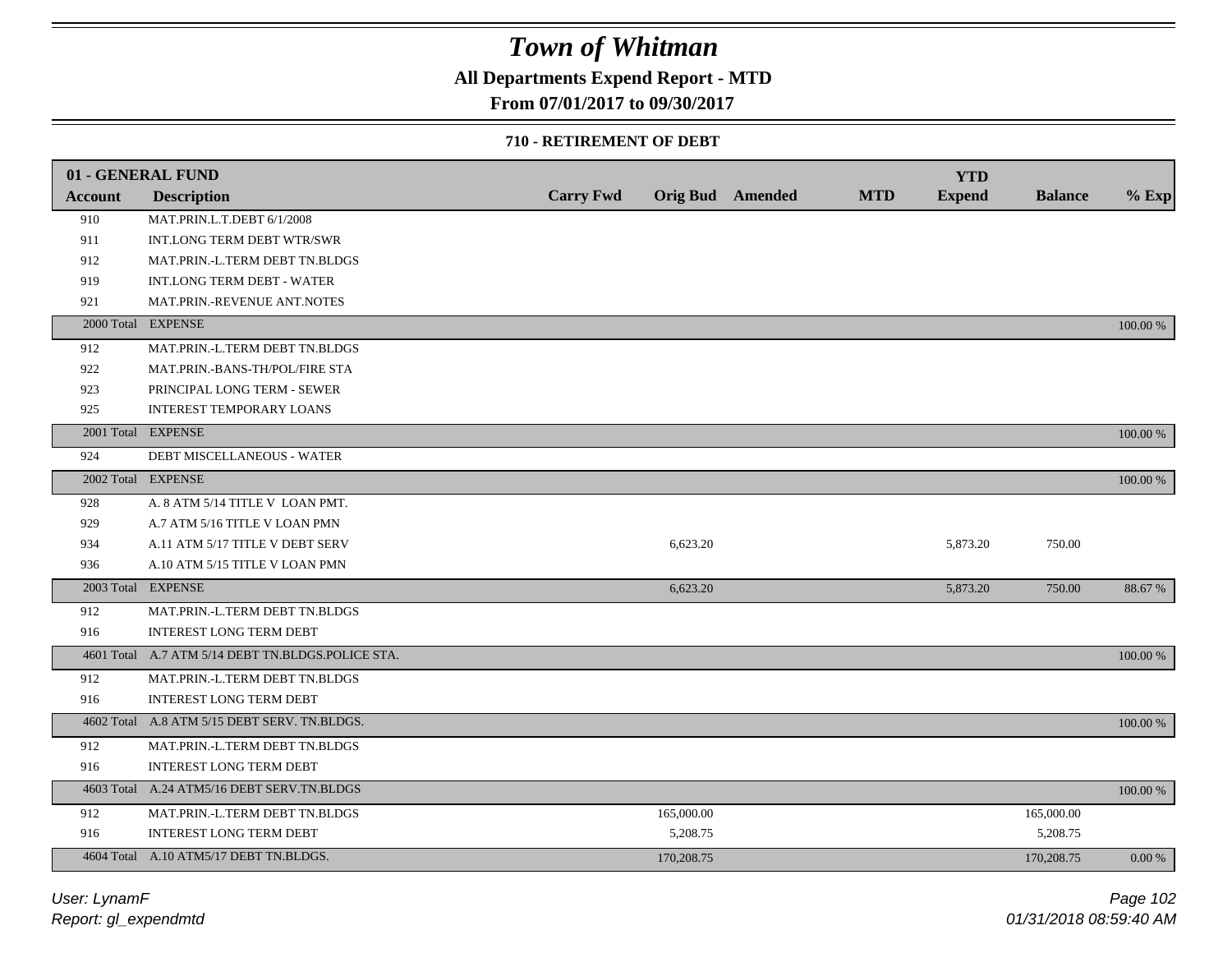## **All Departments Expend Report - MTD**

**From 07/01/2017 to 09/30/2017**

### **710 - RETIREMENT OF DEBT**

|         | 01 - GENERAL FUND                                |                  |            |         |            | YTD           |                |          |
|---------|--------------------------------------------------|------------------|------------|---------|------------|---------------|----------------|----------|
| Account | <b>Description</b>                               | <b>Carry Fwd</b> | Orig Bud   | Amended | <b>MTD</b> | <b>Expend</b> | <b>Balance</b> | $%$ Exp  |
| 912     | MAT.PRIN.-L.TERM DEBT TN.BLDGS                   |                  |            |         |            |               |                |          |
| 916     | INTEREST LONG TERM DEBT                          |                  |            |         |            |               |                |          |
|         | 4605 Total A.12ATM5/17DEBT SERV.TN.BLDGS-POL.STA |                  |            |         |            |               |                | 100.00 % |
|         | <b>710 Total RETIREMENT OF DEBT</b>              |                  | 176,831.95 |         |            | 5.873.20      | 170,958.75     |          |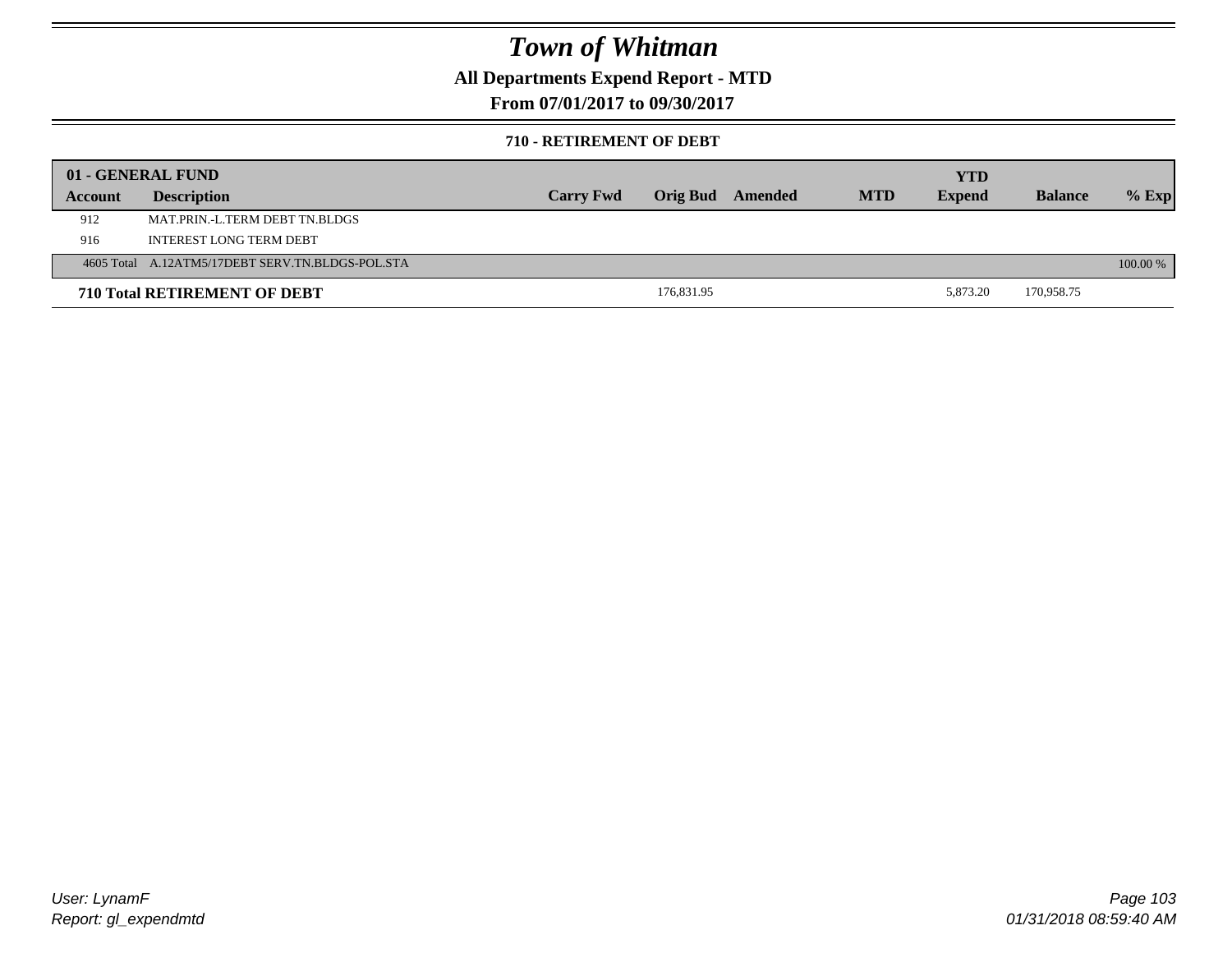**All Departments Expend Report - MTD**

**From 07/01/2017 to 09/30/2017**

### **751 - INTEREST-LONG TERM DEBT**

|         | 01 - GENERAL FUND                 |                  |  |                  |            | <b>YTD</b>    |                |          |
|---------|-----------------------------------|------------------|--|------------------|------------|---------------|----------------|----------|
| Account | <b>Description</b>                | <b>Carry Fwd</b> |  | Orig Bud Amended | <b>MTD</b> | <b>Expend</b> | <b>Balance</b> | $%$ Exp  |
| 916     | <b>INTEREST LONG TERM DEBT</b>    |                  |  |                  |            |               |                |          |
| 917     | INTEREST LONG TERM DEBT-T.HALL    |                  |  |                  |            |               |                |          |
| 918     | INT.LONG TERM DEBT-LIBRARY        |                  |  |                  |            |               |                |          |
|         | 2000 Total EXPENSE                |                  |  |                  |            |               |                | 100.00 % |
|         | 751 Total INTEREST-LONG TERM DEBT |                  |  |                  |            |               |                |          |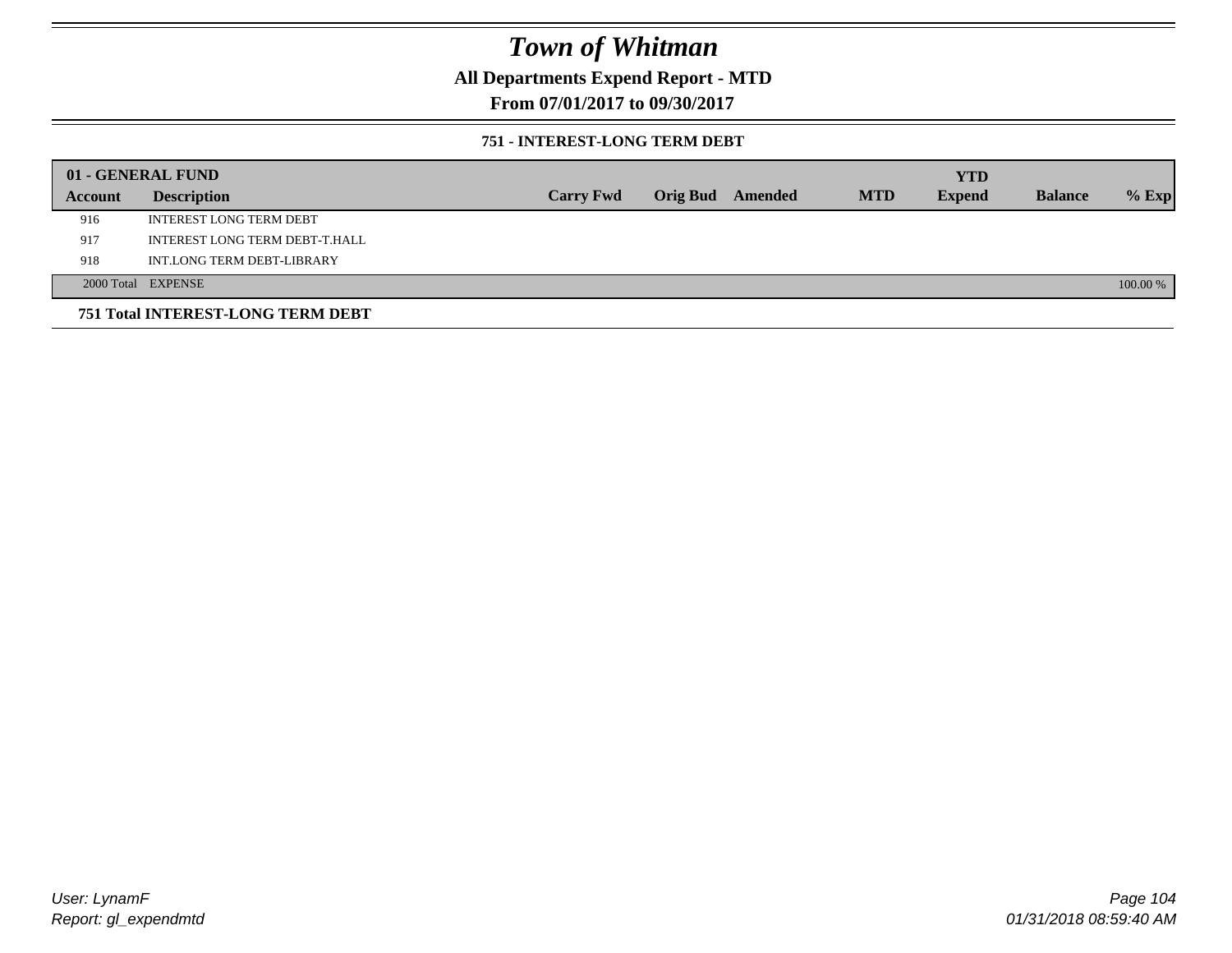**All Departments Expend Report - MTD**

**From 07/01/2017 to 09/30/2017**

### **752 - INTEREST-SHORT TERM DEBT**

|         | 01 - GENERAL FUND                         |                  |                 |         |            | <b>YTD</b>    |                |          |
|---------|-------------------------------------------|------------------|-----------------|---------|------------|---------------|----------------|----------|
| Account | <b>Description</b>                        | <b>Carry Fwd</b> | <b>Orig Bud</b> | Amended | <b>MTD</b> | <b>Expend</b> | <b>Balance</b> | $%$ Exp  |
| 925     | INTEREST TEMPORARY LOANS                  |                  |                 |         |            |               |                |          |
| 927     | INTEREST ON TAX ABATEMENTS                |                  |                 |         |            |               |                |          |
| 951     | <b>DEBT ISSUANCE EXPENSE</b>              |                  |                 |         |            |               |                |          |
|         | 2000 Total EXPENSE                        |                  |                 |         |            |               |                | 100.00 % |
|         | <b>752 Total INTEREST-SHORT TERM DEBT</b> |                  |                 |         |            |               |                |          |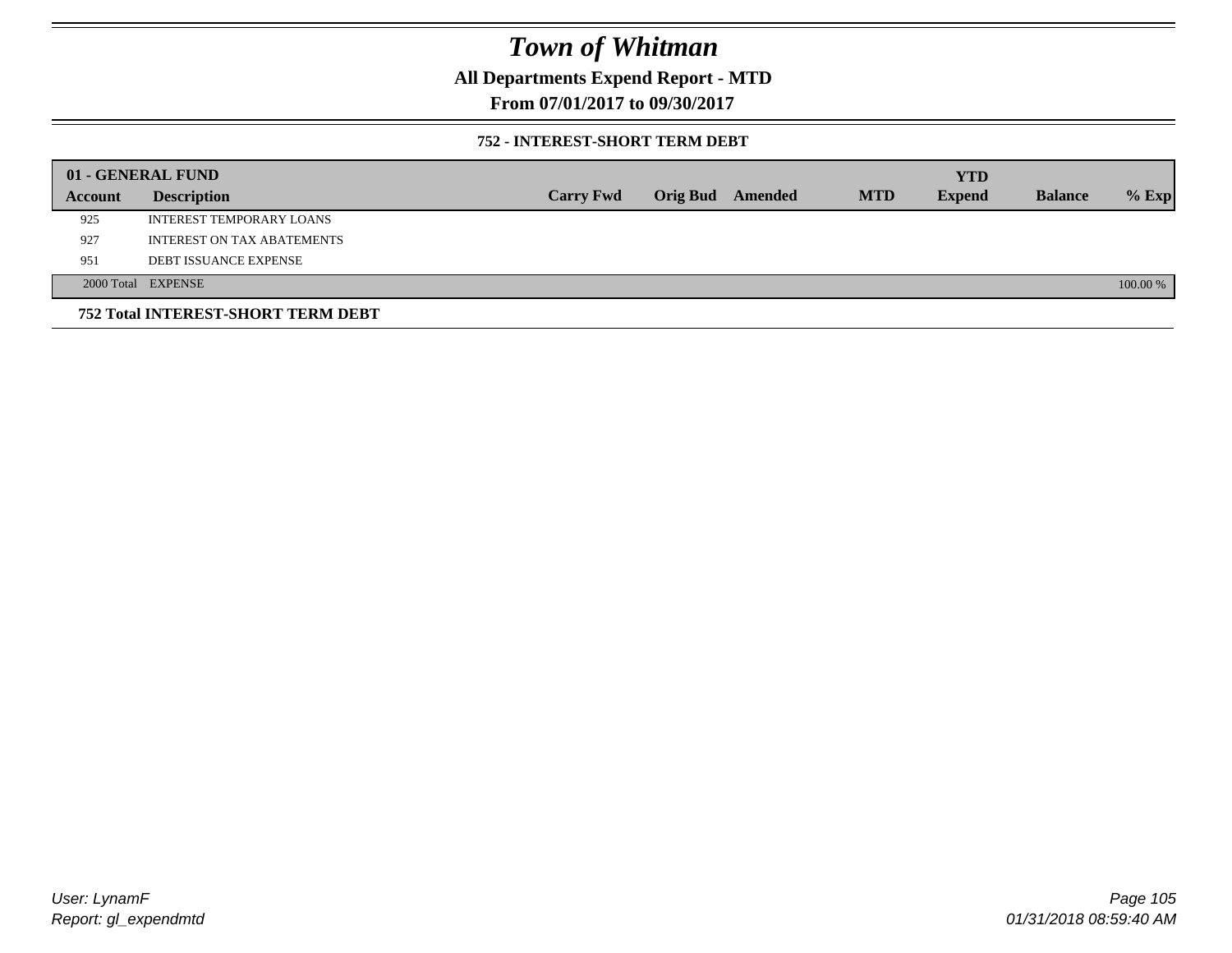**All Departments Expend Report - MTD**

**From 07/01/2017 to 09/30/2017**

### **760 - AGENCY & REGISTRATION FEES**

|         | 01 - GENERAL FUND                    |                  |                  |            | YTD           |                |          |
|---------|--------------------------------------|------------------|------------------|------------|---------------|----------------|----------|
| Account | <b>Description</b>                   | <b>Carry Fwd</b> | Orig Bud Amended | <b>MTD</b> | <b>Expend</b> | <b>Balance</b> | $%$ Exp  |
| 252     | <b>SERVICES</b>                      |                  |                  |            |               |                |          |
|         | 2000 Total EXPENSE                   |                  |                  |            |               |                | 100.00 % |
|         | 760 Total AGENCY & REGISTRATION FEES |                  |                  |            |               |                |          |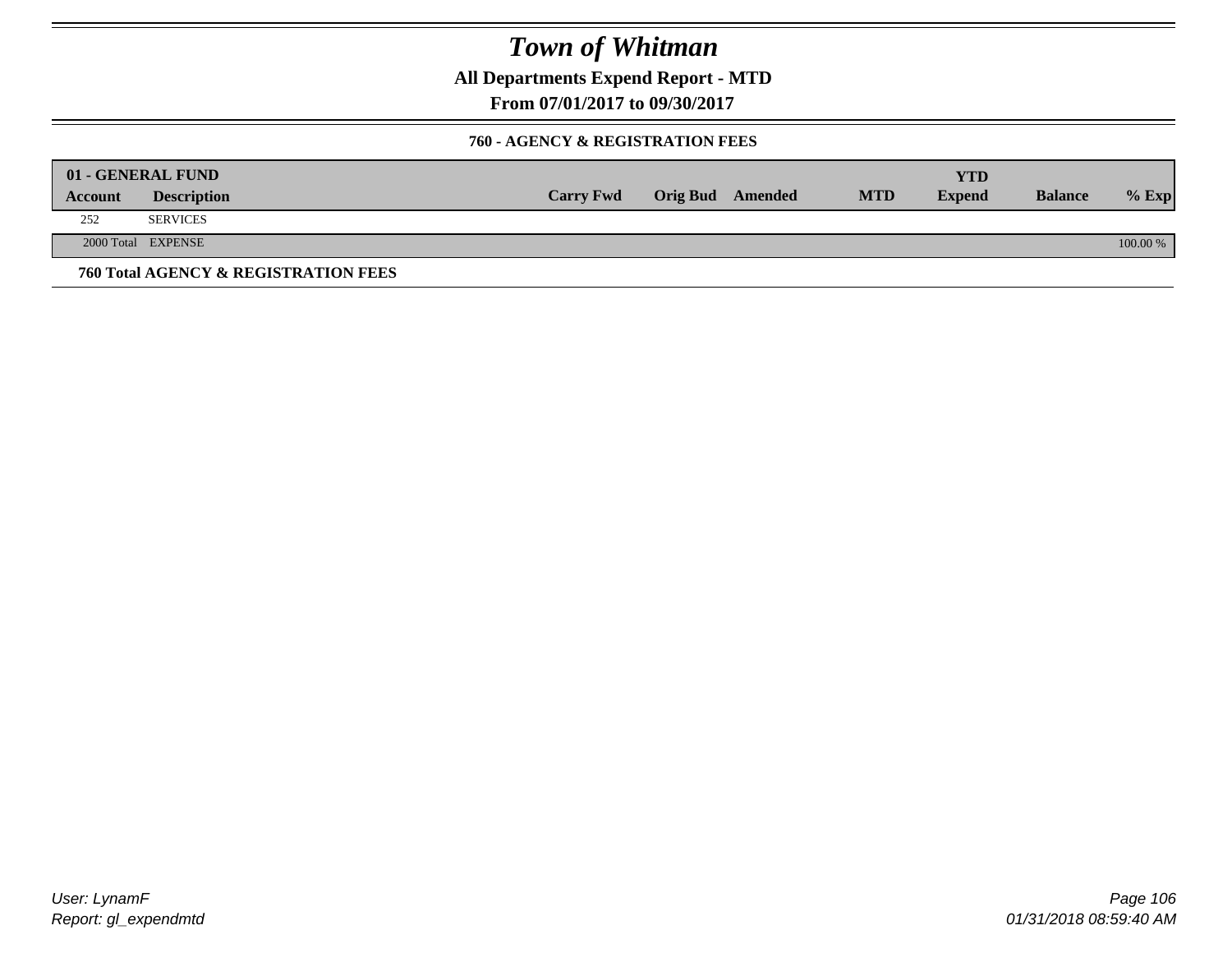## **All Departments Expend Report - MTD**

**From 07/01/2017 to 09/30/2017**

### **761 - DEBT ISSUE EXPENSE**

|         | 01 - GENERAL FUND                       |                  |          |                         |            | <b>YTD</b>    |                |         |
|---------|-----------------------------------------|------------------|----------|-------------------------|------------|---------------|----------------|---------|
| Account | <b>Description</b>                      | <b>Carry Fwd</b> |          | <b>Orig Bud</b> Amended | <b>MTD</b> | <b>Expend</b> | <b>Balance</b> | $%$ Exp |
| 252     | <b>SERVICES</b>                         |                  | 2,000.00 |                         |            |               | 2,000.00       |         |
| 255     | PRIOR YEAR ADJUSTMENT                   |                  |          |                         | 25.31      | 25.31         | $-25.31$       |         |
| 298     | RES. FND. TRAN. TITLE V DEBT ISSUE EXP. |                  |          |                         |            |               |                |         |
|         | 2000 Total EXPENSE                      |                  | 2,000.00 |                         | 25.31      | 25.31         | 1,974.69       | 1.26 %  |
|         | <b>761 Total DEBT ISSUE EXPENSE</b>     |                  | 2,000.00 |                         | 25.31      | 25.31         | 1,974.69       |         |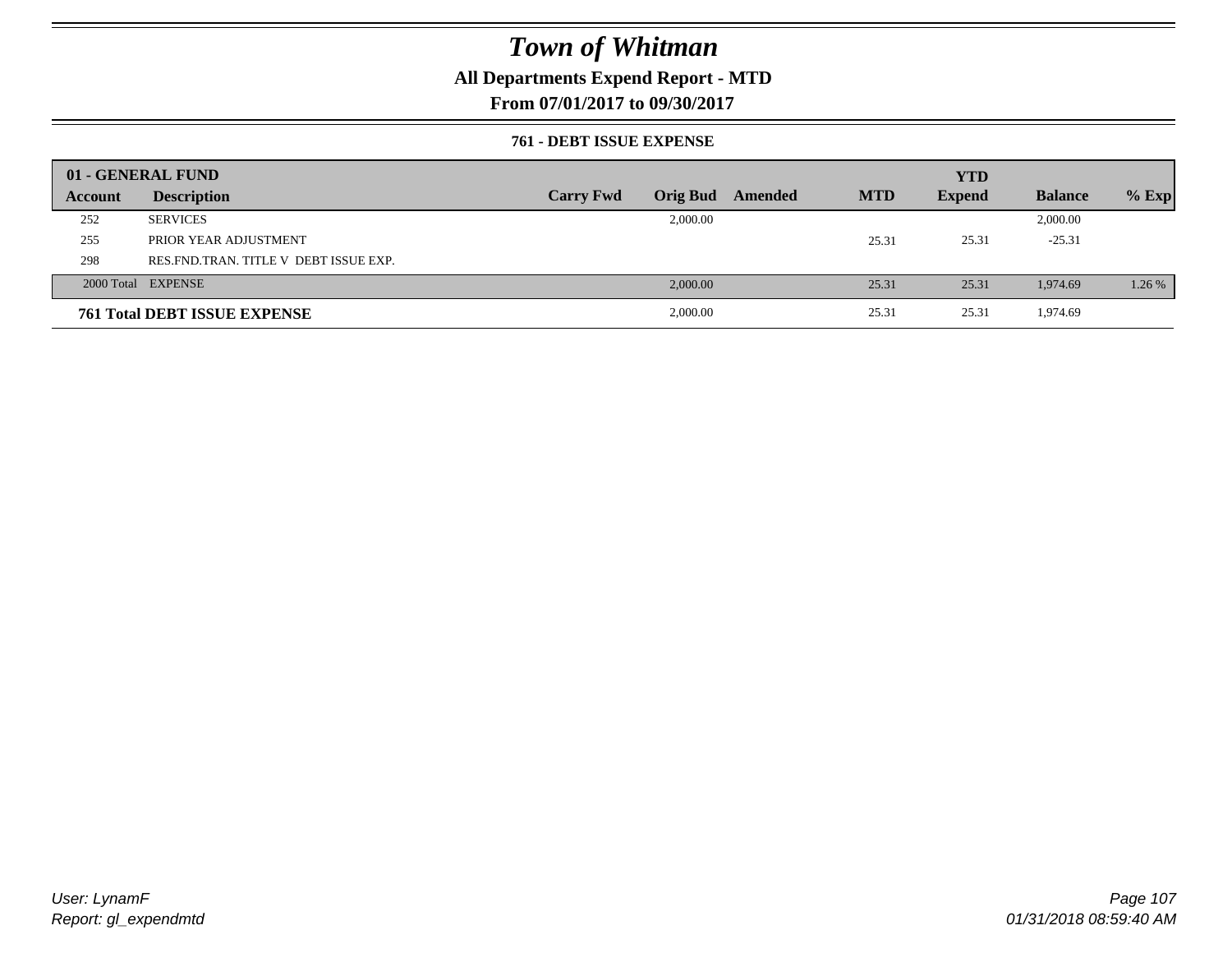## **All Departments Expend Report - MTD**

**From 07/01/2017 to 09/30/2017**

### **820 - STATE ASSESSMENTS**

|            | 01 - GENERAL FUND                  |                  |                 |         |            | <b>YTD</b>    |                |          |
|------------|------------------------------------|------------------|-----------------|---------|------------|---------------|----------------|----------|
| Account    | <b>Description</b>                 | <b>Carry Fwd</b> | <b>Orig Bud</b> | Amended | <b>MTD</b> | <b>Expend</b> | <b>Balance</b> | $%$ Exp  |
| 640        | AIR POLLUTION CONTROL DISTRICT     |                  |                 |         | 331.00     | 993.00        | $-993.00$      |          |
| 2002 Total | <b>EXPENSE</b>                     |                  |                 |         | 331.00     | 993.00        | $-993.00$      | 100.00 % |
| 642        | OLD COLONY PLANNING COUNCIL        |                  |                 |         | 448.00     | 1,344.00      | $-1,344.00$    |          |
| 2003 Total | <b>EXPENSE</b>                     |                  |                 |         | 448.00     | 1,344.00      | $-1,344.00$    | 100.00 % |
| 644        | REGIONAL TRANSPORTATION AUTH.      |                  |                 |         | 1,900.00   | 5,700.00      | $-5,700.00$    |          |
| 2005 Total | <b>EXPENSE</b>                     |                  |                 |         | 1,900.00   | 5,700.00      | $-5,700.00$    | 100.00 % |
| 645        | RMV NON-RENEWAL SURCHARGE          |                  |                 |         | 1,819.00   | 5,457.00      | $-5,457.00$    |          |
| 2006 Total | <b>EXPENSE</b>                     |                  |                 |         | 1,819.00   | 5,457.00      | $-5,457.00$    | 100.00 % |
| 646        | MOSOUITO CONTROL                   |                  |                 |         | 2,303.00   | 6,909.00      | $-6,909.00$    |          |
| 2007 Total | <b>EXPENSE</b>                     |                  |                 |         | 2,303.00   | 6,909.00      | $-6,909.00$    | 100.00 % |
| 647        | <b>MBTA</b>                        |                  |                 |         | 6,215.00   | 18,645.00     | $-18,645.00$   |          |
| 2009 Total | <b>EXPENSE</b>                     |                  |                 |         | 6,215.00   | 18,645.00     | $-18,645.00$   | 100.00 % |
|            | <b>820 Total STATE ASSESSMENTS</b> |                  |                 |         | 13,016.00  | 39,048.00     | $-39,048.00$   |          |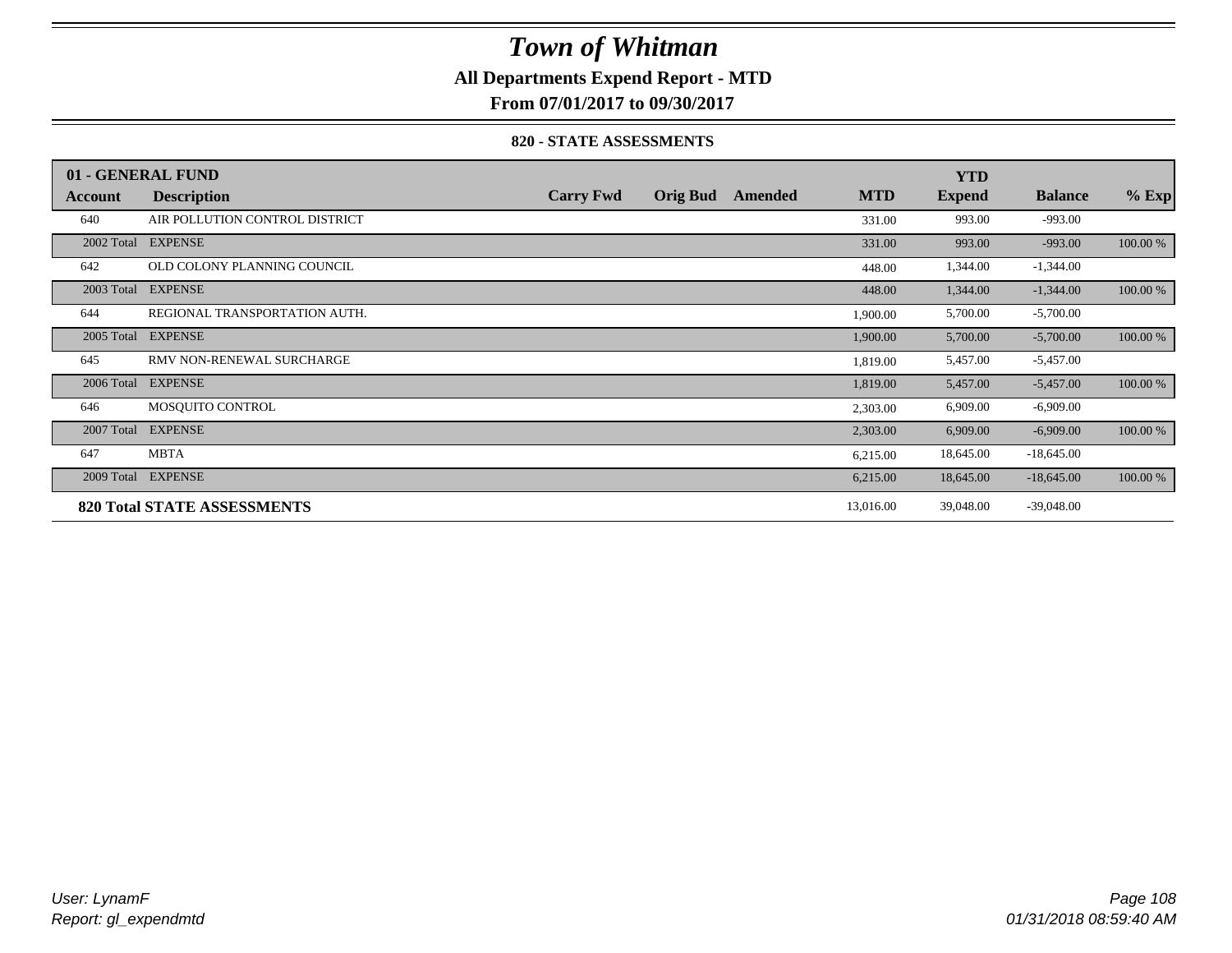**All Departments Expend Report - MTD**

**From 07/01/2017 to 09/30/2017**

#### **830 - COUNTY ASSESSMENT**

|         | 01 - GENERAL FUND           |                  |                         |            | <b>YTD</b>    |                |          |
|---------|-----------------------------|------------------|-------------------------|------------|---------------|----------------|----------|
| Account | <b>Description</b>          | <b>Carry Fwd</b> | <b>Orig Bud</b> Amended | <b>MTD</b> | <b>Expend</b> | <b>Balance</b> | $%$ Exp  |
| 622     | <b>COUNTY TAX</b>           |                  |                         |            |               |                |          |
|         | 2000 Total EXPENSE          |                  |                         |            |               |                | 100.00 % |
|         | 830 Total COUNTY ASSESSMENT |                  |                         |            |               |                |          |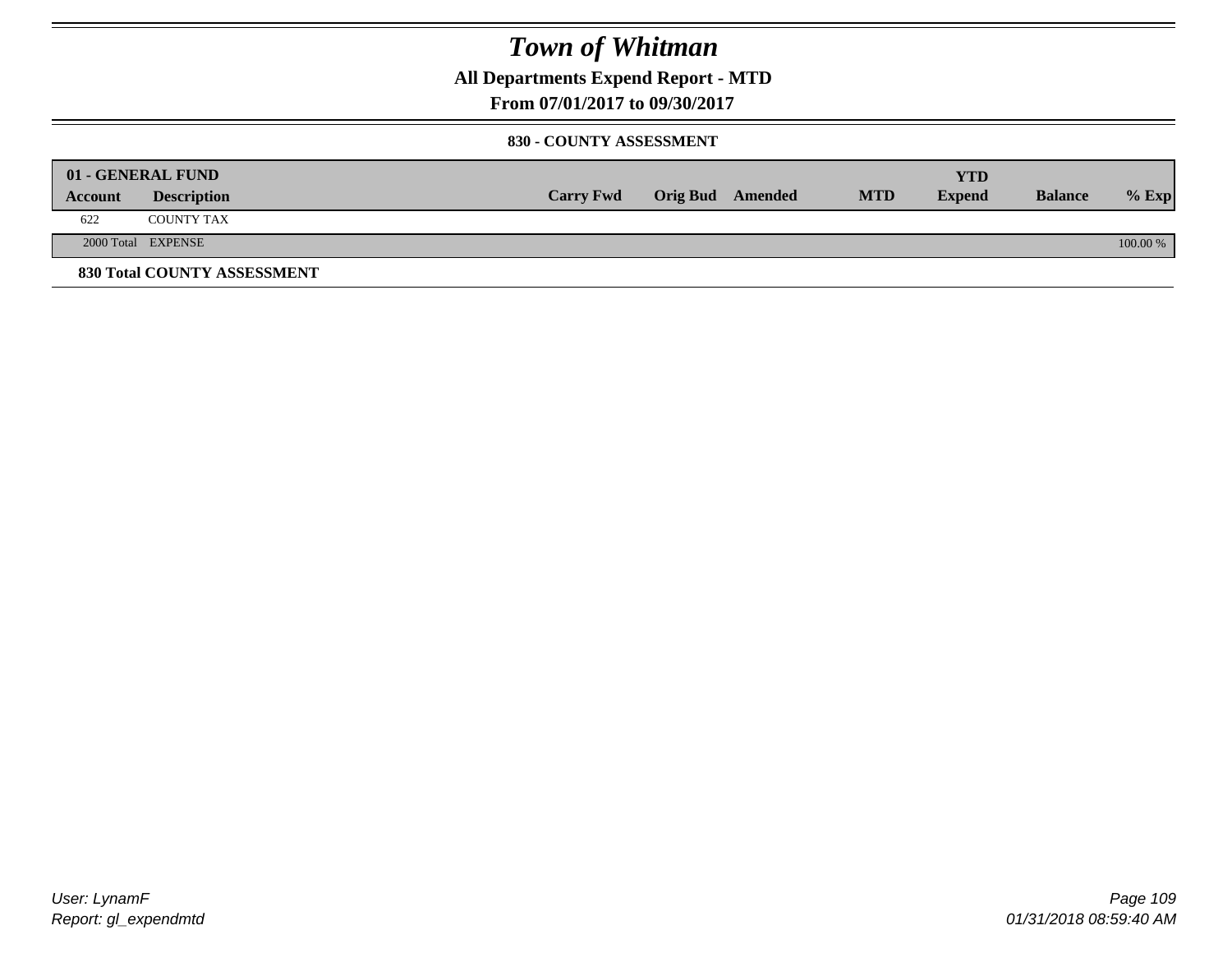### **All Departments Expend Report - MTD**

#### **From 07/01/2017 to 09/30/2017**

#### **870 - AGENCY**

|         | 01 - GENERAL FUND  |                  |                         |            | <b>YTD</b>    |                |          |
|---------|--------------------|------------------|-------------------------|------------|---------------|----------------|----------|
| Account | <b>Description</b> | <b>Carry Fwd</b> | <b>Orig Bud</b> Amended | <b>MTD</b> | <b>Expend</b> | <b>Balance</b> | $%$ Exp  |
| 899     | EXCHANGE ACCOUNT   |                  |                         |            |               |                |          |
|         | 2002 Total EXPENSE |                  |                         |            |               |                | 100.00 % |
|         | 870 Total AGENCY   |                  |                         |            |               |                |          |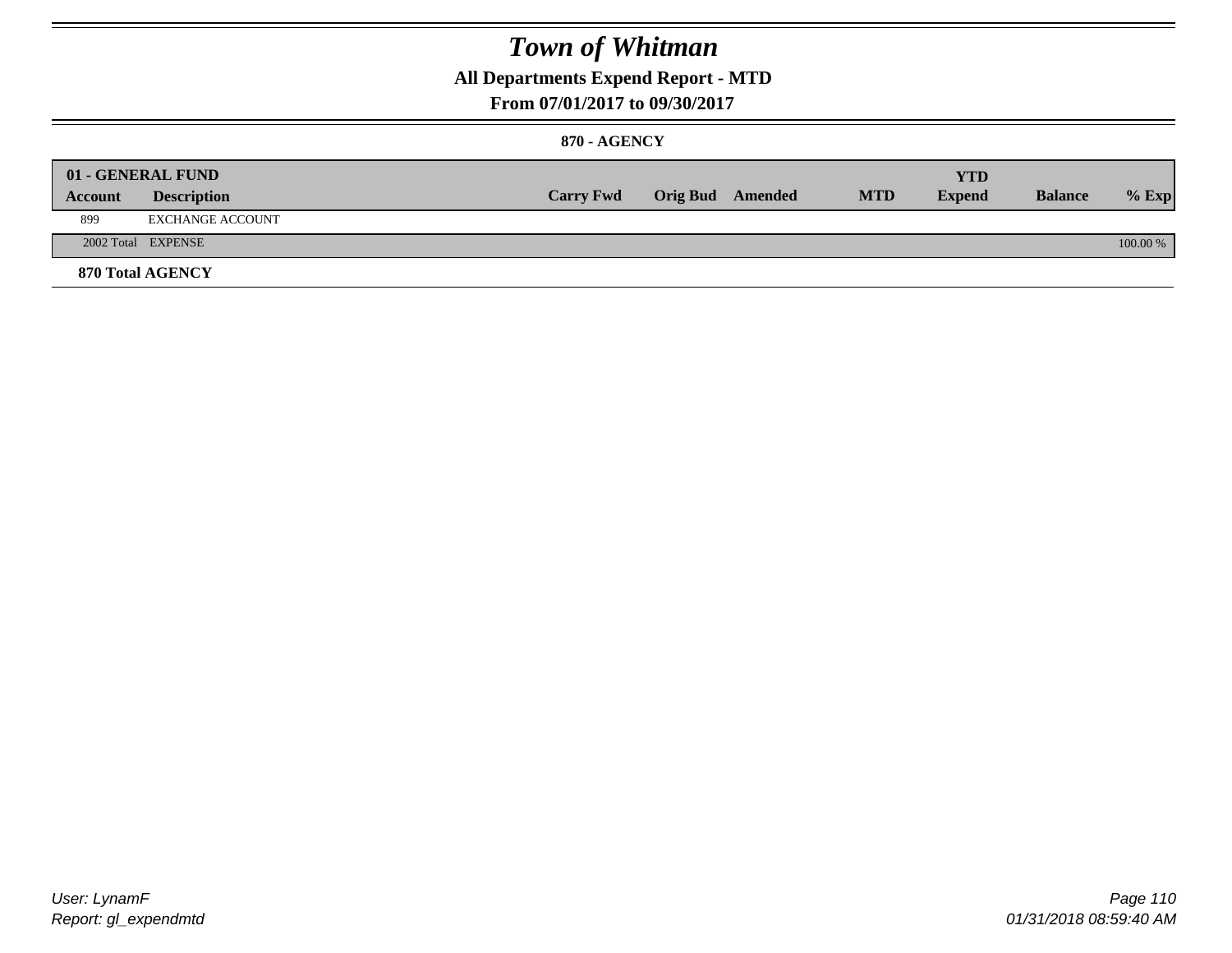**All Departments Expend Report - MTD**

**From 07/01/2017 to 09/30/2017**

#### **877 - OFF-SITE STOR.RECORDS RETENT.**

|         | 01 - GENERAL FUND                       |                  |                         |            | YTD           |                |          |
|---------|-----------------------------------------|------------------|-------------------------|------------|---------------|----------------|----------|
| Account | <b>Description</b>                      | <b>Carry Fwd</b> | <b>Orig Bud</b> Amended | <b>MTD</b> | <b>Expend</b> | <b>Balance</b> | $%$ Exp  |
| 585     | MISCELLANEOUS EXPENSE                   |                  |                         |            |               |                |          |
|         | 2000 Total EXPENSE                      |                  |                         |            |               |                | 100.00 % |
|         | 877 Total OFF-SITE STOR.RECORDS RETENT. |                  |                         |            |               |                |          |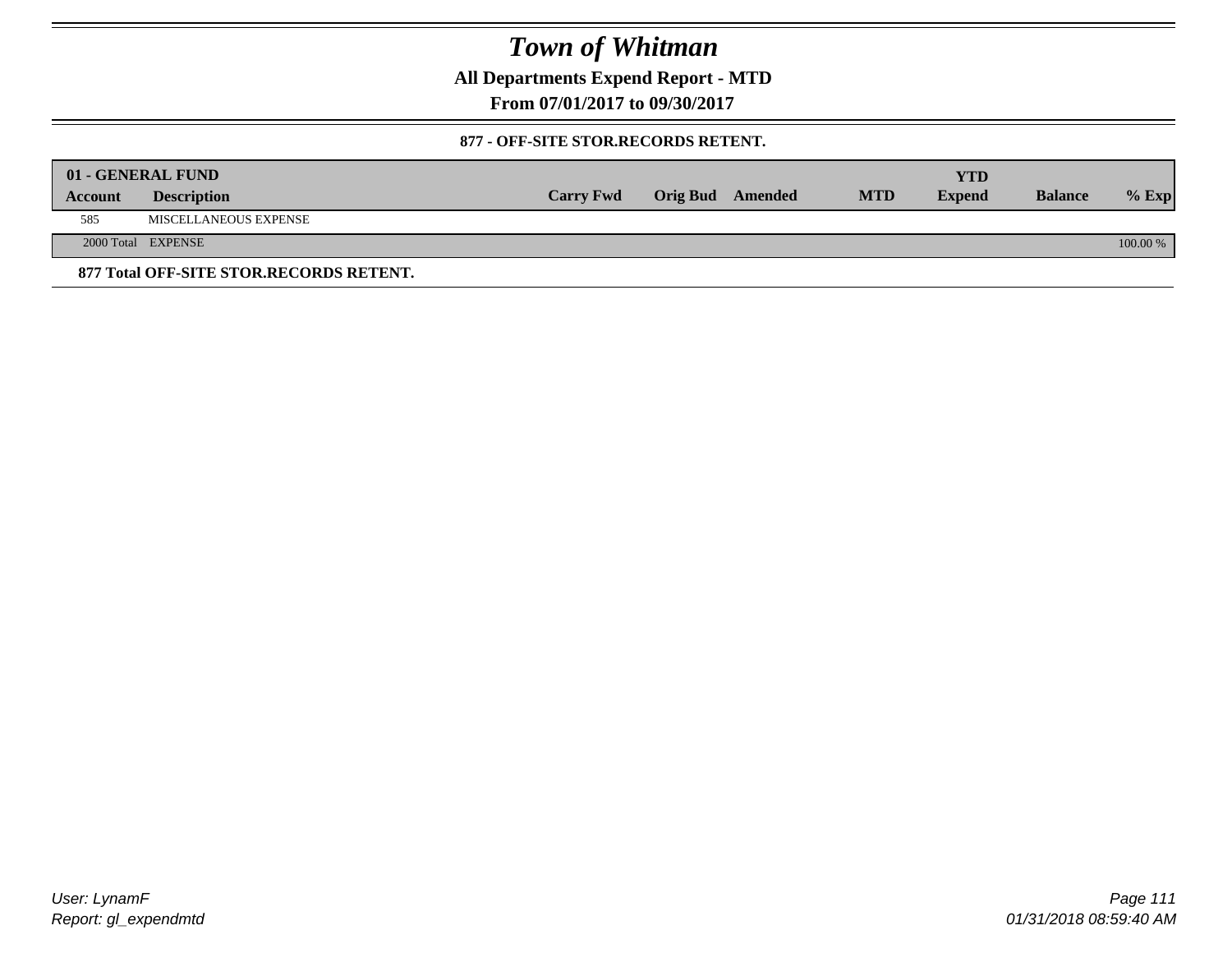### **All Departments Expend Report - MTD**

**From 07/01/2017 to 09/30/2017**

#### **878 - OTHER FINANCING USES**

|         | 01 - GENERAL FUND                     |                  |                 |         |            | <b>YTD</b>    |                |         |
|---------|---------------------------------------|------------------|-----------------|---------|------------|---------------|----------------|---------|
| Account | <b>Description</b>                    | <b>Carry Fwd</b> | <b>Orig Bud</b> | Amended | <b>MTD</b> | <b>Expend</b> | <b>Balance</b> | $%$ Exp |
| 401     | WTR/SWR CAPITAL PROJ. FIND            |                  |                 |         |            |               |                |         |
| 403     | CAPITAL PROJECT FUND                  |                  |                 |         |            |               |                |         |
| 404     | <b>SPECIAL REVENUE FUND</b>           |                  |                 |         |            |               |                |         |
| 405     | WATER/SEWER ENTERPRISE FUND           |                  | 11,017.00       |         |            |               | 11,017.00      |         |
| 406     | <b>TRUST FUNDS</b>                    |                  | 140,000.00      |         |            |               | 140,000.00     |         |
| 407     | <b>AGENCY FUND</b>                    |                  |                 |         |            |               |                |         |
|         | 2100 Total INTERFUND TRANSFERS        |                  | 151,017.00      |         |            |               | 151,017.00     | 0.00 %  |
|         | <b>878 Total OTHER FINANCING USES</b> |                  | 151,017.00      |         |            |               | 151,017.00     |         |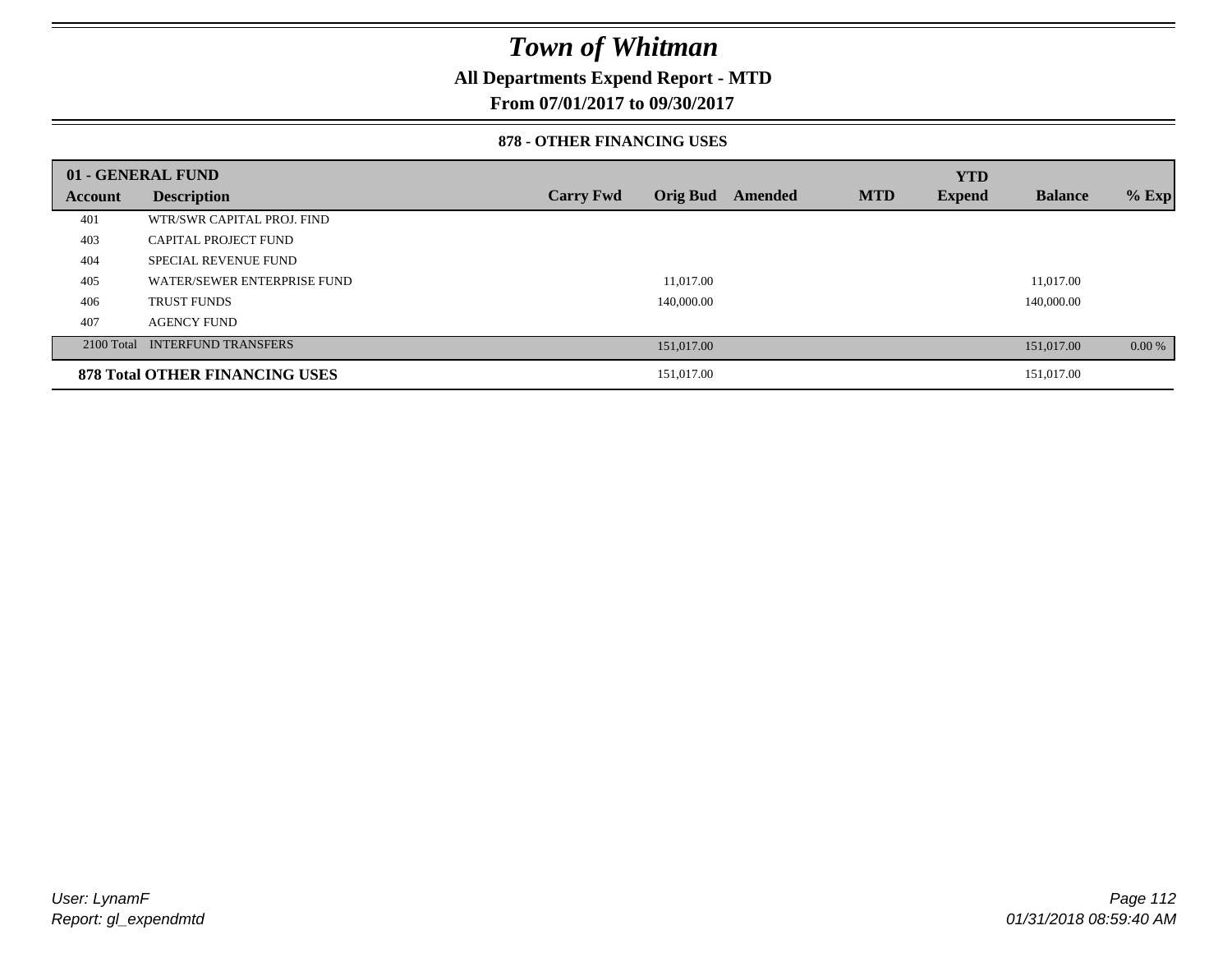### **All Departments Expend Report - MTD**

#### **From 07/01/2017 to 09/30/2017**

#### **910 - UNPAID BILLS**

|         | 01 - GENERAL FUND            |                  |                  |            | <b>YTD</b>    |                |          |
|---------|------------------------------|------------------|------------------|------------|---------------|----------------|----------|
| Account | <b>Description</b>           | <b>Carry Fwd</b> | Orig Bud Amended | <b>MTD</b> | <b>Expend</b> | <b>Balance</b> | $%$ Exp  |
| 112     | <b>SALARIES</b>              |                  |                  |            |               |                |          |
|         | 1000 Total SALARIES          |                  |                  |            |               |                | 100.00 % |
| 585     | <b>MISCELLANEOUS EXPENSE</b> |                  |                  |            |               |                |          |
|         | 2000 Total EXPENSE           |                  |                  |            |               |                | 100.00 % |
| 945     | <b>FY2013 ENCUMBRANCES</b>   |                  |                  |            |               |                |          |
|         | 2001 Total EXPENSE           |                  |                  |            |               |                | 100.00 % |
|         | 910 Total UNPAID BILLS       |                  |                  |            |               |                |          |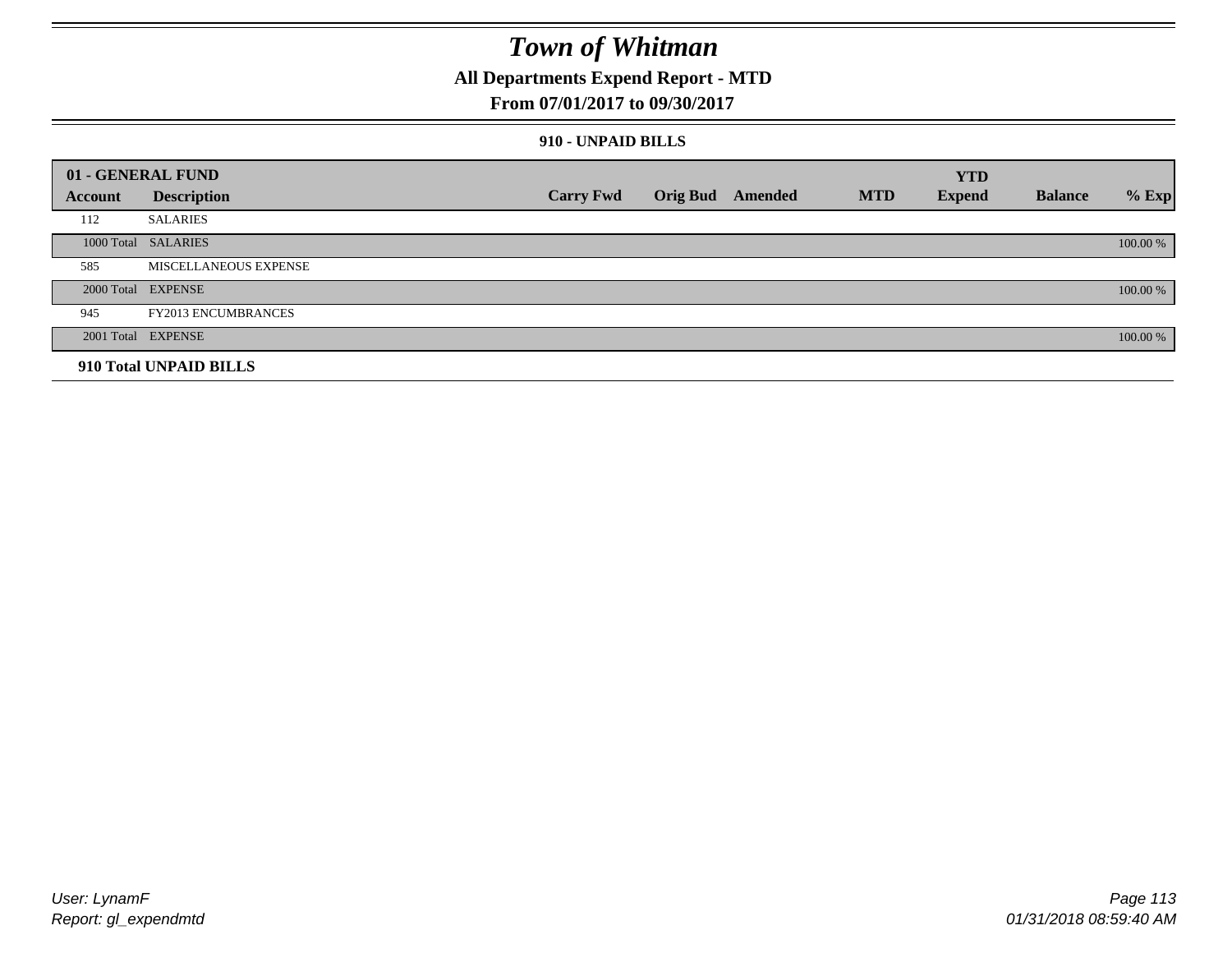### **All Departments Expend Report - MTD**

**From 07/01/2017 to 09/30/2017**

#### **911 - RETIREMENT**

|         | 01 - GENERAL FUND          |                  |                 |         |            | <b>YTD</b>    |                |          |
|---------|----------------------------|------------------|-----------------|---------|------------|---------------|----------------|----------|
| Account | <b>Description</b>         | <b>Carry Fwd</b> | <b>Orig Bud</b> | Amended | <b>MTD</b> | <b>Expend</b> | <b>Balance</b> | $%$ Exp  |
| 170     | <b>COUNTY RETIREMENT</b>   |                  | 1,878,591.00    |         |            | 1,878,591.00  |                |          |
|         | 2000 Total EXPENSE         |                  | 1,878,591.00    |         |            | 1,878,591.00  |                | 100.00 % |
| 169     | STATE RETIREMENT-SECT.59A  |                  |                 |         |            |               |                |          |
|         | 2001 Total EXPENSE         |                  |                 |         |            |               |                | 100.00 % |
| 943     | <b>FY2012 ENCUMBRANCES</b> |                  |                 |         |            |               |                |          |
|         | 2002 Total EXPENSE         |                  |                 |         |            |               |                | 100.00 % |
|         | 911 Total RETIREMENT       |                  | 1,878,591.00    |         |            | 1.878.591.00  |                |          |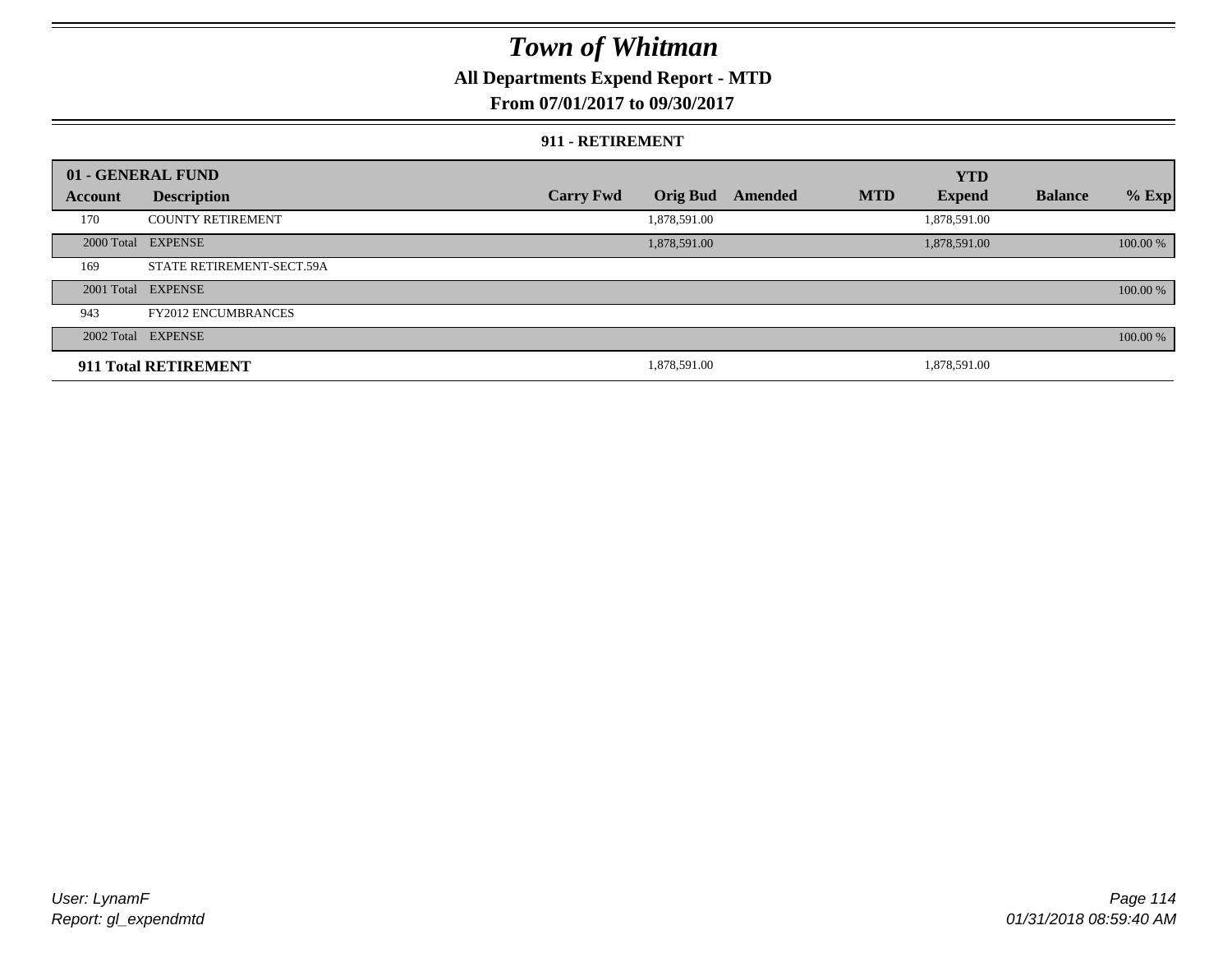**All Departments Expend Report - MTD**

**From 07/01/2017 to 09/30/2017**

### **912 - WORKER'S COMPENSATION**

|         | 01 - GENERAL FUND               |                  |                  |            | <b>YTD</b>    |                |          |
|---------|---------------------------------|------------------|------------------|------------|---------------|----------------|----------|
| Account | <b>Description</b>              | <b>Carry Fwd</b> | Orig Bud Amended | <b>MTD</b> | <b>Expend</b> | <b>Balance</b> | $%$ Exp  |
| 171     | <b>WORKER'S COMPENSATION</b>    |                  |                  |            |               |                |          |
|         | 2000 Total EXPENSE              |                  |                  |            |               |                | 100.00 % |
|         | 912 Total WORKER'S COMPENSATION |                  |                  |            |               |                |          |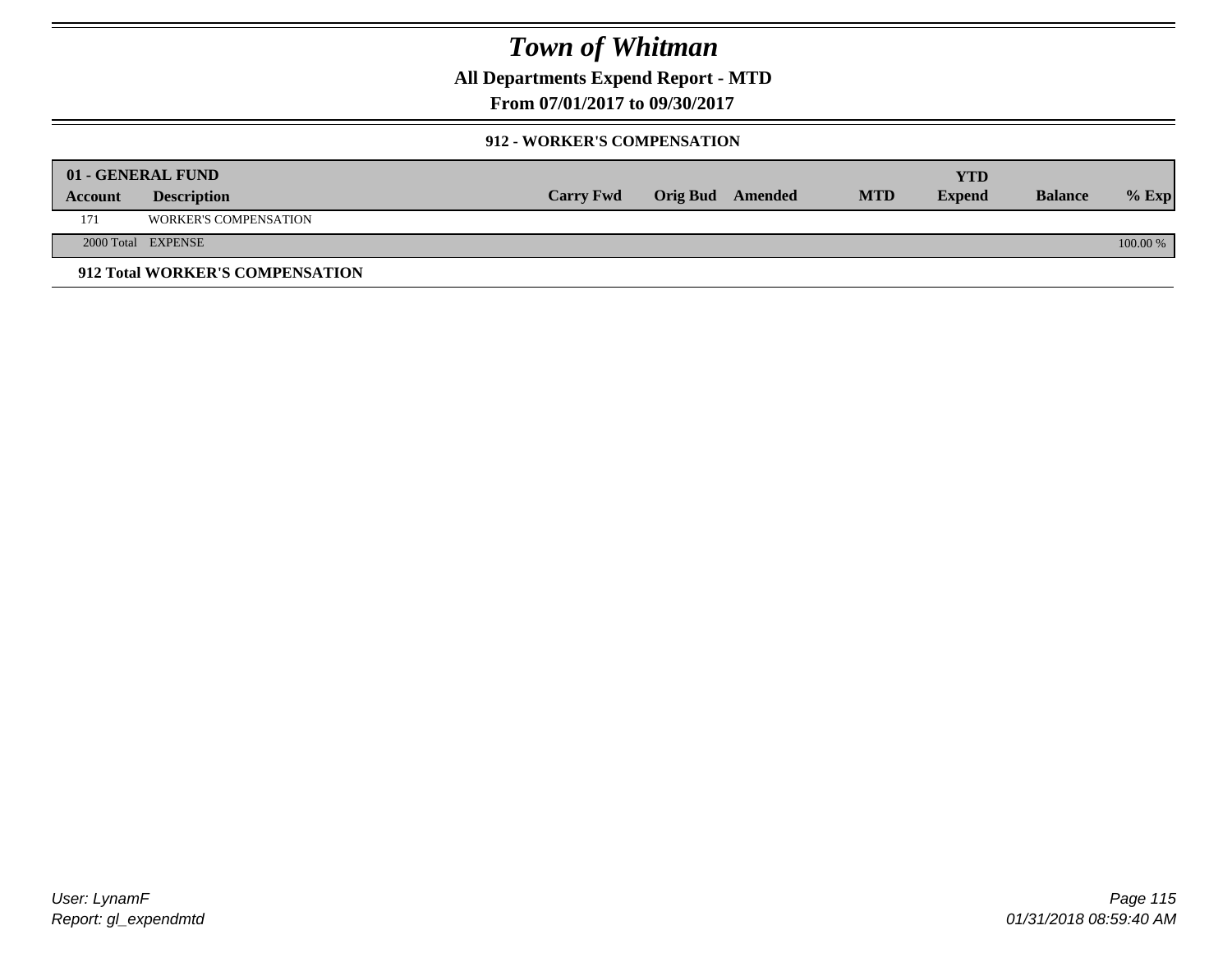**All Departments Expend Report - MTD**

**From 07/01/2017 to 09/30/2017**

#### **913 - UNEMPLOYMENT COMPENSATION**

|                | 01 - GENERAL FUND                   |                  |                 |         |            | <b>YTD</b>    |                |          |
|----------------|-------------------------------------|------------------|-----------------|---------|------------|---------------|----------------|----------|
| <b>Account</b> | <b>Description</b>                  | <b>Carry Fwd</b> | <b>Orig Bud</b> | Amended | <b>MTD</b> | <b>Expend</b> | <b>Balance</b> | % Exp    |
| 172            | UNEMPLOYMENT INSURANCE              |                  | 8,000.00        |         |            |               | 8,000.00       |          |
|                | 2000 Total EXPENSE                  |                  | 8,000.00        |         |            |               | 8,000.00       | 0.00 %   |
| 939            | <b>FY2015 ENCUMBRANCES</b>          |                  |                 |         |            |               |                |          |
| 940            | <b>FY2016 ENCUMBRANCES</b>          |                  |                 |         |            |               |                |          |
| 948            | <b>FY07 ENCUMBRANCES</b>            |                  |                 |         |            |               |                |          |
| 958            | <b>FY2005 ENCUMBRANCES</b>          |                  |                 |         |            |               |                |          |
| 959            | <b>FY2006 ENCUMBRANCES</b>          |                  |                 |         |            |               |                |          |
| 943            | <b>FY2012 ENCUMBRANCES</b>          |                  |                 |         |            |               |                |          |
|                | 2001 Total EXPENSE                  |                  |                 |         |            |               |                | 100.00 % |
|                | 913 Total UNEMPLOYMENT COMPENSATION |                  | 8,000.00        |         |            |               | 8,000.00       |          |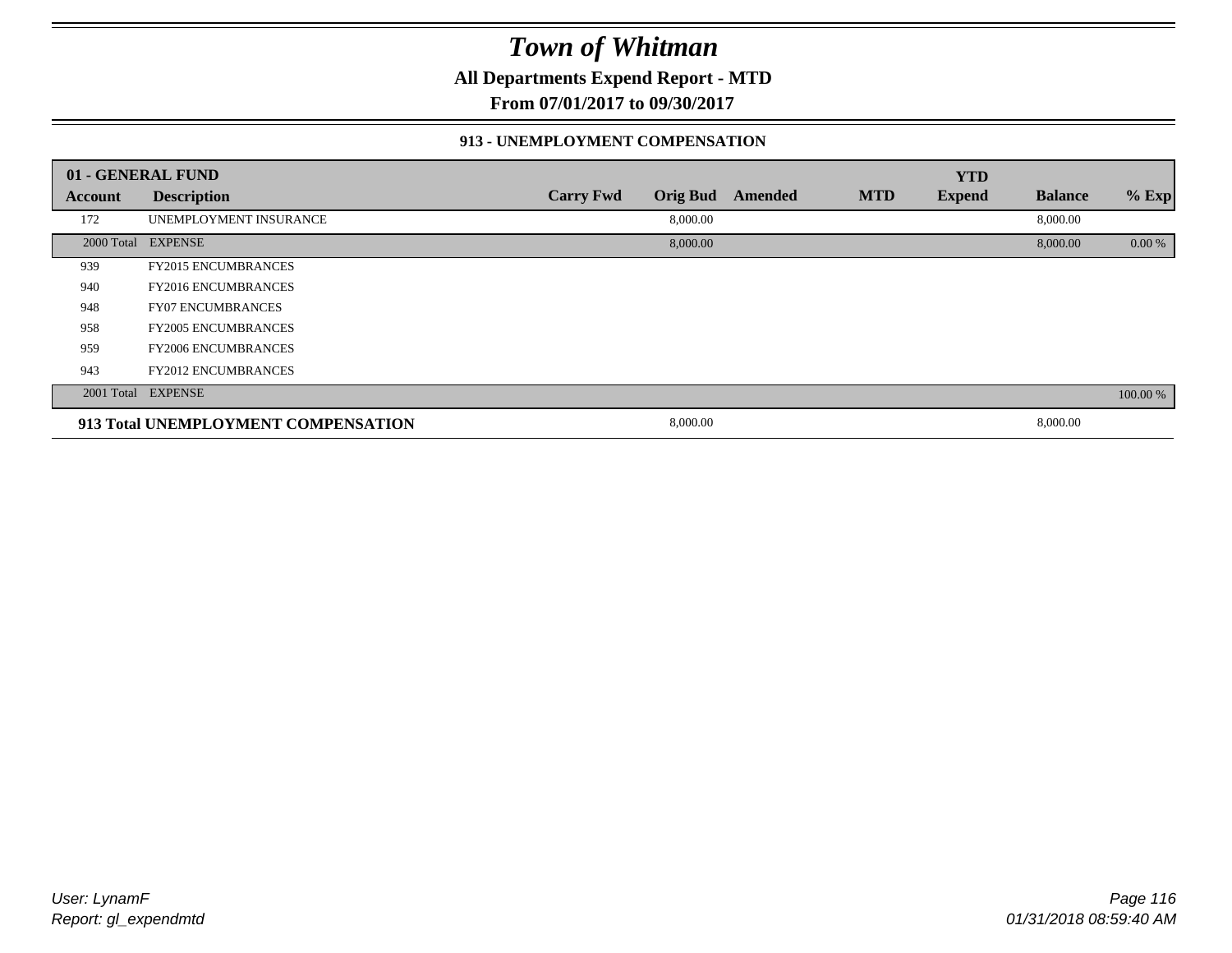**All Departments Expend Report - MTD**

**From 07/01/2017 to 09/30/2017**

#### **914 - HEALTH/LIFE INSURANCE-TOWN MATCH**

|            | 01 - GENERAL FUND                          |                  |                 |         |            | <b>YTD</b>    |                |         |
|------------|--------------------------------------------|------------------|-----------------|---------|------------|---------------|----------------|---------|
| Account    | <b>Description</b>                         | <b>Carry Fwd</b> | <b>Orig Bud</b> | Amended | <b>MTD</b> | <b>Expend</b> | <b>Balance</b> | $%$ Exp |
| 175        | LIFE INSURANCE                             |                  |                 |         |            | 2,206.71      | $-2,206.71$    |         |
| 180        | <b>FLEX BENEFITS FEES</b>                  |                  |                 |         | 120.00     | 240.00        | $-240.00$      |         |
| 181        | MANDATORY DEF.COMP.EXP.                    |                  |                 |         |            |               |                |         |
| 174        | <b>HEALTH INSURANCE</b>                    |                  | 1,491,000.00    |         |            | 314,581.14    | 1,176,418.86   |         |
| 2000 Total | <b>EXPENSE</b>                             |                  | 1,491,000.00    |         | 120.00     | 317,027.85    | 1,173,972.15   | 21.26 % |
| 941        | FY 2017 ENCUMBRANCES                       | 350.00           |                 |         |            |               | 350.00         |         |
| 945        | FY2013 ENCUMBRANCES                        |                  |                 |         |            |               |                |         |
| 949        | <b>FY2014 ENCUMBRANCES</b>                 |                  |                 |         |            |               |                |         |
| 953        | <b>FY2009 ENCUMBRANCES</b>                 |                  |                 |         |            |               |                |         |
| 958        | <b>FY2005 ENCUMBRANCES</b>                 |                  |                 |         |            |               |                |         |
| 943        | <b>FY2012 ENCUMBRANCES</b>                 |                  |                 |         |            |               |                |         |
| 2001 Total | <b>EXPENSE</b>                             | 350.00           |                 |         |            |               | 350.00         | 0.00 %  |
|            | 914 Total HEALTH/LIFE INSURANCE-TOWN MATCH |                  | 1,491,000.00    |         | 120.00     | 317,027.85    | 1,174,322.15   |         |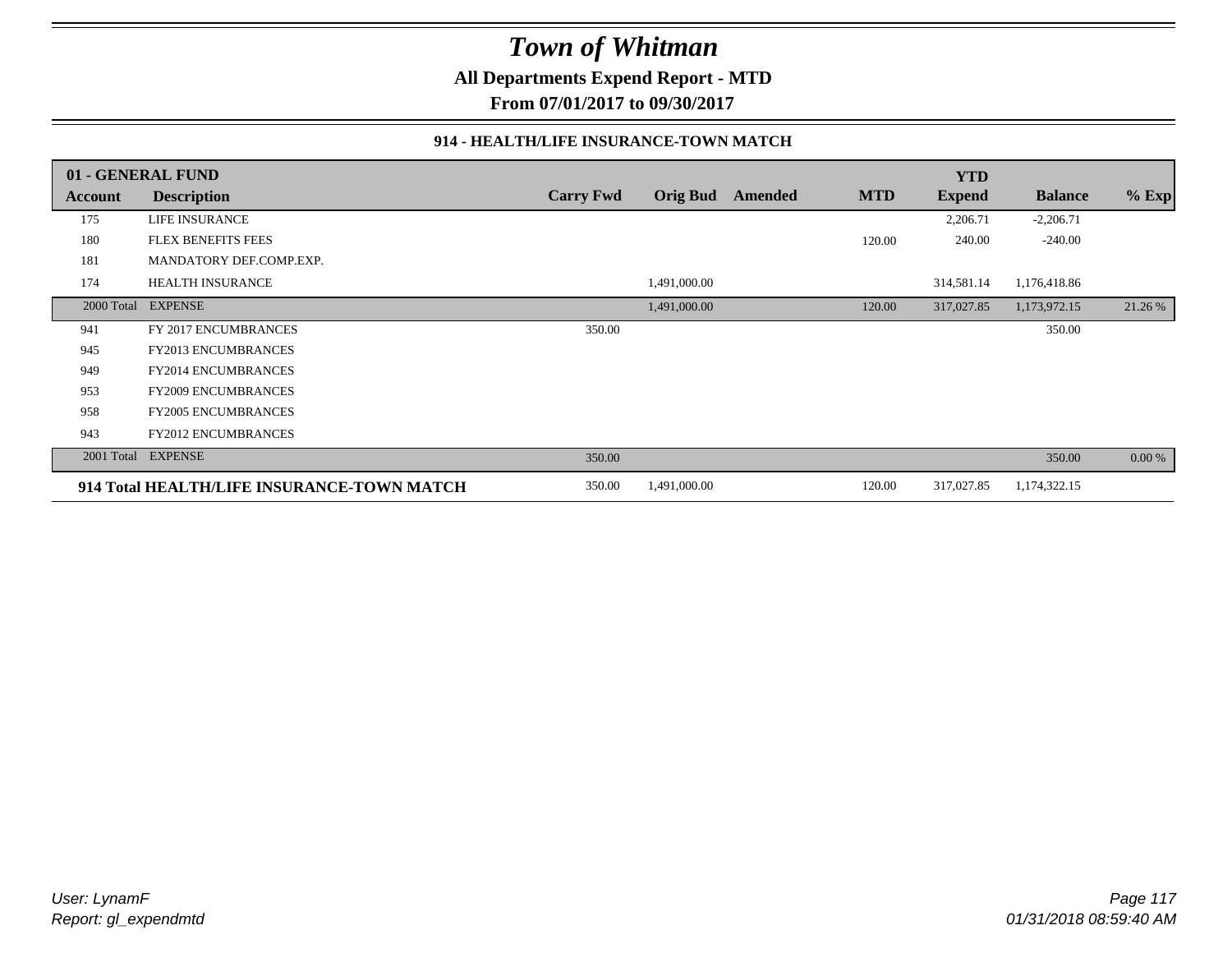**All Departments Expend Report - MTD**

**From 07/01/2017 to 09/30/2017**

### **915 - OPEIU SICK LEAVE BUY-OUT**

|         | 01 - GENERAL FUND                  |                  |                         |            | YTD           |                |          |
|---------|------------------------------------|------------------|-------------------------|------------|---------------|----------------|----------|
| Account | <b>Description</b>                 | <b>Carry Fwd</b> | <b>Orig Bud</b> Amended | <b>MTD</b> | <b>Expend</b> | <b>Balance</b> | $%$ Exp  |
| 112     | SALARIES                           |                  |                         |            |               |                |          |
|         | 1000 Total SALARIES                |                  |                         |            |               |                | 100.00 % |
|         | 915 Total OPEIU SICK LEAVE BUY-OUT |                  |                         |            |               |                |          |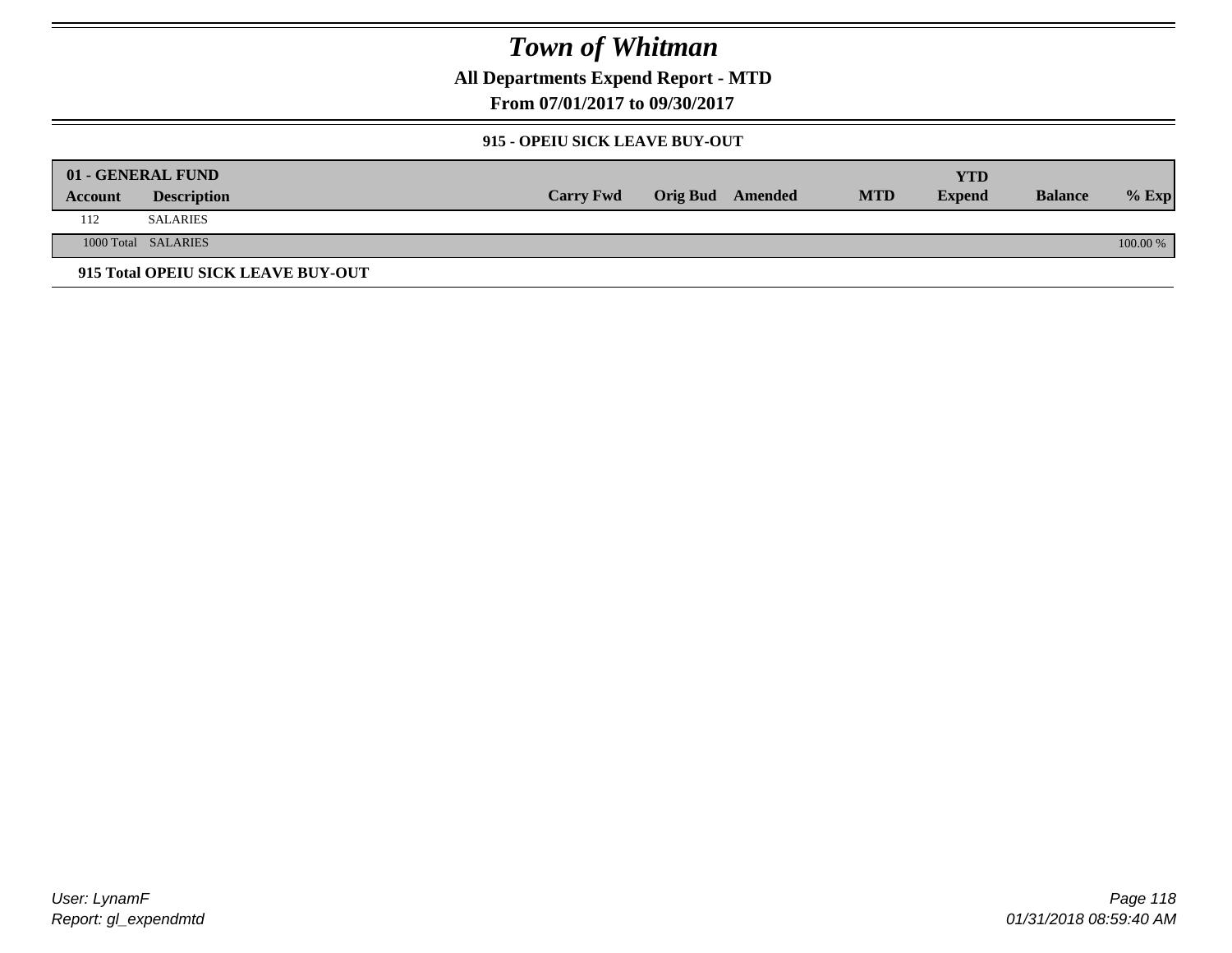**All Departments Expend Report - MTD**

**From 07/01/2017 to 09/30/2017**

#### **916 - OPEIU FY01 RETROACTIVE**

|         | 01 - GENERAL FUND                |                  |                         |            | YTD           |                |          |
|---------|----------------------------------|------------------|-------------------------|------------|---------------|----------------|----------|
| Account | <b>Description</b>               | <b>Carry Fwd</b> | <b>Orig Bud</b> Amended | <b>MTD</b> | <b>Expend</b> | <b>Balance</b> | $%$ Exp  |
| 112     | <b>SALARIES</b>                  |                  |                         |            |               |                |          |
|         | 1000 Total SALARIES              |                  |                         |            |               |                | 100.00 % |
|         | 916 Total OPEIU FY01 RETROACTIVE |                  |                         |            |               |                |          |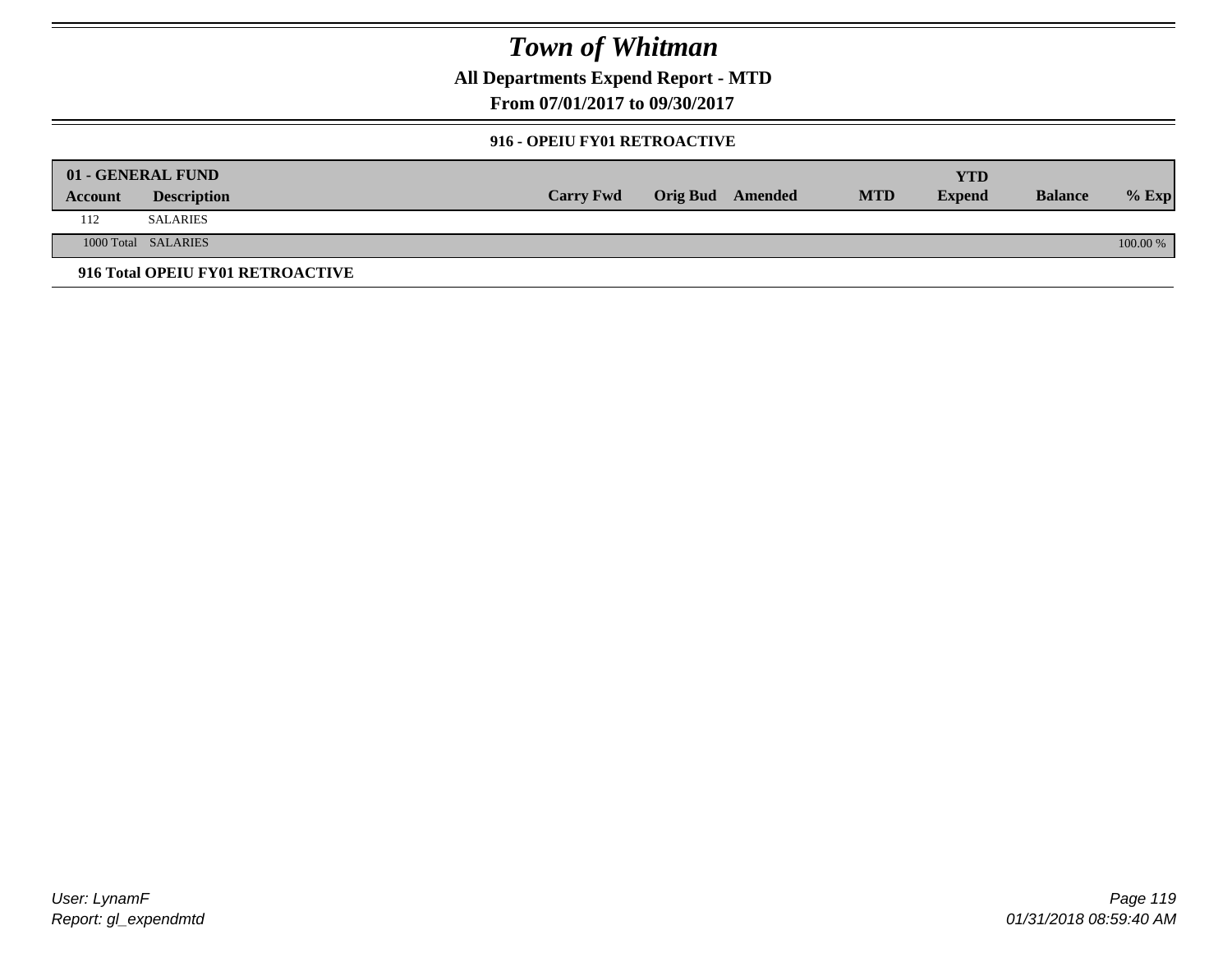**All Departments Expend Report - MTD**

**From 07/01/2017 to 09/30/2017**

### **917 - OPEIU DEPARTMENT HEAD COVERAGE**

|         | 01 - GENERAL FUND                        |                  |                  |            | <b>YTD</b>    |                |          |
|---------|------------------------------------------|------------------|------------------|------------|---------------|----------------|----------|
| Account | <b>Description</b>                       | <b>Carry Fwd</b> | Orig Bud Amended | <b>MTD</b> | <b>Expend</b> | <b>Balance</b> | $%$ Exp  |
| 112     | SALARIES                                 |                  |                  |            |               |                |          |
|         | 1000 Total SALARIES                      |                  |                  |            |               |                | 100.00 % |
|         | 917 Total OPEIU DEPARTMENT HEAD COVERAGE |                  |                  |            |               |                |          |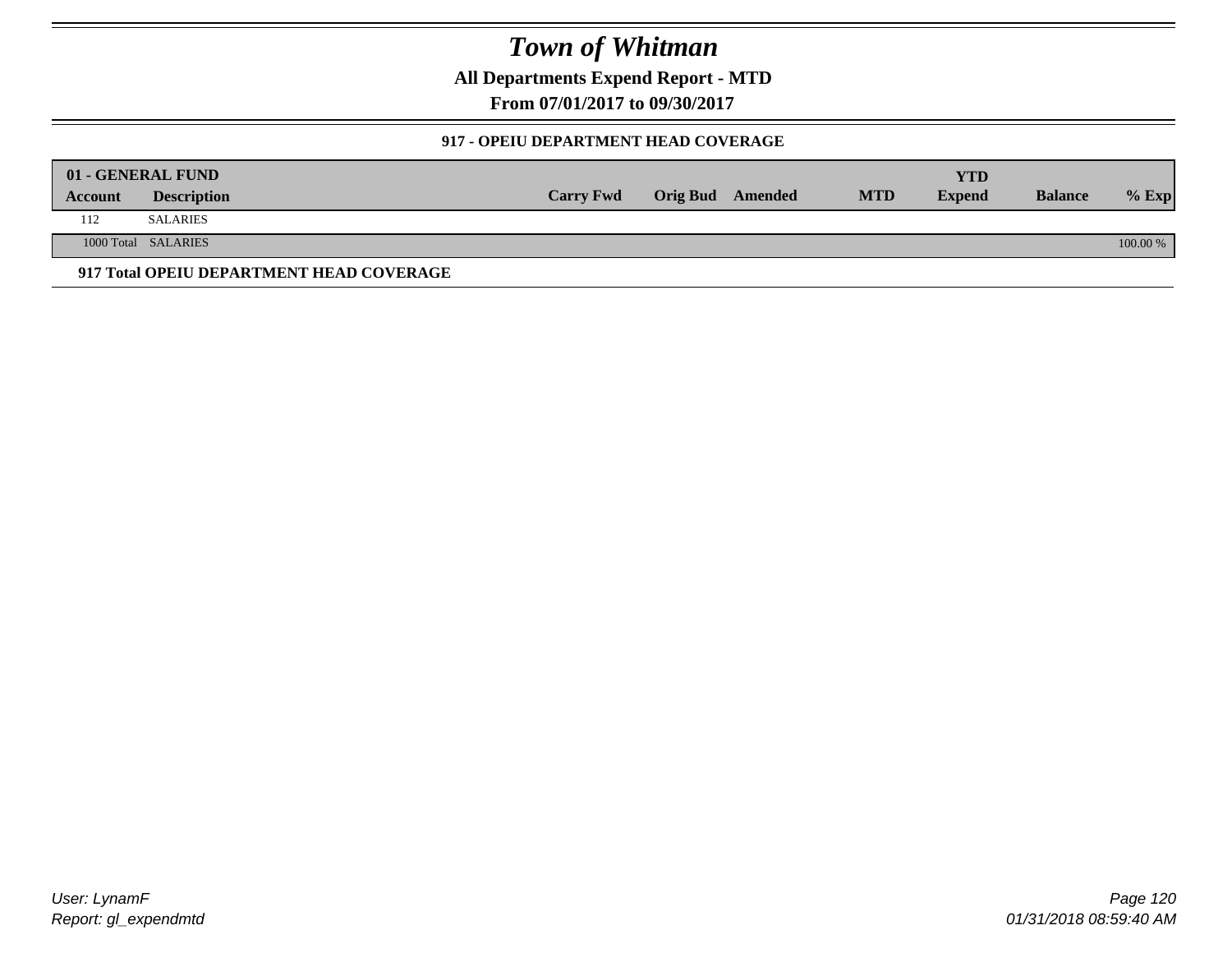**All Departments Expend Report - MTD**

**From 07/01/2017 to 09/30/2017**

#### **919 - PAYROLL TAXES - TOWN MATCH**

|         | 01 - GENERAL FUND                    |                  |            |         |            | <b>YTD</b>    |                |          |
|---------|--------------------------------------|------------------|------------|---------|------------|---------------|----------------|----------|
| Account | <b>Description</b>                   | <b>Carry Fwd</b> | Orig Bud   | Amended | <b>MTD</b> | <b>Expend</b> | <b>Balance</b> | $%$ Exp  |
| 177     | F.I.C.A.                             |                  |            |         |            |               |                |          |
| 181     | MANDATORY DEF.COMP.EXP.              |                  |            |         |            |               |                |          |
| 176     | <b>MEDICARE TAX</b>                  |                  | 127,000.00 |         | 9,265.13   | 29,108.53     | 97,891.47      |          |
|         | 2000 Total EXPENSE                   |                  | 127,000.00 |         | 9,265.13   | 29,108.53     | 97,891.47      | 22.92 %  |
| 941     | FY 2017 ENCUMBRANCES                 |                  |            |         |            |               |                |          |
|         | 2001 Total EXPENSE                   |                  |            |         |            |               |                | 100.00 % |
|         | 919 Total PAYROLL TAXES - TOWN MATCH |                  | 127,000.00 |         | 9,265.13   | 29,108.53     | 97,891.47      |          |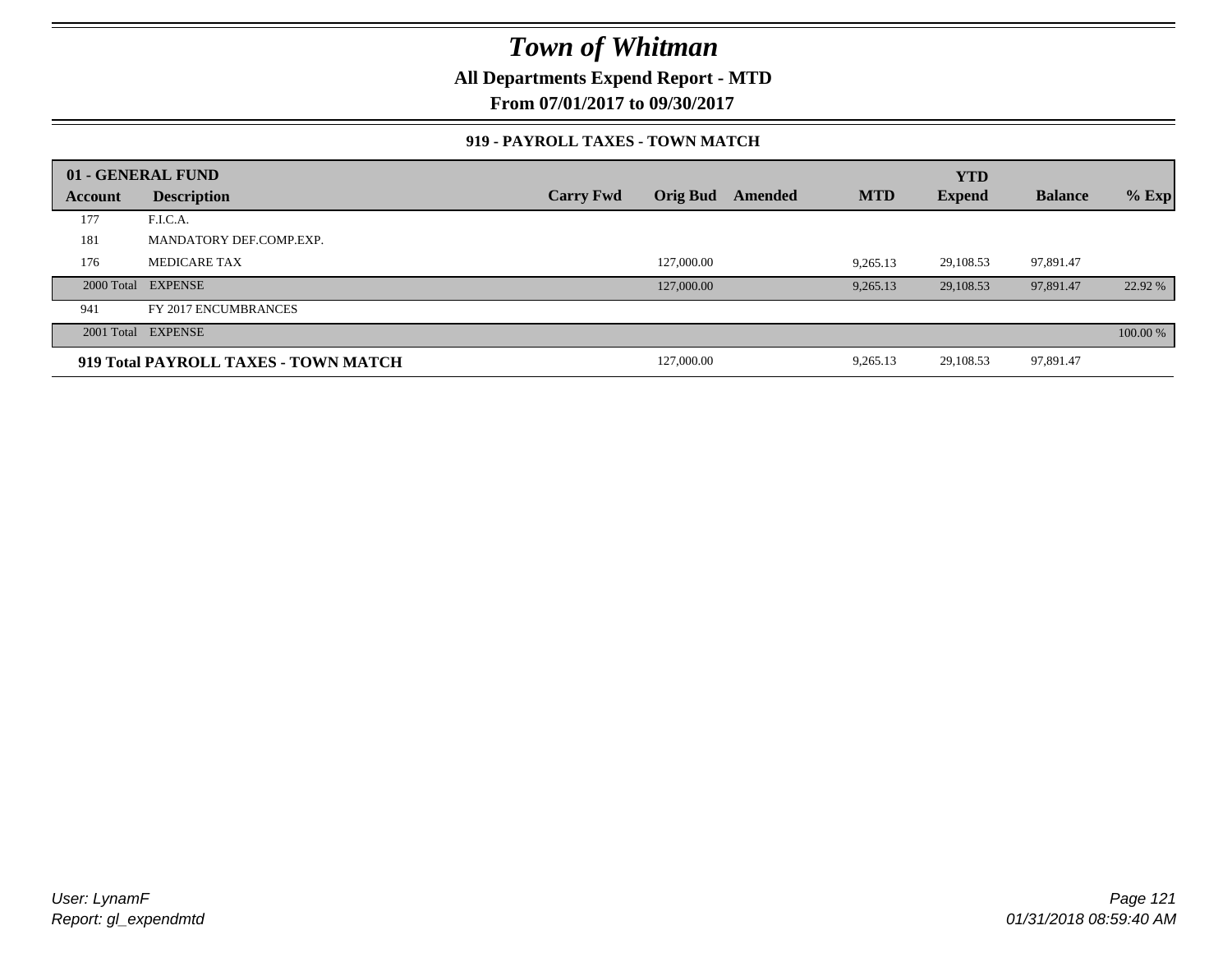### **All Departments Expend Report - MTD**

**From 07/01/2017 to 09/30/2017**

#### **945 - LIABILITY INSURANCE**

|         | 01 - GENERAL FUND                |                  |                 |         |            | <b>YTD</b>    |                |          |
|---------|----------------------------------|------------------|-----------------|---------|------------|---------------|----------------|----------|
| Account | <b>Description</b>               | <b>Carry Fwd</b> | <b>Orig Bud</b> | Amended | <b>MTD</b> | <b>Expend</b> | <b>Balance</b> | $%$ Exp  |
| 740     | <b>INSURANCE PREMIUMS</b>        |                  | 338,000.00      |         | 67,475.30  | 279,950.58    | 58,049.42      |          |
| 742     | <b>INSURANCE SEMINARS</b>        |                  |                 |         |            |               |                |          |
| 743     | <b>INSURANCE-BID ADVERTISING</b> |                  |                 |         |            |               |                |          |
|         | 2000 Total EXPENSE               |                  | 338,000.00      |         | 67,475.30  | 279,950.58    | 58,049.42      | 82.82 %  |
| 939     | <b>FY2015 ENCUMBRANCES</b>       |                  |                 |         |            |               |                |          |
| 943     | <b>FY2012 ENCUMBRANCES</b>       |                  |                 |         |            |               |                |          |
| 945     | <b>FY2013 ENCUMBRANCES</b>       |                  |                 |         |            |               |                |          |
|         | 2001 Total EXPENSE               |                  |                 |         |            |               |                | 100.00 % |
|         | 945 Total LIABILITY INSURANCE    |                  | 338,000.00      |         | 67,475.30  | 279,950.58    | 58,049.42      |          |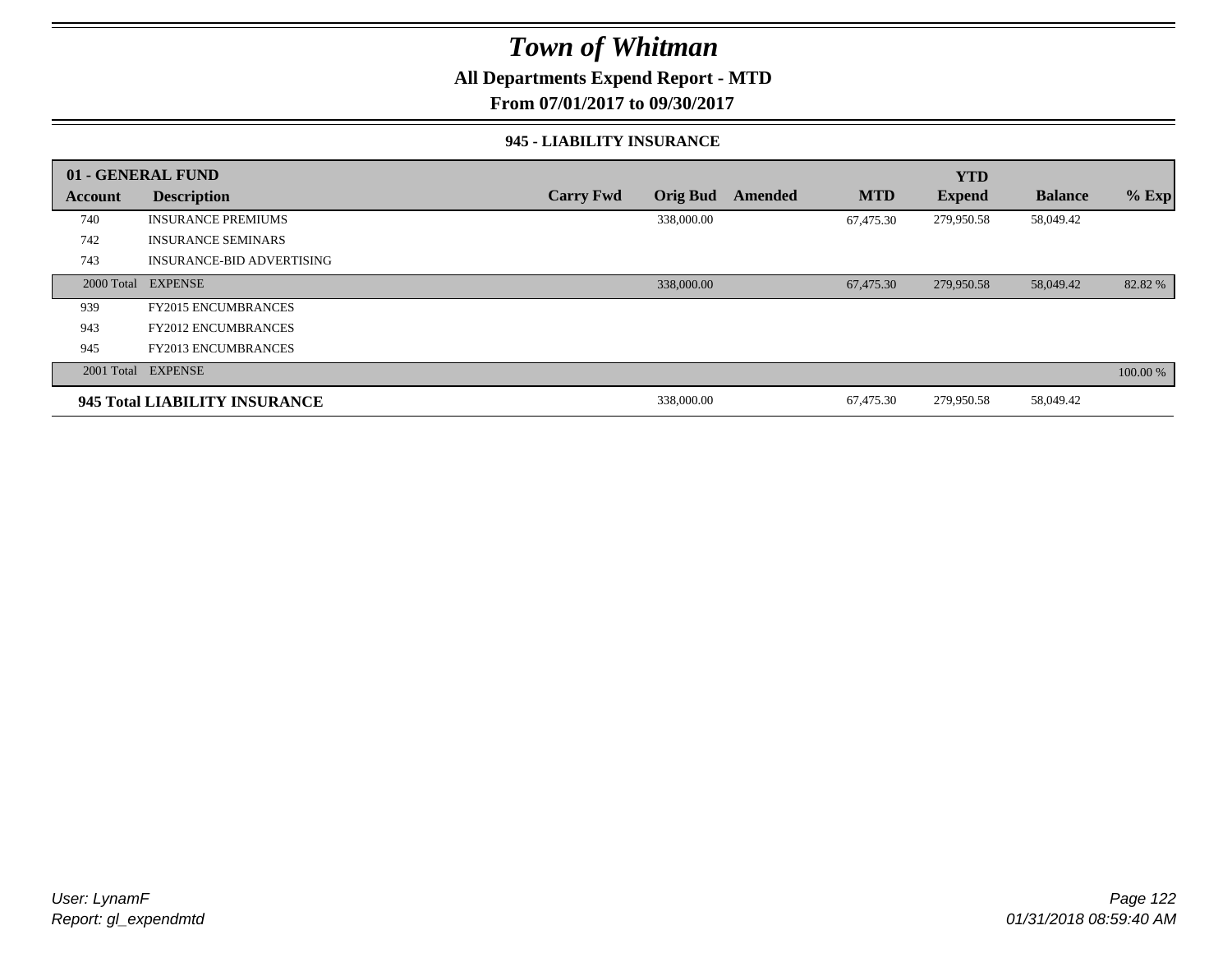**All Departments Expend Report - MTD**

**From 07/01/2017 to 09/30/2017**

#### **996 - TRANSFERS TO TRUST FUNDS**

|         | 01 - GENERAL FUND                         |                  |                         |            | <b>YTD</b>    |                |            |
|---------|-------------------------------------------|------------------|-------------------------|------------|---------------|----------------|------------|
| Account | <b>Description</b>                        | <b>Carry Fwd</b> | <b>Orig Bud</b> Amended | <b>MTD</b> | <b>Expend</b> | <b>Balance</b> | $%$ Exp    |
| 999     |                                           |                  |                         |            |               |                |            |
|         | 4001 Total A8 ATM 5/16 O.P.E.B.TRUST FUND |                  |                         |            |               |                | $100.00\%$ |
| 999     |                                           |                  |                         |            |               |                |            |
|         | 4002 Total ART.1 STM 1/17/95              |                  |                         |            |               |                | 100.00 %   |
|         | 996 Total TRANSFERS TO TRUST FUNDS        |                  |                         |            |               |                |            |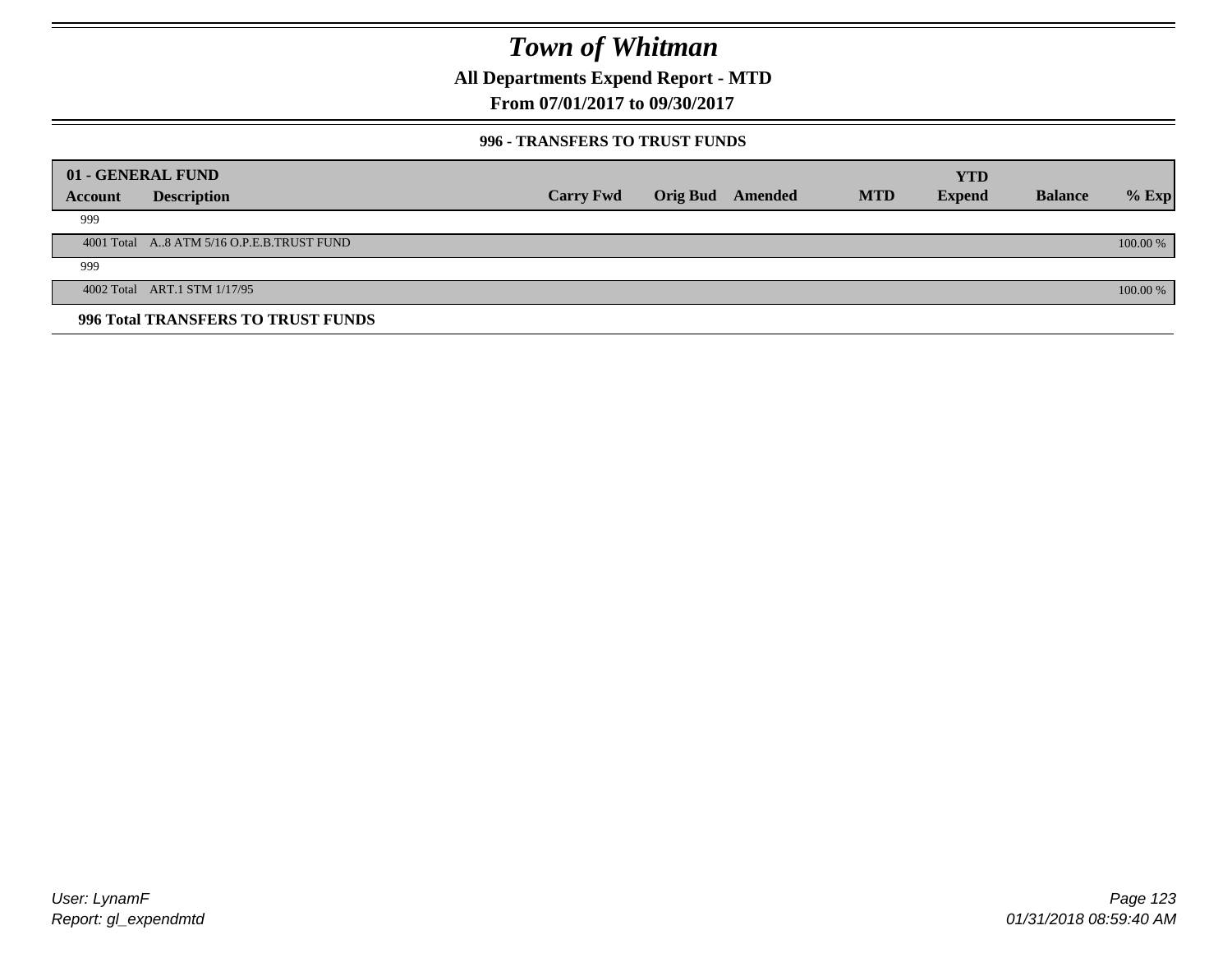**All Departments Expend Report - MTD**

**From 07/01/2017 to 09/30/2017**

#### **997 - TRANSFERS TO AGENCY FUND**

|         | 01 - GENERAL FUND                  |                  |                 |         |            | <b>YTD</b>    |                |            |
|---------|------------------------------------|------------------|-----------------|---------|------------|---------------|----------------|------------|
| Account | <b>Description</b>                 | <b>Carry Fwd</b> | <b>Orig Bud</b> | Amended | <b>MTD</b> | <b>Expend</b> | <b>Balance</b> | $%$ Exp    |
| 999     |                                    |                  |                 |         |            |               |                |            |
|         | 4003 Total PRIOR YEAR ADJUSTMENT   |                  |                 |         |            |               |                | $100.00\%$ |
|         | 997 Total TRANSFERS TO AGENCY FUND |                  |                 |         |            |               |                |            |
|         | 01 Total GENERAL FUND              | 538,324.39       | 31,745,878.60   |         | 993,002.55 | 9,438,747.00  | 22,845,455.99  |            |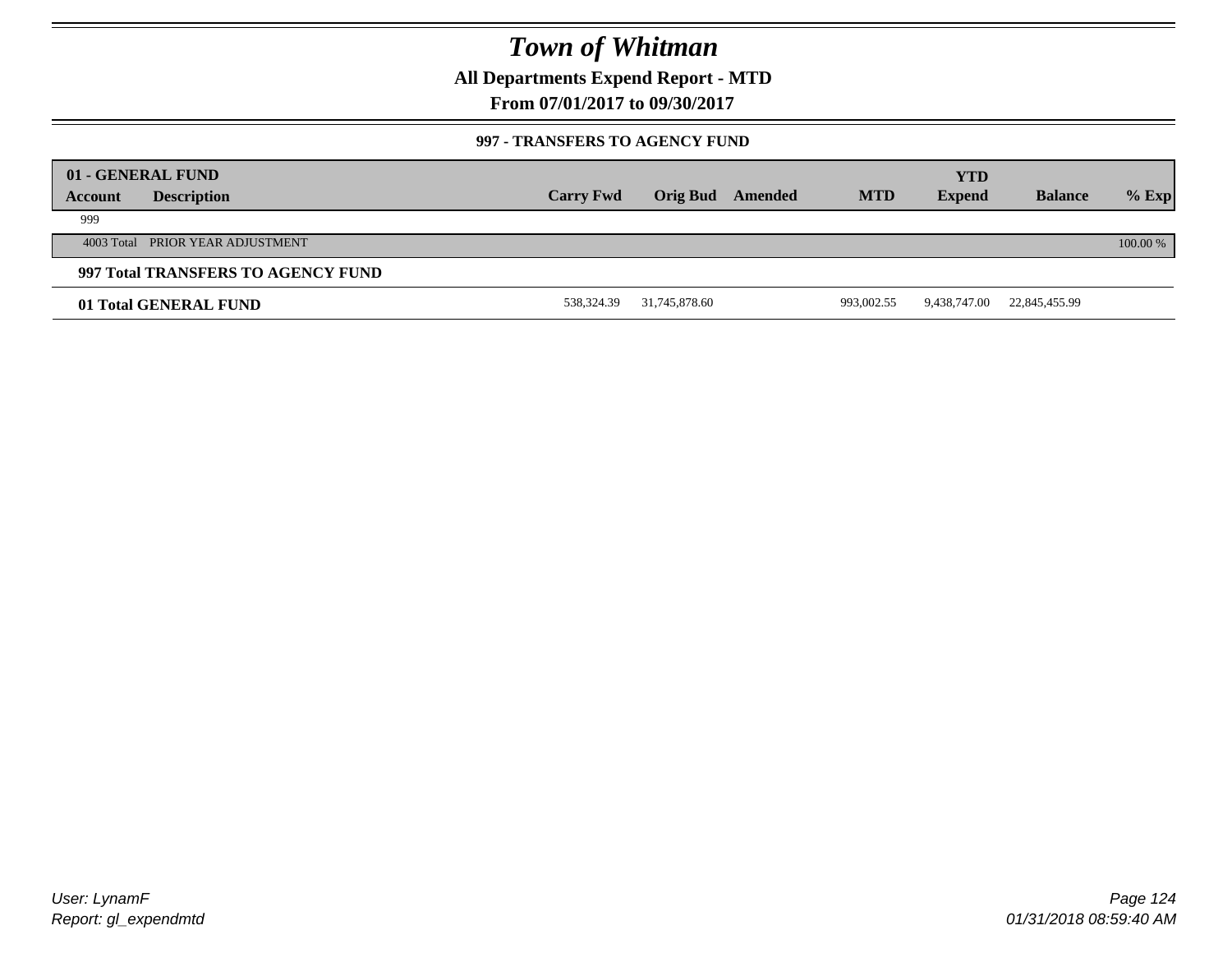**All Departments Expend Report - MTD**

**From 07/01/2017 to 09/30/2017**

#### **853 - PLANNING BOARD REVOLVING CH53G**

|                | <b>05 - SPECIAL REVENUE FUND</b>         |                  |                  |            | <b>YTD</b>    |                |             |
|----------------|------------------------------------------|------------------|------------------|------------|---------------|----------------|-------------|
| <b>Account</b> | <b>Description</b>                       | <b>Carry Fwd</b> | Orig Bud Amended | <b>MTD</b> | <b>Expend</b> | <b>Balance</b> | $%$ Exp     |
| 359            | PL.BD.REV.WINDSOR EST.C44S53G            |                  |                  |            |               |                |             |
|                | 2004 Total EXPENSE                       |                  |                  |            |               |                | 100.00 %    |
| 360            | PL.BD.REV. DANECCA EST.C44S53G           |                  |                  |            |               |                |             |
|                | 2005 Total EXPENSE                       |                  |                  |            |               |                | 100.00 %    |
| 361            | PL.BD.REV.BUTTERNUT CH44 S53G            |                  |                  |            |               |                |             |
|                | 2007 Total EXPENSE                       |                  |                  |            |               |                | 100.00 %    |
| 362            | PL.BD.REV.OAKDALE FM.I C44S53G           |                  |                  |            |               |                |             |
|                | 2008 Total EXPENSE                       |                  |                  |            |               |                | 100.00 %    |
| 358            | PLANNG.BD.REV.R.R.AVE.CH44S53G           |                  |                  |            |               |                |             |
|                | 2009 Total EXPENSE                       |                  |                  |            |               |                | $100.00~\%$ |
| 364            | PLANNING BOARD                           |                  |                  |            |               |                |             |
|                | 2010 Total EXPENSE                       |                  |                  |            |               |                | $100.00~\%$ |
| 365            | PL.BD.RV.VICTORIA EST.CH44S53G           |                  |                  |            |               |                |             |
|                | 2011 Total EXPENSE                       |                  |                  |            |               |                | 100.00 %    |
| 369            | PL.BD.REV.MEADOWBROOK CH44S53G           |                  |                  |            |               |                |             |
|                | 2016 Total EXPENSE                       |                  |                  |            |               |                | 100.00 %    |
| 370            | PL.BD.RV.CATHERINE RD.CH44S53G           |                  |                  |            |               |                |             |
|                | 2017 Total EXPENSE                       |                  |                  |            |               |                | 100.00 %    |
| 371            | PL.BD.RV.J.YOUNG EST.CH44S53G            |                  |                  |            |               |                |             |
|                | 2018 Total EXPENSE                       |                  |                  |            |               |                | 100.00 %    |
| 372            | PL.BD.REV.ERIN ST.EXT.C44S53G            |                  |                  |            |               |                |             |
|                | 2019 Total EXPENSE                       |                  |                  |            |               |                | $100.00~\%$ |
| 373            | PL.BD.RV.HIGHLND ST.EX.C44S53G           |                  |                  |            |               |                |             |
|                | 2020 Total EXPENSE                       |                  |                  |            |               |                | 100.00 %    |
| 357            | PLANNG.BD.REV.HARV.LN.CH44S53G           |                  |                  |            |               |                |             |
|                | 2021 Total EXPENSE                       |                  |                  |            |               |                | 100.00 %    |
|                | 853 Total PLANNING BOARD REVOLVING CH53G |                  |                  |            |               |                |             |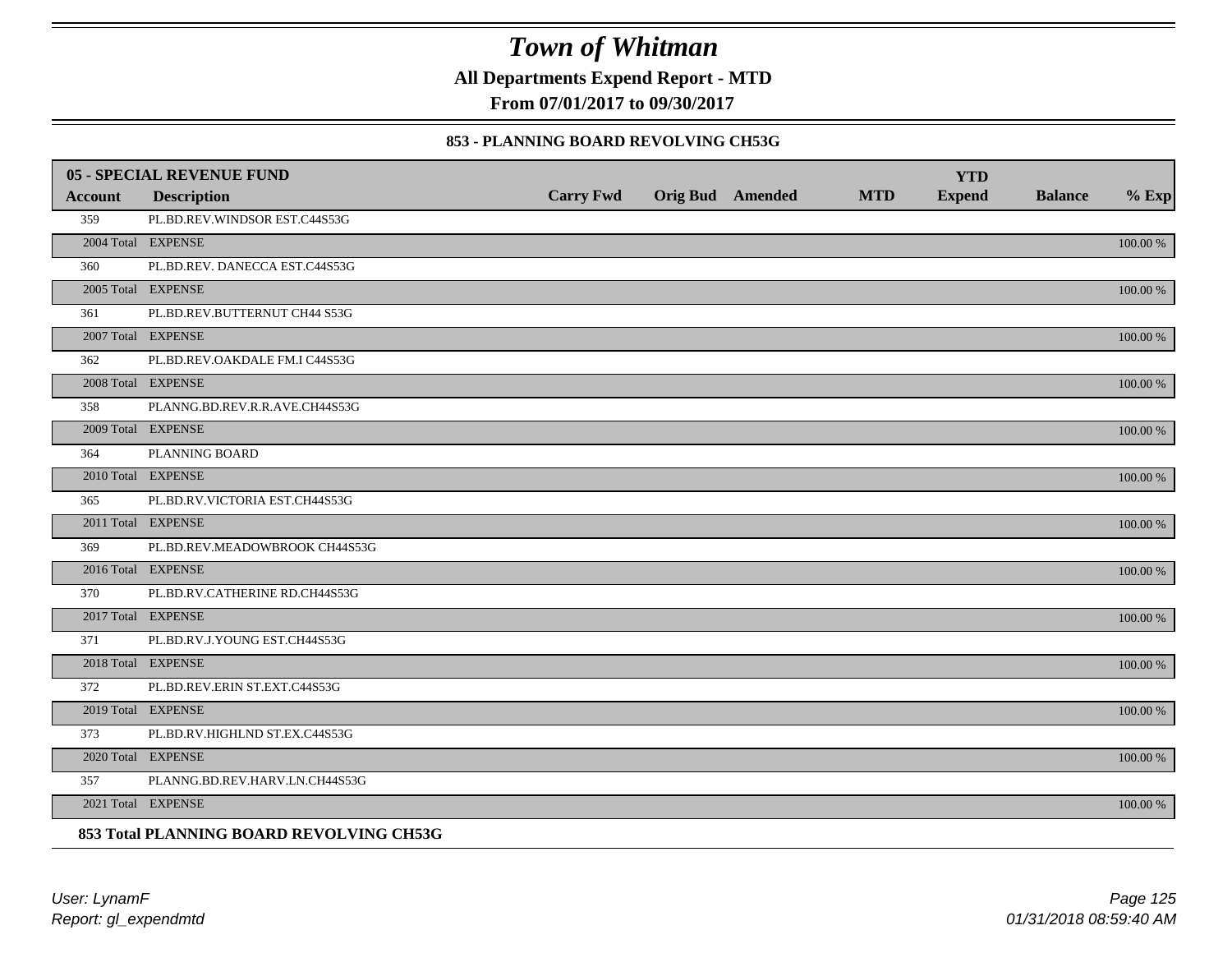**All Departments Expend Report - MTD**

**From 07/01/2017 to 09/30/2017**

### **855 - REVOLVING ACCOUNTS CH53E 1/2**

|            | 05 - SPECIAL REVENUE FUND              |                  |                            |            | <b>YTD</b>    |                |          |
|------------|----------------------------------------|------------------|----------------------------|------------|---------------|----------------|----------|
| Account    | <b>Description</b>                     | <b>Carry Fwd</b> | <b>Orig Bud</b><br>Amended | <b>MTD</b> | <b>Expend</b> | <b>Balance</b> | $%$ Exp  |
| 355        | C.O.A.PROGRAM REV. CH 53E 1/2          | 10,000.00        | 1,678.00                   | 277.98     | 1,122.75      | 10,555.25      |          |
| 2000 Total | <b>EXPENSE</b>                         | 10,000.00        | 1,678.00                   | 277.98     | 1,122.75      | 10,555.25      | 9.61 %   |
| 356        | LIB.FINES & FEES REV.CH53E1/2          | 2,829.65         | 3,715.40                   | 33.81      | 33.81         | 6,511.24       |          |
| 2001 Total | <b>EXPENSE</b>                         | 2,829.65         | 3,715.40                   | 33.81      | 33.81         | 6,511.24       | 0.51%    |
| 363        | <b>CROSS CONN.TESTING EXPENSE</b>      |                  |                            |            |               |                |          |
| 2002 Total | <b>EXPENSE</b>                         |                  |                            |            |               |                | 100.00 % |
| 350        | SEMLAC REV.CH44S53E1/2 (POLICE)        |                  | 2,880.00                   |            |               | 2,880.00       |          |
| 374        | PLANNING BOARD REV.C44 S53E1/2         | 60,927.68        | 2,600.00                   | 1,347.50   | 3,421.25      | 60,106.43      |          |
| 377        | PASSPORT PHOTO REV.CH44S53E1/2         | 3,000.00         | 620.00                     |            | 329.27        | 3,290.73       |          |
| 378        | FIRE ALARM REV.CH44S53E1/2             | 150.00           |                            |            |               | 150.00         |          |
| 379        | <b>MARIHUANA FINES CH44S53E1/2</b>     | 100.00           |                            |            |               | 100.00         |          |
| 2003 Total | <b>EXPENSE</b>                         | 64,177.68        | 6,100.00                   | 1,347.50   | 3,750.52      | 66,527.16      | 5.33 %   |
|            | 855 Total REVOLVING ACCOUNTS CH53E 1/2 | 77,007.33        | 11,493.40                  | 1,659.29   | 4,907.08      | 83,593.65      |          |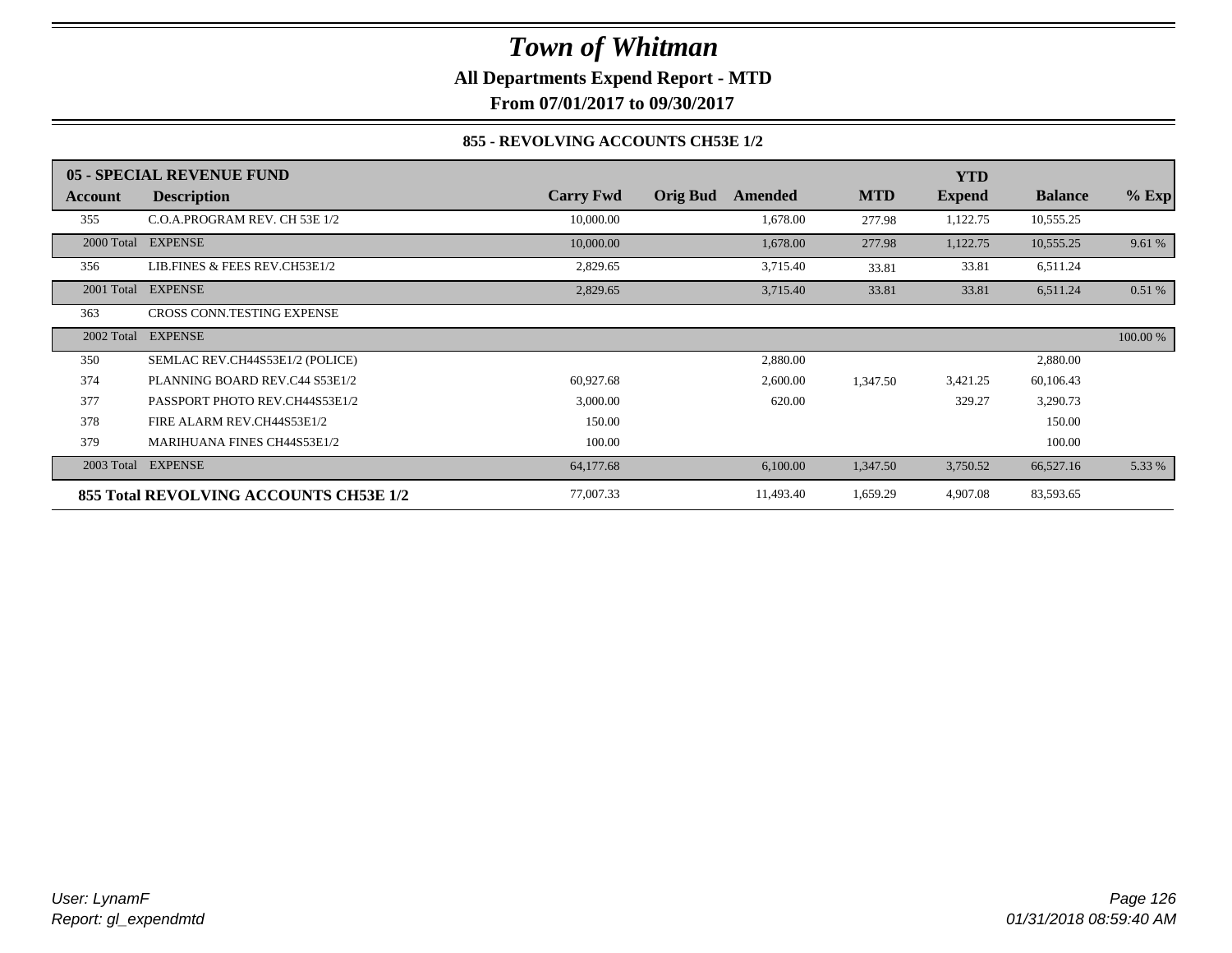**All Departments Expend Report - MTD**

**From 07/01/2017 to 09/30/2017**

### **857 - REVOLVING ACCOUNTS - MISC.**

|                | 05 - SPECIAL REVENUE FUND            |                  |                     |            | YTD           |                |          |
|----------------|--------------------------------------|------------------|---------------------|------------|---------------|----------------|----------|
| <b>Account</b> | <b>Description</b>                   | <b>Carry Fwd</b> | Orig Bud<br>Amended | <b>MTD</b> | <b>Expend</b> | <b>Balance</b> | $%$ Exp  |
| 376            | WETLANDS PROT.FND.CH43S218A.97       | 38,664.79        | 290.00              |            |               | 38,954.79      |          |
|                | 2023 Total EXPENSE                   | 38,664.79        | 290.00              |            |               | 38,954.79      | $0.00\%$ |
|                | 857 Total REVOLVING ACCOUNTS - MISC. | 38,664.79        | 290.00              |            |               | 38,954.79      |          |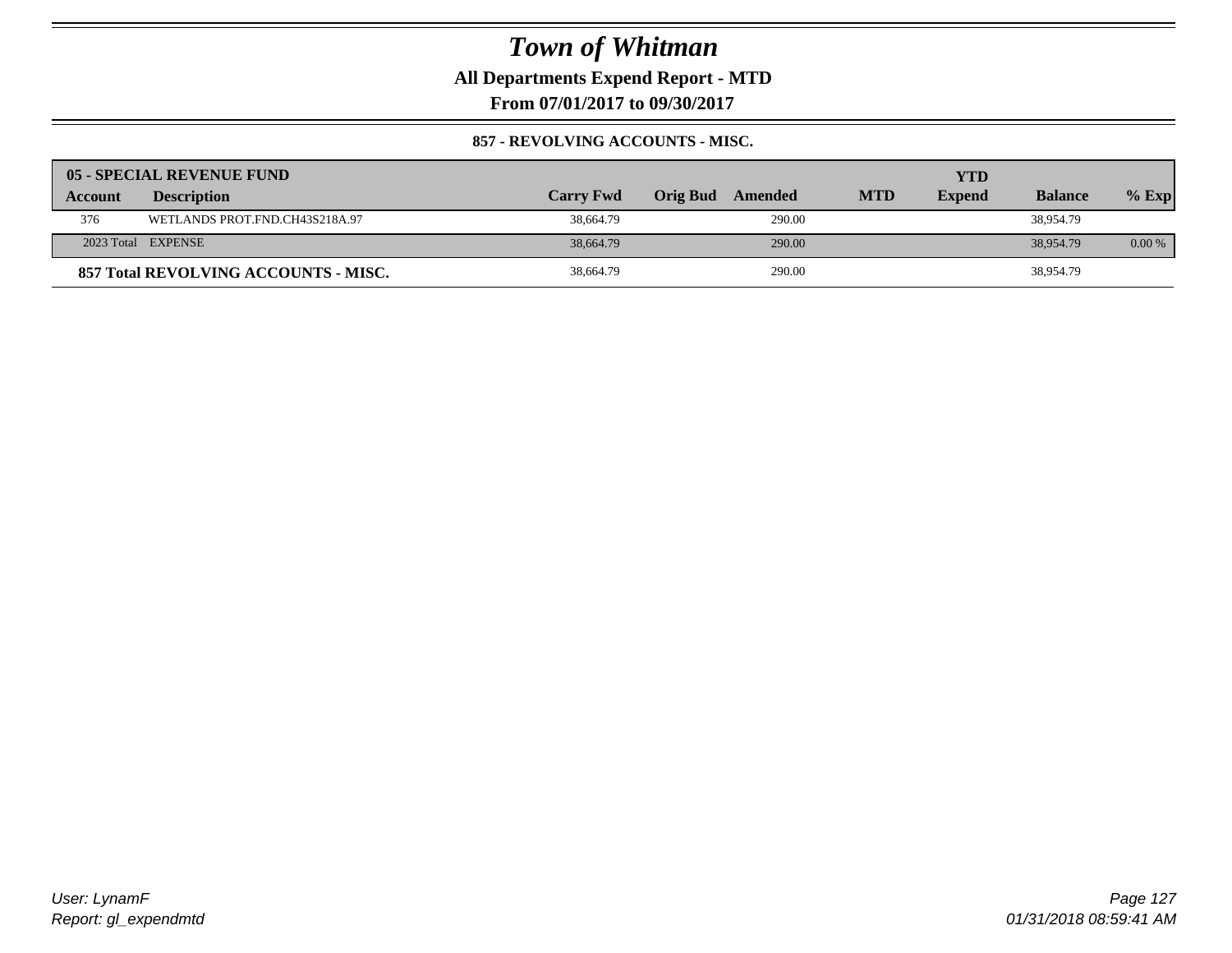**All Departments Expend Report - MTD**

**From 07/01/2017 to 09/30/2017**

#### **858 - APPEALS BD.REVOLVING S53G**

|         | 05 - SPECIAL REVENUE FUND           |                  |                  |            | YTD           |                |            |
|---------|-------------------------------------|------------------|------------------|------------|---------------|----------------|------------|
| Account | <b>Description</b>                  | <b>Carry Fwd</b> | Orig Bud Amended | <b>MTD</b> | <b>Expend</b> | <b>Balance</b> | $\%$ Exp   |
| 367     | APPEALS BD.-TWOCAN PROP. S53G       |                  |                  |            |               |                |            |
|         | 2014 Total EXPENSE                  |                  |                  |            |               |                | $100.00\%$ |
|         | 858 Total APPEALS BD.REVOLVING S53G |                  |                  |            |               |                |            |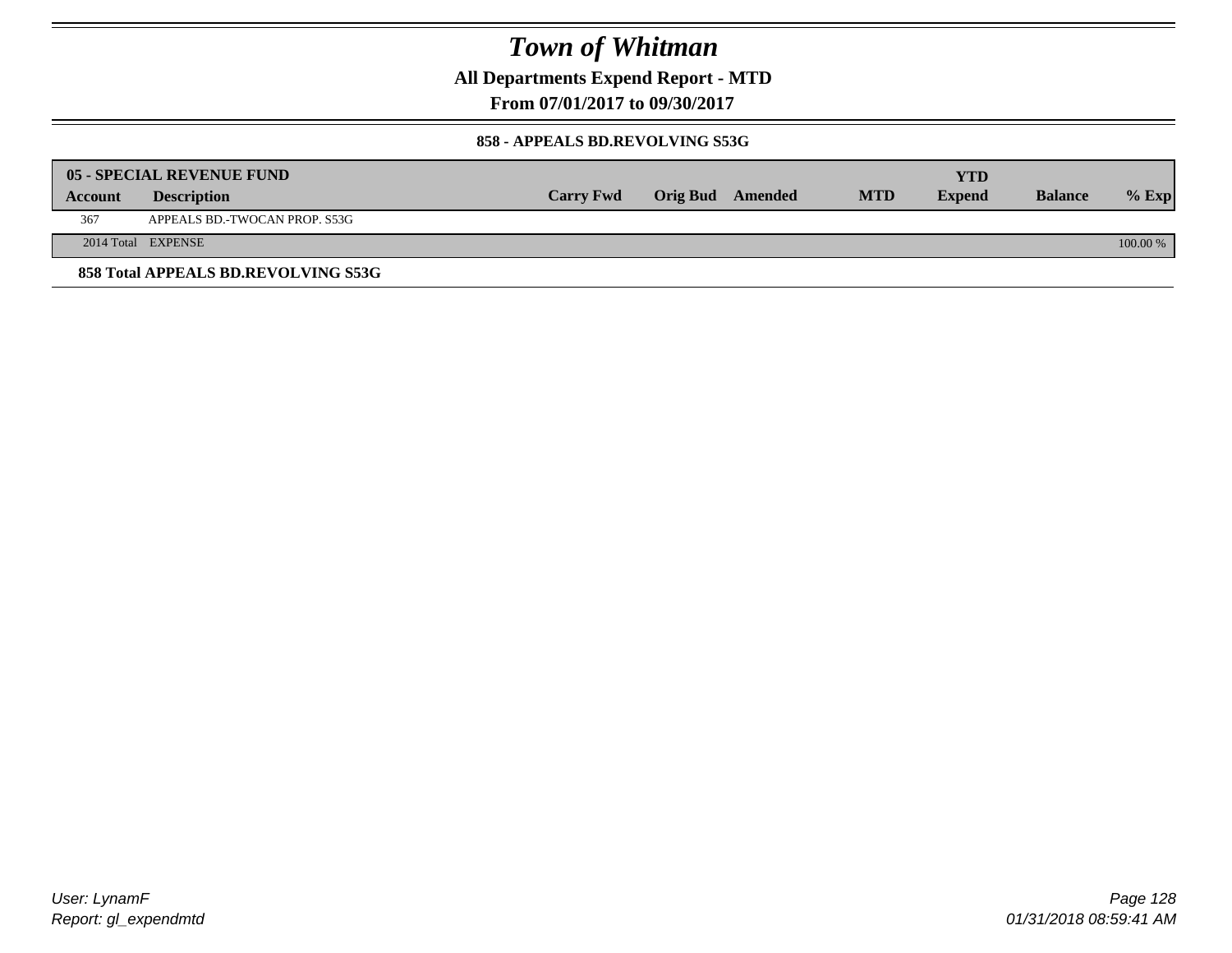**All Departments Expend Report - MTD**

**From 07/01/2017 to 09/30/2017**

#### **862 - RECREATION REVOLVING**

|                | 05 - SPECIAL REVENUE FUND        |                  |                  |            | <b>YTD</b>    |                |             |
|----------------|----------------------------------|------------------|------------------|------------|---------------|----------------|-------------|
| <b>Account</b> | <b>Description</b>               | <b>Carry Fwd</b> | Orig Bud Amended | <b>MTD</b> | <b>Expend</b> | <b>Balance</b> | $%$ Exp     |
| 010            | <b>BASKETBALL</b>                |                  |                  |            |               |                |             |
|                | 2000 Total EXPENSE               |                  |                  |            |               |                | 100.00 %    |
| 011            | <b>FIELD TRIP</b>                |                  |                  |            |               |                |             |
|                | 2001 Total EXPENSE               |                  |                  |            |               |                | 100.00 %    |
| 012            | GOLF                             |                  |                  |            |               |                |             |
|                | 2002 Total EXPENSE               |                  |                  |            |               |                | 100.00 %    |
| 013            | <b>RECREATION</b>                | 22,861.71        | 12,927.32        | 1,830.00   | 31,869.71     | 3,919.32       |             |
|                | 2003 Total EXPENSE               | 22,861.71        | 12,927.32        | 1,830.00   | 31,869.71     | 3,919.32       | 89.04 %     |
| 014            | PRESCHOOL                        |                  |                  |            |               |                |             |
|                | 2004 Total EXPENSE               |                  |                  |            |               |                | 100.00 %    |
| 015            | <b>TENNIS</b>                    |                  |                  |            |               |                |             |
|                | 2005 Total EXPENSE               |                  |                  |            |               |                | 100.00 %    |
| 016            | TAI CHI                          |                  |                  |            |               |                |             |
|                | 2006 Total EXPENSE               |                  |                  |            |               |                | 100.00 %    |
| 017            | WOMENS GYM                       |                  |                  |            |               |                |             |
|                | 2007 Total EXPENSE               |                  |                  |            |               |                | 100.00 %    |
| 018            | <b>FIELD MAINT</b>               | 1,932.84         | 1,810.00         |            | 2,045.62      | 1,697.22       |             |
|                | 2008 Total EXPENSE               | 1,932.84         | 1,810.00         |            | 2,045.62      | 1,697.22       | 54.65 %     |
| 019            | ARTS & CRAFTS REVOLVING          |                  |                  |            |               |                |             |
|                | 2009 Total EXPENSE               |                  |                  |            |               |                | $100.00~\%$ |
| 020            | FIELD LIGHTING                   | 1.65             |                  |            |               | 1.65           |             |
|                | 2010 Total EXPENSE               | 1.65             |                  |            |               | 1.65           | 0.00 %      |
| 009            | PLAYGROUND                       |                  |                  |            |               |                |             |
|                | 2013 Total EXPENSE               |                  |                  |            |               |                | 100.00 %    |
| 033            | DANCE PROGRAMS                   |                  |                  |            |               |                |             |
|                | 2014 Total EXPENSE               |                  |                  |            |               |                | 100.00 %    |
| 056            | GUARANTEE DEP.REFND.-J. KELLEHER |                  |                  |            |               |                |             |
|                | 2015 Total EXPENSE               |                  |                  |            |               |                | 100.00 %    |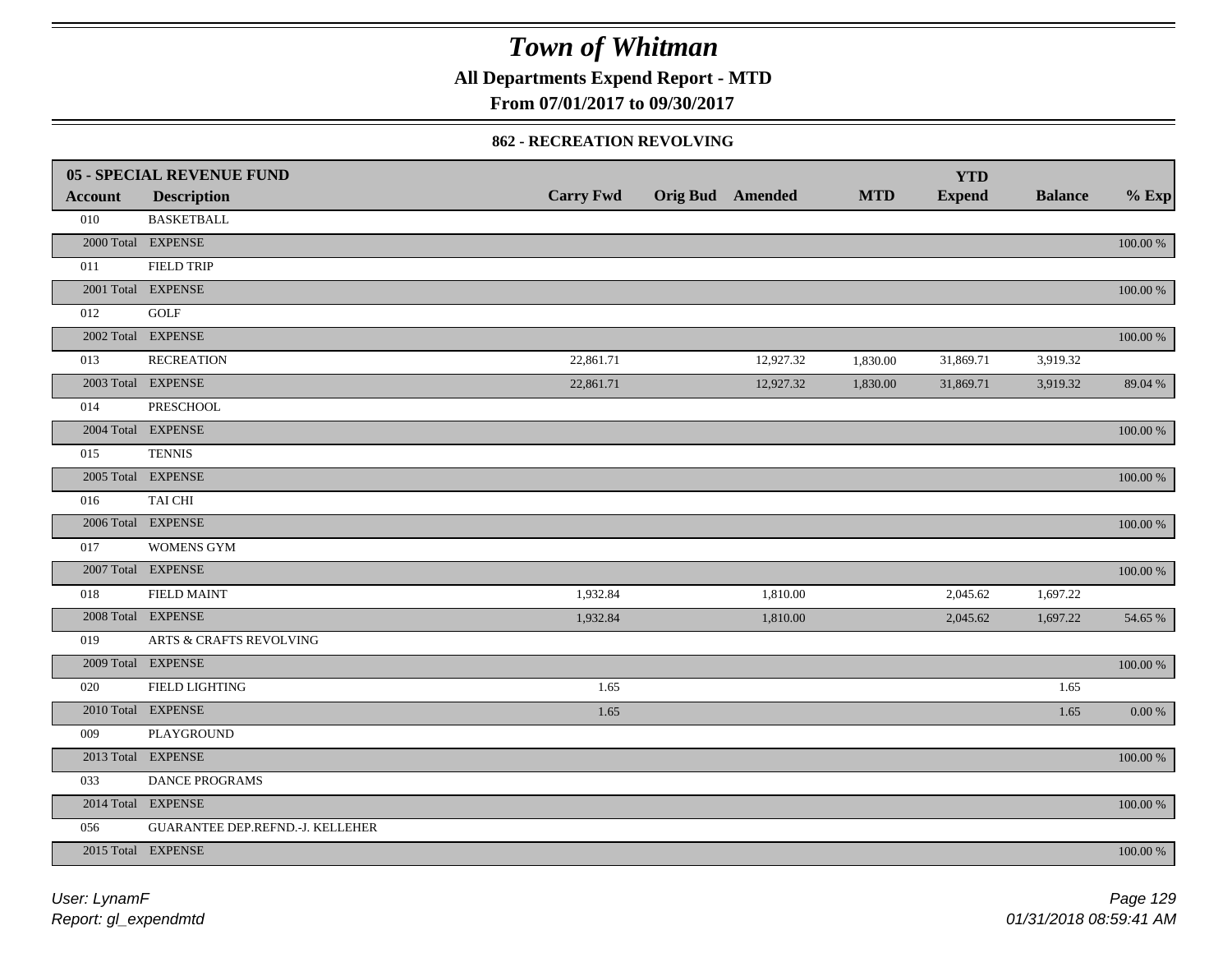**All Departments Expend Report - MTD**

**From 07/01/2017 to 09/30/2017**

#### **862 - RECREATION REVOLVING**

|         | 05 - SPECIAL REVENUE FUND             |                  |                  |           |            | <b>YTD</b>    |                |          |
|---------|---------------------------------------|------------------|------------------|-----------|------------|---------------|----------------|----------|
| Account | <b>Description</b>                    | <b>Carry Fwd</b> | Orig Bud Amended |           | <b>MTD</b> | <b>Expend</b> | <b>Balance</b> | $%$ Exp  |
| 216     | RECREATION-SUMMER PROGRAMS            |                  |                  |           |            |               |                |          |
|         | 2024 Total EXPENSE                    |                  |                  |           |            |               |                | 100.00 % |
| 217     | RECREATION-WINTER PROGRAMS            |                  |                  |           |            |               |                |          |
|         | 2025 Total EXPENSE                    |                  |                  |           |            |               |                | 100.00 % |
|         | <b>862 Total RECREATION REVOLVING</b> | 24,796.20        |                  | 14,737.32 | 1.830.00   | 33,915.33     | 5,618.19       |          |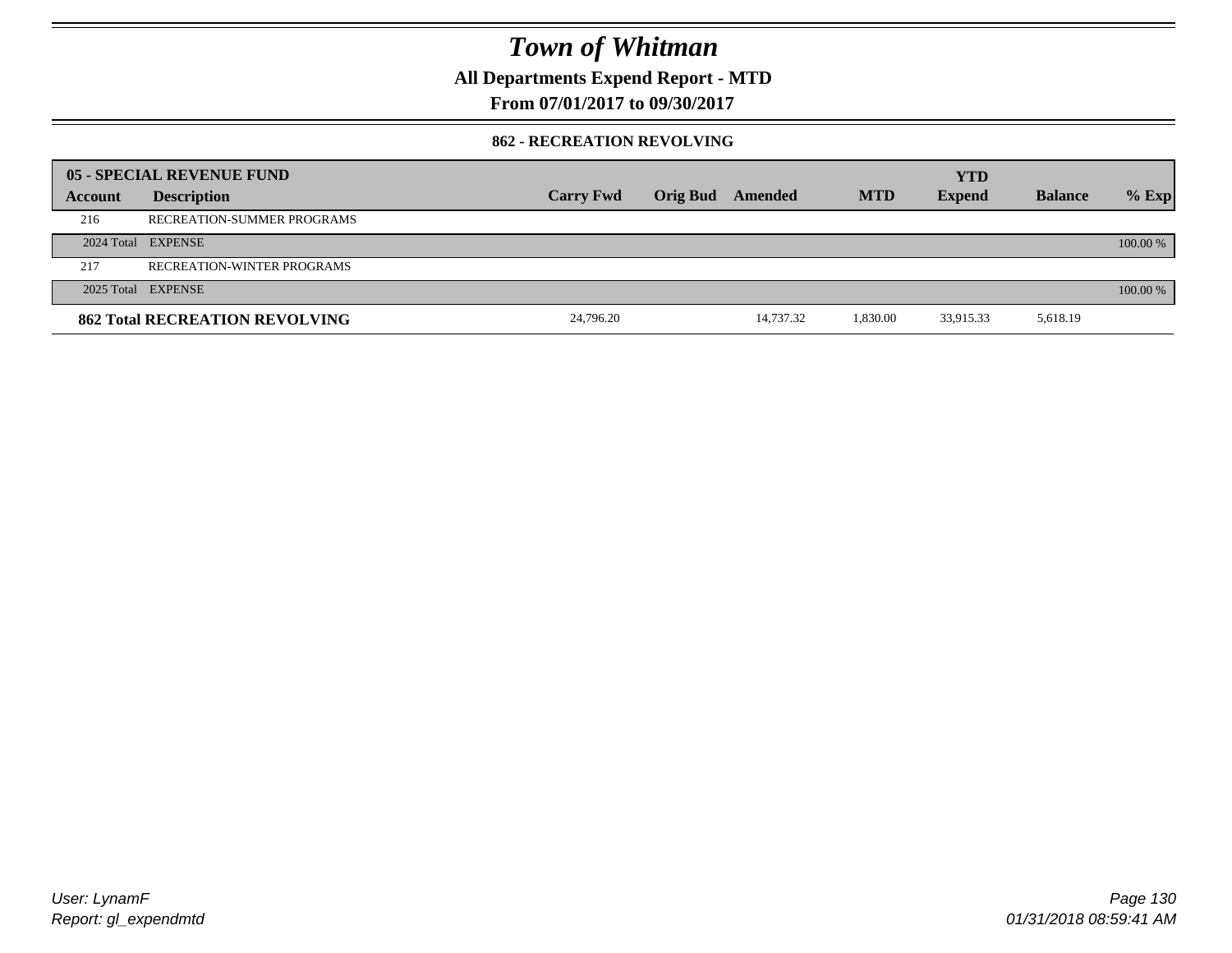### **All Departments Expend Report - MTD**

**From 07/01/2017 to 09/30/2017**

#### **875 - MISCELLANEOUS**

|            | 05 - SPECIAL REVENUE FUND        |                  |                 |         |            | <b>YTD</b>    |                |           |
|------------|----------------------------------|------------------|-----------------|---------|------------|---------------|----------------|-----------|
| Account    | <b>Description</b>               | <b>Carry Fwd</b> | <b>Orig Bud</b> | Amended | <b>MTD</b> | <b>Expend</b> | <b>Balance</b> | $%$ Exp   |
| 022        | POLICE DEPT.RESTITUTION          | 326.30           |                 | 100.00  |            |               | 426.30         |           |
| 023        | FIRE DEPT. RESTITUTION           |                  |                 |         |            |               |                |           |
| 025        | <b>DPW - RESTITUTION</b>         | 41.51            |                 |         |            | 12.09         | 29.42          |           |
| 047        | <b>LIBRARY RESTITUTION</b>       | 589.67           |                 | 483.70  |            |               | 1,073.37       |           |
|            | 2000 Total EXPENSE               | 957.48           |                 | 583.70  |            | 12.09         | 1,529.09       | 0.78 %    |
| 041        | <b>AMBULANCE REFUNDS</b>         |                  |                 |         |            |               |                |           |
| 2001 Total | <b>EXPENSE</b>                   |                  |                 |         |            |               |                | 100.00 %  |
| 045        | PARKING TICKET REFUNDS           |                  |                 |         |            |               |                |           |
|            | 2002 Total EXPENSE               |                  |                 |         |            |               |                | 100.00 %  |
| 049        | <b>INSURANCE PROCEEDS</b>        |                  |                 |         | 500.00     | 12,999.84     | $-12,999.84$   |           |
|            | 2003 Total EXPENSE               |                  |                 |         | 500.00     | 12,999.84     | $-12,999.84$   | 100.00 %  |
| 259        | LIBRARY AWARD-HEALTH ACCESS 2009 | 28.88            |                 |         |            |               | 28.88          |           |
|            | 2004 Total EXPENSE               | 28.88            |                 |         |            |               | 28.88          | $0.00 \%$ |
| 262        | FRIENDS OF WHITMAN PARK GRANT    | 196.59           |                 |         |            |               | 196.59         |           |
| 265        | NESTLE MATCH.GR.-WHITMAN PARK    | 15,939.29        |                 |         |            |               | 15,939.29      |           |
|            | 2005 Total EXPENSE               | 16,135.88        |                 |         |            |               | 16,135.88      | 0.00 %    |
| 264        | MAYFL.MUN.HLTH.-WELLNESS GRANT   | 5.72             |                 |         |            |               | 5.72           |           |
|            | 2006 Total EXPENSE               | 5.72             |                 |         |            |               | 5.72           | 0.00 %    |
| 266        | FIRE DEPT-ARSON REWARD PROGRAM   |                  |                 |         |            |               |                |           |
|            | 2007 Total EXPENSE               |                  |                 |         |            |               |                | 100.00 %  |
|            | <b>875 Total MISCELLANEOUS</b>   | 17,127.96        |                 | 583.70  | 500.00     | 13,011.93     | 4,699.73       |           |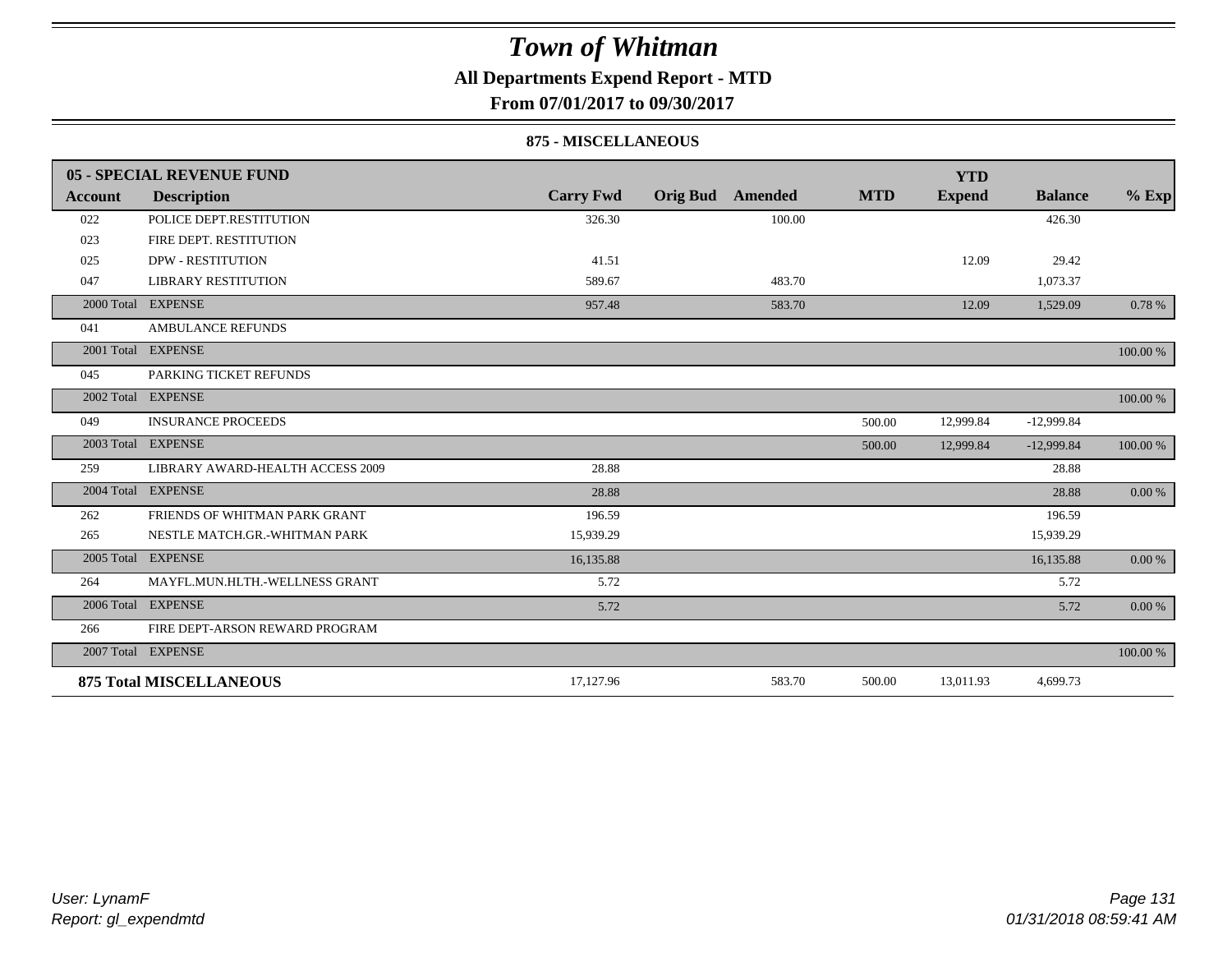### **All Departments Expend Report - MTD**

**From 07/01/2017 to 09/30/2017**

#### **878 - OTHER FINANCING USES**

|         | 05 - SPECIAL REVENUE FUND             |                  |                  |            | YTD           |                |          |
|---------|---------------------------------------|------------------|------------------|------------|---------------|----------------|----------|
| Account | <b>Description</b>                    | <b>Carry Fwd</b> | Orig Bud Amended | <b>MTD</b> | <b>Expend</b> | <b>Balance</b> | $%$ Exp  |
| 400     | <b>GENERAL FUND</b>                   |                  | 821,168.75       |            | 821.168.75    |                |          |
|         | 2100 Total INTERFUND TRANSFERS        |                  | 821, 168, 75     |            | 821,168.75    |                | 100.00 % |
|         | <b>878 Total OTHER FINANCING USES</b> |                  | 821,168.75       |            | 821,168.75    |                |          |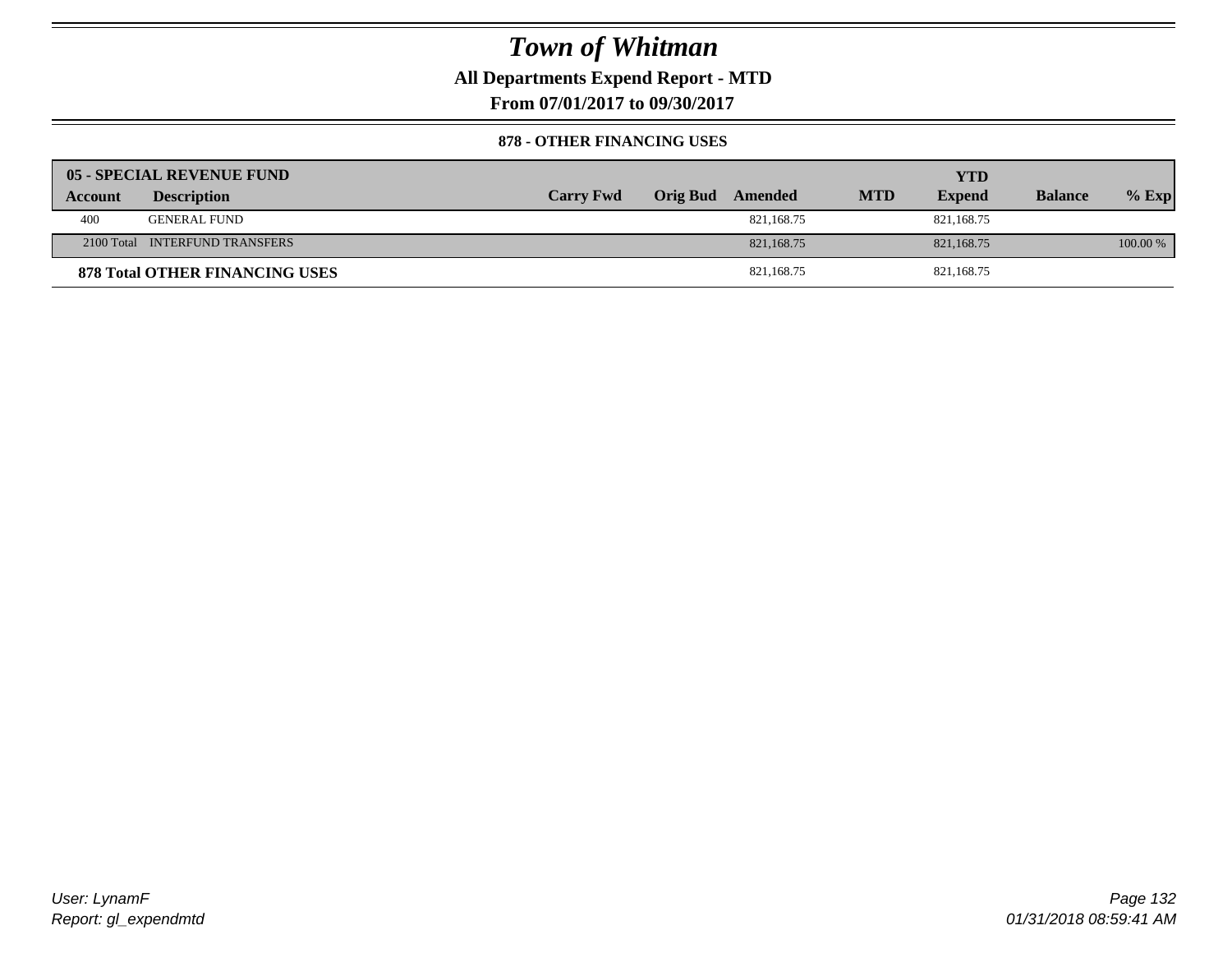**All Departments Expend Report - MTD**

**From 07/01/2017 to 09/30/2017**

#### **880 - FEDERAL GRANTS-TOWN**

|                | 05 - SPECIAL REVENUE FUND              |                  |                         |            | <b>YTD</b>    |                |          |
|----------------|----------------------------------------|------------------|-------------------------|------------|---------------|----------------|----------|
| <b>Account</b> | <b>Description</b>                     | <b>Carry Fwd</b> | <b>Orig Bud</b> Amended | <b>MTD</b> | <b>Expend</b> | <b>Balance</b> | $%$ Exp  |
| 218            | FED.GRANT-POL. CLICKIT OR TICK         | 12.60            |                         |            |               | 12.60          |          |
| 026            | FED.GRANT-COPS MORE                    |                  |                         |            |               |                |          |
| 057            | FED.GRANT-COPS IN SCHOOL               |                  |                         |            |               |                |          |
| 084            | FED.GRANT-COPS FAST                    |                  |                         |            |               |                |          |
| 086            | FED.EQUIT.SHARING FNDS-DEPT.OF JUSTICE | 0.14             |                         |            |               | 0.14           |          |
|                | 2002 Total EXPENSE                     | 12.74            |                         |            |               | 12.74          | 0.00 %   |
| 075            | LSTA HEALTH INFORMATION GRANT          |                  |                         |            |               |                |          |
| 207            | FED.GRANT THRU ST.- HIGHWAY SAFETY     |                  |                         |            |               |                |          |
|                | 2005 Total EXPENSE                     |                  |                         |            |               |                | 100.00 % |
| 099            | FED.GRANT TITLE IIIE OCPC              |                  |                         |            |               |                |          |
|                | 2006 Total EXPENSE                     |                  |                         |            |               |                | 100.00 % |
| 600            | FED.GR.-THRU STATE-CERT FY09           |                  |                         |            |               |                |          |
| 601            | FY05 EMA-CITIZEN CORP/CERT GRA         |                  |                         |            |               |                |          |
| 607            | FED.GR-THRU ST.FFY13EMA-CIT.CORP/CERT  |                  |                         |            |               |                |          |
| 610            | FED.GRNT.-THRU ST.FY14 CIT.CORP.PROG.  |                  |                         |            |               |                |          |
|                | 2007 Total EXPENSE                     |                  |                         |            |               |                | 100.00 % |
| 602            | LIB.EQUAL ACCESS GRANT                 |                  |                         |            |               |                |          |
| 606            | FY11LIBRARIES FOR JOB SEEKERS GR.      | 27.71            |                         |            |               | 27.71          |          |
| 615            | <b>FAIR GR.-MA HUMANITIES</b>          | 17.02            |                         |            |               | 17.02          |          |
| 616            | LIBRARY-FULL STEAM AHEAD GRANT         |                  |                         |            |               |                |          |
|                | 2008 Total EXPENSE                     | 44.73            |                         |            |               | 44.73          | 0.00 %   |
| 603            | FED.GRANT LOCAL PREP.GR.FY05           |                  |                         |            |               |                |          |
| 609            | FED.GRANT LOCAL PREP.GRNT.FY06         |                  |                         |            |               |                |          |
|                | 2009 Total EXPENSE                     |                  |                         |            |               |                | 100.00 % |
| 604            | FED.GR.-FY04ASST.TO FIREFIGHTE         |                  |                         |            |               |                |          |
|                | 2010 Total EXPENSE                     |                  |                         |            |               |                | 100.00 % |
| 608            | FED.GRANT-(SRAC)HOMELAND SECUR         |                  |                         |            |               |                |          |
| 612            | FED.GRNT-THRU STATE FY11 EMPG          |                  |                         |            |               |                |          |
| 613            | FED.GRNT-THRU STATE FY10 EMPG          |                  |                         |            |               |                |          |
| 614            | FED.GRNT-THRU STATE EMPG               | $-3.220.00$      | 3.220.00                |            |               |                |          |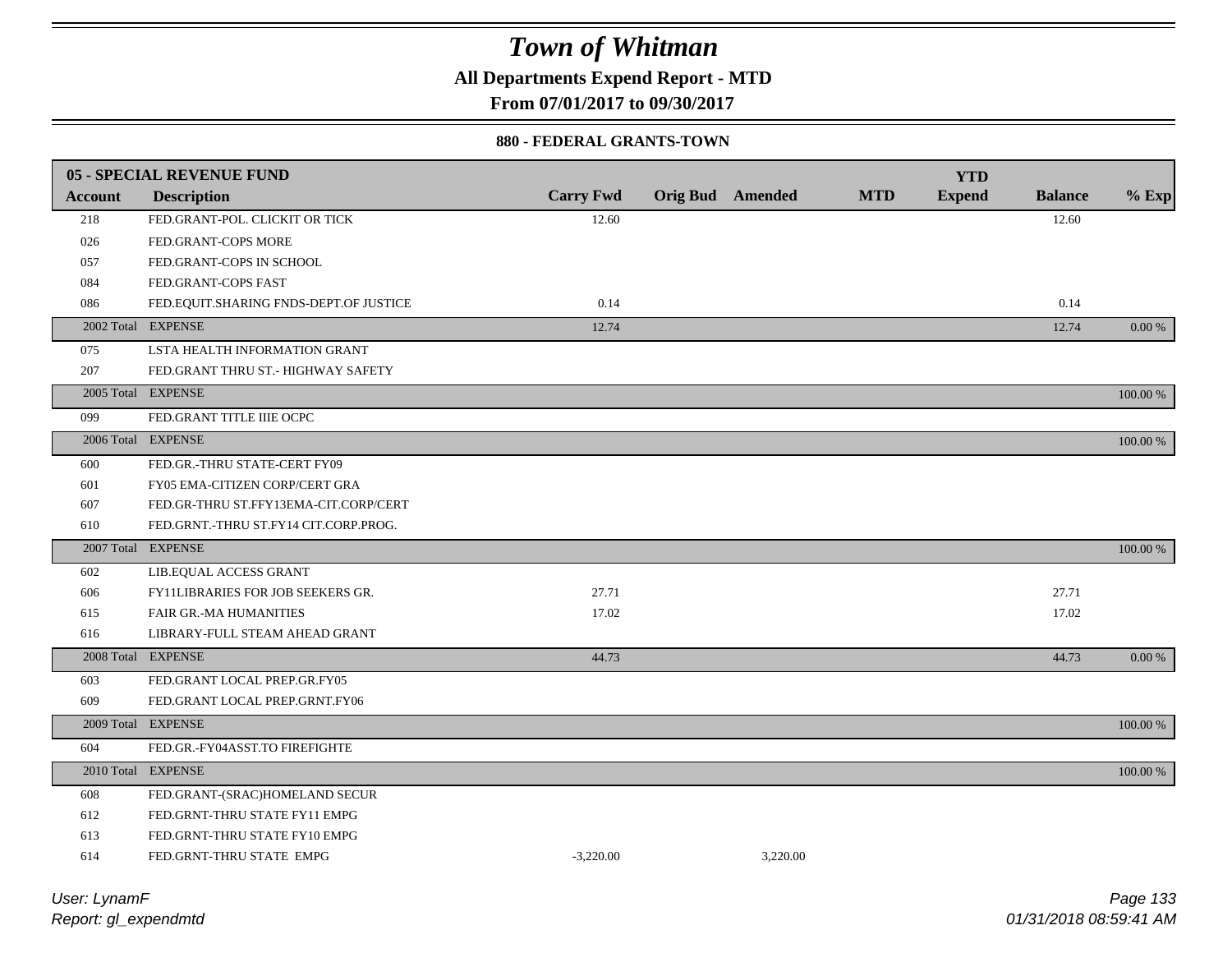**All Departments Expend Report - MTD**

**From 07/01/2017 to 09/30/2017**

#### **880 - FEDERAL GRANTS-TOWN**

| <b>05 - SPECIAL REVENUE FUND</b>     |                  |                  |            | YTD           |                |            |
|--------------------------------------|------------------|------------------|------------|---------------|----------------|------------|
| <b>Description</b><br><b>Account</b> | <b>Carry Fwd</b> | Orig Bud Amended | <b>MTD</b> | <b>Expend</b> | <b>Balance</b> | $%$ Exp    |
| 2011 Total EXPENSE                   | $-3.220.00$      | 3.220.00         |            |               |                | $100.00\%$ |
| <b>880 Total FEDERAL GRANTS-TOWN</b> | $-3,162.53$      | 3,220.00         |            |               | 57.47          |            |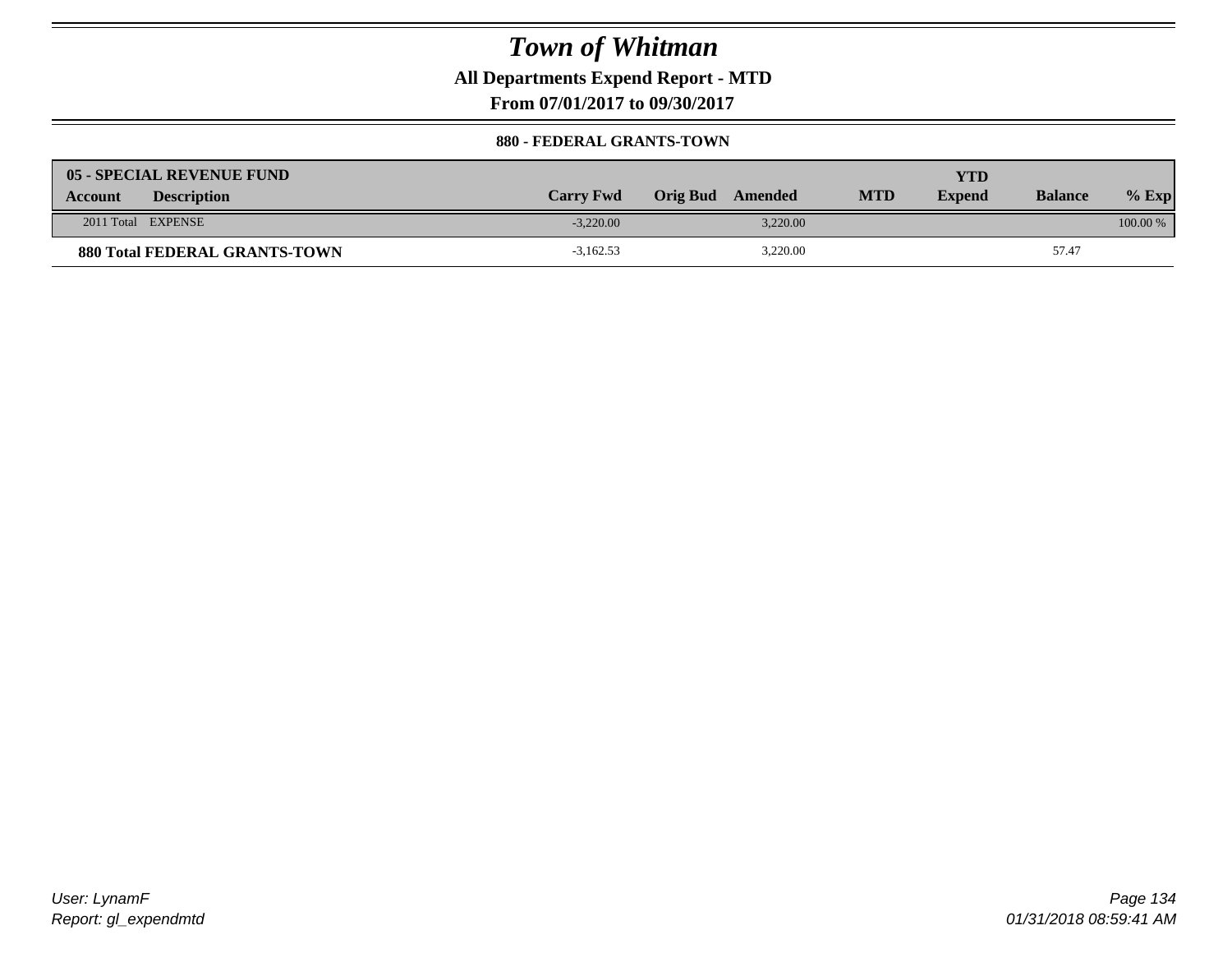**All Departments Expend Report - MTD**

**From 07/01/2017 to 09/30/2017**

#### **881 - FEDERAL REVENUE DIRECT**

|         | 05 - SPECIAL REVENUE FUND              |                  |                  |            | <b>YTD</b>    |                |            |
|---------|----------------------------------------|------------------|------------------|------------|---------------|----------------|------------|
| Account | <b>Description</b>                     | <b>Carry Fwd</b> | Orig Bud Amended | <b>MTD</b> | <b>Expend</b> | <b>Balance</b> | $\%$ Exp   |
| 086     | FED.EQUIT.SHARING FNDS-DEPT.OF JUSTICE |                  |                  |            |               |                |            |
|         | 2002 Total EXPENSE                     |                  |                  |            |               |                | $100.00\%$ |
|         | 881 Total FEDERAL REVENUE DIRECT       |                  |                  |            |               |                |            |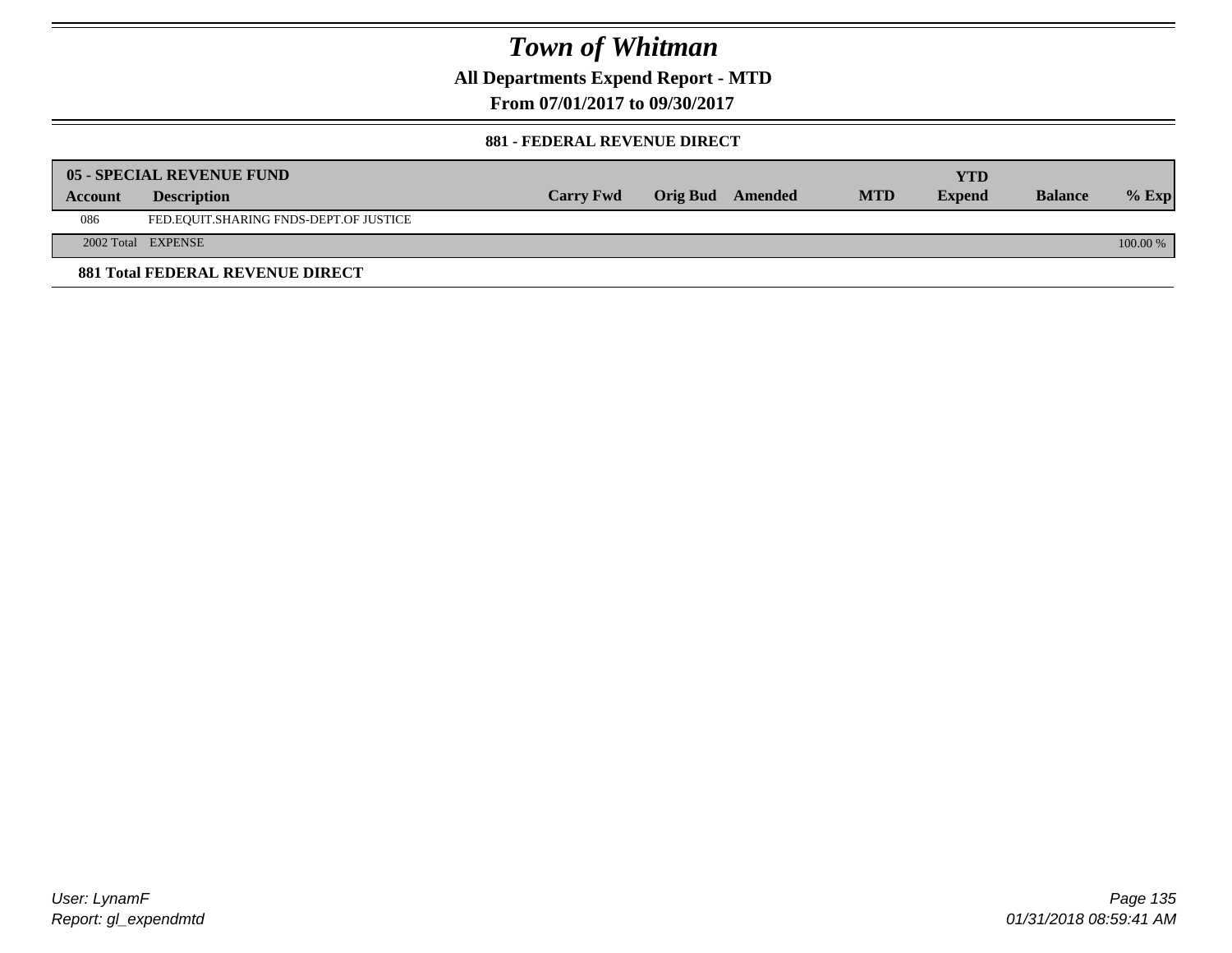**All Departments Expend Report - MTD**

**From 07/01/2017 to 09/30/2017**

#### **882 - STATE GRANTS-TOWN**

|                | 05 - SPECIAL REVENUE FUND         |                  |                         |            | <b>YTD</b>    |                |            |
|----------------|-----------------------------------|------------------|-------------------------|------------|---------------|----------------|------------|
| <b>Account</b> | <b>Description</b>                | <b>Carry Fwd</b> | <b>Orig Bud</b> Amended | <b>MTD</b> | <b>Expend</b> | <b>Balance</b> | $%$ Exp    |
| 061            | STATE MANDATE - POLLING HOURS     | 24,909.56        |                         |            |               | 24,909.56      |            |
|                | 2000 Total EXPENSE                | 24,909.56        |                         |            |               | 24,909.56      | $0.00\ \%$ |
| 069            | <b>CHAPTER 90</b>                 |                  |                         |            |               |                |            |
| 070            | <b>CHAPTER 811</b>                |                  |                         |            |               |                |            |
|                | 2001 Total EXPENSE                |                  |                         |            |               |                | 100.00 %   |
| 065            | WHITMAN CULTURAL COUNCIL          | 6,231.59         | 0.53                    | 450.00     | 3,310.00      | 2,922.12       |            |
|                | 2002 Total EXPENSE                | 6,231.59         | 0.53                    | 450.00     | 3,310.00      | 2,922.12       | 53.11 %    |
| 073            | LIB. INCENTIVE/MUN. EQUAL.        | 2,024.54         |                         | 677.95     | 1,064.78      | 959.76         |            |
|                | 2003 Total EXPENSE                | 2,024.54         |                         | 677.95     | 1,064.78      | 959.76         | 52.59 %    |
| 074            | C.O.A.SERV.INCENT.GR(ELDER AFF    |                  |                         |            |               |                |            |
| 076            | SENIOR CIT.FORMULA GRANT          | 13,466.06        |                         | 1,635.79   | 3,215.77      | 10,250.29      |            |
| 197            | <b>OCES NUTRITION GRANT</b>       | 2,330.87         |                         |            |               | 2,330.87       |            |
|                | 2004 Total EXPENSE                | 15,796.93        |                         | 1,635.79   | 3,215.77      | 12,581.16      | 20.35 %    |
| 077            | D.A.R.E.                          |                  |                         |            |               |                |            |
| 078            | <b>BULLET-PROOF VESTS</b>         |                  |                         |            |               |                |            |
| 079            | CCJ-POLICE PUBLIC SFTY.EQUIP.     |                  |                         |            |               |                |            |
| 082            | <b>COMMUNITY POLICING</b>         |                  |                         |            |               |                |            |
| 083            | GOV. ALLIANCE AGAINST DRUGS       |                  |                         |            |               |                |            |
| 2005 Total     | <b>EXPENSE</b>                    |                  |                         |            |               |                | 100.00 %   |
| 085            | WPAT TITLE 5 PROGRAM              | 12,304.78        |                         |            |               | 12,304.78      |            |
| 194            | SP.REV.WPAT TITLE 5 PROG.LOAN     | 5.00             |                         |            |               | 5.00           |            |
| 325            | ST.GRANT - B.O.H. PHEP FUNDS      | 906.55           | 1,042.18                | 181.96     | 272.94        | 1,675.79       |            |
| 326            | ST.GRANT - B.O.H. PHER 3          |                  |                         |            |               |                |            |
| 329            | ST.GR.LOCAL PUB.HLTH.MINI GR.2013 |                  |                         |            |               |                |            |
|                | 2006 Total EXPENSE                | 13,216.33        | 1,042.18                | 181.96     | 272.94        | 13,985.57      | 1.91 %     |
| 087            | MHC-HISTORICAL PROPERTIES         |                  |                         |            |               |                |            |
| 198            | CIVIL WAR MONUMENT                |                  |                         |            |               |                |            |
|                | 2007 Total EXPENSE                |                  |                         |            |               |                | 100.00 %   |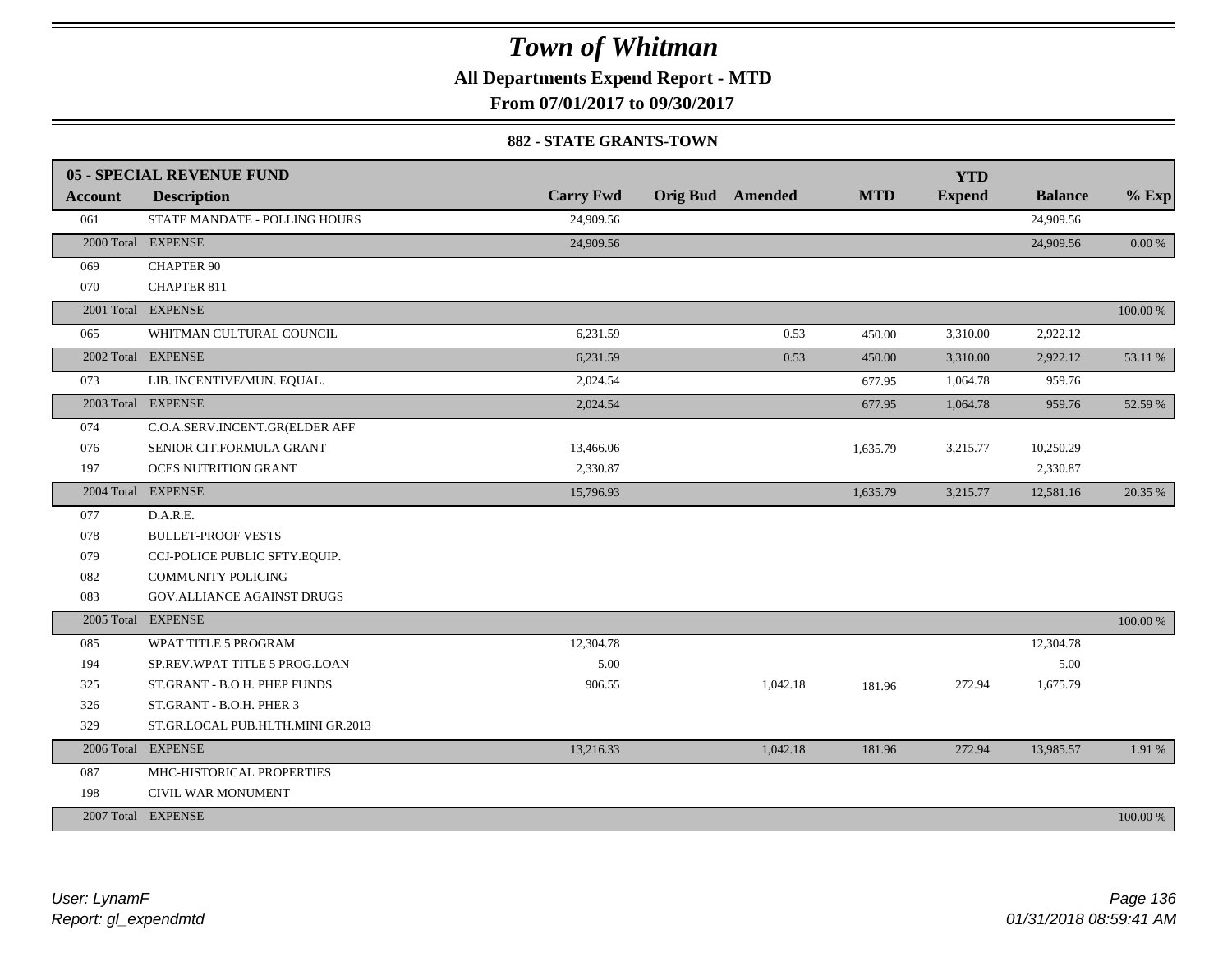**All Departments Expend Report - MTD**

**From 07/01/2017 to 09/30/2017**

#### **882 - STATE GRANTS-TOWN**

|                | 05 - SPECIAL REVENUE FUND          |                  |                         |                      | <b>YTD</b>    |                |          |
|----------------|------------------------------------|------------------|-------------------------|----------------------|---------------|----------------|----------|
| <b>Account</b> | <b>Description</b>                 | <b>Carry Fwd</b> | <b>Orig Bud</b> Amended | <b>MTD</b>           | <b>Expend</b> | <b>Balance</b> | $%$ Exp  |
| 089            | FIRE DEPT. S.A.F.E. GRANT          | 3,744.84         |                         | 160.86               | 1,713.28      | 2,031.56       |          |
| 189            | ST.GRANT-CCJ-FIRE EQUIPMENT        |                  |                         |                      |               |                |          |
|                | 2008 Total EXPENSE                 | 3,744.84         |                         | 160.86               | 1,713.28      | 2,031.56       | 45.75 %  |
| 190            | ST.GR-GREEN COMMUNITIES-ENRGY GR.  |                  |                         |                      |               |                |          |
| 191            | SUST.MAT.RECYC.GR.- CARTS          | 2,288.00         |                         | 2,288.00             | 2,288.00      |                |          |
| 192            | COMM.COMPACT-WAGE &CLASS STUDY     | 10,000.00        |                         |                      |               | 10,000.00      |          |
| 193            | COMM.COMPACT--SOLAR DEVELPMENT     | 15,000.00        |                         |                      |               | 15,000.00      |          |
| 199            | COMM.COMPACT-MFG.SITE DEVELOPMENT  | 15,000.00        |                         | 40.00                | 9,740.00      | 5,260.00       |          |
| 2009 Total     | <b>EXPENSE</b>                     | 42,288.00        |                         | 2,328.00             | 12,028.00     | 30,260.00      | 28.44 %  |
| 195            | PLYM.CNTY.GRNT.OPER.SAFE PROM      |                  |                         |                      |               |                |          |
|                | 2010 Total EXPENSE                 |                  |                         |                      |               |                | 100.00 % |
| 196            | FIRE-PUBLIC SAFETY EQUIPMENT       |                  |                         |                      |               |                |          |
|                | 2011 Total EXPENSE                 |                  |                         |                      |               |                | 100.00 % |
| 201            | ST.GRANT - FIREFIGHTING EQUIPM     |                  |                         |                      |               |                |          |
|                | 2013 Total EXPENSE                 |                  |                         |                      |               |                | 100.00 % |
| 202            | ST.GRANT-HOMELAND SECURITY         |                  |                         |                      |               |                |          |
| 203            | MDPH-AMB.TASK FORCE GRANT          |                  |                         |                      |               |                |          |
|                | 2014 Total EXPENSE                 |                  |                         |                      |               |                | 100.00 % |
| 225            | ST.GR.MA.HIST.PRES.PARK LIGHT.     |                  |                         |                      |               |                |          |
|                | 2015 Total EXPENSE                 |                  |                         |                      |               |                | 100.00 % |
| 227            | ST.GRANT-MC/VFA EMA GRANT          |                  |                         |                      |               |                |          |
|                | 2016 Total EXPENSE                 |                  |                         |                      |               |                | 100.00 % |
|                | <b>882 Total STATE GRANTS-TOWN</b> | 108,211.79       |                         | 1,042.71<br>5,434.56 | 21,604.77     | 87,649.73      |          |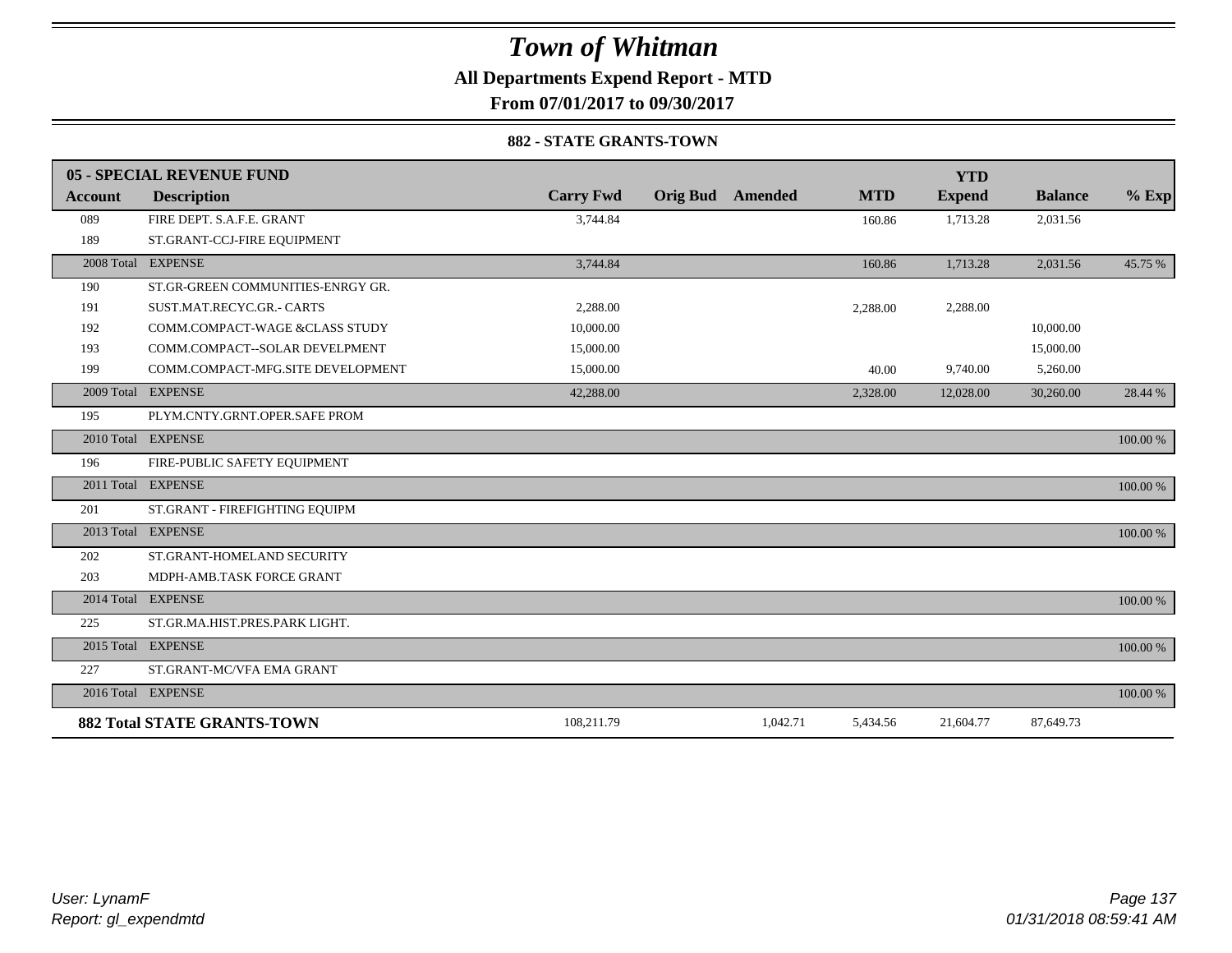### **All Departments Expend Report - MTD**

### **From 07/01/2017 to 09/30/2017**

#### **895 - GIFTS**

|                | <b>05 - SPECIAL REVENUE FUND</b> |                  |                         |            | <b>YTD</b>    |                |            |
|----------------|----------------------------------|------------------|-------------------------|------------|---------------|----------------|------------|
| <b>Account</b> | <b>Description</b>               | <b>Carry Fwd</b> | <b>Orig Bud</b> Amended | <b>MTD</b> | <b>Expend</b> | <b>Balance</b> | $%$ Exp    |
| 100            | <b>GIFT-COUNCIL ON AGING</b>     | 21,643.74        | 10.00                   |            |               | 21,653.74      |            |
|                | 2000 Total EXPENSE               | 21,643.74        | 10.00                   |            |               | 21,653.74      | 0.00 %     |
| 101            | GIFT-RECREATION-POOL             | 26.28            |                         |            |               | 26.28          |            |
|                | 2001 Total EXPENSE               | 26.28            |                         |            |               | 26.28          | 0.00%      |
| 102            | <b>GIFT-TOWN HALL</b>            | 20.01            |                         |            |               | 20.01          |            |
|                | 2003 Total EXPENSE               | 20.01            |                         |            |               | 20.01          | $0.00\,\%$ |
| 103            | <b>GIFTS-DARE PROGRAM</b>        |                  |                         |            |               |                |            |
|                | 2004 Total EXPENSE               |                  |                         |            |               |                | 100.00 %   |
| 108            | <b>GIFT-FIRE DEPT</b>            | 180.81           | 75.00                   | 195.00     | 195.00        | 60.81          |            |
| 256            | GIFT-EMERGENCY MANAGEMENT        | 615.36           |                         |            |               | 615.36         |            |
|                | 2005 Total EXPENSE               | 796.17           | 75.00                   | 195.00     | 195.00        | 676.17         | 22.38 %    |
| 104            | GIFT-RECREATION COMMISSION       | 20.45            |                         |            |               | 20.45          |            |
|                | 2006 Total EXPENSE               | 20.45            |                         |            |               | 20.45          | $0.00\,\%$ |
| 098            | GIFT-GOLD STAR SIGN PROJECT      | 788.27           |                         |            |               | 788.27         |            |
| 105            | GIFT-HISTORICAL COMMISSION       | 89.52            | 200.00                  |            |               | 289.52         |            |
|                | 2007 Total EXPENSE               | 877.79           | 200.00                  |            |               | 1,077.79       | $0.00\,\%$ |
| 107            | <b>GIFT-LEARN NOT TO BURN</b>    |                  |                         |            |               |                |            |
|                | 2008 Total EXPENSE               |                  |                         |            |               |                | 100.00 %   |
| 160            | GIFT-DARE,CLASSROOM EDUCATION    | 12,370.08        |                         | 200.05     | 2,265.05      | 10,105.03      |            |
| 208            | POLICE DEPT.LOJACK GIFT ACCT.    | 1,720.00         |                         | 660.00     | 660.00        | 1,060.00       |            |
| 238            | GIFT-POLICE DEPT.                |                  | 100.00                  |            |               | 100.00         |            |
|                | 2009 Total EXPENSE               | 14,090.08        | 100.00                  | 860.05     | 2,925.05      | 11,265.03      | 20.61 %    |
| 161            | <b>GIFT-YOUTH CENTER</b>         | 39.66            |                         |            |               | 39.66          |            |
|                | 2010 Total EXPENSE               | 39.66            |                         |            |               | 39.66          | 0.00%      |
| 162            | GIFT-SMALL ANIMAL CONTROL        | 12,466.17        |                         | 1,960.00   | 1,960.00      | 10,506.17      |            |
| 185            | GIFT-SMALL ANIMAL CONT.-CAT US   |                  |                         |            |               |                |            |
|                | 2011 Total EXPENSE               | 12,466.17        |                         | 1,960.00   | 1,960.00      | 10,506.17      | 15.72 %    |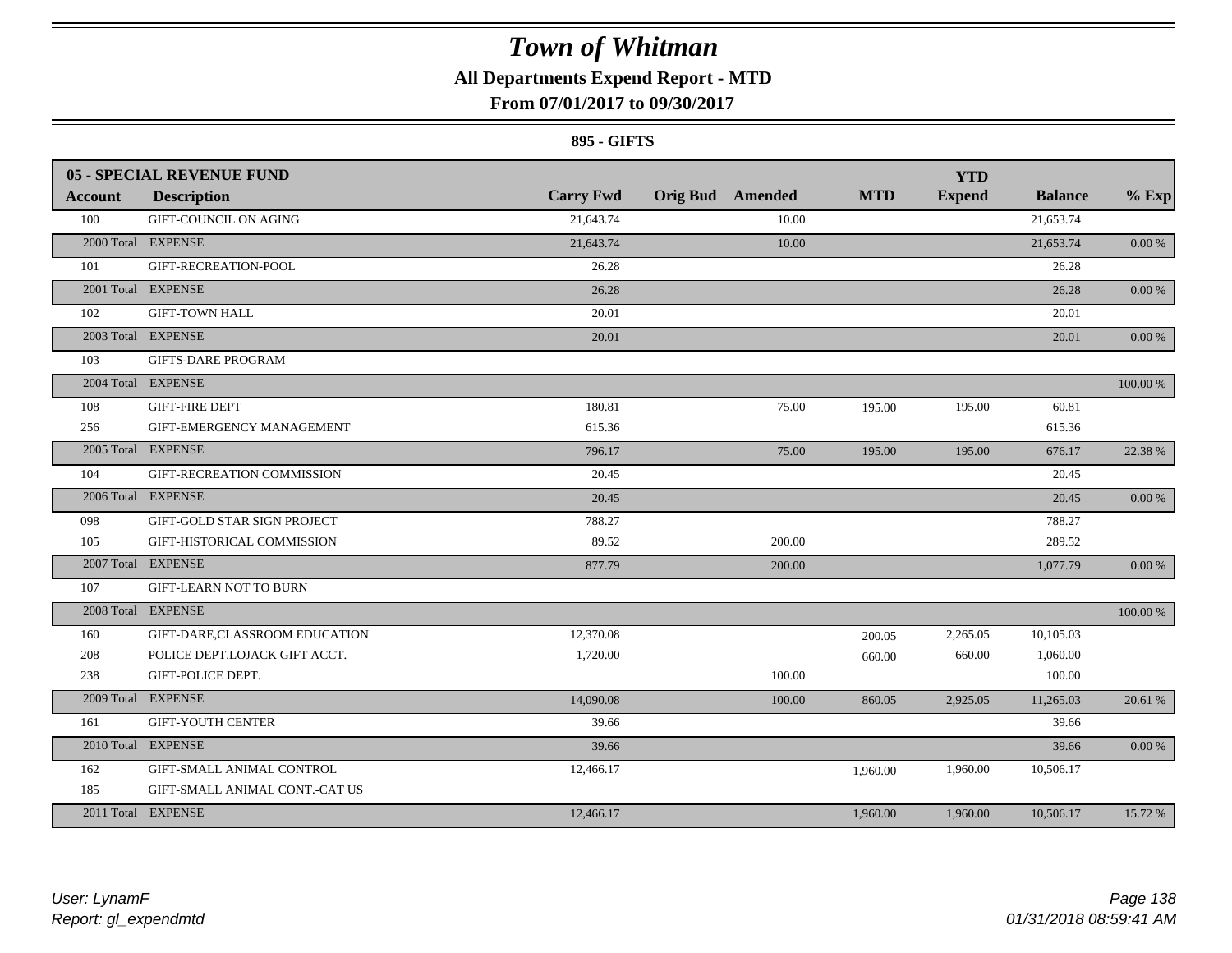### **All Departments Expend Report - MTD**

### **From 07/01/2017 to 09/30/2017**

#### **895 - GIFTS**

|                        | 05 - SPECIAL REVENUE FUND             |                  |                         |                  | <b>YTD</b>    |                |           |
|------------------------|---------------------------------------|------------------|-------------------------|------------------|---------------|----------------|-----------|
| Account                | <b>Description</b>                    | <b>Carry Fwd</b> | <b>Orig Bud</b> Amended | <b>MTD</b>       | <b>Expend</b> | <b>Balance</b> | $%$ Exp   |
| 163                    | GIFT-PLAYGROUND RESTORATION           | 587.65           |                         | 889.36           |               | 1,477.01       |           |
|                        | 2013 Total EXPENSE                    | 587.65           |                         | 889.36           |               | 1,477.01       | $0.00 \%$ |
| 106                    | <b>GIFT-LIBRARY GIFT FUND</b>         | 3,817.10         |                         | 822.93<br>96.12  | 1,020.39      | 3,619.64       |           |
| 166                    | <b>GIFT-LIBRARY LARGE PRINT BOOKS</b> |                  |                         |                  |               |                |           |
|                        | 2014 Total EXPENSE                    | 3,817.10         |                         | 96.12<br>822.93  | 1,020.39      | 3,619.64       | 21.99 %   |
| 164                    | GIFT-RECREATION-BASKETBALL            |                  |                         |                  |               |                |           |
|                        | 2015 Total EXPENSE                    |                  |                         |                  |               |                | 100.00 %  |
| 165                    | GIFT-R.ROSEN-POOL & BASKETBALL        |                  |                         |                  |               |                |           |
|                        | 2016 Total EXPENSE                    |                  |                         |                  |               |                | 100.00 %  |
| 168                    | GIFT - NESTLE PLAYGROUND ACCT.        |                  |                         |                  |               |                |           |
|                        | 2017 Total EXPENSE                    |                  |                         |                  |               |                | 100.00 %  |
| 109                    | GIFT-CONSERVATION COMMISSION          | 188.74           | 1,200.00                |                  |               | 1,388.74       |           |
| 205                    | <b>GIFT - PARK RESTORATION</b>        | 25.00            |                         |                  |               | 25.00          |           |
|                        | 2018 Total EXPENSE                    | 213.74           | 1,200.00                |                  |               | 1,413.74       | 0.00 %    |
| 224                    | <b>GIFT - CULTURAL COUNCIL</b>        | 2,628.04         |                         | 234.00<br>250.00 | 550.00        | 2,312.04       |           |
|                        | 2019 Total EXPENSE                    | 2,628.04         |                         | 234.00<br>250.00 | 550.00        | 2,312.04       | 19.21 %   |
| 233                    | GIFT - PUB.LIB.MTCHG.INCENT.GR        | 142.41           |                         |                  |               | 142.41         |           |
|                        | 2020 Total EXPENSE                    | 142.41           |                         |                  |               | 142.41         | 0.00 %    |
| 235                    | GIFT - FIRE / HARVARD PILG. HEALTH    |                  |                         |                  |               |                |           |
|                        | 2021 Total EXPENSE                    |                  |                         |                  |               |                | 100.00 %  |
| <b>895 Total GIFTS</b> |                                       | 57,369.29        | 3,531.29                | 3,361.17         | 6,650.44      | 54,250.14      |           |
|                        | <b>05 Total SPECIAL REVENUE FUND</b>  | 320,014.83       | 856,067.17              | 12,785.02        | 901,258.30    | 274,823.70     |           |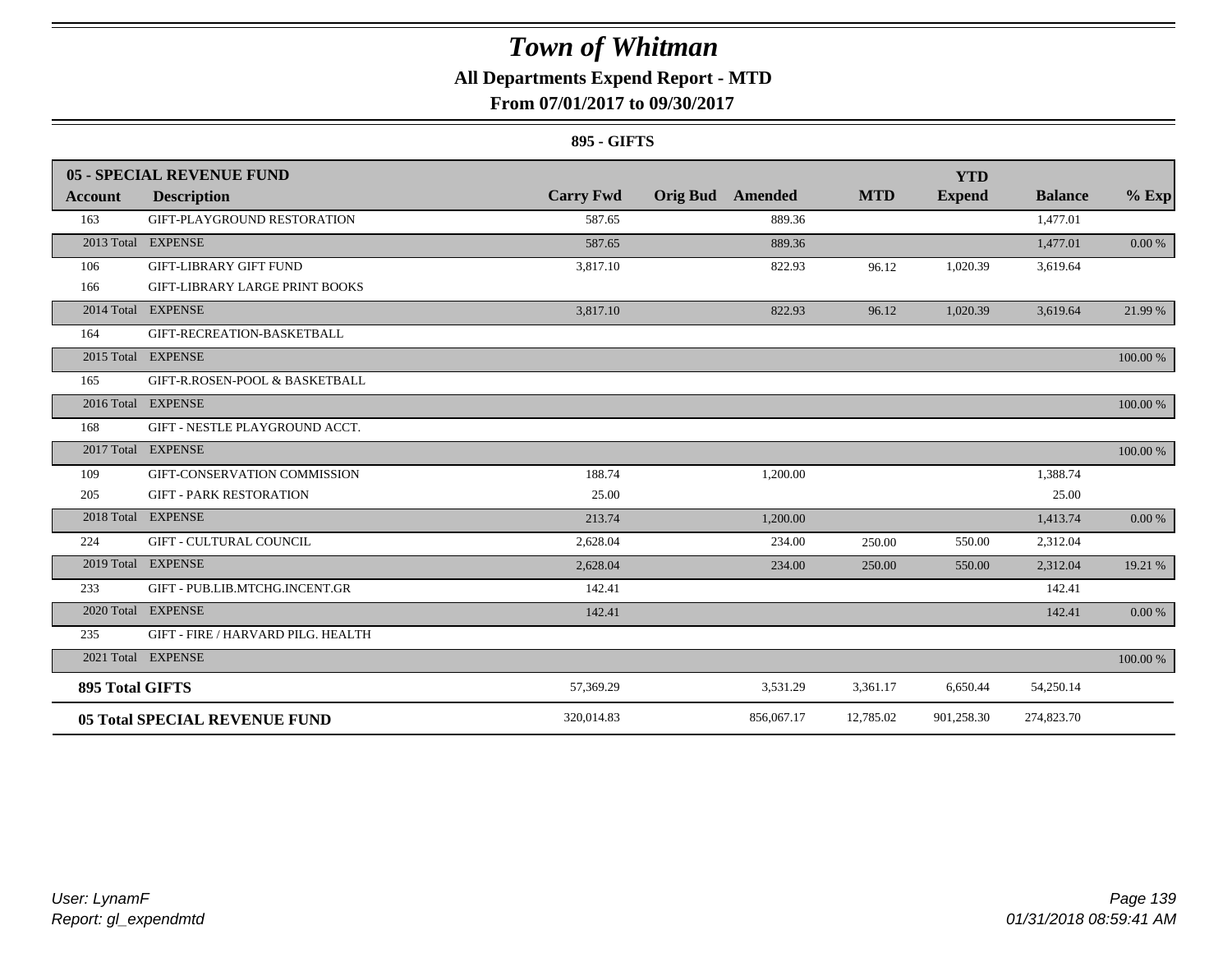**All Departments Expend Report - MTD**

**From 07/01/2017 to 09/30/2017**

#### **710 - RETIREMENT OF DEBT**

|         | <b>06 - CAPITAL PROJECTS FUND</b>     |                  |                  |            | <b>YTD</b>    |                |            |
|---------|---------------------------------------|------------------|------------------|------------|---------------|----------------|------------|
| Account | <b>Description</b>                    | <b>Carry Fwd</b> | Orig Bud Amended | <b>MTD</b> | <b>Expend</b> | <b>Balance</b> | $%$ Exp    |
| 922     | <b>MAT.PRIN.-BANS-TH/POL/FIRE STA</b> |                  |                  |            |               |                |            |
|         | 2001 Total EXPENSE                    |                  |                  |            |               |                | $100.00\%$ |
|         | 710 Total RETIREMENT OF DEBT          |                  |                  |            |               |                |            |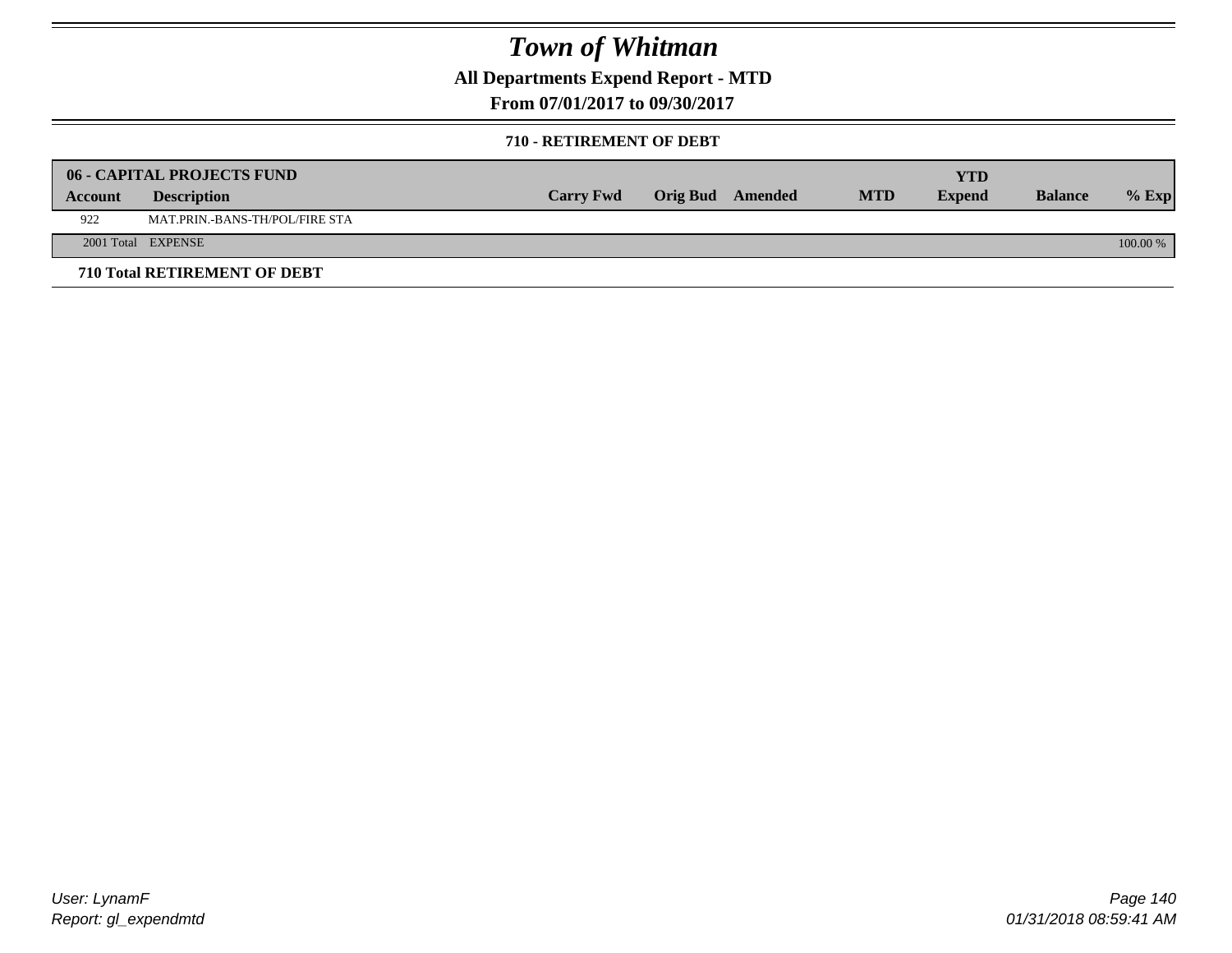### **All Departments Expend Report - MTD**

#### **From 07/01/2017 to 09/30/2017**

#### **930 - CAPITAL PROJECTS**

|         | 06 - CAPITAL PROJECTS FUND                   |                  |                 |         |            | <b>YTD</b>    |                |          |
|---------|----------------------------------------------|------------------|-----------------|---------|------------|---------------|----------------|----------|
| Account | <b>Description</b>                           | <b>Carry Fwd</b> | <b>Orig Bud</b> | Amended | <b>MTD</b> | <b>Expend</b> | <b>Balance</b> | $%$ Exp  |
| 832     | PROJECT MANAGEMENT SERVICES                  |                  |                 |         |            |               |                |          |
| 833     | <b>EQUIPMENT &amp; FURNISHINGS</b>           |                  |                 |         |            |               |                |          |
| 834     | <b>ISSUANCE COSTS</b>                        |                  |                 |         |            |               |                |          |
| 835     | CAP.PROJ.-BUDGET ONLY                        |                  |                 |         |            |               |                |          |
| 836     | <b>FIRE STATION</b>                          |                  |                 |         |            |               |                |          |
| 837     | TOWN HALL - AIR CONDITIONING                 |                  |                 |         |            |               |                |          |
| 839     | POLICE STATION                               |                  |                 |         |            |               |                |          |
|         | 4510 Total A.1STM11/08 CAP.PROJ-BLDGS        |                  |                 |         |            |               |                | 100.00 % |
| 837     | TOWN HALL - AIR CONDITIONING                 |                  |                 |         |            |               |                |          |
|         | 4511 Total A.4 STM11/13 AIR COND.TOWN HALL   |                  |                 |         |            |               |                | 100.00 % |
| 837     | TOWN HALL - AIR CONDITIONING                 | 50,554.03        |                 |         |            |               | 50,554.03      |          |
|         | 4578 Total A.1 STM1/12/15 AIR COND.TOWN HALL | 50,554.03        |                 |         |            |               | 50,554.03      | 0.00 %   |
|         | 930 Total CAPITAL PROJECTS                   | 50,554.03        |                 |         |            |               | 50,554.03      |          |
|         | 06 Total CAPITAL PROJECTS FUND               | 50,554.03        |                 |         |            |               | 50,554.03      |          |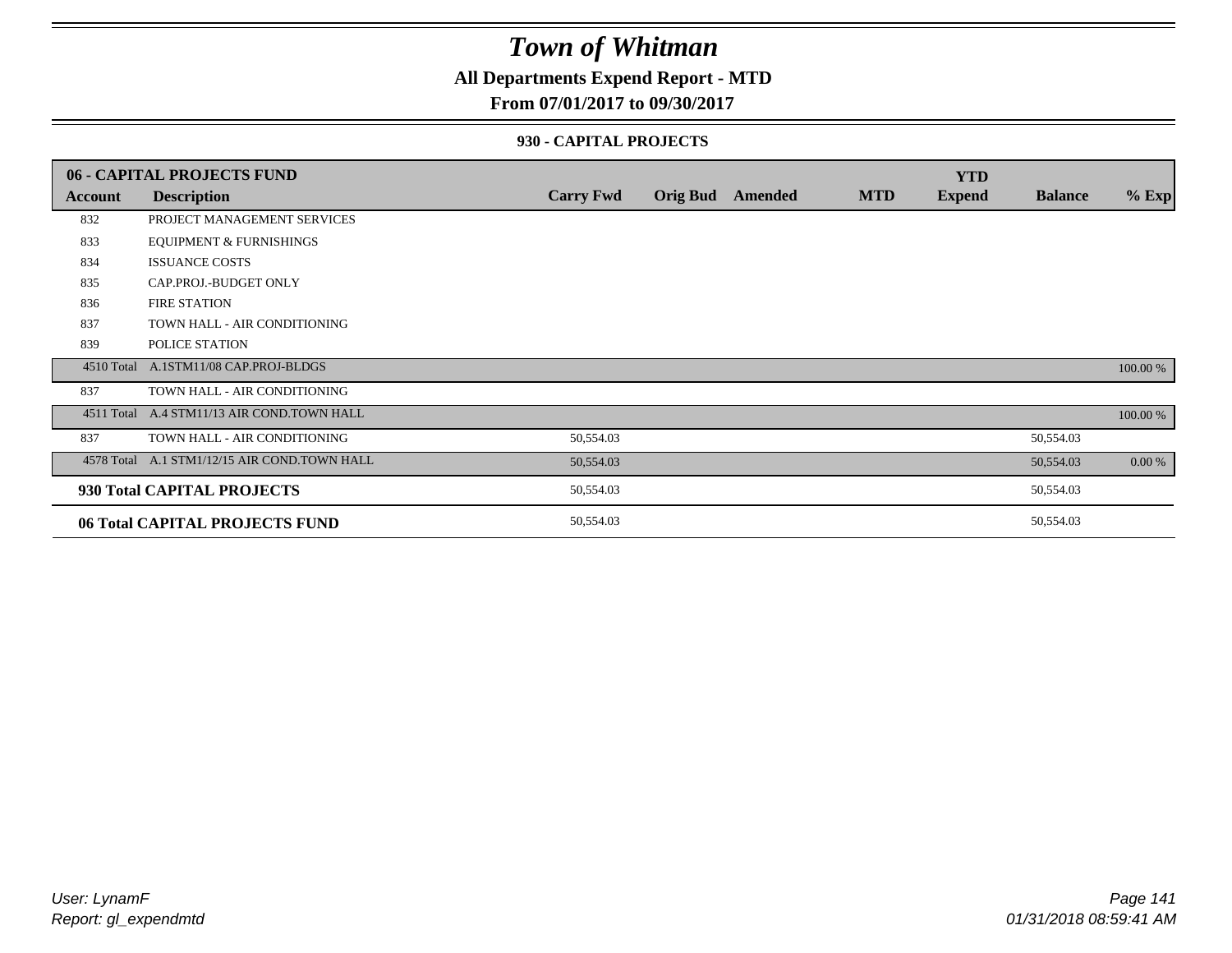**All Departments Expend Report - MTD**

**From 07/01/2017 to 09/30/2017**

#### **403 - DPW - SPECIAL ARTICLES**

|                | 07 - CHAPTER 90 HIGHWAY FUND                        |                  |             |                         |            | <b>YTD</b>    |                |             |
|----------------|-----------------------------------------------------|------------------|-------------|-------------------------|------------|---------------|----------------|-------------|
| <b>Account</b> | <b>Description</b>                                  | <b>Carry Fwd</b> |             | <b>Orig Bud</b> Amended | <b>MTD</b> | <b>Expend</b> | <b>Balance</b> | $%$ Exp     |
| 069            | <b>CHAPTER 90</b>                                   | 642.34           |             | 0.06                    |            |               | 642.40         |             |
| 070            | <b>CHAPTER 811</b>                                  |                  |             |                         |            |               |                |             |
|                | 2001 Total EXPENSE                                  | 642.34           |             | 0.06                    |            |               | 642.40         | $0.00\ \%$  |
| 999            |                                                     |                  |             |                         |            |               |                |             |
|                | 4504 Total A14ATM 5/15 INSTALL TRAFFIC CNTRL.SIGNAL |                  |             |                         |            |               |                | 100.00 %    |
| 999            |                                                     | 213,562.16       |             |                         |            | 213,562.16    |                |             |
|                | 4506 Total A.9ATM5/16 CH.90 REPAIR STS.& S/WALKS    | 213,562.16       |             |                         |            | 213,562.16    |                | $100.00~\%$ |
| 999            |                                                     |                  |             |                         |            |               |                |             |
|                | 4521 Total WINTER RECOVERY ASSIST.FY15 MDOT         |                  |             |                         |            |               |                | 100.00 %    |
| 999            |                                                     |                  |             |                         |            |               |                |             |
|                | 4522 Total WINTER RAPID REC. PR.fy14-M.D.O.T.       |                  |             |                         |            |               |                | 100.00 %    |
| 999            |                                                     |                  |             |                         |            |               |                |             |
|                | 4525 Total A.25ATM5/13CONSTRUCT STS&SIDEWKS         |                  |             |                         |            |               |                | 100.00 %    |
| 999            |                                                     |                  | 333,217.20  |                         | 16,514.38  | 115,830.57    | 217,386.63     |             |
|                | 4529 Total A31ATM 5/17CH90 REPAIR STS.& S/WALKS     |                  | 333,217.20  |                         | 16,514.38  | 115,830.57    | 217,386.63     | 34.76 %     |
| 999            |                                                     |                  |             |                         |            |               |                |             |
|                | 4531 Total A13 ATM 5/15 CH90 REPAIR STS.& S/WALKS   |                  |             |                         |            |               |                | 100.00 %    |
| 999            |                                                     | 9,921.00         | $-9,921.00$ |                         |            |               |                |             |
|                | 4533 Total A.32ATM5/16 CH90 PUR.6 WHEEL DMP.TRK.    | 9.921.00         | $-9,921.00$ |                         |            |               |                | 100.00 %    |
| 999            |                                                     |                  |             |                         |            |               |                |             |
|                | 4534 Total A.3 STM 11/13 CH90 REPAIR STS.& S/WALKS  |                  |             |                         |            |               |                | 100.00 %    |
| 999            |                                                     |                  |             |                         |            |               |                |             |
|                | 4535 Total A24ATM5/10CH90PUR.PRE-MIX HEATER TRAILER |                  |             |                         |            |               |                | 100.00 %    |
| 999            |                                                     |                  |             |                         |            |               |                |             |
|                | 4537 Total A15 ATM 5/15 CH 90 REPAIR STS.& S/WALKS  |                  |             |                         |            |               |                | 100.00 %    |
|                | <b>403 Total DPW - SPECIAL ARTICLES</b>             | 224,125.50       | 323,296.20  | 0.06                    | 16,514.38  | 329,392.73    | 218,029.03     |             |
|                | 07 Total CHAPTER 90 HIGHWAY FUND                    | 224,125.50       | 323,296.20  | 0.06                    | 16,514.38  | 329,392.73    | 218,029.03     |             |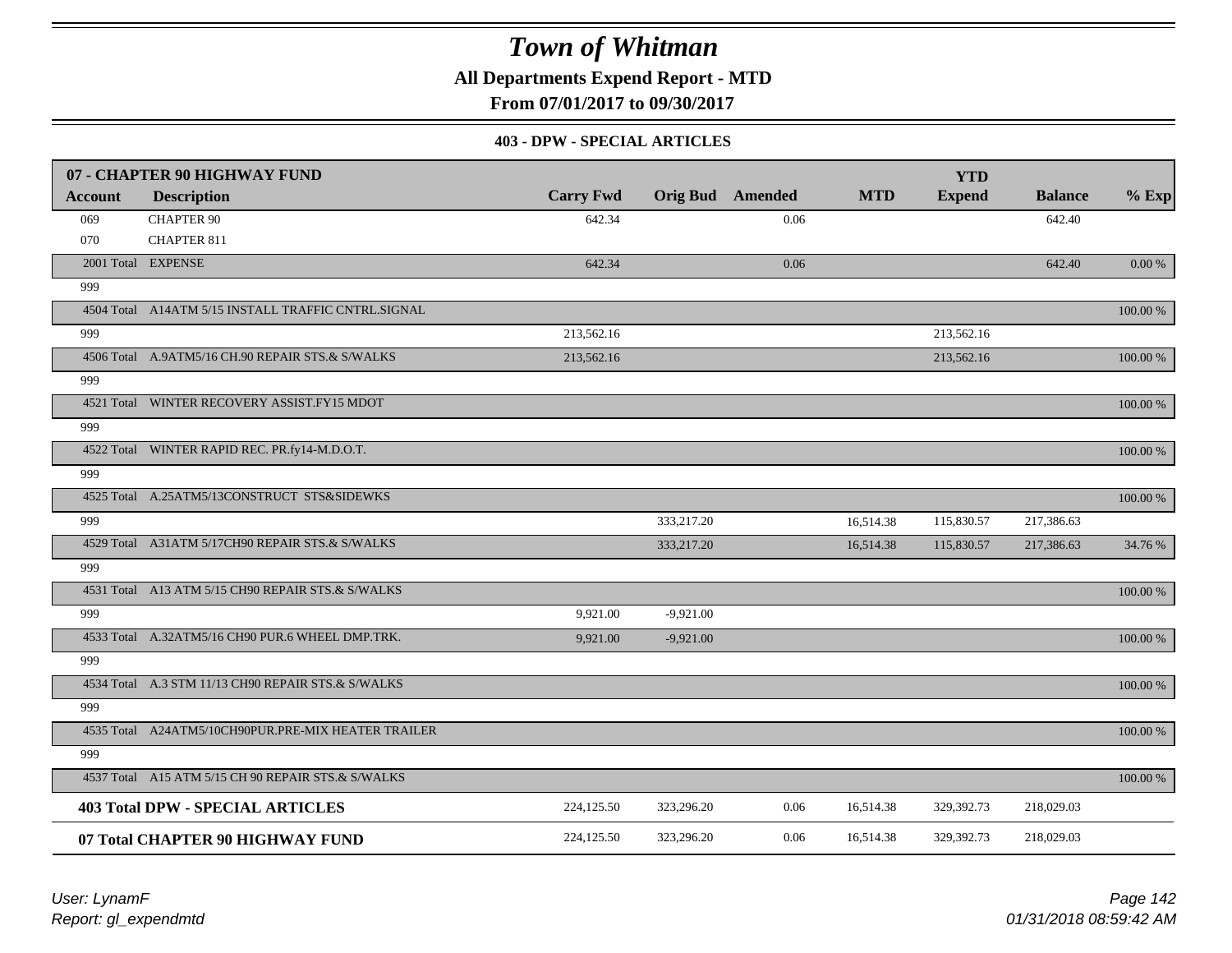### **All Departments Expend Report - MTD**

**From 07/01/2017 to 09/30/2017**

#### **852 - POLICE REVOLVING**

| 09 - AGENCY FUND |                                   |                  |                 |         |            | <b>YTD</b>    |                |          |
|------------------|-----------------------------------|------------------|-----------------|---------|------------|---------------|----------------|----------|
| Account          | <b>Description</b>                | <b>Carry Fwd</b> | <b>Orig Bud</b> | Amended | <b>MTD</b> | <b>Expend</b> | <b>Balance</b> | $%$ Exp  |
| 007              | <b>REGULAR DETAILS</b>            |                  |                 |         | 28.119.50  | 95.928.50     | -95.928.50     |          |
|                  | 1000 Total SALARIES               |                  |                 |         | 28,119.50  | 95,928.50     | $-95.928.50$   | 100.00 % |
|                  | <b>852 Total POLICE REVOLVING</b> |                  |                 |         | 28,119.50  | 95,928.50     | -95,928.50     |          |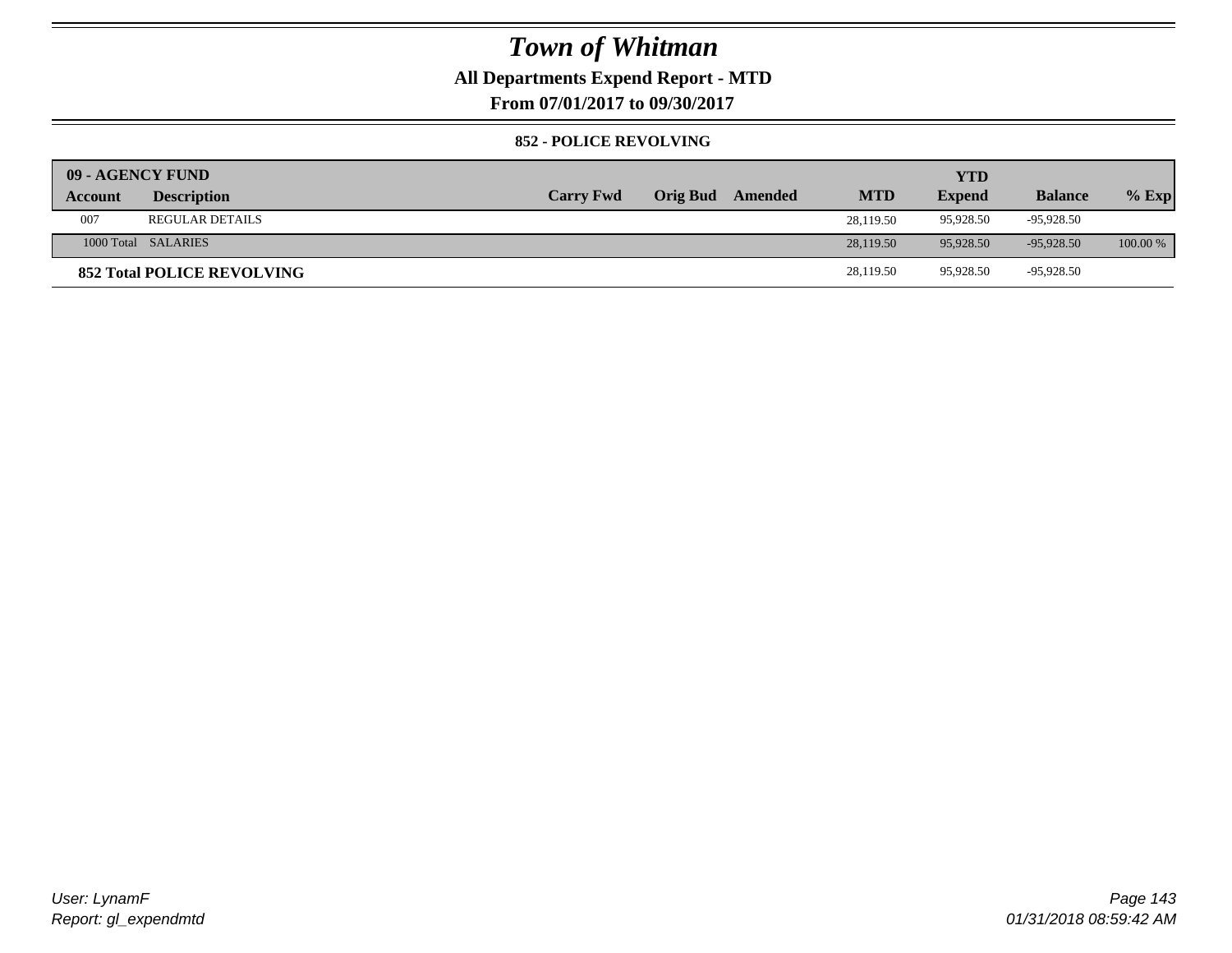**All Departments Expend Report - MTD**

**From 07/01/2017 to 09/30/2017**

#### **853 - PLANNING BOARD REVOLVING CH53G**

| 09 - AGENCY FUND |                                          |                  |                         |            | <b>YTD</b>    |                |          |
|------------------|------------------------------------------|------------------|-------------------------|------------|---------------|----------------|----------|
| <b>Account</b>   | <b>Description</b>                       | <b>Carry Fwd</b> | <b>Orig Bud</b> Amended | <b>MTD</b> | <b>Expend</b> | <b>Balance</b> | $%$ Exp  |
| 359              | PL.BD.REV.WINDSOR EST.C44S53G            |                  |                         |            |               |                |          |
|                  | 2004 Total EXPENSE                       |                  |                         |            |               |                | 100.00 % |
| 360              | PL.BD.REV. DANECCA EST.C44S53G           |                  |                         |            |               |                |          |
|                  | 2005 Total EXPENSE                       |                  |                         |            |               |                | 100.00 % |
| 361              | PL.BD.REV.BUTTERNUT CH44 S53G            |                  |                         |            |               |                |          |
|                  | 2007 Total EXPENSE                       |                  |                         |            |               |                | 100.00 % |
| 362              | PL.BD.REV.OAKDALE FM.I C44S53G           |                  |                         |            |               |                |          |
|                  | 2008 Total EXPENSE                       |                  |                         |            |               |                | 100.00 % |
| 358              | PLANNG.BD.REV.R.R.AVE.CH44S53G           | 1,323.73         | 0.12                    |            |               | 1,323.85       |          |
|                  | 2009 Total EXPENSE                       | 1,323.73         | 0.12                    |            |               | 1,323.85       | 0.00 %   |
| 365              | PL.BD.RV.VICTORIA EST.CH44S53G           |                  |                         |            |               |                |          |
|                  | 2011 Total EXPENSE                       |                  |                         |            |               |                | 100.00 % |
| 369              | PL.BD.REV.MEADOWBROOK CH44S53G           |                  |                         |            |               |                |          |
|                  | 2016 Total EXPENSE                       |                  |                         |            |               |                | 100.00 % |
| 370              | PL.BD.RV.CATHERINE RD.CH44S53G           |                  |                         |            |               |                |          |
|                  | 2017 Total EXPENSE                       |                  |                         |            |               |                | 100.00 % |
| 371              | PL.BD.RV.J.YOUNG EST.CH44S53G            |                  |                         |            |               |                |          |
|                  | 2018 Total EXPENSE                       |                  |                         |            |               |                | 100.00 % |
| 372              | PL.BD.REV.ERIN ST.EXT.C44S53G            |                  |                         |            |               |                |          |
|                  | 2019 Total EXPENSE                       |                  |                         |            |               |                | 100.00 % |
| 373              | PL.BD.RV.HIGHLND ST.EX.C44S53G           |                  |                         |            |               |                |          |
|                  | 2020 Total EXPENSE                       |                  |                         |            |               |                | 100.00 % |
| 357              | PLANNG.BD.REV.HARV.LN.CH44S53G           |                  |                         |            |               |                |          |
|                  | 2021 Total EXPENSE                       |                  |                         |            |               |                | 100.00 % |
|                  | 853 Total PLANNING BOARD REVOLVING CH53G | 1,323.73         | 0.12                    |            |               | 1,323.85       |          |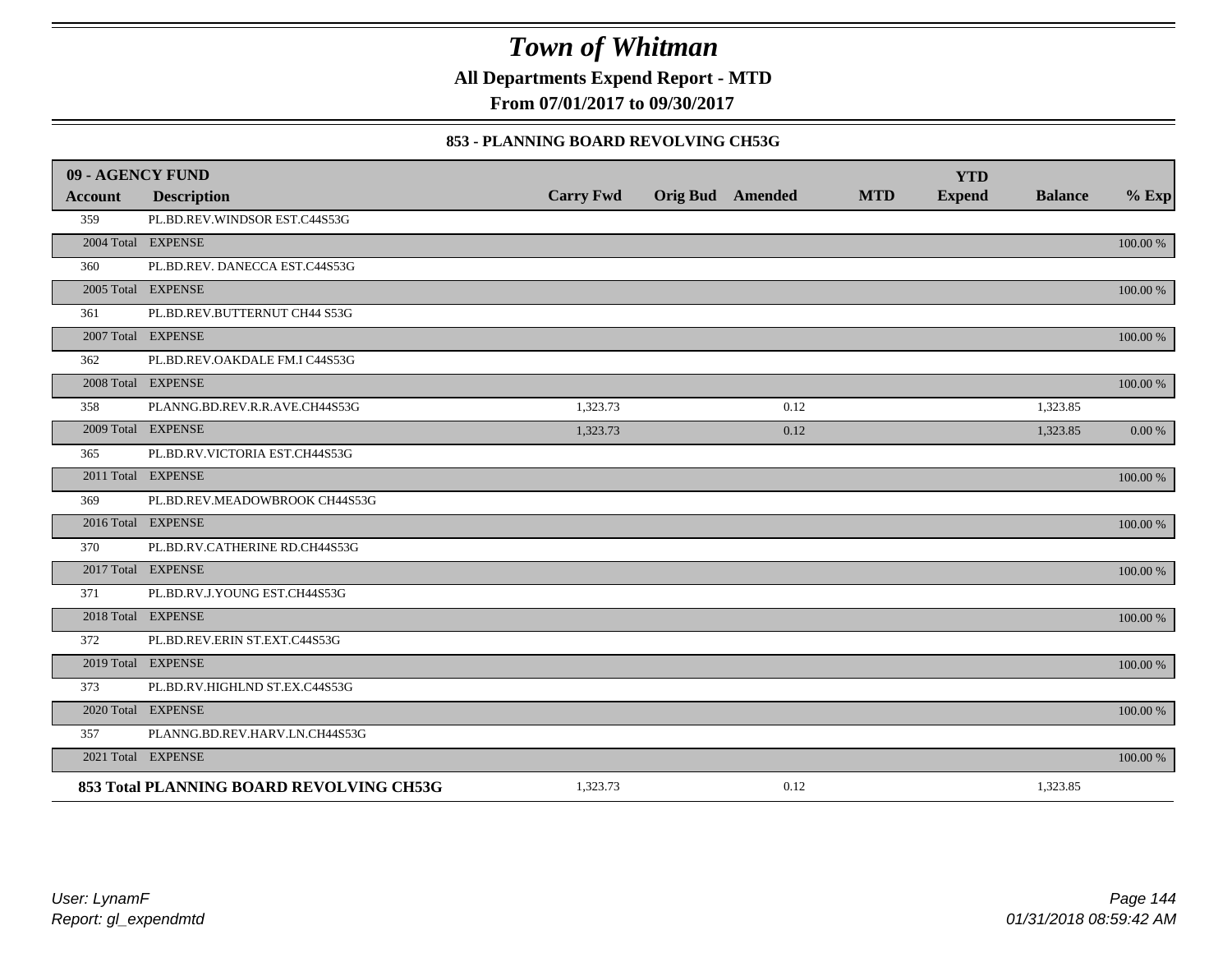## **All Departments Expend Report - MTD**

**From 07/01/2017 to 09/30/2017**

### **854 - DPW DETAILS**

|         | <b>09 - AGENCY FUND</b> |                  |                         |            | <b>YTD</b> |                |            |
|---------|-------------------------|------------------|-------------------------|------------|------------|----------------|------------|
| Account | <b>Description</b>      | <b>Carry Fwd</b> | <b>Orig Bud</b> Amended | <b>MTD</b> | Expend     | <b>Balance</b> | $%$ Exp    |
| 007     | <b>REGULAR DETAILS</b>  |                  |                         |            |            |                |            |
|         | 1000 Total SALARIES     |                  |                         |            |            |                | $100.00\%$ |
|         | 854 Total DPW DETAILS   |                  |                         |            |            |                |            |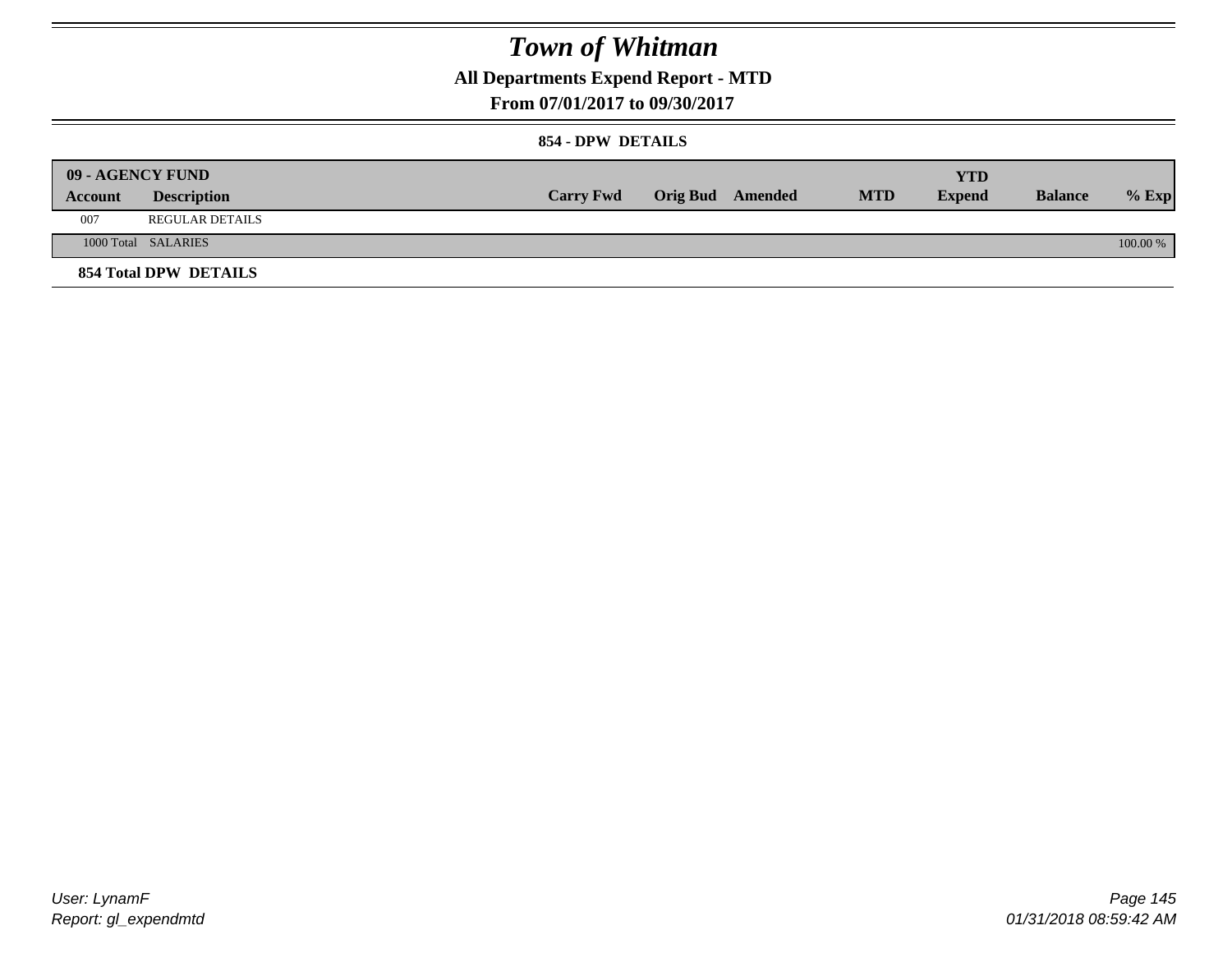## **All Departments Expend Report - MTD**

**From 07/01/2017 to 09/30/2017**

### **856 - FIRE DETAILS**

|         | 09 - AGENCY FUND              |                  |                  |            | <b>YTD</b>    |                |          |
|---------|-------------------------------|------------------|------------------|------------|---------------|----------------|----------|
| Account | <b>Description</b>            | <b>Carry Fwd</b> | Orig Bud Amended | <b>MTD</b> | <b>Expend</b> | <b>Balance</b> | $%$ Exp  |
| 007     | <b>REGULAR DETAILS</b>        |                  |                  |            |               |                |          |
|         | 1000 Total SALARIES           |                  |                  |            |               |                | 100.00 % |
|         | <b>856 Total FIRE DETAILS</b> |                  |                  |            |               |                |          |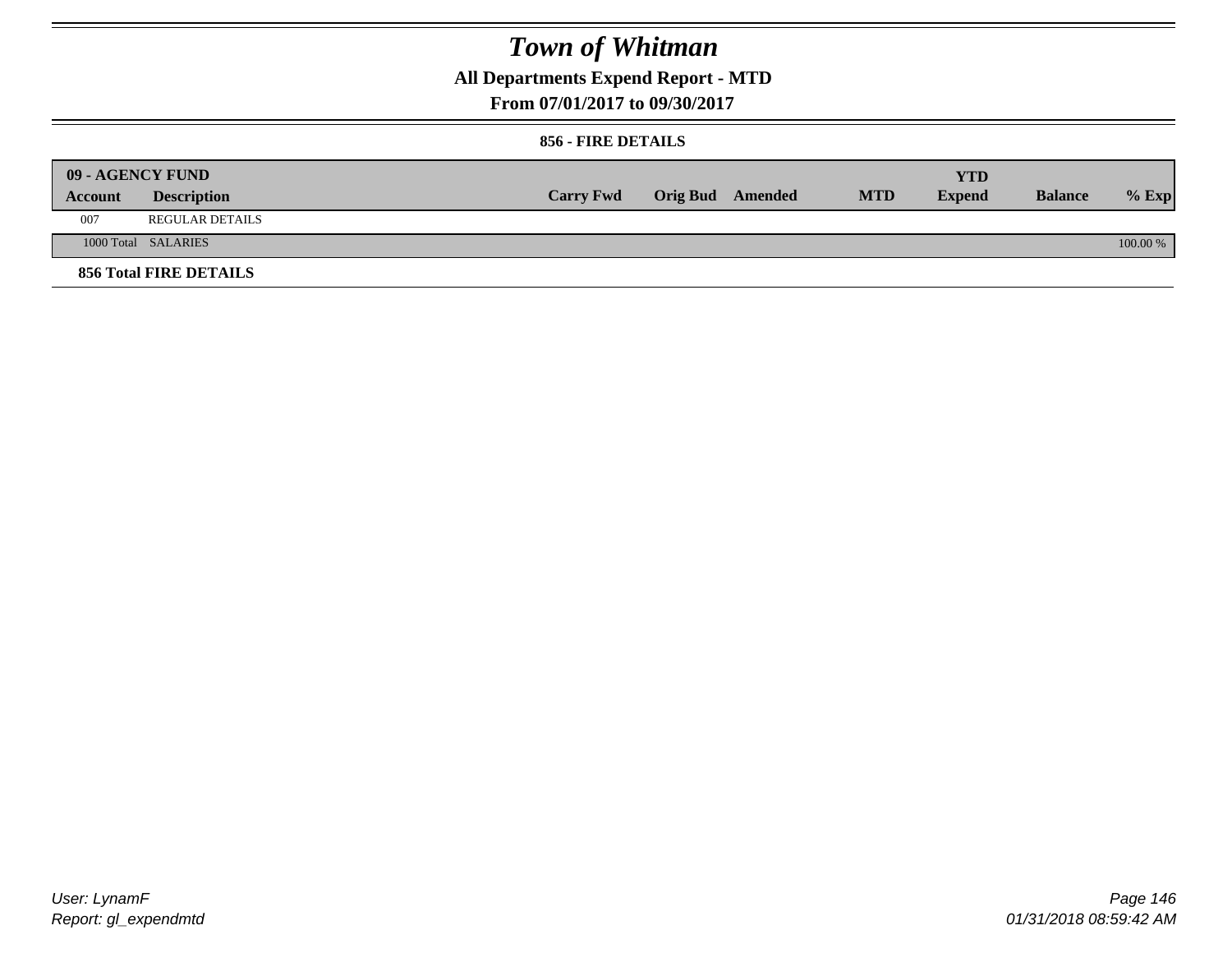**All Departments Expend Report - MTD**

**From 07/01/2017 to 09/30/2017**

### **858 - APPEALS BD.REVOLVING S53G**

|         | 09 - AGENCY FUND                    |                  |                         |            | <b>YTD</b>    |                |            |
|---------|-------------------------------------|------------------|-------------------------|------------|---------------|----------------|------------|
| Account | <b>Description</b>                  | <b>Carry Fwd</b> | <b>Orig Bud</b> Amended | <b>MTD</b> | <b>Expend</b> | <b>Balance</b> | $%$ Exp    |
| 367     | APPEALS BD.-TWOCAN PROP. S53G       |                  |                         |            |               |                |            |
|         | 2014 Total EXPENSE                  |                  |                         |            |               |                | $100.00\%$ |
|         | 858 Total APPEALS BD.REVOLVING S53G |                  |                         |            |               |                |            |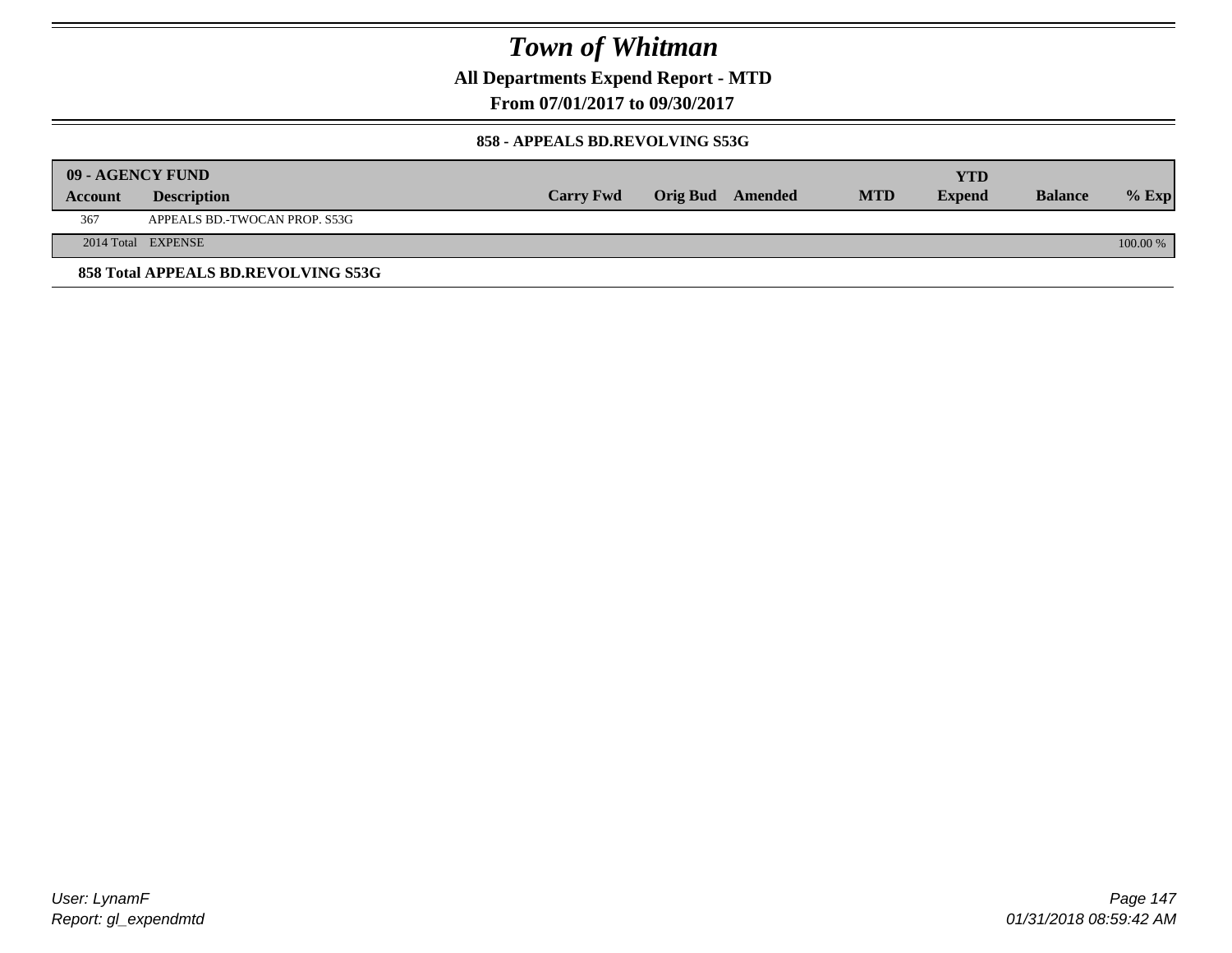## **All Departments Expend Report - MTD**

**From 07/01/2017 to 09/30/2017**

### **870 - AGENCY**

| 09 - AGENCY FUND |                                |                  |                         |            | <b>YTD</b>    |                |          |
|------------------|--------------------------------|------------------|-------------------------|------------|---------------|----------------|----------|
| Account          | <b>Description</b>             | <b>Carry Fwd</b> | <b>Orig Bud</b> Amended | <b>MTD</b> | <b>Expend</b> | <b>Balance</b> | $%$ Exp  |
| 030              | DEPUTY COLLECTOR'S FEES        |                  |                         | 3,326.00   | 16,565.00     | $-16,565.00$   |          |
|                  | 2000 Total EXPENSE             |                  |                         | 3,326.00   | 16,565.00     | $-16,565.00$   | 100.00 % |
| 031              | SPORTING LICENSES STATE        |                  |                         |            |               |                |          |
| 032              | DUE TO STATE-GUN PERMITS       |                  |                         |            | 2,675.00      | $-2,675.00$    |          |
|                  | 2001 Total EXPENSE             |                  |                         |            | 2,675.00      | $-2,675.00$    | 100.00 % |
| 780              | F.I.C.A. WITHHOLDING           |                  |                         |            |               |                |          |
| 781              | FEDERAL WITHHOLDING            |                  |                         | 85,027.44  | 265, 267. 26  | $-265,267.26$  |          |
| 782              | <b>STATE WITHHOLDING</b>       |                  |                         | 30,459.14  | 94,911.67     | $-94,911.67$   |          |
| 783              | <b>COUNTY RETIREMENT</b>       |                  |                         | 65,260.35  | 106,589.38    | $-106,589.38$  |          |
| 785              | MEDICARE TAX WITHHOLDING       |                  |                         | 9,265.13   | 29,108.53     | $-29,108.53$   |          |
| 786              | <b>CREDIT UNION-TOWN</b>       |                  |                         | 40,400.00  | 121,724.75    | $-121,724.75$  |          |
| 788              | DEFERRED COMPENSATION-TOWN     |                  |                         | 23,273.00  | 68,459.00     | $-68,459.00$   |          |
| 790              | COURT ORDERED DEDUCTIONS       |                  |                         |            |               |                |          |
| 791              | <b>DUES-POLICE</b>             |                  |                         | 1,470.00   | 2,646.00      | $-2,646.00$    |          |
| 792              | <b>DUES-FIRE</b>               |                  |                         | 2,000.00   | 4,000.00      | $-4,000.00$    |          |
| 793              | <b>DUES-DPW</b>                |                  |                         | 720.10     | 1,440.20      | $-1,440.20$    |          |
| 794              | DUES-T.H.EMPLOYEES UNION       |                  |                         | 397.00     | 794.00        | $-794.00$      |          |
| 795              | DUES-T.H. EMPLOYEES-VOLUNTARY  |                  |                         |            |               |                |          |
| 796              | <b>INSURANCE 1</b>             |                  |                         |            | 1,712.79      | $-1,712.79$    |          |
| 797              | <b>INSURANCE 2</b>             |                  |                         |            | 5,038.96      | $-5,038.96$    |          |
| 799              | <b>WAGE GARNISHMENTS</b>       |                  |                         |            |               |                |          |
| 800              | BLUE CARE-PREF.PROVIDER OPTION |                  |                         |            | 18,186.96     | $-18,186.96$   |          |
| 801              | MASTER HEALTH PLUS-TOWN        |                  |                         |            |               |                |          |
| 802              | MASTER HEALTH PLUS-PENSION     |                  |                         |            |               |                |          |
| 803              | <b>MEDEX</b>                   |                  |                         | 15.75      | 28,337.97     | $-28,337.97$   |          |
| 804              | PILGRIM-TOWN                   |                  |                         |            | 46,356.75     | $-46,356.75$   |          |
| 805              | TEFRA-TOWM                     |                  |                         |            |               |                |          |
| 806              | CARVE OUT GROUPS-MEDICARE      |                  |                         |            |               |                |          |
| 812              | MANDATORY DEFFR'D COMPENSATION |                  |                         | 3,397.23   | 5,946.37      | $-5,946.37$    |          |
| 813              | DELTA DENTAL PLAN              |                  |                         |            | 16,954.11     | $-16,954.11$   |          |
| 816              | CAFETERIA PLAN-FSA CARD FEE    |                  |                         | 27.60      | 49.68         | $-49.68$       |          |
| 818              | CAFETERIA BENEFITS-TOWN        |                  |                         | 3,261.50   | 9,741.66      | $-9,741.66$    |          |

*Report: gl\_expendmtd User: LynamF*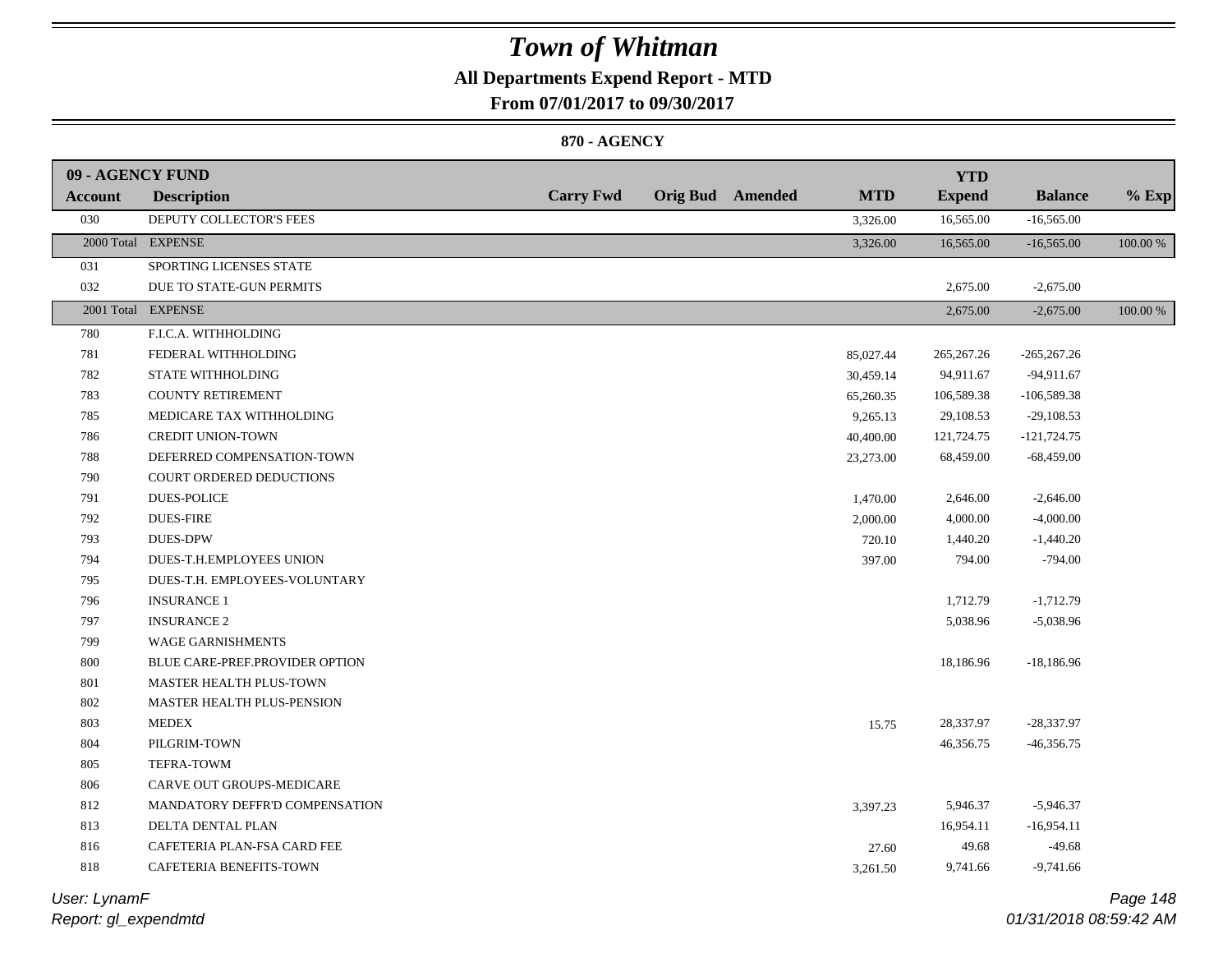## **All Departments Expend Report - MTD**

**From 07/01/2017 to 09/30/2017**

### **870 - AGENCY**

| 09 - AGENCY FUND |                                |                  |                 |         |            | <b>YTD</b>    |                |          |
|------------------|--------------------------------|------------------|-----------------|---------|------------|---------------|----------------|----------|
| <b>Account</b>   | <b>Description</b>             | <b>Carry Fwd</b> | <b>Orig Bud</b> | Amended | <b>MTD</b> | <b>Expend</b> | <b>Balance</b> | $%$ Exp  |
| 819              | <b>TAXABLE FRINGE BENEFITS</b> |                  |                 |         | 159.98     | 443.54        | $-443.54$      |          |
| 821              | NETWORK BLUE                   |                  |                 |         |            | 91,602.00     | $-91,602.00$   |          |
| 823              | <b>HPHC MEDICARE ENHANCE</b>   |                  |                 |         |            |               |                |          |
| 824              | MPA - LEGAL DEFENSE FUND       |                  |                 |         |            |               |                |          |
| 827              | <b>DUES - LIBRARY</b>          |                  |                 |         | 370.42     | 670.19        | $-670.19$      |          |
| 828              | NETWORK BLUE-RATE SAVER        |                  |                 |         |            | 19,053.00     | $-19,053.00$   |          |
| 829              | HARVARD PILGRIM-RATE SAVER     |                  |                 |         |            | 642.75        | $-642.75$      |          |
| 881              | DIRECT DEPOSIT-PAYROLL         |                  |                 |         |            |               |                |          |
| 899              | <b>EXCHANGE ACCOUNT</b>        |                  |                 |         |            | 350.60        | $-350.60$      |          |
|                  | 2002 Total EXPENSE             |                  |                 |         | 265,504.64 | 940,028.12    | $-940,028.12$  | 100.00 % |
|                  | 870 Total AGENCY               |                  |                 |         | 268,830.64 | 959,268.12    | $-959,268.12$  |          |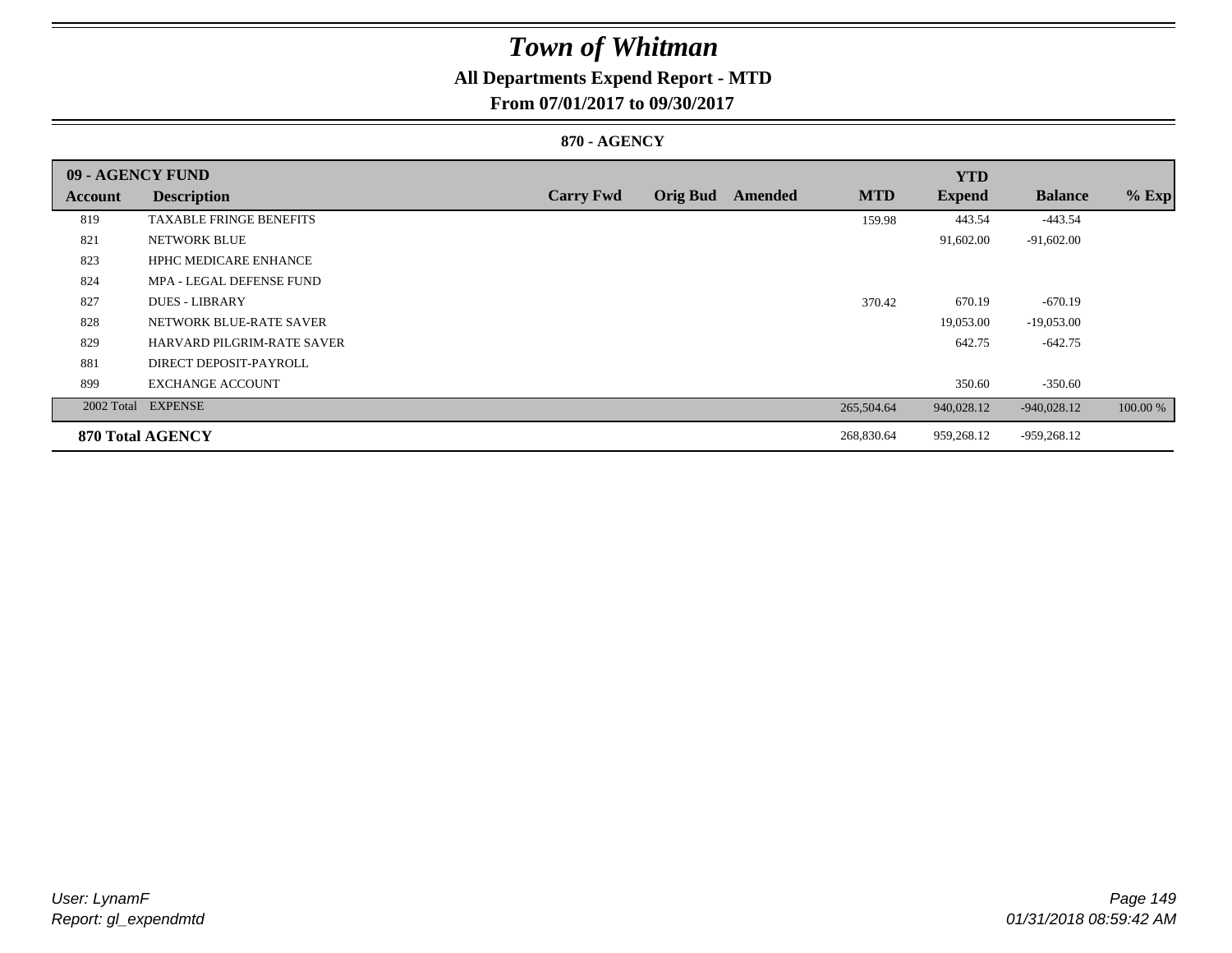## **All Departments Expend Report - MTD**

**From 07/01/2017 to 09/30/2017**

### **980 - PERFORMANCE BONDS**

|         | 09 - AGENCY FUND            |                  |                         |      |            | <b>YTD</b>    |                 |          |
|---------|-----------------------------|------------------|-------------------------|------|------------|---------------|-----------------|----------|
| Account | <b>Description</b>          | <b>Carry Fwd</b> | <b>Orig Bud</b> Amended |      | <b>MTD</b> | <b>Expend</b> | <b>Balance</b>  | $%$ Exp  |
| 364     | PLANNING BOARD              |                  |                         |      |            |               |                 |          |
|         | 2004 Total EXPENSE          |                  |                         |      |            |               |                 | 100.00 % |
|         | 980 Total PERFORMANCE BONDS |                  |                         |      |            |               |                 |          |
|         | 09 Total AGENCY FUND        | 1,323.73         |                         | 0.12 | 296,950.14 | 1,055,196.62  | $-1,053,872.77$ |          |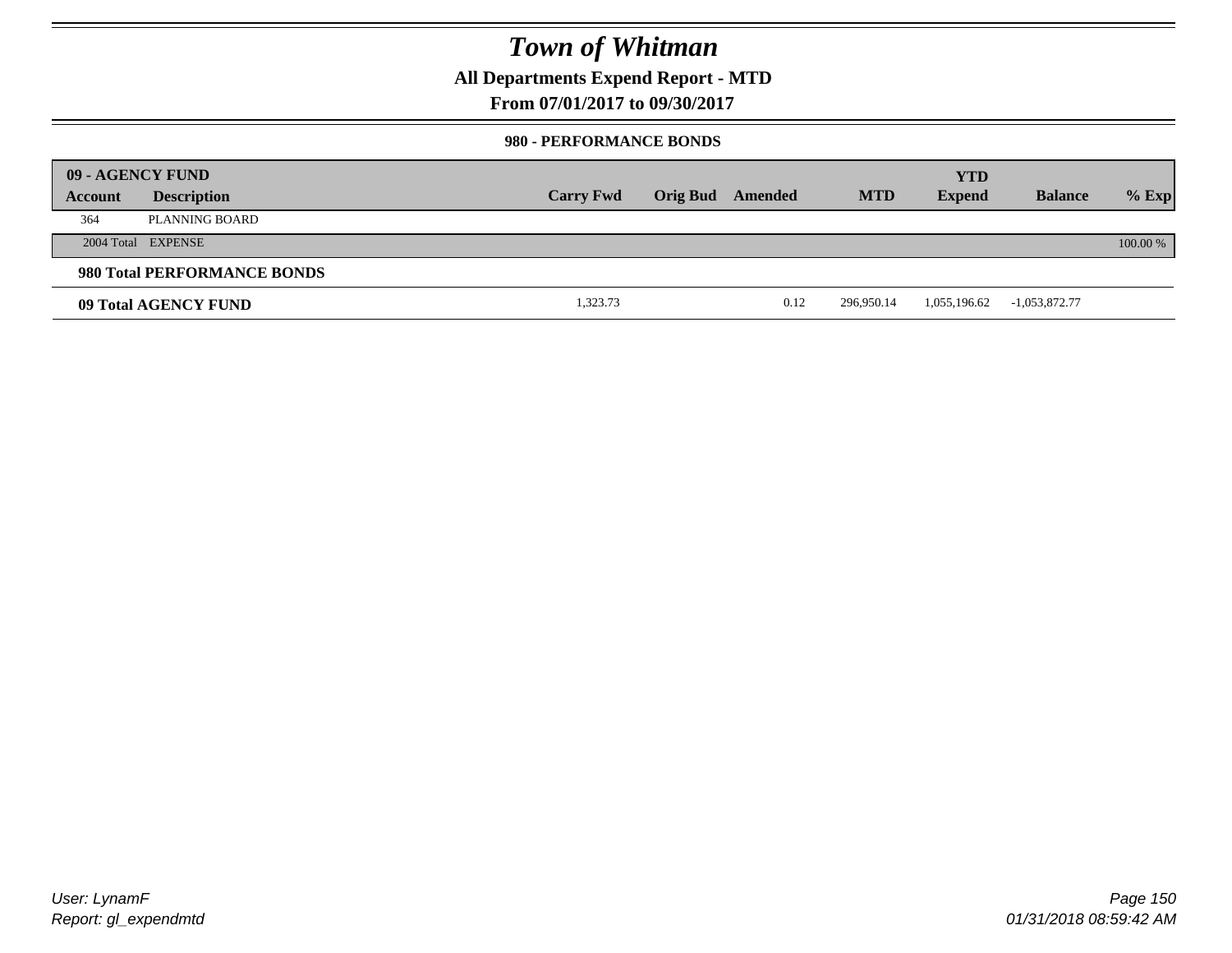## **All Departments Expend Report - MTD**

**From 07/01/2017 to 09/30/2017**

#### **440 - WATER/SEWER**

|                | 60 - WATER/SEWER ENTERPRISE FUND         |                  |                                       | <b>YTD</b>    |                |             |
|----------------|------------------------------------------|------------------|---------------------------------------|---------------|----------------|-------------|
| <b>Account</b> | <b>Description</b>                       | <b>Carry Fwd</b> | <b>Orig Bud</b> Amended<br><b>MTD</b> | <b>Expend</b> | <b>Balance</b> | $%$ Exp     |
| 111            | SALARIES-ADMINSTRATIVE                   | 100,766.00       | 7,399.52                              | 22,462.83     | 78,303.17      |             |
| 112            | <b>SALARIES</b>                          |                  |                                       |               |                |             |
| 113            | DIVISIONAL LABOR-REGULAR                 | 465,472.00       | 32,807.20                             | 98,421.60     | 367,050.40     |             |
| 114            | DIVISIONAL LABOR-O.T.                    |                  | 1,366.69                              | 6,104.36      | $-6,104.36$    |             |
| 116            | <b>CLERICAL</b>                          | 49,031.00        | 3,770.20                              | 11,187.40     | 37,843.60      |             |
| 119            | SALARY-ASSIST.SUPERINTENDENT             |                  |                                       |               |                |             |
| 136            | POLICE DETAILS                           | 18,000.00        | 510.88                                | 1,616.56      | 16,383.44      |             |
| 144            | <b>EDUCATION INCENTIVE</b>               |                  |                                       |               |                |             |
| 146            | SALARIES-LONGEVITY                       | 2,950.00         |                                       | 850.00        | 2,100.00       |             |
| 222            | CDL LIC. / STIPEND                       | 1,504.00         |                                       | 1,504.00      |                |             |
| 228            | <b>CDL STIPEND - UNION</b>               |                  |                                       |               |                |             |
| 234            | SALARIES - UNUSED SICK & VAC. TIME       |                  |                                       |               |                |             |
|                | 1000 Total SALARIES                      | 637,723.00       | 45,854.49                             | 142,146.75    | 495,576.25     | 22.28 %     |
| 949            | FY2014 ENCUMBRANCES                      |                  |                                       |               |                |             |
|                | 1003 Total SALARIES                      |                  |                                       |               |                | $100.00~\%$ |
| 210            | <b>ELECTRICITY</b>                       | 73,000.00        | 3,995.03                              | 11,604.88     | 61,395.12      |             |
| 212            | <b>GAS (NATURAL)</b>                     | 20,000.00        | 97.55                                 | 259.81        | 19,740.19      |             |
| 230            | <b>WATER PURCHASE</b>                    | 1,400,000.00     |                                       | 24.06         | 1,399,975.94   |             |
| 243            | EQUIPMENT MAINTENANCE                    |                  |                                       |               |                |             |
| 309            | TECHNICAL SERVICES                       |                  |                                       |               |                |             |
| 340            | <b>TELEPHONE</b>                         | 9,000.00         | 119.24                                | 237.71        | 8,762.29       |             |
| 380            | DISPOSAL COSTS                           | 850,000.00       |                                       |               | 850,000.00     |             |
| 381            | PRIOR YEAR USER FEE                      |                  |                                       |               |                |             |
| 420            | <b>OFFICE SUPPLIES</b>                   |                  |                                       |               |                |             |
| 430            | <b>BUILDING MAINTENANCE &amp; REPAIR</b> | 50,000.00        | 3,381.66                              | 5,246.42      | 44,753.58      |             |
| 481            | <b>GASOLINE</b>                          | 2,500.00         |                                       |               | 2,500.00       |             |
| 530            | <b>CHEMICALS</b>                         | 70,000.00        | 510.00                                | 6,935.28      | 63,064.72      |             |
| 582            | <b>UNIFORMS</b>                          |                  | 10.19                                 | 368.69        | $-368.69$      |             |
| 585            | MISCELLANEOUS EXPENSE                    | 15,000.00        | 337.00                                | 655.95        | 14,344.05      |             |
| 363            | CROSS CONN.TESTING EXPENSE               | 3,500.00         |                                       |               | 3,500.00       |             |
| 710            | IN STATE TRAVEL                          |                  |                                       |               |                |             |

*Report: gl\_expendmtd User: LynamF*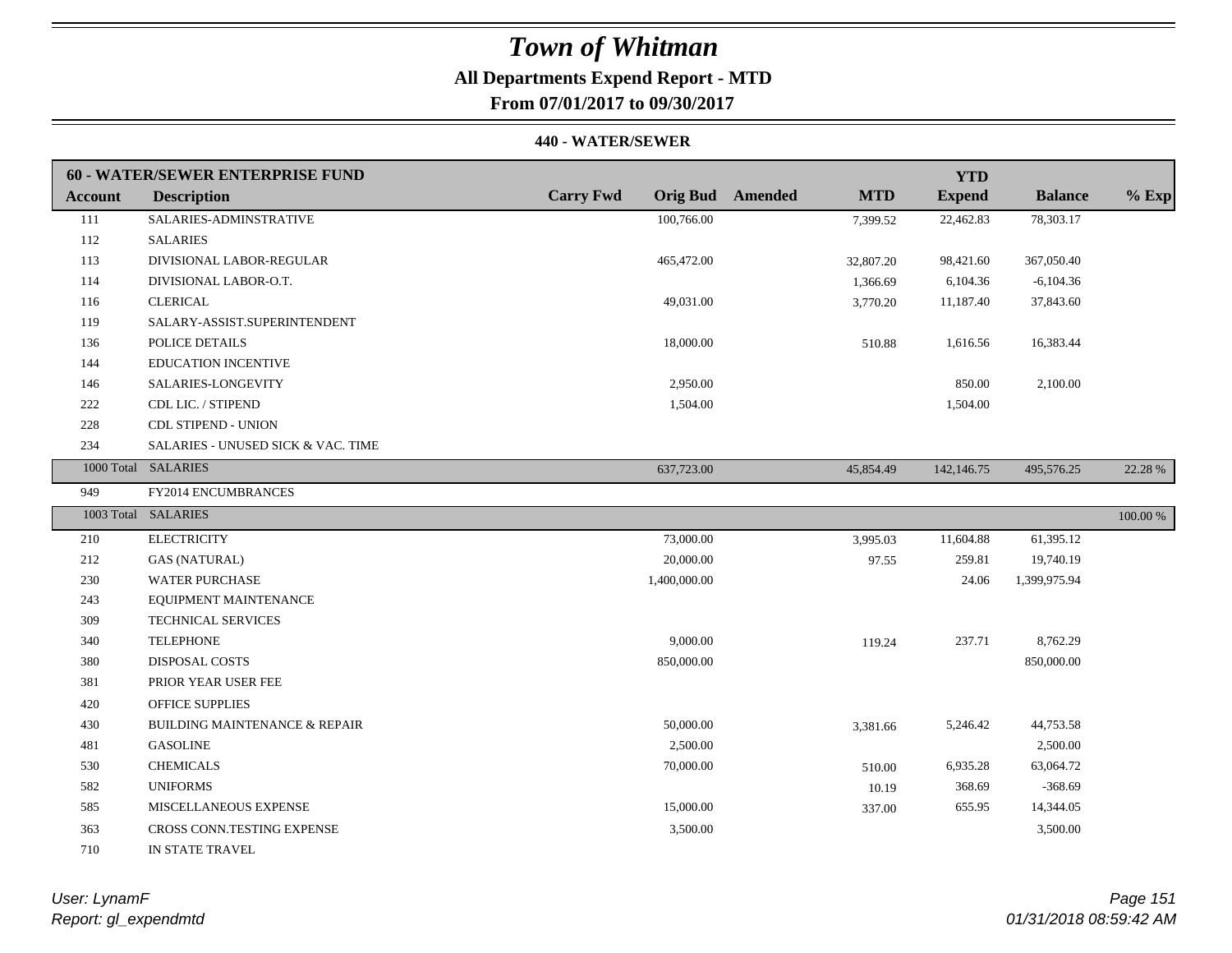## **All Departments Expend Report - MTD**

**From 07/01/2017 to 09/30/2017**

|                | 60 - WATER/SEWER ENTERPRISE FUND     |                  |                         |            | <b>YTD</b>    |                |         |
|----------------|--------------------------------------|------------------|-------------------------|------------|---------------|----------------|---------|
| <b>Account</b> | <b>Description</b>                   | <b>Carry Fwd</b> | <b>Orig Bud</b> Amended | <b>MTD</b> | <b>Expend</b> | <b>Balance</b> | $%$ Exp |
| 720            | OUT OF STATE TRAVEL                  |                  |                         |            |               |                |         |
| 730            | <b>ASSOCIATION DUES</b>              |                  |                         |            |               |                |         |
| 734            | AGENCY AND REGISTRATION FEES         |                  |                         |            |               |                |         |
| 735            | <b>BANK CHARGES</b>                  |                  | 3,800.00                |            |               | 3,800.00       |         |
| 924            | DEBT MISCELLANEOUS - WATER           |                  | 33,150.00               |            | 2,168.19      | 30,981.81      |         |
| 926            | DEBT MISCELLANEOUS-SEWER             |                  |                         |            |               |                |         |
| 777            | <b>BUDGET RESERVE</b>                |                  | 139,345.00              |            | 1,000.00      | 138,345.00     |         |
| 825            | <b>LAND</b>                          |                  |                         |            |               |                |         |
| 826            | <b>BUILDINGS</b>                     |                  |                         |            |               |                |         |
| 830            | <b>PLANT</b>                         |                  |                         |            |               |                |         |
| 840            | SITE IMPROVEMENT                     |                  |                         |            |               |                |         |
| 850            | ADDITIONAL EQUIPMENT                 |                  |                         |            |               |                |         |
| 875            | REPLACE EQUIPMENT                    |                  |                         |            |               |                |         |
| 890            | CAPITAL PROJECT                      |                  |                         |            |               |                |         |
| 910            | MAT.PRIN.L.T.DEBT 6/1/2008           |                  |                         |            |               |                |         |
| 911            | INT.LONG TERM DEBT WTR/SWR           |                  | 95,060.13               |            |               | 95,060.13      |         |
| 913            | PRIN.-L.T. DEBT WTR.RE-FUNDED 3/8/12 |                  | 45,000.00               |            |               | 45,000.00      |         |
| 914            | PRINCIPAL LONG TERM-WATER            |                  | 300,515.28              |            | 300,515.28    |                |         |
| 915            | INT.LONG TERM DEBT-SEWER             |                  | 7,658.27                |            | 3,953.29      | 3,704.98       |         |
| 916            | <b>INTEREST LONG TERM DEBT</b>       |                  |                         |            |               |                |         |
| 919            | <b>INT.LONG TERM DEBT - WATER</b>    |                  | 32,281.60               |            |               | 32,281.60      |         |
| 925            | <b>INTEREST TEMPORARY LOANS</b>      |                  |                         |            |               |                |         |
| 942            | SEWER PRIN.-L.T.DEBT 2030            |                  | 24,831.18               |            | 24,831.18     |                |         |
| 944            | PRIN.LONG TERM-WTR/SWR               |                  | 154,653.54              |            |               | 154,653.54     |         |
| 950            | <b>REPAYMENT OF BANS</b>             |                  |                         |            |               |                |         |
| 951            | DEBT ISSUANCE EXPENSE                |                  |                         |            |               |                |         |
| 955            | REPAYMENT OF GANS-PRINCIPAL          |                  |                         |            |               |                |         |
| 957            | MAT.PRIN.-L.T.DEBT 1/15/2013         |                  |                         |            |               |                |         |
| 960            | INDIRECT COSTS-TO GENERAL FUND       |                  | 493,199.00              |            |               | 493,199.00     |         |
| 961            | INDIRECT COSTS-TO WATER ENT.FD       |                  |                         |            |               |                |         |
|                | 2000 Total EXPENSE                   |                  | 3,822,494.00            | 8,450.67   | 357,800.74    | 3,464,693.26   | 9.36 %  |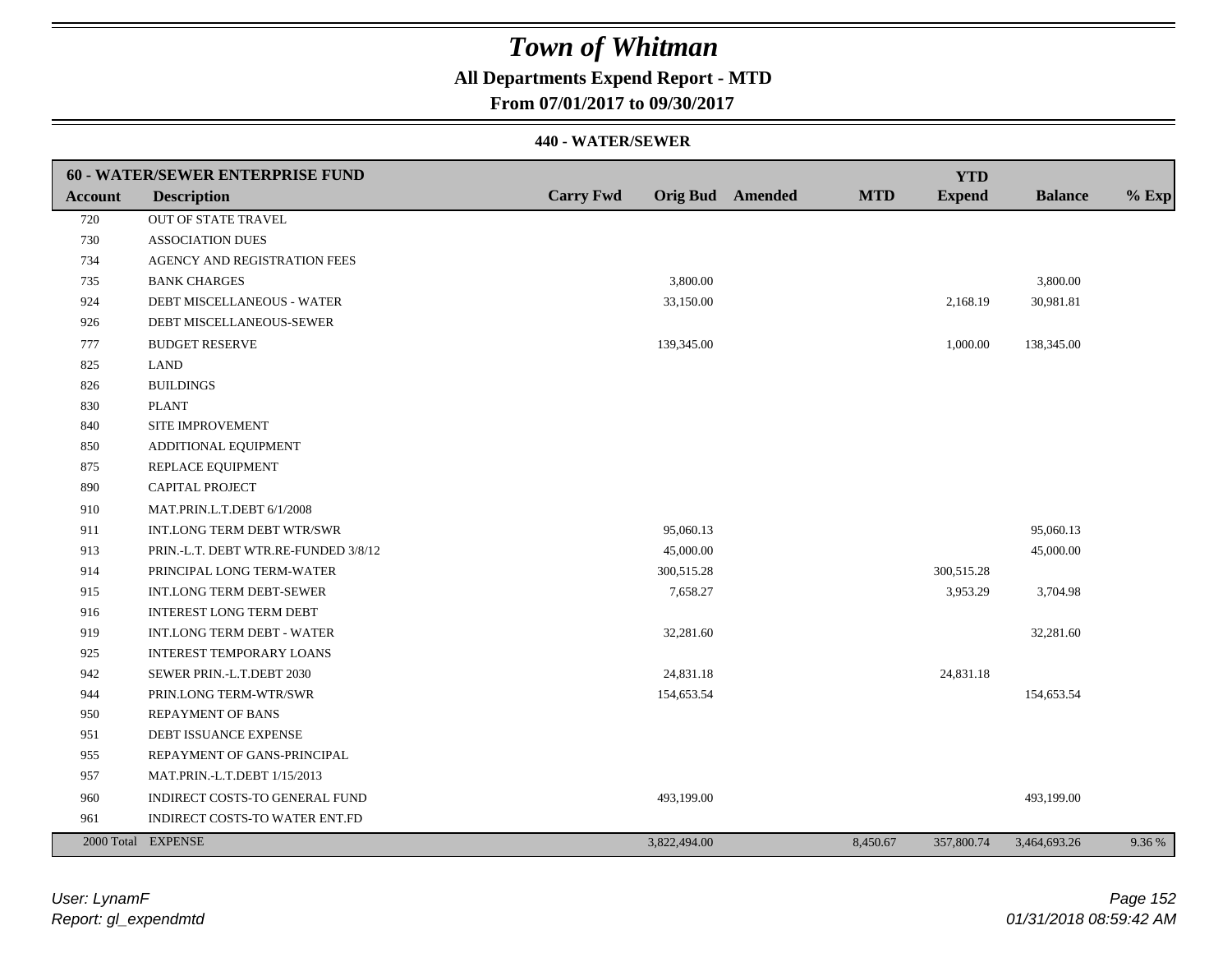## **All Departments Expend Report - MTD**

**From 07/01/2017 to 09/30/2017**

|                | 60 - WATER/SEWER ENTERPRISE FUND                    |                  |           |                         |            | <b>YTD</b>    |                |          |
|----------------|-----------------------------------------------------|------------------|-----------|-------------------------|------------|---------------|----------------|----------|
| <b>Account</b> | <b>Description</b>                                  | <b>Carry Fwd</b> |           | <b>Orig Bud</b> Amended | <b>MTD</b> | <b>Expend</b> | <b>Balance</b> | $%$ Exp  |
| 956            | REPAYMENT OF BANS-PRINCIPAL                         |                  |           |                         |            |               |                |          |
|                | 2004 Total EXPENSE                                  |                  |           |                         |            |               |                | 100.00 % |
| 962            | SEWER BOND REFUNDING EXPENSE                        |                  |           |                         |            |               |                |          |
|                | 2005 Total EXPENSE                                  |                  |           |                         |            |               |                | 100.00 % |
| 311            | <b>COMPUTER SERVICES</b>                            |                  | 12,000.00 |                         |            | 2,500.00      | 9,500.00       |          |
| 344            | <b>POSTAGE</b>                                      |                  |           |                         |            | 851.32        | $-851.32$      |          |
|                | 2050 Total DATA PROCESSING AND MAILING              |                  | 12,000.00 |                         |            | 3,351.32      | 8,648.68       | 27.92 %  |
| 272            | EQUIPMENT RENTAL                                    |                  |           |                         |            |               |                |          |
| 317            | <b>WATER TESTING</b>                                |                  |           |                         | 680.00     | 2,135.00      | $-2,135.00$    |          |
| 251            | <b>WATER MAINS</b>                                  |                  |           |                         | 81.26      | 1,936.43      | $-1,936.43$    |          |
| 253            | <b>HYDRANTS</b>                                     |                  |           |                         |            | 852.70        | $-852.70$      |          |
| 254            | <b>METERS</b>                                       |                  |           |                         | 2,607.48   | 3,312.74      | $-3,312.74$    |          |
| 582            | <b>UNIFORMS</b>                                     |                  |           |                         | 51.20      | 388.09        | $-388.09$      |          |
| 585            | MISCELLANEOUS EXPENSE                               |                  | 64,300.00 |                         | 126.20     | 2,698.49      | 61,601.51      |          |
|                | 2200 Total DIVISIONAL EXPENSE                       |                  | 64,300.00 |                         | 3,546.14   | 11,323.45     | 52,976.55      | 17.61 %  |
| 286            | WATER LEAK DETECTION                                |                  | 8,000.00  |                         |            |               | 8,000.00       |          |
|                | 2201 Total EXPENSE                                  |                  | 8,000.00  |                         |            |               | 8,000.00       | 0.00 %   |
| 999            |                                                     |                  |           |                         |            |               |                |          |
|                | 4469 Total A.27 ATM 5/13FR.R.E. PUR.JETTER MACHINE  |                  |           |                         |            |               |                | 100.00 % |
| 911            | INT.LONG TERM DEBT WTR/SWR                          |                  |           |                         |            |               |                |          |
| 944            | PRIN.LONG TERM-WTR/SWR                              |                  |           |                         |            |               |                |          |
| 999            |                                                     |                  |           |                         |            |               |                |          |
|                | 4472 Total A.6STM5/15DEBT SER.FY16 1ST PMT.BNDS.R.E |                  |           |                         |            |               |                | 100.00 % |
| 999            |                                                     | 25,000.00        |           |                         |            |               | 25,000.00      |          |
|                | 4473 Total A10STM5/15ENG.SERV.UNIDIR.FLSH.PR.R.E.   | 25,000.00        |           |                         |            |               | 25,000.00      | 0.00 %   |
| 999            |                                                     |                  |           |                         |            |               |                |          |
|                | 4480 Total A31ATM5/16PUR2016CHEV.4W/D PICKUP W/PLOW |                  |           |                         |            |               |                | 100.00 % |
| 999            |                                                     |                  |           |                         |            |               |                |          |
|                | 4482 Total A5STM5/15 DEBT SER.-TEMP.BORROWING-R.E.  |                  |           |                         |            |               |                | 100.00 % |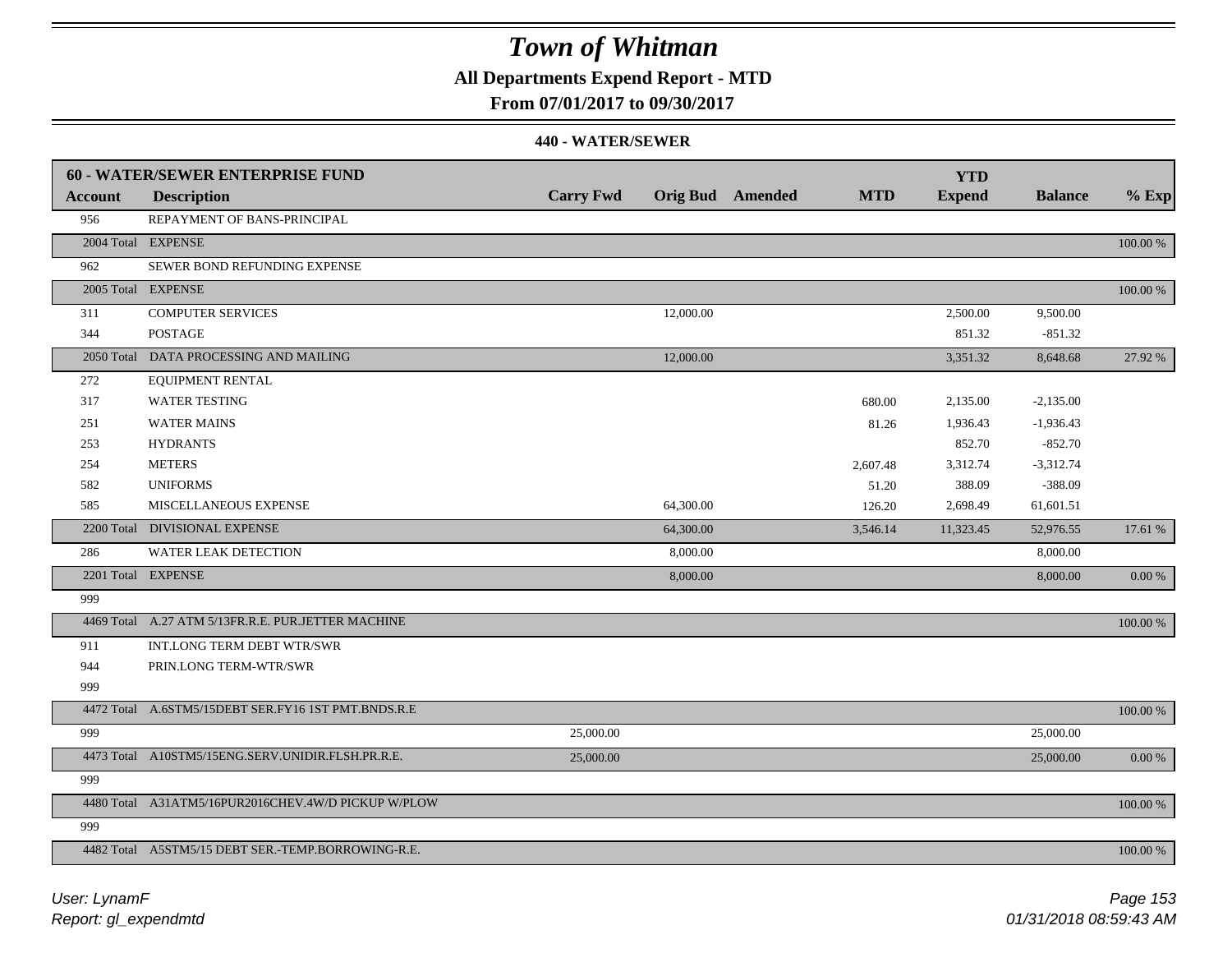## **All Departments Expend Report - MTD**

### **From 07/01/2017 to 09/30/2017**

|         | <b>60 - WATER/SEWER ENTERPRISE FUND</b>              |                  |                         |            | <b>YTD</b>    |                |             |
|---------|------------------------------------------------------|------------------|-------------------------|------------|---------------|----------------|-------------|
| Account | <b>Description</b>                                   | <b>Carry Fwd</b> | <b>Orig Bud</b> Amended | <b>MTD</b> | <b>Expend</b> | <b>Balance</b> | $%$ Exp     |
| 999     |                                                      |                  |                         |            |               |                |             |
|         | 4483 Total A.33ATM5/09RELIN.3500FT.PIPE/REP.MANHOLE  |                  |                         |            |               |                | 100.00 %    |
| 999     |                                                      | 59,587.24        |                         |            |               | 59,587.24      |             |
|         | 4532 Total A.20ATM5/12FR.R.EARN.TO REP.SEW.SYS       | 59,587.24        |                         |            |               | 59,587.24      | 0.00 %      |
| 999     |                                                      |                  |                         |            |               |                |             |
|         | 4538 Total A.31 ATM 5/10 50% PUR.E350 FORD CARGO VAN |                  |                         |            |               |                | 100.00 %    |
| 999     |                                                      | 116,392.00       |                         | 116,240.98 | 116,240.98    | 151.02         |             |
|         | 4539 Total A13STM5/15FR.R.E.SEW.SERV.BROCK-PR.YRS    | 116,392.00       |                         | 116,240.98 | 116,240.98    | 151.02         | 99.87 %     |
| 999     |                                                      |                  |                         |            |               |                |             |
|         | 4548 Total A.25ATM5/11FR.R.E. TO REP. WSTEWTR PUMPS  |                  |                         |            |               |                | 100.00 %    |
| 999     |                                                      | 1,257.00         |                         |            |               | 1,257.00       |             |
|         | 4560 Total A.30 ATM 5/10 REPAIR WASTEWTR.PUMPS       | 1,257.00         |                         |            |               | 1,257.00       | 0.00 %      |
| 999     |                                                      |                  |                         |            |               |                |             |
|         | 4562 Total A.30ATM5/16 REPLACE TRUCK BODY            |                  |                         |            |               |                | 100.00 %    |
| 999     |                                                      |                  |                         |            |               |                |             |
|         | 4577 Total DPW-SITE WORK & PERMIT/FACILITY IMPROV.   |                  |                         |            |               |                | $100.00~\%$ |
| 999     |                                                      |                  |                         |            |               |                |             |
|         | 4579 Total A.5STM12/17 SWR.F.MAIN REP.& BY-PASS      |                  |                         |            |               |                | 100.00 %    |
| 999     |                                                      | 20,000.00        |                         |            | 18,000.00     | 2,000.00       |             |
|         | 4606 Total Res.Fnd. Trans.-Engin.Costs Rte.18 & 27   | 20,000.00        |                         |            | 18,000.00     | 2,000.00       | 90.00 %     |
| 999     |                                                      | 420.00           |                         |            |               | 420.00         |             |
|         | 4608 Total A.21ATM5/12 FR.R.EARN.TO LEAK DETECT.     | 420.00           |                         |            |               | 420.00         | 0.00 %      |
| 999     |                                                      |                  |                         |            |               |                |             |
|         | 4609 Total A.21 ATM5/14 FR.R.E.PUR&INST.BACK-UP GEN  |                  |                         |            |               |                | 100.00 %    |
| 999     |                                                      | 5,265.09         |                         |            | 3,853.00      | 1,412.09       |             |
|         | 4610 Total A.22ATM5/14FR.R.E.REP.&REPL.EQ@PUMP STA.  | 5,265.09         |                         |            | 3,853.00      | 1,412.09       | 73.18%      |
| 999     |                                                      |                  |                         |            |               |                |             |
|         | 4611 Total A2 STM 5/17 PRIOR YEAR BILL               |                  |                         |            |               |                | 100.00 %    |
|         |                                                      |                  |                         |            |               |                |             |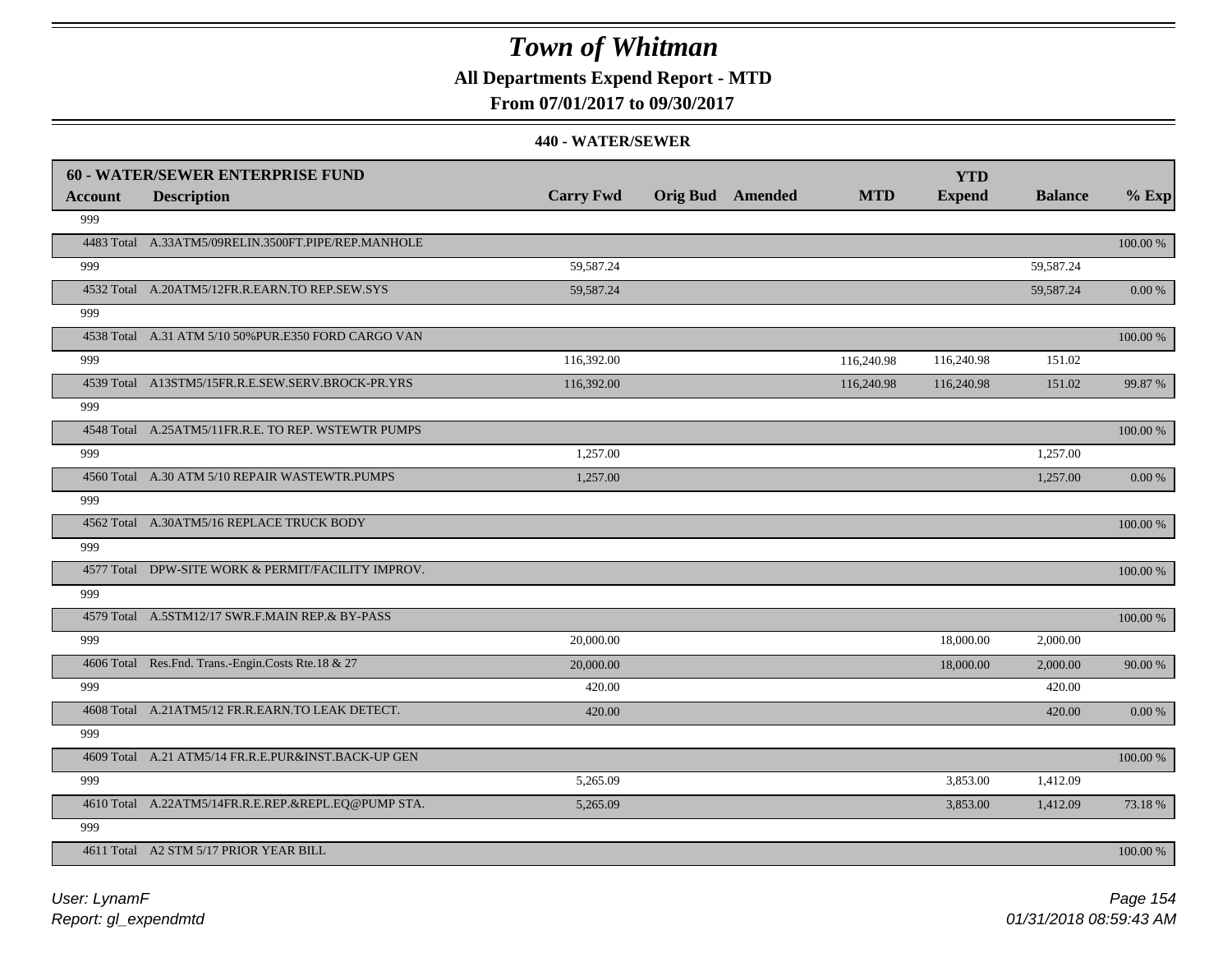## **All Departments Expend Report - MTD**

### **From 07/01/2017 to 09/30/2017**

|                | 60 - WATER/SEWER ENTERPRISE FUND               |                  |                 |         |            | <b>YTD</b>    |                |            |
|----------------|------------------------------------------------|------------------|-----------------|---------|------------|---------------|----------------|------------|
| <b>Account</b> | <b>Description</b>                             | <b>Carry Fwd</b> | <b>Orig Bud</b> | Amended | <b>MTD</b> | <b>Expend</b> | <b>Balance</b> | $%$ Exp    |
| 999            |                                                |                  |                 |         |            |               |                |            |
|                | 4612 Total A.3STM 12/17 PUR.WATER METERS       |                  |                 |         |            |               |                | $100.00\%$ |
| 999            |                                                |                  |                 |         |            |               |                |            |
|                | 4613 Total A.4STM12/17 SWR.EASEMNT SURVEYG ETC |                  |                 |         |            |               |                | 100.00 %   |
| 999            |                                                |                  |                 |         |            |               |                |            |
|                | 4614 Total A.30ATM 5/10 WASTEWTR.UPGRADES FY06 |                  |                 |         |            |               |                | 100.00 %   |
|                | <b>440 Total WATER/SEWER</b>                   | 227,921.33       | 4,544,517.00    |         | 174.092.28 | 652,716.24    | 4,119,722.09   |            |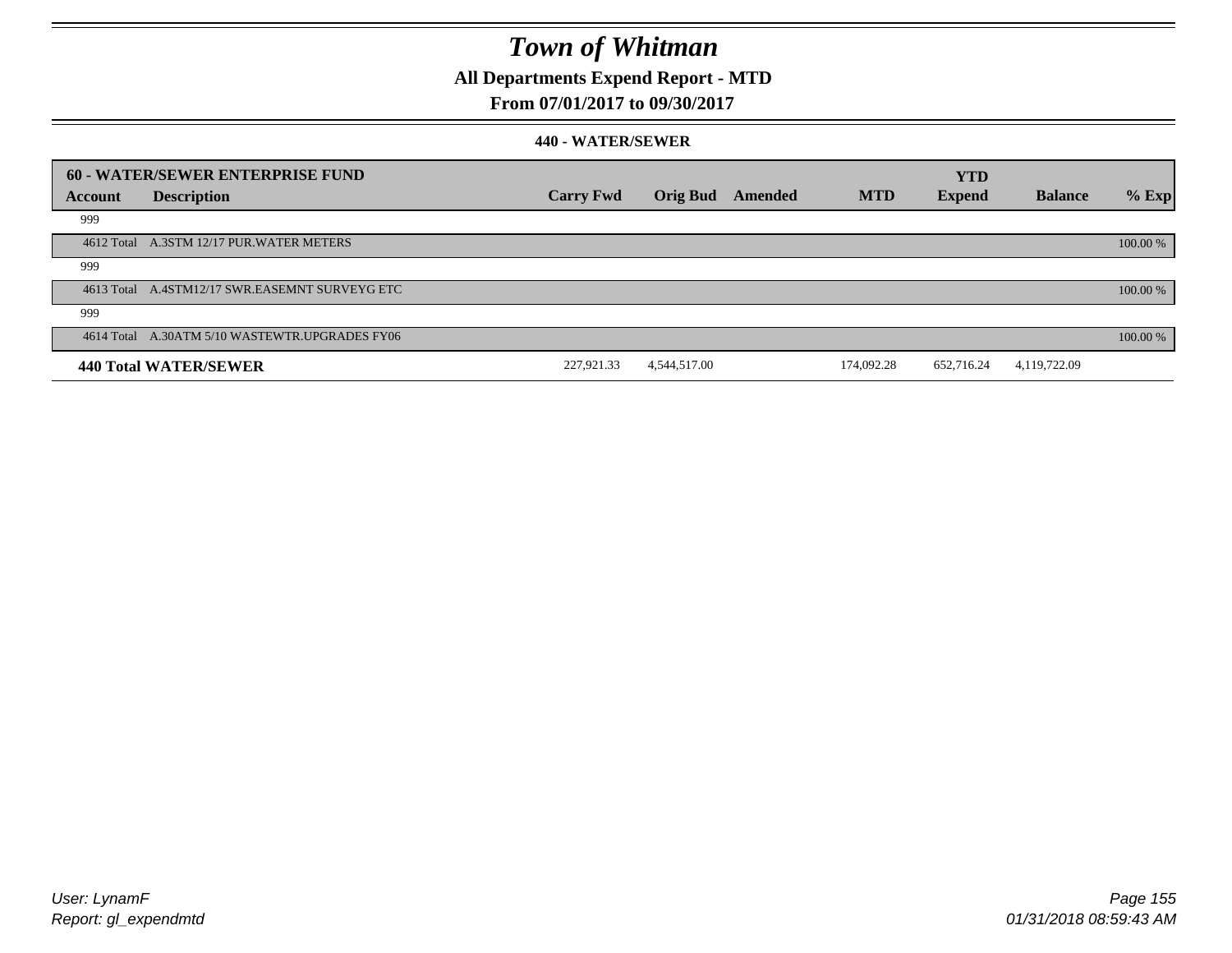## **All Departments Expend Report - MTD**

**From 07/01/2017 to 09/30/2017**

#### **441 - SEWER ENCUMBRANCE**

|                | <b>60 - WATER/SEWER ENTERPRISE FUND</b> |                  |                         |            | <b>YTD</b>    |                |          |
|----------------|-----------------------------------------|------------------|-------------------------|------------|---------------|----------------|----------|
| <b>Account</b> | <b>Description</b>                      | <b>Carry Fwd</b> | <b>Orig Bud</b> Amended | <b>MTD</b> | <b>Expend</b> | <b>Balance</b> | $%$ Exp  |
| 380            | <b>DISPOSAL COSTS</b>                   |                  |                         |            |               |                |          |
|                | 2000 Total EXPENSE                      |                  |                         |            |               |                | 100.00 % |
| 939            | <b>FY2015 ENCUMBRANCES</b>              |                  |                         |            |               |                |          |
| 940            | FY2016 ENCUMBRANCES                     | 850,000.00       |                         |            |               | 850,000.00     |          |
| 943            | <b>FY2012 ENCUMBRANCES</b>              |                  |                         |            |               |                |          |
| 945            | FY2013 ENCUMBRANCES                     |                  |                         |            |               |                |          |
| 946            | <b>FY2010 ENCUMBRANCES</b>              |                  |                         |            |               |                |          |
| 948            | <b>FY07 ENCUMBRANCES</b>                |                  |                         |            |               |                |          |
| 949            | FY2014 ENCUMBRANCES                     |                  |                         |            |               |                |          |
| 953            | <b>FY2009 ENCUMBRANCES</b>              |                  |                         |            |               |                |          |
| 958            | FY2005 ENCUMBRANCES                     |                  |                         |            |               |                |          |
| 959            | <b>FY2006 ENCUMBRANCES</b>              |                  |                         |            |               |                |          |
| 965            | SEWER FY13 DISPOSAL COSTS ENCUMBERED    |                  |                         |            |               |                |          |
| 966            | SEWER FY14 DISPOSAL COSTS ENCUMBERED    |                  |                         |            |               |                |          |
| 967            | SEWER FY15 DISPOSAL COSTS ENCUMBERED    | 259,684.68       |                         |            |               | 259,684.68     |          |
| 941            | FY 2017 ENCUMBRANCES                    | 800,000.00       |                         |            |               | 800,000.00     |          |
|                | 2001 Total EXPENSE                      | 1,909,684.68     |                         |            |               | 1,909,684.68   | 0.00 %   |
| 765            | INDIR.COSTS DUE TO GEN.FD.FY95          |                  |                         |            |               |                |          |
| 766            | INDIR.COSTS DUE TO GEN.FD.FY96          |                  |                         |            |               |                |          |
| 767            | INDIR.COSTS DUE TO GEN.FD FY97          |                  |                         |            |               |                |          |
| 768            | INDIR.COSTS DUE TO GEN.FD.FY98          |                  |                         |            |               |                |          |
| 769            | INDIR.COSTS DUE TO GEN.FD.FY99          |                  |                         |            |               |                |          |
|                | 2002 Total EXPENSE                      |                  |                         |            |               |                | 100.00 % |
| 863            | IND.COSTS FY00 DUE TO GF-PR.YR          |                  |                         |            |               |                |          |
| 869            | INDIR.COSTS DUE TO G.FND-PR.YR          |                  |                         |            |               |                |          |
|                | 2003 Total EXPENSE                      |                  |                         |            |               |                | 100.00 % |
|                | <b>441 Total SEWER ENCUMBRANCE</b>      | 1,909,684.68     |                         |            |               | 1,909,684.68   |          |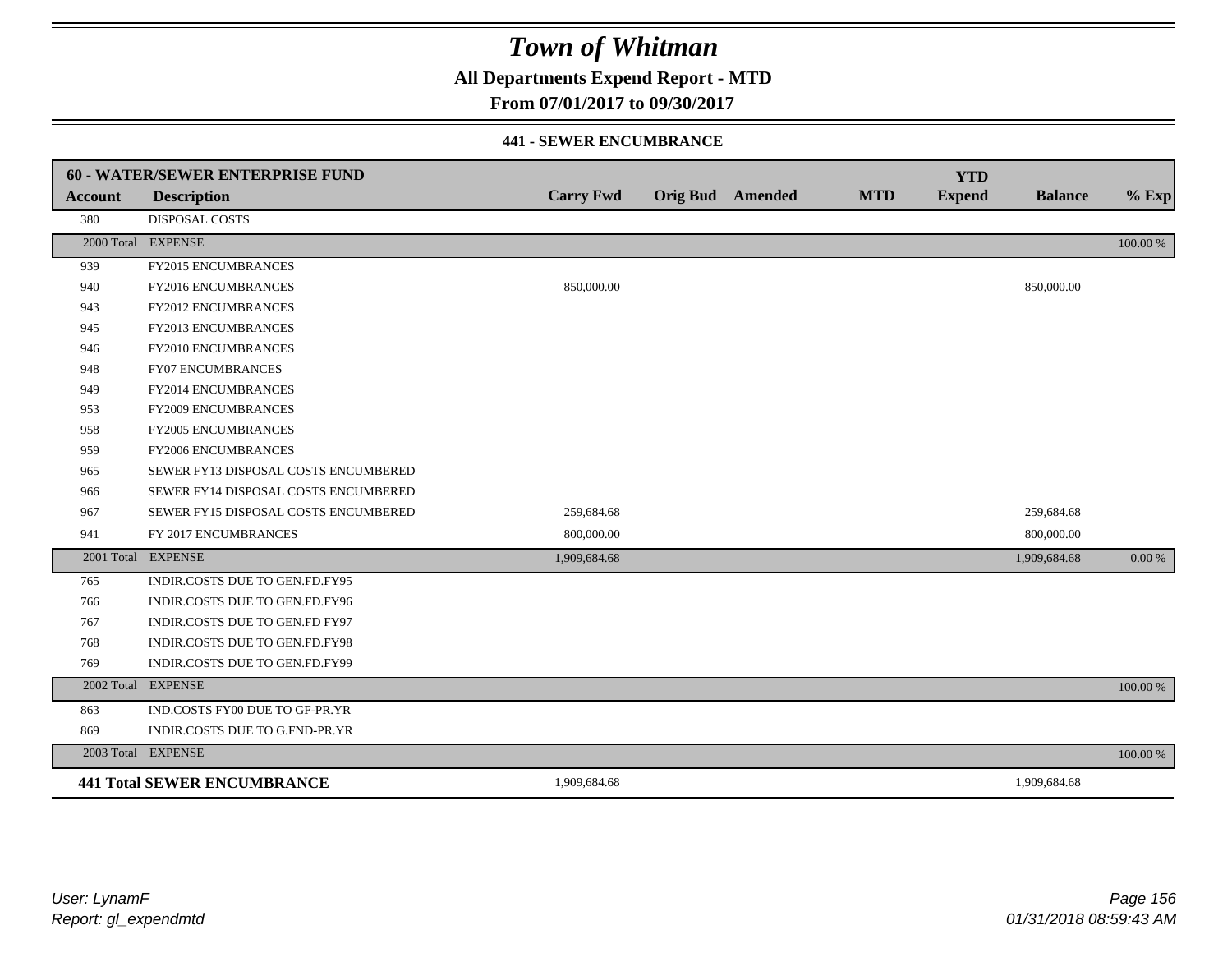**All Departments Expend Report - MTD**

**From 07/01/2017 to 09/30/2017**

#### **451 - WATER ENCUMBRANCE**

|         | <b>60 - WATER/SEWER ENTERPRISE FUND</b> |                  |                 |         |            | <b>YTD</b>    |                |          |
|---------|-----------------------------------------|------------------|-----------------|---------|------------|---------------|----------------|----------|
| Account | <b>Description</b>                      | <b>Carry Fwd</b> | <b>Orig Bud</b> | Amended | <b>MTD</b> | <b>Expend</b> | <b>Balance</b> | $%$ Exp  |
| 941     | FY 2017 ENCUMBRANCES                    | 60,000.00        |                 |         |            | 493.16        | 59,506.84      |          |
|         | 2000 Total EXPENSE                      | 60,000.00        |                 |         |            | 493.16        | 59,506.84      | $0.82\%$ |
| 939     | <b>FY2015 ENCUMBRANCES</b>              |                  |                 |         |            |               |                |          |
| 940     | <b>FY2016 ENCUMBRANCES</b>              |                  |                 |         |            |               |                |          |
| 949     | <b>FY2014 ENCUMBRANCES</b>              |                  |                 |         |            |               |                |          |
|         | 2001 Total EXPENSE                      |                  |                 |         |            |               |                | 100.00 % |
|         | <b>451 Total WATER ENCUMBRANCE</b>      | 60,000.00        |                 |         |            | 493.16        | 59,506.84      |          |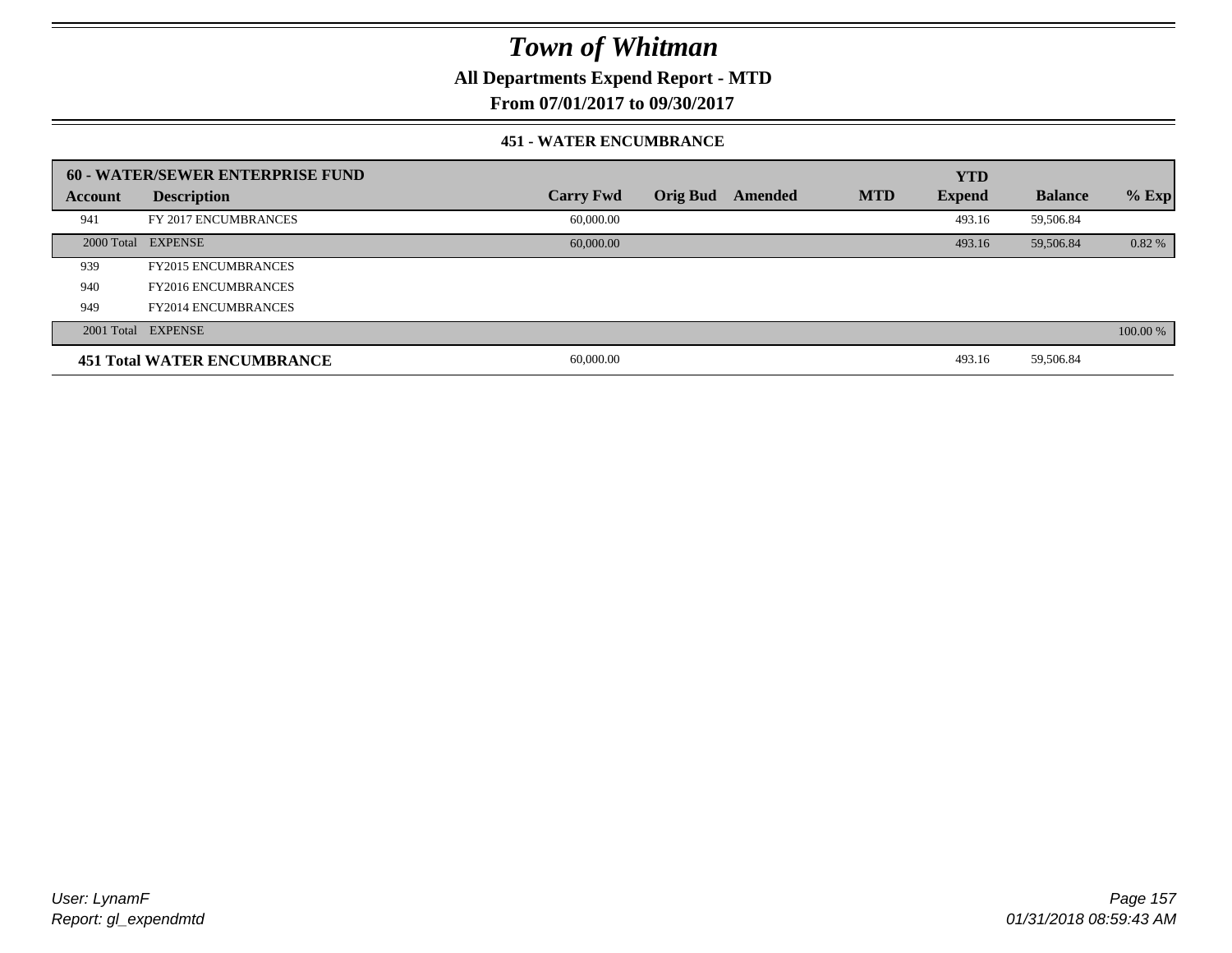## **All Departments Expend Report - MTD**

**From 07/01/2017 to 09/30/2017**

|                 | <b>60 - WATER/SEWER ENTERPRISE FUND</b> |                  |                  |            | YTD           |                |            |
|-----------------|-----------------------------------------|------------------|------------------|------------|---------------|----------------|------------|
| Account         | <b>Description</b>                      | <b>Carry Fwd</b> | Orig Bud Amended | <b>MTD</b> | <b>Expend</b> | <b>Balance</b> | $%$ Exp    |
| 005             | <b>TRASH FEE REFUNDS</b>                |                  |                  |            |               |                |            |
| 1997 Total 1997 |                                         |                  |                  |            |               |                | $100.00\%$ |
|                 | <b>850 Total TAX REFUNDS</b>            |                  |                  |            |               |                |            |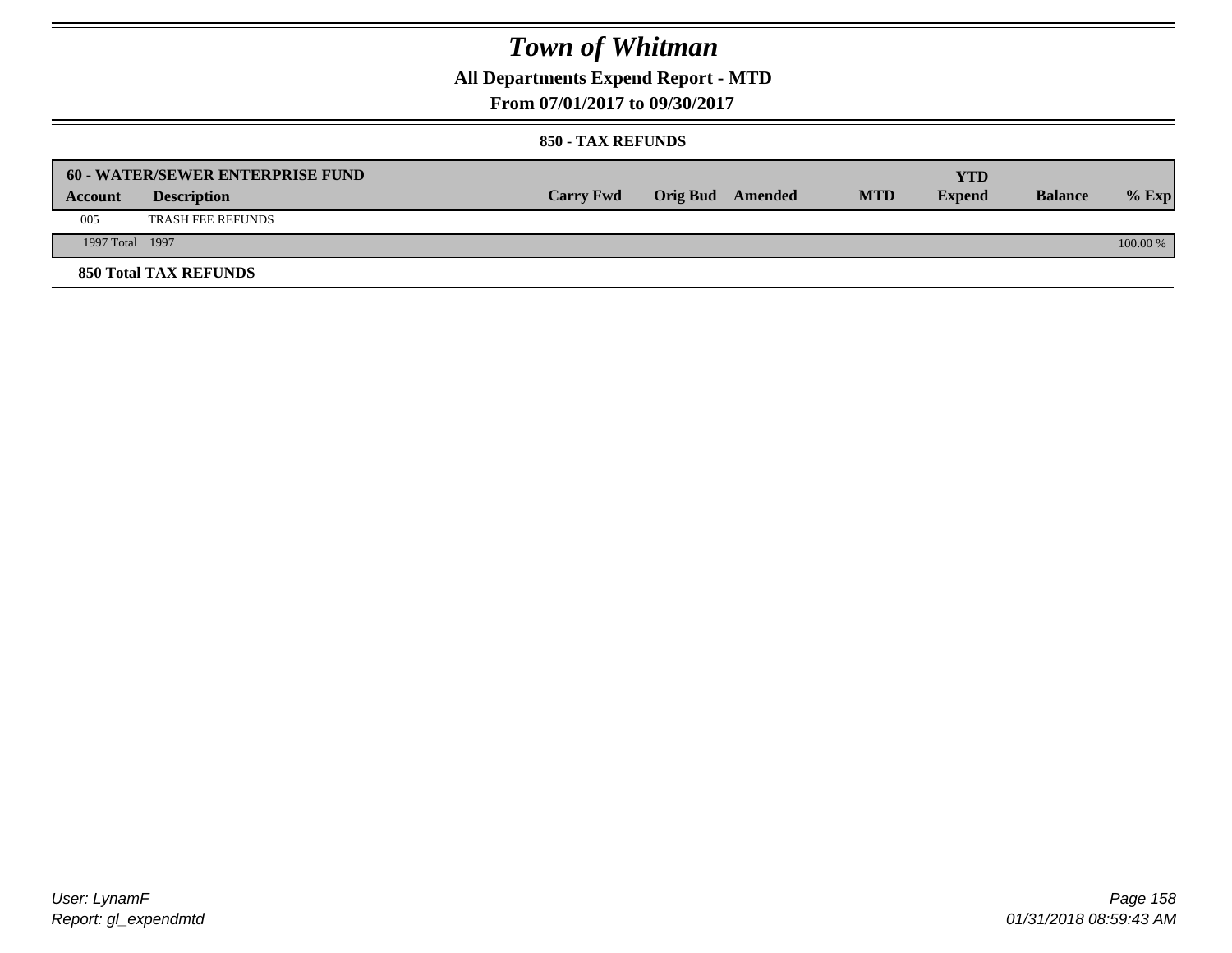## **All Departments Expend Report - MTD**

**From 07/01/2017 to 09/30/2017**

#### **851 - FIRE REVOLVING**

|         | 60 - WATER/SEWER ENTERPRISE FUND |                  |                  |            | <b>YTD</b>    |                |            |
|---------|----------------------------------|------------------|------------------|------------|---------------|----------------|------------|
| Account | <b>Description</b>               | <b>Carry Fwd</b> | Orig Bud Amended | <b>MTD</b> | <b>Expend</b> | <b>Balance</b> | $%$ Exp    |
| 008     | <b>SEWER DETAILS</b>             |                  |                  |            |               |                |            |
|         | 1000 Total SALARIES              |                  |                  |            |               |                | $100.00\%$ |
|         | <b>851 Total FIRE REVOLVING</b>  |                  |                  |            |               |                |            |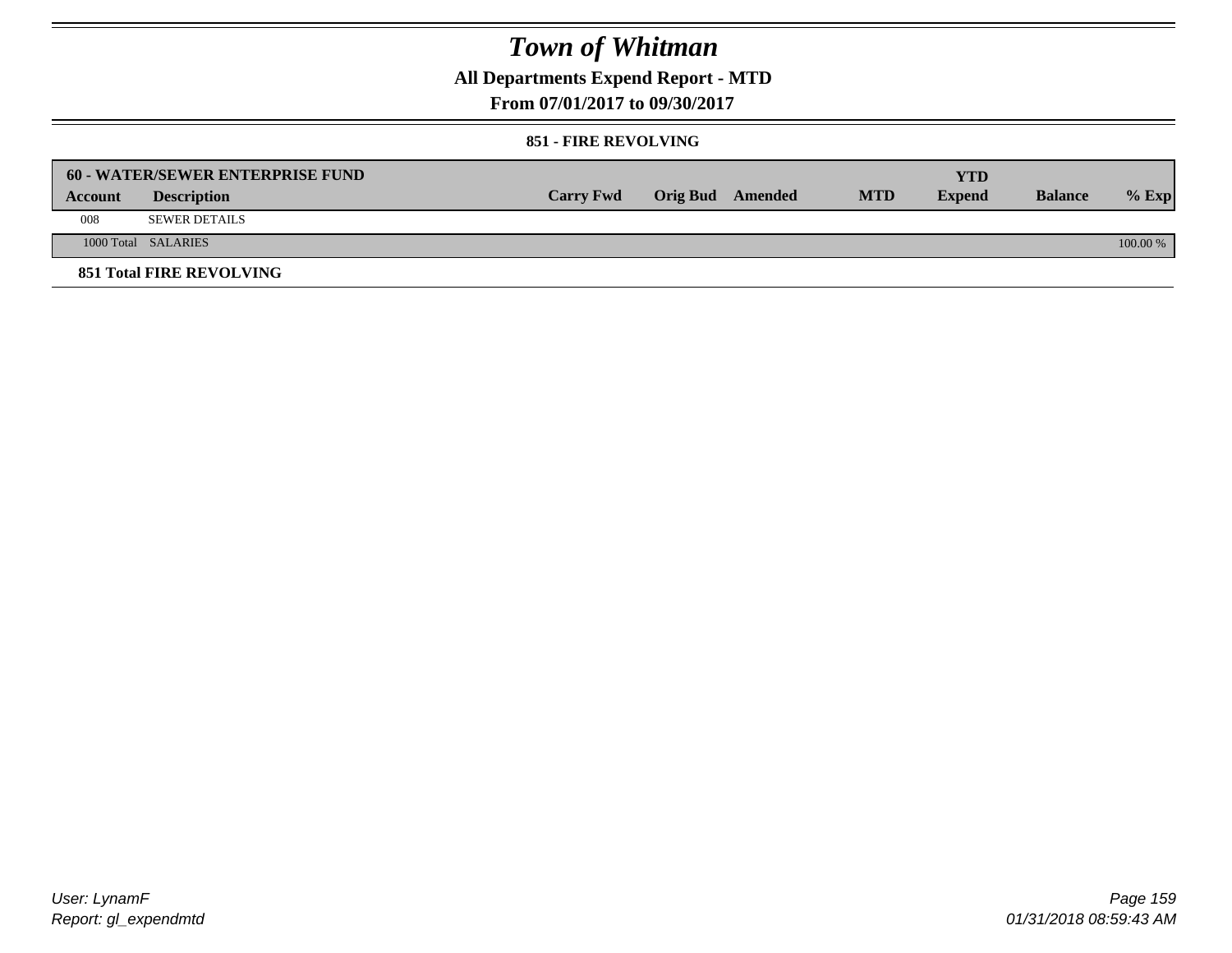## **All Departments Expend Report - MTD**

**From 07/01/2017 to 09/30/2017**

#### **852 - POLICE REVOLVING**

|         | 60 - WATER/SEWER ENTERPRISE FUND  |                  |                  |            | YTD           |                |          |
|---------|-----------------------------------|------------------|------------------|------------|---------------|----------------|----------|
| Account | <b>Description</b>                | <b>Carry Fwd</b> | Orig Bud Amended | <b>MTD</b> | <b>Expend</b> | <b>Balance</b> | $%$ Exp  |
| 008     | <b>SEWER DETAILS</b>              |                  |                  |            |               |                |          |
|         | 1000 Total SALARIES               |                  |                  |            |               |                | 100.00 % |
|         | <b>852 Total POLICE REVOLVING</b> |                  |                  |            |               |                |          |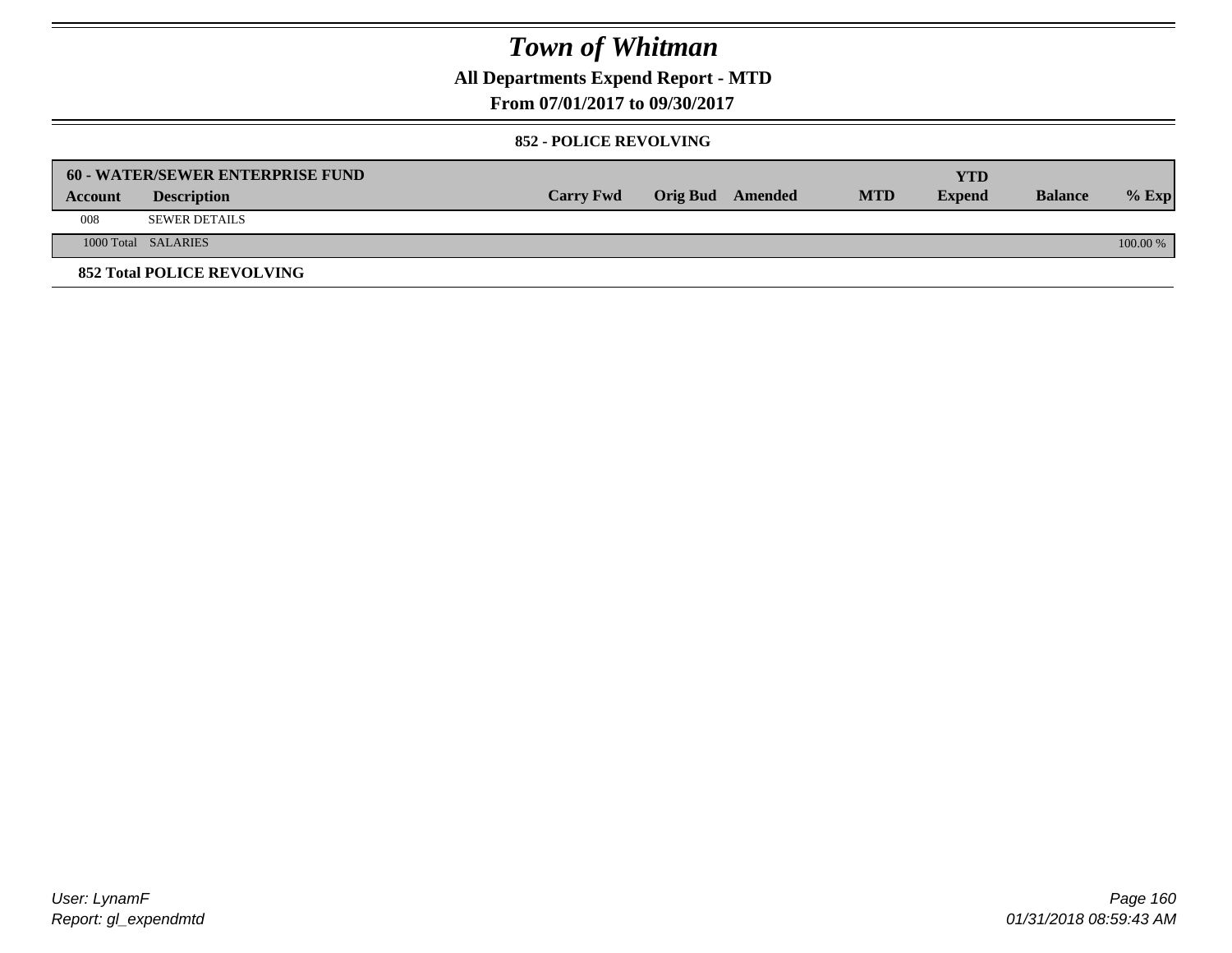## **All Departments Expend Report - MTD**

### **From 07/01/2017 to 09/30/2017**

### **870 - AGENCY**

|         | <b>60 - WATER/SEWER ENTERPRISE FUND</b> |                  |                 |         |            | <b>YTD</b>    |                |          |
|---------|-----------------------------------------|------------------|-----------------|---------|------------|---------------|----------------|----------|
| Account | <b>Description</b>                      | <b>Carry Fwd</b> | <b>Orig Bud</b> | Amended | <b>MTD</b> | <b>Expend</b> | <b>Balance</b> | $%$ Exp  |
| 027     | <b>GUAR.DEPOSIT INTEREST-REFUND</b>     |                  |                 |         |            |               |                |          |
| 029     | <b>GUARANTEED DEPOSITS REFUNDED</b>     |                  |                 |         |            |               |                |          |
| 055     | <b>GUARANTEED DEP.J.TASSINARI</b>       |                  |                 |         |            |               |                |          |
| 056     | <b>GUARANTEE DEP.REFND.-J. KELLEHER</b> |                  |                 |         |            |               |                |          |
| 059     | <b>GUARANTEE DEPOSITS FORFIETED</b>     |                  |                 |         |            |               |                |          |
| 236     | GUAR.DEPOSITS REFUNDED-CONSTR.TECH.     |                  |                 |         |            |               |                |          |
| 237     | <b>GUARENTEE DEPOSITS REFUNDED</b>      |                  |                 |         |            |               |                |          |
| 410     | GUAR.DEP.REFNDED-R. Robertson           |                  |                 |         |            |               |                |          |
|         | 2000 Total EXPENSE                      |                  |                 |         |            |               |                | 100.00 % |
| 899     | <b>EXCHANGE ACCOUNT</b>                 |                  |                 |         |            |               |                |          |
|         | 2002 Total EXPENSE                      |                  |                 |         |            |               |                | 100.00 % |
|         | <b>870 Total AGENCY</b>                 |                  |                 |         |            |               |                |          |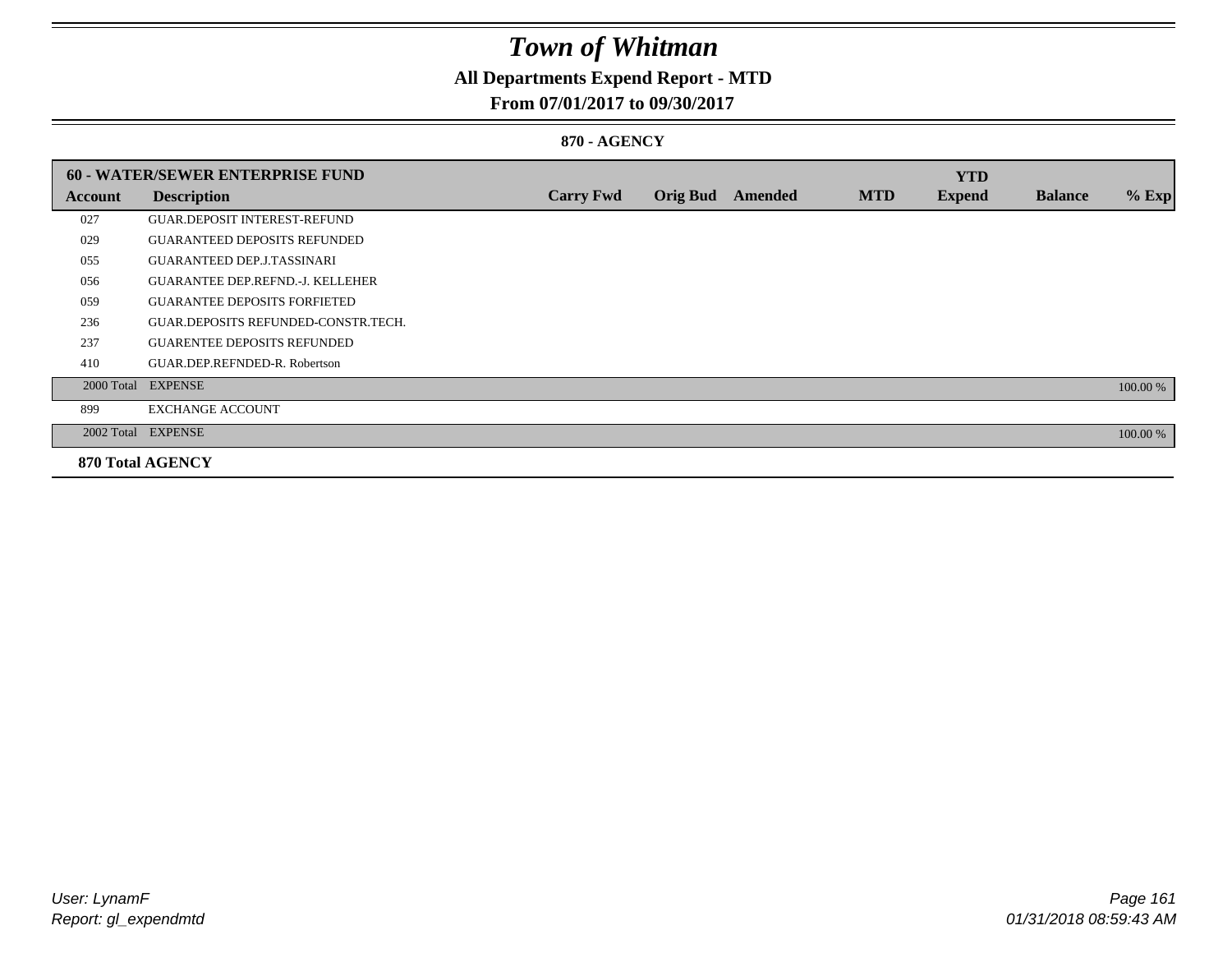**All Departments Expend Report - MTD**

**From 07/01/2017 to 09/30/2017**

#### **873 - USER CHARGES REFUNDS**

|                 | 60 - WATER/SEWER ENTERPRISE FUND |                  |                         |            | <b>YTD</b>    |                |             |
|-----------------|----------------------------------|------------------|-------------------------|------------|---------------|----------------|-------------|
| <b>Account</b>  | <b>Description</b>               | <b>Carry Fwd</b> | <b>Orig Bud</b> Amended | <b>MTD</b> | <b>Expend</b> | <b>Balance</b> | $%$ Exp     |
| 053             | SEWER RATES REFUNDS              |                  |                         |            |               |                |             |
| 1999 Total 1999 |                                  |                  |                         |            |               |                | 100.00 %    |
| 053             | SEWER RATES REFUNDS              |                  |                         |            |               |                |             |
|                 | 2001 Total EXPENSE               |                  |                         |            |               |                | 100.00 %    |
| 053             | SEWER RATES REFUNDS              |                  |                         |            |               |                |             |
|                 | 2002 Total EXPENSE               |                  |                         |            |               |                | 100.00 %    |
| 053             | <b>SEWER RATES REFUNDS</b>       |                  |                         |            |               |                |             |
|                 | 2003 Total EXPENSE               |                  |                         |            |               |                | 100.00 %    |
| 053             | <b>SEWER RATES REFUNDS</b>       |                  |                         |            |               |                |             |
| 178             | SEWER LIEN REFUNDS               |                  |                         |            |               |                |             |
|                 | 2004 Total EXPENSE               |                  |                         |            |               |                | 100.00 %    |
| 053             | SEWER RATES REFUNDS              |                  |                         |            |               |                |             |
| 178             | SEWER LIEN REFUNDS               |                  |                         |            |               |                |             |
|                 | 2005 Total EXPENSE               |                  |                         |            |               |                | 100.00 %    |
| 053             | SEWER RATES REFUNDS              |                  |                         |            |               |                |             |
|                 | 2006 Total EXPENSE               |                  |                         |            |               |                | 100.00 %    |
| 053             | SEWER RATES REFUNDS              |                  |                         |            |               |                |             |
| 178             | <b>SEWER LIEN REFUNDS</b>        |                  |                         |            |               |                |             |
|                 | 2007 Total EXPENSE               |                  |                         |            |               |                | 100.00 %    |
| 053             | <b>SEWER RATES REFUNDS</b>       |                  |                         |            |               |                |             |
| 178             | SEWER LIEN REFUNDS               |                  |                         |            |               |                |             |
|                 | 2008 Total EXPENSE               |                  |                         |            |               |                | 100.00 %    |
| 053             | <b>SEWER RATES REFUNDS</b>       |                  |                         |            |               |                |             |
| 178             | SEWER LIEN REFUNDS               |                  |                         |            |               |                |             |
|                 | 2009 Total EXPENSE               |                  |                         |            |               |                | 100.00 %    |
| 053             | SEWER RATES REFUNDS              |                  |                         |            |               |                |             |
| 178             | SEWER LIEN REFUNDS               |                  |                         |            |               |                |             |
|                 | 2010 Total EXPENSE               |                  |                         |            |               |                | $100.00~\%$ |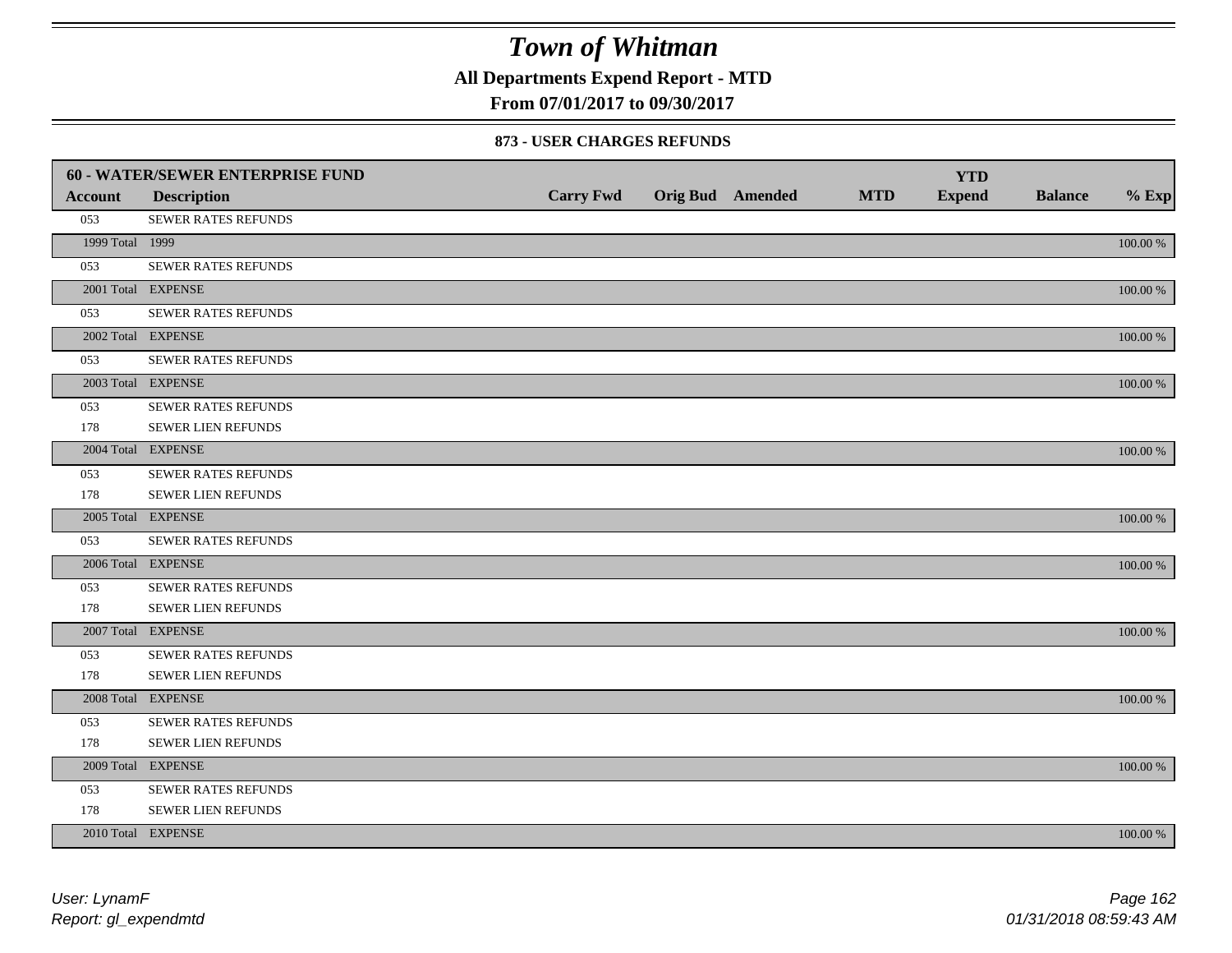**All Departments Expend Report - MTD**

### **From 07/01/2017 to 09/30/2017**

#### **873 - USER CHARGES REFUNDS**

|                | 60 - WATER/SEWER ENTERPRISE FUND |                  |                         |            | <b>YTD</b>    |                |             |
|----------------|----------------------------------|------------------|-------------------------|------------|---------------|----------------|-------------|
| <b>Account</b> | <b>Description</b>               | <b>Carry Fwd</b> | <b>Orig Bud</b> Amended | <b>MTD</b> | <b>Expend</b> | <b>Balance</b> | $%$ Exp     |
| 053            | <b>SEWER RATES REFUNDS</b>       |                  |                         |            |               |                |             |
|                | 2011 Total EXPENSE               |                  |                         |            |               |                | 100.00 %    |
| 053            | SEWER RATES REFUNDS              |                  |                         |            |               |                |             |
| 178            | <b>SEWER LIEN REFUNDS</b>        |                  |                         |            |               |                |             |
|                | 2012 Total EXPENSE               |                  |                         |            |               |                | 100.00 %    |
| 053            | SEWER RATES REFUNDS              |                  |                         |            |               |                |             |
| 173            | <b>WATER LIEN REFUNDS</b>        |                  |                         |            |               |                |             |
| 178            | SEWER LIEN REFUNDS               |                  |                         |            |               |                |             |
|                | 2013 Total EXPENSE               |                  |                         |            |               |                | 100.00 %    |
| 046            | <b>WATER RATES REFUNDS</b>       |                  |                         |            |               |                |             |
| 053            | SEWER RATES REFUNDS              |                  |                         |            |               |                |             |
| 173            | WATER LIEN REFUNDS               |                  |                         |            |               |                |             |
| 178            | <b>SEWER LIEN REFUNDS</b>        |                  |                         |            |               |                |             |
|                | 2014 Total EXPENSE               |                  |                         |            |               |                | 100.00 %    |
| 046            | WATER RATES REFUNDS              |                  |                         |            |               |                |             |
| 053            | <b>SEWER RATES REFUNDS</b>       |                  |                         |            |               |                |             |
| 173            | WATER LIEN REFUNDS               |                  |                         |            |               |                |             |
| 178            | SEWER LIEN REFUNDS               |                  |                         |            |               |                |             |
|                | 2015 Total EXPENSE               |                  |                         |            |               |                | 100.00 %    |
| 046            | <b>WATER RATES REFUNDS</b>       |                  |                         |            |               |                |             |
| 053            | SEWER RATES REFUNDS              |                  |                         |            |               |                |             |
| 173            | <b>WATER LIEN REFUNDS</b>        |                  |                         |            |               |                |             |
| 178            | <b>SEWER LIEN REFUNDS</b>        |                  |                         |            |               |                |             |
|                | 2016 Total EXPENSE               |                  |                         |            |               |                | $100.00~\%$ |
| 046            | <b>WATER RATES REFUNDS</b>       |                  |                         | 747.30     | 747.30        | $-747.30$      |             |
| 053            | SEWER RATES REFUNDS              |                  |                         | 970.25     | 970.25        | $-970.25$      |             |
| 173            | WATER LIEN REFUNDS               |                  |                         |            |               |                |             |
| 178            | <b>SEWER LIEN REFUNDS</b>        |                  |                         |            |               |                |             |
|                | 2017 Total EXPENSE               |                  |                         | 1,717.55   | 1,717.55      | $-1,717.55$    | $100.00~\%$ |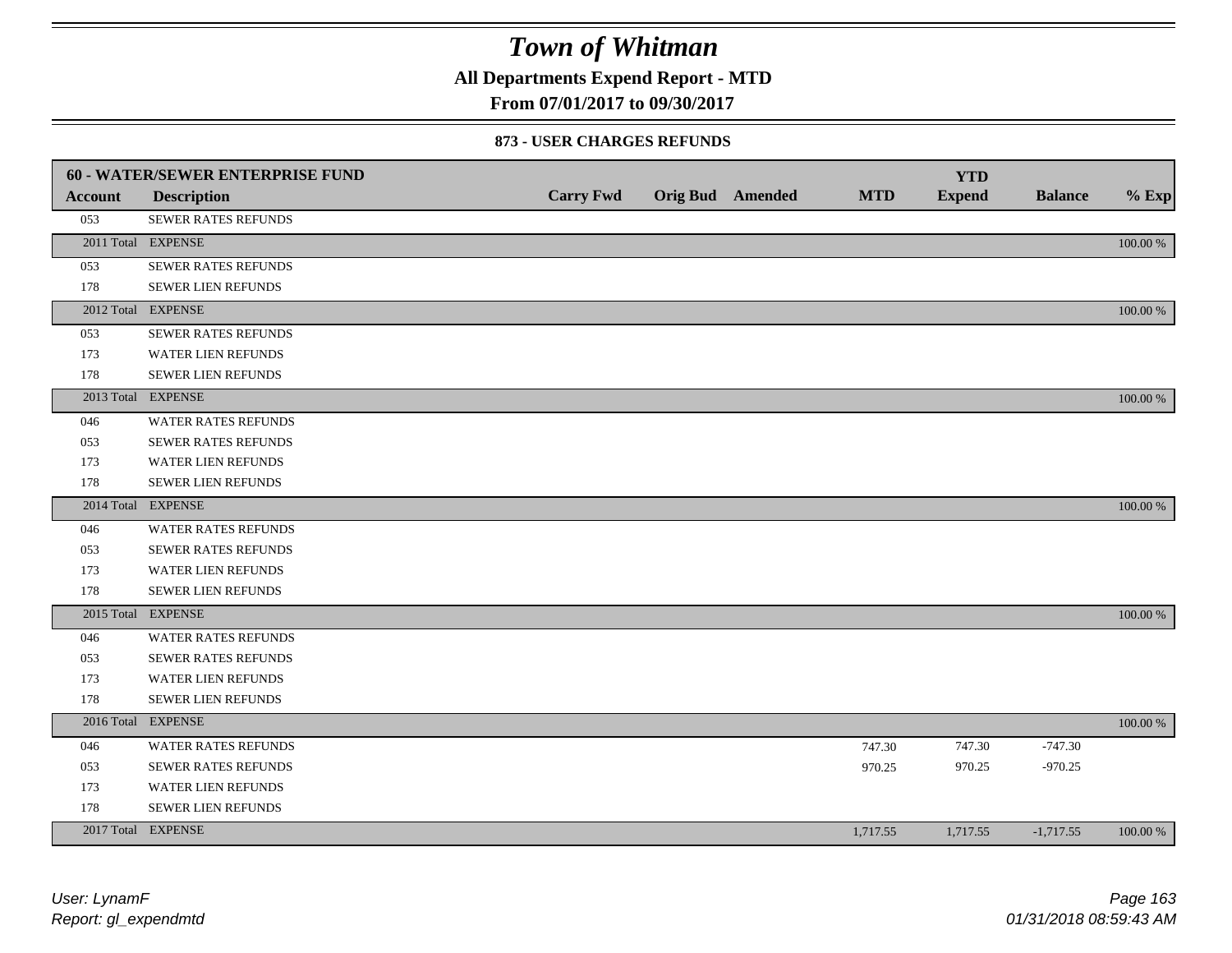## **All Departments Expend Report - MTD**

### **From 07/01/2017 to 09/30/2017**

#### **873 - USER CHARGES REFUNDS**

|         | 60 - WATER/SEWER ENTERPRISE FUND |                  |                 |         |            | <b>YTD</b>    |                |          |
|---------|----------------------------------|------------------|-----------------|---------|------------|---------------|----------------|----------|
| Account | <b>Description</b>               | <b>Carry Fwd</b> | <b>Orig Bud</b> | Amended | <b>MTD</b> | <b>Expend</b> | <b>Balance</b> | $%$ Exp  |
| 046     | <b>WATER RATES REFUNDS</b>       |                  |                 |         |            |               |                |          |
| 053     | <b>SEWER RATES REFUNDS</b>       |                  |                 |         |            |               |                |          |
| 173     | WATER LIEN REFUNDS               |                  |                 |         |            |               |                |          |
| 178     | <b>SEWER LIEN REFUNDS</b>        |                  |                 |         |            |               |                |          |
|         | 2018 Total EXPENSE               |                  |                 |         |            |               |                | 100.00 % |
| 053     | <b>SEWER RATES REFUNDS</b>       |                  |                 |         |            |               |                |          |
|         | 2201 Total EXPENSE               |                  |                 |         |            |               |                | 100.00 % |
|         | 873 Total USER CHARGES REFUNDS   |                  |                 |         | 1,717.55   | 1,717.55      | $-1,717.55$    |          |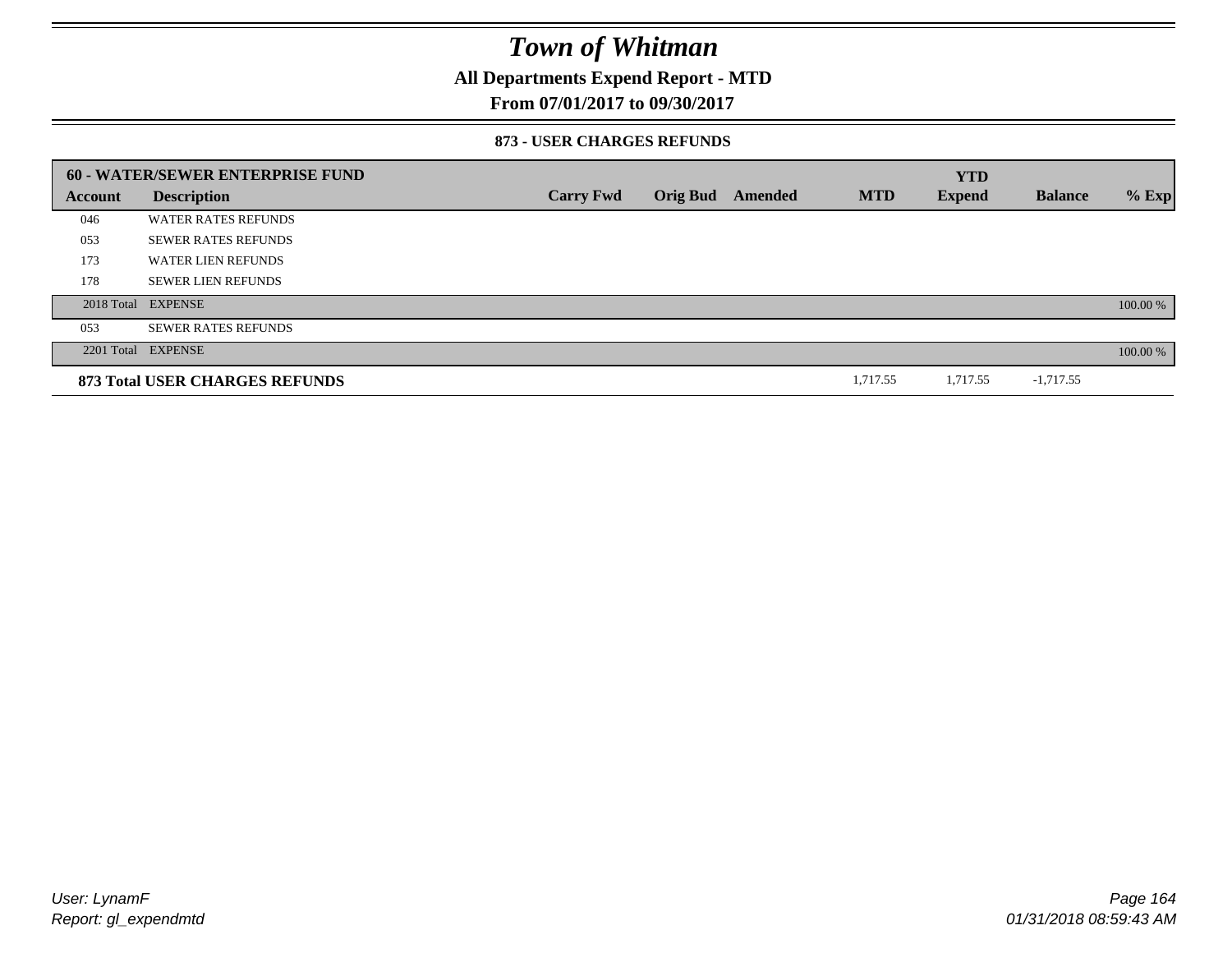## **All Departments Expend Report - MTD**

**From 07/01/2017 to 09/30/2017**

#### **875 - MISCELLANEOUS**

|         | <b>60 - WATER/SEWER ENTERPRISE FUND</b> |                  |  |                  |            | <b>YTD</b>    |                |          |
|---------|-----------------------------------------|------------------|--|------------------|------------|---------------|----------------|----------|
| Account | <b>Description</b>                      | <b>Carry Fwd</b> |  | Orig Bud Amended | <b>MTD</b> | <b>Expend</b> | <b>Balance</b> | $%$ Exp  |
| 044     | <b>REFUNDS-PRIOR YEARS</b>              |                  |  |                  |            |               |                |          |
| 080     | WTR/SWR REFUNDS-PEN.&INT.               |                  |  |                  |            |               |                |          |
|         | 2000 Total EXPENSE                      |                  |  |                  |            |               |                | 100.00 % |
|         | <b>875 Total MISCELLANEOUS</b>          |                  |  |                  |            |               |                |          |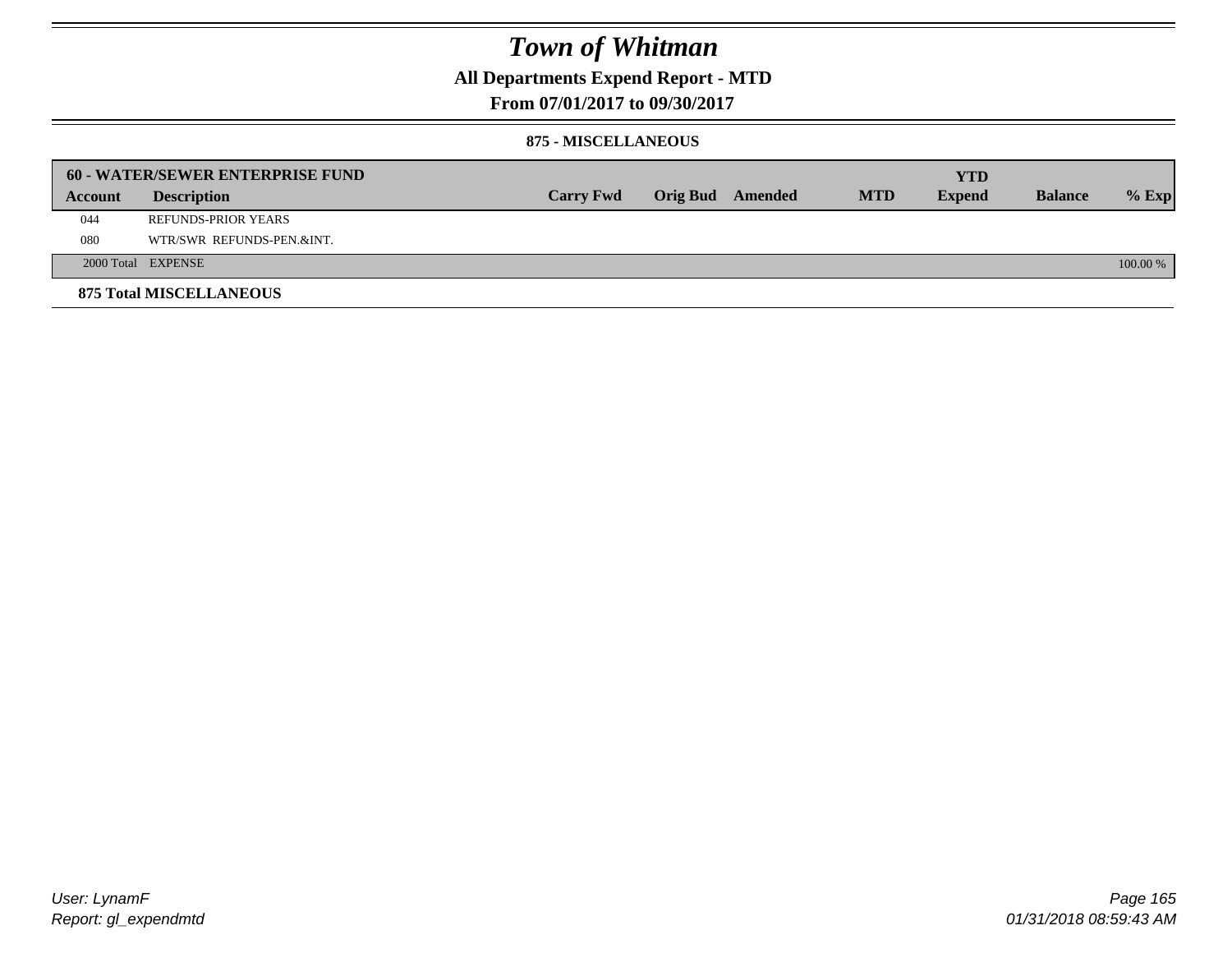**All Departments Expend Report - MTD**

**From 07/01/2017 to 09/30/2017**

#### **878 - OTHER FINANCING USES**

|         | 60 - WATER/SEWER ENTERPRISE FUND     |                  |                 |         |            | <b>YTD</b>    |                |          |
|---------|--------------------------------------|------------------|-----------------|---------|------------|---------------|----------------|----------|
| Account | <b>Description</b>                   | <b>Carry Fwd</b> | <b>Orig Bud</b> | Amended | <b>MTD</b> | <b>Expend</b> | <b>Balance</b> | $%$ Exp  |
| 400     | <b>GENERAL FUND</b>                  |                  |                 |         |            |               |                |          |
| 401     | WTR/SWR CAPITAL PROJ. FIND           |                  |                 |         |            |               |                |          |
|         | 2100 Total INTERFUND TRANSFERS       |                  |                 |         |            |               |                | 100.00 % |
|         | 878 Total OTHER FINANCING USES       |                  |                 |         |            |               |                |          |
|         | 60 Total WATER/SEWER ENTERPRISE FUND | 2,197,606.01     | 4,544,517.00    |         | 175.809.83 | 654,926.95    | 6,087,196.06   |          |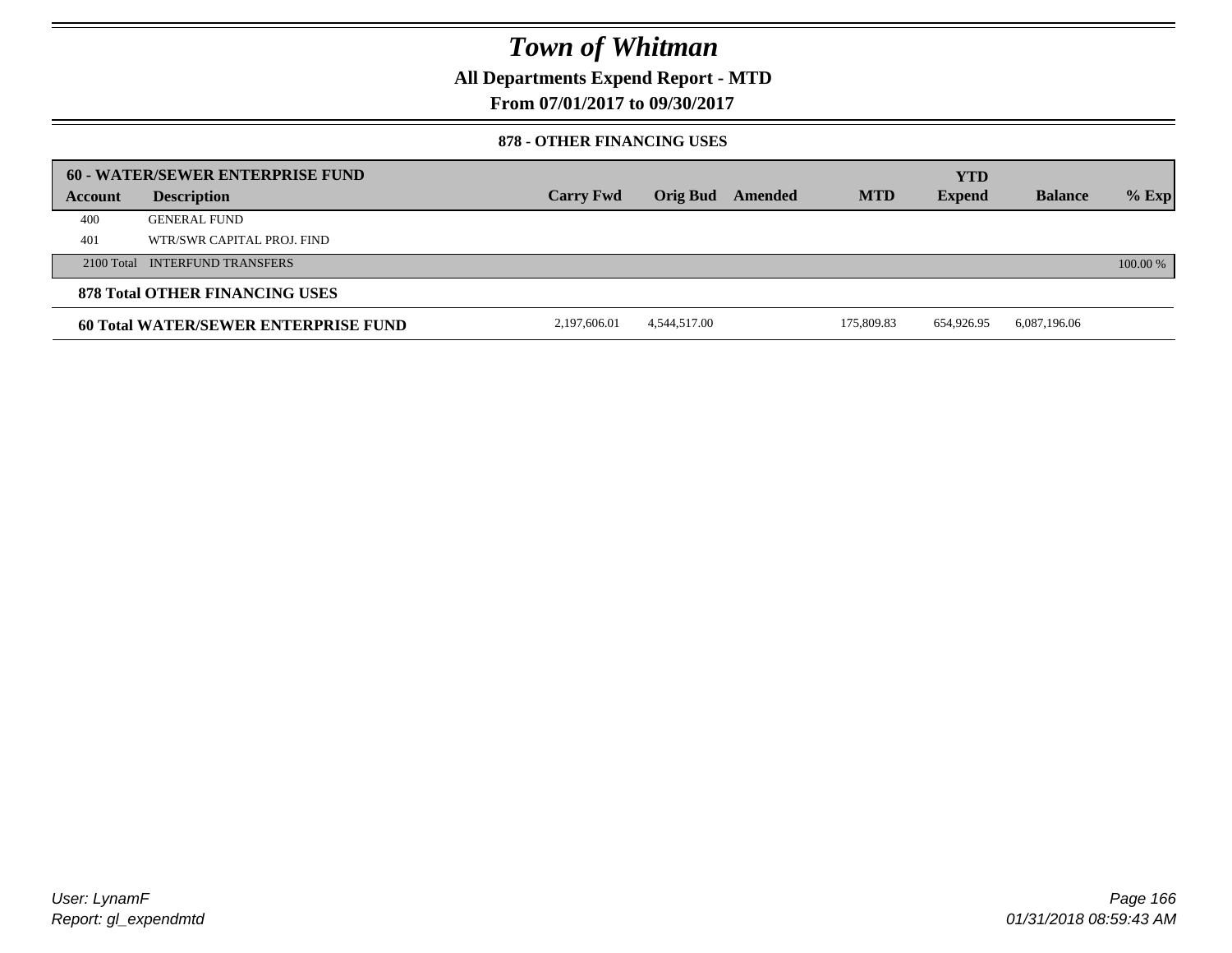**All Departments Expend Report - MTD**

**From 07/01/2017 to 09/30/2017**

#### **878 - OTHER FINANCING USES**

|         | 62 - WATER/SEWER ENT.CAP.PROJ.FUND    |                  |                  |            | <b>YTD</b>    |                |            |
|---------|---------------------------------------|------------------|------------------|------------|---------------|----------------|------------|
| Account | <b>Description</b>                    | <b>Carry Fwd</b> | Orig Bud Amended | <b>MTD</b> | <b>Expend</b> | <b>Balance</b> | $%$ Exp    |
| 950     | <b>REPAYMENT OF BANS</b>              |                  |                  |            |               |                |            |
|         | 2000 Total EXPENSE                    |                  |                  |            |               |                | $100.00\%$ |
|         | <b>878 Total OTHER FINANCING USES</b> |                  |                  |            |               |                |            |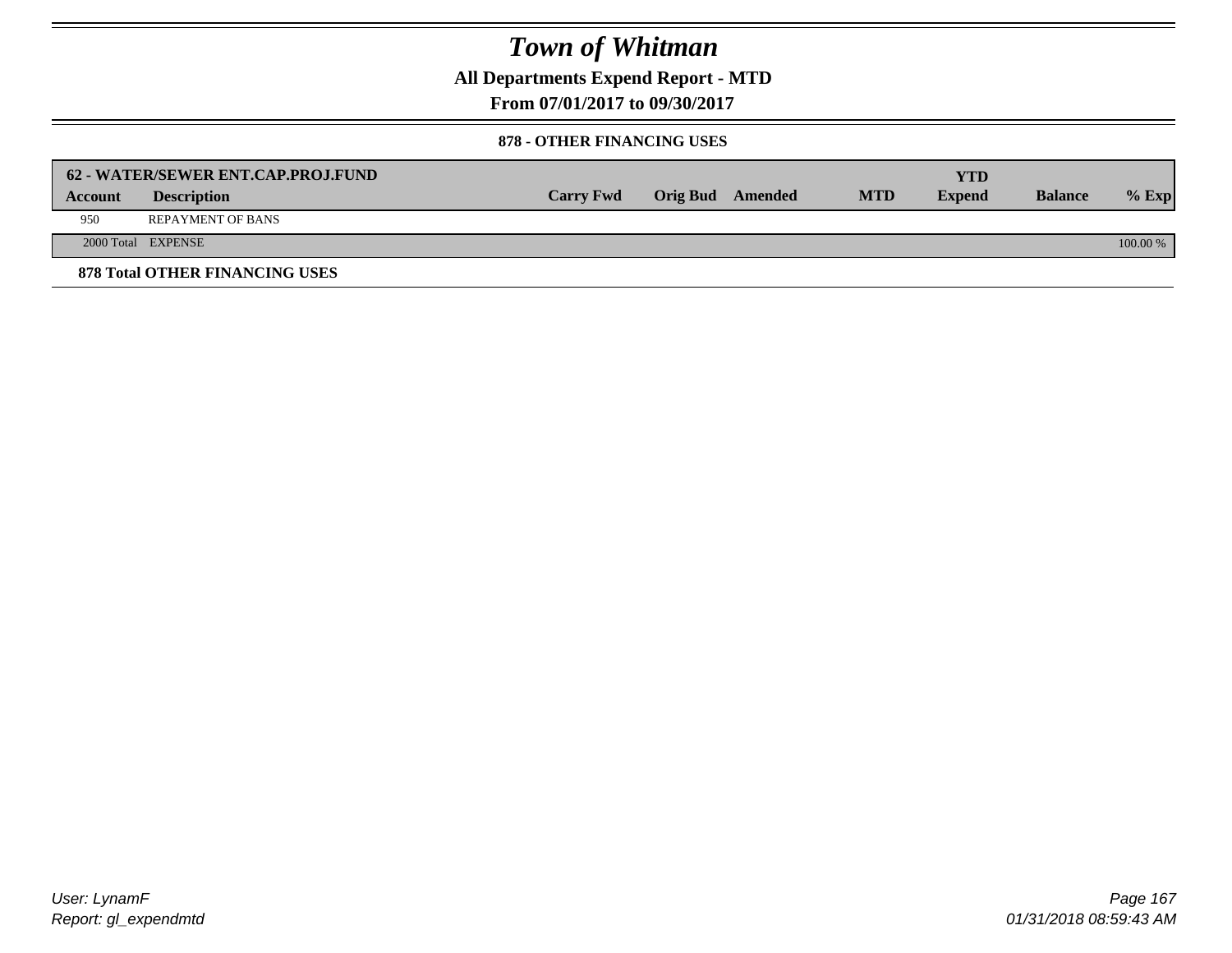## **All Departments Expend Report - MTD**

**From 07/01/2017 to 09/30/2017**

#### **930 - CAPITAL PROJECTS**

| Account | 62 - WATER/SEWER ENT.CAP.PROJ.FUND<br><b>Description</b> | <b>Carry Fwd</b> | <b>Orig Bud</b> | Amended | <b>MTD</b> | <b>YTD</b><br><b>Expend</b> | <b>Balance</b> | $%$ Exp  |
|---------|----------------------------------------------------------|------------------|-----------------|---------|------------|-----------------------------|----------------|----------|
| 925     | <b>INTEREST TEMPORARY LOANS</b>                          |                  |                 |         |            |                             |                |          |
|         | 2000 Total EXPENSE                                       |                  |                 |         |            |                             |                | 100.00 % |
| 999     |                                                          | 414,357.84       |                 |         | 28,925.21  | 96.942.90                   | 317.414.94     |          |
|         | 4515 Total A.30 ATM5/13 WATER MAIN PROJECT               | 414, 357.84      |                 |         | 28,925.21  | 96,942.90                   | 317,414.94     | 23.39 %  |
|         | 930 Total CAPITAL PROJECTS                               | 414,357.84       |                 |         | 28,925.21  | 96.942.90                   | 317,414.94     |          |
|         | 62 Total WATER/SEWER ENT.CAP.PROJ.FUND                   | 414,357.84       |                 |         | 28,925.21  | 96.942.90                   | 317.414.94     |          |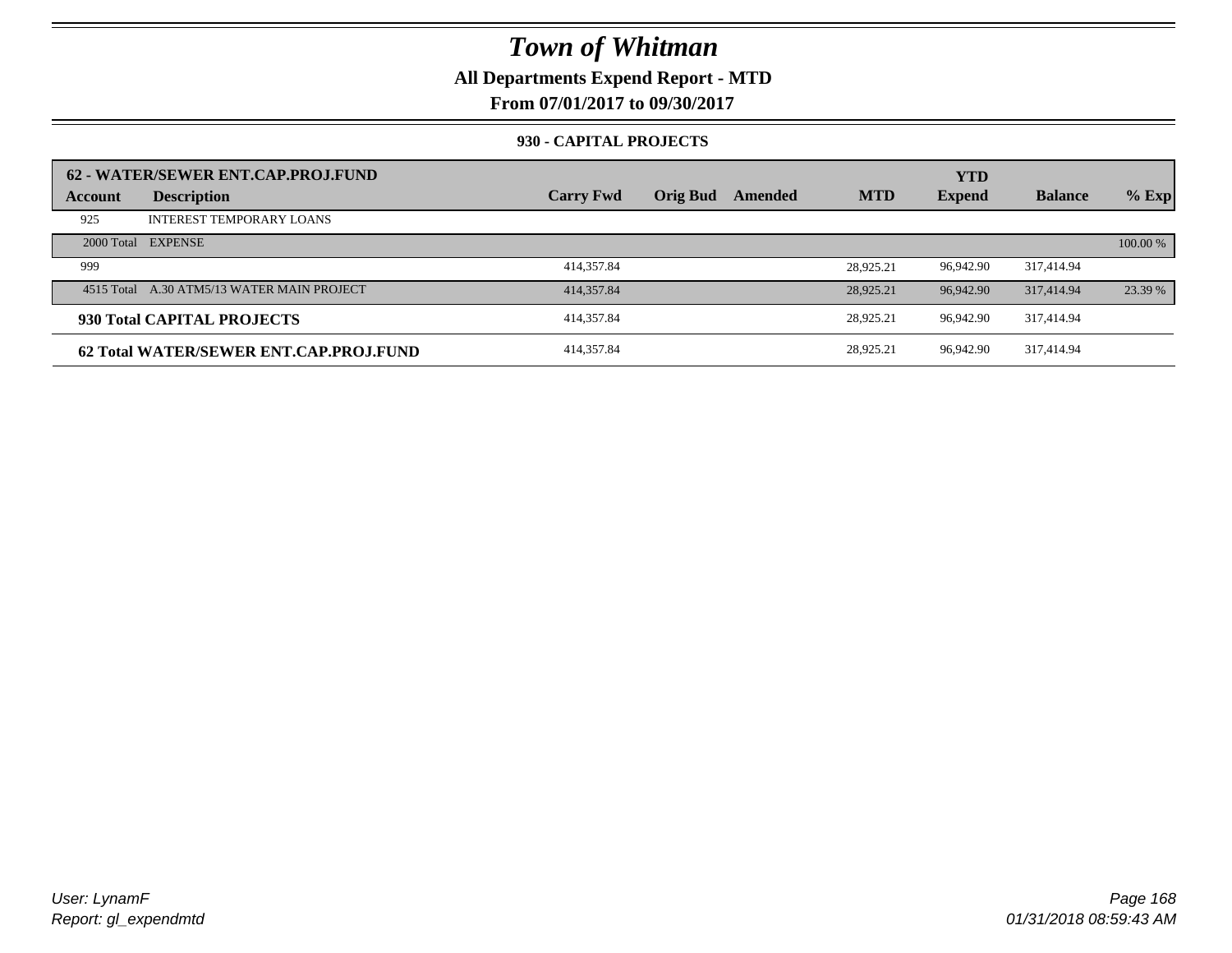**All Departments Expend Report - MTD**

**From 07/01/2017 to 09/30/2017**

### **878 - OTHER FINANCING USES**

|         | 70 - SEWER ENTERPRISE-REFUNDED                 |                  |                 |         |            | <b>YTD</b>    |                |          |
|---------|------------------------------------------------|------------------|-----------------|---------|------------|---------------|----------------|----------|
| Account | <b>Description</b>                             | <b>Carry Fwd</b> | <b>Orig Bud</b> | Amended | <b>MTD</b> | <b>Expend</b> | <b>Balance</b> | $%$ Exp  |
| 999     |                                                |                  |                 |         |            |               |                |          |
|         | 2000 Total EXPENSE                             |                  |                 |         |            |               |                | 100.00 % |
|         | <b>878 Total OTHER FINANCING USES</b>          |                  |                 |         |            |               |                |          |
|         | <b>70 Total SEWER ENTERPRISE-REFUNDED DEBT</b> |                  |                 |         |            |               |                |          |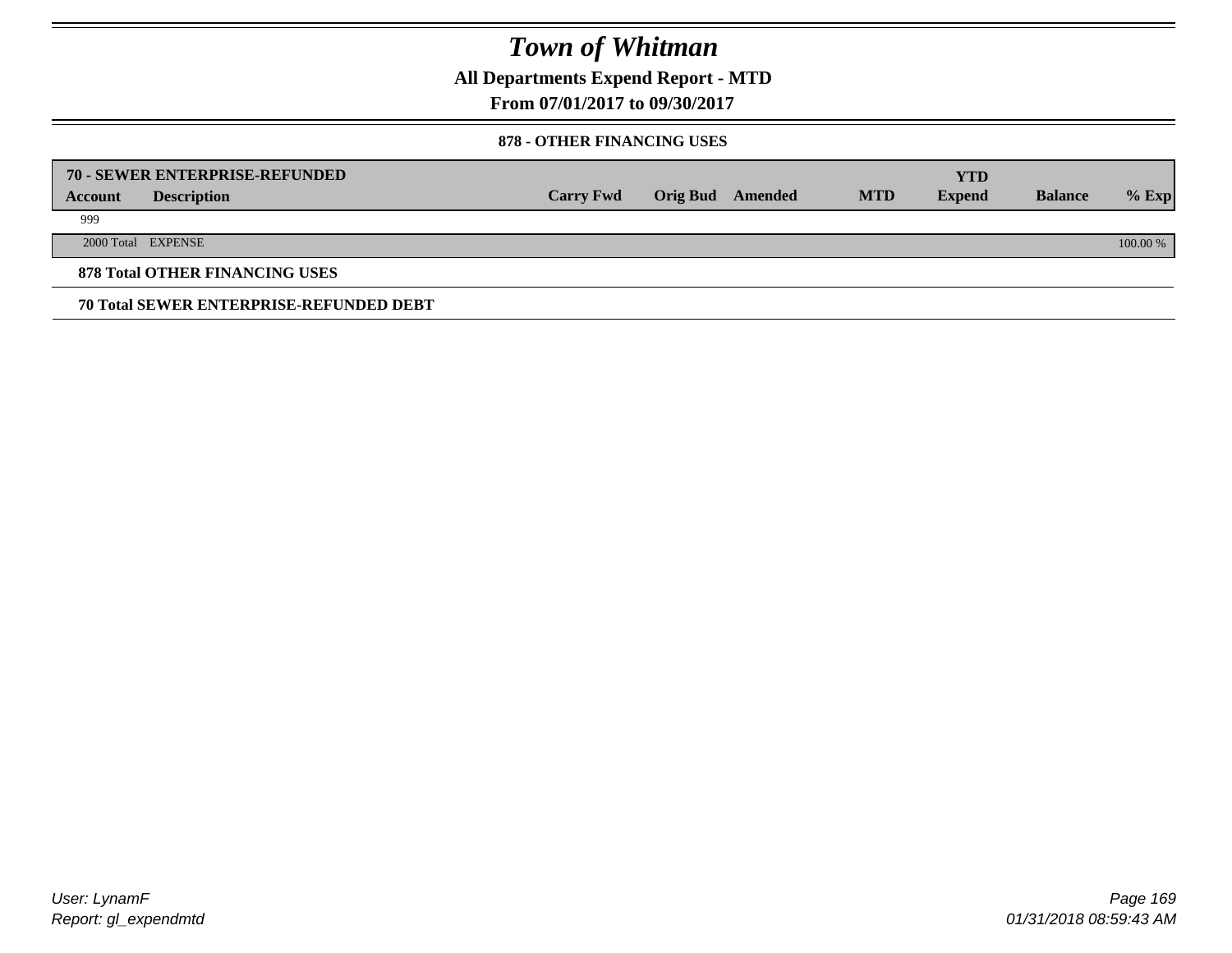## **All Departments Expend Report - MTD**

### **From 07/01/2017 to 09/30/2017**

#### **998 - TRUST FUNDS**

| <b>Account</b> | 83 - TRUST FUNDS - EXPENDABLE<br><b>Description</b> | <b>Carry Fwd</b> | <b>Orig Bud</b> Amended | <b>MTD</b> | <b>YTD</b><br><b>Expend</b> | <b>Balance</b> | $%$ Exp     |
|----------------|-----------------------------------------------------|------------------|-------------------------|------------|-----------------------------|----------------|-------------|
| 999            |                                                     |                  |                         |            |                             |                |             |
|                | 8301 Total WILMOT V. EVERSON RECREATION             |                  |                         |            |                             |                | 100.00 %    |
| 999            |                                                     |                  |                         |            |                             |                |             |
|                | 8302 Total ELLEN CONWAY SPELLMAN FUND               |                  |                         |            |                             |                | 100.00 %    |
| 999            |                                                     |                  |                         |            |                             |                |             |
|                | 8303 Total PRESTON GURNEY JEWELL FUND               |                  |                         |            |                             |                | 100.00 %    |
| 999            |                                                     |                  |                         |            |                             |                |             |
|                | 8304 Total HELEN L. POOLE SCHOOL FUND               |                  |                         |            |                             |                | 100.00 %    |
| 999            |                                                     |                  |                         |            |                             |                |             |
|                | 8305 Total CHARLES POOLE HIGH SCH.FUND              |                  |                         |            |                             |                | 100.00 %    |
| 999            |                                                     |                  |                         |            |                             |                |             |
|                | 8306 Total CARRIE POOLE HIGH SCH.FUND               |                  |                         |            |                             |                | 100.00 %    |
| 999            |                                                     |                  |                         |            |                             |                |             |
|                | 8307 Total GEOGAN NEEDY FUND                        |                  |                         |            |                             |                | 100.00 %    |
| 999            |                                                     |                  |                         |            |                             |                |             |
|                | 8308 Total BENJAMIN & LUCY CHURCHILL FUND           |                  |                         |            |                             |                | 100.00 %    |
| 999            | 8309 Total ANNA CLIFFORD HOWARD FUND                |                  |                         |            |                             |                |             |
| 999            |                                                     |                  |                         |            |                             |                | 100.00 %    |
|                | 8310 Total J.C. GILBERT FOUNTAIN FUND               |                  |                         |            |                             |                | $100.00~\%$ |
| 999            |                                                     |                  |                         |            |                             |                |             |
|                | 8311 Total HIGH STREET CEMETERY FUND                |                  |                         |            |                             |                | $100.00~\%$ |
| 999            |                                                     |                  |                         |            |                             |                |             |
|                | 8312 Total MOUNT ZION CEMETERY FUND                 |                  |                         |            |                             |                | 100.00 %    |
| 999            |                                                     |                  |                         |            |                             |                |             |
|                | 8313 Total WORLD WAR II MEMORIAL FUND               |                  |                         |            |                             |                | 100.00 %    |
| 999            |                                                     |                  |                         |            |                             |                |             |
|                | 8314 Total GAR ARTIFACTS FUND                       |                  |                         |            |                             |                | 100.00 %    |
|                |                                                     |                  |                         |            |                             |                |             |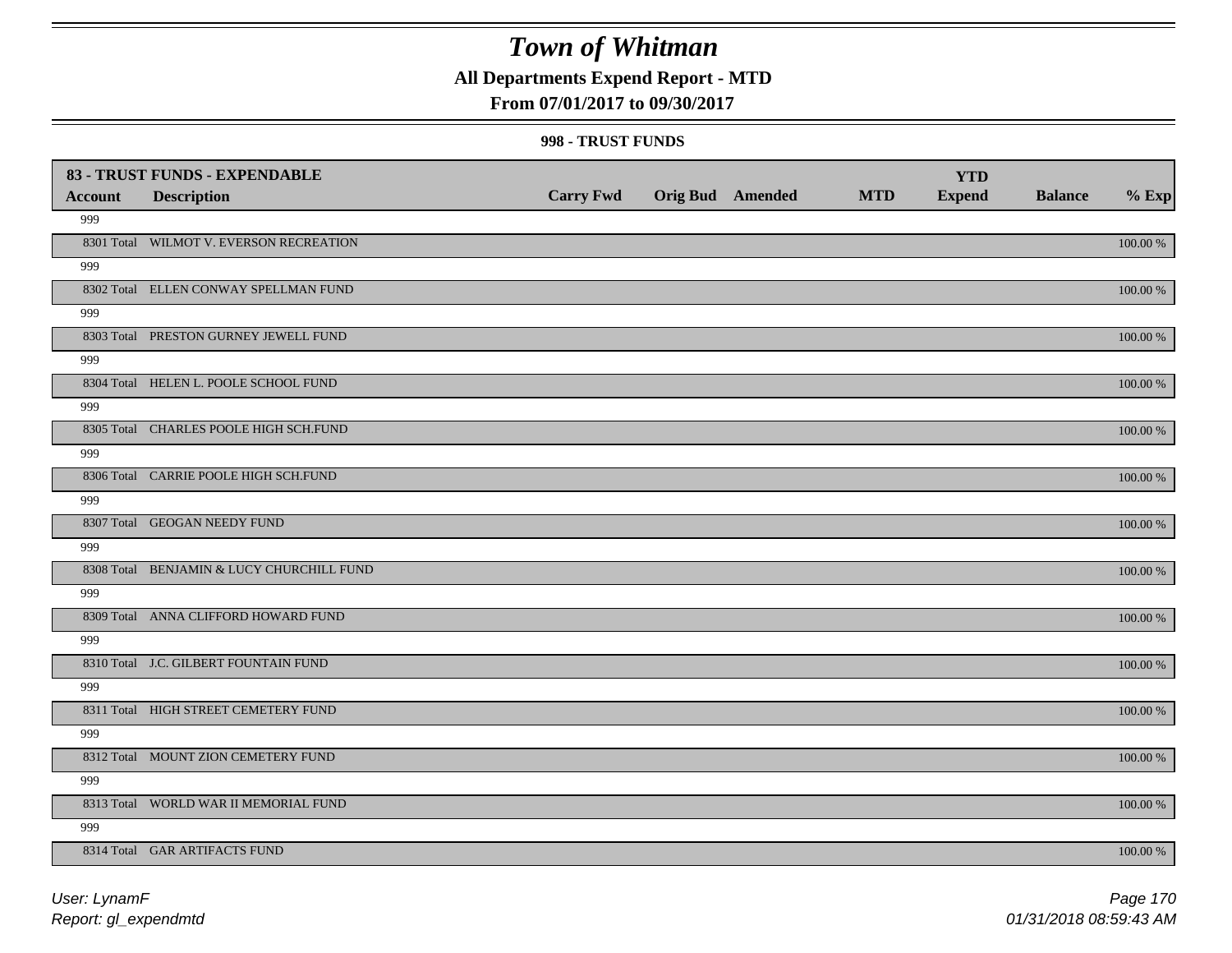## **All Departments Expend Report - MTD**

### **From 07/01/2017 to 09/30/2017**

#### **998 - TRUST FUNDS**

|                |                                           |                  |                         |            | <b>YTD</b>    |                |             |
|----------------|-------------------------------------------|------------------|-------------------------|------------|---------------|----------------|-------------|
| <b>Account</b> | <b>Description</b>                        | <b>Carry Fwd</b> | <b>Orig Bud Amended</b> | <b>MTD</b> | <b>Expend</b> | <b>Balance</b> | $%$ Exp     |
| 999            |                                           |                  |                         |            |               |                |             |
|                | 8315 Total BATH HOUSE PROJECT FUND        |                  |                         |            |               |                | $100.00~\%$ |
| 999            |                                           |                  |                         |            |               |                |             |
|                | 8316 Total STABILIZATION FUND             |                  |                         |            |               |                | 100.00 %    |
| 999            |                                           |                  |                         |            |               |                |             |
|                | 8317 Total TOWN HALL RESTORATION FUND     |                  |                         |            |               |                | 100.00 %    |
| 999            |                                           |                  |                         |            |               |                |             |
|                | 8318 Total BICENTENNIAL VITALIZATION FUND |                  |                         |            |               |                | 100.00 %    |
| 999            |                                           |                  |                         |            |               |                |             |
|                | 8319 Total CONSERVATION FUND              |                  |                         |            |               |                | 100.00 %    |
| 999            |                                           |                  |                         |            |               |                |             |
|                | 8320 Total M.ANNIS PEARSON LIBRARY FUND   |                  |                         |            |               |                | 100.00 %    |
| 999            |                                           |                  |                         |            |               |                |             |
|                | 8321 Total ABBEY CHAMPNEY LIBRARY FUND    |                  |                         |            |               |                | 100.00 %    |
| 999            |                                           |                  |                         |            |               |                |             |
|                | 8322 Total BURRILL LIB.FND-(EXP.INC.ONLY) |                  |                         |            |               |                | $100.00~\%$ |
| 999            |                                           |                  |                         |            |               |                |             |
|                | 8323 Total BURRILL LIB.FND-CAP.PROJECTS   |                  |                         |            |               |                | $100.00~\%$ |
| 999            |                                           |                  |                         |            |               |                |             |
|                | 8324 Total ANNA CLIFFORD LIBRARY FUND     |                  |                         |            |               |                | 100.00 %    |
| 999            |                                           |                  |                         |            |               |                |             |
|                | 8325 Total CARRIE E. POOLE LIBRARY FUND   |                  |                         |            |               |                | 100.00 %    |
| 999            |                                           |                  |                         |            |               |                |             |
|                | 8326 Total WILLIAM POOLE LIBRARY FUND     |                  |                         |            |               |                | 100.00 %    |
| 999            |                                           |                  |                         |            |               |                |             |
|                | 8327 Total CHARLES H. POOLE LIBRARY FUND  |                  |                         |            |               |                | 100.00 %    |
| 999            |                                           |                  |                         |            |               |                |             |
|                | 8328 Total HIRAM POOLE LIBRARY FUND       |                  |                         |            |               |                | 100.00 %    |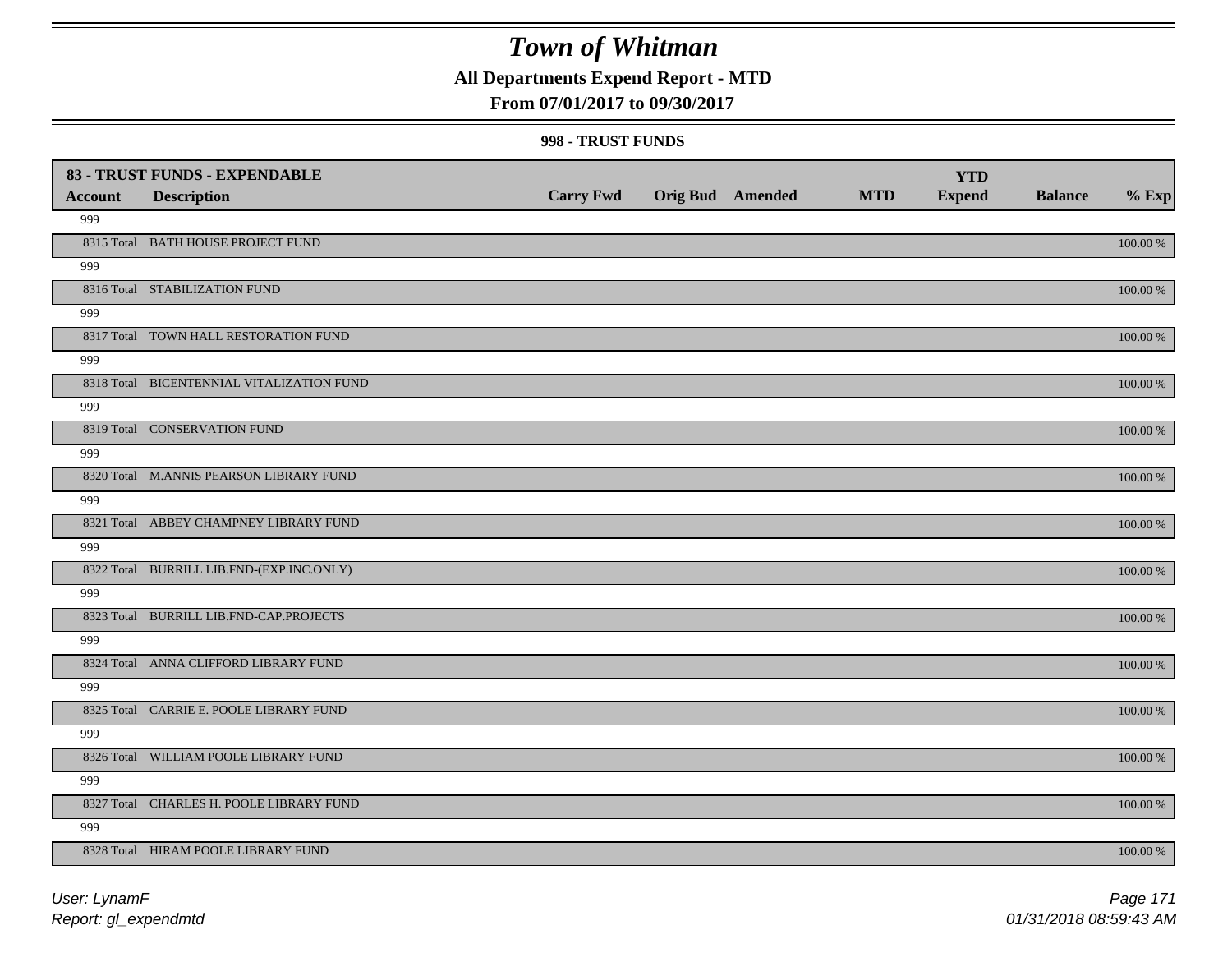## **All Departments Expend Report - MTD**

### **From 07/01/2017 to 09/30/2017**

#### **998 - TRUST FUNDS**

| <b>Account</b> | 83 - TRUST FUNDS - EXPENDABLE<br><b>Description</b> | <b>Carry Fwd</b> | <b>Orig Bud</b> Amended | <b>MTD</b> | <b>YTD</b><br><b>Expend</b> | <b>Balance</b> | $%$ Exp     |
|----------------|-----------------------------------------------------|------------------|-------------------------|------------|-----------------------------|----------------|-------------|
| 999            |                                                     |                  |                         |            |                             |                |             |
|                | 8329 Total MABEL RAND LIBRARY FUND                  |                  |                         |            |                             |                | 100.00 %    |
| 999            |                                                     |                  |                         |            |                             |                |             |
|                | 8330 Total LEO F.RYAN LIBRARY TRUST FUND            |                  |                         |            |                             |                | 100.00 %    |
| 999            |                                                     |                  |                         |            |                             |                |             |
|                | 8331 Total ANNA CLIFFORD HOWARD RELIEF              |                  |                         |            |                             |                | 100.00 %    |
| 999            |                                                     |                  |                         |            |                             |                |             |
|                | 8332 Total SARAH POOLE LIBRARY FUND                 |                  |                         |            |                             |                | 100.00 %    |
| 999            |                                                     |                  |                         |            |                             |                |             |
|                | 8333 Total LYDIA POOLE LIBRARY FUND                 |                  |                         |            |                             |                | 100.00 %    |
| 999            |                                                     |                  |                         |            |                             |                |             |
|                | 8334 Total LOUIS SHARP LIBRARY FUND                 |                  |                         |            |                             |                | 100.00 %    |
| 999            |                                                     |                  |                         |            |                             |                |             |
|                | 8335 Total DANIEL REED LIBRARY FUND                 |                  |                         |            |                             |                | 100.00 %    |
| 999            |                                                     |                  |                         |            |                             |                |             |
|                | 8336 Total C & L BURRILL SCHOLARSHIP FUND           |                  |                         |            |                             |                | 100.00 %    |
| 999            |                                                     |                  |                         |            |                             |                |             |
|                | 8337 Total W.J. & A.C. HOWARD SCHOLARSHIP           |                  |                         |            |                             |                | 100.00 %    |
| 999            |                                                     |                  |                         |            |                             |                |             |
|                | 8338 Total CHARLES POOLE ORGAN FUND                 |                  |                         |            |                             |                | $100.00~\%$ |
| 999            |                                                     |                  |                         |            |                             |                |             |
|                | 8339 Total HELENE POOLE LIBRARY FUND                |                  |                         |            |                             |                | $100.00~\%$ |
| 999            |                                                     |                  |                         |            |                             |                |             |
|                | 8340 Total E.P.FITZGIBBONS PERPETUAL CARE           |                  |                         |            |                             |                | 100.00 %    |
| 999            |                                                     |                  |                         |            |                             |                |             |
|                | 8341 Total M.M.FITZGIBBONS, PERPETUAL CARE          |                  |                         |            |                             |                | 100.00 %    |
| 999            |                                                     |                  |                         |            |                             |                |             |
|                | 8342 Total SAMUEL HUTCHINSON PERPETUAL C.           |                  |                         |            |                             |                | 100.00 %    |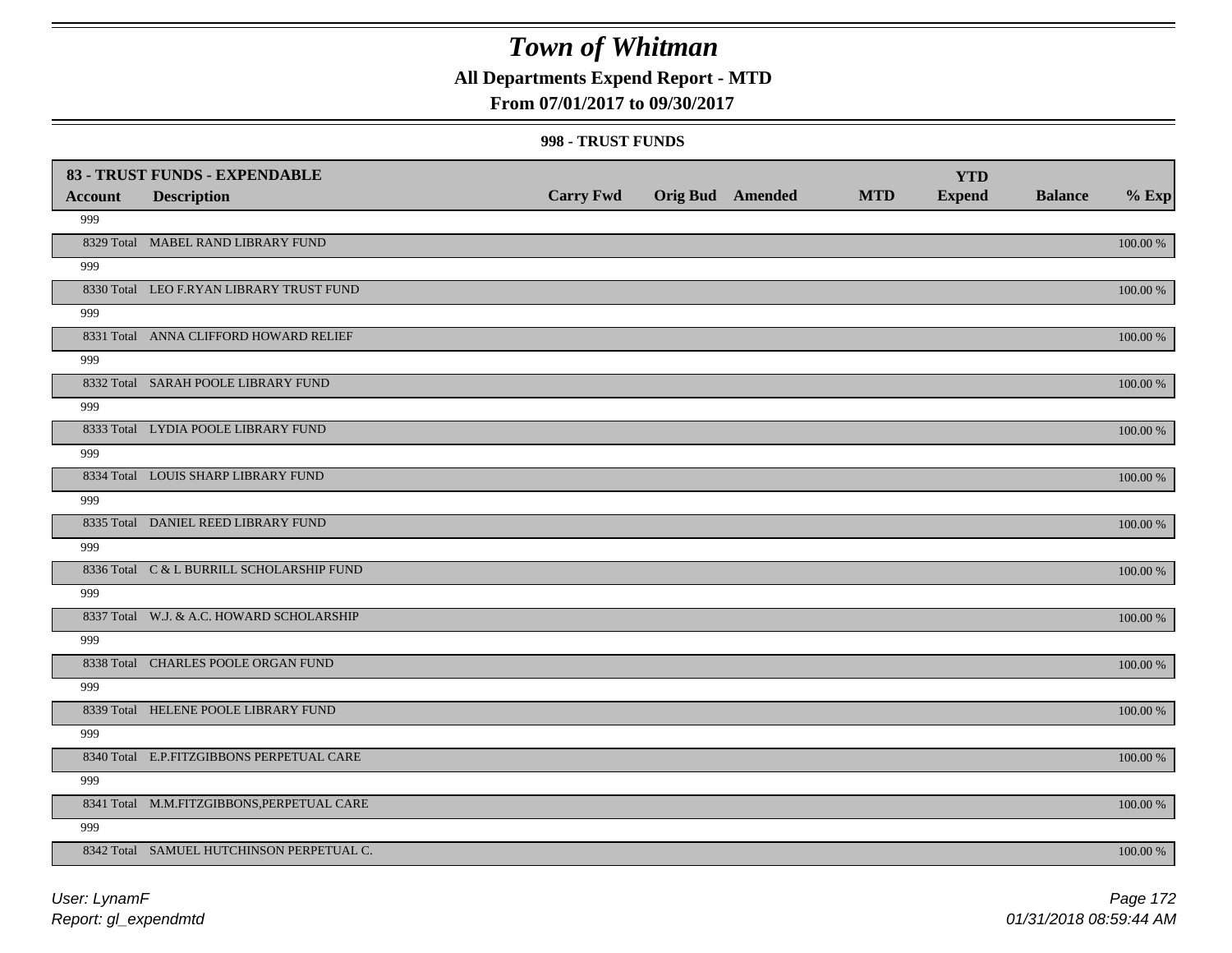## **All Departments Expend Report - MTD**

### **From 07/01/2017 to 09/30/2017**

#### **998 - TRUST FUNDS**

|                | 83 - TRUST FUNDS - EXPENDABLE              |                  |                         |            | <b>YTD</b>    |                |             |
|----------------|--------------------------------------------|------------------|-------------------------|------------|---------------|----------------|-------------|
| <b>Account</b> | <b>Description</b>                         | <b>Carry Fwd</b> | <b>Orig Bud</b> Amended | <b>MTD</b> | <b>Expend</b> | <b>Balance</b> | $%$ Exp     |
| 999            |                                            |                  |                         |            |               |                |             |
|                | 8343 Total J.A.&W.A.MURPHY PERPETUAL CARE  |                  |                         |            |               |                | 100.00 %    |
| 999            |                                            |                  |                         |            |               |                |             |
|                | 8344 Total LUCIA RYAN, PERPETUAL CARE      |                  |                         |            |               |                | 100.00 %    |
| 999            |                                            |                  |                         |            |               |                |             |
|                | 8345 Total JOHN F. GURNEY, PERPETUAL CARE  |                  |                         |            |               |                | 100.00 %    |
| 999            |                                            |                  |                         |            |               |                |             |
|                | 8346 Total WILLIAM H. FOGARTY, PERPETUAL C |                  |                         |            |               |                | 100.00 %    |
| 999            |                                            |                  |                         |            |               |                |             |
|                | 8348 Total BANDSTAND RESTORATION FUND      |                  |                         |            |               |                | 100.00 %    |
| 999            |                                            |                  |                         |            |               |                |             |
|                | 8350 Total MARY E. PIERCE CONSTRUCTION FD  |                  |                         |            |               |                | $100.00\%$  |
| 999            |                                            |                  |                         | 575.00     | 575.00        | $-575.00$      |             |
|                | 8351 Total MARY E. PIERCE LIBRARY FUND     |                  |                         | 575.00     | 575.00        | $-575.00$      | 100.00 %    |
| 999            |                                            |                  |                         |            |               |                |             |
|                | 8352 Total CLAIMS TRUST FUND               |                  |                         |            |               |                | 100.00 %    |
| 999            |                                            |                  |                         | 2,739.28   | 4,103.00      | $-4,103.00$    |             |
|                | 8353 Total LAW ENFORCEMENT TRUST FUND      |                  |                         | 2,739.28   | 4,103.00      | $-4,103.00$    | 100.00 %    |
| 999            |                                            |                  |                         |            |               |                |             |
|                | 8354 Total HENNING W. HANSON BEQUEST-COA   |                  |                         |            |               |                | $100.00~\%$ |
| 999            |                                            |                  |                         |            |               |                |             |
|                | 8355 Total HENNING W.HANSON BEQUEST-LIBR.  |                  |                         |            |               |                | 100.00 %    |
| 999            |                                            |                  |                         |            |               |                |             |
|                | 8357 Total B.G.GUERRA LIBRARY TRUST FUND   |                  |                         |            |               |                | $100.00\%$  |
|                | 998 Total TRUST FUNDS                      |                  |                         | 3,314.28   | 4,678.00      | $-4,678.00$    |             |
|                | 83 Total TRUST FUNDS - EXPENDABLE          |                  |                         | 3,314.28   | 4,678.00      | $-4,678.00$    |             |

*Report: gl\_expendmtd User: LynamF*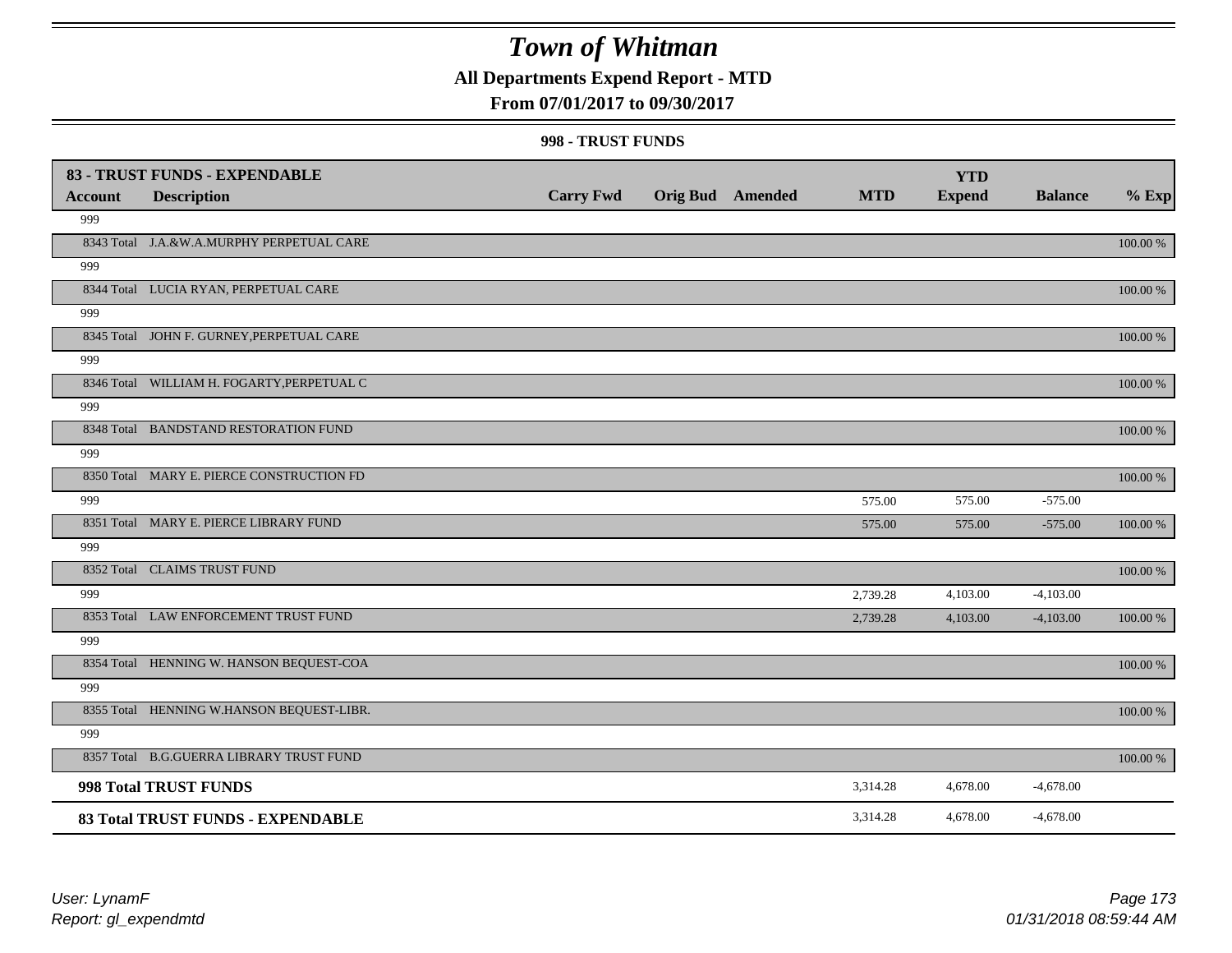## **All Departments Expend Report - MTD**

**From 07/01/2017 to 09/30/2017**

#### **820 - STATE ASSESSMENTS**

|                | 91 - GENERAL LEDGER EXPENSE ACCTS  |                  |                         |            | <b>YTD</b>    |                |          |
|----------------|------------------------------------|------------------|-------------------------|------------|---------------|----------------|----------|
| <b>Account</b> | <b>Description</b>                 | <b>Carry Fwd</b> | <b>Orig Bud</b> Amended | <b>MTD</b> | <b>Expend</b> | <b>Balance</b> | $%$ Exp  |
| 631            | <b>SPECIAL EDUCATION</b>           |                  |                         |            |               |                |          |
|                | 2000 Total EXPENSE                 |                  |                         |            |               |                | 100.00 % |
| 634            | MOTOR VEHICLE EXCISE BILLS         |                  |                         |            |               |                |          |
|                | 2001 Total EXPENSE                 |                  |                         |            |               |                | 100.00 % |
| 640            | AIR POLLUTION CONTROL DISTRICT     |                  |                         |            |               |                |          |
|                | 2002 Total EXPENSE                 |                  |                         |            |               |                | 100.00 % |
| 642            | OLD COLONY PLANNING COUNCIL        |                  |                         |            |               |                |          |
|                | 2003 Total EXPENSE                 |                  |                         |            |               |                | 100.00 % |
| 643            | PARKING SURCHARGE                  |                  |                         |            |               |                |          |
|                | 2004 Total EXPENSE                 |                  |                         |            |               |                | 100.00 % |
| 644            | REGIONAL TRANSPORTATION AUTH.      |                  |                         |            |               |                |          |
|                | 2005 Total EXPENSE                 |                  |                         |            |               |                | 100.00 % |
| 645            | RMV NON-RENEWAL SURCHARGE          |                  |                         |            |               |                |          |
|                | 2006 Total EXPENSE                 |                  |                         |            |               |                | 100.00 % |
| 646            | MOSQUITO CONTROL                   |                  |                         |            |               |                |          |
|                | 2007 Total EXPENSE                 |                  |                         |            |               |                | 100.00 % |
| 648            | CRIMINAL JUSTICE TRAINING          |                  |                         |            |               |                |          |
|                | 2008 Total EXPENSE                 |                  |                         |            |               |                | 100.00 % |
| 647            | <b>MBTA</b>                        |                  |                         |            |               |                |          |
|                | 2009 Total EXPENSE                 |                  |                         |            |               |                | 100.00 % |
|                | <b>820 Total STATE ASSESSMENTS</b> |                  |                         |            |               |                |          |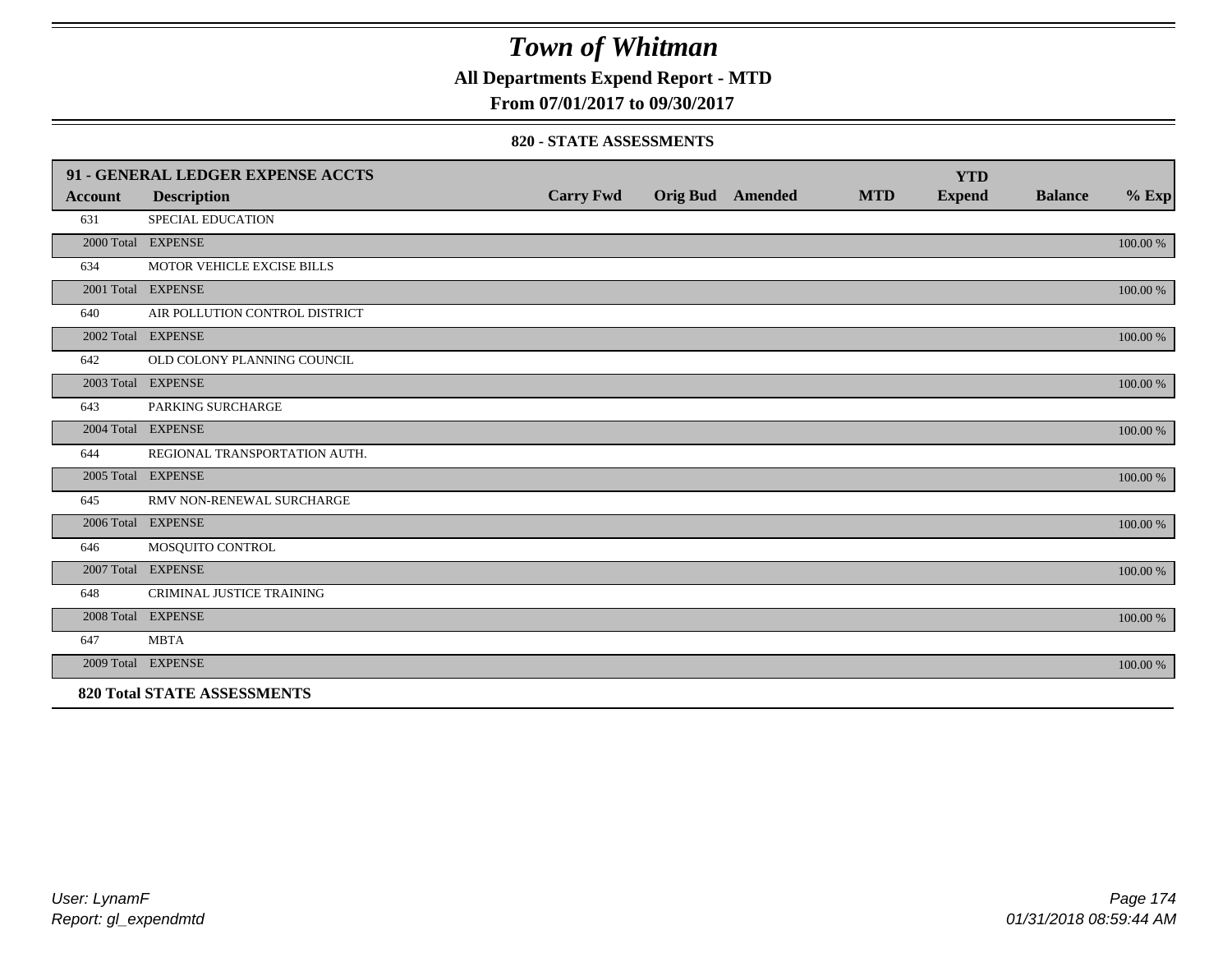**All Departments Expend Report - MTD**

**From 07/01/2017 to 09/30/2017**

#### **830 - COUNTY ASSESSMENT**

|         | 91 - GENERAL LEDGER EXPENSE ACCTS |                  |                  |            | <b>YTD</b>    |                |            |
|---------|-----------------------------------|------------------|------------------|------------|---------------|----------------|------------|
| Account | <b>Description</b>                | <b>Carry Fwd</b> | Orig Bud Amended | <b>MTD</b> | <b>Expend</b> | <b>Balance</b> | $%$ Exp    |
| 622     | <b>COUNTY TAX</b>                 |                  |                  |            |               |                |            |
|         | 2000 Total EXPENSE                |                  |                  |            |               |                | $100.00\%$ |
|         | 830 Total COUNTY ASSESSMENT       |                  |                  |            |               |                |            |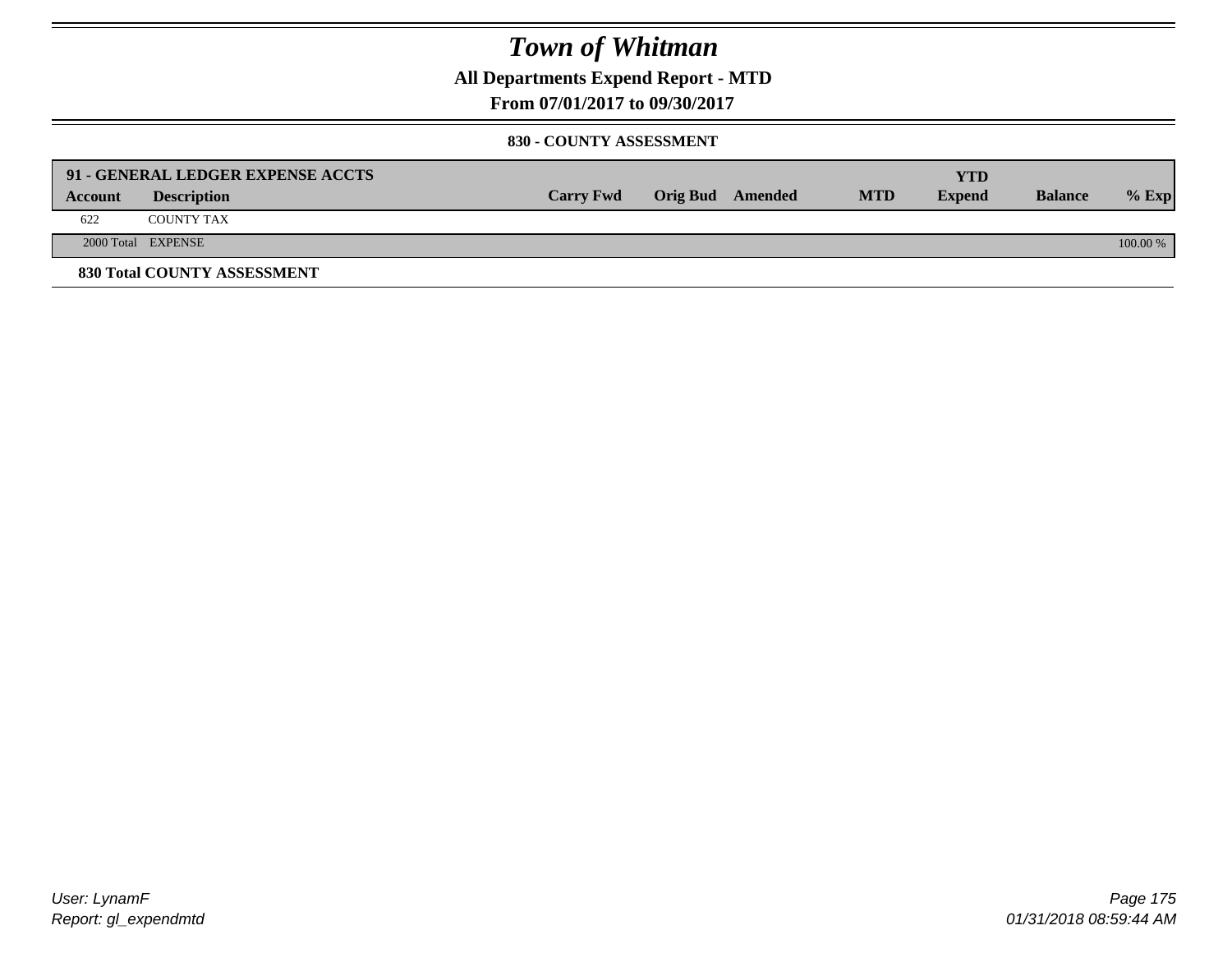## **All Departments Expend Report - MTD**

### **From 07/01/2017 to 09/30/2017**

#### **850 - TAX REFUNDS**

|                 | 91 - GENERAL LEDGER EXPENSE ACCTS |                  |                         |            | <b>YTD</b>    |                |             |
|-----------------|-----------------------------------|------------------|-------------------------|------------|---------------|----------------|-------------|
| <b>Account</b>  | <b>Description</b>                | <b>Carry Fwd</b> | <b>Orig Bud</b> Amended | <b>MTD</b> | <b>Expend</b> | <b>Balance</b> | $%$ Exp     |
| 003             | MOTOR VEHICLE EXCISE              |                  |                         |            |               |                |             |
| 1984 Total 1984 |                                   |                  |                         |            |               |                | $100.00~\%$ |
| 003             | MOTOR VEHICLE EXCISE              |                  |                         |            |               |                |             |
| 1985 Total 1985 |                                   |                  |                         |            |               |                | 100.00 %    |
| 003             | MOTOR VEHICLE EXCISE              |                  |                         |            |               |                |             |
| 1986 Total 1986 |                                   |                  |                         |            |               |                | 100.00 %    |
| 001             | PERSONAL PROPERTY TAX             |                  |                         |            |               |                |             |
| 003             | MOTOR VEHICLE EXCISE              |                  |                         |            |               |                |             |
| 1987 Total 1987 |                                   |                  |                         |            |               |                | 100.00 %    |
| 001             | PERSONAL PROPERTY TAX             |                  |                         |            |               |                |             |
| 003             | MOTOR VEHICLE EXCISE              |                  |                         |            |               |                |             |
| 1988 Total 1988 |                                   |                  |                         |            |               |                | 100.00 %    |
| 002             | <b>REAL ESTATE TAX</b>            |                  |                         |            |               |                |             |
| 003             | MOTOR VEHICLE EXCISE              |                  |                         |            |               |                |             |
| 1989 Total 1989 |                                   |                  |                         |            |               |                | 100.00 %    |
| 001             | PERSONAL PROPERTY TAX             |                  |                         |            |               |                |             |
| 002             | <b>REAL ESTATE TAX</b>            |                  |                         |            |               |                |             |
| 003             | MOTOR VEHICLE EXCISE              |                  |                         |            |               |                |             |
| 1990 Total 1990 |                                   |                  |                         |            |               |                | 100.00 %    |
| $001\,$         | PERSONAL PROPERTY TAX             |                  |                         |            |               |                |             |
| 002             | REAL ESTATE TAX                   |                  |                         |            |               |                |             |
| 003             | MOTOR VEHICLE EXCISE              |                  |                         |            |               |                |             |
| 1991 Total 1991 |                                   |                  |                         |            |               |                | 100.00 %    |
| 001             | PERSONAL PROPERTY TAX             |                  |                         |            |               |                |             |
| 003             | MOTOR VEHICLE EXCISE              |                  |                         |            |               |                |             |
| 1992 Total 1992 |                                   |                  |                         |            |               |                | 100.00 %    |
| 001             | PERSONAL PROPERTY TAX             |                  |                         |            |               |                |             |
| 002             | <b>REAL ESTATE TAX</b>            |                  |                         |            |               |                |             |
| 003             | MOTOR VEHICLE EXCISE              |                  |                         |            |               |                |             |
| 005             | TRASH FEE REFUNDS                 |                  |                         |            |               |                |             |
| User: LynamF    |                                   |                  |                         |            |               |                | Page 176    |
|                 |                                   |                  |                         |            |               |                |             |

*Report: gl\_expendmtd*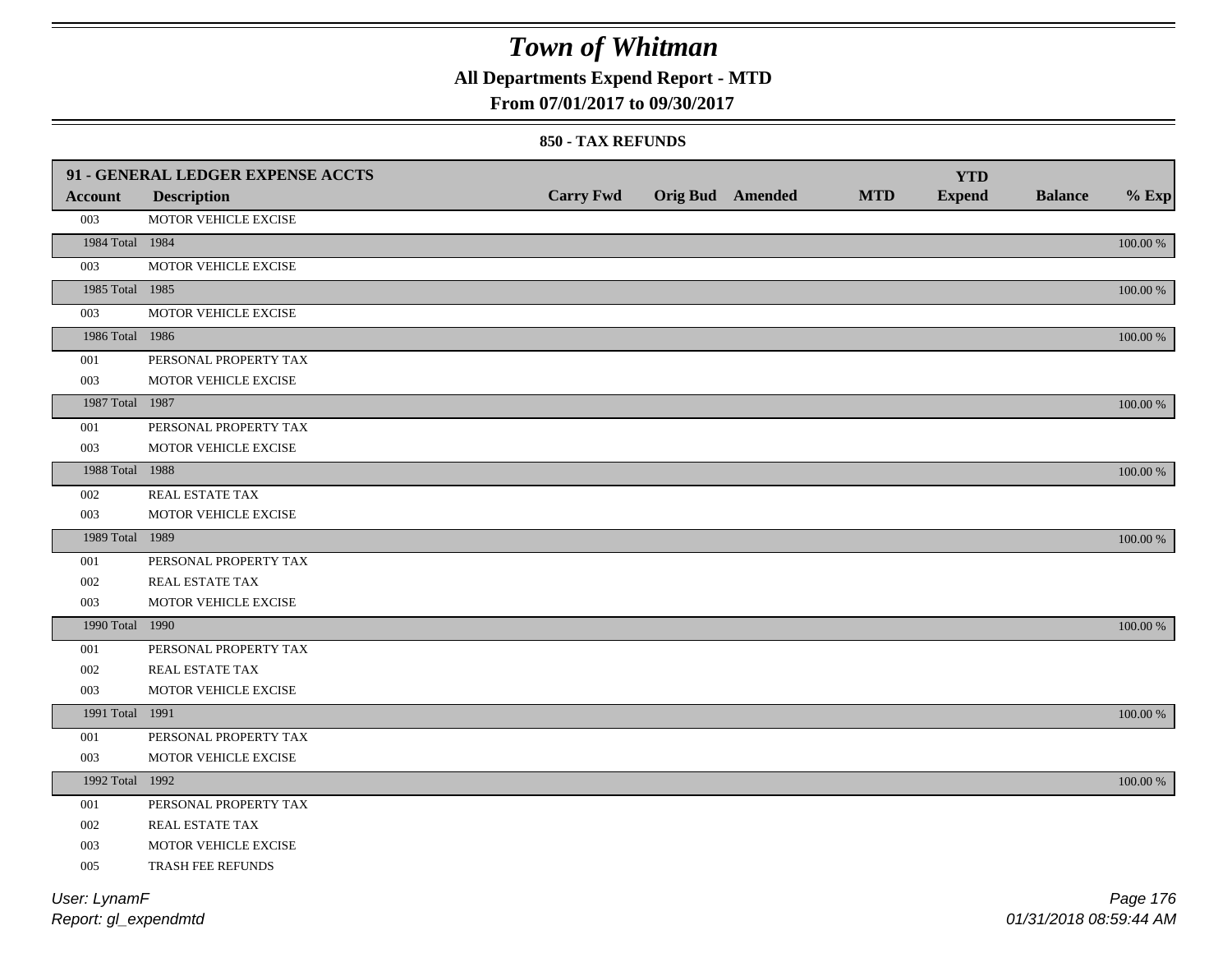## **All Departments Expend Report - MTD**

### **From 07/01/2017 to 09/30/2017**

|                 | 91 - GENERAL LEDGER EXPENSE ACCTS |                  |                  |            | <b>YTD</b>    |                |             |
|-----------------|-----------------------------------|------------------|------------------|------------|---------------|----------------|-------------|
| <b>Account</b>  | <b>Description</b>                | <b>Carry Fwd</b> | Orig Bud Amended | <b>MTD</b> | <b>Expend</b> | <b>Balance</b> | $%$ Exp     |
| 006             | TRASH LIEN REFUNDS                |                  |                  |            |               |                |             |
| 1993 Total 1993 |                                   |                  |                  |            |               |                | $100.00~\%$ |
| 001             | PERSONAL PROPERTY TAX             |                  |                  |            |               |                |             |
| 002             | REAL ESTATE TAX                   |                  |                  |            |               |                |             |
| 003             | MOTOR VEHICLE EXCISE              |                  |                  |            |               |                |             |
| 005             | TRASH FEE REFUNDS                 |                  |                  |            |               |                |             |
| 006             | TRASH LIEN REFUNDS                |                  |                  |            |               |                |             |
| 1994 Total 1994 |                                   |                  |                  |            |               |                | 100.00 %    |
| 001             | PERSONAL PROPERTY TAX             |                  |                  |            |               |                |             |
| 002             | REAL ESTATE TAX                   |                  |                  |            |               |                |             |
| 003             | MOTOR VEHICLE EXCISE              |                  |                  |            |               |                |             |
| 1995 Total 1995 |                                   |                  |                  |            |               |                | 100.00 %    |
| 001             | PERSONAL PROPERTY TAX             |                  |                  |            |               |                |             |
| 002             | REAL ESTATE TAX                   |                  |                  |            |               |                |             |
| 003             | MOTOR VEHICLE EXCISE              |                  |                  |            |               |                |             |
| 1996 Total 1996 |                                   |                  |                  |            |               |                | 100.00 %    |
| 001             | PERSONAL PROPERTY TAX             |                  |                  |            |               |                |             |
| 002             | REAL ESTATE TAX                   |                  |                  |            |               |                |             |
| 003             | MOTOR VEHICLE EXCISE              |                  |                  |            |               |                |             |
| 005             | TRASH FEE REFUNDS                 |                  |                  |            |               |                |             |
| 1997 Total 1997 |                                   |                  |                  |            |               |                | 100.00 %    |
| 001             | PERSONAL PROPERTY TAX             |                  |                  |            |               |                |             |
| 002             | REAL ESTATE TAX                   |                  |                  |            |               |                |             |
| 003             | MOTOR VEHICLE EXCISE              |                  |                  |            |               |                |             |
| 1998 Total 1998 |                                   |                  |                  |            |               |                | 100.00 %    |
| 001             | PERSONAL PROPERTY TAX             |                  |                  |            |               |                |             |
| 002             | REAL ESTATE TAX                   |                  |                  |            |               |                |             |
| 003             | MOTOR VEHICLE EXCISE              |                  |                  |            |               |                |             |
| 1999 Total 1999 |                                   |                  |                  |            |               |                | 100.00 %    |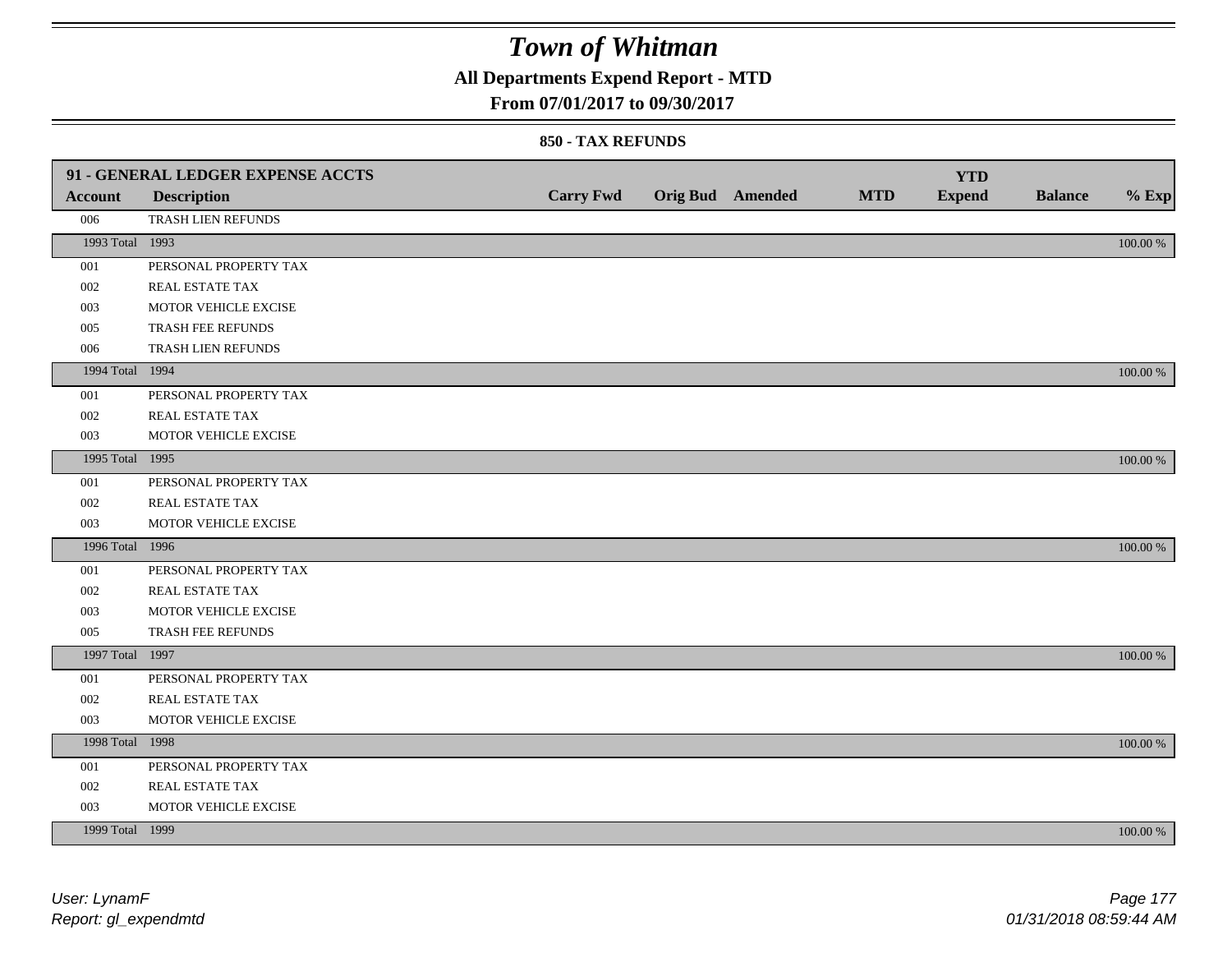## **All Departments Expend Report - MTD**

### **From 07/01/2017 to 09/30/2017**

|                | 91 - GENERAL LEDGER EXPENSE ACCTS |                  |                         |            | <b>YTD</b>    |                |             |
|----------------|-----------------------------------|------------------|-------------------------|------------|---------------|----------------|-------------|
| <b>Account</b> | <b>Description</b>                | <b>Carry Fwd</b> | <b>Orig Bud</b> Amended | <b>MTD</b> | <b>Expend</b> | <b>Balance</b> | $%$ Exp     |
| 001            | PERSONAL PROPERTY TAX             |                  |                         |            |               |                |             |
| 002            | REAL ESTATE TAX                   |                  |                         |            |               |                |             |
| 003            | MOTOR VEHICLE EXCISE              |                  |                         |            |               |                |             |
|                | 2000 Total EXPENSE                |                  |                         |            |               |                | 100.00 %    |
| 001            | PERSONAL PROPERTY TAX             |                  |                         |            |               |                |             |
| 002            | REAL ESTATE TAX                   |                  |                         |            |               |                |             |
| 003            | MOTOR VEHICLE EXCISE              |                  |                         |            |               |                |             |
|                | 2001 Total EXPENSE                |                  |                         |            |               |                | 100.00 %    |
| 001            | PERSONAL PROPERTY TAX             |                  |                         |            |               |                |             |
| 002            | REAL ESTATE TAX                   |                  |                         |            |               |                |             |
| 003            | MOTOR VEHICLE EXCISE              |                  |                         |            |               |                |             |
| 004            | <b>BOAT EXCISE</b>                |                  |                         |            |               |                |             |
|                | 2002 Total EXPENSE                |                  |                         |            |               |                | 100.00 %    |
| 001            | PERSONAL PROPERTY TAX             |                  |                         |            |               |                |             |
| 002            | REAL ESTATE TAX                   |                  |                         |            |               |                |             |
| 003            | MOTOR VEHICLE EXCISE              |                  |                         |            |               |                |             |
| 004            | <b>BOAT EXCISE</b>                |                  |                         |            |               |                |             |
| 006            | TRASH LIEN REFUNDS                |                  |                         |            |               |                |             |
|                | 2003 Total EXPENSE                |                  |                         |            |               |                | 100.00 %    |
| 001            | PERSONAL PROPERTY TAX             |                  |                         |            |               |                |             |
| 002            | REAL ESTATE TAX                   |                  |                         |            |               |                |             |
| 003            | MOTOR VEHICLE EXCISE              |                  |                         |            |               |                |             |
| 004            | <b>BOAT EXCISE</b>                |                  |                         |            |               |                |             |
|                | 2004 Total EXPENSE                |                  |                         |            |               |                | 100.00 %    |
| 001            | PERSONAL PROPERTY TAX             |                  |                         |            |               |                |             |
| 002            | REAL ESTATE TAX                   |                  |                         |            |               |                |             |
| 003            | MOTOR VEHICLE EXCISE              |                  |                         |            |               |                |             |
| 004            | <b>BOAT EXCISE</b>                |                  |                         |            |               |                |             |
|                | 2005 Total EXPENSE                |                  |                         |            |               |                | $100.00~\%$ |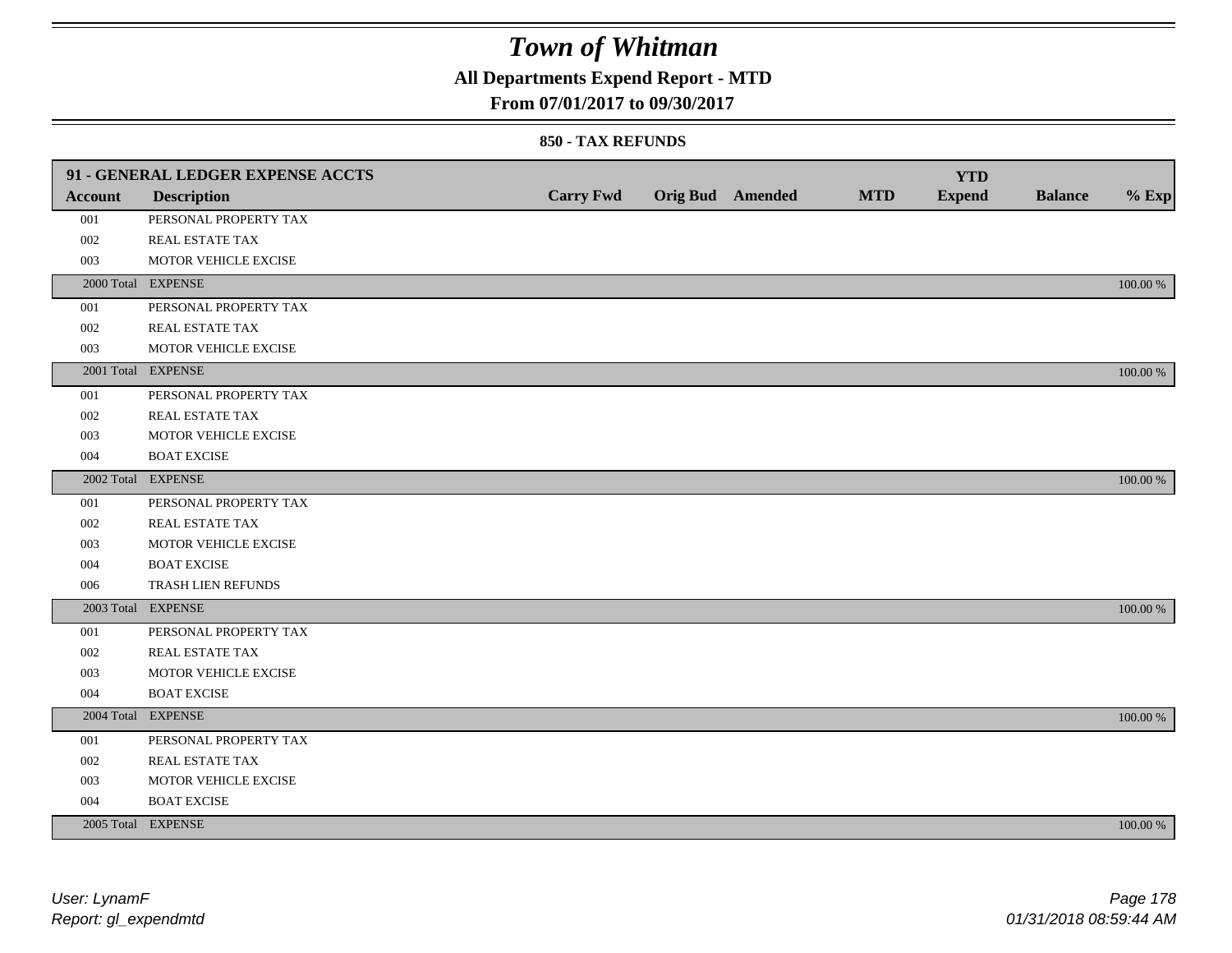## **All Departments Expend Report - MTD**

### **From 07/01/2017 to 09/30/2017**

|         | 91 - GENERAL LEDGER EXPENSE ACCTS |                  |                         |            | <b>YTD</b>    |                |             |
|---------|-----------------------------------|------------------|-------------------------|------------|---------------|----------------|-------------|
| Account | <b>Description</b>                | <b>Carry Fwd</b> | <b>Orig Bud</b> Amended | <b>MTD</b> | <b>Expend</b> | <b>Balance</b> | $%$ Exp     |
| 001     | PERSONAL PROPERTY TAX             |                  |                         |            |               |                |             |
| 002     | REAL ESTATE TAX                   |                  |                         |            |               |                |             |
| 003     | MOTOR VEHICLE EXCISE              |                  |                         |            |               |                |             |
| 004     | <b>BOAT EXCISE</b>                |                  |                         |            |               |                |             |
|         | 2006 Total EXPENSE                |                  |                         |            |               |                | 100.00 %    |
| 001     | PERSONAL PROPERTY TAX             |                  |                         |            |               |                |             |
| 002     | REAL ESTATE TAX                   |                  |                         |            |               |                |             |
| 003     | MOTOR VEHICLE EXCISE              |                  |                         |            |               |                |             |
| 004     | <b>BOAT EXCISE</b>                |                  |                         |            |               |                |             |
|         | 2007 Total EXPENSE                |                  |                         |            |               |                | 100.00 %    |
| 001     | PERSONAL PROPERTY TAX             |                  |                         |            |               |                |             |
| 002     | REAL ESTATE TAX                   |                  |                         |            |               |                |             |
| 003     | MOTOR VEHICLE EXCISE              |                  |                         |            |               |                |             |
| 004     | <b>BOAT EXCISE</b>                |                  |                         |            |               |                |             |
|         | 2008 Total EXPENSE                |                  |                         |            |               |                | 100.00 %    |
| 001     | PERSONAL PROPERTY TAX             |                  |                         |            |               |                |             |
| 002     | <b>REAL ESTATE TAX</b>            |                  |                         |            |               |                |             |
| 003     | MOTOR VEHICLE EXCISE              |                  |                         |            |               |                |             |
| 004     | <b>BOAT EXCISE</b>                |                  |                         |            |               |                |             |
|         | 2009 Total EXPENSE                |                  |                         |            |               |                | 100.00 %    |
| 001     | PERSONAL PROPERTY TAX             |                  |                         |            |               |                |             |
| 002     | REAL ESTATE TAX                   |                  |                         |            |               |                |             |
| 003     | MOTOR VEHICLE EXCISE              |                  |                         |            |               |                |             |
|         | 2010 Total EXPENSE                |                  |                         |            |               |                | 100.00 %    |
| 001     | PERSONAL PROPERTY TAX             |                  |                         |            |               |                |             |
| 002     | REAL ESTATE TAX                   |                  |                         |            |               |                |             |
| 003     | MOTOR VEHICLE EXCISE              |                  |                         |            |               |                |             |
|         | 2011 Total EXPENSE                |                  |                         |            |               |                | $100.00~\%$ |
| 001     | PERSONAL PROPERTY TAX             |                  |                         |            |               |                |             |
| 002     | REAL ESTATE TAX                   |                  |                         |            |               |                |             |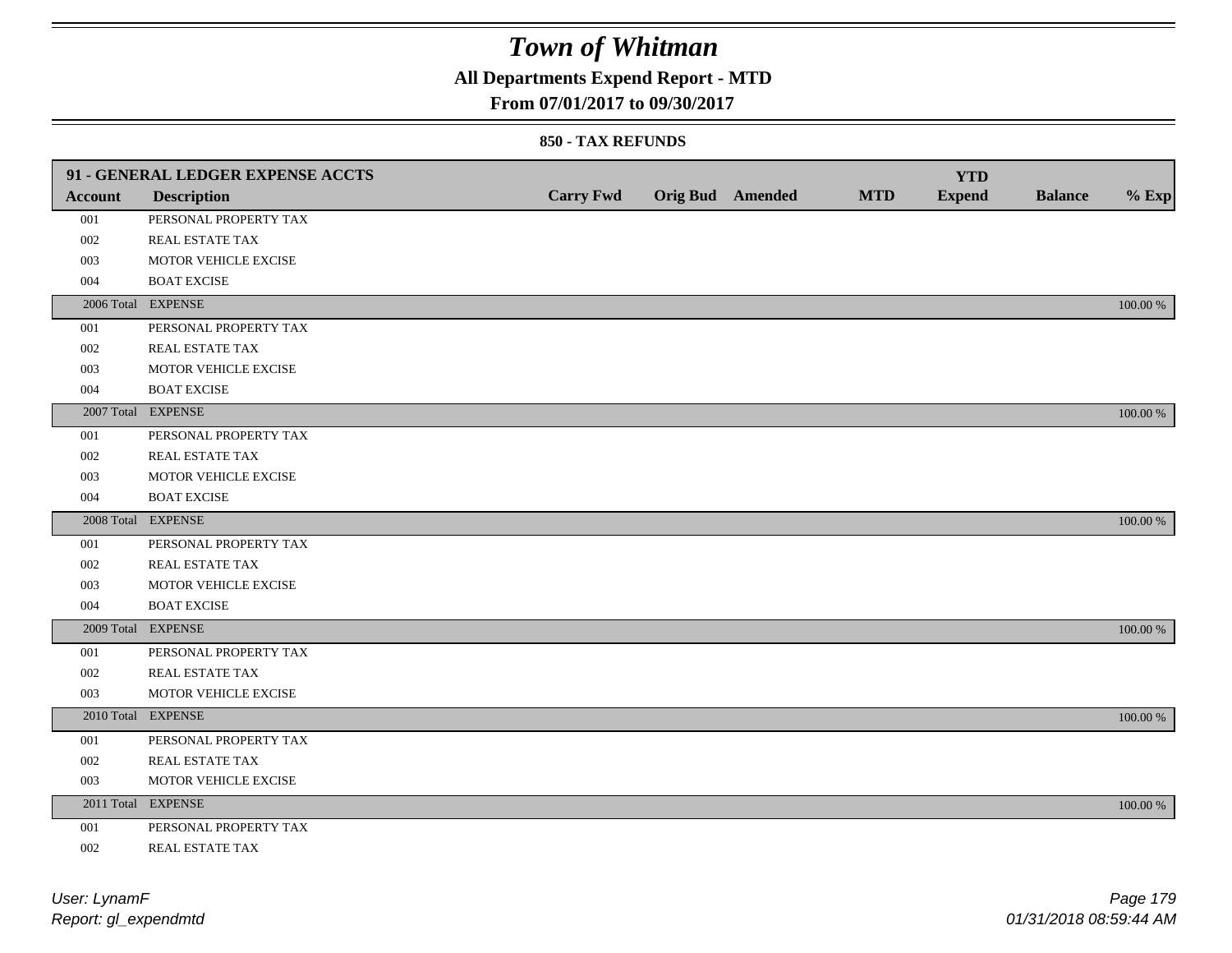## **All Departments Expend Report - MTD**

### **From 07/01/2017 to 09/30/2017**

|         | 91 - GENERAL LEDGER EXPENSE ACCTS |                  |                         |            | <b>YTD</b>    |                |             |
|---------|-----------------------------------|------------------|-------------------------|------------|---------------|----------------|-------------|
| Account | <b>Description</b>                | <b>Carry Fwd</b> | <b>Orig Bud</b> Amended | <b>MTD</b> | <b>Expend</b> | <b>Balance</b> | $%$ Exp     |
| 003     | MOTOR VEHICLE EXCISE              |                  |                         |            |               |                |             |
|         | 2012 Total EXPENSE                |                  |                         |            |               |                | $100.00~\%$ |
| 001     | PERSONAL PROPERTY TAX             |                  |                         |            |               |                |             |
| 002     | REAL ESTATE TAX                   |                  |                         |            |               |                |             |
| 003     | MOTOR VEHICLE EXCISE              |                  |                         |            |               |                |             |
| 004     | <b>BOAT EXCISE</b>                |                  |                         |            |               |                |             |
|         | 2013 Total EXPENSE                |                  |                         |            |               |                | 100.00 %    |
| 001     | PERSONAL PROPERTY TAX             |                  |                         |            |               |                |             |
| 002     | <b>REAL ESTATE TAX</b>            |                  |                         |            |               |                |             |
| 003     | MOTOR VEHICLE EXCISE              |                  |                         |            |               |                |             |
| 004     | <b>BOAT EXCISE</b>                |                  |                         |            |               |                |             |
|         | 2014 Total EXPENSE                |                  |                         |            |               |                | 100.00 %    |
| 001     | PERSONAL PROPERTY TAX             |                  |                         |            |               |                |             |
| 002     | REAL ESTATE TAX                   |                  |                         |            |               |                |             |
| 003     | MOTOR VEHICLE EXCISE              |                  |                         |            |               |                |             |
| 004     | <b>BOAT EXCISE</b>                |                  |                         |            |               |                |             |
|         | 2015 Total EXPENSE                |                  |                         |            |               |                | 100.00 %    |
| 001     | PERSONAL PROPERTY TAX             |                  |                         |            |               |                |             |
| 002     | REAL ESTATE TAX                   |                  |                         |            |               |                |             |
| 003     | MOTOR VEHICLE EXCISE              |                  |                         | 20.00      | 158.41        | $-158.41$      |             |
| 004     | <b>BOAT EXCISE</b>                |                  |                         |            |               |                |             |
|         | 2016 Total EXPENSE                |                  |                         | 20.00      | 158.41        | $-158.41$      | 100.00 %    |
| 001     | PERSONAL PROPERTY TAX             |                  |                         | 19.90      | 19.90         | $-19.90$       |             |
| 002     | <b>REAL ESTATE TAX</b>            |                  |                         | 20,026.57  | 20,026.57     | $-20,026.57$   |             |
| 003     | MOTOR VEHICLE EXCISE              |                  |                         | 3,266.05   | 8,584.67      | $-8,584.67$    |             |
| 004     | <b>BOAT EXCISE</b>                |                  |                         |            |               |                |             |
|         | 2017 Total EXPENSE                |                  |                         | 23,312.52  | 28,631.14     | $-28,631.14$   | 100.00 %    |
| 001     | PERSONAL PROPERTY TAX             |                  |                         |            |               |                |             |
| 002     | <b>REAL ESTATE TAX</b>            |                  |                         |            |               |                |             |
| 003     | MOTOR VEHICLE EXCISE              |                  |                         |            |               |                |             |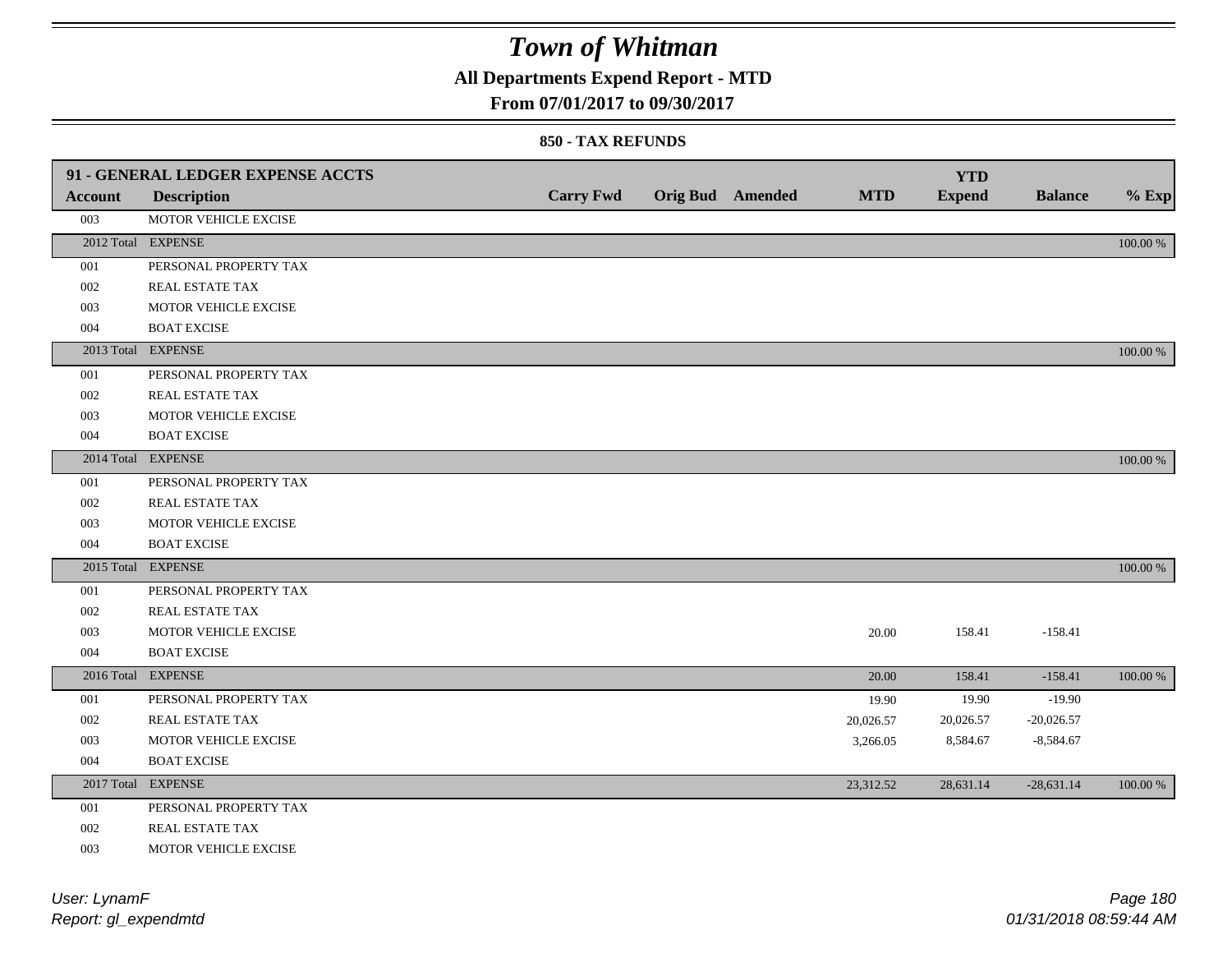### **All Departments Expend Report - MTD**

**From 07/01/2017 to 09/30/2017**

#### **850 - TAX REFUNDS**

|         | 91 - GENERAL LEDGER EXPENSE ACCTS |                  |                  |            | <b>YTD</b>    |                |          |
|---------|-----------------------------------|------------------|------------------|------------|---------------|----------------|----------|
| Account | <b>Description</b>                | <b>Carry Fwd</b> | Orig Bud Amended | <b>MTD</b> | <b>Expend</b> | <b>Balance</b> | $%$ Exp  |
| 004     | <b>BOAT EXCISE</b>                |                  |                  |            |               |                |          |
|         | 2018 Total EXPENSE                |                  |                  |            |               |                | 100.00 % |
|         | <b>850 Total TAX REFUNDS</b>      |                  |                  | 23,332.52  | 28,789.55     | -28,789.55     |          |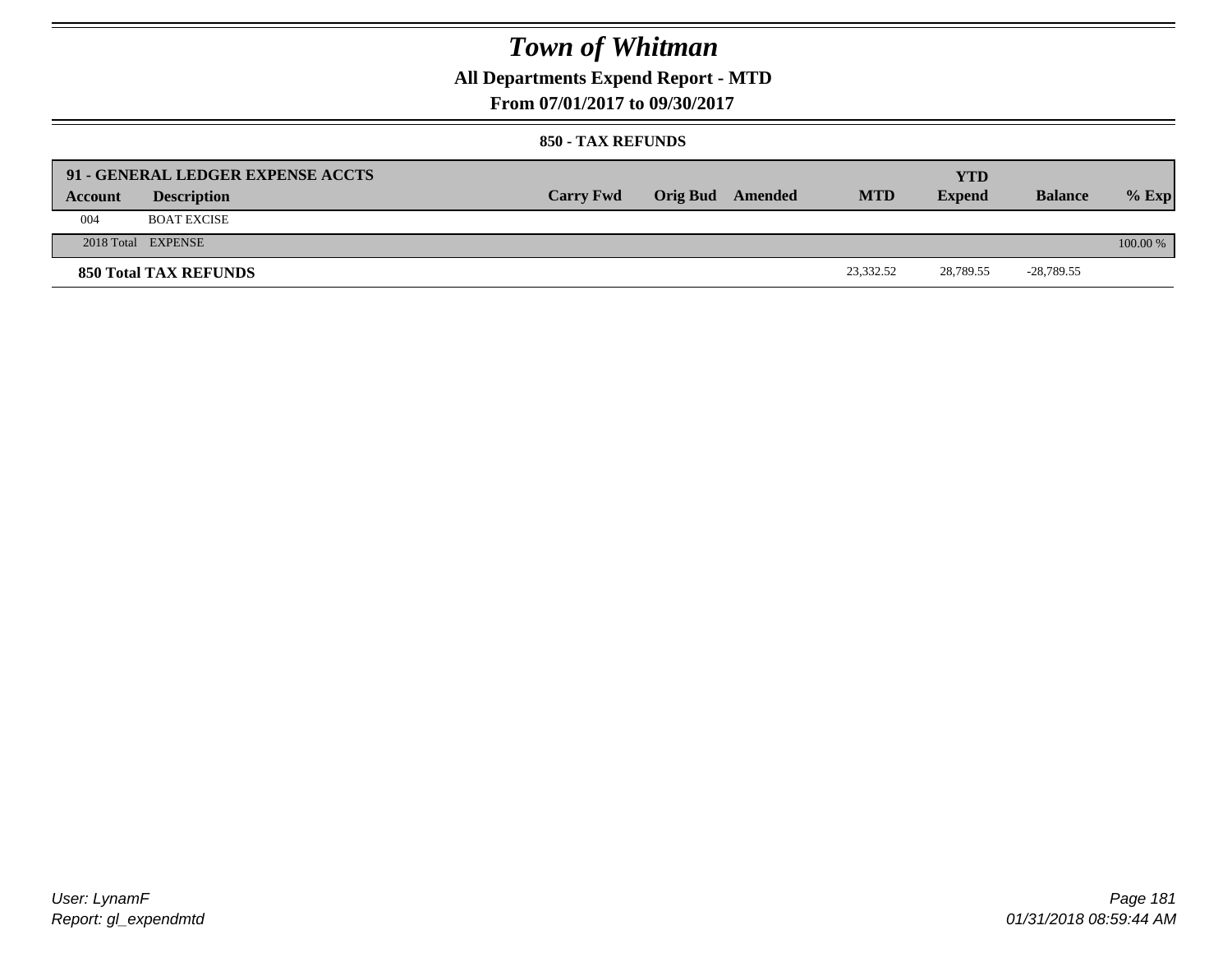### **All Departments Expend Report - MTD**

#### **From 07/01/2017 to 09/30/2017**

#### **870 - AGENCY**

|         | 91 - GENERAL LEDGER EXPENSE ACCTS |                  |                         |            | <b>YTD</b>    |                |          |
|---------|-----------------------------------|------------------|-------------------------|------------|---------------|----------------|----------|
| Account | <b>Description</b>                | <b>Carry Fwd</b> | <b>Orig Bud</b> Amended | <b>MTD</b> | <b>Expend</b> | <b>Balance</b> | $%$ Exp  |
| 899     | <b>EXCHANGE ACCOUNT</b>           |                  |                         |            |               |                |          |
|         | 2001 Total EXPENSE                |                  |                         |            |               |                | 100.00 % |
| 028     | MASS.CRUSHING & RECYCLING         |                  |                         |            |               |                |          |
| 033     | <b>DANCE PROGRAMS</b>             |                  |                         |            |               |                |          |
|         | 2012 Total EXPENSE                |                  |                         |            |               |                | 100.00 % |
|         | 870 Total AGENCY                  |                  |                         |            |               |                |          |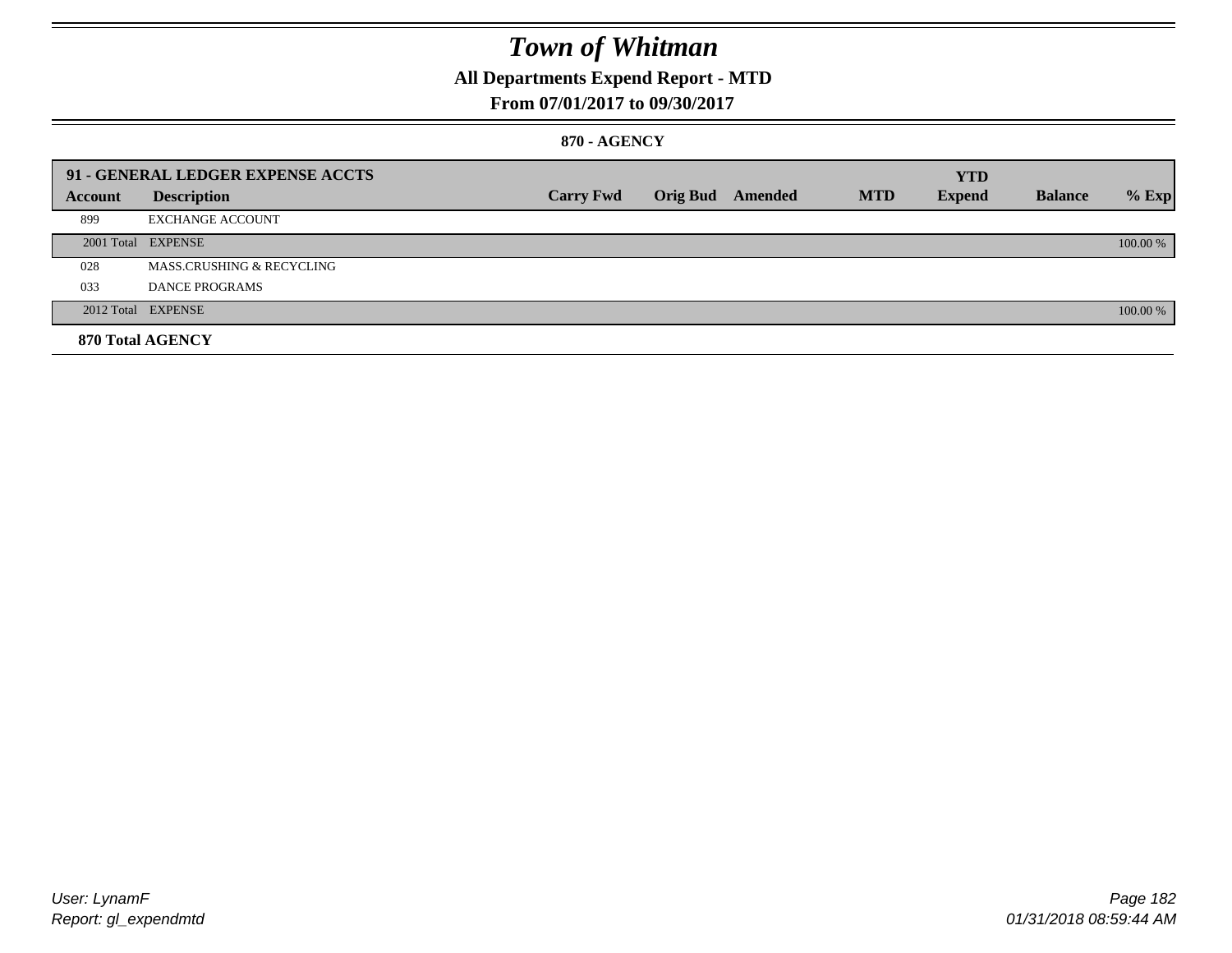**All Departments Expend Report - MTD**

**From 07/01/2017 to 09/30/2017**

#### **873 - USER CHARGES REFUNDS**

|            | 91 - GENERAL LEDGER EXPENSE ACCTS |                  |                  |            | <b>YTD</b>    |                |          |
|------------|-----------------------------------|------------------|------------------|------------|---------------|----------------|----------|
| Account    | <b>Description</b>                | <b>Carry Fwd</b> | Orig Bud Amended | <b>MTD</b> | <b>Expend</b> | <b>Balance</b> | $%$ Exp  |
| 006        | <b>TRASH LIEN REFUNDS</b>         |                  |                  |            |               |                |          |
| 021        | <b>2014 TRASH FEE REFUNDS</b>     |                  |                  |            |               |                |          |
|            | 2000 Total EXPENSE                |                  |                  |            |               |                | 100.00 % |
| 006        | TRASH LIEN REFUNDS                |                  |                  |            |               |                |          |
|            | 2012 Total EXPENSE                |                  |                  |            |               |                | 100.00 % |
| 005        | TRASH FEE REFUNDS                 |                  |                  |            |               |                |          |
| 006        | TRASH LIEN REFUNDS                |                  |                  |            |               |                |          |
| 2015 Total | <b>EXPENSE</b>                    |                  |                  |            |               |                | 100.00 % |
| 005        | TRASH FEE REFUNDS                 |                  |                  |            |               |                |          |
| 006        | TRASH LIEN REFUNDS                |                  |                  |            |               |                |          |
|            | 2016 Total EXPENSE                |                  |                  |            |               |                | 100.00 % |
| 005        | <b>TRASH FEE REFUNDS</b>          |                  |                  |            |               |                |          |
| 006        | <b>TRASH LIEN REFUNDS</b>         |                  |                  |            |               |                |          |
| 2017 Total | <b>EXPENSE</b>                    |                  |                  |            |               |                | 100.00 % |
| 005        | TRASH FEE REFUNDS                 |                  |                  |            |               |                |          |
| 006        | TRASH LIEN REFUNDS                |                  |                  |            |               |                |          |
|            | 2018 Total EXPENSE                |                  |                  |            |               |                | 100.00 % |
|            | 873 Total USER CHARGES REFUNDS    |                  |                  |            |               |                |          |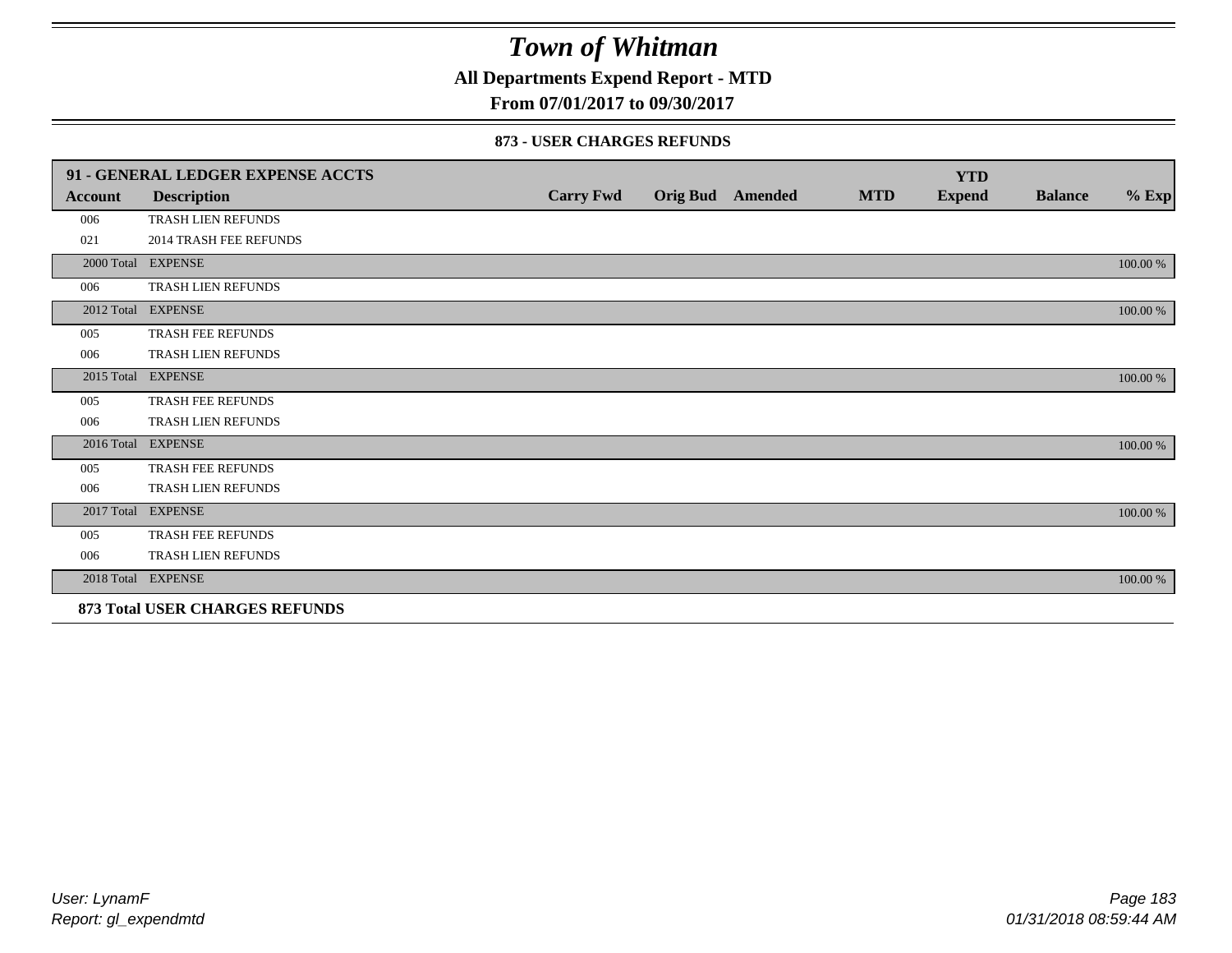### **All Departments Expend Report - MTD**

**From 07/01/2017 to 09/30/2017**

#### **875 - MISCELLANEOUS**

|                 | 91 - GENERAL LEDGER EXPENSE ACCTS |                  |                         |            | <b>YTD</b>    |                |             |
|-----------------|-----------------------------------|------------------|-------------------------|------------|---------------|----------------|-------------|
| <b>Account</b>  | <b>Description</b>                | <b>Carry Fwd</b> | <b>Orig Bud</b> Amended | <b>MTD</b> | <b>Expend</b> | <b>Balance</b> | $%$ Exp     |
| 046             | WATER RATES REFUNDS               |                  |                         |            |               |                |             |
| 1997 Total 1997 |                                   |                  |                         |            |               |                | $100.00~\%$ |
| 046             | WATER RATES REFUNDS               |                  |                         |            |               |                |             |
| 1998 Total 1998 |                                   |                  |                         |            |               |                | 100.00 %    |
| 046             | WATER RATES REFUNDS               |                  |                         |            |               |                |             |
| 1999 Total 1999 |                                   |                  |                         |            |               |                | $100.00~\%$ |
| 034             | PREMIUM SALE OF BONDS             |                  |                         |            |               |                |             |
| 035             | <b>INTEREST ON SALE OF BONDS</b>  |                  |                         |            |               |                |             |
| 036             | <b>GRANT ANTICIPATION NOTES</b>   |                  |                         |            |               |                |             |
| 038             | REVENUE ANTICIPATION NOTES        |                  |                         |            |               |                |             |
| 039             | <b>BOND ANTICIPATION NOTES</b>    |                  |                         |            |               |                |             |
| 042             | BOARD OF APPEALS REFUNDS          |                  |                         |            |               |                |             |
| 043             | <b>BUILDING INSPECTOR REFUNDS</b> |                  |                         |            |               |                |             |
| 044             | REFUNDS-PRIOR YEARS               |                  |                         |            |               |                |             |
| 045             | PARKING TICKET REFUNDS            |                  |                         |            |               |                |             |
| 046             | WATER RATES REFUNDS               |                  |                         |            |               |                |             |
| 052             | <b>TAILINGS</b>                   |                  |                         |            |               |                |             |
| 071             | <b>COLLECTORS OVER/SHORT</b>      |                  |                         |            |               |                |             |
| 080             | WTR/SWR REFUNDS-PEN.&INT.         |                  |                         |            |               |                |             |
| 081             | WATER RATES REFUNDS FY95          |                  |                         |            |               |                |             |
| 090             | MUNICIPAL LIEN REFUNDS            |                  |                         |            |               |                |             |
| 093             | WATER RATES REFUNDS FY96          |                  |                         |            |               |                |             |
| 635             | COLLECTORS FEES-REFUNDS           |                  |                         |            |               |                |             |
| 636             | <b>EXCISE INTEREST-REFUNDS</b>    |                  |                         |            |               |                |             |
|                 | 2000 Total EXPENSE                |                  |                         |            |               |                | 100.00 %    |
| 021             | 2014 TRASH FEE REFUNDS            |                  |                         |            |               |                |             |
| 025             | <b>DPW - RESTITUTION</b>          |                  |                         |            |               |                |             |
| 058             | TRASH FEE REFUNDS FY2000          |                  |                         |            |               |                |             |
| 063             | TRASH FEE REFUNDS FY02            |                  |                         |            |               |                |             |
| 064             | TRASH FEE REFUNDS FY2001          |                  |                         |            |               |                |             |

TRASH FEE REFUNDS FY03

*Report: gl\_expendmtd User: LynamF*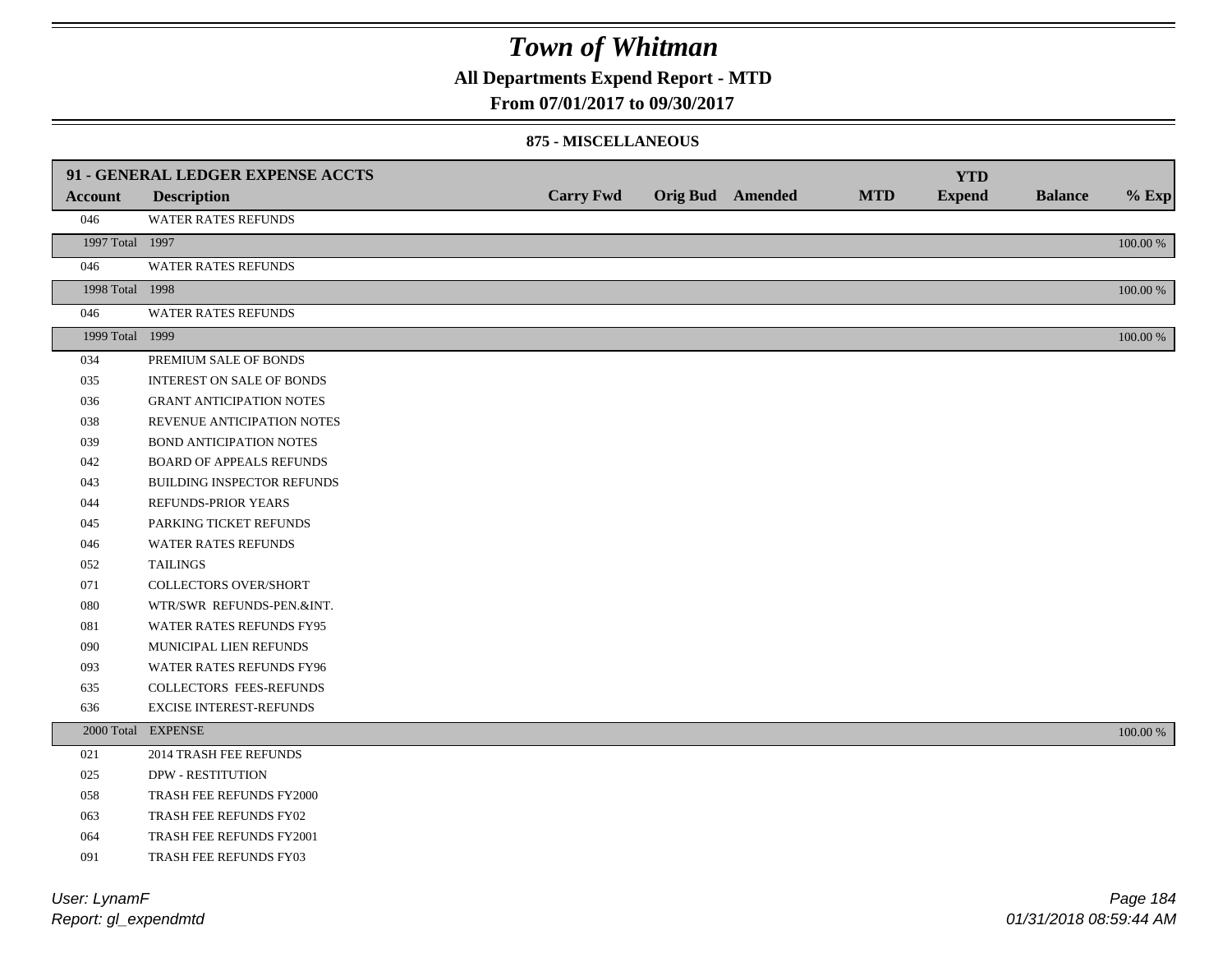### **All Departments Expend Report - MTD**

### **From 07/01/2017 to 09/30/2017**

#### **875 - MISCELLANEOUS**

|                | 91 - GENERAL LEDGER EXPENSE ACCTS |                  |                         |            | <b>YTD</b>    |                |          |
|----------------|-----------------------------------|------------------|-------------------------|------------|---------------|----------------|----------|
| <b>Account</b> | <b>Description</b>                | <b>Carry Fwd</b> | <b>Orig Bud</b> Amended | <b>MTD</b> | <b>Expend</b> | <b>Balance</b> | $%$ Exp  |
| 092            | TRASH FEE REFUNDS FY2004          |                  |                         |            |               |                |          |
| 094            | TRASH LIEN REFUNDS FY2004         |                  |                         |            |               |                |          |
| 095            | TRASH LIEN REFUNDS FY95           |                  |                         |            |               |                |          |
| 096            | TRASH LIEN REFUNDS FY96           |                  |                         |            |               |                |          |
| 187            | TRASH LIEN REFUNDS 2005           |                  |                         |            |               |                |          |
| 206            | TRASH FEE REFUNDS 2005            |                  |                         |            |               |                |          |
| 209            | <b>TRASH FEE REFUNDS 2006</b>     |                  |                         |            |               |                |          |
| 223            | <b>TRASH LIEN REFUNDS 2006</b>    |                  |                         |            |               |                |          |
| 226            | TRASH FEE REFUNDS 2007            |                  |                         |            |               |                |          |
| 229            | TRASH LIEN REFUNDS 2007           |                  |                         |            |               |                |          |
| 231            | <b>2008 TRASH FEE REFUNDS</b>     |                  |                         |            |               |                |          |
| 232            | <b>2008 TRASH LIEN REFUNDS</b>    |                  |                         |            |               |                |          |
| 257            | <b>2009 TRASH FEE REFUNDS</b>     |                  |                         |            |               |                |          |
| 258            | 2009 TRASH LIEN REFUNDS           |                  |                         |            |               |                |          |
| 260            | 2010 TRASH FEE REFUNDS            |                  |                         |            |               |                |          |
| 261            | 2011 TRASH FEE REFUNDS            |                  |                         |            |               |                |          |
| 263            | <b>2012 TRASH FEE REFUNDS</b>     |                  |                         |            |               |                |          |
| 327            | <b>2013 TRASH FEE REFUNDS</b>     |                  |                         |            |               |                |          |
| 328            | 2013 TRASH LIEN REFUNDS           |                  |                         |            |               |                |          |
|                | 2001 Total EXPENSE                |                  |                         |            |               |                | 100.00 % |
|                | <b>875 Total MISCELLANEOUS</b>    |                  |                         |            |               |                |          |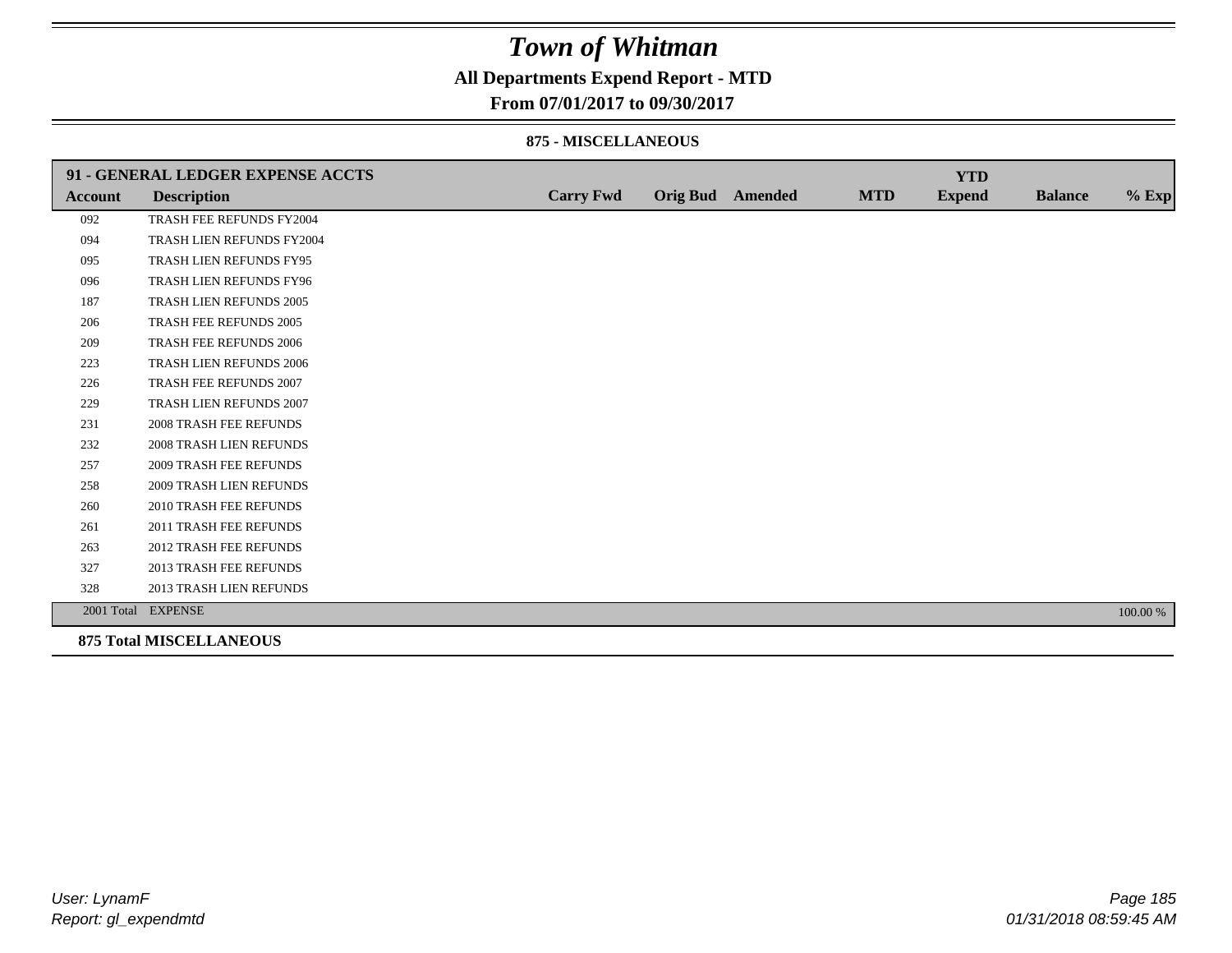### **All Departments Expend Report - MTD**

#### **From 07/01/2017 to 09/30/2017**

#### **876 - INVESTMENTS**

|         | 91 - GENERAL LEDGER EXPENSE ACCTS       |                  |                 |                |            | <b>YTD</b>    |                |          |
|---------|-----------------------------------------|------------------|-----------------|----------------|------------|---------------|----------------|----------|
| Account | <b>Description</b>                      | <b>Carry Fwd</b> | <b>Orig Bud</b> | <b>Amended</b> | <b>MTD</b> | <b>Expend</b> | <b>Balance</b> | $%$ Exp  |
| 287     | <b>AUXILIARY POLICE EXPENSE</b>         |                  |                 |                |            |               |                |          |
| 288     | REPURCHASE AGREE.NOTES-GENERAL          |                  |                 |                |            |               |                |          |
| 289     | REPUR.AGREE.NOTES-DPW CHAP811           |                  |                 |                |            |               |                |          |
| 290     | <b>INVESTMENT CD'S-GENERAL</b>          |                  |                 |                |            |               |                |          |
| 293     | <b>INVEST.CD'S CHAPTER 90</b>           |                  |                 |                |            |               |                |          |
| 294     | <b>INVEST. CD'S-CHAPTER 811</b>         |                  |                 |                |            |               |                |          |
| 295     | INVEST. CD'S-SCHOOL LUNCH               |                  |                 |                |            |               |                |          |
| 298     | RES. FND. TRAN. TITLE V DEBT ISSUE EXP. |                  |                 |                |            |               |                |          |
| 299     | REPUR.AGREE.NOTES-DPW CHAP.90           |                  |                 |                |            |               |                |          |
|         | 2000 Total EXPENSE                      |                  |                 |                |            |               |                | 100.00 % |
|         | <b>876 Total INVESTMENTS</b>            |                  |                 |                |            |               |                |          |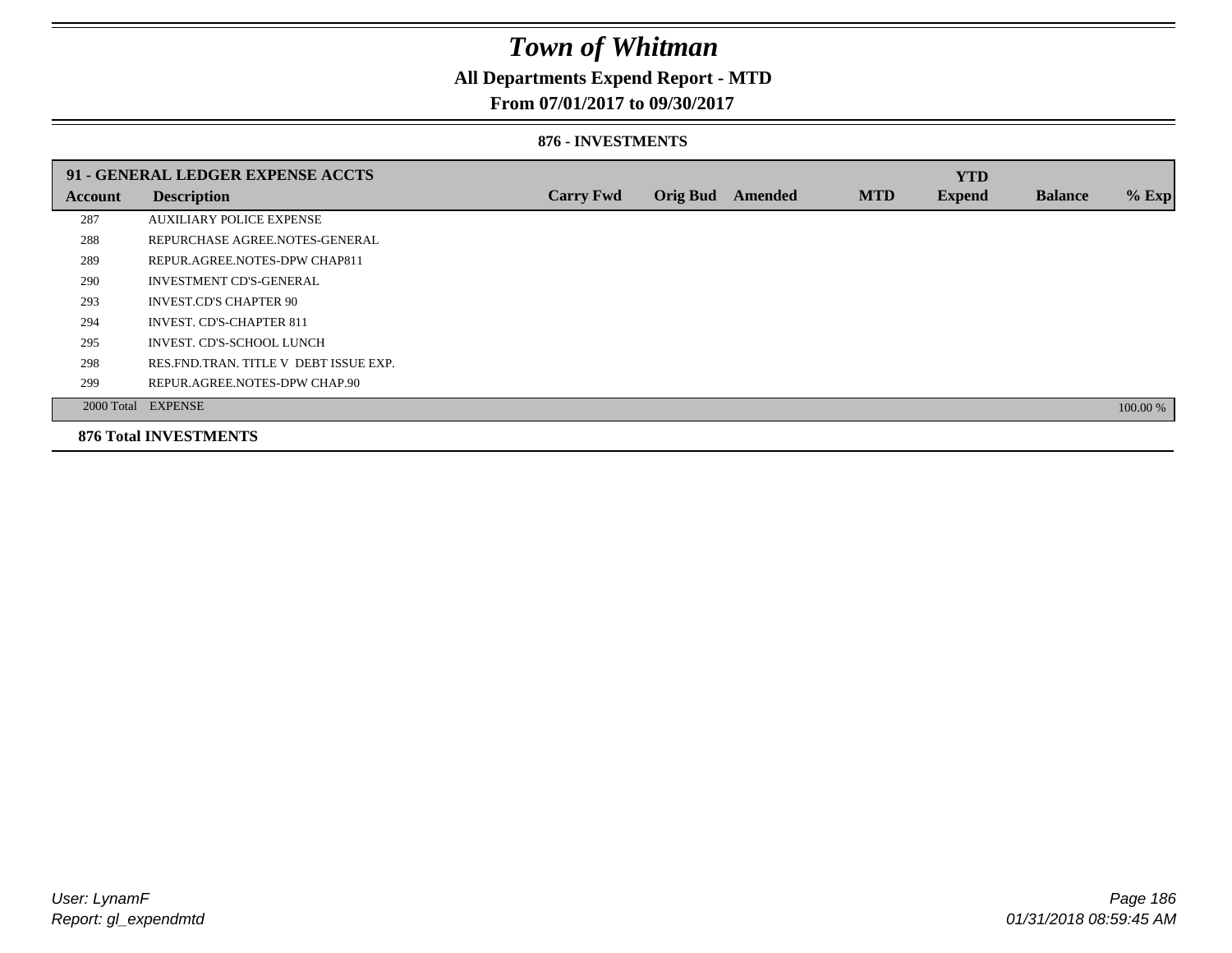**All Departments Expend Report - MTD**

### **From 07/01/2017 to 09/30/2017**

#### **878 - OTHER FINANCING USES**

|            | 91 - GENERAL LEDGER EXPENSE ACCTS     |                  |                 |         |            | <b>YTD</b>    |                |          |
|------------|---------------------------------------|------------------|-----------------|---------|------------|---------------|----------------|----------|
| Account    | <b>Description</b>                    | <b>Carry Fwd</b> | <b>Orig Bud</b> | Amended | <b>MTD</b> | <b>Expend</b> | <b>Balance</b> | $%$ Exp  |
| 409        | <b>REFUNDED BONDS</b>                 |                  |                 |         |            |               |                |          |
| 2000 Total | <b>EXPENSE</b>                        |                  |                 |         |            |               |                | 100.00 % |
| 401        | WTR/SWR CAPITAL PROJ. FIND            |                  |                 |         |            |               |                |          |
| 404        | <b>SPECIAL REVENUE FUND</b>           |                  |                 |         |            |               |                |          |
| 2100 Total | <b>INTERFUND TRANSFERS</b>            |                  |                 |         |            |               |                | 100.00 % |
| 402        | STABILIZATION FUND                    |                  |                 |         |            |               |                |          |
| 2101 Total | <b>INTERFUND TRANSFERS</b>            |                  |                 |         |            |               |                | 100.00 % |
| 403        | <b>CAPITAL PROJECT FUND</b>           |                  |                 |         |            |               |                |          |
|            | 2102 Total INTERFUND TRANSFERS        |                  |                 |         |            |               |                | 100.00 % |
|            | <b>878 Total OTHER FINANCING USES</b> |                  |                 |         |            |               |                |          |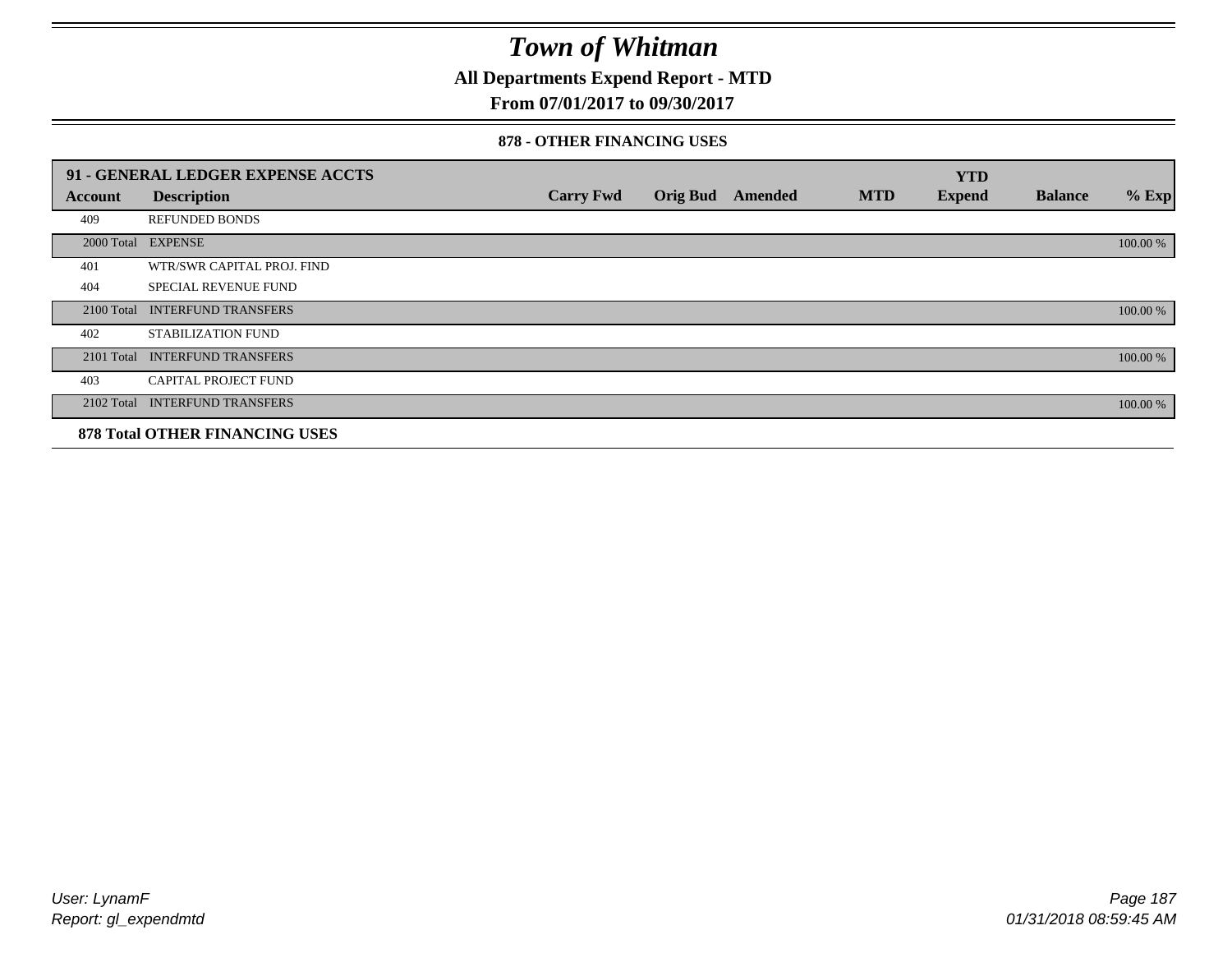**All Departments Expend Report - MTD**

**From 07/01/2017 to 09/30/2017**

#### **883 - DARE GRANT DIST.W-H REG.SCHOOL**

|         | 91 - GENERAL LEDGER EXPENSE ACCTS        |                  |                         |            | <b>YTD</b>    |                |          |
|---------|------------------------------------------|------------------|-------------------------|------------|---------------|----------------|----------|
| Account | <b>Description</b>                       | <b>Carry Fwd</b> | <b>Orig Bud</b> Amended | <b>MTD</b> | <b>Expend</b> | <b>Balance</b> | $%$ Exp  |
| 112     | <b>SALARIES</b>                          |                  |                         |            |               |                |          |
| 585     | MISCELLANEOUS EXPENSE                    |                  |                         |            |               |                |          |
|         | 2000 Total EXPENSE                       |                  |                         |            |               |                | 100.00 % |
|         | 883 Total DARE GRANT DIST.W-H REG.SCHOOL |                  |                         |            |               |                |          |
|         | 91 Total GENERAL LEDGER EXPENSE ACCTS    |                  |                         | 23.332.52  | 28.789.55     | -28,789.55     |          |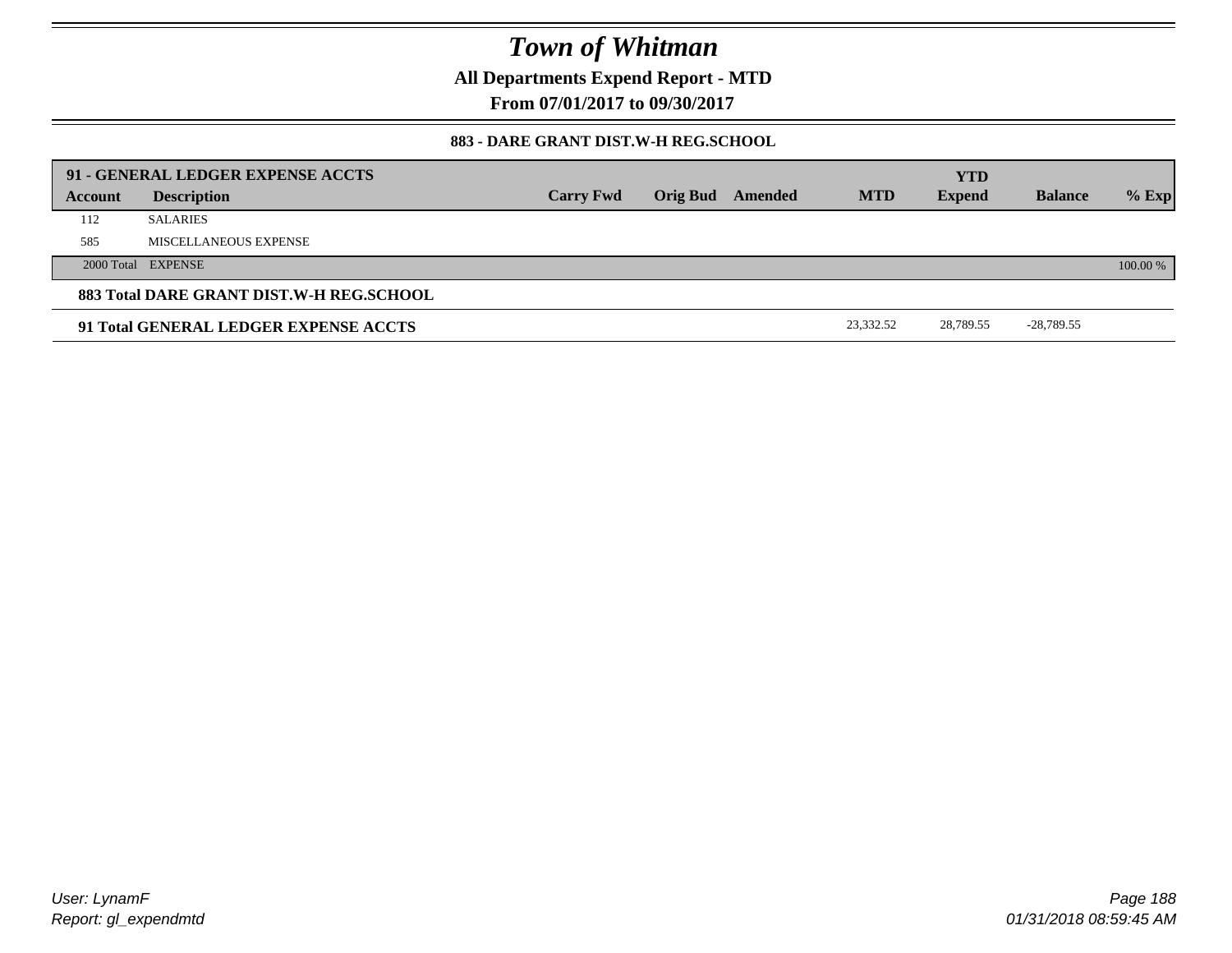**All Departments Expend Report - MTD**

**From 07/01/2017 to 09/30/2017**

#### **878 - OTHER FINANCING USES**

|         | 98 - CABLE ACCESS CORPORATION             |                  |                  |            | YTD           |                |          |
|---------|-------------------------------------------|------------------|------------------|------------|---------------|----------------|----------|
| Account | <b>Description</b>                        | <b>Carry Fwd</b> | Orig Bud Amended | <b>MTD</b> | <b>Expend</b> | <b>Balance</b> | $%$ Exp  |
| 405     | WATER/SEWER ENTERPRISE FUND               |                  |                  |            |               |                |          |
|         | 2104 Total DISTRIBUTION TO CABLE ACCESS C |                  |                  |            |               |                | 100.00 % |
|         | <b>878 Total OTHER FINANCING USES</b>     |                  |                  |            |               |                |          |